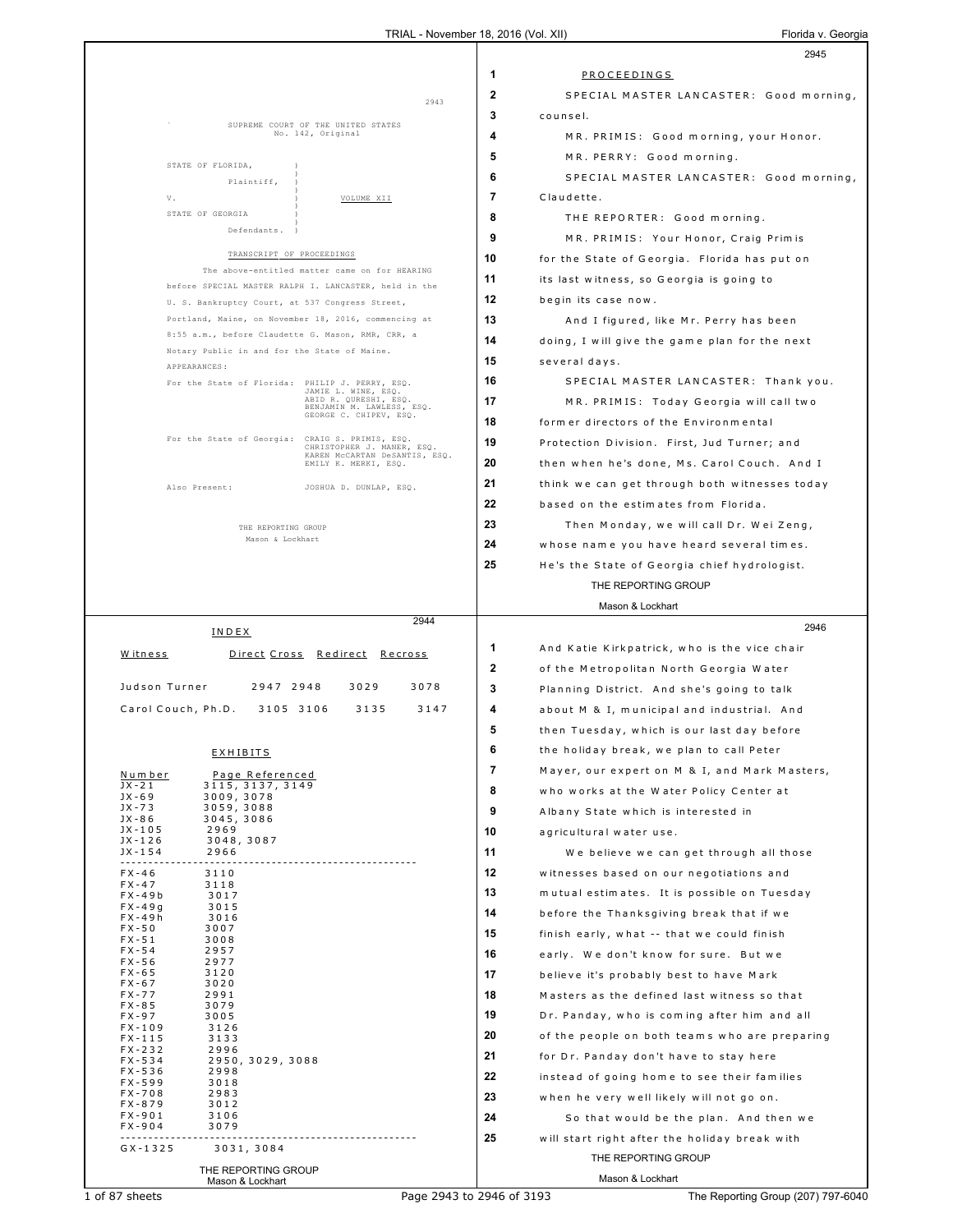|    | 2947                                               |             | 2949                                                 |
|----|----------------------------------------------------|-------------|------------------------------------------------------|
| 1  | Dr. Panday.                                        | 1           | MR. PERRY: Now, your Honor, in addition              |
| 2  | SPECIAL MASTER LANCASTER: Thank you.               | 2           | to those binders, we actually have the               |
| 3  | MR. PRIMIS: Thank you, your Honor.                 | 3           | material that we would like to conduct our           |
| 4  | Right now the State of Georgia would               | 4           | examination with today. So with your                 |
| 5  | like to call Judson Turner to the stand.           | 5           | permission I would like to --                        |
| 6  | THE CLERK: Please raise your right                 | 6           | SPECIAL MASTER LANCASTER: Please.                    |
| 7  | hand.                                              | 7           | MR. PRIMIS: Thank you.                               |
| 8  | Do you solemnly swear that the testimony           | 8           | MR. PERRY: Your Honor, the binder may                |
| 9  | you shall give in the cause now in hearing         | 9           | seem a little heavy that I just handed out;          |
| 10 | shall be the truth, the whole truth, and           | 10          | but it has some big documents. And I don't           |
| 11 | nothing but the truth, so help you God?            | 11          | think that we will be here, at least in my           |
| 12 | THE WITNESS: I do.                                 | 12          | examination, for more than two hours,                |
| 13 | THE CLERK: Please be seated.                       | 13          | probably fewer than two hours.                       |
| 14 |                                                    | 14          | BY MR. PERRY:                                        |
|    | Pull yourself right up to the microphone           |             |                                                      |
| 15 | and please state your name and spell your          | 15          | Q. So good morning. Shall I call you Director        |
| 16 | last name.                                         | 16          | Turner or Mr. Turner?                                |
| 17 | THE WITNESS: Judson Turner, J U D S O N,           | 17          | A. Well, I'm no longer a director; so mister would   |
| 18 | TURNER.                                            | 18          | be fine.                                             |
| 19 | DIRECT EXAMINATION                                 | 19          | Q. Sometimes you still call people by their former   |
| 20 | BY MR. PRIMIS:                                     | 20          | title, so --                                         |
| 21 | Q. Good morning, Mr. Turner.                       | 21          | A. Sometimes.                                        |
| 22 | A. Good morning.                                   | 22          | Q. All right, sir. You have a hydrology modeling     |
| 23 | Q. A few tips before we begin. Make sure you speak | 23          | unit that you oversaw for about four years while     |
| 24 | into the microphone today. And also, if you can    | 24          | you were director; is that right?                    |
| 25 | speak slowly so the court reporter gets            | 25          | A. That's correct.                                   |
|    | THE REPORTING GROUP                                |             | THE REPORTING GROUP                                  |
|    | Mason & Lockhart                                   |             | Mason & Lockhart                                     |
|    |                                                    |             |                                                      |
|    | 2948                                               |             | 2950                                                 |
| 1  | everything you say, that would be terrific.        | 1           | Q. And it was your intent in overseeing that         |
| 2  | Now, Mr. Turner, I have handed you a copy of       | $\mathbf 2$ | hydrology modeling unit, that the work be as         |
| 3  | your written direct testimony. And, sir, do you    | 3           | accurate as possible. Right?                         |
| 4  | adopt that as your sworn testimony in this case?   | 4           | A. Absolutely. Sure.                                 |
| 5  | A. Yes.                                            | 5           | Q. And Mr. Zeng was head of the hydrology modeling   |
| 6  | MR. PERRY: Good morning, your Honor.               | 6           | unit while you were director?                        |
| 7  | SPECIAL MASTER LANCASTER: Good morning,            | 7           | A. That's correct.                                   |
| 8  | Mr. Perry.                                         | 8           | Q. Okay. So I would like you to turn with me,        |
| 9  | CROSS-EXAMINATION                                  | 9           | please, to tab 1 of the large binder we just         |
| 10 | BY MR. PERRY:                                      | 10          | handed out, which is Florida Exhibit 534. And        |
| 11 | Q. Good morning, Mr. Turner.                       | 11          | the exhibit is titled Unimpaired Flow Assessment     |
| 12 | A. Good morning.                                   | 12          | for the Apalachicola-Chattahoochee-Flint River       |
| 13 | MR. PERRY: Your Honor, we had a series             | 13          | Basin. Do you see that, sir?                         |
| 14 | of video clips we already played for               | 14          | A. I do.                                             |
| 15 | Mr. Turner. We played video clips for              | 15          | Q. And it says there, developed by the Georgia Water |
| 16 | Mr. Turner earlier in this proceeding; and I       | 16          | Resources Institute. Do you know what that           |
| 17 | am not going to cover the exact same ground        | 17          | entity is?                                           |
| 18 | as in those video clips. The parties will          | 18          | A. I do. I know that they're at Georgia Tech; but    |
| 19 | provide all of the video clips and deposition      | 19          | that's -- I couldn't tell you exactly all of         |
| 20 | designations at the end; but for the Court's       | 20          | their work. But I'm aware of them.                   |
| 21 | convenience, we have a binder of those video       | 21          | Q. Might you turn to the second page, please, of     |
| 22 | clips for Mr. Turner that we already played.       | 22          | Florida Exhibit 534.                                 |
| 23 | And I would like to hand those up, if I            | 23          | A. Yes.                                              |
| 24 | might.                                             | 24          | Q. Do you see the name A. P. Georgakakos in about    |
| 25 | SPECIAL MASTER LANCASTER: Please.                  | 25          | the middle of that page, the second page of          |
|    | THE REPORTING GROUP<br>Mason & Lockhart            |             | THE REPORTING GROUP<br>Mason & Lockhart              |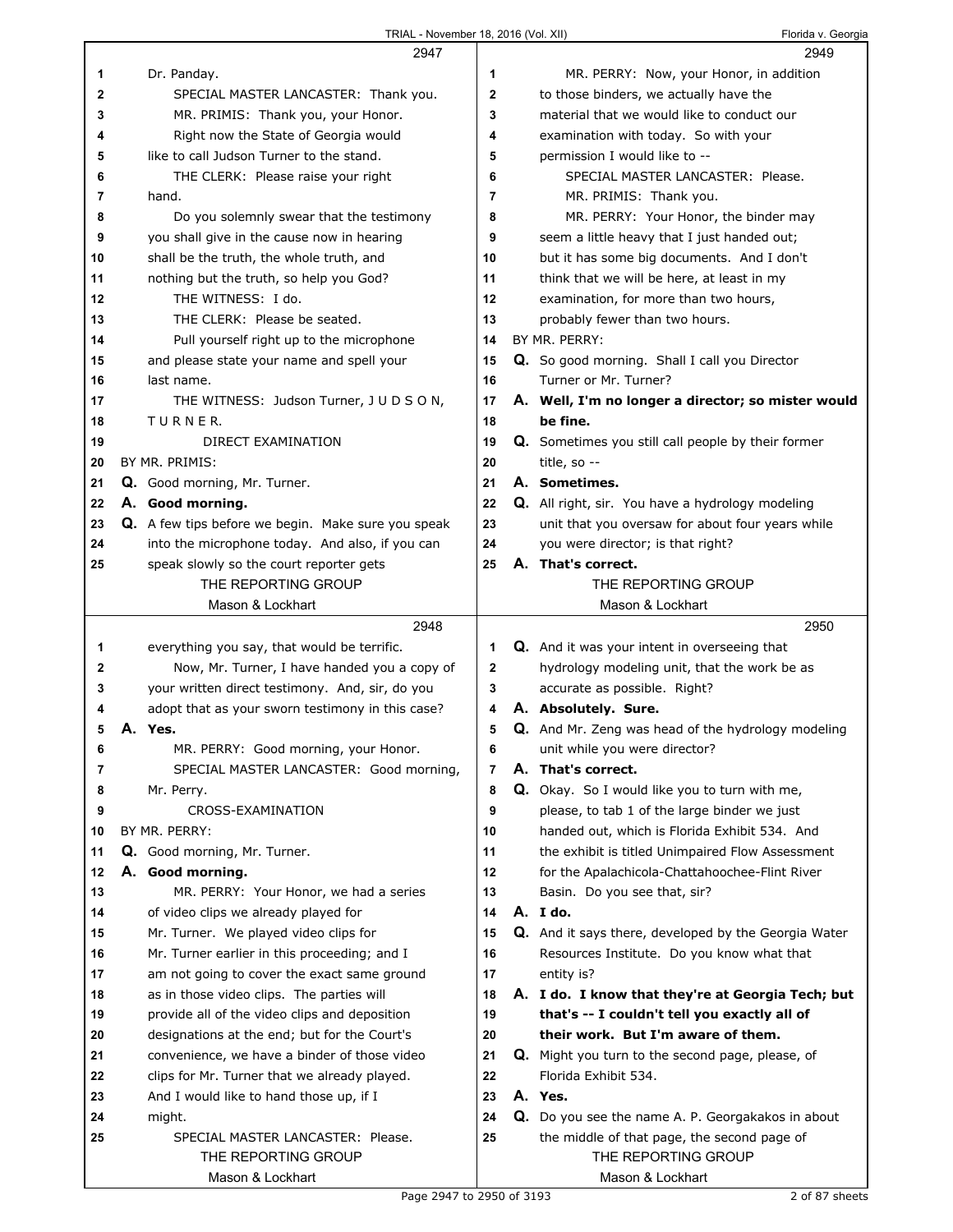|    |    | 2951                                                        |              | 2953                                                       |
|----|----|-------------------------------------------------------------|--------------|------------------------------------------------------------|
| 1  |    | Florida Exhibit 534?                                        | 1            | A. I think that's right.                                   |
| 2  |    | A. Yes.                                                     | $\mathbf{2}$ | <b>Q.</b> Okay. So if you read with me just two paragraphs |
| 3  |    | Q. And do you know that gentleman?                          | 3            | down, the first sentence says, the assessment              |
| 4  |    | A. I do know Dr. Georgakakos.                               | 4            | demonstrates that the UIF series has both random           |
| 5  |    | Q. And you worked with him from time to time while          | 5            | and systematic errors. Do you see that, sir?               |
| 6  |    | you were director?                                          | 6            | A. I do see that.                                          |
| 7  |    | A. I don't know that I would describe that I have           | 7            | Q. Okay. And then two paragraphs after that there's        |
| 8  |    | worked with him. We had occasion -- and, really,            | 8            | a paragraph beginning with the overarching study.          |
| 9  |    | all the contact with Dr. Georgakakos came through           | 9            | Could you read that to yourself, please; and then          |
| 10 |    | Dr. Zeng. So to the extent we had overlap in my             | 10           | I'll have a couple questions.                              |
| 11 |    | tenure, it would have been through Dr. Zeng, not            | 11           | A. Okay.                                                   |
| 12 |    | directly.                                                   | 12           | Q. Now, you recognize here in this paragraph there         |
| 13 |    | Q. Okay. If you can look at the third page of               | 13           | are concerns addressed about the quality of the            |
| 14 |    | Florida Exhibit 534, please, at tab 1 of your               | 14           | UIF data. Right?                                           |
| 15 |    | binder. And there you will find the word                    | 15           | A. It looks to me from a first read that they're           |
| 16 |    | acknowledgments and some text. Do you see that?             | 16           | concerned about the -- the UIF's as they relate            |
| 17 |    | A.Ido.                                                      | 17           | to daily results, what they show on a daily time           |
| 18 |    | Q. The third paragraph there, do you see a reference        | 18           | scale.                                                     |
| 19 |    | to Dr. Zeng?                                                | 19           | Q. And, sir, do you see the sentence about three           |
| 20 |    | A. Yes.                                                     | 20           | sentences down that says, these errors undermine           |
| 21 |    | <b>Q.</b> And do you see in the first paragraph a sentence  | 21           | the results of ResSim and other river basin                |
| 22 |    | indicating that this study by Dr. Georgakakos was           | 22           | simulation models. Do you see that?                        |
| 23 |    | funded in part by ACF Stakeholders?                         | 23           | A. I see that sentence; but I also see the end of          |
| 24 |    | A. I do see that.                                           | 24           | the sentence, which says on daily time steps.              |
| 25 |    | <b>Q.</b> Okay. Now, there are a few things in the study    | 25           | <b>Q.</b> Right. And daily time steps would be important   |
|    |    | THE REPORTING GROUP                                         |              | THE REPORTING GROUP                                        |
|    |    | Mason & Lockhart                                            |              | Mason & Lockhart                                           |
|    |    |                                                             |              |                                                            |
|    |    |                                                             |              |                                                            |
|    |    | 2952                                                        |              | 2954                                                       |
| 1  |    | that I would like to ask you about. And in                  | 1            | to understand the amount of flow on a daily                |
| 2  |    | particular I want to ask you in this context.               | 2            | basis; would it not?                                       |
| 3  |    | You were director. You had responsibility for               | 3            | A. I think if you're trying to get a measurement of        |
| 4  |    | the modeling unit. I want to understand if you              | 4            | daily estimates, that's -- that would be                   |
| 5  |    | were aware of the information in this                       | 5            | relevant.                                                  |
| 6  |    | Dr. Georgakakos study. Okay?                                | 6            | Q. All right. And you also see where                       |
| 7  |    | So could you please turn with me to the page                | 7            | Dr. Georgakakos and GWRI recommend that a project          |
| 8  |    | titled Executive Summary, which is on Roman IV.             | 8            | be put in place to remedy the systematic and               |
| 9  |    | It's just the next page after acknowledgments.              | 9            | random errors; don't you?                                  |
| 10 |    | A. Yes.                                                     | 10           | A. Yes. They're recommending some further work be          |
| 11 |    | Q. And do you see at the top of the page where it           | 11           | done on that.                                              |
| 12 |    | says unimpaired flows?                                      | 12           | Q. Now, that further work was never done; was it?          |
| 13 |    | A. Yes.                                                     | 13           | A. Do you mean -- I'm not aware of the further work        |
| 14 |    | <b>Q.</b> And then later in the next paragraph it says      | 14           | being done.                                                |
| 15 |    | UIF's -- that's an abbreviation for unimpaired              | 15           | Q. All right. And you note in the paragraph I asked        |
| 16 |    | flows. Right?                                               | 16           | you to read, it indicates that such improvements           |
| 17 |    | A. Correct.                                                 | 17           | are particularly critical, and then indicates              |
| 18 |    | <b>Q.</b> UIF's for the ACF River Basin have been developed | 18           | that river flow and reservoir release errors               |
| 19 |    | by the Army Corps and by Georgia Environmental              | 19           | frequently exceed 7,000 cfs on a daily basis. Do           |
| 20 |    | Protection Division. Do you see that, sir?                  | 20           | you see that?                                              |
| 21 | А. | I do see that.                                              | 21           | A. I see that.                                             |
| 22 |    | Q. And you understand, don't you, that Georgia's            | 22           | Q. All right. Could you turn with me, please, to           |
| 23 |    | Environmental Protection Division for which you             | 23           | the section in particular on consumption from              |
| 24 |    | were director submits its estimated consumption             | 24           | agricultural withdrawals, which, again, is in              |
| 25 |    | data for the ACF to the Army Corps. Right?                  | 25           | Florida Exhibit 534. And this time it's on                 |
|    |    | THE REPORTING GROUP<br>Mason & Lockhart                     |              | THE REPORTING GROUP<br>Mason & Lockhart                    |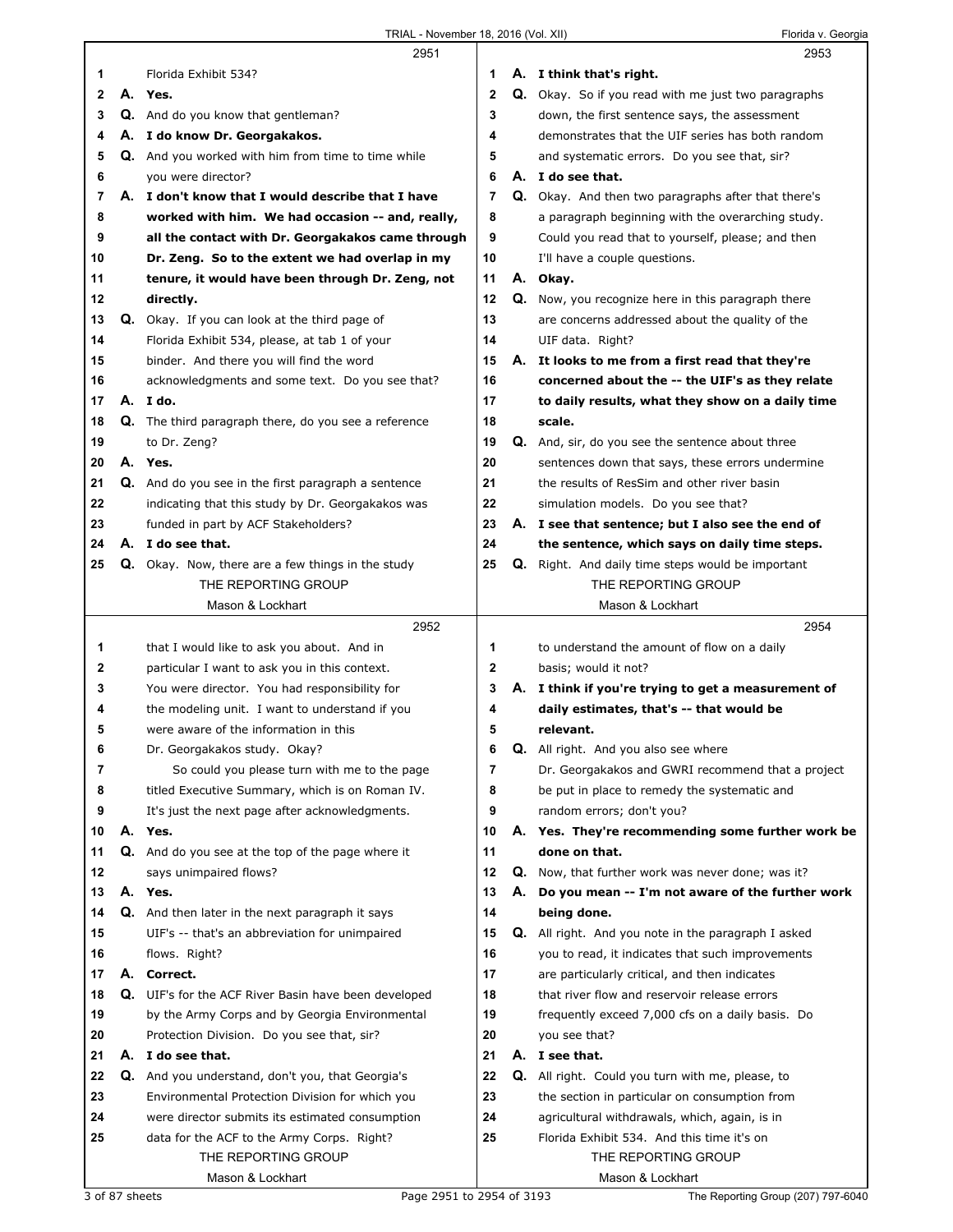|    |    | 2955                                                      |                | 2957                                                     |
|----|----|-----------------------------------------------------------|----------------|----------------------------------------------------------|
| 1  |    | page 9.                                                   | 1              | Exhibit -- well, tab, in your book, 4. And there         |
| 2  |    | A. Sorry. Where are the pages in this?                    | $\mathbf 2$    | you will find Florida Exhibit 54. And you                |
| 3  |    | <b>Q.</b> So there's a box at the bottom that says        | 3              | recognize Florida Exhibit 54; don't you?                 |
| 4  |    | November 13 --                                            | 4              | A. I do.                                                 |
| 5  |    | A. Right.                                                 | 5              | Q. This is a briefing paper you created for a            |
| 6  |    | $Q. -2012.$                                               | 6              | meeting with the Governor's chief of staff in            |
| 7  |    | A. Right.                                                 | $\overline{7}$ | 2013; isn't it?                                          |
| 8  |    | <b>Q.</b> And the page number is --                       | 8              | A. That's right.                                         |
| 9  |    | A. All right. I have got you.                             | 9              | <b>Q.</b> All right. Now, I would like to spend a little |
| 10 |    | Q. Okay.                                                  | 10             | bit of time on this document, if I might, because        |
| 11 |    | A. Okay.                                                  | 11             | I would like to understand with a little more            |
| 12 |    | <b>Q.</b> Now, I would like to focus with you, sir, for a | 12             | clarity how you, as director, and the                    |
| 13 |    | moment on this section 2.4 which says                     | 13             | Environmental Protection Division balanced               |
| 14 |    | agricultural withdrawals. And in particular on            | 14             | economic issues against environmental issues in          |
| 15 |    | the next page, page 10, there is a subsection             | 15             | your decision making. Okay?                              |
| 16 |    | titled Uncertainty Sources. Do you see that?              | 16             | A. Okay.                                                 |
| 17 |    | A. I do see that.                                         | 17             | Q. Now, you recall, don't you, that this document        |
| 18 |    | <b>Q.</b> And there there's an indication in the first    | 18             | was prepared so that you could present your views        |
| 19 |    | sentence -- and you can follow along with me if           | 19             | about that balance to the Governor's chief of            |
| 20 |    | you can, sir -- that a variety of uncertainties           | 20             | staff; is that right?                                    |
| 21 |    | and potential error sources arise during the              | 21             | A. I think that's one of the -- of the reasons to do     |
| 22 |    | estimation of agricultural withdrawals. Do you            | 22             | that; right. But it was to really give him a             |
| 23 |    | see that?                                                 | 23             | status on where things were.                             |
| 24 |    | A. I see that sentence, yes.                              | 24             | <b>Q.</b> And do you recall stating, as it indicates in  |
| 25 |    | <b>Q.</b> Did Dr. Zeng ever identify this particular      | 25             | section 1a that you had a firmly-held belief that        |
|    |    | THE REPORTING GROUP                                       |                | THE REPORTING GROUP                                      |
|    |    | Mason & Lockhart                                          |                | Mason & Lockhart                                         |
|    |    |                                                           |                |                                                          |
|    |    | 2956                                                      |                | 2958                                                     |
| 1  |    | document to you and apprise you of its findings?          | 1              | the Environmental Protection Division is a               |
| 2  |    | A. No.                                                    | $\mathbf 2$    | critical link in the economic development chain          |
| 3  | Q. | The second paragraph down, the last sentence              | 3              | for the State of Georgia?                                |
| 4  |    | contains the following point: The results show            | 4              | A. Sure. Yes.                                            |
| 5  |    | that crop demands can vary significantly over             | 5              | Q. And that EPD, as you call the Environmental           |
| 6  |    | time.                                                     | 6              | Protection Division, could have adverse impacts          |
| 7  |    | Do you see that?                                          | $\overline{7}$ | upon the economy if it weren't managed correctly.        |
| 8  |    | A. Yes.                                                   | 8              | Is that your view?                                       |
| 9  |    | <b>Q.</b> And then towards the end of the sentence, the   | 9              | A. Sure. The EPD is the environmental protection --      |
| 10 |    | associated error can be up to 70 percent of the           | 10             | the chief environmental protection regulatory            |
| 11 |    | actual crop water requirement.                            | 11             | agency and issues all the permits that businesses        |
| 12 |    | Do you see that, sir?                                     | 12             | require and the public needs. So that needs to           |
| 13 |    | A. Ido.                                                   | 13             | be done according to the law, foremost; but it           |
| 14 |    | Q. Did Dr. Zeng ever apprise you of that?                 | 14             | needs to be done well or it could have impacts.          |
| 15 |    | A. Well, he didn't; but I'm not sure this document        | 15             | Q. And your view is also that it would be an unwise      |
| 16 |    | was public.                                               | 16             | abrogation of EPD's responsibilities if it               |
| 17 |    | Q. Do you know Katherine Zitsch?                          | 17             | allowed the federal government to enforce                |
| 18 |    | A. I do know Katherine Zitsch.                            | 18             | environmental law in the state; is that fair?            |
| 19 |    | <b>Q.</b> And she is affiliated with the Atlanta Regional | 19             | A. Repeat your question.                                 |
| 20 |    | Commission of Local Governments; is that right?           | 20             | Q. Sure. Let me just rephrase it in light of the         |
| 21 |    | A. She is.                                                | 21             | text that I'm referring to --                            |
| 22 |    | <b>Q.</b> Do you know that her position was that this     | 22             | A. Okay.                                                 |
| 23 |    | document should never be disseminated?                    | 23             | $Q. -sir.$                                               |
| 24 |    | A. No.                                                    | 24             | In 1b I would invite you to read to yourself             |
| 25 |    | Q. All right. Sir, can you turn with me, please, to       | 25             | the sentence that you have there.                        |
|    |    | THE REPORTING GROUP                                       |                | THE REPORTING GROUP                                      |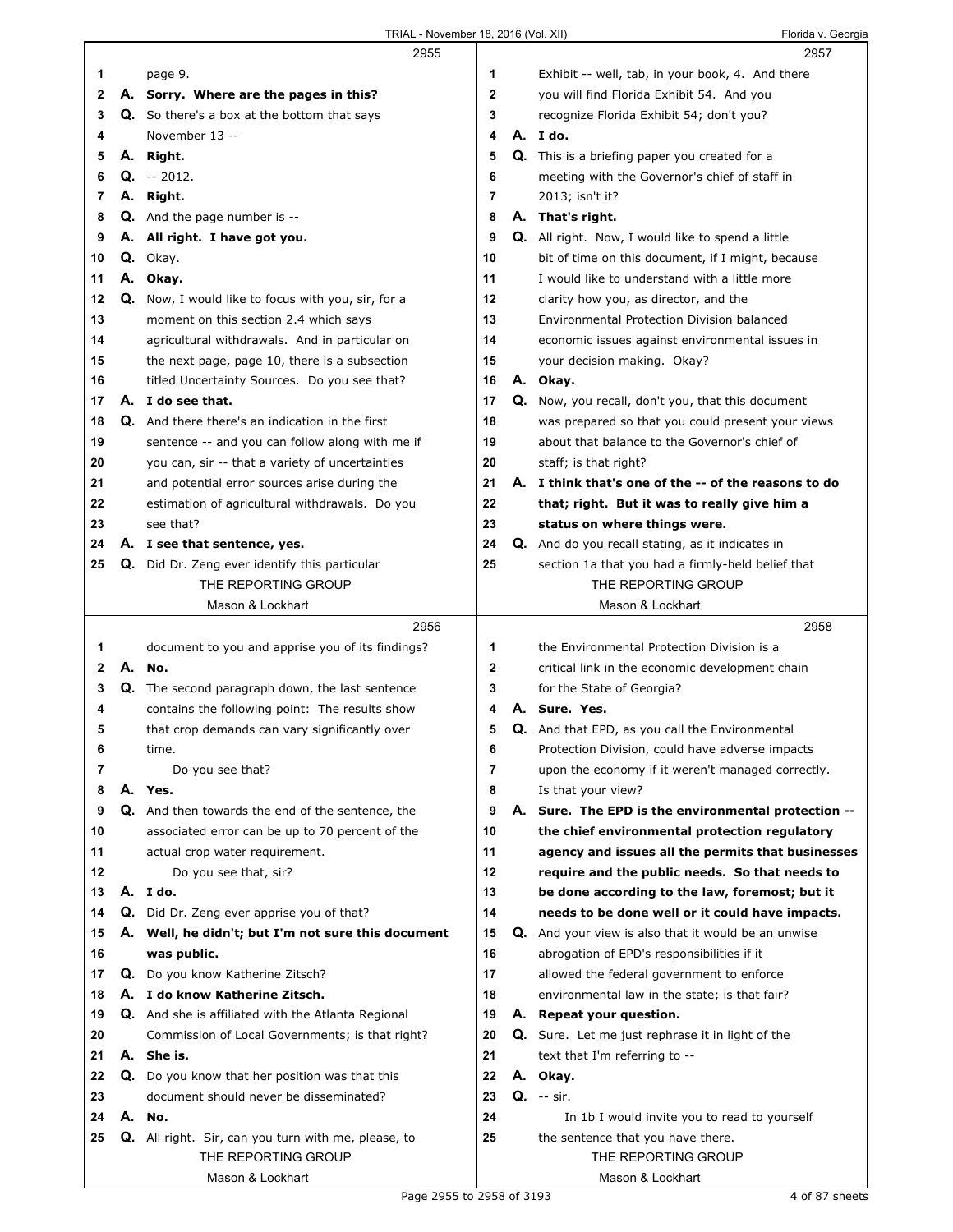|              |    | 2959                                                      |                |    | 2961                                                  |
|--------------|----|-----------------------------------------------------------|----------------|----|-------------------------------------------------------|
| 1            |    | A. Yes.                                                   | 1              |    | so I think I was largely just grouping sort of        |
| $\mathbf{2}$ |    | Q. Is it fair to say you meant by that sentence that      | $\mathbf{2}$   |    | internal Georgia-related interests that might --      |
| 3            |    | it would be unwise to allow federal authorities           | 3              |    | that might suggest a different way to balance         |
| 4            |    | to come in and enforce programs where the State           | 4              |    | environmental regulation in the state.                |
| 5            |    | was already in a role through cooperative                 | 5              |    | Q. So would the Flint riverkeeper be an internal      |
| 6            |    | federalism to do so?                                      | 6              |    | threat to agricultural water use?                     |
| 7            |    | A. As a -- the chief environmental regulator for the      | $\overline{7}$ |    | A. Again, I don't recall exactly. They are a          |
| 8            |    | State of Georgia that took his responsibilities           | 8              |    | stakeholder that often disagrees with management      |
| 9            |    | seriously, yes, I thought that was my job to do.          | 9              |    | decisions. They have a specific role to play;         |
| 10           |    | Q. And, indeed, your view was that a misdirected          | 10             |    | and they do -- they do that advocacy very             |
| 11           |    | Environmental Protection Division would impose a          | 11             |    | passionately. And so they often disagree with         |
| 12           |    | direct threat to Georgia's economic health.               | 12             |    | the balance the State tries to strike under its       |
| 13           |    | Right?                                                    | 13             |    | statutory obligations.                                |
| 14           |    | A. Right.                                                 | 14             |    | Q. How about your old Wildlife Resources Division,    |
| 15           |    | Q. Now, I would like to focus for a minute on the         | 15             |    | would they be an internal threat to agricultural      |
| 16           |    | specific applications of those principles to              | 16             |    | water use?                                            |
| 17           |    | sectors of Georgia's economy. And, first, I               | 17             |    | A. Oh, I don't -- I don't think I have ever thought   |
| 18           |    | would like to focus on the Ag sector,                     | 18             |    | of them as an internal threat to agricultural         |
| 19           |    | particularly in the ACF. It was your view,                | 19             |    | water use. I think the Wildlife Resources             |
| 20           |    | wasn't it, that the role of the director of EPD           | 20             |    | Division does have a more tailored responsibility     |
| 21           |    | was to protect against external and internal              | 21             |    | than the EPD does; and, therefore, they tend to       |
| 22           |    | threats to agricultural water use. Right?                 | 22             |    | advocate certain positions, like other                |
| 23           |    | A. Right. I used those terms before.                      | 23             |    | stakeholder groups that are more tailored in          |
| 24           |    | Q. Okay. So let's talk about external threats to          | 24             |    | their responsibilities.                               |
| 25           |    | agricultural water use. So I imagine your view            | 25             |    | Q. So help me understand then what you mean when you  |
|              |    | THE REPORTING GROUP                                       |                |    | THE REPORTING GROUP                                   |
|              |    | Mason & Lockhart                                          |                |    | Mason & Lockhart                                      |
|              |    |                                                           |                |    |                                                       |
|              |    | 2960                                                      |                |    | 2962                                                  |
| 1            |    | is that litigation with Florida is one of those           | 1              |    | say internal threats to agricultural water use.       |
| 2            |    | external threats; is that fair to say?                    | $\mathbf{2}$   |    | A. I don't think I have a good answer for you         |
| 3            |    | A. That might be fair to say.                             | 3              |    | specifically what I meant back when those words       |
| 4            |    | I think when I said those statements,                     | 4              |    | may have been used. I don't -- I have given you       |
| 5            |    | principally I thought about the Endangered                | 5              |    | what I have today.                                    |
| 6            |    | Species Act concerns we were managing in Georgia.         | 6              |    | <b>Q.</b> All right. So slightly different topic now. |
| 7            |    | So we -- we -- so I really think litigation in            | 7              |    | It's true, isn't it, that for coastal Georgia         |
| 8            |    | general was more the comment.                             | 8              |    | near the Atlantic that the State of Georgia has       |
| 9            |    | Q. Okay. So an external threat might be, for              | 9              |    | mandated reductions in groundwater withdrawals.       |
| 10           |    | example, U.S. Fish and Wildlife enforcing the             | 10             |    | Right?                                                |
| 11           |    | Endangered Species Act in Georgia?                        | 11             | А. | Are you talking about where we did the red and        |
| 12           | А. | If you used that terminology, yes. That's what            | 12             |    | yellow zones on the coast?                            |
| 13           |    | we were talking about.                                    | 13             |    | Q. I am. And in particular for the Floridan           |
| 14           |    | <b>Q.</b> Okay. So I will have several other questions as | 14             |    | Aquifer. You have mandated reductions in              |
| 15           |    | we go through about what was an external and what         | 15             |    | withdrawals for the Floridan Aquifer to deal with     |
| 16           |    | was an internal threat to agricultural water use;         | 16             |    | the potential encroachment of saltwater into that     |
| 17           |    | but let me ask you just now as an initial matter          | 17             |    | aquifer. Right?                                       |
| 18           |    | what types of things were internal threats that           | 18             |    | A. We have. But they were municipal and industrial    |
| 19           |    | you were concerned about to agricultural water            | 19             |    | withdrawals.                                          |
| 20           |    | use?                                                      | 20             | Q. | Sure. And that was part of an agreement or a          |
| 21           | А. | I don't recall specifically what I may have meant         | 21             |    | negotiation you had with South Carolina. Right?       |
| 22           |    | by internal. But certainly within the state and           | 22             | А. | No, sir. I think what we did there was we did a       |
| 23           |    | within our own borders, we -- we have various             | 23             |    | study to determine what we were seeing with           |
| 24           |    | stakeholders that take issue with the balance we          | 24             |    | saltwater intrusion into the aquifer. And what        |
| 25           |    | try to strike in environmental protection. And            | 25             |    | we had there was a cone of depression from            |
|              |    | THE REPORTING GROUP                                       |                |    | THE REPORTING GROUP                                   |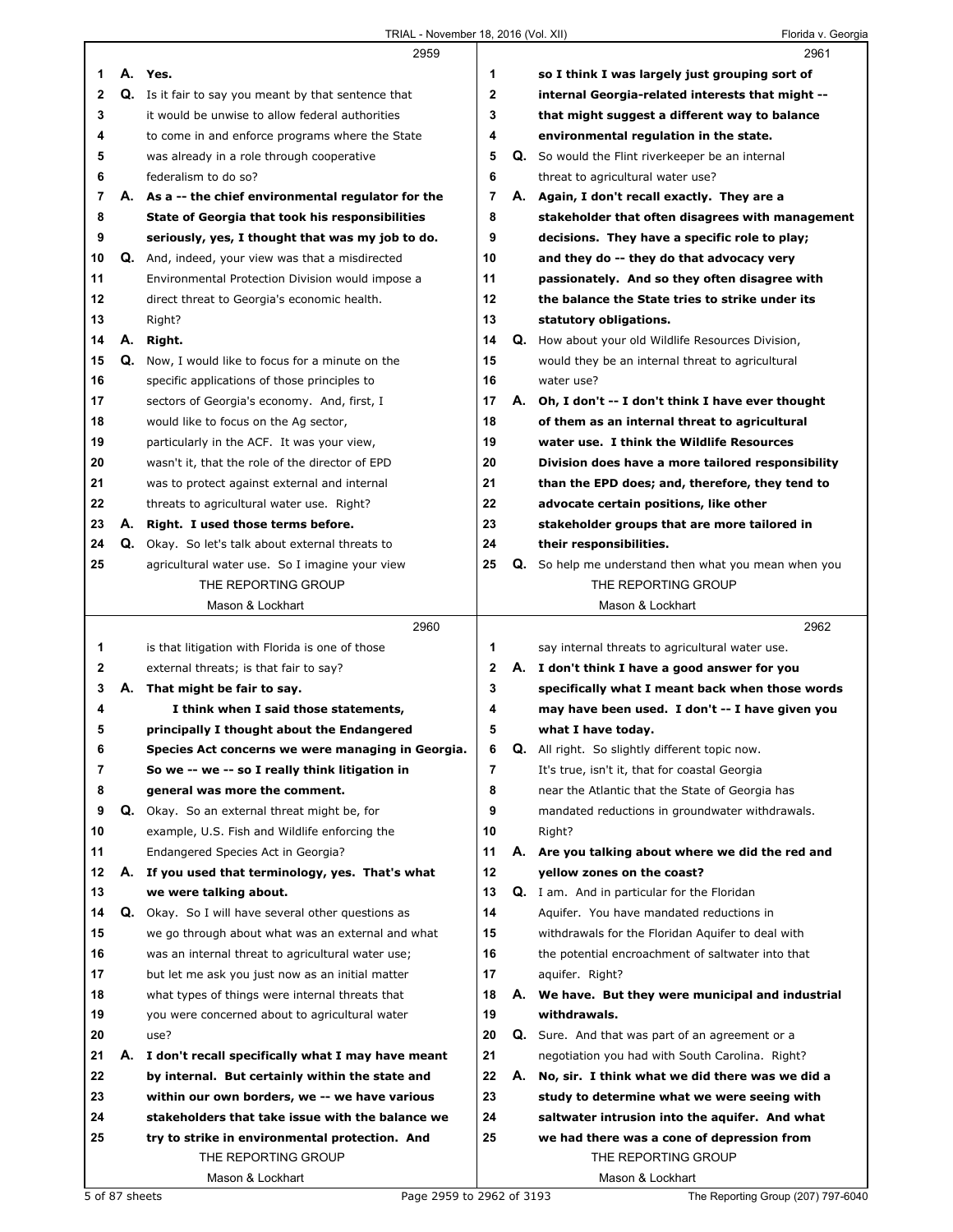|              |    | $\frac{1}{2}$ November 10, 2010 (VOI. An)                                              |              | <b>TIOTICA V. OCOLYIC</b>                                   |
|--------------|----|----------------------------------------------------------------------------------------|--------------|-------------------------------------------------------------|
|              |    | 2963                                                                                   |              | 2965                                                        |
| 1            |    | municipal and industrial use in the aquifer that                                       | 1            | is often the hardest part, we then look at the              |
| 2            |    | was depressing the aquifer. And so that salt                                           | 2            | suite of options available to us to be protective           |
| 3            |    | wedge that was coming in -- and it was showing up                                      | 3            | of the environment. And my statutory charge from            |
| 4            |    | in South Carolina and was headed toward -- the                                         | 4            | the State of Georgia is to do that in a balanced            |
| 5            |    | center of the cone of depression -- into                                               | 5            | way.                                                        |
| 6            |    | Savannah. And we, as a regulatory action -- the                                        | 6            | And so this is a very short sentence; but                   |
| 7            |    | directors before me, but then ultimately me, we                                        | 7            | what I would say is it evidences, once we figured           |
| 8            |    | took action under the regulatory authority of the                                      | 8            | out, for instance, that we needed to do                     |
| 9            |    | director to do that.                                                                   | 9            | reductions, that we would do it in a way that did           |
| 10           |    | We talked to South Carolina about it. It was                                           | 10           | not go just to International Paper and shut them            |
| 11           |    | not a negotiated settlement or a negotiation that                                      | 11           | down. So we tried to do that in a balanced way.             |
| 12           |    | led to that.                                                                           | 12           | But, again, the starting point is always                    |
| 13           |    | Q. I understand, sir. Can you turn, please, to the                                     | 13           | what's protective of the environment as best we             |
| 14           |    | page that's marked on the bottom Florida                                               | 14           | know from science.                                          |
| 15           |    | Exhibit 54, GA 478438.                                                                 | 15           | Q. And that's a similar balance that you strike when        |
| 16           |    | A. Yes.                                                                                | 16           | in the past you have said, protect against                  |
| 17           |    | Q. And in particular under C1, do you see where it                                     | 17           | external and internal threats to agricultural               |
| 18           |    | says, evaluate and implement next stage of                                             | 18           | water use?                                                  |
| 19           |    | reductions in groundwater withdrawals?                                                 | 19           | A. Again, I don't know that I talked about those two        |
| 20           |    | A. Ido.                                                                                | 20           | things together like that.                                  |
| 21           |    | Q. And do you see the bracketed material there,                                        | 21           | I systematically tried to approach                          |
| 22           |    | negotiation with South Carolina?                                                       | 22           | environmental protection the way I described. If            |
| 23           |    | A. Sure. That was going on at that time.                                               | 23           | you do that well, I think you have a -- you have            |
| 24           |    | Q. Okay. And do you -- were you here in the                                            | 24           | a better chance to sort of do what I think is               |
| 25           |    | courtroom when we played the deposition                                                | 25           | important for the people of Georgia, which is to            |
|              |    | THE REPORTING GROUP<br>Mason & Lockhart                                                |              | THE REPORTING GROUP<br>Mason & Lockhart                     |
|              |    |                                                                                        |              |                                                             |
|              |    |                                                                                        |              |                                                             |
|              |    | 2964                                                                                   |              | 2966                                                        |
| 1            |    | designations for Mr. Napoleon Caldwell?                                                | 1            | manage and protect the environment in a balanced            |
| $\mathbf{2}$ |    | A. I was.                                                                              | $\mathbf{2}$ | way.                                                        |
| 3            |    | <b>Q.</b> And you recall he addressed this topic, too?                                 | 3            | Q. Yes. Let me just make sure I understand. You're          |
| 4            |    | A. I recall that he addressed it; and I think the                                      | 4            | not suggesting in your last answer that you                 |
| 5            |    | one thought I had was is it's the M & I point I                                        | 5            | haven't said or written, protect against external           |
| 6            |    | made to you, that these were reductions in M & I.                                      | 6            | and internal threats to agricultural water use?             |
| 7            | Q. | Could you read with me just a bit down the page.                                       | 7            | A. No, I'm not saying that.                                 |
| 8            |    | And I'm going to try to follow the outline form                                        | 8            | Q. Okay. Sir, can you turn with me to Joint                 |
| 9            |    | to indicate where I am; but it's -- it appears to                                      | 9<br>10      | Exhibit 154, please.                                        |
| 10           |    | be C1b, little I, meaning one in Roman terms. Do                                       |              | A. Where is that?                                           |
| 11<br>12     |    | you see that text?                                                                     | 11<br>12     | <b>Q.</b> That's at tab 5.                                  |
| 13           |    | A. I do.                                                                               | 13           | A. Tab 5.<br>Q. Sorry. I should have said that.             |
| 14           |    | Q. Protect against pushing too aggressively on<br>industry, i.e., International Paper? | 14           |                                                             |
| 15           |    | A. Ido.                                                                                | 15           | A. I don't have the joint exhibits quite memorized,<br>sir. |
| 16           |    | Q. You wrote that, sir?                                                                | 16           | Q. By the end we might.                                     |
| 17           |    | A. I did.                                                                              | 17           | All right, sir. So this Joint Exhibit 154                   |
| 18           | Q. | Did that reflect the type of balance that you                                          | 18           | has been the subject matter of some discussion in           |
| 19           |    | struck between economic and environmental                                              | 19           | this proceeding, including yesterday. But it's              |
| 20           |    | interests as director?                                                                 | 20           | titled Georgia Environmental Protection Division            |
| 21           |    | A. I think it illustrates that when we -- the way I                                    | 21           | Drought Protection in the Lower Flint Basin,                |
| 22           |    | tried to do environmental protection in the state                                      | 22           | Stakeholder Meeting Summary. Have you seen this             |
| 23           |    | is to start with what are the regulatory and                                           | 23           | document before?                                            |
| 24           |    | legal requirements. What do we need to do to be                                        | 24           | A. I have.                                                  |
| 25           |    | protective. And once we figured that out, which                                        | 25           | Q. All right. So I would like to focus on a                 |
|              |    | THE REPORTING GROUP                                                                    |              | THE REPORTING GROUP                                         |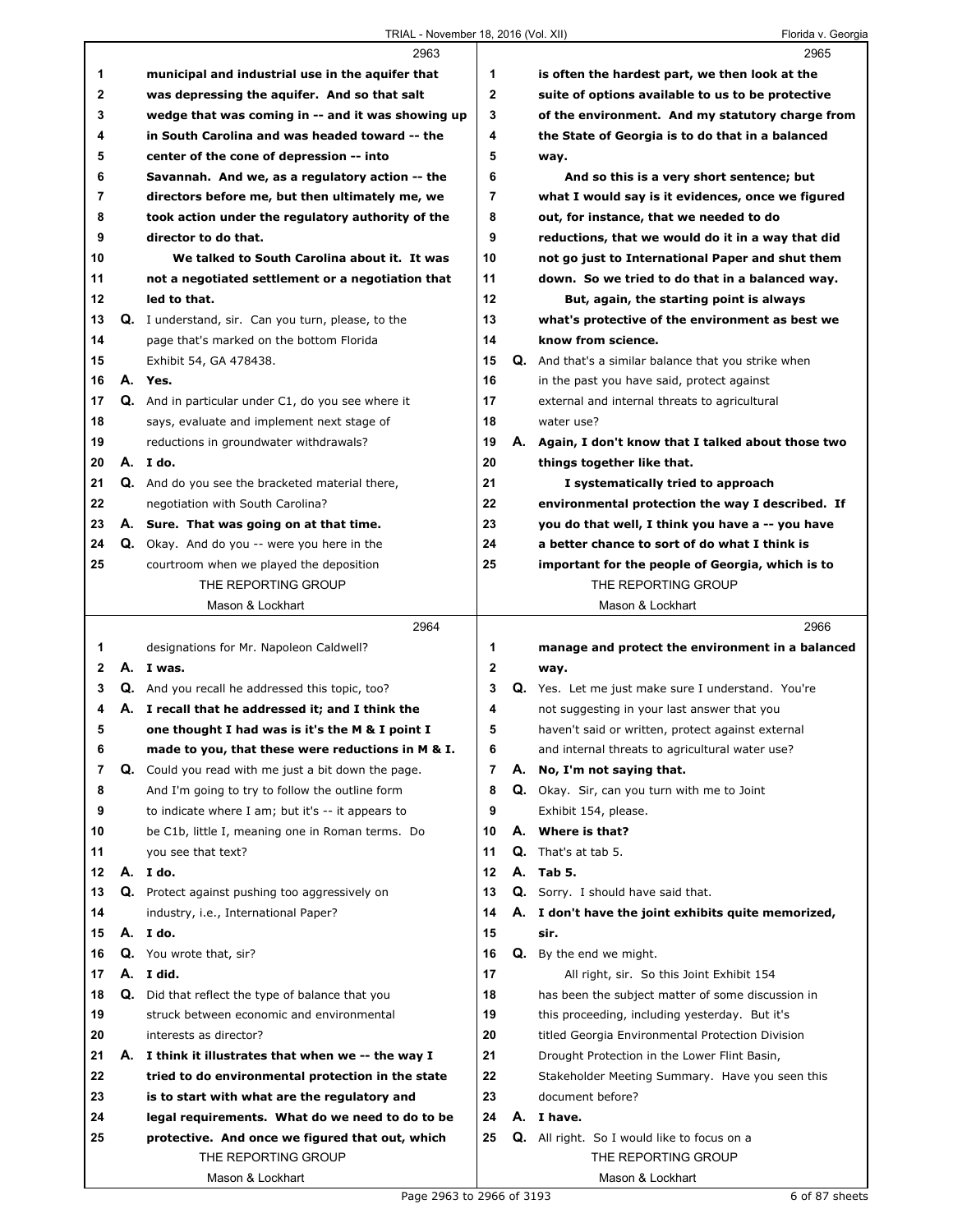|          |    | 2967                                                                                                     |              |    | 2969                                                                                                  |
|----------|----|----------------------------------------------------------------------------------------------------------|--------------|----|-------------------------------------------------------------------------------------------------------|
| 1        |    | particular series of paragraphs, if I might, sir.                                                        | 1            |    | and directors were always challenged to use their                                                     |
| 2        |    | But first let me ask; this was prepared as a                                                             | $\mathbf 2$  |    | discretion to see if it would work.                                                                   |
| 3        |    | meeting summary by Dr. Gail Cowie. Right?                                                                | 3            |    | There's a lot of expenditure that would go                                                            |
| 4        |    | A. That's right.                                                                                         | 4            |    | into trying to make the Act work by doing the                                                         |
| 5        |    | <b>Q.</b> And you saw a draft and edited it before this                                                  | 5            |    | auction. And I know we can talk about these                                                           |
| 6        |    | version was finalized. Right?                                                                            | 6            |    | things, but over the history of that period of                                                        |
| 7        |    | A. I believe I did see a draft and provided comment.                                                     | 7            |    | time, the Act, after its initial use in 2001 and                                                      |
| 8        |    | I don't know that I edited it, but yes.                                                                  | 8            |    | 2002, had not been invoked for different reasons.                                                     |
| 9        |    | Q. Okay. So -- and you don't have any qualms about                                                       | 9            |    | And all of that was due to the best judgment                                                          |
| 10       |    | the fairness of this summary of this meeting; do                                                         | 10           |    | based on science and predictions and the                                                              |
| 11       |    | you?                                                                                                     | 11           |    | director's decision.                                                                                  |
| 12       |    | A. I don't. I'm not aware of anything that I have                                                        | 12           |    | So there was some confusion about that. And                                                           |
| 13       |    | issues with.                                                                                             | 13           |    | the legislature corrected that by being explicit                                                      |
| 14       |    | <b>Q.</b> All right. So in the last paragraph on the first                                               | 14           |    | in those changes.                                                                                     |
| 15       |    | page Dr. Cowie summarizes a couple things. And,                                                          | 15           |    | <b>Q.</b> Well, sir, just so we can make sure we're on the                                            |
| 16       |    | sir, I would appreciate if you could read that to                                                        | 16           |    | same page here, could you please turn to tab 6                                                        |
| 17       |    | yourself, including the sentence that carries                                                            | 17           |    | where we have Senate Bill 213, which is Joint                                                         |
| 18       |    | over to the start of the next page.                                                                      | 18           |    | Exhibit 105, please.                                                                                  |
| 19       |    | A. Yes.                                                                                                  | 19           |    | A. Yes.                                                                                               |
| 20       |    | Q. All right, sir. Let me first focus on the term                                                        | 20           |    | <b>Q.</b> All right. Now, I would like to invite your                                                 |
| 21       |    | modest steps in the second line of the text you                                                          | 21           |    | attention, if I might, to section 4, which is on                                                      |
| 22       |    | just read. Those are your words; aren't they?                                                            | 22           |    | page 3 of Senate Bill 213. And, again, we spoke                                                       |
| 23       |    | A. Those were -- those were my words based on the --                                                     | 23           |    | with Dr. Cowie about this just a couple days ago.                                                     |
| 24       |    | particularly the augmentation piece of those                                                             | 24           |    | So I would like to focus your attention, if I                                                         |
| 25       |    | amendments we did in the Flint River Drought                                                             | 25           |    | might, on line 84 on page 3 of Joint Exhibit 105.                                                     |
|          |    | THE REPORTING GROUP                                                                                      |              |    | THE REPORTING GROUP                                                                                   |
|          |    | Mason & Lockhart                                                                                         |              |    | Mason & Lockhart                                                                                      |
|          |    |                                                                                                          |              |    |                                                                                                       |
|          |    |                                                                                                          |              |    |                                                                                                       |
|          |    | 2968                                                                                                     | 1            |    | 2970                                                                                                  |
| 1        |    | Protection Act and passed in 2014.                                                                       | $\mathbf{2}$ |    | Do you see the change from will to may there?                                                         |
| 2<br>3   |    | <b>Q.</b> All right. So let's talk about the 2014                                                        | 3            |    | A. I do.                                                                                              |
| 4        |    | amendments. They had a few pieces to them;                                                               |              |    | Q. And then again down on line 93, there is another                                                   |
|          |    | didn't they?                                                                                             | 4<br>5       |    | change from will to may. Right?                                                                       |
| 5        |    | A. They did.                                                                                             |              |    | A. Correct.                                                                                           |
| 6        |    | <b>Q.</b> First, they changed the word will to may for the                                               | 6            |    | Q. Okay. So I'm still focusing on your statement                                                      |
| 7        |    | Flint River Drought Protection Act auction; isn't                                                        | 7            |    | "modest steps" from JX-154. And that modest step                                                      |
| 8<br>9   |    | that right?                                                                                              | 8<br>9       |    | phrase referred to all the changes in this SB 213                                                     |
| 10       |    | A. For -- that's right. For the declaration of                                                           | 10           |    | legislation. Right?                                                                                   |
|          |    | severe drought, which would lead to the auction                                                          |              |    | A. I think it was a general statement about the                                                       |
| 11<br>12 | Q. | under the statute.                                                                                       | 11<br>12     |    | whole Act knowing we wanted to do more. But                                                           |
| 13       |    | Right. And that's not just in the -- in the --                                                           | 13           |    | obviously that doesn't say that we don't think                                                        |
| 14       |    | whether you have to perform at a drought                                                                 | 14           |    | that the changes we did in 2014 didn't have real<br>value.                                            |
| 15       |    | prediction; it's what are the consequences of                                                            | 15           | Q. |                                                                                                       |
| 16       | А. | performing the drought prediction. Right?                                                                | 16           |    | Okay. That -- that's what I want to explore now.<br>I want to understand what were those modest steps |
| 17       |    | Right. It was an attempt to clarify what we have<br>been seeing, which was the discretion involved in    | 17           |    | in a little more detail. And I would invite your                                                      |
| 18       |    |                                                                                                          | 18           |    |                                                                                                       |
| 19       |    | the triggering of the Act by prior directors.<br><b>Q.</b> So what happened as a result of the change we | 19           |    | attention to section 5, if I might, which is on<br>page 4. And in particular on page 4 and 5 there    |
| 20       |    | just discussed is that the language in the Act                                                           | 20           |    | are a series of new measures, one of which                                                            |
| 21       |    |                                                                                                          | 21           |    | addresses whether the director can require 80                                                         |
| 22       |    | that was mandatory became discretionary; is that<br>fair?                                                | 22           |    |                                                                                                       |
| 23       |    | A. I think that was the confusion that the                                                               | 23           |    | percent or greater irrigation efficiency. Do you<br>see that?                                         |
| 24       |    |                                                                                                          |              |    |                                                                                                       |
| 25       |    | legislature sought to address is that it had this                                                        | 24<br>25     | А. | It's on the top of page 5.                                                                            |
|          |    | mandatory language. But it's a complex process,<br>THE REPORTING GROUP                                   |              |    | Right. The irrigation efficiency requirements.<br>THE REPORTING GROUP                                 |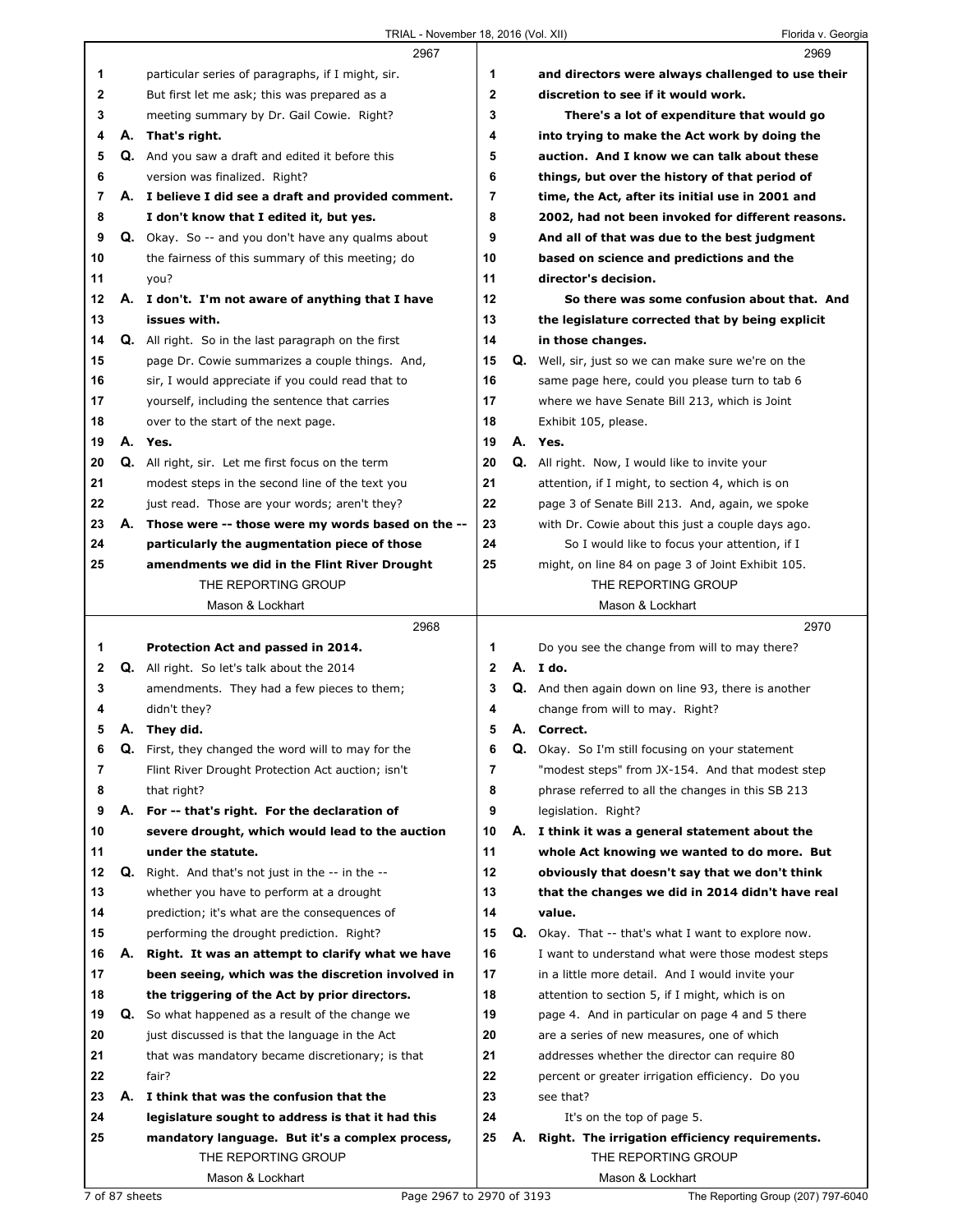|                  |    | 2971                                                                                 |                |    | 2973                                                                                        |
|------------------|----|--------------------------------------------------------------------------------------|----------------|----|---------------------------------------------------------------------------------------------|
| 1                |    | <b>Q.</b> And that you recorded as a modest step. Right?                             | 1              |    | <b>Q.</b> It's true also that you said more is needed to                                    |
| $\mathbf{2}$     | А. | Well, I regarded it as modest. I think I put it                                      | $\mathbf{2}$   |    | provide long-term solutions for low flows in the                                            |
| 3                |    | in this grouping of descriptions. But I think it                                     | 3              |    | Flint River Basin. Right?                                                                   |
| 4                |    | is one that has real long-term impact and value.                                     | 4              |    | A. That's right. At this meeting in particular,                                             |
| 5                |    | <b>Q.</b> But although it -- the authority says that it can                          | 5              |    | late 2014, we were -- we had passed these changes                                           |
| 6                |    | be 80 percent or greater, you're aware, aren't                                       | 6              |    | in the legislative session in February or April;                                            |
| 7                |    | you, that nobody at EPD has required anything                                        | $\overline{7}$ |    | and we were focused on what might be next. And                                              |
| 8                |    | more than 80 percent at this point. Right?                                           | 8              |    | so, yes, we were very much focused on other                                                 |
| 9                |    | A. Right. We see 80 percent efficiency as a pretty                                   | 9              |    | items.                                                                                      |
| 10               |    | good efficiency requirement.                                                         | 10             |    | Q. And, in fact, if you just continue with me on the                                        |
| 11               |    | Q. Isn't it true that most irrigators wouldn't have                                  | 11             |    | first page of Joint Exhibit 154 at the bottom,                                              |
| 12               |    | to make major changes from the status quo to get                                     | $12 \,$        |    | you make a reference there to this action, the                                              |
| 13               |    | to 80?                                                                               | 13             |    | one we're participating in right now, being a                                               |
| 14               |    | A. It is true that we have been doing a lot of work                                  | 14             |    | challenge. Right? Do you see that?                                                          |
| 15               |    | before we made these changes, a lot of work on                                       | 15             |    | A. I see that.                                                                              |
| 16               |    | cost-share to get efficiency equipment in place                                      | 16             |    | <b>Q.</b> Okay. And then -- and then on the next page you                                   |
| 17               |    | already. So Georgia had a very good efficiency                                       | 17             |    | phrase it as overwhelming and suggest, don't you,                                           |
| 18               |    | adoption rate, something we were proud of, before                                    | 18             |    | that the State of Georgia should take steps today                                           |
| 19               |    | we made these changes.                                                               | 19             |    | rather than freezing to see what happens. Is                                                |
| 20               |    | But like any regulatory program, there are                                           | 20             |    | that your language?                                                                         |
| 21               |    | often late adopters. And we wanted to make it                                        | 21             | А. | Well, I said seem overwhelming. I think what we                                             |
| 22               |    | law so that what we were seeing in the adoption                                      | 22             |    | were -- this was maybe two weeks after the                                                  |
| 23               |    | rate was 100 percent and not in the 90's, like we                                    | 23             |    | Supreme Court had granted leave to Florida to                                               |
| 24               |    | were seeing.                                                                         | 24             |    | file a complaint; so it was very much on                                                    |
| 25               | Q. | Now, now all irrigators aren't required to be 80.                                    | 25             |    | everybody's mind. The meeting was set before                                                |
|                  |    | THE REPORTING GROUP                                                                  |                |    | THE REPORTING GROUP                                                                         |
|                  |    | Mason & Lockhart                                                                     |                |    | Mason & Lockhart                                                                            |
|                  |    |                                                                                      |                |    |                                                                                             |
|                  |    | 2972                                                                                 |                |    | 2974                                                                                        |
|                  |    |                                                                                      |                |    |                                                                                             |
| 1                | А. | Right? Some could be 60; isn't that right?                                           | 1              |    | that result came out. And so my main message was                                            |
| $\mathbf 2$<br>3 |    | That's correct. We -- we -- the center-pivot                                         | 2<br>3         |    | simply, look, I know this case is going to the                                              |
| 4                |    | systems, which we have had pictures of here and                                      | 4              |    | Supreme Court now officially. And there is a lot                                            |
| 5                |    | are very obvious from the sky, the 80 percent                                        | 5              |    | of interest in it, but we have got work to do.                                              |
|                  |    | applies to. But irregular-shaped fields and some                                     | 6              |    | We had a big drought that was multi-year, and                                               |
| 6<br>7           |    | of the older traveler linked systems were -- are                                     | 7              |    | we think we need to work on this. And so I know                                             |
| 8                |    | not as efficient; and they were given a different                                    | 8              | Q. | that seems overwhelming, but let's keep working.                                            |
| 9                |    | efficiency requirement to -- relative to the<br>infrastructure that those represent. | 9              | А. | Okay. And this was November 21, 2014?                                                       |
| 10               | Q. | Sir, are you aware that Florida in its part of                                       | 10             | Q. | That's right.<br>So two years ago basically?                                                |
|                  |    |                                                                                      | 11             | А. |                                                                                             |
| 11<br>12         |    | the basin requires greater than 80 percent for                                       |                |    | That's right.                                                                               |
| 13               | А. | new systems?<br>I'm not aware of that.                                               | 12<br>13       |    | Q. Okay. Now, I want to follow down the second page                                         |
| 14               |    |                                                                                      | 14             |    | of Joint Exhibit 154, if I might, because I want                                            |
| 15               |    | Q. Are you aware, sir, of best management practice                                   | 15             |    | to look at the very specific measures that you                                              |
| 16               |    | publications by Georgia going back 10 years that                                     | 16             |    | were evaluating and expressing or identifying for                                           |
| 17               |    | suggest that 80 percent is a baseline and that                                       | 17             |    | this group of stakeholders in November of 2014.                                             |
| 18               |    | more efficiency, higher efficiency can be<br>reached?                                | 18             |    | So follow with me down to, please, the bullet                                               |
| 19               | А. | I'm not aware of those publications.                                                 | 19             |    | points or the lines with indications in the<br>middle of the page of a number of particular |
| 20               | Q. | All right, sir. Back to Joint Exhibit 154, if I                                      | 20             |    | options. Do you see those, sir?                                                             |
|                  |    |                                                                                      |                |    |                                                                                             |
| 21<br>22         |    | might. And there we're at tab 5.<br>A. Yes.                                          | 21<br>22       | Q. | A. I do.                                                                                    |
|                  |    |                                                                                      |                |    | Now, we talked about a number of these options                                              |
| 23               |    | Q. Focusing, again, on modest steps, are you with me                                 | 23<br>24       |    | yesterday with Dr. Sunding. But I want to see                                               |
| 24<br>25         |    | at the bottom of the page?<br>A. Yes.                                                | 25             |    | what, if any, progress has been made in the last                                            |
|                  |    | THE REPORTING GROUP                                                                  |                |    | two years of study.<br>THE REPORTING GROUP                                                  |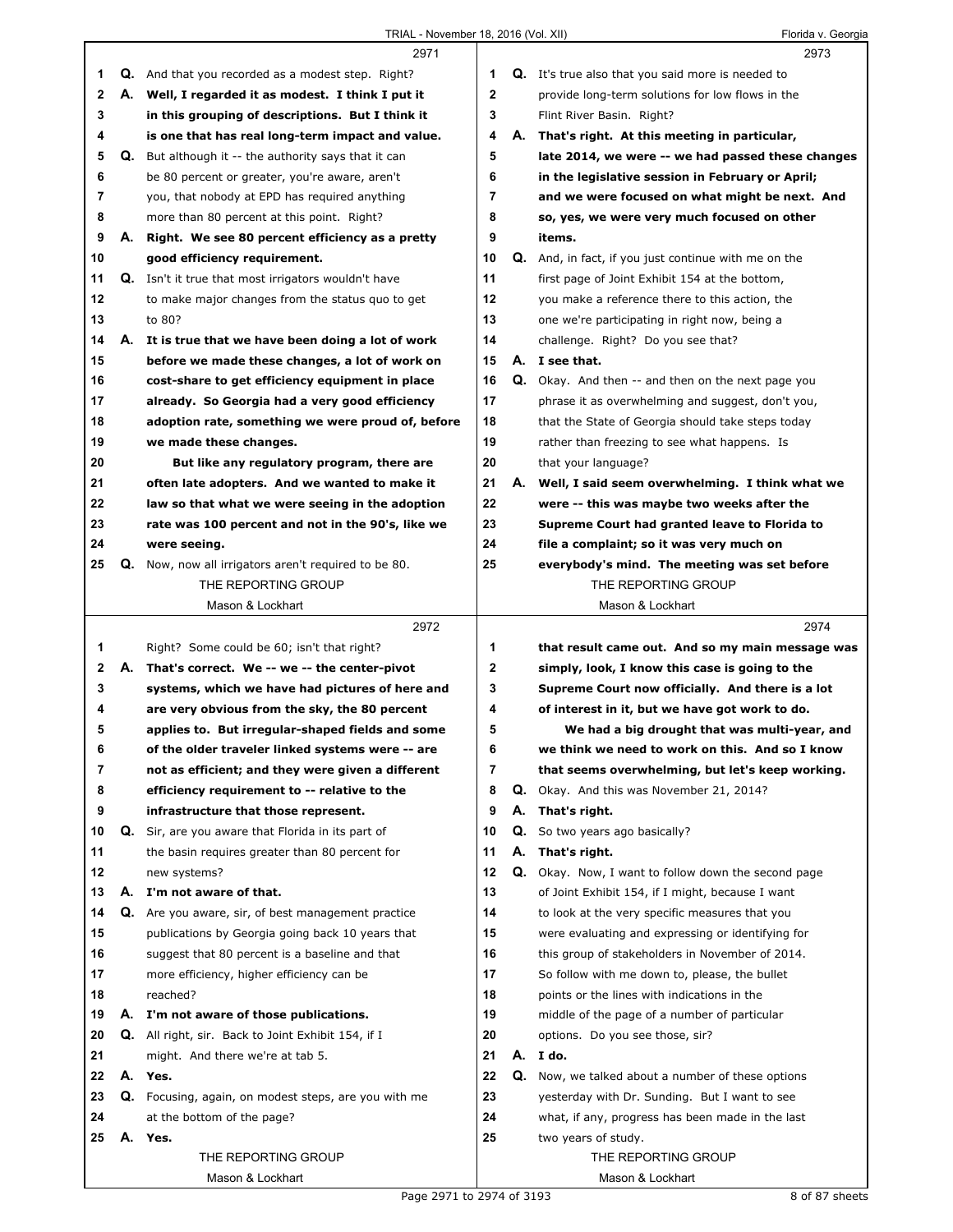|    |    | 2975                                                 |                |    | 2977                                                   |
|----|----|------------------------------------------------------|----------------|----|--------------------------------------------------------|
| 1  |    | So let me start with transferring water users        | 1              |    | <b>Q.</b> It's Florida Exhibit 56.                     |
| 2  |    | to deeper aquifers. That would be a process,         | $\mathbf{2}$   |    | A. Got it.                                             |
| 3  |    | would it not, of moving surface water withdrawals    | 3              |    | <b>Q.</b> Now, this is a document prepared for you by  |
| 4  |    | and certain Floridan Aquifer users in the Lower      | 4              |    | Dr. Cowie; isn't it?                                   |
| 5  |    | Flint to deeper aquifers that had less impact on     | 5              |    | A. That's right.                                       |
| 6  |    | river flow. Right?                                   | 6              |    | <b>Q.</b> And it's dated at the top November 16 -- or, |
| 7  | А. | Right. And specifically -- and I did hear            | $\overline{7}$ |    | excuse me, November 6, 2012. Right?                    |
| 8  |    | Dr. Sunding's testimony about some of Florida's      | 8              |    | A. That's right.                                       |
| 9  |    | ideas about how to move down. What we were           | 9              |    | Q. And you recall this -- I think you just testified   |
| 10 |    | looking at and are looking at is moving surface      | 10             |    | you may have been considering this since 2012.         |
| 11 |    | water folks and folks in close proximity to the      | 11             |    | Is this the document to which you were referring?      |
| 12 |    | major stems of the creeks down, not having crops     | 12             |    | A. It -- well, it -- we were considering it. I         |
| 13 |    | all over the region.                                 | 13             |    | wasn't really referring to this document. But,         |
| 14 |    | And the issue with moving them down that's           | 14             |    | yes, at that time in 2012 we had gone through          |
| 15 |    | important is how much yield is in those lower        | 15             |    | that drought experience; and we were looking at        |
| 16 |    | aquifers. And so the study that we have been         | 16             |    | what we might do. And so in that late 2012             |
| 17 |    | doing since then is to really confirm that. It's     | 17             |    | season, we were thinking about whatever we could.      |
| 18 |    | not an unlimited resource down there. This           | 18             |    | And so this is -- this document is dated during        |
| 19 |    | doesn't -- it doesn't recharge like the Floridan,    | 19             |    | that time.                                             |
| 20 |    | which recharges really easily with rain. These       | 20             | Q. | Now, do you see on the first page here it says in      |
| 21 |    | are sand aquifers, several confining units down.     | 21             |    | the bullet, low flows are getter lower due in          |
| 22 |    | The good news is they don't impact with              | 22             |    | part to irrigation withdrawals. And then it has        |
| 23 |    | streamflow like the Floridan does. So we do have     | 23             |    | a comparison of 1954 flows to 2011 flows. Right?       |
| 24 |    | a source down there, but we have to be careful.      | 24             |    | A. I see that.                                         |
| 25 |    | And how much we can move down there is really        | 25             |    | Q. Okay. Now, could you please turn with me to         |
|    |    | THE REPORTING GROUP                                  |                |    | THE REPORTING GROUP                                    |
|    |    | Mason & Lockhart                                     |                |    | Mason & Lockhart                                       |
|    |    |                                                      |                |    |                                                        |
|    |    |                                                      |                |    |                                                        |
|    |    | 2976                                                 |                |    | 2978                                                   |
| 1  |    | what we need to confirm before we move it.           | 1              |    | page 10 in this document. And I would like, if I       |
| 2  |    | Q. You didn't just start studying that particular    | 2              |    | might, to focus -- this is, again, Florida             |
| 3  |    | issue in 2014; did you?                              | 3              |    | Exhibit 56, page 10 -- on option 2B. Do you see        |
| 4  |    | You studied it for years before that; didn't         | 4              |    | that there, sir?                                       |
| 5  |    | you?                                                 | 5              |    | A.Ido.                                                 |
| 6  | Α. | I think we started looking at it at the end of       | 6              | Q. | All right. Now, option 2B indicates that --            |
| 7  |    | 2012 when I came in. So years beyond 2014 I          | $\overline{7}$ |    | actions to support flows for endangered species        |
| 8  |    | think is -- might be technically true at             | 8              |    | and basin contributions to state line flows. Do        |
| 9  |    | one-and-a-half.                                      | 9              |    | you see that?                                          |
| 10 |    | Q. Now, sir, you have seen the Lower Flint Regional  | 10             |    | A. I see that.                                         |
| 11 |    | Water Plan; haven't you?                             | 11             |    | <b>Q.</b> State line flows is flows to Florida. Right? |
| 12 |    | A. Yes.                                              | 12             |    | A. I think it's to flow that will be in Seminole,      |
| 13 | Q. | All right. And you have seen the Upper Flint         | 13             |    | and that would go to Florida at the state line.        |
| 14 |    | Regional Water Plan, too. Right?                     | 14             |    | Q. Lake Seminole, which would feed the Apalachicola    |
| 15 |    | A. I have seen them generally. High-level review,    | 15             |    | River?                                                 |
| 16 |    | yes.                                                 | 16             |    | A. That's correct.                                     |
| 17 |    | Q. And you recall from those, don't you, that this   | 17             |    | Q. Now, this chart here identifies irrigation          |
| 18 |    | particular idea was one of the high priority         | 18             |    | systems within a 4-mile corridor in certain areas      |
| 19 |    | items in both of those 2011 plans. Right?            | 19             |    | in the Lower Flint. Right?                             |
| 20 |    | A. I don't know that I would have -- I don't dispute | 20             | А. | Right. In certain areas, correct.                      |
| 21 |    | that. I think they may have had a suggestion as      | 21             |    | Q. And the idea there was that those are the users,    |
| 22 |    | a planning tool that we ought to look at this.       | 22             |    | either Floridan groundwater or surface water           |
| 23 |    | Q. All right. Can you turn with me, please, to       | 23             |    | users, that would be transferred to lower              |
| 24 |    | tab 7 in your binder.                                | 24             |    | aquifers. Right?                                       |
| 25 | А. | Sure. Thanks.                                        | 25             |    | A. That was the concept. I was just the first time     |
|    |    | THE REPORTING GROUP                                  |                |    | THE REPORTING GROUP                                    |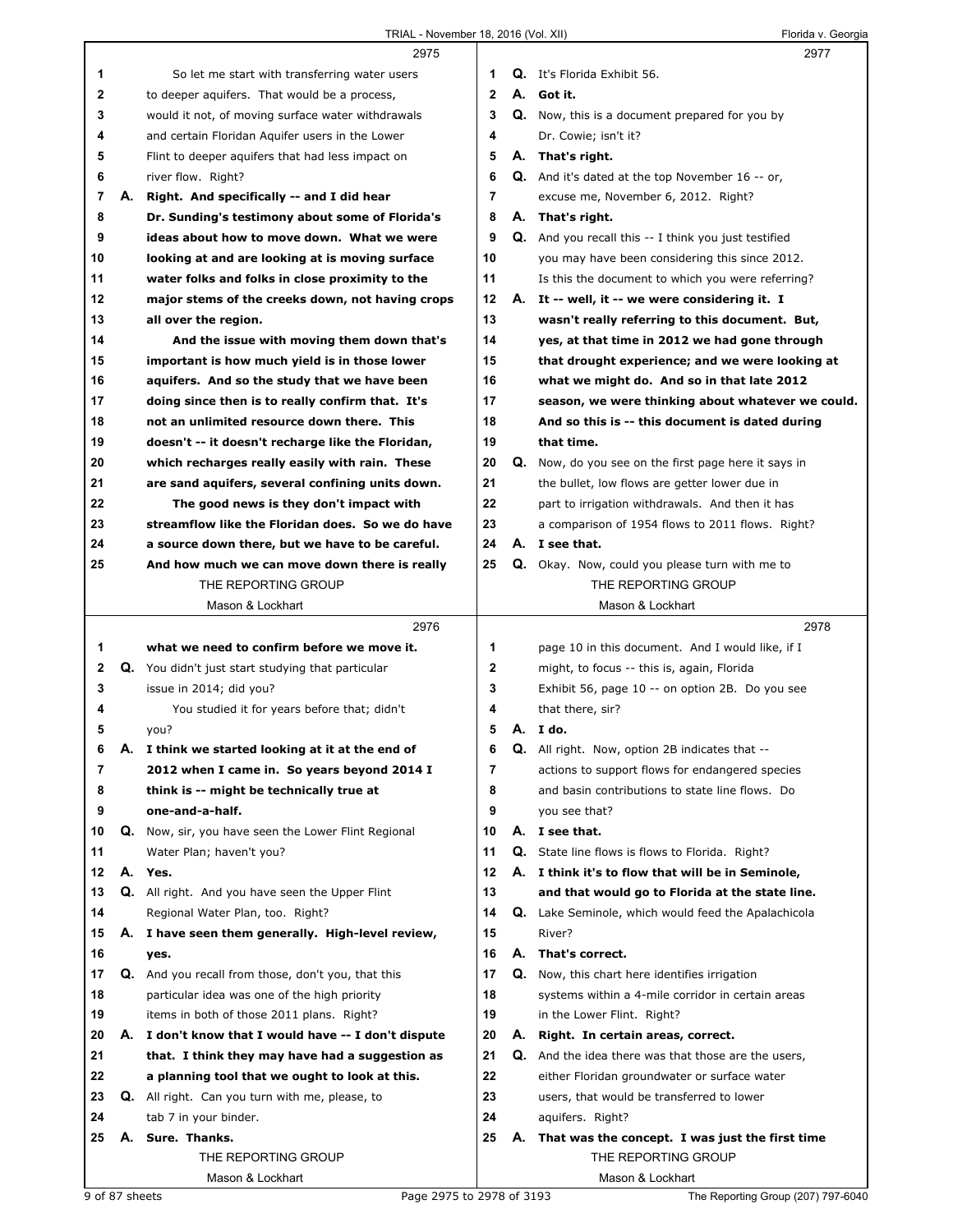|    |    | 2979                                              |                |    | 2981                                                       |  |
|----|----|---------------------------------------------------|----------------|----|------------------------------------------------------------|--|
| 1  |    | really wrestling with this as a director. I kind  | 1              |    | A. I'm aware through preparation for this matter           |  |
| 2  |    | of drew this out on the back of a napkin and      | $\mathbf{2}$   |    | that he had done some work back then. At the               |  |
| 3  |    | said, can you give me an idea, Gail, of what our  | 3              |    | time I think I couldn't have told you what work            |  |
| 4  |    | present knowledge is? If we were to move people,  | 4              |    | he had done on that.                                       |  |
| 5  |    | how many acres and what sort of benefit would we  | 5              |    | Q. Now, there are a number of other items on that          |  |
| 6  |    | get?                                              | 6              |    | list. Aquifer storage and recovery is the next.            |  |
| 7  |    | So we drew these different bands. And there       | $\overline{7}$ |    | You know, don't you, that the State of Florida             |  |
| 8  |    | is a different option that has a shorter band.    | 8              |    | uses aquifer storage and recovery in multiple              |  |
| 9  |    | But this one is the 4-mile corridor. And we got   | 9              |    | areas. Right?                                              |  |
| 10 |    | these results from -- again, very preliminary and | 10             |    | A. Absolutely.                                             |  |
| 11 |    | back of napkin kinds of thing, just to see, okay, | 11             |    | <b>Q.</b> And then the next is acquiring easements for     |  |
| 12 |    | what's involved in this.                          | 12             |    | permit removal. That would be buying irrigation            |  |
| 13 | Q. | Now, Dr. Cowie or perhaps others told you, didn't | 13             |    | rights from farmers?                                       |  |
| 14 |    | they, that shifting withdrawals from surface      | 14             |    | A. Yes. We say it a little differently, I think, in        |  |
| 15 |    | water or Floridan Aquifer to alternate            | 15             |    | a kind of regulated riparian world where the --            |  |
| 16 |    | groundwater sources would, indeed, provide        | 16             |    | you just have a -- that right to use it; but I             |  |
| 17 |    | long-term mitigation of irrigation impacts.       | 17             |    | think we talk about it in terms of conservation            |  |
| 18 |    | Right?                                            | 18             |    | easements. And you're not -- you're buying --              |  |
| 19 | А. | I don't recall talking about it being a           | 19             |    | you're incentivizing to put the land in a                  |  |
| 20 |    | mitigation of irrigation impact. What I recall    | 20             |    | conservation use, which has this condition of not          |  |
| 21 |    | is that we are seeing these impacts in the -- in  | 21             |    | irrigating.                                                |  |
| 22 |    | the streams during this multi-year drought, which | 22             |    | Q. All right, sir. And then the last one is                |  |
| 23 |    | is -- so the causation issue is a combination of  | 23             |    | temporary removal, which at least is one form of           |  |
| 24 |    | principally-driven rainfall, but also irrigation  | 24             |    | what the Flint River Drought Protection Act was            |  |
| 25 |    | is from these sources. So can we move folks       | 25             |    | intended to do. Right?                                     |  |
|    |    | THE REPORTING GROUP                               |                |    | THE REPORTING GROUP                                        |  |
|    |    | Mason & Lockhart                                  |                |    | Mason & Lockhart                                           |  |
|    |    |                                                   |                |    |                                                            |  |
|    |    | 2980                                              |                |    | 2982                                                       |  |
| 1  |    | down?                                             | 1              | А. | Right. We were still looking at how we might               |  |
| 2  |    | And that I totally agree was an idea for          | 2              |    | improve that function, too.                                |  |
| 3  |    | long-term benefit because you move them down, and | 3              |    | <b>Q.</b> By the way, it's a stage 2 drought right now in  |  |
| 4  |    | you don't have to do that auction every year.     | 4              |    | the Atlanta metro area. Right?                             |  |
| 5  | Q. | Sir, on the next page do you see the bullet under | 5              | А. | Drought level 2, I think is what we call it.               |  |
| 6  |    | item IV, Roman IV, second bullet down that refers | 6              |    | Q. Drought level 2.                                        |  |
| 7  |    | to long-term mitigation of irrigation impacts on  | 7              | А. | Okay.                                                      |  |
| 8  |    | streamflows?                                      | 8              |    | Q. And it's still drought level 1 in the Lower             |  |
| 9  |    | A. I see that.                                    | 9              |    | Flint. Right?                                              |  |
| 10 | Q. | Okay. I would like to go back to the -- I'm       | 10             |    | A. I think that was just bumped up, yes.                   |  |
| 11 |    | sorry, sir. Am I interrupting you?                | 11             | Q. | Okay. And do you know of a University of Georgia           |  |
| 12 | А. | No.                                               | 12             |    | climatologist named Pamela Knox?                           |  |
| 13 | Q. | I apologize.                                      | 13             |    | A. Yes.                                                    |  |
| 14 |    | I would like to go back to tab 5 again, which     | 14             |    | <b>Q.</b> And have you heard or seen her view that 2017 is |  |
| 15 |    | is Joint Exhibit 154. And we're on the second     | 15             |    | likely to be a terrible drought?                           |  |
| 16 |    | page still.                                       | 16             |    | A. I have not seen her view of that.                       |  |
| 17 |    | A. Okay.                                          | 17             |    | <b>Q.</b> Okay. We'll come back to that, sir.              |  |
| 18 | Q. | Now, we just talked about transferring water      | 18             |    | A. Okay.                                                   |  |
| 19 |    | users to deeper aquifers. The second item there   | 19             |    | <b>Q.</b> All right. Now, I would like, if I could, to     |  |
| 20 |    | is augmenting streamflow from groundwater. All    | 20             |    | turn to your prefiled direct testimony. And now,           |  |
| 21 |    | right. Do you see that?                           | 21             |    | I would ask -- do you remember Mr. Primis gave             |  |
| 22 |    | A. Yes.                                           | 22             |    | you that?                                                  |  |
| 23 | Q. | And you're aware, aren't you, that the state      | 23             |    | A. Got it.                                                 |  |
| 24 |    | geologist at the time, Dr. Kennedy, had studied   | 24             |    | <b>Q.</b> I would ask you to turn to paragraph 125 on      |  |
| 25 |    | that issue as early as 2011. Right?               | 25             |    | page 37.                                                   |  |
|    |    | THE REPORTING GROUP                               |                |    | THE REPORTING GROUP                                        |  |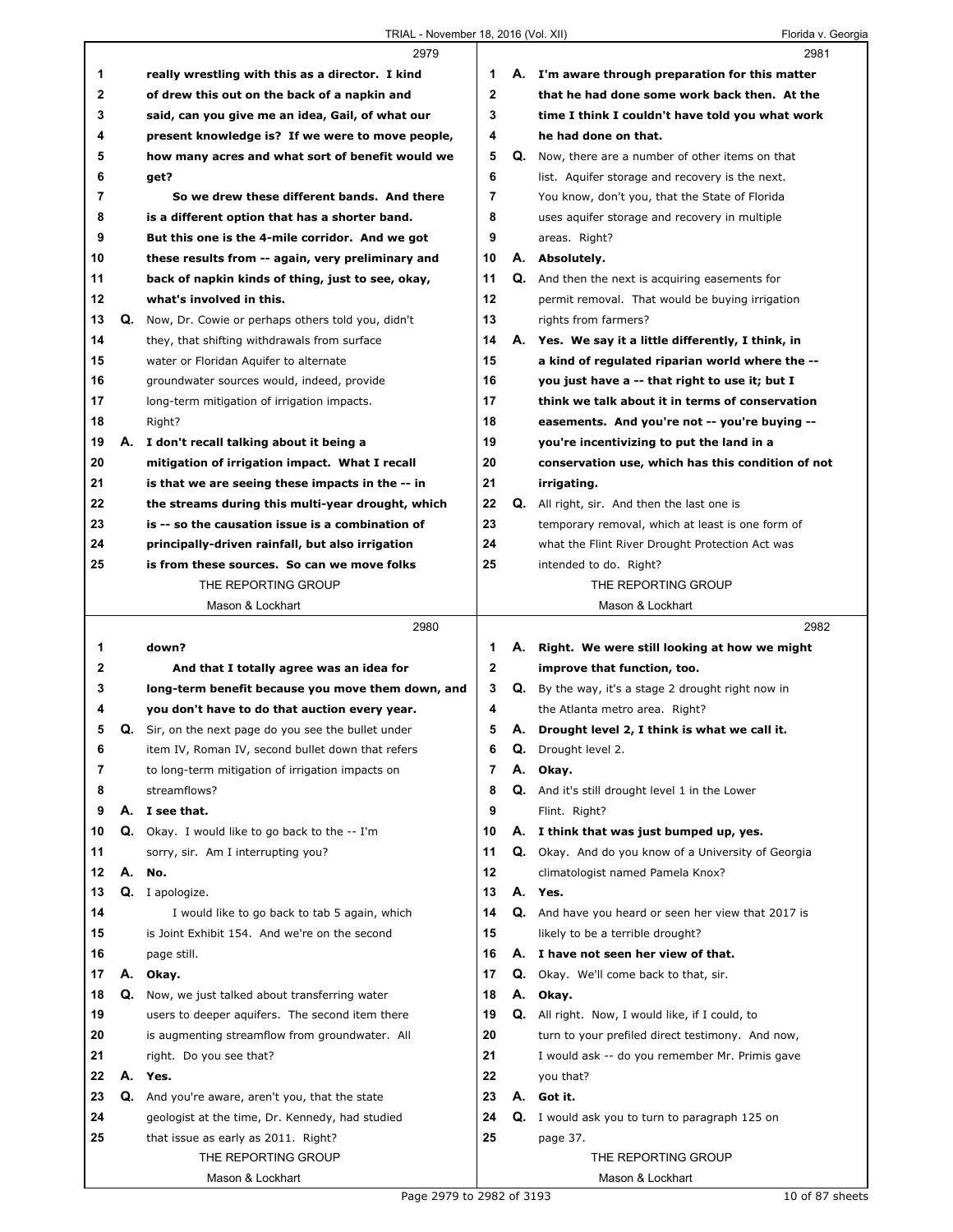|              |    | 2983                                                        |              |    | 2985                                                   |
|--------------|----|-------------------------------------------------------------|--------------|----|--------------------------------------------------------|
| 1            |    | A. Yes.                                                     | 1            |    | paragraph 127 that the initial stages of this          |
| $\mathbf{2}$ |    | Q. And we discussed this issue with Dr. Cowie for a         | $\mathbf{2}$ |    | task force enforcement effort will focus on acres      |
| 3            |    | bit the other day. But paragraph 125 describes,             | 3            |    | that have the greatest impact on streamflows. Do       |
| 4            |    | doesn't it, the situation that occurred this                | 4            |    | you see that?                                          |
| 5            |    | August where the State of Florida notified the              | 5            |    | A. Ido.                                                |
| 6            |    | State of Georgia of potential noncompliance with            | 6            |    | Q. And by that you mean, don't you, that ceasing       |
| 7            |    | Georgia's agricultural permits. Right?                      | 7            |    | irrigation on these acres will have an impact on       |
| 8            |    | A. That's right.                                            | 8            |    | how much water is in the rivers flowing down to        |
| 9            |    | <b>Q.</b> And that noncompliance was up to 90,000 irrigated | 9            |    | Florida, Correct?                                      |
| 10           |    | acres in the Flint Basin. Right?                            | 10           |    | A. Well, not on what's flowing to Florida. This is     |
| 11           |    | A. I think that was the number that Florida shared          | 11           |    | a -- I don't want to get us off on a tangent here      |
| 12           |    | with us.                                                    | 12           |    | about whether the water saved on the Flint arm         |
| 13           |    | Q. Okay. And, in fact, three months after that              | 13           |    | will actually go to Florida. But as we have            |
| 14           |    | notice, the State of Georgia -- the Governor                | 14           |    | maintained, that's all due to the Corps operation      |
| 15           |    | himself created a special task force. Right?                | 15           |    | where any savings would pass.                          |
| 16           |    | A. That's right.                                            | 16           |    | But if what you mean by your question is that          |
| 17           |    | <b>Q.</b> All right. So let's talk about that for just a    | 17           |    | the State takes this seriously and wants to look       |
| 18           |    | few minutes.                                                | 18           |    | first at where science has told us irrigation          |
| 19           |    | I would invite your attention now to tab 9,                 | 19           |    | will be most impactful of baseflow in streams and      |
| 20           |    | which is Florida Exhibit 708.                               | 20           |    | start there.                                           |
| 21           |    | A. Okay.                                                    | 21           |    | <b>Q.</b> All right. So let me rephrase my question. I |
| 22           |    | Q. And there, sir, you will find a list of -- a             | 22           |    | recognize you have a legal position in the case.       |
| 23           |    | 56-page list of 2,500 permits that tallies up the           | 23           |    | I don't need you to concede your legal position.       |
| 24           |    | unpermitted irrigated acres. Have you seen this             | 24           |    | A. Good.                                               |
| 25           |    | before?                                                     | 25           |    | Q. But what you mean by greatest impact on             |
|              |    | THE REPORTING GROUP                                         |              |    | THE REPORTING GROUP                                    |
|              |    | Mason & Lockhart                                            |              |    | Mason & Lockhart                                       |
|              |    |                                                             |              |    |                                                        |
|              |    | 2984                                                        |              |    | 2986                                                   |
| 1            |    | A. I have not seen this; but I see that it -- I can         | 1            |    | streamflow is streamflow to Lake Seminole?             |
| 2            |    | tell from the front that it is a comparison of              | $\mathbf{2}$ |    | A. Right. Streamflow in the stretches of the creeks    |
| 3            |    | those databases.                                            | 3            |    | and tributaries in Georgia that will go to             |
| 4            |    | <b>Q.</b> Okay. And this is -- do you know, sir, if this    | 4            |    | Seminole. That's right.                                |
| 5            |    | is the information that the special task force              | 5            |    | Q. So let's talk a little bit more about the           |
| 6            |    | formed by the Governor has evaluated?                       | 6            |    | priority setting for this task force, if we            |
| 7            |    | A. Yes. Generally I think what they are evaluating          | 7            |    | might.                                                 |
| 8            |    | is to just confirm whether the apparent                     | 8            |    | A. Okay.                                               |
| 9            |    | unpermitted acres are, indeed, unpermitted.                 | 9            |    | Q. And we have prepared what counsel call a            |
| 10           |    | Q. All right. And so far in the last three months,          | 10           |    | demonstrative. I suspect you have tried cases,         |
| 11           |    | there have been 30 notices of violation issued;             | 11           |    | and you have done this yourself many times.            |
| 12           |    | is that right?                                              | 12           |    | At tab 10.                                             |
| 13           |    | A. I am aware of an initial 30 that have been               | 13           |    | A. Okay.                                               |
| 14           |    | issued.                                                     | 14           | Q. | Can you turn with me to tab 10.                        |
| 15           |    | <b>Q.</b> And that's just a little bit more than 1 percent. | 15           |    | A. Okay.                                               |
| 16           |    | Right?                                                      | 16           | Q. | Now, sir, what we have done here is list the 20        |
| 17           |    | A. Right. I think they are prioritizing it and              | 17           |    | highest acreage amounts that appear to us to be        |
| 18           |    | looking at the bigger parcels and the parcels in            | 18           |    | violations of the permit because they exceed the       |
| 19           |    | the critical use areas -- capacity use areas. So            | 19           |    | permitted acreage. And I would like to just ask        |
| 20           |    | there is some prioritization to that.                       | 20           |    | you -- sorry, 200. If I said 20, I meant 200 --        |
| 21           |    | But, yes, if you just take the raw numbers, I               | 21           |    | ask you to follow along with me, if you might,         |
| 22           |    | think it would -- I trust your math in that.                | 22           |    | please, sir.                                           |
| 23           | Q. | All right, sir. So what you just said is what I             | 23           |    | A. Okay.                                               |
| 24           |    | want to focus on for a minute, and it's how these           | 24           |    | Q. Do you see the column -- second vertical column     |
| 25           |    | are being prioritized. And you write in                     | 25           |    | over that says acres permitted?                        |
|              |    | THE REPORTING GROUP<br>Mason & Lockhart                     |              |    | THE REPORTING GROUP<br>Mason & Lockhart                |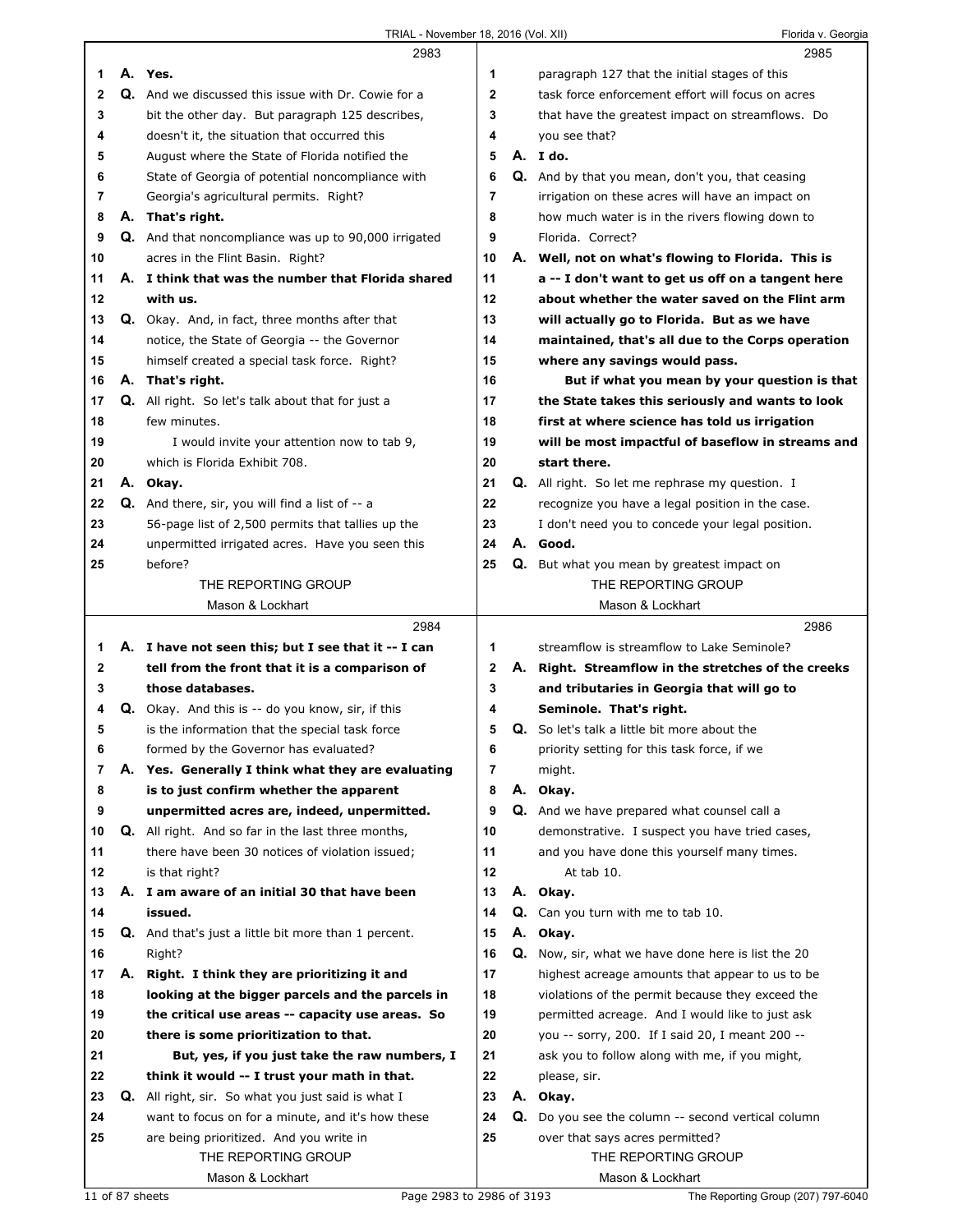|    | 2987                                                       |                | 2989                                                       |
|----|------------------------------------------------------------|----------------|------------------------------------------------------------|
| 1  | A. Ido.                                                    | 1              | standpoint, haven't done compliance for                    |
| 2  | <b>Q.</b> And then that's associated with a permit number? | $\mathbf{2}$   | four-and-a-half years. We have got to make sure            |
| 3  | A. Yes.                                                    | 3              | that every field in that wetted acres database             |
| 4  | Q. All right. And you know, don't you, that permit         | 4              | that's being assigned to this permit is correct.           |
| 5  | numbers that precede basically 1992 are likely             | 5              | This was a planning database. So the water                 |
| 6  | grandfathered permits. Right?                              | 6              | use in the -- in the -- that Florida's experts             |
| 7  | A. Right. That's right.                                    | $\overline{7}$ | have had is captured. It's just a matter of                |
| 8  | <b>Q.</b> And grandfathered permits have very few          | 8              | whether we have cross-walked it correctly to the           |
| 9  | restrictions, if any. Right?                               | 9              | permits that provide authority to irrigate those           |
| 10 | A. Grandfathered permits have less restrictions than       | 10             | acres.                                                     |
| 11 | the latter-issued permits.                                 | 11             | <b>Q.</b> All right, sir. We'll talk about the other       |
| 12 | <b>Q.</b> All right. So for the first permit where it says | 12             | databases in a minute. And we have been through            |
| 13 | A91-47, acres permitted 280; but actual acres              | 13             | and done that cross-walk.                                  |
| 14 | irrigated are near 700. Do you see that?                   | 14             | A. Okay.                                                   |
| 15 | A. I see that.                                             | 15             | <b>Q.</b> Okay. So I could go down this list, but let me   |
| 16 | Q. You would agree with me, wouldn't you, that the         | 16             | just do one more. Do you see the permit that's             |
| 17 | Environmental Protection Division didn't                   | 17             | numbered A91-049-0390 for 40 acres. And there              |
| 18 | understand that there were nearly 420 acres that           | 18             | the acres irrigated are 369.                               |
| 19 | were illegally being irrigated under that permit?          | 19             | A. Yes, I see that on this.                                |
| 20 | A. So, no, they didn't understand that. But they           | 20             | <b>Q.</b> That's a pretty significant difference; wouldn't |
| 21 | still may not understand it because I think we             | 21             | you agree?                                                 |
| 22 | have got to make sure that every field irrigated           | 22             | A. Yes.                                                    |
| 23 | that's shown in that wetted acre database doesn't          | 23             | Q. And wouldn't you expect that a reasonably-staffed       |
| 24 | have a supplemental permit or some other                   | 24             | regulatory system would know if someone had that           |
| 25 | modification that's in-house.                              | 25             | many excessive acres?                                      |
|    | THE REPORTING GROUP                                        |                | THE REPORTING GROUP                                        |
|    | Mason & Lockhart                                           |                | Mason & Lockhart                                           |
|    |                                                            |                |                                                            |
|    | 2988                                                       |                | 2990                                                       |
| 1  | The permitted database is -- is a database                 | 1              | A. I think that the system we had was one to               |
| 2  | that has some human error in it. It's an old               | $\mathbf{2}$   | check -- to check on complaints; and I think               |
| 3  | database with input errors. So those things need           | 3              | that's what this task force is really about. I'm           |
| 4  | to be confirmed.                                           | 4              | not sure it's a resource issue as much as it is            |
| 5  | But, yes, from that line with that one permit              | 5              | an understanding what we need in terms of                  |
| 6  | there appears to be that kind of noncompliance.            | 6              | reporting to get a better handle on it.                    |
| 7  | Q. So that's a very interesting point. Let me just         | 7              | So I just don't know if it's resource, but                 |
| 8  | explore that with you. If there were other                 | 8              | that's what that Governor's task force has really          |
| 9  | permits that weren't in the permit database, that          | 9              | been asked to look at.                                     |
| 10 | would mean that there's additional acreage out             | 10             | <b>Q.</b> Now, I believe that Dr. Cowie indicated the task |
| 11 | there that Georgia doesn't know about and that             | 11             | force may be headed by Mr. Allen Barnes; is that           |
| 12 | Georgia's experts haven't necessarily considered           | 12             | correct?                                                   |
| 13 | in this case. Right?                                       | 13             | A. That's correct.                                         |
| 14 | A. I think the amount of that would be small; but,         | 14             | Q. And Mr. Barnes is -- was formerly a lawyer              |
| 15 | sure, that possibility is there.                           | 15             | representing Georgia in litigation against                 |
| 16 | <b>Q.</b> Okay. All right. I would invite your attention   | 16             | Florida or the Corps or both?                              |
| 17 | down another two lines.                                    | 17             | A. I don't think that's right. I think he was EPD          |
| 18 | A. Okay.                                                   | 18             | director previously. He is a lawyer. He did not            |
| 19 | Q. A00-46-0385, and the acres permitted are 20.            | 19             | represent the state. He was the EPD director.              |
| 20 | Acres irrigated, 384. You would agree with me              | 20             | <b>Q.</b> All right. I know he was EPD director roughly    |
| 21 | that's a pretty sizeable difference; wouldn't              | 21             | from 2009 to 2011. Is that right?                          |
| 22 | you?                                                       | 22             | A. That's right.                                           |
| 23 | A. Yes. I just -- what I don't know -- and I               | 23             | <b>Q.</b> And before that, my understanding is that he was |
| 24 | appreciate your demonstrative. I have no reason            | 24             | with King & Spalding representing the State. Is            |
| 25 | to question it. I just, in a compliance                    | 25             | that incorrect?                                            |
|    | THE REPORTING GROUP                                        |                | THE REPORTING GROUP                                        |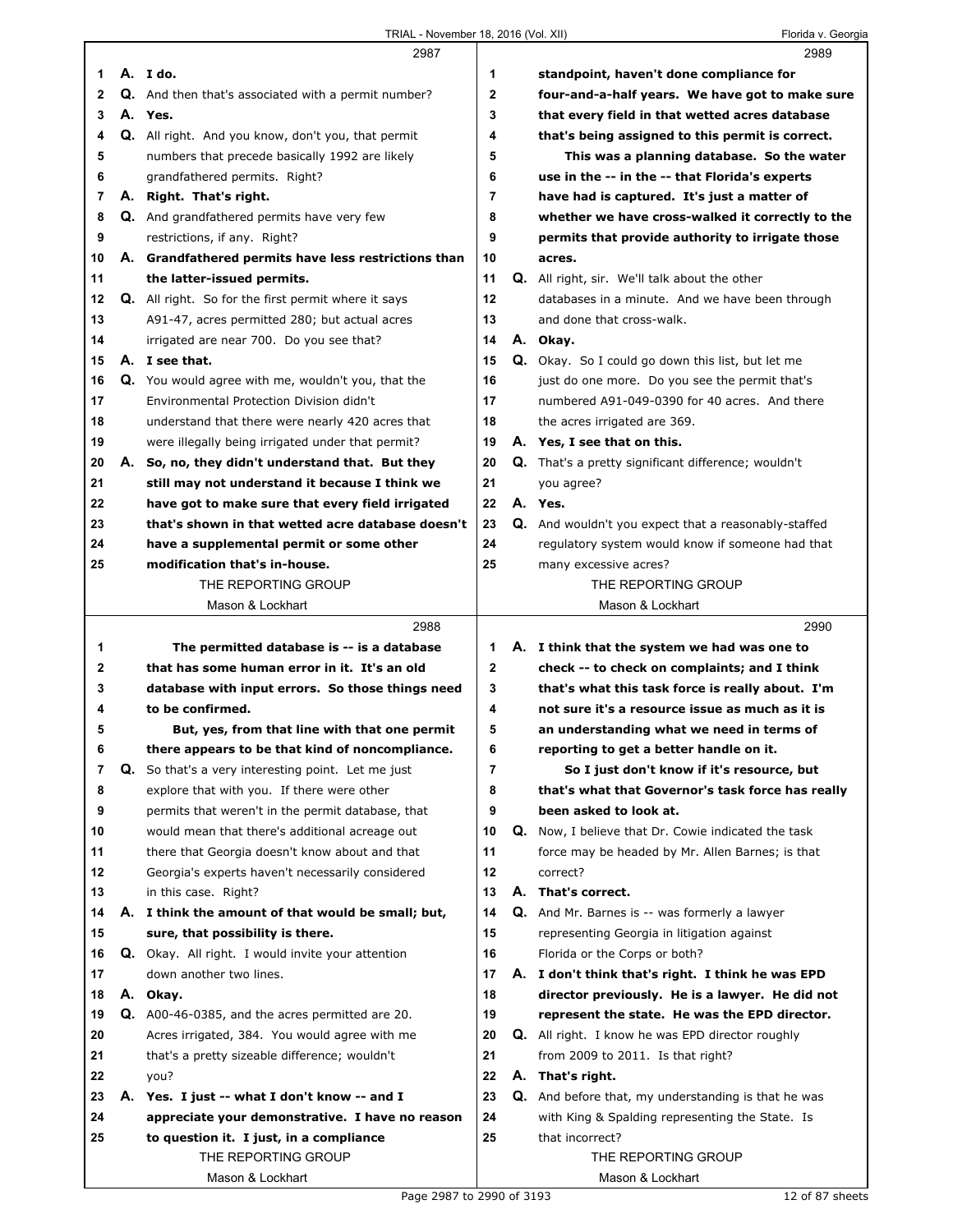|    |    | 2991                                                      |    |    | 2993                                                        |
|----|----|-----------------------------------------------------------|----|----|-------------------------------------------------------------|
| 1  | А. | That's incorrect.                                         | 1  |    | A. I think that was definitely one of the inputs            |
| 2  |    | Q. Okay. My fault. My mistake on that.                    | 2  |    | that staff that prepared sort of the status gave            |
| 3  |    | So he is, indeed, the director that chose not             | 3  |    | me.                                                         |
| 4  |    | to exercise the Flint River Drought Protection            | 4  |    | Q. And have you talked to former Director Barnes            |
| 5  |    | Act in 2011; is that right?                               | 5  |    | about whether or not he was aware of the results            |
| 6  | А. | That is correct.                                          | 6  |    | of the NOAA climate predictor when he decided not           |
| 7  |    | Q. Now, on that specific point, if I might, I would       | 7  |    | to declare a drought under the Flint River                  |
| 8  |    | like to -- because your prefiled direct addresses         | 8  |    | Drought Protection Act in 2011?                             |
| 9  |    | 2011 and what happened during that year --                | 9  |    | A. No. I did not talk to him about -- about what            |
| 10 |    | A. Sure.                                                  | 10 |    | the NOAA prediction.                                        |
| 11 |    | $Q. -I$ would like to invite your attention to            | 11 |    | <b>Q.</b> All right. Now, let me ask just generally, if I   |
| 12 |    | tab 14, please.                                           | 12 |    | could, about the Flint River Drought Protection             |
| 13 | А. | Okay. Okay.                                               | 13 |    | Act. It goes back in time to 2000. Right?                   |
| 14 |    | <b>Q.</b> And there you will find Florida Exhibit 77. And | 14 |    | A. Right.                                                   |
| 15 |    | do you see the first page is an e-mail, and then          | 15 | Q. | And you were a $30(b)(6)$ witness on that                   |
| 16 |    | the second page is another e-mail from Allen              | 16 |    | particular issue. Right?                                    |
| 17 |    | Barnes. Do you see that?                                  | 17 |    | A. Correct.                                                 |
| 18 |    | A. Yes.                                                   | 18 |    | Q. And you know, don't you, that Director Reheis            |
| 19 |    | Q. And in the To: line on Florida Exhibit 77 there        | 19 |    | regarded passage of the Flint River Drought                 |
| 20 |    | is an indication for Linda McGregor and Dr. Zeng.         | 20 |    | Protection Act as an act of good faith to ensure            |
| 21 |    | Do you see that?                                          | 21 |    | that Florida flows -- flows to Florida would be             |
| 22 |    | A. I do.                                                  | 22 |    | protected in drought years. Right?                          |
| 23 |    | Q. Okay. Now, let's turn one more page in Florida         | 23 |    | A. I knew he thought of it. It was very much a good         |
| 24 |    | Exhibit 77 to see what they're forwarding there,          | 24 |    | faith effort to manage issues in the basin,                 |
| 25 |    | if I might.                                               | 25 |    | particularly drought. I know he thought that was            |
|    |    | THE REPORTING GROUP                                       |    |    | THE REPORTING GROUP                                         |
|    |    | Mason & Lockhart                                          |    |    | Mason & Lockhart                                            |
|    |    |                                                           |    |    |                                                             |
|    |    | 2992                                                      |    |    | 2994                                                        |
| 1  |    | A. Okay.                                                  | 1  |    | a good thing.                                               |
| 2  | Q. | Can you tell me who Richard Royal is, please?             | 2  |    | <b>Q.</b> And in your 30(b)(6) capacity, you have looked at |
| 3  |    | A. Yes. Richard has a couple of hats. He had been         | 3  |    | some of the memoranda and perhaps the testimony             |
| 4  |    | in the legislature for a long time from Camilla,          | 4  |    | of former Director Reheis; and you will agree               |
| 5  |    | Georgia, down in Mitchell County in the basin.            | 5  |    | with me, won't you, that his view was that the              |
| 6  |    | But he also serves and continues to serve on that         | 6  |    | Flint River Drought Protection Act was a way to             |
| 7  |    | Lower Flint Regional Water Council.                       | 7  |    | make a commitment to Florida in order to get the            |
| 8  |    | Q. Now, drawing your eyes down the page, do you see       | 8  |    | ACF Compact to work. Right?                                 |
| 9  |    | the name Woody Hicks. Right?                              | 9  |    | A. I don't know that I can speak to all of that. I          |
| 10 |    | A. I do, yes.                                             | 10 |    | think when I did my 30(b)(6) history and work, we           |
| 11 |    | Q. And you're aware that Woody Hicks was one of the       | 11 |    | looked at the different invocation of the Act. I            |
| 12 |    | experts on Georgia's technical advisory committee         | 12 |    | don't know as much about during that Compact era            |
| 13 |    | in connection with the 2006 conservation plan for         | 13 |    | what he -- what he thought this role played for             |
| 14 |    | the Flint River Basin. Right?                             | 14 |    | anything, really.                                           |
| 15 | А. | I'm aware of that, yes.                                   | 15 |    | Q. So I won't go back and replay your deposition            |
| 16 |    | Q. Joint Exhibit 21 that we have looked at several        | 16 |    | designations because we have already played that            |
| 17 |    | times in this case.                                       | 17 |    | for the Court. So I will, however, focus on --              |
| 18 |    | But if you will read down to the bottom of                | 18 |    | for a moment now on whether it is, indeed,                  |
| 19 |    | the page in the Woody Hicks e-mail to Richard             | 19 |    | feasible to predict drought under the Flint River           |
| 20 |    | Royal and Mark Masters, the next to last                  | 20 |    | Drought Protection Act.                                     |
| 21 |    | paragraph -- if you can read that to yourself, I          | 21 |    | And were you here for the testimony that we                 |
| 22 |    | would appreciate it.                                      | 22 |    | had from former Director Reheis?                            |
| 23 | А. | Okay.                                                     | 23 |    | A. I was not here for Reheis's testimony.                   |
| 24 | Q. | Now, during your time as director, did you rely           | 24 |    | <b>Q.</b> All right. So you don't know -- I have his        |
| 25 |    | on the NOAA climate predictor?                            | 25 |    | transcript here; but you don't know that he                 |
|    |    | THE REPORTING GROUP<br>Mason & Lockhart                   |    |    | THE REPORTING GROUP<br>Mason & Lockhart                     |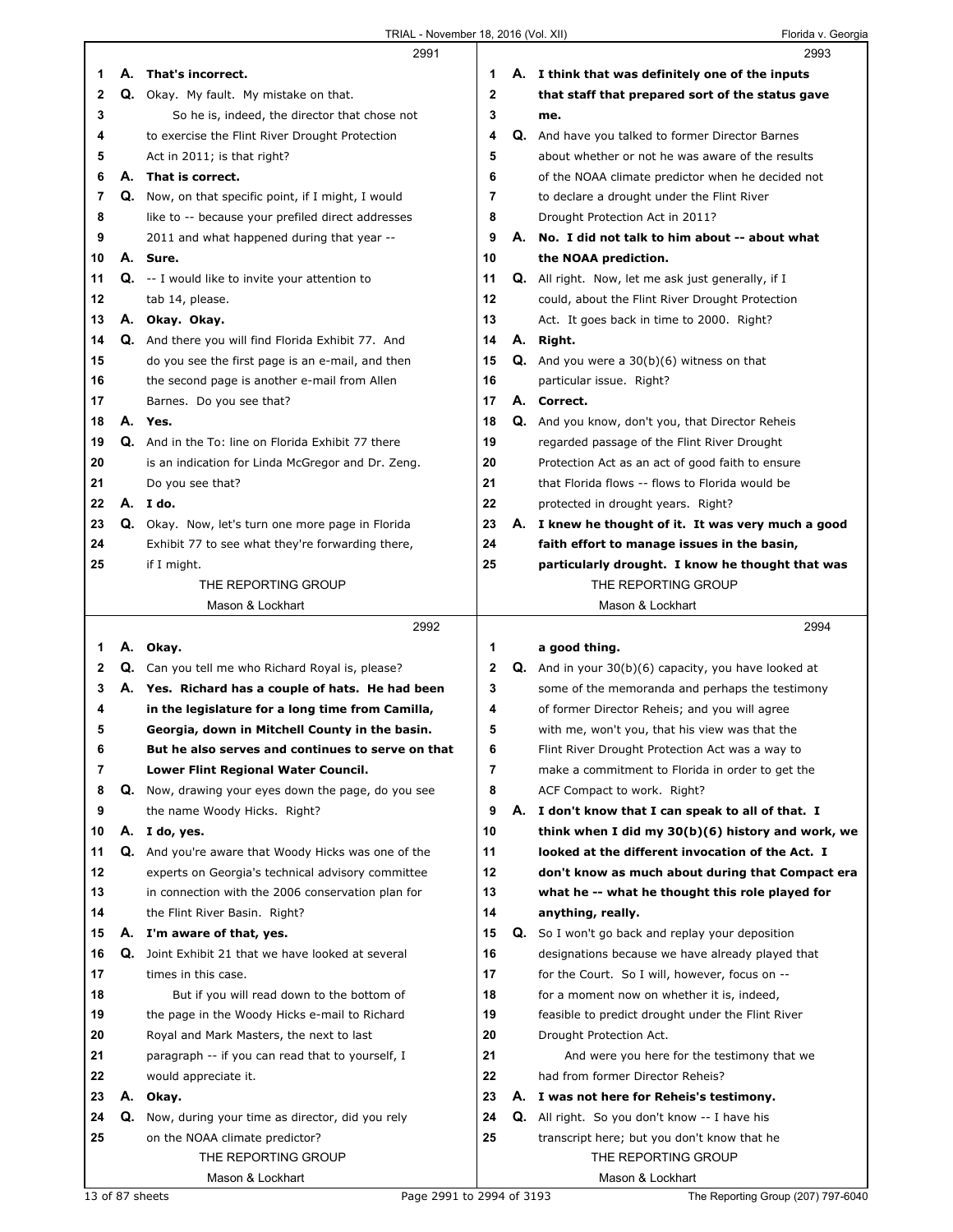|    |    | 2995                                                    |              |    | 2997                                                        |  |
|----|----|---------------------------------------------------------|--------------|----|-------------------------------------------------------------|--|
| 1  |    | testified, yes, I believe that, which is why that       | 1            |    | stakeholders got together and said we want to               |  |
| 2  |    | language got into the Act?                              | $\mathbf{2}$ |    | talk without the states.                                    |  |
| 3  |    | A. Are you referring to drought prediction --           | 3            |    | And so I wasn't principally apprised of sort                |  |
| 4  |    | $Q.$ Yes.                                               | 4            |    | of the product coming out of the ACF                        |  |
| 5  |    | A. -- that it's feasible?                               | 5            |    | Stakeholders. So I certainly didn't review this,            |  |
| 6  |    | <b>Q.</b> I'm sorry. I should have clarified. Yes, I am | 6            |    | and this wasn't shared with me.                             |  |
| 7  |    | referring to exactly that.                              | 7            |    | I don't know the date, but --                               |  |
| 8  |    | A. Yes. I think Harold really did his best effort       | 8            |    | Q. I mentioned Katherine Zitsch before of the               |  |
| 9  |    | to work with the legislature to put a tool in           | 9            |    | Atlanta Regional Commission of Governments. Did             |  |
| 10 |    | place back then. And the bedrock of that tool           | 10           |    | you have occasion to speak with her about the ACF           |  |
| 11 |    | was that you could predict drought fairly               | 11           |    | Stakeholders process?                                       |  |
| 12 |    | successfully.                                           | 12           |    | A. Sure.                                                    |  |
| 13 |    | Q. And you're aware, aren't you, that the director,     | 13           |    | Q. And did she tell you about her concerns                  |  |
| 14 |    | either you or your predecessors or maybe your           | 14           |    | representing the Atlanta Regional Commission of             |  |
| 15 |    | successor, has authority to change the way the          | 15           |    | Governments about Dr. Georgakakos's work?                   |  |
| 16 |    | drought protection mechanism works under the            | 16           |    | A. I don't know that I can recall specific                  |  |
| 17 |    | Flint River Drought Protection Act. Right?              | 17           |    | conversations about Dr. Georgakakos's work. I               |  |
| 18 |    | A. I take it when you say mechanism, you mean the --    | 18           |    | think maybe, if anything, around UIF, but just              |  |
| 19 |    | what you look at in the considerations for              | 19           |    | generally.                                                  |  |
| 20 |    | drought?                                                | 20           |    | Q. And we discussed UIF at the outset.                      |  |
| 21 |    | Q. Yes.                                                 | 21           |    | A. Right.                                                   |  |
| 22 |    | A. Is that -- yes.                                      | 22           |    | Q. Now, at this point if we could, sir, I would like        |  |
| 23 |    | Q. And, in fact, there was a memorandum in 2011 from    | 23           |    | to focus for a moment back to our other topics              |  |
| 24 |    | the state geologist suggesting that a revised           | 24           |    | about how you, as director, balanced economic and           |  |
| 25 |    | protocol for predicting drought would be                | 25           |    | environmental issues.                                       |  |
|    |    | THE REPORTING GROUP                                     |              |    | THE REPORTING GROUP                                         |  |
|    |    | Mason & Lockhart                                        |              |    | Mason & Lockhart                                            |  |
|    |    |                                                         |              |    |                                                             |  |
|    |    | 2996                                                    |              |    | 2998                                                        |  |
| 1. |    | appropriate. Right?                                     | 1            |    | A. Okay.                                                    |  |
| 2  |    | A. I know there were -- I think that Dr. Kennedy        | $\mathbf{2}$ |    | <b>Q.</b> So I would invite your attention to tab 19,       |  |
| 3  |    | has -- has made some suggestions. I wouldn't be         | 3            |    | please.                                                     |  |
| 4  |    | able to tell you when; but his thought about --         | 4            | А. | Okay.                                                       |  |
| 5  |    | staff are always trying to think about how to do        | 5            |    | Q. And here, sir, I'm focusing on the Flint River           |  |
| 6  |    | this better.                                            | 6            |    | Drought Protection Act process in 2012.                     |  |
| 7  | Q. | You know also, don't you, that as part of the ACF       | 7            |    | A. Okay.                                                    |  |
| 8  |    | Stakeholder's process, Dr. Georgakakos of the           | 8            |    | Q. And you started in early January of 2012; didn't         |  |
| 9  |    | Georgia Water Resources Institute and Georgia           | 9            |    | you?                                                        |  |
| 10 |    | Tech wrote an entire paper explaining how drought       | 10           |    | A. Right. January 1.                                        |  |
| 11 |    | can feasibly be predicted months in advance?            | 11           |    | <b>Q.</b> So this was one of the first things you had to    |  |
| 12 | А. | I couldn't have told you that, no.                      | 12           |    | deal with; wasn't it?                                       |  |
| 13 |    | Q. Sir, can you turn with me to tab 18, please.         | 13           |    | A. That's right.                                            |  |
| 14 |    | A. Okay.                                                | 14           |    | Q. All right. So at tab 19, Florida Exhibit 536,            |  |
| 15 |    | Q. And have you seen the document that's marked         | 15           |    | there is a document titled Wei's Modifications.             |  |
| 16 |    | Florida Exhibit 232 before?                             | 16           |    | Do you see that, sir?                                       |  |
| 17 |    | A. I have not.                                          | 17           |    | A. I do see that.                                           |  |
| 18 | Q. | So you haven't been apprised of this particular         | 18           |    | <b>Q.</b> And Wei Zeng is, indeed, the head of the modeling |  |
| 19 |    | study by your staff when you were director?             | 19           |    | unit -- hydrological modeling in Georgia EPD.               |  |
| 20 | А. | Oh, absolutely not. I think -- I don't know -- I        | 20           |    | Correct?                                                    |  |
| 21 |    | don't see a date. Again, I think we have talked         | 21           |    | A. That's correct.                                          |  |
| 22 |    | about that or this has been before the Court; but       | 22           |    | Q. And he was throughout the time that you were             |  |
| 23 |    | the ACF Stakeholders process occurred with Gail         | 23           |    | director?                                                   |  |
| 24 |    | Cowie's participation on my staff that I                | 24           |    | A. That's right.                                            |  |
| 25 |    | certainly blessed until the time that those             | 25           |    | Q. So under the title Wei's Modifications, in the           |  |
|    |    | THE REPORTING GROUP                                     |              |    | THE REPORTING GROUP                                         |  |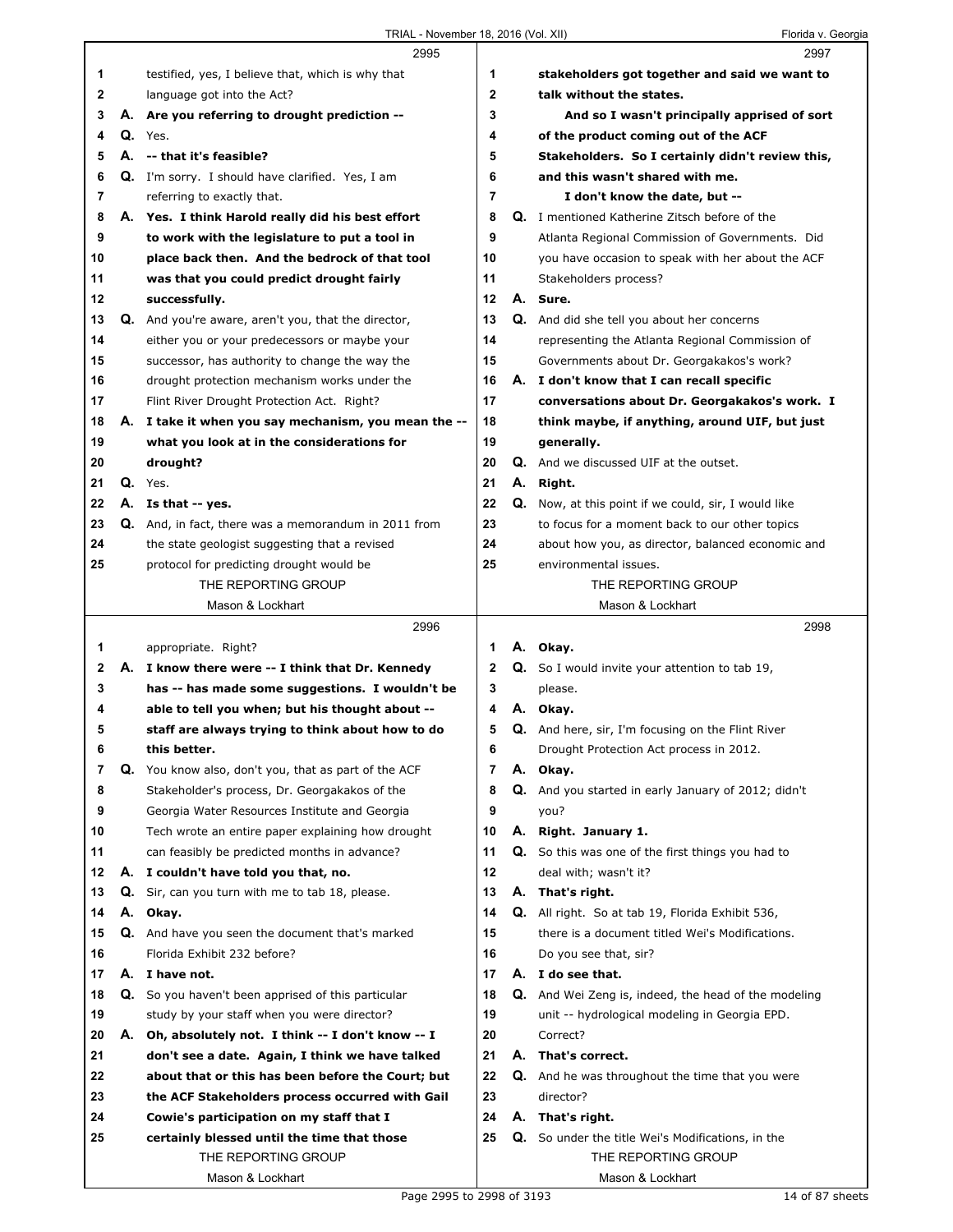|              |    | 2999                                                |              |    | 3001                                                       |
|--------------|----|-----------------------------------------------------|--------------|----|------------------------------------------------------------|
| 1            |    | first paragraph there is a discussion of whether    | 1            |    | never seen the Wei's Modifications document. And           |
| $\mathbf{2}$ |    | severe drought conditions can be expected. Would    | $\mathbf{2}$ |    | I was -- and I know we can talk about what we              |
| 3            |    | you mind, please, taking a look at the first        | 3            |    | publicly put out; but this -- this issue of -- of          |
| 4            |    | paragraph there; and let me know when you're        | 4            |    | commodity prices and the use of the Act was one            |
| 5            |    | done.                                               | 5            |    | of the things in the consideration process. The            |
| 6            |    | A. Yes.                                             | 6            |    | principal one was whether there would be any               |
| 7            |    | Q. Now, do you see in that paragraph, don't you,    | 7            |    | benefit.                                                   |
| 8            |    | that severe drought conditions were indeed          | 8            |    | And then on top of the benefit question was,               |
| 9            |    | expected; but at least in this draft of the press   | 9            |    | okay, if we could -- if we thought invoking the            |
| 10           |    | release, EPD made a determination not to            | 10           |    | Act would benefit, what's it going -- what's               |
| 11           |    | implement the auction?                              | 11           |    | it -- are we going -- it's a voluntary auction;            |
| 12           |    | A. Yes. I mean, in this draft and in what we said   | 12           |    | so we have to have farmers participate. And                |
| 13           |    | in public and what I told everybody at the time,    | 13           |    | given what commodity prices were -- I couldn't             |
| 14           |    | there was no question by this point in 2012 that    | 14           |    | have told you these numbers because, again, I              |
| 15           |    | we were in the middle of a severe drought. The      | 15           |    | didn't see this; but I just knew that they were            |
| 16           |    | issue was whether the Act would be effective. So    | 16           |    | in -- for certain row crops they were                      |
| 17           |    | I did not declare the drought, but not because      | 17           |    | historically high during that period.                      |
| 18           |    | there was any question about drought at that        | 18           |    | <b>Q.</b> Let me ask you a couple questions about what you |
| 19           |    | time.                                               | 19           |    | did know at the time. So you met fairly                    |
| 20           | Q. | So what you're putting your finger on is what I     | 20           |    | frequently during those first couple months of             |
| 21           |    | want to talk about exactly, and that is whether     | 21           |    | your tenure with Mr. Zeng; didn't you?                     |
| 22           |    | the use of the Flint River Drought Protection Act   | 22           |    | A. Sure.                                                   |
| 23           |    | would have been effective in alleviating            | 23           |    | Q. And you also met with the state geologist from          |
| 24           |    | environmental harm in 2012. And, again, I said      | 24           |    | time to time?                                              |
| 25           |    | what I'm attempting to do in this short             | 25           |    | A. I did.                                                  |
|              |    | THE REPORTING GROUP                                 |              |    | THE REPORTING GROUP                                        |
|              |    | Mason & Lockhart                                    |              |    | Mason & Lockhart                                           |
|              |    | 3000                                                |              |    | 3002                                                       |
| 1            |    | discussion is identify the types of balances you    | 1            |    | Q. And his name is Dr. Kennedy?                            |
| 2            |    | struck between economic and environmental issues.   | 2            |    | A. He is. Yes, Dr. Kennedy.                                |
| 3            |    | So let's look, if we can, at the fourth             | 3            |    | Q. Can you turn to the second page of this Florida         |
| 4            |    | paragraph. And there I would invite your            | 4            |    | Exhibit 536.                                               |
| 5            |    | attention first to the first sentence which         | 5            |    | A. Yes, I'm there.                                         |
| 6            |    | reads, there are indeed flow benefits associated    | 6            | Q. | And there in the fourth paragraph, do you see the          |
| 7            |    | with suspending irrigation.                         | 7            |    | same statement, there are indeed flow benefits             |
| 8            |    | Then it's got a parenthetical that says,            | 8            |    | associated with suspending irrigation? Do you              |
| 9            |    | e.g., Ichawaynochaway Creek. Do you see that,       | 9            |    | see that, sir?                                             |
| 10           |    | sir?                                                | 10           |    | A. I see those words on this document.                     |
| 11           |    | A. I see that.                                      | 11           |    | Q. Okay.                                                   |
| 12           | Q. | Now, sir, Ichawaynochaway Creek is a sensitive      | 12           |    | A. I didn't --                                             |
|              |    | area for endangered mussels, among other things;    | 13           |    | Q. And do you see the reference to acreage in 300 to       |
| 13           |    |                                                     |              |    |                                                            |
| 14           |    | isn't it?                                           | 14           |    | \$700 range. Right?                                        |
| 15           |    | A. It is a -- it is. It's a major trib of the Flint | 15           |    | A. Right.                                                  |
| 16           |    | and very -- a wonderful resource with lots of       | 16           |    | Q. Okay. Now, there is also a parenthetical on both        |
| 17           |    | ecological benefit and species.                     | 17           |    | of these pages that -- that says, in part, there           |
| 18           | Q. | And, in fact, one of the concerns at this time in   | 18           |    | is likely to be legitimate questions why EPD does          |
| 19           |    | 2012 was that it might cost, due to commodity       | 19           |    | not suspend irrigation water use. And then it              |
| 20           |    | prices, between 300 and \$700 an acre to halt       | 20           |    | refers to involuntary suspension. Do you see               |
| 21           |    | irrigation in Ichawaynochaway Creek and the         | 21           |    | that?                                                      |
| 22           |    | surrounding area. Right?                            | 22           |    | A. Yes. I see that.                                        |
| 23           |    | A. I mean, when we were looking at this -- and,     | 23           | Q. | And you know, don't you, that the Flint River              |
| 24           |    | again, I just need to say that -- I think I told    | 24           |    | Drought Protection Act had a provision that                |
| 25           |    | you this in the deposition. I had not -- I had      | 25           |    | allowed the director to involuntarily suspend              |
|              |    | THE REPORTING GROUP<br>Mason & Lockhart             |              |    | THE REPORTING GROUP                                        |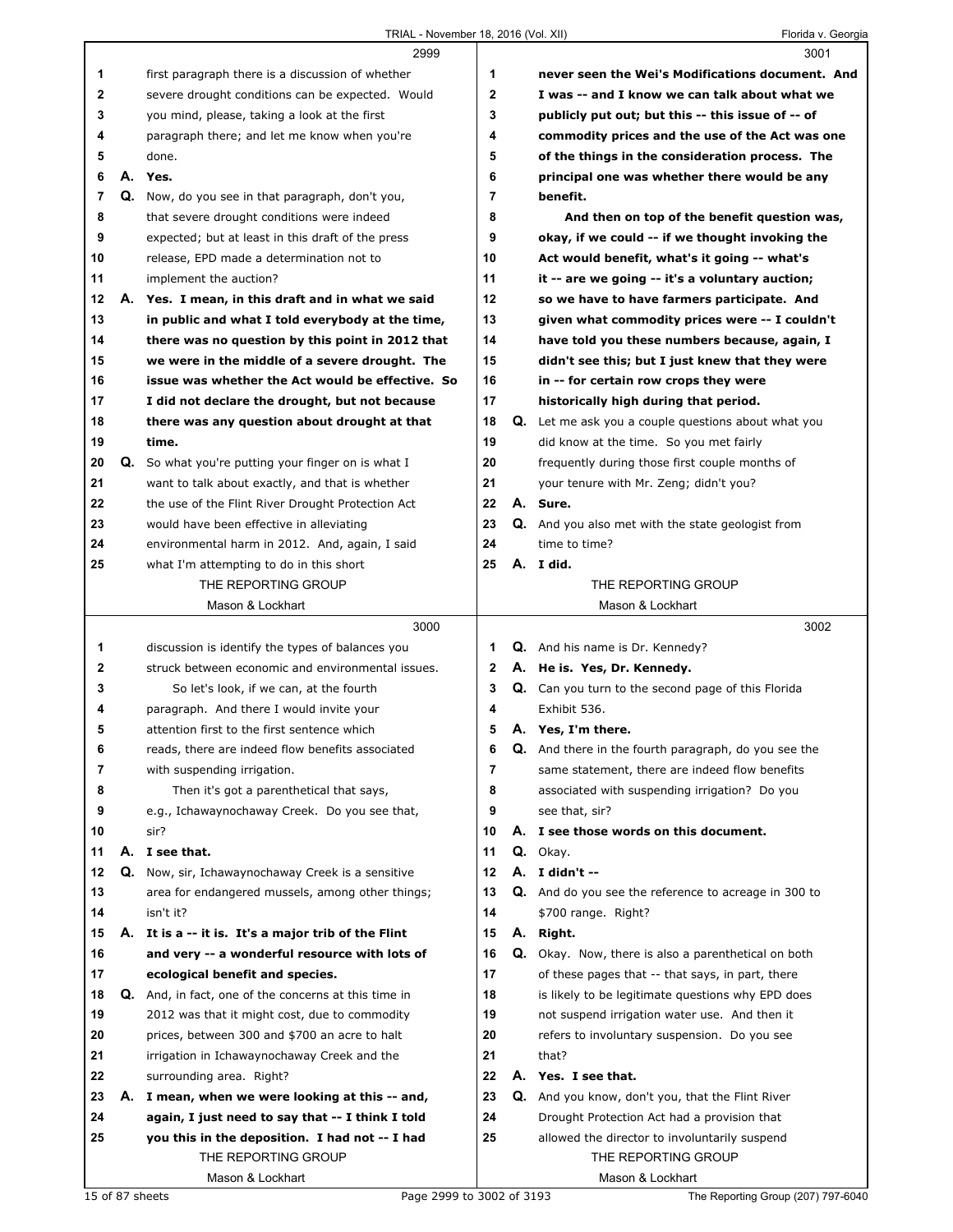|              |    | 3003                                                     |    |    | 3005                                                      |
|--------------|----|----------------------------------------------------------|----|----|-----------------------------------------------------------|
| 1            |    | water use. Right?                                        | 1  |    | A. I'm sorry. I lost you. Is it the map you're            |
| $\mathbf 2$  | А. | Right. I think this is one of the other                  | 2  |    | looking at?                                               |
| 3            |    | well-intended pieces of the statute that didn't          | 3  |    | <b>Q.</b> Let me describe this again so we make sure that |
| 4            |    | work very well in reality because you had to             | 4  |    | we're talking about the same thing.                       |
| 5            |    | first go through a voluntary auction and then not        | 5  |    | A. Yes.                                                   |
| 6            |    | receive sufficient acreage, and then turn around         | 6  |    | $Q.$ All right. So FX-97 --                               |
| 7            |    | and do the -- force the involuntary. And with            | 7  |    | A. Right.                                                 |
| 8            |    | the clock ticking in each growing season, it's           | 8  |    | Q. -- at tab 21 is a multi-page document. It's got        |
| 9            |    | just -- it's not workable in my estimation to do         | 9  |    | e-mails among Mr. Wisniewski, Nap Caldwell,               |
| 10           |    | all of that and get acreage out where you need           | 10 |    | Dr. Cowie, and others. And about five pages in            |
| 11           |    | it.                                                      | 11 |    | is a page titled Critical Stream Reaches in the           |
| 12           |    | Q. So the voluntary auctions were conducted in 2001      | 12 |    | Lower Flint Basin.                                        |
| 13           |    | and 2002. Right?                                         | 13 |    | A. I have got it now.                                     |
| 14           |    | A. They were.                                            | 14 |    | <b>Q.</b> Okay. And I'm asking you for -- first, to go to |
| 15           |    | Q. But if you had conducted a voluntary auction in       | 15 |    | the second page of that document. And do you see          |
| 16           |    | 2012 and perhaps didn't get the type of voluntary        | 16 |    | the indication No. 3 for Ichawaynochaway Creek,           |
| 17           |    | takers that you wanted, you could have done an           | 17 |    | which is -- has been the subject matter of our            |
| 18           |    | involuntary auction right thereafter. Right?             | 18 |    | discussion just moments ago. Do you see that?             |
| 19           |    | A. We could have. But if we had -- if we had done a      | 19 |    | A. Ido.                                                   |
| 20           |    | voluntary auction like Harold did in 2001 and            | 20 |    | Q. Okay. Then do you see in the last sentence there       |
| 21           |    | 2002 and we had gotten a scatter plot of parcels         | 21 |    | the statement that the reach represents habitat           |
| 22           |    | all over the basin like Dr. Reheis got, which            | 22 |    | that may be critical to the recovery of the               |
| 23           |    | wouldn't have had any impact, and spent that             | 23 |    | listed species?                                           |
| 24           |    | money, and then we turned around and went to             | 24 |    | A. I do see that sentence.                                |
| 25           |    | target it and tried to get more, which -- it             | 25 |    | <b>Q.</b> And listed species means endangered species     |
|              |    | THE REPORTING GROUP                                      |    |    | THE REPORTING GROUP                                       |
|              |    | Mason & Lockhart                                         |    |    | Mason & Lockhart                                          |
|              |    | 3004                                                     |    |    | 3006                                                      |
| 1            |    | would have been problematic. I just did not see          | 1  |    | listed by the U.S. Fish and Wildlife Service?             |
| $\mathbf{2}$ |    | that as a functional way to do it.                       | 2  |    | A. That's what I understand that to mean, yes.            |
| 3            |    | <b>Q.</b> And your decision was not to try. Right?       | 3  |    | Q. And, in fact, there are some species that are          |
| 4            |    |                                                          |    |    |                                                           |
|              |    | A. That is correct.                                      | 4  |    | listed under state law by the Wildlife Resources          |
| 5            |    | Q. Okay. Now, sir, if I can invite your attention,       | 5  |    | Division; is that correct?                                |
| 6            |    | just to put this in further context, to tab 21,          | 6  |    | A. I don't know about whether they have a separate        |
| 7            |    | please.                                                  | 7  |    | listing. They may have a -- I know, for                   |
| 8            |    | A. Yes.                                                  | 8  |    | instance, certain species that have been                  |
| 9            |    | Q. And there I would invite your attention to the        | 9  |    | petitioned to Fish and Wildlife are listed that           |
| 10           |    | page particularly about Ichawaynochaway Creek            | 10 |    | our WRD pays close attention to. I don't know if          |
| 11           |    | which is GA 45746. It's several pages in.                | 11 |    | that's the kind of list you're talking about.             |
| 12           |    | A. Okay.                                                 | 12 | Q. | Now, sir, when you were being briefed by staff a          |
| 13           |    | $Q.$ Now, just to $-$                                    | 13 |    | couple months after you arrived, when you were            |
| 14           |    | MR. PERRY: Mr. Walton, could you please                  | 14 |    | making your decision weighing economic and                |
| 15           |    | take that down.                                          | 15 |    | environmental benefits and costs and the like,            |
| 16           |    | Thank you.                                               | 16 |    | were you informed about the potential impact on           |
| 17           |    | BY MR. PERRY:                                            | 17 |    | listed endangered species in Ichawaynochaway              |
| 18           |    | <b>Q.</b> The reason I just took that down is because we | 18 |    | Creek?                                                    |
| 19           |    | redacted the numbers for GPS coordinates on the          | 19 |    | A. Well, sir, the first thing is when we were doing       |
| 20           |    | page to protect the sensitive location of                | 20 |    | this balance thing, we weren't, as you describe           |
| 21           |    | endangered mussels and the like.                         | 21 |    | it, weighing economic. We were trying to figure           |
| 22           |    | Let me, if I might, ask you to look at the               | 22 |    | out under the existing statute -- we had a                |
| 23           |    | first of these two pages which is titled Critical        | 23 |    | drought; that was clear -- could we invoke the            |
| 24           |    | Stream Reaches. So it is GA 45745, one page in           | 24 |    | Act in a way that would help?                             |
| 25           |    | advance of what I just referred you to.                  | 25 |    | I don't remember being briefed on a                       |
|              |    | THE REPORTING GROUP                                      |    |    | THE REPORTING GROUP                                       |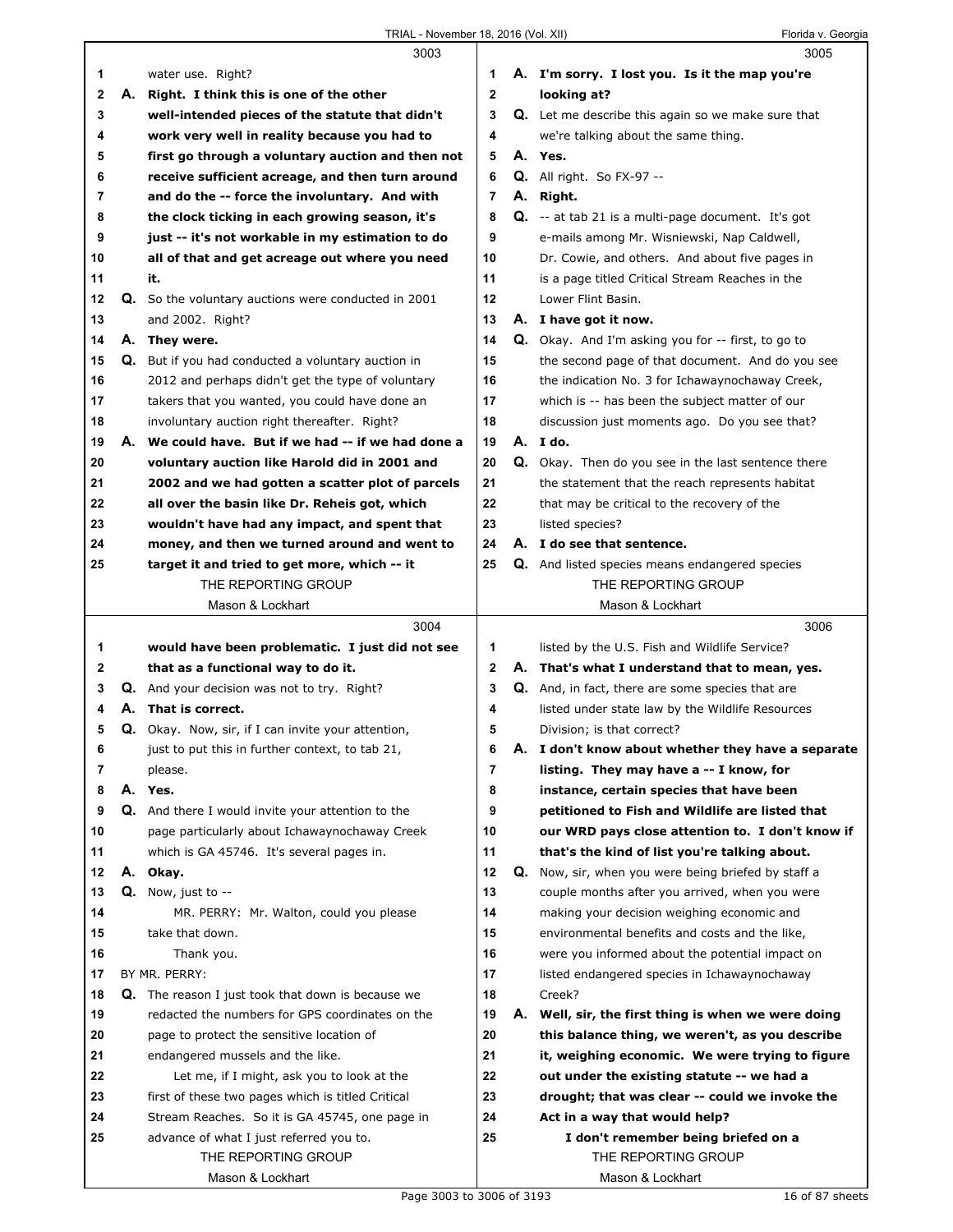|        |    | 3007                                                                       |    | 3009                                                                                             |
|--------|----|----------------------------------------------------------------------------|----|--------------------------------------------------------------------------------------------------|
| 1      |    | particular mussel species in a particular stretch                          | 1  | two things. And they're both on page 4 of this                                                   |
| 2      |    | in Ichaway. I just remember asking if we go do                             | 2  | document.                                                                                        |
| 3      |    | this and I go get money from the legislature and                           | 3  | And we talked about this document at some                                                        |
| 4      |    | we spend the kind of money it's going to take                              | 4  | length with Dr. Cowie, so I won't go through it                                                  |
| 5      |    | with commodity prices, am I going to be able to                            | 5  | in detail.                                                                                       |
| 6      |    | go out to Ichawaynochaway Creek or Spring Creek                            | 6  | But do you see under Conclusions --                                                              |
| 7      |    | and see water that would otherwise not be there?                           | 7  | A. Yes.                                                                                          |
| 8      |    | And the answer consistently from our staff                                 | 8  | Q. -- observations of the minimum one-day flow of                                                |
| 9      |    | was, we cannot tell you that given the condition                           | 9  | record in all history at Ichawaynochaway Creek in                                                |
| 10     |    | of the resource, that you're going to see that.                            | 10 | July of 2012?                                                                                    |
| 11     | Q. | Well, let's see what the water looked like later                           | 11 | A. Yes.                                                                                          |
| 12     |    | in 2012 after the Flint River Drought Protection                           | 12 | Q. Do you see that?                                                                              |
| 13     |    | Act wasn't invoked. And there I would ask you to                           | 13 | A. I see that.                                                                                   |
| 14     |    | turn with me to tab 23, Florida Exhibit 50. And                            | 14 | <b>Q.</b> And do you see the impact graph for both                                               |
| 15     |    | I'm going to focus here, if I might, on figure 3,                          | 15 | Ichawaynochaway Creek and Spring Creek in                                                        |
| 16     |    | which is on page 3.                                                        | 16 | figure 2 for mussel abundance?                                                                   |
| 17     |    | But, sir, there's a blowup just at the end --                              | 17 | A. I see that.                                                                                   |
| 18     |    | blowup meaning larger picture so I can see it.                             | 18 | Q. All right, sir. Can you turn back with me to                                                  |
| 19     |    | A. Okay.                                                                   | 19 | your actual press release on the Flint River                                                     |
| 20     |    | Q. You can see it on the screen.                                           | 20 | Drought Protection Act for March 1. It's at                                                      |
| 21     |    | And there do you see the first picture that                                | 21 | tab 22, Joint Exhibit 69.                                                                        |
| 22     |    | says 116 cfs for pre-irrigation minimum flows?                             | 22 | A. Yes.                                                                                          |
| 23     |    | A. I see that.                                                             | 23 | Q. And there you do not see on that actual press                                                 |
| 24     |    | <b>Q.</b> Do you see the second picture which is 9 cfs for                 | 24 | release any mention of Ichawaynochaway Creek. Do                                                 |
| 25     |    | irrigation era minimum flows?                                              | 25 | you?                                                                                             |
|        |    | THE REPORTING GROUP                                                        |    | THE REPORTING GROUP                                                                              |
|        |    | Mason & Lockhart                                                           |    | Mason & Lockhart                                                                                 |
|        |    |                                                                            |    |                                                                                                  |
|        |    | 3008                                                                       |    | 3010                                                                                             |
|        |    |                                                                            | 1  |                                                                                                  |
| 1<br>2 |    | A. I certainly see that.<br>Q. All right. And that's an indication of what | 2  | A. Right.                                                                                        |
| 3      |    | happened on July 12 of 2012. Do you see that?                              | 3  | Q. You do see an indication in the third paragraph<br>towards the bottom that there are no funds |
| 4      |    | A. Right. But as you remember, you showed me the                           | 4  | currently appropriated to use the Flint River                                                    |
| 5      |    | document that I was -- that was being prepared.                            | 5  | Drought Protection Act. Right?                                                                   |
| 6      |    | I think we were seeing some very low flows in                              | 6  | A. That is noted in the phrase, yes.                                                             |
| 7      |    | Ichaway back in the spring before the growing                              | 7  | Q. And then later you're quoted, aren't you, saying                                              |
| 8      |    | season.                                                                    | 8  | that there's currently no viable management tool                                                 |
| 9      |    | Q. Well, sir, let's turn, if we might then, to                             | 9  | to deal with the Flint River Basin?                                                              |
| 10     |    | tab 24, which is Florida Exhibit 51.                                       | 10 | A. Correct.                                                                                      |
| 11     |    | A. Okay.                                                                   | 11 | Q. And today, although you have taken some modest                                                |
| 12     |    | Q. And you're familiar with the water resources                            | 12 | steps, it's true, isn't it, there is still no                                                    |
| 13     |    | conference that's every two years sponsored by                             | 13 | viable management tool to deal with low flows in                                                 |
| 14     |    | Georgia EPD?                                                               | 14 | the Flint River Basin?                                                                           |
| 15     |    | A. I am aware of it, yes.                                                  | 15 | A. I think the -- that we are still in need of some                                              |
| 16     |    | $Q.$ And $-$                                                               | 16 | further improvements to deal -- not really with                                                  |
| 17     | А. | Sponsored by EPD, I think you said?                                        | 17 | low flows. I know that we may have said that                                                     |
| 18     |    | Q. I believe it is. Do you think I have that wrong?                        | 18 | here. Certainly, that was your question, but to                                                  |
| 19     |    | A. No. I just think sponsorship -- I mean, I think                         | 19 | deal with these ever-increasing droughts in                                                      |
| 20     |    | we participate and help to present.                                        | 20 | the -- in severity.                                                                              |
| 21     |    | $Q.$ So that $-$                                                           | 21 | So it's a moving target, and I think we need                                                     |
| 22     |    | A. I don't know if there's any financial -- I'm                            | 22 | further improvement in our tools.                                                                |
| 23     |    | sorry.                                                                     | 23 | MR. PERRY: Your Honor, it's about                                                                |
| 24     |    | <b>Q.</b> That's my fault. I interrupted you.                              | 24 | 10:20. Is a break appropriate now?                                                               |
| 25     |    | So there, I would invite your attention to                                 | 25 | SPECIAL MASTER LANCASTER: How much                                                               |
|        |    | THE REPORTING GROUP                                                        |    | THE REPORTING GROUP                                                                              |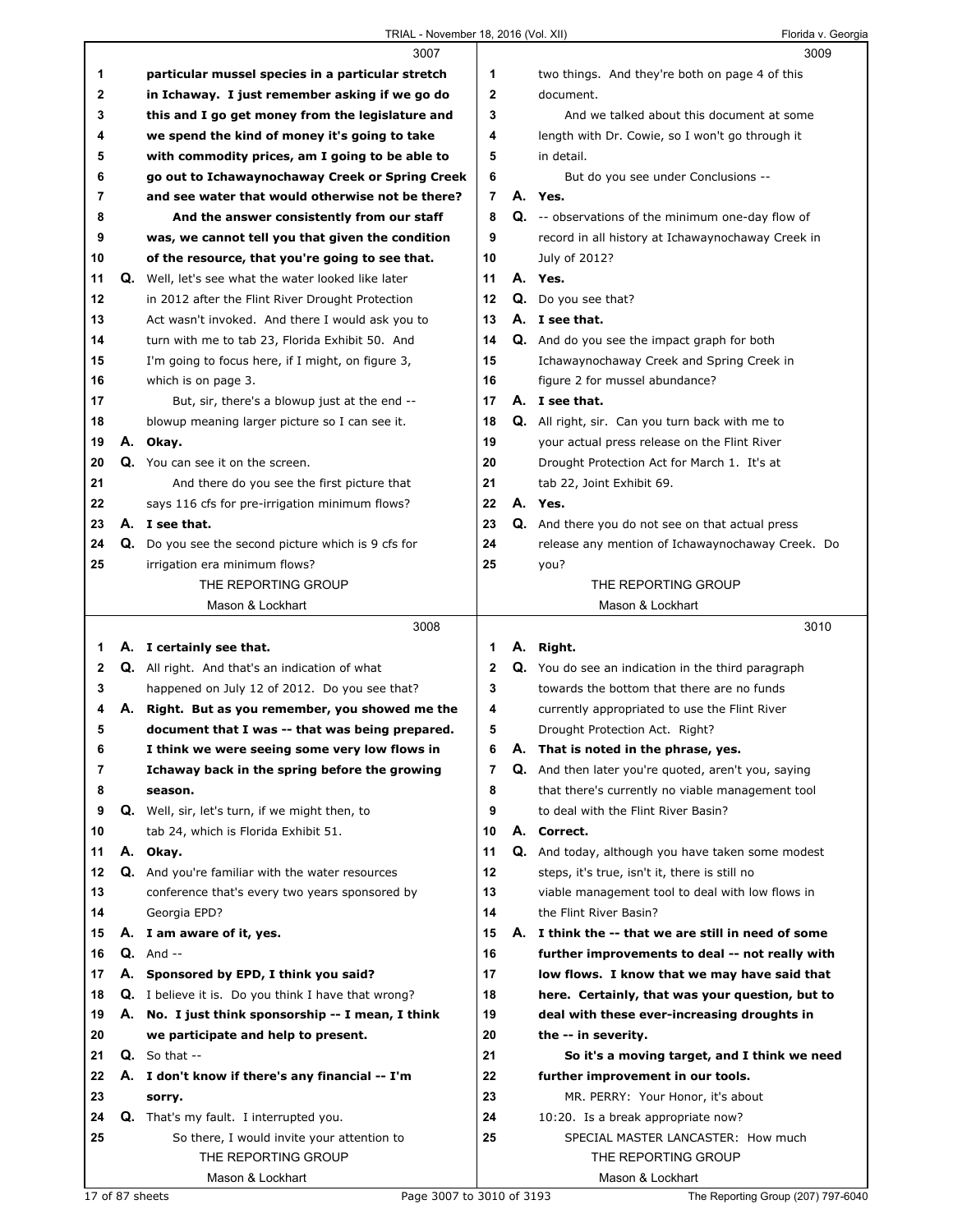|    | 3011                                                                               |              |    | 3013                                                       |  |
|----|------------------------------------------------------------------------------------|--------------|----|------------------------------------------------------------|--|
| 1  | longer do you think you have with this                                             | 1            |    | Spring Creek for a minute, to invite your                  |  |
| 2  | witness, Mr. Perry?                                                                | $\mathbf{2}$ |    | attention to page 153, please.                             |  |
| 3  | MR. PERRY: Maybe 40, maybe 30 minutes.                                             | 3            |    | A. I'm there.                                              |  |
| 4  | SPECIAL MASTER LANCASTER: We'll break.                                             | 4            |    | <b>Q.</b> And do you see the title of the representation   |  |
| 5  | (Time Noted: 10:20 a.m.)                                                           | 5            |    | there on page 153 -- and this is Florida                   |  |
| 6  | (Recess Called)                                                                    | 6            |    | Exhibit 879 -- where it's titled High Priority.            |  |
| 7  | (Time Noted: 10:33 a.m.)                                                           | 7            |    | Do you see that, sir?                                      |  |
| 8  | SPECIAL MASTER LANCASTER: Mr. Perry, I                                             | 8            |    | A. I do.                                                   |  |
| 9  | have old ears; and you're very soft-spoken.                                        | 9            |    | <b>Q.</b> And then in the bottom text for what's called    |  |
| 10 | So if you could, get closer to the                                                 | 10           |    | figure 18, it's titled High Priority Watersheds?           |  |
|    |                                                                                    | 11           |    |                                                            |  |
| 11 | microphone.                                                                        | 12           |    | A. I see that.                                             |  |
| 12 | MR. PERRY: Sure.                                                                   |              |    | <b>Q.</b> Now, there's also a legend on the larger map     |  |
| 13 | SPECIAL MASTER LANCASTER: I would                                                  | 13           |    | there that has indications that are color coded            |  |
| 14 | appreciate it. I think she would, too.                                             | 14           |    | for highest global significance, high global               |  |
| 15 | Thank you.                                                                         | 15           |    | significance. Do you see that?                             |  |
| 16 | MR. PERRY: How is this?                                                            | 16           |    | A. I do.                                                   |  |
| 17 | SPECIAL MASTER LANCASTER: Great.                                                   | 17           |    | <b>Q.</b> And if I can invite you to read the text at the  |  |
| 18 | MR. PERRY: Thank you for reminding me,                                             | 18           |    | bottom of this particular page following the               |  |
| 19 | your Honor.                                                                        | 19           |    | figure 18 to yourself, please.                             |  |
| 20 | BY MR. PERRY:                                                                      | 20           |    | A. Okay.                                                   |  |
| 21 | Good morning again --<br>Q.                                                        | 21           |    | Q. And do you see it says that global significance         |  |
| 22 | А.<br>Yes.                                                                         | 22           |    | is based on rarity and the number of                       |  |
| 23 | Q. -- Mr. Turner.                                                                  | 23           |    | high-priority aquatic species in each watershed?           |  |
| 24 | MR. PERRY: Your Honor, if I might,                                                 | 24           |    | A. Yes.                                                    |  |
| 25 | there is one exhibit that was too big to put                                       | 25           |    | Q. Now, we have been talking about Ichawaynochaway.        |  |
|    | THE REPORTING GROUP                                                                |              |    | THE REPORTING GROUP                                        |  |
|    | Mason & Lockhart                                                                   |              |    | Mason & Lockhart                                           |  |
|    |                                                                                    |              |    |                                                            |  |
|    | 3012                                                                               |              |    | 3014                                                       |  |
| 1  | in the binder. I'll only refer to one page                                         | 1            |    | Do you see Ichawaynochaway on this map?                    |  |
| 2  | though, maybe two. If I might distribute it                                        | $\mathbf 2$  |    | A. I think I do, although, you know, it doesn't            |  |
| 3  | now, I would appreciate it.                                                        | 3            |    | superimpose the creeks very clearly. So I'm                |  |
| 4  | SPECIAL MASTER LANCASTER: Fine.                                                    | 4            |    | not -- I know generally where it is.                       |  |
| 5  | BY MR. PERRY:                                                                      | 5            |    | $Q.$ Is it in map No. 291?                                 |  |
| 6  | Q.                                                                                 | 6            | Α. | I think it -- I think that's about right.                  |  |
| 7  | Now, sir, I would like to invite your attention<br>to Florida Exhibit 879, please. | 7            |    | <b>Q.</b> And that's affiliated with high global           |  |
| 8  | А.                                                                                 |              |    |                                                            |  |
| 9  | Okay.<br>Q. And let me ask you, first. Wildlife Resources                          | 8<br>9       |    | significance for aquatic species?                          |  |
|    | Division was a sister agency to EPD when you were                                  | 10           |    | A. Oh, yes. Yes.                                           |  |
| 10 |                                                                                    |              |    | <b>Q.</b> Okay. And do you see highest global significance |  |
| 11 | the EPD director?                                                                  | 11           |    | in map No. 296?                                            |  |
| 12 | А.<br>That's right. We have a bit of a strange                                     | 12           |    | A. Yes.                                                    |  |
| 13 | arrangement among the metro resource agencies in                                   | 13           |    | Q. And that's Spring Creek; isn't it?                      |  |
| 14 | Georgia. EPD is a division of DNR as is Wildlife                                   | 14           | А. | That looks like -- again, I couldn't -- having             |  |
| 15 | Resources Division. But the EPD is really an                                       | 15           |    | never -- I haven't reviewed this before; but               |  |
| 16 | agency within an agency. It does its own hiring,                                   | 16           |    | that's right around where Spring Creek is. I               |  |
| 17 | firing. Its director reports to the Board, not                                     | 17           |    | think it would be Spring Creek.                            |  |
| 18 | to the DNR Commissioner. So it's a strange                                         | 18           | Q. | And it's true, isn't it, that these watersheds             |  |
| 19 | animal, but it's a sister agency.                                                  | 19           |    | are designated as high, highest, or moderate               |  |
| 20 | You said that well. They're really two                                             | 20           |    | global significance based on the habitat for               |  |
| 21 | different agencies.                                                                | 21           |    | federally-listed migratory or other important              |  |
| 22 | Q.<br>All right, sir. So what I have handed you is                                 | 22           |    | species. Right?                                            |  |
| 23 | titled State Wildlife Action Plan from 2015 from                                   | 23           | А. | Right.                                                     |  |
| 24 | the Wildlife Resources Division. And I would                                       | 24           | Q. | Okay. Now, sir, putting that exhibit aside for a           |  |
| 25 | like, again focusing on Ichawaynochaway and                                        | 25           |    | minute --                                                  |  |
|    | THE REPORTING GROUP<br>Mason & Lockhart                                            |              |    | THE REPORTING GROUP<br>Mason & Lockhart                    |  |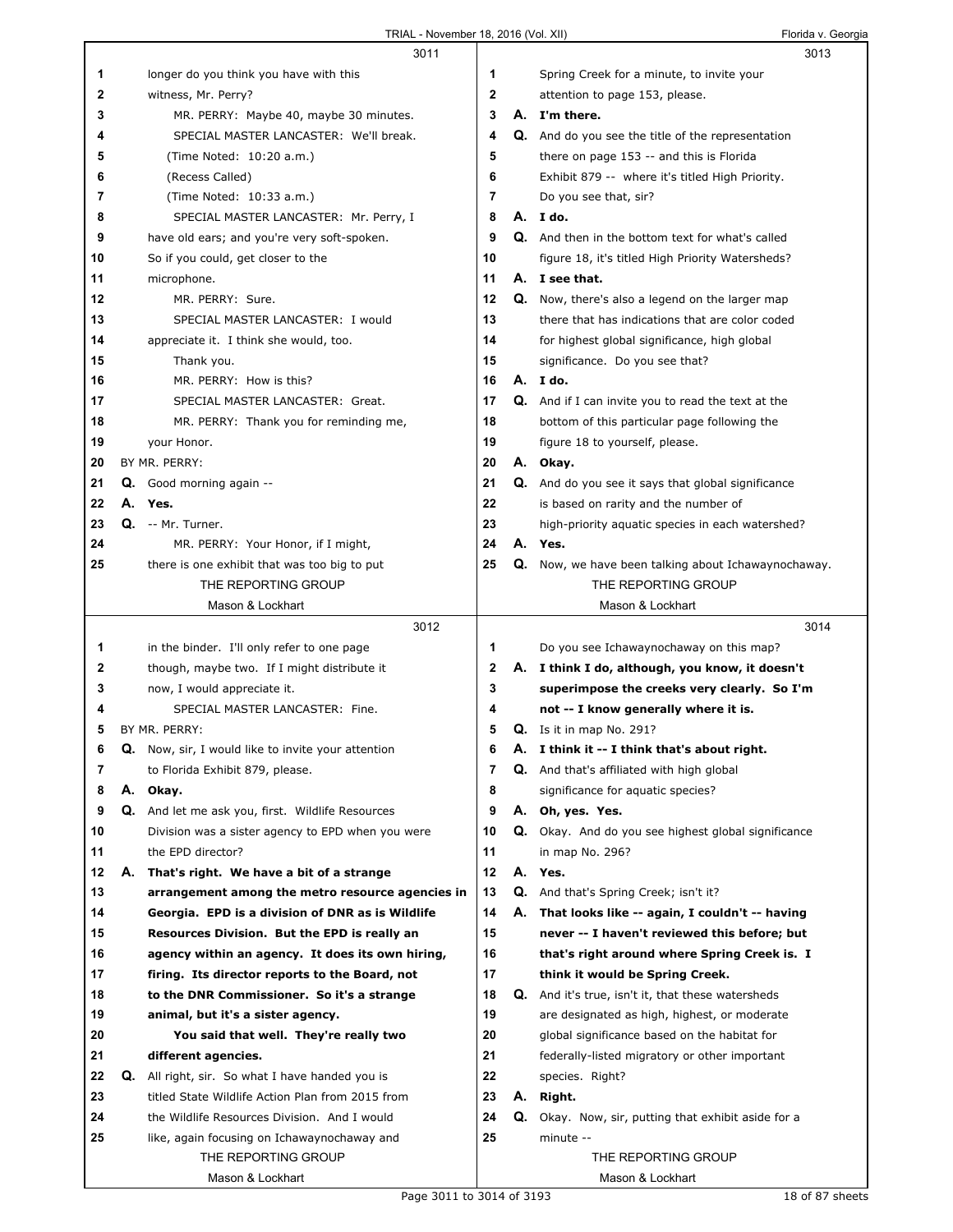|    |    | 3015                                                   |                | 3017                                                       |
|----|----|--------------------------------------------------------|----------------|------------------------------------------------------------|
| 1  |    | A. Okay.                                               | 1              | some USGS stuff before; but I don't recall this            |
| 2  |    | Q. -- I would like you to turn to tab 31, please.      | 2              | particular screen shot or this particular record.          |
| 3  |    | A. Okay.                                               | 3              | <b>Q.</b> Sir, were you here in the courtroom for the      |
| 4  |    | Q. And here, I'll have some questions about whether    | 4              | testimony of Florida's expert Dennis Lettenmaier?          |
| 5  |    | your staff advised you about certain things. But       | 5              | A. No, sir.                                                |
| 6  |    | do you see the report there at FX-49g titled           | 6              | <b>Q.</b> All right. Have you also seen the briefing       |
| 7  |    | Indicators of Long-Term Hydrologic Change in the       | 7              | prepared by Mr. Woody Hicks and delivered at the           |
| 8  |    | Flint River?                                           | 8              | November 2014 stakeholders meeting you attended?           |
| 9  |    | A. I do see that.                                      | 9              | A. I have -- I was there for that; and I have seen         |
| 10 |    | Q. And those gentlemen who are listed as authors       | 10             | that PowerPoint, yes.                                      |
| 11 |    | were the experts from the -- from Georgia's 2006       | 11             | <b>Q.</b> Could you turn to page -- to tab 34 with me,     |
| 12 |    | plan. Correct?                                         | 12             | please.                                                    |
| 13 |    | A. I think as we talked about before, they were        | 13             | A. Okay.                                                   |
| 14 |    | technical advisers on the plan.                        | 14             | Q. And in particular, since we spent a lot of time         |
| 15 |    | Q. Okay.                                               | 15             | in your deposition designations which we played            |
| 16 |    | A. On the -- not the only ones.                        | 16             | by video on certain portions of this, I would              |
| 17 |    | <b>Q.</b> And we can look back and -- at the language  | 17             | like to turn to the very last slide here in                |
| 18 |    | describing them. But, again, this is a reference       | 18             | Exhibit FX-49b of tab 34, which Mr. Hicks                  |
| 19 |    | to the Georgia water resources conference, this        | 19             | presented.                                                 |
| 20 |    | time in 2013. Do you see that?                         | 20             | A. Okay.                                                   |
| 21 |    | A. Okay.                                               | 21             | Q. And you recall, don't you, Mr. Hicks presenting         |
| 22 |    | Q. Now, there is an abstract there, which we walked    | 22             | his conclusions labeled 4, 5, and 6; don't you?            |
| 23 |    | through with Dr. Cowie just the other day. But         | 23             | A. I remember the presentation. I know this sort of        |
| 24 |    | the attachment to this is Florida Exhibit 49h.         | 24             | was at the end; but I don't specific -- couldn't           |
| 25 |    | And do you see that in this same tab?                  | 25             | have told you how he -- he kind of just presented          |
|    |    | THE REPORTING GROUP                                    |                | THE REPORTING GROUP                                        |
|    |    | Mason & Lockhart                                       |                | Mason & Lockhart                                           |
|    |    | 3016                                                   |                | 3018                                                       |
|    |    |                                                        |                |                                                            |
|    |    |                                                        |                |                                                            |
| 1  |    | A. I do.                                               | 1              | it quickly and sat down. So, no, I don't                   |
| 2  |    | Q. Okay. Have you ever seen the PowerPoint before      | 2              | remember specifically.                                     |
| 3  |    | at FX-49h?                                             | 3              | Of course, I have since reviewed it.                       |
| 4  |    | A. I have not.                                         | 4              | <b>Q.</b> Well, sir, let's talk about a slightly different |
| 5  |    | Q. All right. I would like to ask you if your          | 5              | topic because I don't want to repeat everything            |
| 6  |    | staff -- and I believe Dr. Cowie said she              | 6              | we did --                                                  |
| 7  |    | attended the 2013 conference where this was            | $\overline{7}$ | A. Sure.                                                   |
| 8  |    | presented -- has ever shown you or described for       | 8              | Q. -- in our deposition --                                 |
| 9  |    | you the pages identified here at the -- or the         | 9              | A. Sure.                                                   |
| 10 |    | PowerPoint presentation identified here on             | 10             | Q. -- designations for you.                                |
| 11 |    | page 10 of Florida Exhibit 49h at the bottom?          | 11             | A. Sure.                                                   |
| 12 |    | A. You're asking about not only the overall, but       | 12             | Q. And there I would ask you to turn to tab 36 for         |
| 13 |    | that specific?                                         | 13             | just a moment with me.                                     |
| 14 |    | <b>Q.</b> The specific slide at the bottom. Do you see | 14             | A. Okay. Okay. I'm there. Tab 36.                          |
| 15 |    | Palmer drought severity, and then it's got a mark      | 15             | <b>Q.</b> Now, we have talked quite a bit about this       |
| 16 |    | for 1954 drought of record?                            | 16             | document so far in this trial, EPA and U.S. Fish           |
| 17 |    | A. I see that.                                         | 17             | and Wildlife Interim Flow Guidelines. And I just           |
| 18 |    | I think your question was whether I had ever           | 18             | wanted to refer to this because I'm going to ask           |
| 19 |    | been shown that.                                       | 19             | you about a particular slide that's at tab 37,             |
| 20 | Q. | That's correct.                                        | 20             | which is an excerpt from this document at tab 36.          |
| 21 | Α. | No, I have not seen that.                              | 21             | A. Okay.                                                   |
| 22 |    | Q. And, likewise, have you ever been shown the         | 22             | <b>Q.</b> So tab 36 is FX-599. And I'm going to ask you    |
| 23 |    | PowerPoint slide at the top of the next page,          | 23             | now to turn to tab 37, which is an excerpt from            |
| 24 |    | page 11 of Florida Exhibit 49h?                        | 24             | Appendix A of Florida Exhibit 599 at page 14.              |
| 25 |    | A. I certainly -- I know this is a -- I have seen      | 25             | So, sir, are you with me in tab 37?                        |
|    |    | THE REPORTING GROUP<br>Mason & Lockhart                |                | THE REPORTING GROUP<br>Mason & Lockhart                    |

Г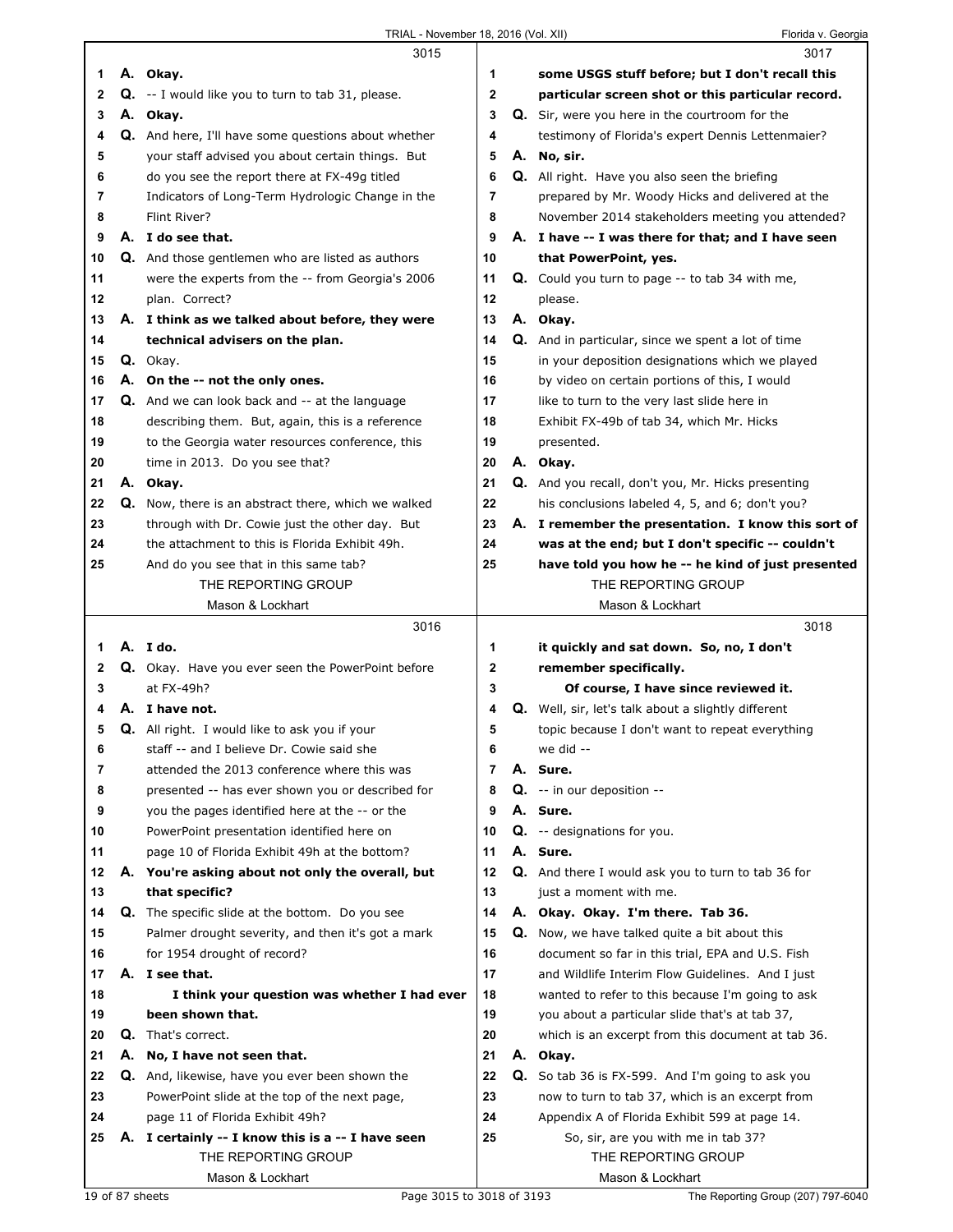| TRIAL - November 18, 2016 (Vol. XII) | Florida v. Georgia |
|--------------------------------------|--------------------|
|                                      |                    |

|    |    | 3019                                                 |    |    | 3021                                                       |
|----|----|------------------------------------------------------|----|----|------------------------------------------------------------|
| 1. |    | A. I am, yes.                                        | 1  |    | From: line contains Gail Cowie -- Dr. Gail Cowie?          |
| 2  |    | Q. Now, there we have a representation, an excerpt   | 2  |    | A. Ido.                                                    |
| 3  |    | of one-day minimum flows exceeded in all years,      | 3  |    | <b>Q.</b> All right. And she refers to an outline of       |
| 4  |    | of one-day minimum exceeded in 3 of 4 years, and     | 4  |    | activities for a 2016 legislative package?                 |
| 5  |    | of one-day minimums exceeded in 1 of 2 years for     | 5  |    | A. I see that, yes.                                        |
| 6  |    | the Apalachicola River at the Chattahoochee Gage.    | 6  |    | <b>Q.</b> Okay. So I would like to ask you to turn to the  |
| 7  |    | Do you see that, sir?                                | 7  |    | next page, please, with the outline.                       |
| 8  |    | A. Ido.                                              | 8  |    |                                                            |
|    |    |                                                      |    |    | Now, there have been no legislative                        |
| 9  | Q. | Now, this is -- this question is going to be a       | 9  |    | activities in 2016; have there?                            |
| 10 |    | little different than what we have talked about      | 10 |    | A. That -- that is correct.                                |
| 11 |    | so far today. Part of your prefiled direct           | 11 |    | <b>Q.</b> And although we're in $a - a$ growing drought    |
| 12 |    | testimony mentions past settlement negotiations.     | 12 |    | period now, you don't anticipate any legislative           |
| 13 |    | And I can't, because of our agreement with           | 13 |    | activities through the rest of 2016; do you?               |
| 14 |    | Georgia, talk about settlement negotiations in       | 14 |    | A. I do not.                                               |
| 15 |    | 2015 or 2016. That's our agreement, and we are       | 15 |    | Q. All right. Let's look at the second page of             |
| 16 |    | happy to continue to observe that agreement.         | 16 |    | Florida Exhibit 67. And do you see under                   |
| 17 |    | But what I want to talk to you about is              | 17 |    | messages in the text the word impetus?                     |
| 18 |    | settlement negotiations prior to 2015.               | 18 |    | A. Okay. Yeah.                                             |
| 19 | А. | Okay.                                                | 19 |    | I'm sorry. I was one page beyond.                          |
| 20 | Q. | When you look at these minimum flows identified      | 20 |    | I do see that, yes.                                        |
| 21 |    | on this graph on this excerpt from Florida           | 21 |    | <b>Q.</b> And then it reads, extreme low flows observed in |
| 22 |    | Exhibit 599 from EPA and U.S. Fish and Wildlife      | 22 |    | recent years, unlike those observed in previous            |
| 23 |    | for the Apalachicola River, it's true, is it not,    | 23 |    | drought periods. Do you see that, sir?                     |
| 24 |    | that Georgia prior to 2015 never offered any         | 24 |    | A. Ido.                                                    |
|    |    |                                                      |    |    |                                                            |
| 25 |    | settlement to Florida that would have achieved       | 25 |    | <b>Q.</b> All right. Here is my question. In the next      |
|    |    | THE REPORTING GROUP                                  |    |    | THE REPORTING GROUP                                        |
|    |    | Mason & Lockhart                                     |    |    | Mason & Lockhart                                           |
|    |    |                                                      |    |    |                                                            |
|    |    | 3020                                                 |    |    | 3022                                                       |
| 1  |    | the flows identified on this page?                   | 1  |    | subsection, the third bullet down, there is a              |
| 2  |    | A. Well, I don't know -- I'm not as familiar with    | 2  |    | mention of Florida. Do you see that?                       |
| 3  |    | the -- this flow metric, monthly one-day minimum.    | 3  | А. | Right. I see that.                                         |
| 4  |    | I'm very familiar with the Corps operation and       | 4  |    | Q. And it's true, isn't it, that a portion of this         |
| 5  |    | the state line minimum and what we offered in the    | 5  |    | activity here, the subject matter of this                  |
| 6  |    | context of the state line minimum which would        | 6  |    | particular outline and the meetings that followed          |
| 7  |    | have increased flows to Florida. But I just -- I     | 7  |    | was to increase low flows in streams that flow             |
| 8  |    | can't answer -- I know Dr. Zeng or someone would     | 8  |    | into Florida. Right?                                       |
| 9  |    | be able to help you with that; but that metric is    | 9  | А. | Well, I think, again, this is an e-mail from               |
| 10 |    | just not a -- a monthly, daily minimum like that     | 10 |    | laying out an outline. And I don't -- I think              |
| 11 |    | over all years, we're -- I think we're talking a     | 11 |    | Dr. Cowie used that terminology. I don't think             |
| 12 |    | little apples and oranges there.                     | 12 |    | there is any dispute that all these streams we're          |
| 13 |    | <b>Q.</b> All right, sir. So could you turn with me, | 13 |    | talking about flow into Lake Seminole. And then            |
| 14 |    | please, to tab 38, which is Florida Exhibit 67.      | 14 |    | the water that flows from these streams is all             |
| 15 |    |                                                      | 15 |    |                                                            |
|    |    | And here, sir, we're back to the summer of 2014.     |    |    | going to come one way, which is at Apalachicola            |
| 16 |    | A. Yes.                                              | 16 |    | at the dam.                                                |
| 17 |    | Q. Do you see your name in the To: line of the       | 17 | Q. | Okay. So if you could turn with me to the text             |
| 18 |    | e-mail in Florida Exhibit 67 from James Capp?        | 18 |    | page. And there I'm interested in the first                |
| 19 |    | A. I do.                                             | 19 |    | bullet. It's got two sentences. And it reads in            |
| 20 | Q. | James Capp worked for you; is that right?            | 20 |    | the first bullet, potential streamflow benefits            |
| 21 |    | A. Yes.                                              | 21 |    | from irrigation removals. Do you see that, sir?            |
| 22 |    | Q. In what capacity?                                 | 22 |    | A. I do.                                                   |
| 23 | А. | He was and still is the water branch chief. So       | 23 | Q. | But then in the next sentence it reads, note,              |
| 24 |    | he's in the water branch.                            | 24 |    | this could be termed to causes of streamflow               |
| 25 |    | <b>Q.</b> And do you see in the preceding e-mail the | 25 |    | declines, therefore delete, with a question mark.          |
|    |    | THE REPORTING GROUP                                  |    |    | THE REPORTING GROUP                                        |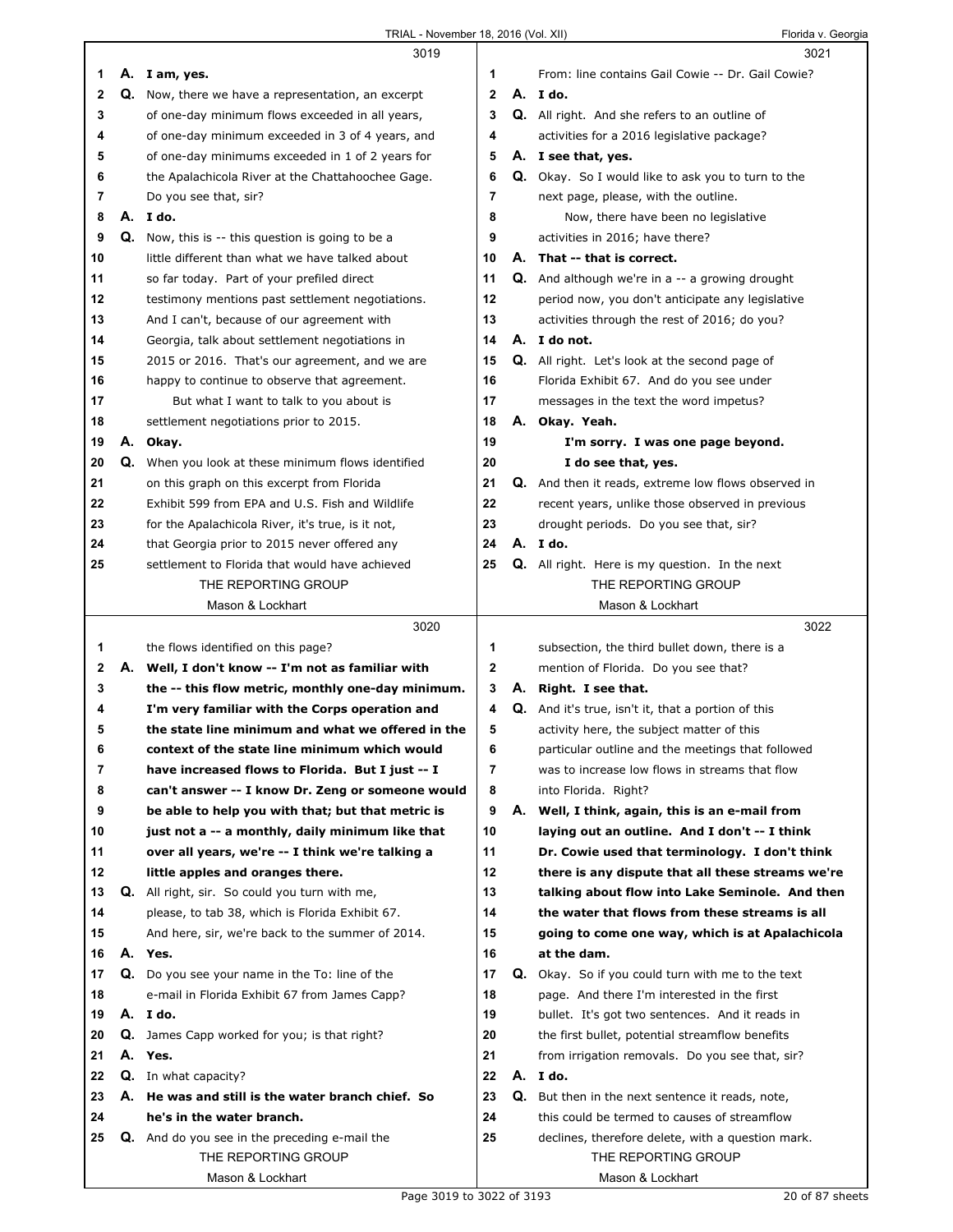|              |          | 3023                                                                                              |              |    | 3025                                                          |
|--------------|----------|---------------------------------------------------------------------------------------------------|--------------|----|---------------------------------------------------------------|
| 1            |          | Do you see that?                                                                                  | 1            |    | Okay.                                                         |
| $\mathbf{2}$ |          | A. I see it, yes.                                                                                 | $\mathbf{2}$ | Q. | Did Mr. McClatchey discuss those views with you?              |
| 3            |          | Q. Were you presented with this paper and briefed on                                              | 3            |    | A. No. I have never heard of any of that.                     |
| 4            |          | it?                                                                                               | 4            |    | Q. Do you know whether he was or wasn't the chair of          |
| 5            |          | A. I mean, what I -- I mean, I'm copied on this                                                   | 5            |    | the ACF Stakeholder process for a period of time?             |
| 6            |          | e-mail. What I remember is that we were trying                                                    | 6            |    | A. I don't -- I couldn't tell you whether he was              |
| 7            |          | to put this together. And they were asking about                                                  | 7            |    | chair or on the executive committee in some                   |
| 8            |          | things like should we have a facilitator and what                                                 | 8            |    | capacity. But he was certainly in some                        |
| 9            |          | should be the topics?                                                                             | 9            |    | leadership capacity because that's the only                   |
| 10           |          | And there was always a concern about how we                                                       | 10           |    | occasion I had to meet with him is he -- there                |
| 11           |          | present things and did we overstate impacts and                                                   | 11           |    | was a time, I think, they came in after the --                |
| 12           |          | those sorts of things. So I don't remember                                                        | 12           |    | after they put out their plan and really wanted               |
| 13           |          | focusing on this. I don't remember talking to                                                     | 13           |    | to make sure that Governor Deal was aware of it.              |
| 14           |          | anybody about that question mark.                                                                 | 14           |    | That's all I remember from Mr. McClatchey.                    |
| 15           |          | But, yes, this -- I was copied on this; and I                                                     | 15           |    | Q. And do you recall a meeting between                        |
| 16           |          | do remember generally we were trying to figure                                                    | 16           |    | Mr. McClatchey and Governor Deal on this specific             |
| 17           |          | out how we wanted to structure this meeting that                                                  | 17           |    | topic?                                                        |
| 18           |          | ultimately happened in November.                                                                  | 18           |    | A. Oh, no. I don't think they ever met.                       |
| 19           |          | <b>Q.</b> All right, sir. Do you know a Mr. McClatchey?                                           | 19           |    | Q. Okay. Now, sir, I started a couple hours ago.              |
| 20           |          | A. I think I do.                                                                                  | 20           |    | And among my first questions was a question about             |
| 21           | Q.       | Do you know if a Mr. McClatchey was associated                                                    | 21           |    | the current drought.                                          |
| 22           |          | with the ACF Stakeholders?                                                                        | 22           |    | A. Yes.                                                       |
| 23           |          | A. Okay. I think -- I think I know that, yes.                                                     | 23           |    | <b>Q.</b> And now, I would like to ask you what, if           |
| 24           |          | Q. Can you -- are we -- I'm not sure we're talking                                                | 24           |    | anything, the State of Georgia is prepared to do              |
| 25           |          | about the same person.                                                                            | 25           |    | if we see another terrible drought in 2017?                   |
|              |          | THE REPORTING GROUP                                                                               |              |    | THE REPORTING GROUP                                           |
|              |          | Mason & Lockhart                                                                                  |              |    | Mason & Lockhart                                              |
|              |          |                                                                                                   |              |    |                                                               |
|              |          |                                                                                                   |              |    |                                                               |
|              |          | 3024                                                                                              |              |    | 3026                                                          |
| 1            |          | A. Right.                                                                                         | 1            |    | A. Well, I can -- I can tell you that on -- with              |
| $\mathbf{2}$ |          | Q. I think we might be. Is that individual from                                                   | $\mathbf{2}$ |    | respect to metro Atlanta, because this drought is             |
| 3            |          | Atlanta?                                                                                          | 3            |    | centered in the northwest Georgia portion of the              |
| 4            | А.       | Okay. Yeah. My remembrance of Mr. McClatchey is                                                   | 4            |    | state, northeast Alabama portion, we have moved               |
| 5            |          | he was from -- not from this region of the ACF                                                    | 5            |    | to drought level 2, which restricts outdoor                   |
| 6<br>7       |          | world, but part of that ACF Stakeholders Group.                                                   | 6            |    | watering to two days a week. And I think the                  |
|              |          | And I believe I have met with him a time or two.                                                  | 7            |    | state is -- if conditions persist over the                    |
| 8<br>9       | Q.<br>А. | Now, sir, could you turn with me to tab 40.                                                       | 8<br>9       |    | winter, they will make a decision to go to                    |
| 10           | Q.       | Okay.                                                                                             | 10           |    | drought level 3 before outdoor watering would<br>start again. |
| 11           |          | And I'm, frankly, not sure if you have seen this<br>document; and so I would like to -- this is a | 11           |    | So that's the -- I feel strongly that that's                  |
| 12           |          | document created by Dr. Cowie. But my particular                                                  | 12           |    | in the works. Again, they will do that, I think,              |
| 13           |          | focus is on the statements that she testified                                                     | 13           |    | before February because they're going to need to              |
| 14           |          | were derived from Mr. McClatchey.                                                                 | 14           |    | do it before any outdoor watering would start.                |
| 15           |          | A. Okay.                                                                                          | 15           |    | <b>Q.</b> And you mean by that, outdoor watering              |
| 16           |          | Q. All right. And those you will find on GA 671506,                                               | 16           |    | restriction?                                                  |
| 17           |          | which is the fourth page of this document.                                                        | 17           |    | A. Sure. Outdoor ban, like we did in '07 and '08.             |
| 18           | А.       | Okay.                                                                                             | 18           |    | But it would be -- the EPD will have to look at               |
| 19           |          | Q. And I would invite you, if you could, to read to                                               | 19           |    | those conditions and figure out how broad that                |
| 20           |          | yourself the statements that begin with                                                           | 20           |    | footprint is.                                                 |
| 21           |          | McClatchey's suggestions and continue until the                                                   | 21           |    | But right now they're at drought level 2 in                   |
| 22           |          | top of the next page.                                                                             | 22           |    | 52 counties, which is sort of before the fall                 |
| 23           |          | A. How far did you want me to go?                                                                 | 23           |    | line in Georgia. We have got a lot of counties                |
| 24           |          | Q. To h on the next page.                                                                         | 24           |    | in Georgia; so 52 of them, it's about, I don't                |
| 25           |          | A. Okay. Got it.                                                                                  | 25           |    | know, a third of the state, that northern sort                |
|              |          | THE REPORTING GROUP                                                                               |              |    | THE REPORTING GROUP                                           |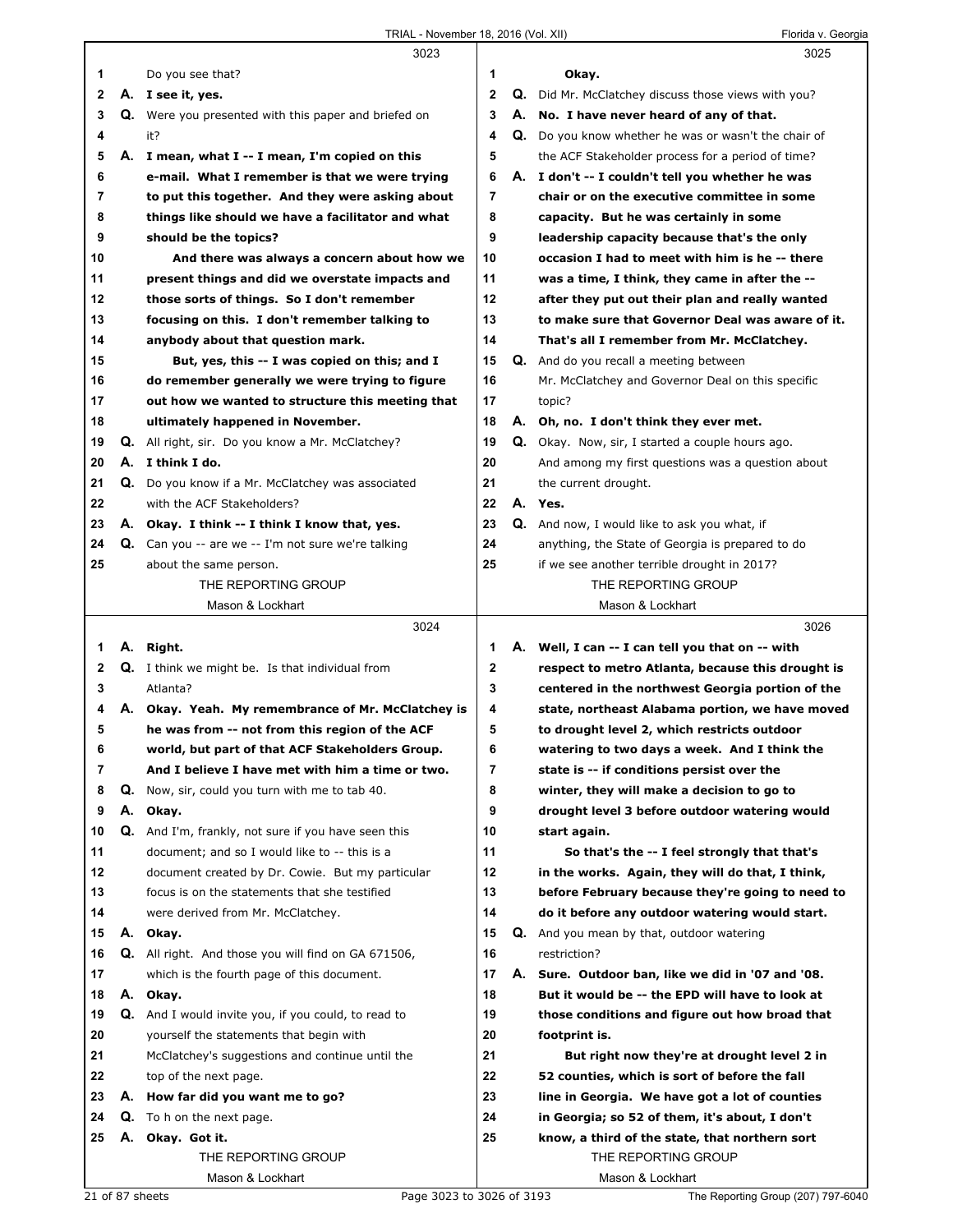|    |    | 3027                                                        |                | 3029                                                      |
|----|----|-------------------------------------------------------------|----------------|-----------------------------------------------------------|
| 1  |    | of half -- the state gets smaller, but that                 | 1              | the books; and I -- the director will, I'm                |
| 2  |    | northern kind of half of the state.                         | $\mathbf 2$    | confident, do his job to look at the conditions           |
| 3  |    | Q. Is anything currently being planned to restrict          | 3              | in the basin and explore triggering the Act by            |
| 4  |    | agricultural irrigation in the event of a                   | 4              | the required March 1 date.                                |
| 5  |    | terrible drought in 2017?                                   | 5              | <b>Q.</b> All right. Thank you, sir.                      |
| 6  |    | A. I think -- I don't know -- again, that drought           | 6              | MR. PRIMIS: Good morning, your Honor.                     |
| 7  |    | level 1 is down now in the southwest part of the            | 7              | REDIRECT EXAMINATION                                      |
| 8  |    | state. From what I have looked at, EPD has put              | 8              | BY MR. PRIMIS:                                            |
| 9  |    | out some -- on its website has sort of given the            | 9              | Q. Mr. Turner, are you all set?                           |
| 10 |    | condition of the basin now; and the streamflows             | 10             | A. I am.                                                  |
| 11 |    | are concerning. But the groundwater levels are              | 11             | <b>Q.</b> I see you're getting some water.                |
| 12 |    | at the mean still.                                          | 12             | Mr. Turner, before -- before we get started,              |
| 13 |    | So I think they're going to need to look at                 | 13             | I just want to ask you quickly about a document           |
| 14 |    | the Flint River Drought Protection Act again. I             | 14             | that Mr. Perry had shown you at the beginning of          |
| 15 |    | don't know -- I know they are, because they're              | 15             | your examination. It's FX-534. It's the                   |
| 16 |    | putting out those data, the well -- the health of           | 16             | Dr. Georgakakos report. I think it was --                 |
| 17 |    | the aquifer.                                                | 17             | MR. PRIMIS: Was it tab 1?                                 |
| 18 |    | And it just shows you that we have -- we did                | 18             | MR. PERRY: Yes.                                           |
| 19 |    | have a very wet winter and very wet spring.                 | 19             | BY MR. PRIMIS:                                            |
| 20 |    | That's what is really concerning about this                 | 20             | <b>Q.</b> I believe it was tab 1.                         |
| 21 |    | drought is it came on very, very quickly. But               | 21             | A. Yes. Okay.                                             |
| 22 |    | the groundwater condition is fairly healthy                 | 22             | Q. Now, Mr. Turner, did you say documents like this       |
| 23 |    | still.                                                      | 23             | were kept confidential by the Stakeholder Group?          |
| 24 |    | So they're going to need to look at that in                 | 24             | A. It is my understanding that they were                  |
| 25 |    | the context of streamflows and the state of the             | 25             | confidential.                                             |
|    |    | THE REPORTING GROUP                                         |                | THE REPORTING GROUP                                       |
|    |    | Mason & Lockhart                                            |                | Mason & Lockhart                                          |
|    |    | 3028                                                        |                | 3030                                                      |
|    |    |                                                             |                |                                                           |
|    |    |                                                             |                |                                                           |
| 1  |    | aquifer.                                                    | 1              | Q. Can you look at the date on this particular            |
| 2  |    | Q. Will surface water and groundwater users be moved        | $\mathbf 2$    | document. What does that say?                             |
| 3  |    | to lower aquifers before the summer of 2017?                | 3              | A. October 2012, I guess, on the document; and then       |
| 4  |    | A. No. I don't think there is any way to make a             | 4              | there's a sub-box that says November 13, 2012.            |
| 5  |    | final determination on that and get those actions           | 5              | <b>Q.</b> Okay. And when did the ACFS plan ultimately get |
| 6  |    | taken.                                                      | 6              | published?                                                |
| 7  | Q. | Still studying?                                             | $\overline{7}$ | A. I think it was around May of 2015.                     |
| 8  |    | A. I think that's right. Studying -- I mean, when           | 8              | Q. So the document Mr. Perry showed you here,             |
| 9  |    | we talk about studying, just for the Court's                | 9              | FX-534, was two-and-a-half to three years                 |
| 10 |    | benefit, it's not like there is a bunch of data             | 10             | earlier?                                                  |
| 11 |    | sitting on a shelf; and we just need to go look             | 11             | A. It does appear that way.                               |
| 12 |    | at it. These involve test wells in those lower              | 12             | Q. You mentioned that there was a box --                  |
| 13 |    | aquifers to see what the properties are. And it             | 13             | MR. PRIMIS: And, your Honor, I'm just                     |
| 14 |    | does take some time to get those in the places              | 14             | on the cover of the document right now.                   |
| 15 |    | you want scientifically to really have a grasp              | 15             | BY MR. PRIMIS:                                            |
| 16 |    | for the productivity of that lower aquifer.                 | 16             | Q. You mentioned there's a box at the bottom of           |
| 17 | Q. | Will ASR wells be in place by the summer of 2017?           | 17             | FX-534 on the cover page. What does that say?             |
| 18 | А. | No, sir.                                                    | 18             | A. It says, working copy, not for general release.        |
| 19 | Q. | Will permanent easements withdrawing land from              | 19             | Content may not reflect the opinion of ACFS               |
| 20 |    | irrigation be in place by the summer of 2017?               | 20             | membership.                                               |
| 21 |    | A. I doubt it.                                              | 21             | Q. Can you turn to the third page of this document.       |
| 22 |    | <b>Q.</b> And you think there's some possibility that there | 22             | It's called acknowledgments. Do you see that?             |
| 23 |    | might be temporary removal of irrigation land by            | 23             | A. I do.                                                  |
| 24 |    | the summer of 2017?                                         | 24             | <b>Q.</b> I think you looked at this one on your          |
| 25 |    | A. I do. Flint River Drought Protection Act is on           | 25             | cross-examination. What does it say on the                |
|    |    | THE REPORTING GROUP<br>Mason & Lockhart                     |                | THE REPORTING GROUP<br>Mason & Lockhart                   |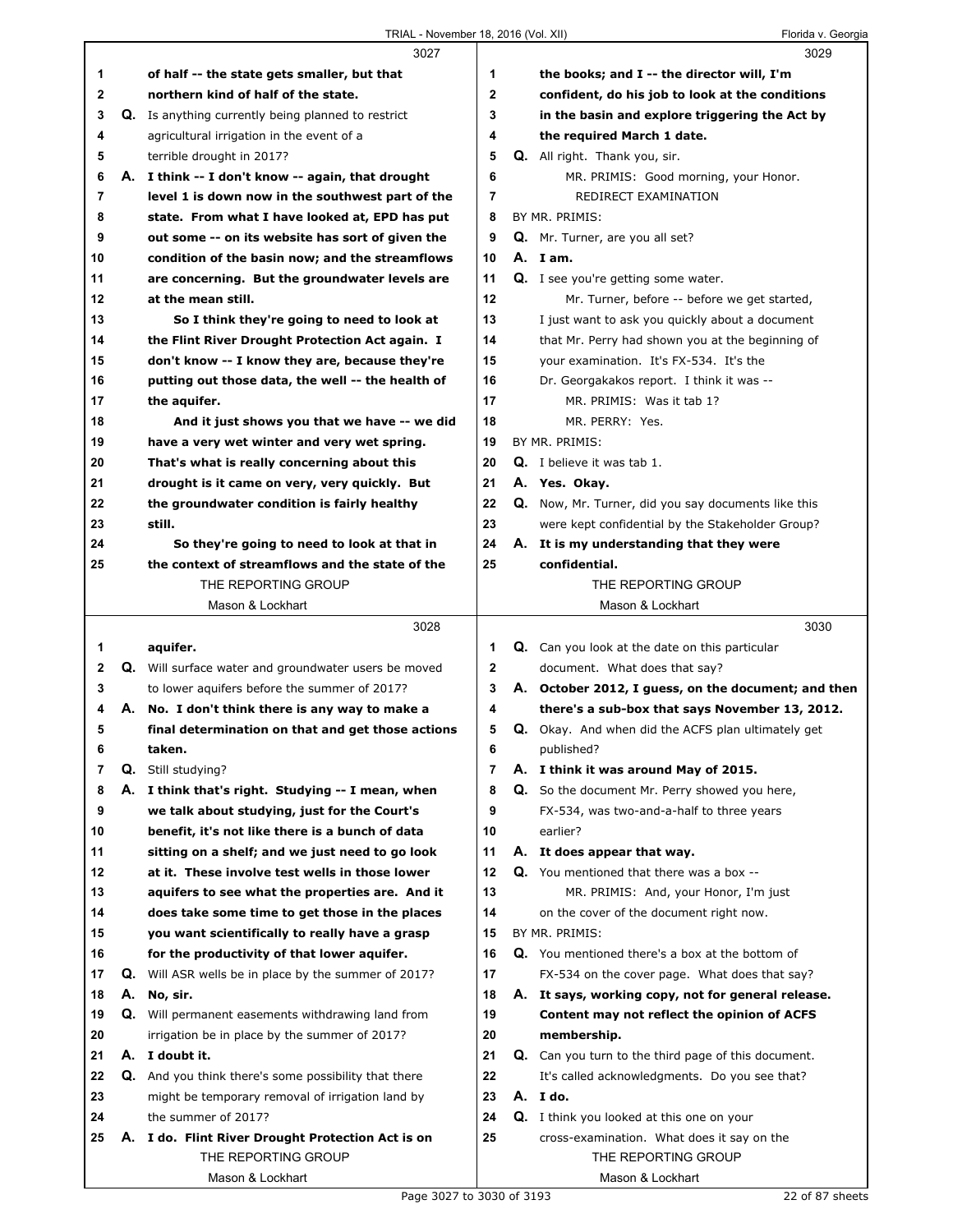|    |    | 3031                                                        |                |    | 3033                                                        |
|----|----|-------------------------------------------------------------|----------------|----|-------------------------------------------------------------|
| 1  |    | header of this page -- and it's repeated on every           | 1              |    | <b>Q.</b> And we're in the executive summary here on        |
| 2  |    | single page of this document. What does that                | $\mathbf 2$    |    | page 2. Correct?                                            |
| 3  |    | say?                                                        | 3              |    | A. Okay. Yes.                                               |
| 4  |    | A. Well, there's the draft -- it says draft; but it         | 4              |    | Q. Do you see in the second paragraph development of        |
| 5  |    | also appears to say may not reflect ACFS views.             | 5              |    | the plan?                                                   |
| 6  |    | <b>Q.</b> And further down the page there's a section       | 6              |    | A. I do.                                                    |
| 7  |    | called Disclaimer. Do you see that?                         | 7              |    | Q. And read it to yourself; but it's -- the sentence        |
| 8  |    | A.Ido.                                                      | 8              |    | starts, modelers used ResSim, developed by the              |
| 9  |    | Q. What does that disclaimer say?                           | 9              |    | USACE. Do you see that?                                     |
|    |    |                                                             |                |    |                                                             |
| 10 |    | A. The views expressed in this report are those of          | 10             |    | A. I do.                                                    |
| 11 |    | the authors and do not necessarily reflect the              | 11             |    | <b>Q.</b> Is that the model you were just talking about     |
| 12 |    | views of the ACFS or ACF Stakeholders or any                | 12             |    | that relies on the unimpaired flow dataset?                 |
| 13 |    | other organization.                                         | 13             |    | A. Yes.                                                     |
| 14 |    | Q. Now, I want to show you the document that was the        | 14             |    | <b>Q.</b> Is it your understanding that the UIF's were used |
| 15 |    | final product of the ACF Stakeholders. Are                  | 15             |    | by ACFS to conduct this study?                              |
| 16 |    | you -- you have seen that before?                           | 16             |    | A. I think they -- yes. I think that's right, based         |
| 17 |    | A. I have.                                                  | 17             |    | on what they tell me here.                                  |
| 18 |    | <b>Q.</b> And the Court has asked numerous witnesses        | 18             |    | Q. Now, can you go in the second paragraph of The           |
| 19 |    | questions about it, so I figured we might as well           | 19             |    | Audience there at the top of the page?                      |
| 20 |    | put it on the table.                                        | 20             |    | A. Yes.                                                     |
| 21 |    | It's -- we have marked it as GX-1325.                       | 21             |    | <b>Q.</b> There is a section that starts with USACE has a   |
| 22 |    | MR. PRIMIS: And may I approach?                             | 22             |    | large influence in how water moves within the ACF           |
| 23 |    | BY MR. PRIMIS:                                              | 23             |    | Basin. Do you see that?                                     |
| 24 |    | Q. And before I turn to GX-1325, Mr. Turner, I              | 24             |    | A. I do.                                                    |
| 25 |    | believe you were asked some questions about the             | 25             |    | Q. Can you read the first few lines of that                 |
|    |    | THE REPORTING GROUP                                         |                |    | THE REPORTING GROUP                                         |
|    |    | Mason & Lockhart                                            |                |    | Mason & Lockhart                                            |
|    |    |                                                             |                |    |                                                             |
|    |    |                                                             |                |    |                                                             |
|    |    | 3032                                                        |                |    | 3034                                                        |
| 1. |    | unimpaired flow dataset or the UIF's that were              | 1              |    | paragraph to yourself, and then I have a question           |
| 2  |    | being discussed at FX-534.                                  | $\mathbf{2}$   |    | for you.                                                    |
| 3  |    | A. Yes.                                                     | 3              |    | A. Yes.                                                     |
| 4  |    | Q. Now, I don't want to have a technical discussion         | 4              | Q. | Mr. Turner, what is your understanding of the               |
| 5  |    | about UIF's. I have had too many of those in                | 5              |    | role of the Army Corps in the package of                    |
| 6  |    | this case.                                                  | 6              |    | recommendations that the ACF Stakeholders                   |
| 7  | А. | Good.                                                       | $\overline{7}$ |    | published in this plan?                                     |
| 8  | Q. | But just to set the table, what modeling exercise           | 8              | А. | Well, I think they -- they set a group of                   |
| 9  |    | are UIF's used in?                                          | 9              |    | recommendations to -- that had to be taken                  |
| 10 |    | A. Well, again, from a technical standpoint, I'm not        | 10             |    | together. They were very clear about that when              |
| 11 |    | the best to answer that. But I just know -- I               | 11             |    | they came to talk to me in person; but it's also            |
| 12 |    | think that it's a dataset that the Corps uses to            | 12             |    | very clear in the plan itself. Those                        |
| 13 |    | see what consumptive use is so that it can best             | 13             |    | recommendations, again, work together and had to            |
| 14 |    | manage the system with the right data on                    | 14             |    | be taken together. And they all involved -- the             |
| 15 |    | consumptive use.                                            | 15             |    | actions suggested involved changes in the Corps             |
| 16 |    | <b>Q.</b> Does the Corps have a particular model that       | 16             |    | operations for the basin.                                   |
| 17 |    | relies on these unimpaired flow datasets?                   | 17             |    | Q. Mr. Turner, I want to take a step back now and           |
| 18 |    | A. I think that model is ResSim.                            | 18             |    | turn to your period as director.                            |
| 19 |    | Q. Now, let's go to GX-1325, the ACF Stakeholders           | 19             |    | A. Okay.                                                    |
| 20 |    | Sustainable Water Management Plan. And can you              | 20             |    | <b>Q.</b> And can you just remind the Court when did you    |
| 21 |    | turn there to page 2.                                       | 21             |    | become director of Georgia's Environmental                  |
| 22 | А. | Okay.                                                       | 22             |    | Protection Division?                                        |
| 23 |    | <b>Q.</b> And you said you read this when it was published? | 23             |    | A. January 1, 2012.                                         |
| 24 |    | A. I certainly read parts of it and the executive           | 24             |    | <b>Q.</b> How long did you serve as director?               |
| 25 |    | summary of it and discussed it. But, yes.                   | 25             |    | A. About four-and-a-half years until June 1 of this         |
|    |    | THE REPORTING GROUP                                         |                |    | THE REPORTING GROUP                                         |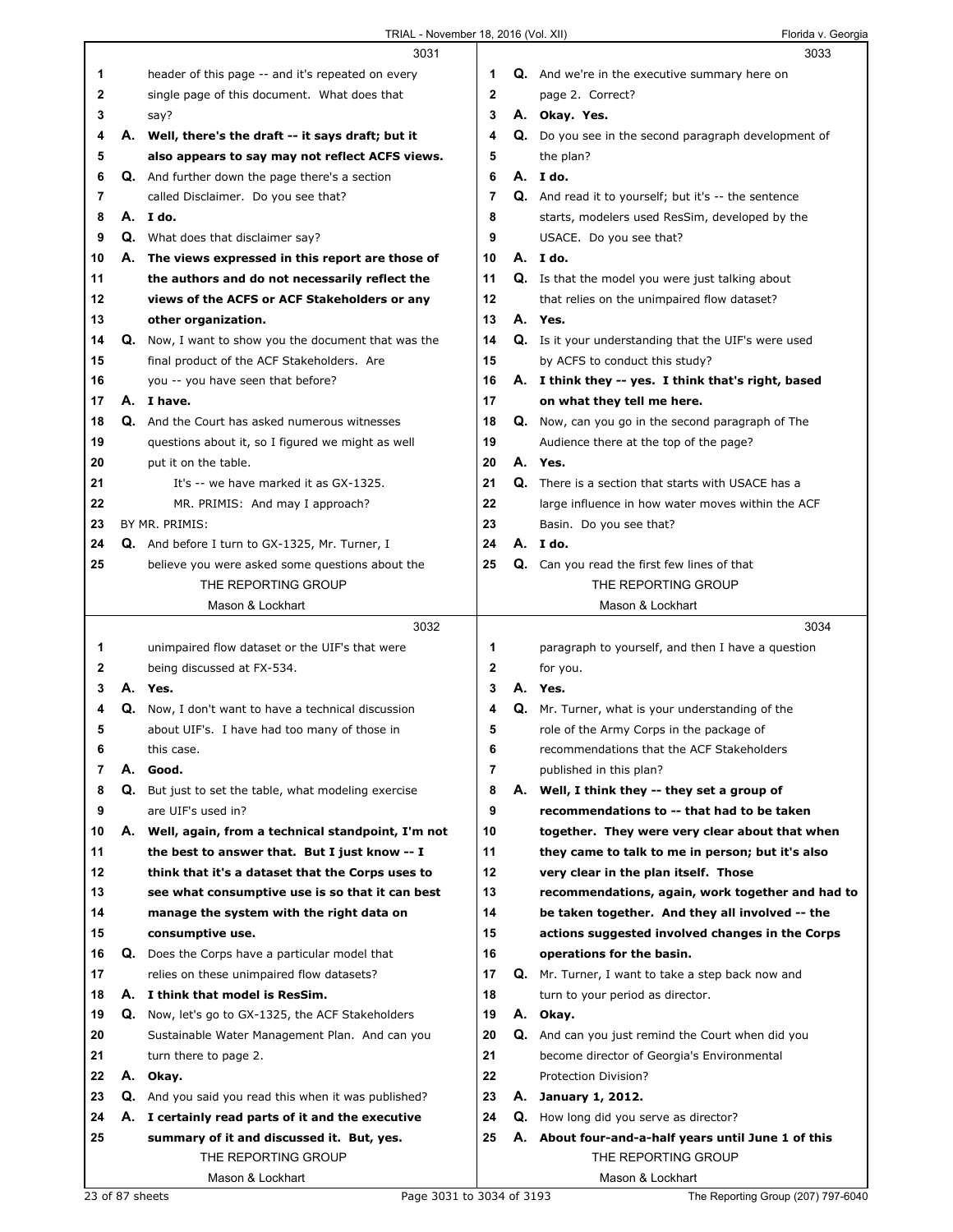ı

|             |    | 3035                                                                                                 |                     |    | 3037                                                        |
|-------------|----|------------------------------------------------------------------------------------------------------|---------------------|----|-------------------------------------------------------------|
| 1           |    | year, 2016.                                                                                          | 1                   |    | before you became director of EPD?                          |
| $\mathbf 2$ |    | Q. Now, as it relates to the issues in this case,                                                    | $\mathbf{2}$        |    | A. I did. I was executive counsel to Governor               |
| 3           |    | what were the key areas you focused on when you                                                      | 3                   |    | Perdue at that first big drought that I dealt               |
| 4           |    | were at EPD?                                                                                         | 4                   |    | with, which was in the '07-'08 time frame. And              |
| 5           |    | A. As it relates to this case, there were really two                                                 | 5                   |    | at that point we were -- obviously, all states              |
| 6           |    | big buckets. The first was the work that related                                                     | 6                   |    | were, A, involved in litigation with the Corps              |
| 7           |    | to interfacing with the Corps of Engineers in its                                                    | $\overline{7}$      |    | over operational changes; and each state was                |
| 8           |    | various capacities to work on water supply issues                                                    | 8                   |    | trying to get the Corps to do different things.             |
| 9           |    | for metro Atlanta. So those -- those involved                                                        | 9                   |    | But we were also trying to get the Corps in                 |
| 10          |    | updated water supply requests to the Corps,                                                          | 10                  |    | consultation with Fish and Wildlife to initiate a           |
| 11          |    | suggested operations, changes, commenting on                                                         | 11                  |    | drought operation for the basin.                            |
| 12          |    | their things.                                                                                        | 12                  |    | And so that was my Baptism by fire in '07 and               |
| 13          |    | And the other bucket was related to                                                                  | 13                  |    | '08, and I have stayed involved since. I was,               |
| 14          |    | agricultural issues and drought management and                                                       | 14                  |    | after my time with Governor Perdue, in private              |
| 15          |    | sort of figuring out how to manage our various                                                       | 15                  |    | practice, but was special executive counsel to              |
| 16          |    | drought challenges in the agricultural region of                                                     | 16                  |    | the Governor, and during that whole period sort             |
| 17          |    | the state.                                                                                           | 17                  |    | of learned water from the back end down, and then           |
| 18          | Q. | Mr. Turner, I'm going to come to both M & I and                                                      | 18                  |    | was special counsel to Governor Deal when he came           |
| 19          |    | agriculture separately; and we'll discuss them in                                                    | 19                  |    | in and, throughout that period, became kind of              |
| 20          |    | a bit more detail. But just to set the stage, on                                                     | 20                  |    | the chief negotiator for Georgia in our -- some             |
| 21          |    | the M & I front, what were your principal areas                                                      | 21                  |    | of our settlement discussions with Georgia and              |
| 22          |    | of focus?                                                                                            | 22                  |    | Alabama.                                                    |
| 23          |    | A. On the M & I front, we were principally involved                                                  | 23                  | Q. | Mr. Turner, I want to turn now to your role in              |
| 24          |    | in the data collection issues necessary to get to                                                    | 24                  |    | connection with M & I, municipal and industrial             |
| 25          |    | the Corps to help them with the job they had to                                                      | 25                  |    | water use. I may have missed it, but I don't                |
|             |    | THE REPORTING GROUP                                                                                  |                     |    | THE REPORTING GROUP                                         |
|             |    | Mason & Lockhart                                                                                     |                     |    | Mason & Lockhart                                            |
|             |    |                                                                                                      |                     |    |                                                             |
|             |    |                                                                                                      |                     |    |                                                             |
|             |    | 3036                                                                                                 | 1                   |    | 3038                                                        |
| 1           |    | do, which was to update the operating system for                                                     |                     |    | think you were asked any questions about your               |
| 2<br>3      |    | all those federal reservoirs on the Chattahoochee<br>arm. We also worked on the various conservation | 2<br>3              |    | role in the M & I space. Were you?<br>A. Not that I recall. |
|             |    |                                                                                                      | 4                   |    |                                                             |
| 4<br>5      |    | issues in the basin, and there were several rule                                                     | 5                   |    | Q. And that relates to the water use in metro               |
|             |    | makings that we did to follow onto some statutory                                                    |                     |    | Atlanta. Correct?                                           |
| 6<br>7      |    | changes in the metro area. Those were the                                                            | 6<br>$\overline{7}$ | А. | That's right.                                               |
|             |    | principal things.                                                                                    |                     |    | Q. Okay. So you mentioned the water supply request          |
| 8           | Q. | And what were the key issues you worked on in the                                                    | 8                   |    | and the Army Corps, and I think it's an important           |
| 9           | А. | agricultural sector?                                                                                 | 9<br>10             |    | aspect of the role of water management for the              |
| 10          |    | So in the agricultural sector, we were clearly                                                       |                     |    | State. So can you please explain to the Court               |
| 11          |    | confronted with that right out of the gate, as we                                                    | 11<br>12            |    | what you mean when you talk about this water                |
| 12          |    | just talked about with Mr. Perry. So we managed                                                      |                     |    | supply request.                                             |
| 13          |    | really in those droughts and dealt both with the                                                     | 13                  | А. | Sure. It's -- as part of the Corps of Engineers'            |
| 14          |    | <b>Flint River Drought Protection Act as it existed</b>                                              | 14                  |    | job, they have to balance multiple                          |
| 15          |    | at the time; and then I was heavily involved in                                                      | 15                  |    | federally-authorized purposes. And one of those             |
| 16          |    | the passage and the amendments to that statute,                                                      | 16                  |    | is water supply. So what we did a lot of work               |
| 17          |    | which happened in 2014.                                                                              | 17                  |    | with the Corps on was not just to give them the             |
| 18          |    | And all through that, which I would -- I                                                             | 18                  |    | raw data; here is what we need -- and, of course,           |
| 19          |    | would describe as potential changes to the Act,                                                      | 19                  |    | we did that. We did that by giving them the                 |
| 20          |    | but just options that we might -- that we might                                                      | 20                  |    | latest on our population and our per capita use             |
| 21          |    | engage in to manage, we were looking at these                                                        | 21                  |    | and the projections as we saw them to what we               |
| 22          |    | other things we might do to help manage our way                                                      | 22                  |    | were going to need out over a planning horizon.             |
| 23          |    | through these droughts in the southwest portion                                                      | 23                  |    | But we also did a great deal of work to take the            |
| 24          |    | of the state.                                                                                        | 24                  |    | need on the M & I side and analyze the impact of            |
| 25          | Q. | Mr. Turner, did you focus on state water issues                                                      | 25                  |    | that need on the resource and provide those data            |
|             |    | THE REPORTING GROUP<br>Mason & Lockhart                                                              |                     |    | THE REPORTING GROUP<br>Mason & Lockhart                     |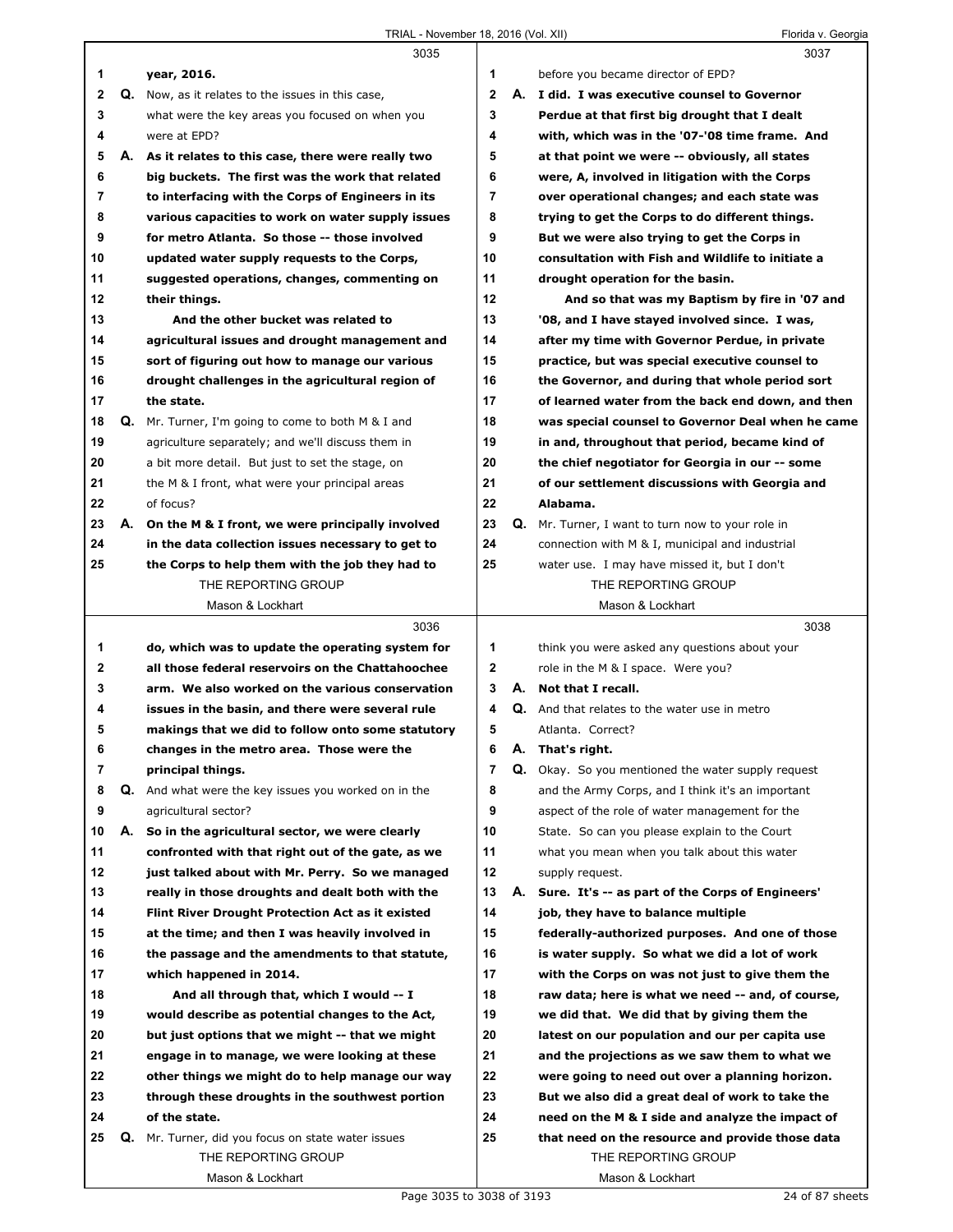|    |    | 3039                                                 |              | 3041                                                    |
|----|----|------------------------------------------------------|--------------|---------------------------------------------------------|
| 1  |    | to the Corps so they could look at balancing the     | 1            | that from Lake Lanier without going through the         |
| 2  |    | multiple purposes, and they could look at the        | $\mathbf{2}$ | Corps?                                                  |
| 3  |    | impact of our request.                               | 3            | A. No. The Corps controls the facility itself. EPD      |
| 4  |    | Q. Mr. Turner, you mentioned water supply. And I     | 4            | controls withdrawal permits, but the ability to         |
| 5  |    | think it's obvious to those of us who have been      | 5            | get that amount of withdrawal out of the lake           |
| 6  |    | involved in the case for a long time, but can you    | 6            | requires the Corps' consent and an easement to do       |
| 7  |    | explain what water supply is and how it relates      | 7            | it. And so it's not a decision by the State.            |
| 8  |    | to the other project purposes.                       | 8            | Q. So how do you go about getting that approval from    |
| 9  |    | A. Sure. So there are several -- depending on        | 9            | the Corps to get water for, say, metro Atlanta?         |
| 10 |    | the -- the lake in question in Georgia, they all     | 10           | A. So the first thing the Corps needs is, as I          |
| 11 |    | have original authorizing legislation; so that       | 11           | mentioned before, they need accurate information        |
| 12 |    | this does vary slightly by -- by lake. But           | 12           | on what population, what M & I amount of                |
| 13 |    | generally, the other authorized purpose, the big     | 13           | withdrawal you need. But they also need the             |
| 14 |    | one, was flood control, water supply, as we have     | 14           | other important component of that, which is the         |
| 15 |    | mentioned, hydropower, navigation and                | 15           | return of that water.                                   |
| 16 |    | recreational interests; and then to a lesser         | 16           | So on the -- in the M & I world we return a             |
| 17 |    | extent there are some water quality concerns that    | 17           | great deal of that water. We treat it and put it        |
| 18 |    | the Corps manages as well. And because of other      | 18           | back in either the lake or the river. And all of        |
| 19 |    | federal -- other federal statutes, the Endangered    | 19           | those return rates impact the actual consumptive        |
| 20 |    | Species Act issues related to ecological flows       | 20           | use. And that net impact of withdrawals is what         |
| 21 |    | are always part of their obligation to consider.     | 21           | the Corps needs to know in order to model our           |
| 22 |    | Q. And so when you say water supply, what are you    | 22           | request and determine whether they can, indeed,         |
| 23 |    | talking about? What does the Corps do?               | 23           | give Georgia what Georgia has asked for or not.         |
| 24 |    | A. When I say water supply, the Corps -- there are   | 24           | Q. Does the Corps just give you -- give the State       |
| 25 |    | two ways that's applicable to -- for the way the     | 25           | what Georgia asked for, or is there some sort of        |
|    |    | THE REPORTING GROUP                                  |              | THE REPORTING GROUP                                     |
|    |    | Mason & Lockhart                                     |              | Mason & Lockhart                                        |
|    |    |                                                      |              |                                                         |
|    |    | 3040                                                 |              | 3042                                                    |
| 1  |    | Corps operates the system. The first, how much       | 1            | review process?                                         |
| 2  |    | water do you need out of the lake itself? How        | 2            | A. I would say it's a rigorous review process. And      |
| 3  |    | much storage needs to be dedicated in the lake to    | 3            | we have not just gotten what we asked for, not          |
| 4  |    | water supply?                                        | 4            | yet anyway.                                             |
| 5  |    | And then, secondly, as the Corps operates the        | 5            | <b>Q.</b> What happens if Georgia submitted projections |
| 6  |    | dams to release water downstream, how much do        | 6            | the Corps didn't agree with or thought were             |
| 7  |    | you -- how much does the region need to take out     | 7            | unreasonable?                                           |
| 8  |    | of the river below? And so the Corps needs to        | 8            | A. Well, I think it's -- it's very clear they           |
| 9  |    | look at can it operate the dams such to give that    | 9            | wouldn't just grant them. They would -- they            |
| 10 |    | flow downstream sufficient to meet the projected     | 10           | rejected a water supply request based on improper       |
| 11 |    | needs of the region.                                 | 11           | reading of their authority, but they have already       |
| 12 |    | So it's really -- it's a withdrawal request;         | 12           | rejected a water supply request from Georgia            |
| 13 |    | but it's storage in the lakes, but it's dam          | 13           | before. And then in the drought years, they             |
| 14 |    | operation to allow the water to come out below       | 14           | pretty much gave us less than what we had asked         |
| 15 |    | the dam.                                             | 15           | for originally.                                         |
| 16 |    | Q. And I'm going to keep asking it until you say it. | 16           | But we have since reduced our request because           |
| 17 |    | When you get water supply, what is it used for?      | 17           | we're seeing some good conservation numbers. So,        |
| 18 | А. | It -- oh, it's used for municipal and industrial     | 18           | actually, what they thought they could provide          |
| 19 |    | use, which is for residential use and the faucet     | 19           | for us in this draft is more than we needed             |
| 20 |    | we turn on here; but also industrial uses for all    | 20           | slightly. So -- but they don't just give it to          |
| 21 |    | the companies that use water in their processing     | 21           | you. It's a rigorous process to check our               |
| 22 |    | procedures.                                          | 22           | numbers.                                                |
| 23 |    | Q. Now, when the metro Atlanta area needs water      | 23           | Q. Mr. Turner, have you personally been involved in     |
| 24 |    | supply for showers and cooking and all the other     | 24           | formulating Georgia's water supply request to the       |
| 25 |    | things you use water for, can it just withdraw       | 25           | Army Corps?                                             |
|    |    | THE REPORTING GROUP                                  |              | THE REPORTING GROUP                                     |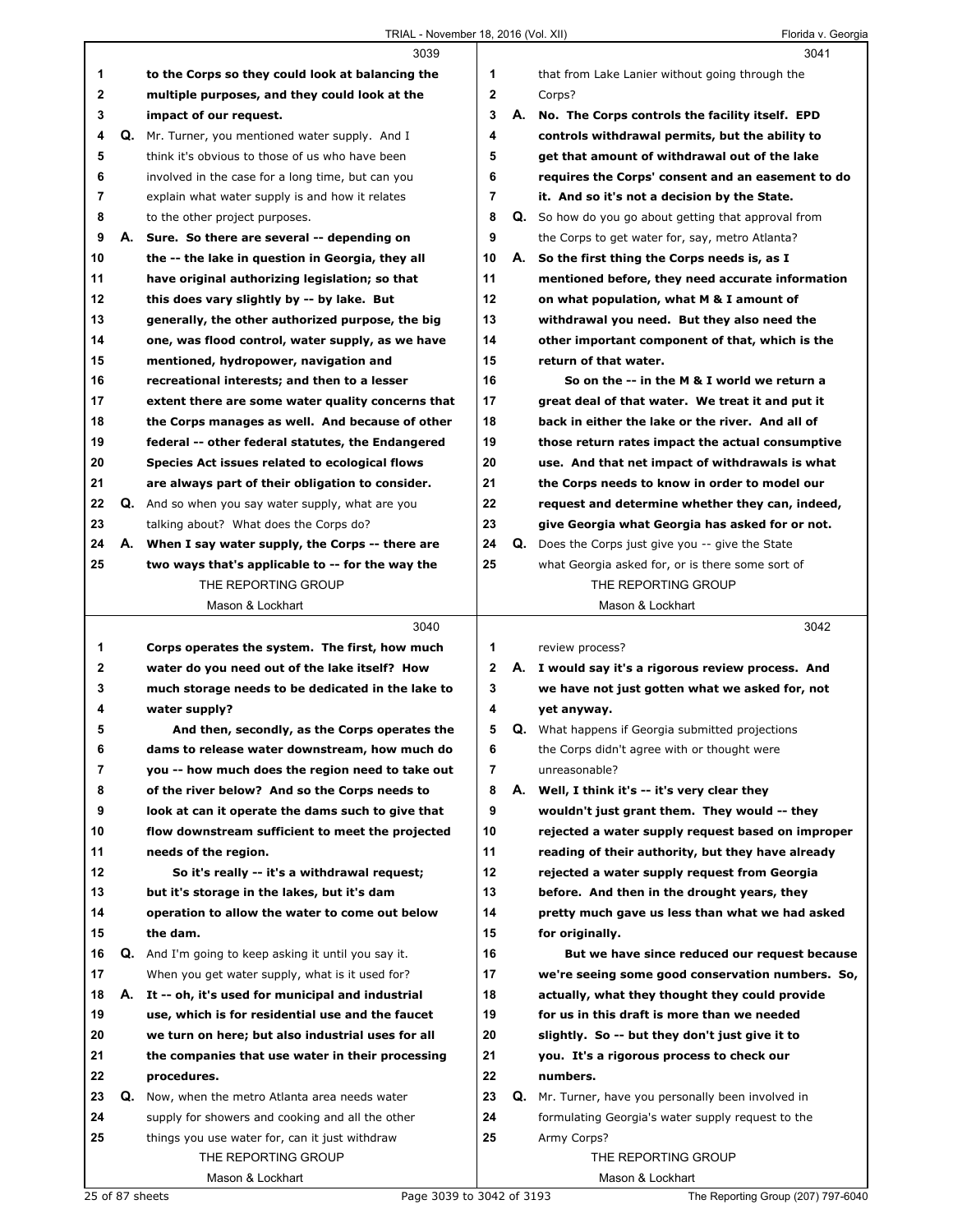|              |    | 3043                                                |                |    | 3045                                                      |
|--------------|----|-----------------------------------------------------|----------------|----|-----------------------------------------------------------|
| 1            |    | A. I have personally been involved in the last two  | 1              |    | BY MR. PRIMIS:                                            |
| $\mathbf{2}$ |    | occasions in which we did that.                     | $\overline{2}$ |    | Q. Mr. Turner, could you identify JX-86 for the           |
| 3            |    | Q. And what was your involvement? How did you get   | 3              |    | Court.                                                    |
| 4            |    | involved?                                           | 4              |    | A. Yes. This is that 2013 water supply request we         |
| 5            |    | A. I got involved because we -- when I first got to | 5              |    | just mentioned. It's a -- it's composed of a              |
| 6            |    | the job in 2012, we had had a lot of developments   | 6              |    | cover letter from the Governor and then an                |
| 7            |    | in those -- in those court cases that had been      | $\overline{7}$ |    | affidavit from me and then a technical memo from          |
| 8            |    | filed against the Corps. And the 11th Circuit       | 8              |    | Wei Zeng. That composed the request.                      |
| 9            |    | had -- had ruled in the summer of 2011 correcting   | 9              |    | <b>Q.</b> How much water did Georgia request in 2013 from |
| 10           |    | the Corps of Engineers' understanding of its        | 10             |    | the Army Corps?                                           |
| 11           |    | authority. And the reason that's relevant is        | 11             |    | A. We asked for withdrawals in the amount of 705 mgd      |
| 12           |    | they told the Corps to go back and look at what I   | 12             |    | from the lake and the river.                              |
| 13           |    | just mentioned, the water supply request from       | 13             | Q. | Was that different or the same from the earlier           |
| 14           |    | 2000 that had been denied, and go back and look     | 14             |    | 2000 request?                                             |
| 15           |    | at that request based on us correcting you of       | 15             | А. | It ended up being the same as we asked for in             |
| 16           |    | your authority, Corps of Engineers.                 | 16             |    | 2000, even though 12 years had gone by. And the           |
| 17           |    | So what the Corps did is they went back -- it       | 17             |    | reason it stayed same is we were -- even though           |
|              |    |                                                     | 18             |    | we projected out that same 30-plus years planning         |
| 18           |    | took them a year. The Court gave them a year.       | 19             |    |                                                           |
| 19           |    | And the Corps came back and said, we can grant      |                |    | horizon to 2040 to 2045, we had seen some real            |
| 20           |    | this request; but we need -- now, as a matter of    | 20             |    | conservation benefits in the -- and some changes          |
| 21           |    | law, we can grant this request; but we still need   | 21             |    | in population projections. And so in essence we           |
| 22           |    | accurate and new information from Georgia. And      | 22             |    | were able to ask for the same amount of water,            |
| 23           |    | they asked Georgia to renew its request. It had     | 23             |    | but it was going to take us out another decade            |
| 24           |    | been 12 or 13 years.                                | 24             |    | beyond where we thought before.                           |
| 25           |    | So in 2013 after they said that in mid-2012,        | 25             |    | Q. Mr. Turner, just so the Court can have an              |
|              |    | THE REPORTING GROUP                                 |                |    | THE REPORTING GROUP                                       |
|              |    | Mason & Lockhart                                    |                |    | Mason & Lockhart                                          |
|              |    |                                                     |                |    |                                                           |
|              |    | 3044                                                |                |    | 3046                                                      |
| 1            |    | for about six months we had to really update our    | 1              |    | appreciation of how the water supply request is           |
| 2            |    | request. And we did that in January of 2013.        | $\mathbf{2}$   |    | structured, JX-86, can you just by page just              |
| 3            |    | Q. And when you submitted that updated request in   | 3              |    | point us to the key documents here. We won't go           |
| 4            |    | January of 2013, can you describe the process       | 4              |    | through them in great detail, but just so we can          |
| 5            |    | that EPD went through and who was involved?         | 5              |    | see how it's constructed.                                 |
| 6            | Α. | Sure. So it's a pretty big staff, and a lot of      | 6              | Α. | So, sure. That first page is the Governor's sort          |
| 7            |    | that effort was done in coordination with the       | $\overline{7}$ |    | of cover letter that went to the assistant                |
| 8            |    | chief hydrologist, Wei Zeng, other -- Gail Cowie,   | 8              |    | Secretary of the Army containing the request.             |
| 9            |    | who you have heard from here; and then we used --   | 9              |    | The second document is my affidavit, which is the         |
| 10           |    | we coordinated with our planning region,            | 10             |    | real meat of the request. But then the third key          |
| 11           |    | particularly the Metro Planning District, to get    | 11             |    | document, this sort of sums up the results of our         |
| 12           |    | some of the data on current water use and           | 12             |    | work; but then the technical support for what I           |
| 13           |    | population projection growth in order to then       | 13             |    | said was contained in attachments to that                 |
| 14           |    | take those data and model what impacts our use      | 14             |    | document. The one I'm thinking of the most is             |
| 15           |    | would have on the system.                           | 15             |    | the technical memo from Wei Zeng.                         |
| 16           |    | So we get that raw information from our             | 16             | Q. | Mr. Turner, I think you said that between 2000            |
| 17           |    | planning district, but then our team does a good    | 17             |    | and 2013 the population had gone up                       |
| 18           |    | deal of work analyzing that data and providing      | 18             |    | significantly; but the request stayed roughly the         |
| 19           |    | that analysis to the Corps.                         | 19             |    | same. Is that correct?                                    |
| 20           | Q. | Mr. Turner, is there a written document that        | 20             |    | A. That's right.                                          |
| 21           |    | submits the State of Georgia's request for          | 21             | Q. | And can you turn to page 3 of your letter, your           |
| 22           |    | January 2013?                                       | 22             |    | affidavit, there is a section called Water                |
| 23           | А. | There is.                                           | 23             |    | Conservation. And I just wanted to ask you if             |
| 24           |    | MR. PRIMIS: Your Honor, can I approach?             | 24             |    | you could comment on that.                                |
| 25           |    | We have JX-86.                                      | 25             |    | A. I think we were just noting at that point we had       |
|              |    | THE REPORTING GROUP                                 |                |    | THE REPORTING GROUP                                       |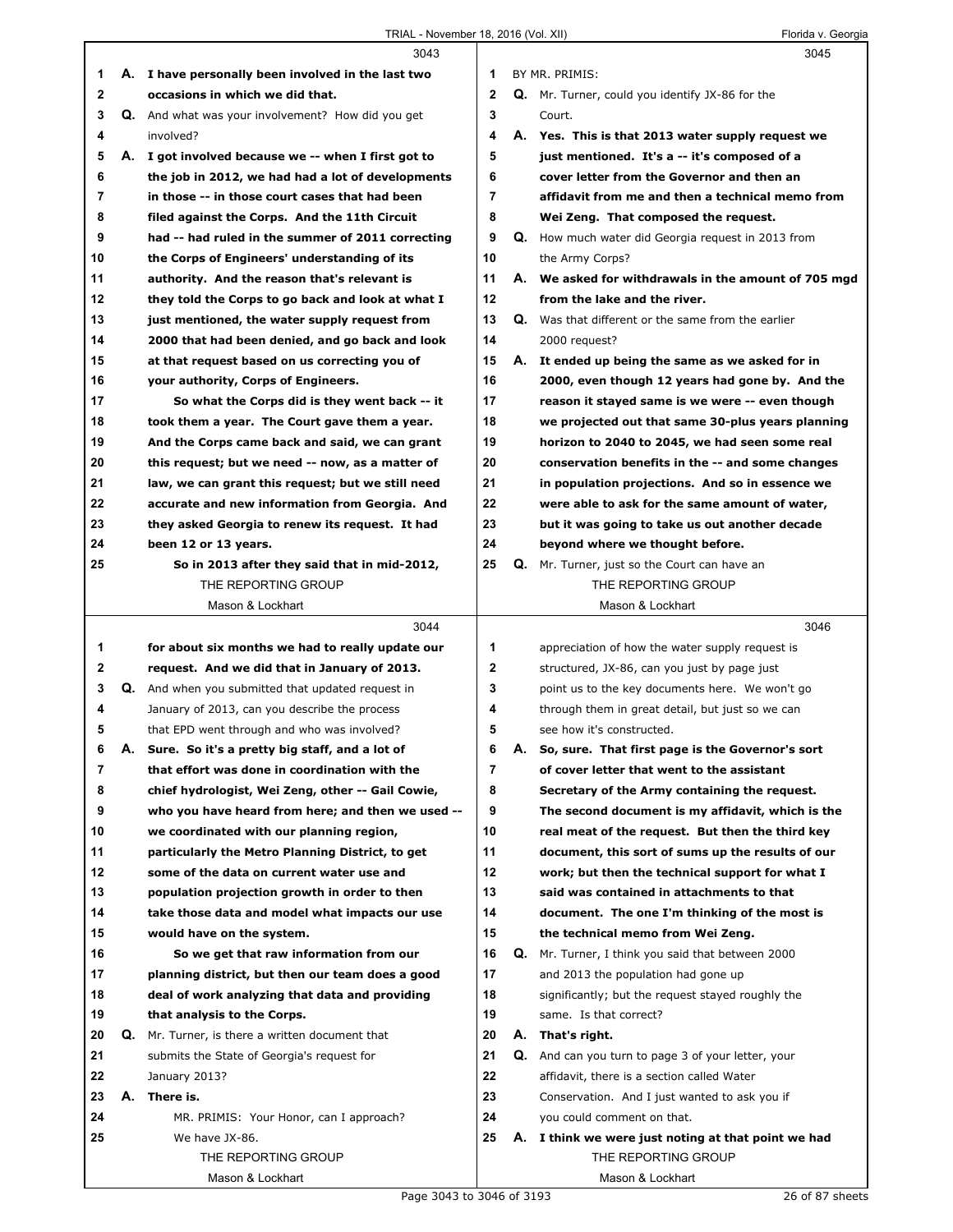|          |    | 3047                                                                                              |                |    | 3049                                                                                             |
|----------|----|---------------------------------------------------------------------------------------------------|----------------|----|--------------------------------------------------------------------------------------------------|
| 1        |    | used a different gallons per capita estimate in                                                   | 1              |    | and update our request to the Corps in 2015.                                                     |
| 2        |    | 2000. It was higher, 148. And by this point in                                                    | 2              |    | Q. Mr. Turner, I think you said that the State of                                                |
| 3        |    | time, we -- we had -- given the various measures                                                  | 3              |    | Georgia's volume of water requested for the metro                                                |
| 4        |    | that had been put in place by Georgia and some                                                    | 4              |    | Atlanta region went down in the 2015 request from                                                |
| 5        |    | changes in population, we thought that number was                                                 | 5              |    | the 2013 request. Did I get that right?                                                          |
| 6        |    | going to go down to 135. Of course, it's gone                                                     | 6              |    | A. You did. It went down.                                                                        |
| 7        |    | down much more than that; but at that time we                                                     | 7              |    | <b>Q.</b> Can you tell the Court by how much Georgia                                             |
| 8        |    | thought 135.                                                                                      | 8              |    | reduced its water request in the update?                                                         |
| 9        |    | So we were -- we're recounting that for the                                                       | 9              | А. | The request now has a range in it because there's                                                |
| 10       |    | Corps. That's what we see in the data.                                                            | 10             |    | some issue of how much water would be needed from                                                |
| 11       |    | <b>Q.</b> And is this also where you outline the District's                                       | 11             |    | the river below the lake due to one of the big                                                   |
| 12       |    | water conservation measures?                                                                      | 12             |    | counties and where they would be withdrawing.                                                    |
| 13       | А. | We do that, yes. We talk about that.                                                              | 13             |    | But the delta now went down from between at a                                                    |
| 14       |    | Q. You said that you revised the State of Georgia's                                               | 14             |    | minimum about 84-85 million gallons a day to as                                                  |
| 15       |    | request to the Army Corps in 2015. Correct?                                                       | 15             |    | much as 108 million gallons a day.                                                               |
| 16       |    | A. We did.                                                                                        | 16             | Q. | Was that a significant reduction in your view?                                                   |
| 17       | Q. | Why did you do that?                                                                              | 17             |    | A. Yes.                                                                                          |
| 18       |    |                                                                                                   | 18             |    |                                                                                                  |
|          |    | A. There were two reasons. We -- our planning                                                     |                |    | <b>Q.</b> And can you make clear why did the request go                                          |
| 19       |    | process was occurring. And so the Metro District                                                  | 19<br>20       |    | down? What caused the demand to be reduced?                                                      |
| 20<br>21 |    | was engaged in its normal course of planning and                                                  | 21             | А. | The biggest driver was in my estimation those                                                    |
| 22       |    | updating its plan. The plan we had relied on<br>in -- and the projections we had relied on in the | 22             |    | gallons per capita. The conservation work we<br>have been doing in the region, what we're seeing |
| 23       |    |                                                                                                   | 23             |    |                                                                                                  |
| 24       |    | 2013 water supply request were for Atlanta. And                                                   | 24             |    | in terms of actual consumptive use on the M & I                                                  |
| 25       |    | we had looked at some new population before 2013,<br>but the actual work of the District was '09. | 25             |    | side per capita had really dropped significantly.                                                |
|          |    | THE REPORTING GROUP                                                                               |                |    | We did updates on population numbers, but the<br>THE REPORTING GROUP                             |
|          |    | Mason & Lockhart                                                                                  |                |    | Mason & Lockhart                                                                                 |
|          |    |                                                                                                   |                |    |                                                                                                  |
|          |    |                                                                                                   |                |    |                                                                                                  |
|          |    | 3048                                                                                              |                |    | 3050                                                                                             |
| 1        |    | In 2015 in August in part of their planning                                                       | 1              |    | combination of those two things projected a                                                      |
| 2        |    | process, the Metro District provided to me an                                                     | 2              |    | significantly less amount of water needed out                                                    |
| 3        |    | update of the needs -- the water supply needs for                                                 | 3              |    | through 2045 by the region.                                                                      |
| 4        |    | the metro area. And that number came down                                                         | 4              | Q. | Mr. Turner, you mentioned conservation efforts.                                                  |
| 5        |    | significantly. And we felt that we needed to                                                      | 5              |    | And we have a witness coming next week, Ms. Katie                                                |
| 6        |    | give that information to the Corps because we                                                     | 6              |    | Kirkpatrick; and she's with the Metro North Water                                                |
| 7        |    | needed less water through 2040.                                                                   | $\overline{7}$ |    | District. So we'll get the detail on that. But                                                   |
| 8        |    | And the reason that was urgent was that the                                                       | 8              |    | since you were director, I just want to get from                                                 |
| 9        |    | Corps was engaged in updating the Water Control                                                   | 9              |    | your perspective what were some of the key                                                       |
| 10       |    | Manual and a draft was due out soon. So we made                                                   | 10             |    | conservation measures that caused water use to                                                   |
| 11       |    | an effort to, first, tell the Corps of those --                                                   | 11             |    | decline so much in the Atlanta metro region?                                                     |
| 12       |    | of those data and what we were seeing; and then                                                   | 12             | А. | Well, these -- many of these measures take time                                                  |
| 13       |    | we formalized all that in a fully updated request                                                 | 13             |    | to mature. And so I -- as I -- there again, I                                                    |
| 14       |    | in 2015.                                                                                          | 14             |    | think you're going to hear from Ms. Kirkpatrick                                                  |
| 15       | Q. | Is there a document that indicates Georgia's                                                      | 15             |    | that will give you a lot of the detail. But from                                                 |
| 16       |    | updated request?                                                                                  | 16             |    | my perspective, the work that was done by the                                                    |
| 17       |    | A. Yes. I think it's December 2015.                                                               | 17             |    | Metro District even before some of the state                                                     |
| 18       |    | MR. PRIMIS: Your Honor, may I approach?                                                           | 18             |    | statutory changes, particularly around                                                           |
| 19       |    | SPECIAL MASTER LANCASTER: Please.                                                                 | 19             |    | conservation pricing, I think have had a real                                                    |
| 20       |    | BY MR. PRIMIS:                                                                                    | 20             |    | impact on water use. And then the big mover for                                                  |
| 21       |    | Q. Mr. Turner, I'm handing you JX-126. Can you                                                    | 21             |    | me was the Stewardship Act that was passed by the                                                |
| 22       |    | identify JX-126 for the Court, please.                                                            | 22             |    | State in 2010 that had elements that I think have                                                |
| 23       |    | A. Yes. I believe this is when we were able to work                                               | 23             |    | really started to produce fruit.                                                                 |
| 24       |    | through all the new needs projections and the                                                     | 24             |    | And the big one that sticks out to me is that                                                    |
| 25       |    | update of different projections on return flows                                                   | 25             |    | outdoor -- the change in the outdoor watering                                                    |
|          |    | THE REPORTING GROUP<br>Mason & Lockhart                                                           |                |    | THE REPORTING GROUP<br>Mason & Lockhart                                                          |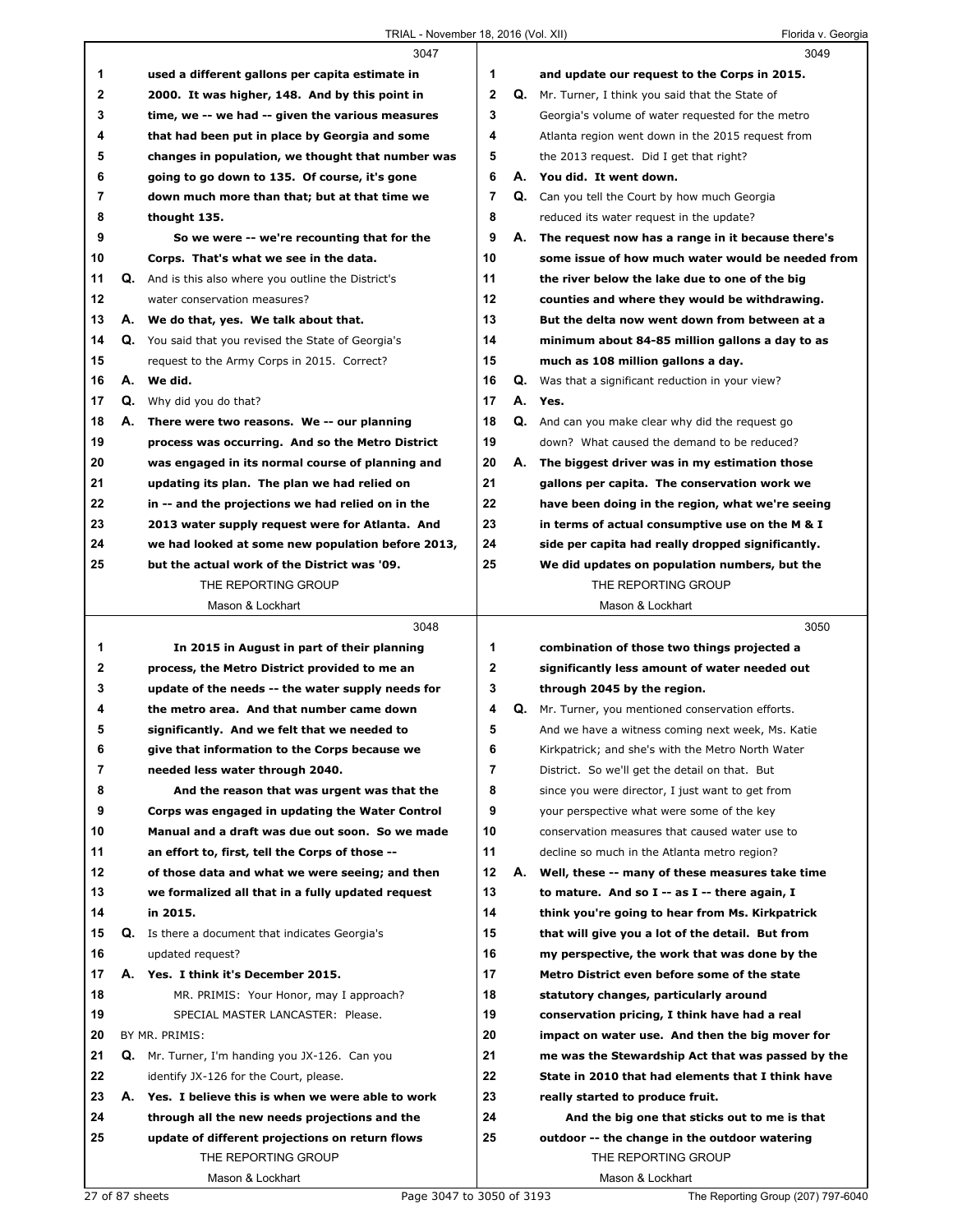|    |    | 3051                                              |              |    | 3053                                                     |
|----|----|---------------------------------------------------|--------------|----|----------------------------------------------------------|
| 1  |    | policy. So now, in Georgia, whether there's a     | 1            |    | that period.                                             |
| 2  |    | drought or not, you're not to water -- outdoor    | $\mathbf{2}$ |    | Q. And did you say the State is now at drought           |
| 3  |    | water your lawns between 10 a.m. and 4 p.m. So    | 3            |    | level 2?                                                 |
| 4  |    | it doesn't matter whether we're in a drought or   | 4            |    | A. The state is at drought level 2.                      |
| 5  |    | not; we're not watering in that period of time    | 5            |    | <b>Q.</b> Okay. I want to shift gears now and talk about |
| 6  |    | all the time.                                     | 6            |    | the drought in 2012 and how that affected                |
| 7  |    | Q. Now, Mr. Perry pointed out that there's signs  | 7            |    | agriculture.                                             |
| 8  |    | that there's drought now. Right?                  | 8            |    | MR. PRIMIS: Your Honor, I think I could                  |
| 9  |    | Does -- during your tenure at EPD, did you do     | 9            |    | go for another 15, 20 minutes and then have a            |
| 10 |    | anything to address outdoor water use in the      | 10           |    | natural breaking point, if that makes sense?             |
| 11 |    | Atlanta metro area that relates to the drought    | 11           |    | SPECIAL MASTER LANCASTER: Sure.                          |
| 12 |    | management rules?                                 | 12           |    | MR. PRIMIS: Thank you.                                   |
| 13 |    | A. So once the Stewardship Act passed -- and the  | 13           |    | BY MR. PRIMIS:                                           |
|    |    |                                                   |              |    |                                                          |
| 14 |    | biggest change was the one I mentioned in terms   | 14           |    | Q. So you said when you came in in January of 2012       |
| 15 |    | of the drought rule. We had a previous drought    | 15           |    | you were greeted by a drought. Correct?                  |
| 16 |    | rule that was effective. We had to use it during  | 16           |    | A. I was, yes.                                           |
| 17 |    | the 2007-2008 drought. But it was outdated        | 17           |    | Q. And before we get to that, you were asked a           |
| 18 |    | because it didn't sync with the new changes on    | 18           |    | question about Director Barnes and whether he had        |
| 19 |    | outdoor watering in particular that were in the   | 19           |    | to declare a drought under the Flint River               |
| 20 |    | <b>Stewardship Act.</b>                           | 20           |    | Drought Protection Act in 2011. Do you recall            |
| 21 |    | So we did pass two regulations at EPD when I      | 21           |    | that?                                                    |
| 22 |    | was director. One was an updated drought rule,    | 22           |    | A. I do.                                                 |
| 23 |    | and one was an updated what we call efficiency    | 23           |    | Q. I'm not sure; I don't think you were asked if you     |
| 24 |    | rule, which picked up on another key piece of the | 24           |    | understood why Director Barnes didn't declare a          |
| 25 |    | Stewardship Act which dealt with water loss       | 25           |    | drought under the Act. Can you explain that.             |
|    |    | THE REPORTING GROUP                               |              |    | THE REPORTING GROUP                                      |
|    |    | Mason & Lockhart                                  |              |    |                                                          |
|    |    |                                                   |              |    | Mason & Lockhart                                         |
|    |    | 3052                                              |              |    | 3054                                                     |
| 1  |    | from infrastructure -- in water providers'        | 1            |    | A. So it's my understanding -- and looking at the        |
| 2  |    | infrastructure.                                   | $\mathbf 2$  |    | documentation you can see this -- that in                |
| 3  | Q. | Now, on these drought management rules that were  | 3            |    | January, it was, indeed, troubling and some              |
| 4  |    | updated, you mentioned there's three levels.      | 4            |    | projections were troubling; and that was what            |
| 5  |    | Correct?                                          | 5            |    | Mr. Perry asked me about.                                |
| 6  | Α. | That's correct.                                   | 6            |    | Q. January of 2011?                                      |
| 7  | Q. | Can you describe for the Court how that works.    | 7            | А. | January of 2011.                                         |
| 8  | А. | So the EPD, in consultation with a number of      | 8            |    | However, that determination is made before               |
| 9  |    | experts, is supposed to be monitoring -- and they | 9            |    | March 1. And as is typical, those directors are          |
| 10 |    | are -- the conditions. And as things dry out,     | 10           |    | pretty engaged in looking at the data and the            |
| 11 |    | the rule calls for a series of progressive        | 11           |    | conditions, conditions which can change on a             |
| 12 |    | drought levels to be declared. And so they        | 12           |    | dime, as we saw this year. And Director Barnes           |
| 13 |    | declare drought level 1. So we have drought       | 13           |    | was looking at all that, and there's some                |
| 14 |    | level 1, which is a really -- is designed to be   | 14           |    | documentation to this effect. And it did --              |
| 15 |    | very -- to encourage transparency and getting out | 15           |    | there were a couple of really wet weeks, it              |
| 16 |    | to the public that, hey, things are drying out.   | 16           |    | looked like. And based on that, he made the              |
|    |    |                                                   |              |    |                                                          |
| 17 |    | But there is no regulatory action that kicks in   | 17           |    | decision not to declare a drought.                       |
| 18 |    | in drought level 1.                               | 18           | Q. | Now, did those indications that the drought might        |
| 19 |    | Drought level 2, outdoor watering is              | 19           |    | be ending -- did that persist through the rest of        |
| 20 |    | restricted to two days a week; and those          | 20           |    | 2011 and into 2012?                                      |
| 21 |    | alternate based on the different set of rules.    | 21           |    | A. No. I mean, he was -- they went -- it went right      |
| 22 |    | And then the drought level 3 is the -- is         | 22           |    | back to that bad condition after the period of           |
| 23 |    | the -- the final level in which, based on the     | 23           |    | the drought declaration passed. So it didn't dry         |
| 24 |    | geography that the director sets for the drought  | 24           |    | out in 2011.                                             |
| 25 |    | level 3, it's a total outdoor watering ban during | 25           |    | Q. Okay. So what were you confronted with when you       |
|    |    | THE REPORTING GROUP<br>Mason & Lockhart           |              |    | THE REPORTING GROUP<br>Mason & Lockhart                  |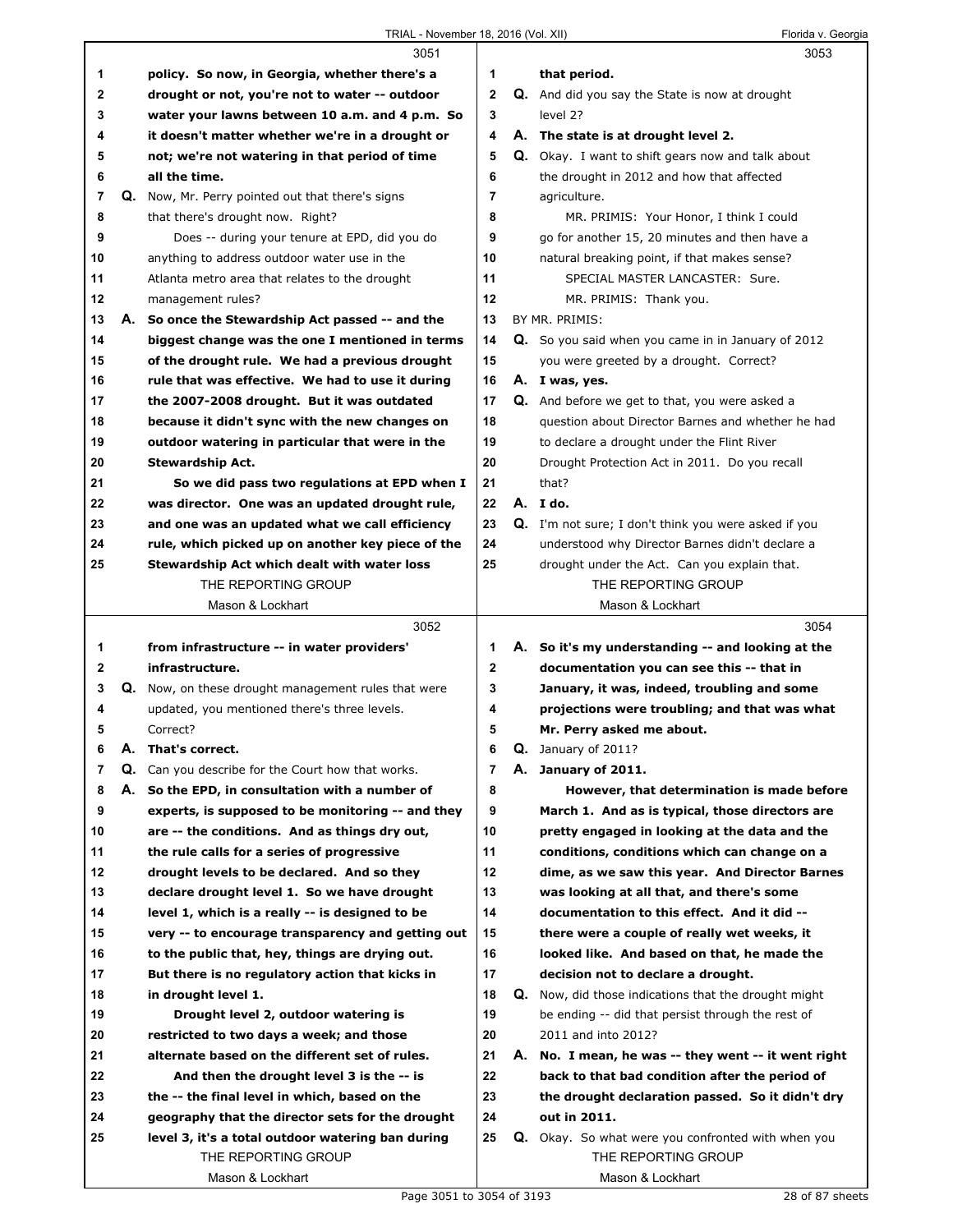|                |    | 3055                                                      |                |    | 3057                                                                               |
|----------------|----|-----------------------------------------------------------|----------------|----|------------------------------------------------------------------------------------|
| 1              |    | got there in 2012?                                        | 1              |    | already that there wasn't going to be a lot of                                     |
| $\mathbf{2}$   |    | A. I was confronted with the situation where it was       | $\mathbf{2}$   |    | surface water irrigation anyway.                                                   |
| 3              |    | not -- I mean, that really -- the question of             | 3              |    | Q. Florida has suggested that you didn't declare a                                 |
| 4              |    | whether we were in a drought was pretty clear to          | 4              |    | drought because you didn't have the funding, and                                   |
| 5              |    | me. I mean, we had a very dry winter. So it's             | 5              |    | it was too expensive. Is that your take,                                           |
| 6              |    | one thing to have a dry summer; it's another              | 6              |    | Mr. Turner?                                                                        |
| $\overline{7}$ |    | thing to have a dry recharge period. And we had           | $\overline{7}$ |    | A. No. It is true that we didn't have the funding,                                 |
| 8              |    | that.                                                     | 8              |    | and it is true that we were open about that. But                                   |
| 9              |    | Q. Can you pause and just explain why that's              | 9              |    | the cause for not having the funding is not                                        |
| 10             |    | important. What happens in winter with the                | 10             |    | having any confidence that it would work. I                                        |
| 11             |    | Floridan Aquifer in a normal year?                        | 11             |    | could have gone and gotten -- I mean, I don't                                      |
| 12             |    | A. Sure. The Floridan is a really great resource          | 12             |    | want to overspeak here. I have a role. And the                                     |
| 13             |    | for water for everybody. And the Floridan                 | 13             |    | legislature appropriates funds. I could have                                       |
| 14             |    | extends under the State of Florida, too. It               | 14             |    | gone over there and really sought to receive                                       |
| 15             |    | recharges like very few aquifers I know of in the         | 15             |    | those funds. But the key was going to be, is                                       |
| 16             |    | country and the world. And so in the winter when          | 16             |    | this going to work?                                                                |
| 17             |    | you get normal rains or even a tropical storm in          | 17             |    | And it was known by that point that some of                                        |
| 18             |    | the summer or in the spring, it can really have a         | 18             |    | the deficiencies in the Act, the nonability to                                     |
| 19             |    | significant impact on the aquifer. Because of             | 19             |    | target the -- some of the things that -- and the                                   |
| 20             |    | the deep sandy soils in Georgia that water passes         | 20             |    | conditions that I was talking about, I would have                                  |
| 21             |    | through quickly and recharges the aquifer.                | 21             |    | really had to have shown the appropriators that                                    |
| 22             |    | So why you want rain in the winter to fill up             | 22             |    | it was going to work. And I couldn't do that.                                      |
| 23             |    | reservoirs -- like we think of in north Georgia,          | 23             |    | <b>Q.</b> Now, Mr. Turner, did you do anything else to                             |
| 24             |    | you want rain in the winter to fill up the                | 24             |    | address the 2012 drought?                                                          |
| 25             |    | aquifer in south Georgia.                                 | 25             |    | A. I did. In fact, you know, I think we forecasted                                 |
|                |    | THE REPORTING GROUP                                       |                |    | THE REPORTING GROUP                                                                |
|                |    | Mason & Lockhart                                          |                |    | Mason & Lockhart                                                                   |
|                |    |                                                           |                |    |                                                                                    |
|                |    | 3056                                                      |                |    | 3058                                                                               |
| 1              |    | <b>Q.</b> And what happened in the winter of 2011 leading | 1              |    | that in that press release because I knew when we                                  |
| $\mathbf{2}$   |    | into 2012?                                                | $\mathbf{2}$   |    | didn't declare a drought, I didn't want anybody                                    |
| 3              |    | A. Right. So that was a very dry winter, and we did       | 3              |    | to think things were good in the basin. So we                                      |
| 4              |    | not see that level of recharge.                           | 4              |    | told everybody why we weren't declaring the                                        |
| 5              |    | Q. How did you go about deciding whether or not to        | 5              |    | drought.                                                                           |
| 6              |    | declare a drought under the Flint River Drought           | 6              |    |                                                                                    |
| 7              |    | Protection Act when you arrived in 2012?                  | 7              |    | And then the first big thing I did was<br>suspend new applications for farm -- for |
| 8              |    | A. Well, they -- first, we had the normal course          | 8              |    | agricultural withdrawals in a large portion of                                     |
| 9              |    | where the staff provided me sort of resource              | 9              |    | the Lower Flint Basin.                                                             |
| 10             |    | assessments. And they gave me that information            | 10             |    | <b>Q.</b> Was that the moratorium?                                                 |
| 11             |    | in the normal course. And that really just                | 11             |    | A. Yes.                                                                            |
| 12             |    | confirmed what I knew to be the conditions. So            | 12             | Q. | Before we do that, I also want to ask you this                                     |
| 13             |    | it became very little about was it going to get           | 13             |    | question. Mr. Turner, there's been a suggestion                                    |
| 14             |    | better, was it going to be the end of the                 | 14             |    | that you weren't transparent in your press                                         |
| 15             |    | drought; and it was wholly about how does this            | 15             |    | release announcing that you weren't going to                                       |
| 16             |    | Act work? If we trigger this, is it going to              | 16             |    | declare the drought. Do you have a response to                                     |
| 17             |    | produce a benefit?                                        | 17             |    | that?                                                                              |
| 18             |    | And that became my focus.                                 | 18             |    | A. Yes. I mean, I -- I took that press release very                                |
| 19             | Q. | But what did you ultimately decide to do?                 | 19             |    | seriously and wrote much of it myself. And I                                       |
| 20             |    | A. I ultimately decided not to trigger the Act. And       | 20             |    | thought I was transparent both to the conditions                                   |
| 21             |    | I did that because I -- the consensus of staff            | 21             |    | were dry, that this -- the reason we weren't                                       |
| 22             |    | was for two different reasons that the Act wasn't         | 22             |    | declaring was not a hydrologic condition; it was                                   |
| 23             |    | going to have the desired effect on streamflows.          | 23             |    | a challenge with the tool as it existed. I think                                   |
| 24             |    | One was because of the depletion of the aquifer,          | 24             |    | I told them about the financial situation and                                      |
| 25             |    | and the other because streamflows were so low             | 25             |    | explained as best I could tightly why we weren't                                   |
|                |    | THE REPORTING GROUP                                       |                |    | THE REPORTING GROUP                                                                |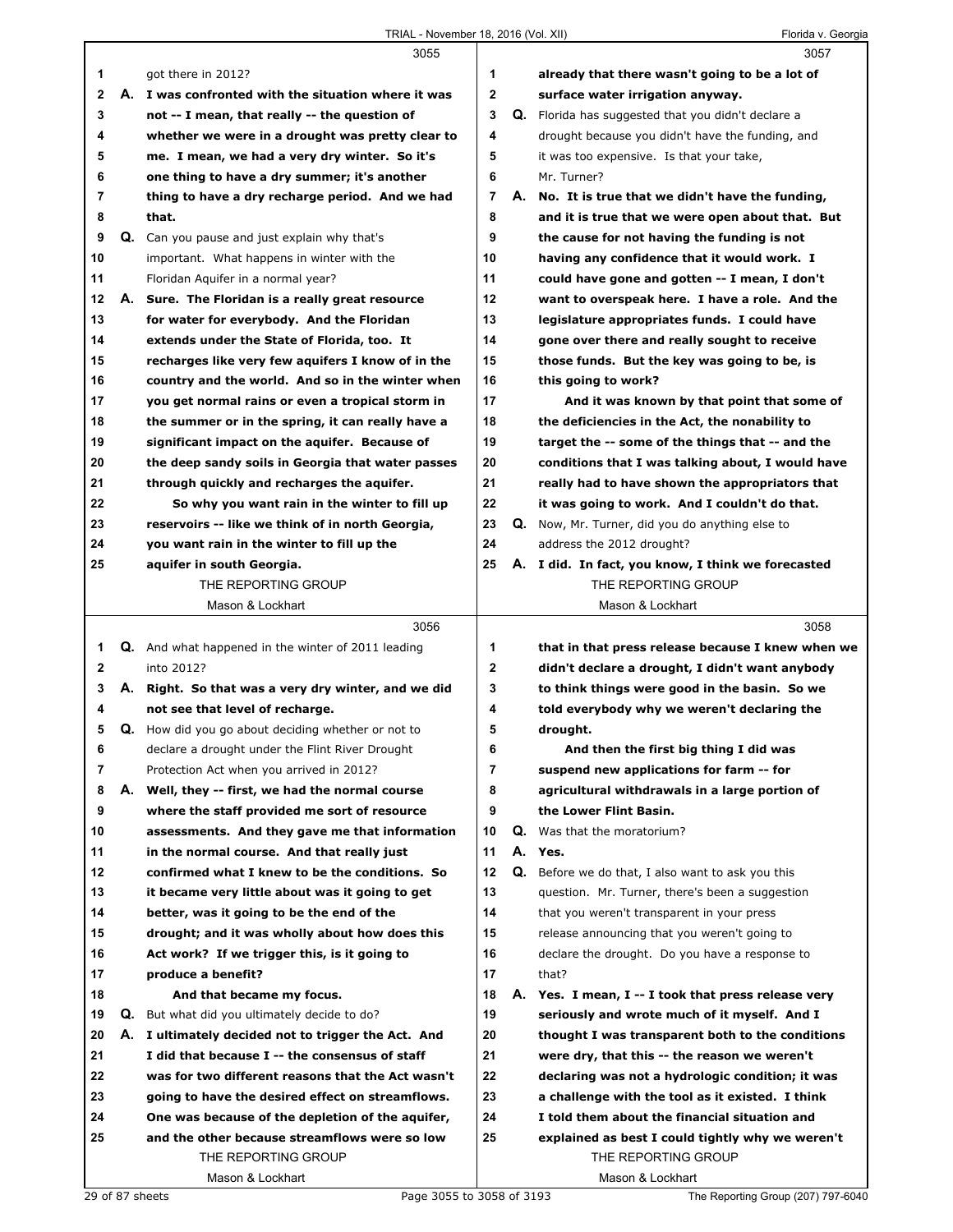|              |    | 3059                                                     |                |    | 3061                                                      |
|--------------|----|----------------------------------------------------------|----------------|----|-----------------------------------------------------------|
| 1            |    | doing it. And so I think we were quite                   | 1              |    | A. It is.                                                 |
| 2            |    | transparent.                                             | $\overline{2}$ |    | Q. And in your view as the EPD director who adopted       |
| 3            |    | Q. Mr. Turner, I want to turn to the moratorium and      | 3              |    | this, did it have beneficial effects?                     |
| 4            |    | show you a document. It's JX-73.                         | 4              |    | A. I think it absolutely has beneficial effects. I        |
| 5            |    | MR. PRIMIS: May I approach?                              | 5              |    | think what we have now is essentially -- from a           |
| 6            |    | BY MR. PRIMIS:                                           | 6              |    | permanent acres standpoint, we have really capped         |
| 7            |    | Q. Can you please identify JX-73 for the Court.          | $\overline{7}$ |    | acreage in the basin.                                     |
| 8            |    | A. Yes. This is the document in which I announced        | 8              | Q. | Mr. Turner, turning to the Flint River Drought            |
| 9            |    | the suspension of any consideration of new               | 9              |    | Protection Act amendments, you were asked about           |
| 10           |    | applications filed after this date.                      | 10             |    | that on cross. You didn't declare a drought               |
| 11           |    | <b>Q.</b> Can you explain how the moratorium worked.     | 11             |    | under the Act in 2012 for the reasons you have            |
| 12           |    | And for the record, what date -- this was                | 12             |    | explained. But did you take any steps to address          |
| 13           |    | July 30, 2012?                                           | 13             |    | what you identified as some shortcomings in the           |
| 14           |    | A. That's right.                                         | 14             |    | Act?                                                      |
| 15           |    | Q. Okay. What -- what were you doing in this memo?       | 15             |    | A. Yes. So that was very much a large part of 2012        |
| 16           |    | How did it work?                                         | 16             |    | was to say, okay, since this statute didn't --            |
| 17           |    | A. It worked by basically announcing that the            | 17             |    | wasn't employable in the way I thought, what can          |
| 18           |    | regulatory action was not to consider new                | 18             |    | we do.                                                    |
| 19           |    | permits. Everybody that was already -- had an            | 19             |    | So we worked not only on this suspension, but             |
| 20           |    | application in-house had certain -- and several          | 20             |    | we looked at amendments -- we looked at some              |
| 21           |    | of those applications were well along in the             | 21             |    | bigger, some more longer-term things that                 |
| 22           |    | process, and resources had been expended through         | 22             |    | Mr. Perry asked me about as well. But we also             |
| 23           |    | the letter of concurrence process to get the             | 23             |    | looked at what we could do to amend the statute           |
| 24           |    | properties of wells. So you had -- you had               | 24             |    | in the next session, which would have been --             |
| 25           |    | applications in various stages in-house, so that         | 25             |    | which was the 2013 session.                               |
|              |    | THE REPORTING GROUP                                      |                |    | THE REPORTING GROUP                                       |
|              |    | Mason & Lockhart                                         |                |    | Mason & Lockhart                                          |
|              |    |                                                          |                |    |                                                           |
|              |    | 3060                                                     |                |    | 3062                                                      |
| 1            |    | this action suspended anything filed with the            | 1              |    | <b>Q.</b> And what steps -- what were the amendments that |
| $\mathbf{2}$ |    | State after that date.                                   | $\mathbf{2}$   |    | were adopted?                                             |
| 3            |    | And it had two principal regions where it                | 3              |    | A. There were three basic amendments. One we talked       |
| 4            |    | applied, a groundwater geographic region and a           | 4              |    | about earlier, the shall to may. And we talked            |
| 5            |    | surface water area that extended a little beyond         | 5              |    | about the irrigation efficiencies as the second.          |
| 6            |    | the groundwater area because it extended to some         | 6              |    | The one we didn't touch on was we made clear how          |
| 7            |    | stretches that didn't have the Floridan under it.        | 7              |    | it would work if the State managed through the --         |
| 8            |    | The groundwater suspension was where it --               | 8              |    | helped manage through the drought by augmenting           |
| 9            |    | largely where the Floridan Aquifer is.                   | 9              |    | water like we do in the Spring Creek pilot.               |
| 10           |    | <b>Q.</b> Are the regions you targeted identified on the | 10             |    | If we need to talk about that, we can. But                |
| 11           |    | second page of this document?                            | 11             |    | we have this pilot project with Fish and Wildlife         |
| 12           | А. | They are.                                                | 12             |    | where we do some groundwater augmentation in              |
| 13           |    | <b>Q.</b> And can you describe that map?                 | 13             |    | Spring Creek. I was thinking at the time what if          |
| 14           |    | I think the Court may be looking at it.                  | 14             |    | we need to do this in a number of places, in a            |
| 15           | А. | Yes. This is a graphical -- a geographical               | 15             |    | number of stretches in the basin? And if we do            |
| 16           |    | depiction of the area of the suspension. And so          | 16             |    | that, we need to be clear that when the State             |
| 17           |    | the lighter -- the lighter-shaded region is where        | 17             |    | puts some water in the river for protected                |
| 18           |    | both surface water and groundwater applications          | 18             |    | mussels, let's say, that nobody that has a                |
| 19           |    | are suspended. And then the darker-shaded in the         | 19             |    | pre-existing withdrawal permit could take that            |
| 20           |    | sort of the left-hand -- upper left part is just         | 20             |    | water.                                                    |
| 21           |    | where surface water was suspended because there's        | 21             |    | So it was -- that's really what I mean by                 |
| 22           |    | not a Floridan Aquifer that's interacting with           | 22             |    | modest. That was an effort to help manage in              |
| 23           |    | surface water there.                                     | 23             |    | that drought.                                             |
| 24           | Q. | Is this moratorium on new permits still in place,        | 24             |    | Now, we ultimately didn't pass these until                |
| 25           |    | Mr. Turner?                                              | 25             |    | 2014. It started raining again. But that tool             |
|              |    | THE REPORTING GROUP                                      |                |    | THE REPORTING GROUP                                       |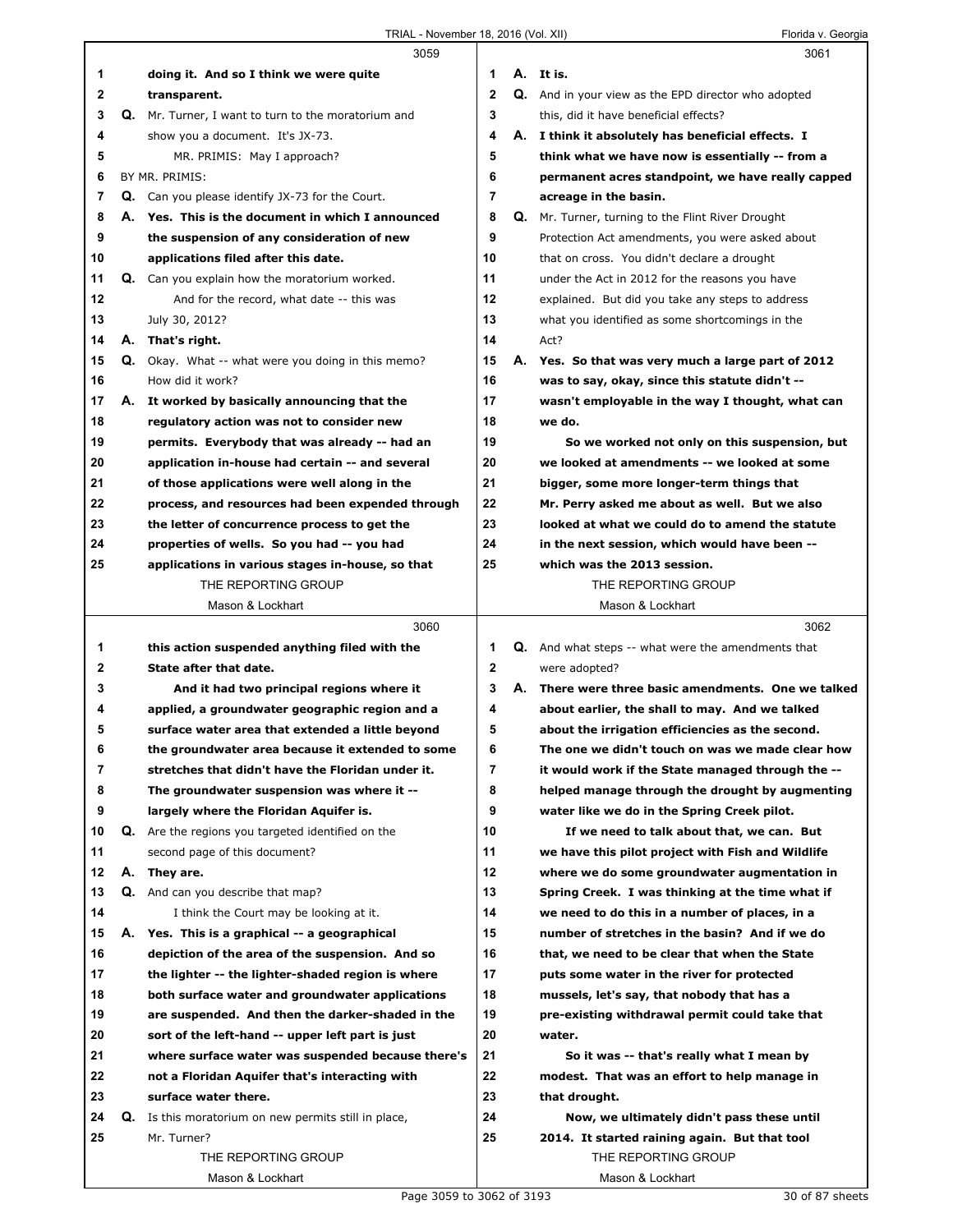|    |    | 3063                                                    |              |    | 3065                                                        |  |
|----|----|---------------------------------------------------------|--------------|----|-------------------------------------------------------------|--|
| 1  |    | is in place today that will also need to be             | 1            |    | (Time Noted: 11:50 a.m.)                                    |  |
| 2  |    | looked at by a director should there need to be         | 2            |    | (Recess Called)                                             |  |
| 3  |    | some augmentation done to manage in the coming          | 3            |    | (Time Noted: 12:44 p.m.)                                    |  |
| 4  |    | months.                                                 | 4            |    | BY MR. PRIMIS:                                              |  |
| 5  | Q. | Mr. Turner, Florida has made the assertion here         | 5            | Q. | Good afternoon, Mr. Turner.                                 |  |
| 6  |    | that this switch of will to may in the language         | 6            | А. | Good afternoon.                                             |  |
| 7  |    | of the Act -- and I think it was up on the              | 7            | Q. | Before the break, we were talking about the                 |  |
| 8  |    | screen -- was the death blow to the FRDPA.              | 8            |    | amendments to the Flint River Drought Protection            |  |
| 9  |    | That's how they described it in their brief.            | 9            |    | Act. And now, I want to turn to the additional              |  |
| 10 |    | What's your view on whether the amendments              | 10           |    | management tools that you evaluated in addition             |  |
| 11 |    | you proposed were a death blow to the Act?              | 11           |    | to amending the Act. Can you summarize what                 |  |
| 12 | А. | I think not amending the Act, not working on the        | 12           |    | those are.                                                  |  |
| 13 |    | Act would make it less effective, more like a           | 13           |    | A. Sure. We were -- while we were looking at those          |  |
| 14 |    | death blow. I think these were improvements to          | 14           |    | amendments and what we could accomplish in the              |  |
| 15 |    | the statute that -- the shall to may was just a         | 15           |    | short term in terms of changing the statute, we             |  |
| 16 |    | clarification thing related to how the Act was          | 16           |    | started looking at this idea of moving users down           |  |
| 17 |    | already being implemented by directors before.          | 17           |    | to the lower aquifers. And that has an -- had               |  |
| 18 |    | So I think it was just a clarification. And the         | 18           |    | and has a lot of promise. And we -- we looked at            |  |
| 19 |    | other two things we described are nice                  | 19           |    | how many could go down there. That's really the             |  |
| 20 |    | amendments.                                             | 20           |    | question.                                                   |  |
| 21 |    | And then there are future amendments                    | 21           |    | It's, I think, fairly clear our understanding               |  |
| 22 |    | potentially; but, no, not a death blow to the           | 22           |    | of these aquifers has really grown over the                 |  |
| 23 |    | Act.                                                    | 23           |    | years; and we now have a pretty good feel for the           |  |
| 24 |    | <b>Q.</b> And those other things that you identified as | 24           |    | fact that those lower aquifers are separate and             |  |
| 25 |    | nice amendments, can you just make clear what you       | 25           |    | would be a good source. But it's really a                   |  |
|    |    | THE REPORTING GROUP                                     |              |    | THE REPORTING GROUP                                         |  |
|    |    | Mason & Lockhart                                        |              |    | Mason & Lockhart                                            |  |
|    |    |                                                         |              |    |                                                             |  |
|    |    | 3064                                                    |              |    | 3066                                                        |  |
| 1  |    | were talking about.                                     | 1            |    | question of how much is down there.                         |  |
| 2  | А. | The irrigation efficiency, I think, is a very           | $\mathbf{2}$ |    | So we started there. We were looking at                     |  |
| 3  |    | good, long-term impact. And, again, we had good         | 3            |    | that. And at the same time, we looked at                    |  |
| 4  |    | adoption -- good adoption in the basin. And not         | 4            |    | augmentation. So one side is sort of moving                 |  |
| 5  |    | only in the basin, in those critical -- in those        | 5            |    | people from a -- which would have the effect of             |  |
| 6  |    | capacity use areas where our previous plan -- '06       | 6            |    | less utilization on those surface and Floridan              |  |
| 7  |    | plan showed us were important interactive regions       | 7            |    | resources; and then we also looked at could we              |  |
| 8  |    | between groundwater and surface water.                  | 8            |    | augment flows into the streams during droughts?             |  |
| 9  |    | And the other piece was the augmentation                | 9            |    | Could we pull it out?                                       |  |
| 10 |    | piece. It's a -- again, it's not going to be the        | 10           |    | And we did look at ASR and are still looking                |  |
| 11 |    | kind of flows that would produce big numbers to         | 11           |    | at that as well as direct groundwater                       |  |
| 12 |    | Seminole. But these are the kind of things that         | 12           |    | augmentation.                                               |  |
| 13 |    | a director may need to look at for the very             | 13           |    | <b>Q.</b> And ASR, just briefly -- we have heard it before, |  |
| 14 |    | mussel species in this Wildlife Action Plan we          | 14           |    | but just to make sure we're clear?                          |  |
| 15 |    | just talked about. There could be key stretches         | 15           | А. | ASR, aquifer storage and recovery. And you take             |  |
| 16 |    | where the State needs to do some groundwater work       | 16           |    | a source water -- and what we were thinking here            |  |
| 17 |    | like we did in Spring Creek.                            | 17           |    | would be Floridan water -- when it's wet, when              |  |
| 18 | Q. | Thank you, Mr. Turner.                                  | 18           |    | it's not as needed and it's full, and inject it             |  |
| 19 |    | MR. PRIMIS: Your Honor, this is                         | 19           |    | into those lower aquifers where it won't drift              |  |
| 20 |    | probably a good point to take a break. I                | 20           |    | off very fast because they're in tight sand                 |  |
| 21 |    | wouldn't be much longer after lunch, but I              | 21           |    | aquifers. And then you would pull it back out in            |  |
| 22 |    | think it's wise to break now.                           | 22           |    | a drought and potentially augment a stream -- we            |  |
| 23 |    | MR. PERRY: That's fine with us, your                    | 23           |    | use the word augment, but put it in a stream for            |  |
| 24 |    | Honor.                                                  | 24           |    | flow.                                                       |  |
| 25 |    | SPECIAL MASTER LANCASTER: Thank you.                    | 25           |    | Or you might also move irrigators from a                    |  |
|    |    | THE REPORTING GROUP                                     |              |    | THE REPORTING GROUP                                         |  |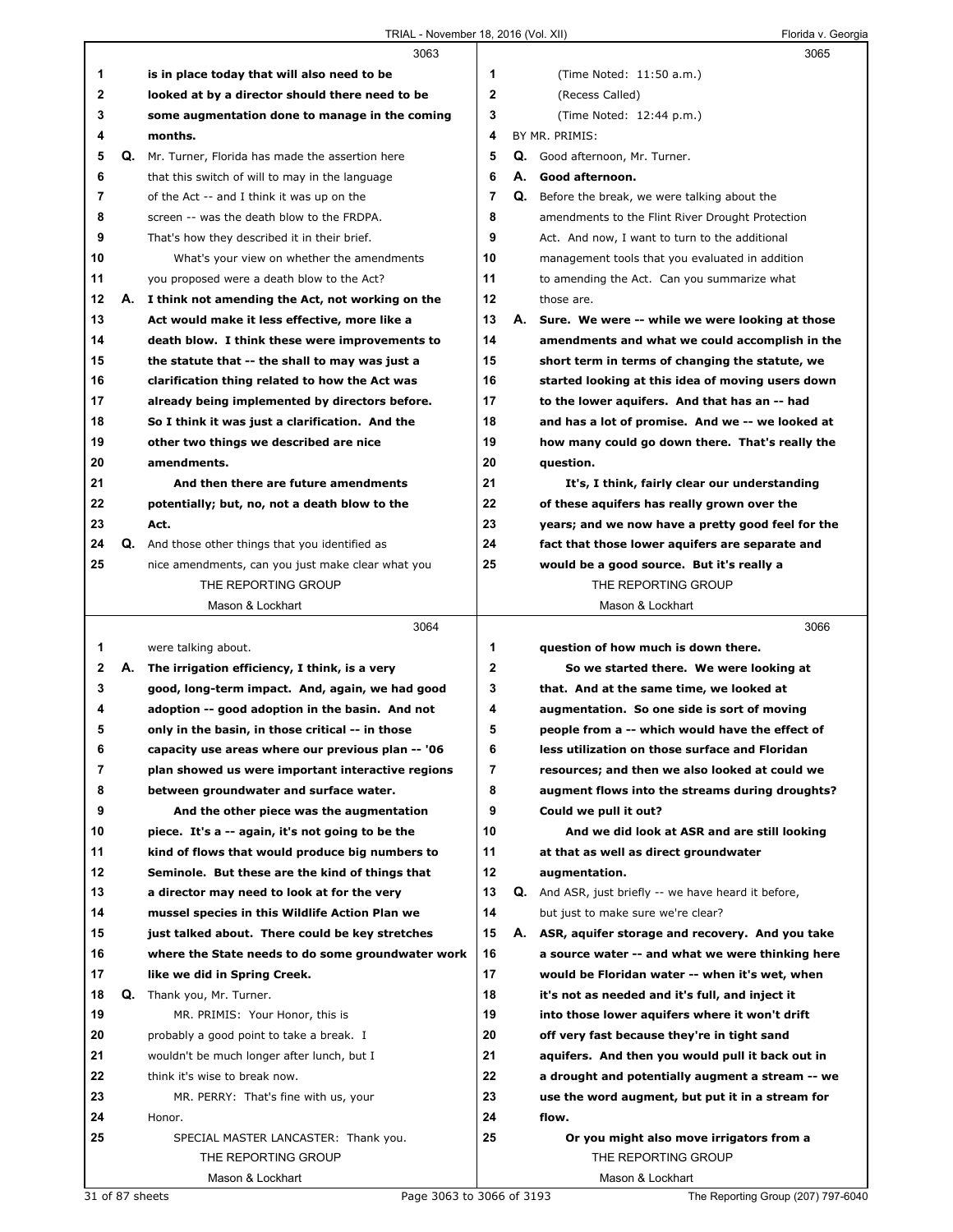|    |    | 3067                                                      |                |    | 3069                                                 |
|----|----|-----------------------------------------------------------|----------------|----|------------------------------------------------------|
| 1  |    | Floridan or surface water to that ASR field and           | 1              | А. | Okay.                                                |
| 2  |    | let them irrigate out of the lower aquifers.              | $\mathbf{2}$   |    | Q. And you mentioned that you assisted Governor      |
| 3  |    | <b>Q.</b> Mr. Turner, are these maneuvers or options like | 3              |    | Perdue in monitoring litigation between Florida,     |
| 4  |    | moving to a lower aquifer or ASR, are those               | 4              |    | Georgia, Alabama, and the U.S. Army Corps; is        |
| 5  |    | simple to do; or are they complex?                        | 5              |    | that right?                                          |
| 6  | А. | They are complex. These are -- again, I                   | 6              |    | A. That's right.                                     |
| 7  |    | mentioned a little bit that our knowledge about           | 7              | Q. | What was your involvement in that litigation?        |
| 8  |    | these lower aquifers has grown. There was a               | 8              |    | A. Well, as executive counsel to Governor Perdue and |
| 9  |    | time, I think in the Director Reheis era, when we         | 9              |    | Georgia, at any rate, the Governor has a couple      |
| 10 |    | didn't think there was any safe yield down there          | 10             |    | of lawyers typically in his office. And I was        |
| 11 |    | to speak of. But we do think there's some, but            | 11             |    | the executive counsel. And so even though I          |
| 12 |    | we need to be careful.                                    | 12             |    | wasn't counsel of record in these matters, I         |
| 13 |    | And so we have been putting in test wells                 | 13             |    | worked fairly closely with outside counsel,          |
| 14 |    | around. And what we're learning is that the               | 14             |    | particularly as the drought came on, because not     |
| 15 |    | lower aquifers aren't uniform. So you might put           | 15             |    | only were we involved in the litigation as it was    |
| 16 |    | in one test well, and as close as 9 miles apart           | 16             |    | progressing, but negotiations with the Army          |
| 17 |    | get totally different productivity. So all of             | 17             |    | Corps, Fish and Wildlife over drought operations,    |
| 18 |    | that goes to yield. All of that goes to safe              | 18             |    | and also discussions with our sister states about    |
| 19 |    | yield, what we can put down there.                        | 19             |    | settlement, but also on just about what to do.       |
| 20 |    | So it's complex, and we have got to study it.             | 20             |    | Q. Mr. Turner, do you have an understanding of the   |
| 21 |    | We have to get it right before we move on it.             | 21             |    | key issues in that prior litigation between the      |
| 22 | Q. | Mr. Turner, you were here in court for                    | 22             |    | States and the Corps?                                |
| 23 |    | Dr. Sunding's testimony; is that right?                   | 23             |    | A. I do.                                             |
| 24 |    | A. I was.                                                 | 24             |    | Q. And can you just -- at a very high level, but     |
| 25 |    | <b>Q.</b> And as he laid out the options for -- options   | 25             |    | just kind of lay out a roadmap of how that           |
|    |    | THE REPORTING GROUP                                       |                |    | THE REPORTING GROUP                                  |
|    |    | Mason & Lockhart                                          |                |    | Mason & Lockhart                                     |
|    |    |                                                           |                |    |                                                      |
|    |    |                                                           |                |    |                                                      |
|    |    | 3068                                                      |                |    | 3070                                                 |
| 1  |    | similar to what you're discussing, did you see            | 1              |    | litigation unfolded for the Court so they can        |
| 2  |    | him do that?                                              | 2              |    | understand where we have been.                       |
| 3  |    | A. I did.                                                 | 3              |    | A. Sure. By this point, again, I know you have       |
| 4  | Q. | And did you have a reaction to his assertion that         | 4              |    | heard some testimony about the -- what started       |
| 5  |    | there were significant benefits at low cost from          | 5              |    | all of the tri-state litigation way back in 1990     |
|    |    | the items that you have discussed?                        | 6              |    | and how the Compact developed and how some of the    |
| 7  | А. | My reaction to some of his discussion,                    | $\overline{7}$ |    | issues that were involved in those -- in that        |
| 8  |    | particularly even around this particular one,             | 8              |    | era. But if you get to about '06 -- 2006, '7,        |
| 9  |    | moving people around, is both -- that he's                | 9              |    | and '8, we -- by that point we had multiple          |
| 10 |    | underestimating the cost of those. These -- the           | 10             |    | lawsuits filed by the different states against       |
| 11 |    | deeper you go -- this makes some common sense.            | 11             |    | the Army Corps of Engineers in different federal     |
| 12 |    | The deeper you go, the more expensive it is. So           | 12             |    | courts. So we had a lot of litigation about both     |
| 13 |    | moving people down is expensive.                          | 13             |    | what Lake Lanier was authorized to provide when      |
| 14 |    | The other thing is just the benefits. We --               | 14             |    | Congress passed that authorizing legislation in      |
| 15 |    | as important as these options are, the things I           | 15             |    | 1946, and then it had a whole -- we had a whole      |
| 16 |    | have seen have been -- even that document we --           | 16             |    | separate set of cases relating to the Endangered     |
| 17 |    | Mr. Perry asked me about showed some streamflow           | 17             |    | Species Act issues that were -- that, again, all     |
| 18 |    | benefits to moving down the number of people we           | 18             |    | these were directed at the Corps to change           |
| 19 |    | were looking at or number of permittees we were           | 19             |    | operations or to accommodate in one way or the       |
| 20 |    | looking at; but these are maximum months in the           | 20             |    | other related to those legal issues.                 |
| 21 |    | 130 cfs category. So these are a lot smaller              | 21             | Q. | Mr. Turner, when you were back working for           |
| 22 |    | benefits than what Dr. Sunding was projecting.            | 22             |    | Governor Perdue and then Governor Deal in that       |
| 23 | Q. | Mr. Turner, I want to shift gears now and ask you         | 23             |    | executive capacity, did you become aware of the      |
| 24 |    | about the time when you were working for Governor         | 24             |    | positions that the parties were taking in those      |
| 25 |    | Perdue. Okay?                                             | 25             |    | cases?                                               |
|    |    | THE REPORTING GROUP<br>Mason & Lockhart                   |                |    | THE REPORTING GROUP<br>Mason & Lockhart              |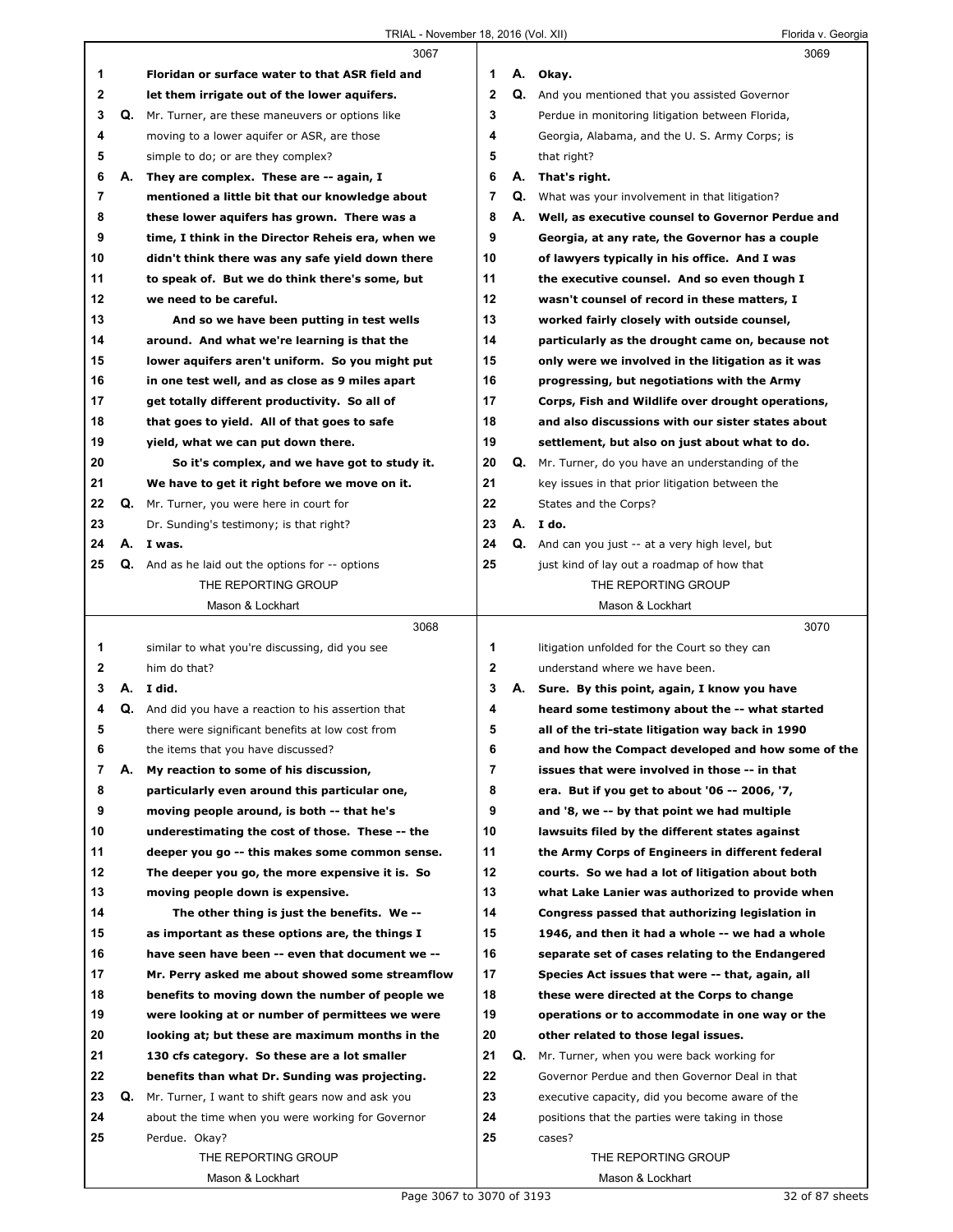|              |    | 3071                                                |              |    | 3073                                                      |
|--------------|----|-----------------------------------------------------|--------------|----|-----------------------------------------------------------|
| 1            |    | A. I did.                                           | 1            |    | <b>Q.</b> Why did you select this legal argument from     |
| $\mathbf{2}$ |    | Q. Have you summarized that in your written direct  | $\mathbf{2}$ |    | Florida to include in your direct testimony as an         |
| 3            |    | testimony?                                          | 3            |    | example of what Florida was arguing? What are             |
| 4            |    | A. I have. I tried to do that in a -- I think in my | 4            |    | they saying here?                                         |
| 5            |    | written direct on page 5, starting with             | 5            | А. | This one sort of encapsulates it all because we           |
| 6            |    | paragraphs 22, really through about paragraphs      | 6            |    | had all these different stages of litigations.            |
| 7            |    | 40, I think.                                        | 7            |    | Sometimes it was embedded in -- and you can               |
| 8            |    | Yes, through paragraphs 40.                         | 8            |    | find the same argument embedded in phase 1 and            |
| 9            | Q. | So I want to focus you in particular around         | 9            |    | phase 2, the different stages of the litigation           |
| 10           |    | paragraph 32. And the Court has it obviously,       | 10           |    | that we had before Judge Magnuson when all the            |
| 11           |    | and it was provided here, Mr. Turner, so I don't    | 11           |    | federal cases were consolidated through the MDL.          |
| 12           |    | want you to go through it all chapter and verse.    | 12           |    | But this one really demonstrates that the                 |
| 13           |    | But while you're here live, can you just            | 13           |    | claims Florida was making back then were about            |
| 14           |    | summarize your recollection of what Florida was     | 14           |    | everything we're dealing with in this case.               |
| 15           |    | telling the federal courts about what harm it was   | 15           |    | There's not a group of species or ecological harm         |
| 16           |    | experiencing and who was responsible for that.      | 16           |    | that they weren't complaining about then. And             |
| 17           |    | MR. PERRY: Objection, calls for                     | 17           |    | that includes river and bay. Even though the bay          |
| 18           |    | hearsay.                                            | 18           |    | didn't have the sort of Endangered Species Act            |
| 19           | А. | Well, sure. I think the -- the principal legal      | 19           |    | issues that the river did, they -- all of that            |
| 20           |    | issues involved were -- because this was -- these   | 20           |    | was before the Court. And they were saying --             |
| 21           |    | were lawsuits against the Corps, Florida wanted     | 21           |    | you know, and the main quote here is the                  |
| 22           |    | changes in operations that would produce more       | 22           |    | resulting low flow conditions lead to devastating         |
| 23           |    | flow. And they certainly took positions about       | 23           |    | consequences for the ecology and species of the           |
| 24           |    | Georgia's consumption during that time. But what    | 24           |    | Apalachicola River and the Bay.                           |
| 25           |    | is significant is not only did they talk about      | 25           |    | <b>Q.</b> And, Mr. Turner, what remedy was Florida trying |
|              |    | THE REPORTING GROUP                                 |              |    | THE REPORTING GROUP                                       |
|              |    | Mason & Lockhart                                    |              |    | Mason & Lockhart                                          |
|              |    |                                                     |              |    |                                                           |
|              |    |                                                     |              |    |                                                           |
|              |    | 3072                                                |              |    | 3074                                                      |
| 1            |    | the species we're dealing with today, all of        | 1            |    | to obtain from the Corps for that harm, those             |
| 2            |    | those were at issue and were referenced in these    | $\mathbf{2}$ |    | devastating consequences that they were telling           |
| 3            |    | cases, but the remedies sought by Florida during    | 3            |    | the U.S. Supreme Court about?                             |
| 4            |    | those cases was for the Corps not just to release   | 4            | А. | The remedy they wanted was a change in the Corps'         |
| 5            |    | more water -- I think this is significant --        | 5            |    | operation to give them more flows. And                    |
| 6            |    | their complaint was that -- that the Corps was      | 6            |    | particularly, they didn't like aspects of the             |
| 7            |    | storing too much water. It was an operational       | 7            |    | storage regime, storage procedures that the Corps         |
| 8            |    | issue. And they certainly wanted more water,        | 8            |    | uses in its operating plan.                               |
| 9            |    | which they claimed would alleviate harm; but it     | 9            | Q. | Mr. Turner, a final topic. Mr. Perry asked you            |
| 10           |    | was all based on the fact that the way the Corps    | 10           |    | about prior efforts to resolve the disputes               |
| 11           |    | operates in the summer and in droughts, it's        | 11           |    | between the states. Do you recall that?                   |
| 12           |    | storing too much water up in the basin. And it's    | 12           |    | A. I do.                                                  |
| 13           |    | doing it improperly. That was -- that was their     | 13           | Q. | And I have the same ground rule he did, 2015,             |
| 14           |    | claim.                                              | 14           |    | 2016 is off limits; we're not going to talk about         |
| 15           | Q. | Mr. Turner, did the State of Florida make that      | 15           |    | that. But you were involved in negotiations in            |
| 16           |    | type of argument to the U.S. Supreme Court?         | 16           |    | 2012. Correct?                                            |
| 17           |    | A. They did. They -- I know they -- when they       | 17           |    | A. I was.                                                 |
| 18           |    | appealed the 11th Circuit's decision, they made     | 18           | Q. | And can you describe how the role of the Corps            |
| 19           |    | much the same argument to the Supreme Court.        | 19           |    | played into the negotiations you were involved in         |
| 20           | Q. | Can you turn to paragraph 34 of your testimony --   | 20           |    | in 2012?                                                  |
| 21           |    | and give the Court a moment to catch up -- and      | 21           | А. | Yes. And I would say the role of the Corps is             |
| 22           |    | take a look and read paragraph 34, if you can,      | 22           |    | similar in every time I have been involved in             |
| 23           |    | Mr. Turner. And then I'm going to ask you some      | 23           |    | negotiations over the last 10 years. But it --            |
| 24           |    | questions about it.                                 | 24           |    | and specifically in 2012, which I think was as            |
| 25           | А. | Okay.                                               | 25           |    | close as we have gotten in my opinion -- in my 10         |
|              |    | THE REPORTING GROUP<br>Mason & Lockhart             |              |    | THE REPORTING GROUP<br>Mason & Lockhart                   |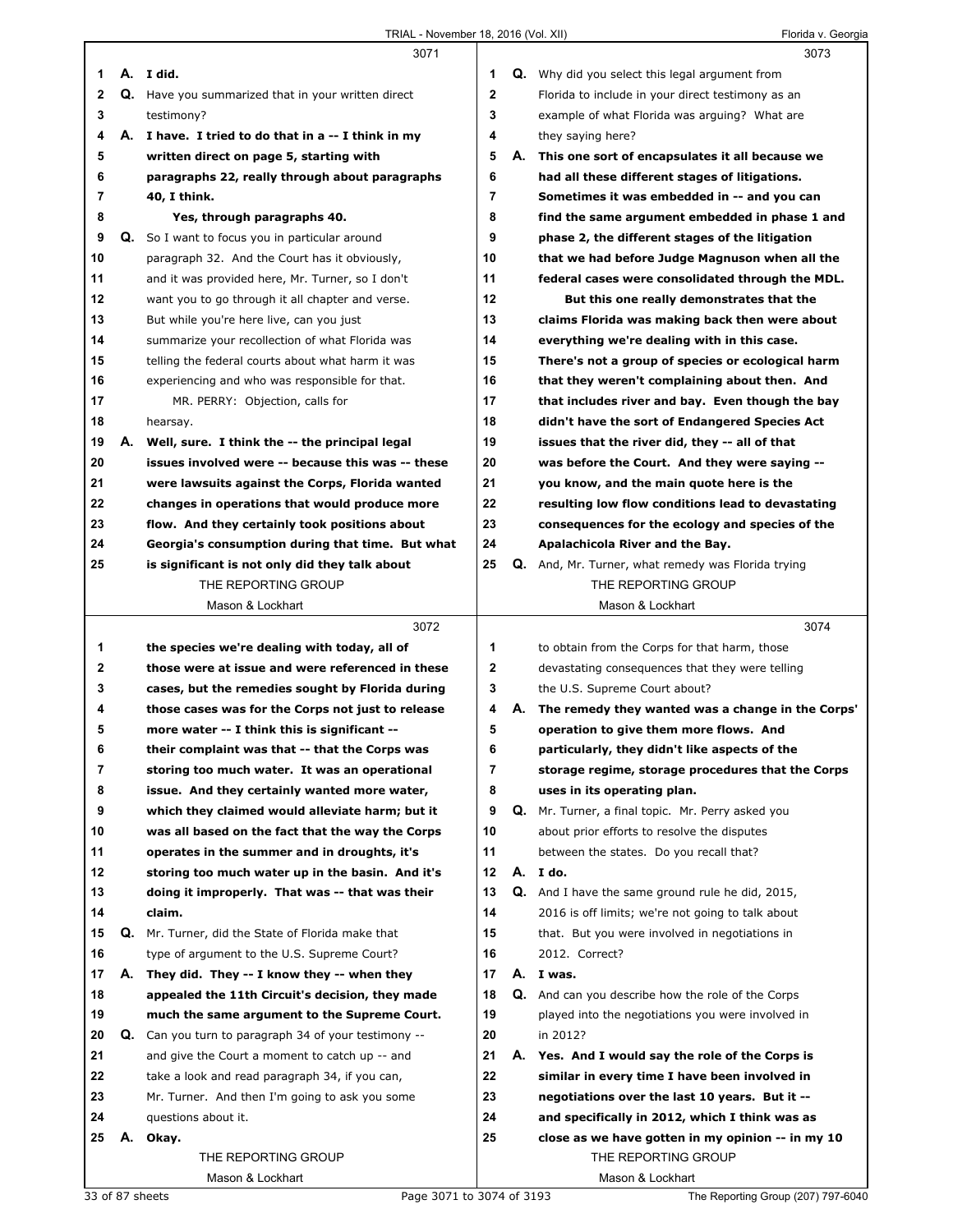|    |    | 3075                                              |             |    | 3077                                                 |
|----|----|---------------------------------------------------|-------------|----|------------------------------------------------------|
| 1  |    | years we were -- we were talking to each other    | 1           |    | to get a thousand to 2,000 cfs additional            |
| 2  |    | about state line flows.                           | $\mathbf 2$ |    | streamflow at peak summer months from Georgia.       |
| 3  |    | <b>Q.</b> Who is the we you just referenced?      | 3           |    | Right? You heard that?                               |
| 4  |    | A. Very good.                                     | 4           |    | A. I did.                                            |
| 5  |    | The State of Georgia and the negotiators on       | 5           |    | Q. Mr. Turner, given your decade of experience in    |
| 6  |    | behalf of the State of Georgia and the            | 6           |    | dealing with these water issues and the prior        |
| 7  |    | negotiators on behalf of the State of Florida     | 7           |    | negotiations, what's your view on whether what       |
| 8  |    | were negotiating on a platform that was the       | 8           |    | Dr. Sunding was talking about is feasible without    |
| 9  |    | change in Corps operations. So everything we      | 9           |    | the support and involvement of the U.S. Army         |
| 10 |    | negotiated on was based on what changes to the    | 10          |    | Corps?                                               |
| 11 |    | Revised Interim Operating Plan of the Corps could | 11          | А. | I don't think it's feasible. I don't think it's      |
| 12 |    | we agree to to then turn, as both states in       | 12          |    | possible without the Corps. You know, a thousand     |
| 13 |    | agreement, and go to the Corps and say, okay, if  | 13          |    | cfs like we were talking about was totally           |
| 14 |    | you can do the following things, we can raise the | 14          |    | contingent on the Corps changing operations.         |
| 15 |    | minimum flow at the state line and get what would | 15          |    | We looked at this ACFS Stakeholders plan.            |
| 16 |    | have the -- what would have the effect of getting | 16          |    | Those 50-some-odd stakeholders that worked on        |
| 17 |    | Florida more water during certain times of the    | 17          |    | this said the only way to do this is to change       |
| 18 |    |                                                   | 18          |    | Corps operations to give some more water. And        |
| 19 |    | year.                                             | 19          |    |                                                      |
|    |    | Because this whole thing -- you understand        |             |    | so any notion that we would have these cuts          |
| 20 |    | the way the system works. It's not about the      | 20          |    | that would produce flows that would eventually       |
| 21 |    | volume of water. In the winter when it's raining  | 21          |    | get to Florida, that won't happen unless             |
| 22 |    | and we're in flood control operation in the       | 22          |    | there's a change in the Corps operations to          |
| 23 |    | reservoirs in a wet winter, it's doing down and   | 23          |    | do that.                                             |
| 24 |    | into the Gulf of Mexico. And we're just trying    | 24          |    | Q. Thank you, Mr. Turner.                            |
| 25 |    | to express the water. It's about timing and       | 25          |    | MR. PERRY: Good afternoon, your Honor.               |
|    |    | THE REPORTING GROUP                               |             |    | THE REPORTING GROUP                                  |
|    |    | Mason & Lockhart                                  |             |    | Mason & Lockhart                                     |
|    |    | 3076                                              |             |    | 3078                                                 |
| 1  |    | flow. And so these negotiations were all about    | 1           |    | SPECIAL MASTER LANCASTER: Good                       |
| 2  |    | can we raise the minimum, is the only way,        | $\mathbf 2$ |    | afternoon, Mr. Perry.                                |
| 3  |    | through the Corps to guarantee Florida increased  | 3           |    | RECROSS-EXAMINATION                                  |
| 4  |    | flows in drought in the summer.                   | 4           |    | BY MR. PERRY:                                        |
| 5  |    | And we were negotiating on that chassis of        | 5           |    | Q. Mr. Turner.                                       |
| 6  |    | the RIOP, the Corps' operations.                  | 6           |    | A. Mr. Perry.                                        |
| 7  | Q. | Was there an amount that Georgia was willing to   | 7           | Q. | In your binder could you please turn back to tab 22. |
| 8  |    | go with Florida to the Corps to advocate for to   | 8           |    | A. Yes.                                              |
| 9  |    | increase minimum flow?                            | 9           | Q. | Now, I believe you just testified a few -- maybe     |
| 10 | А. | There was. We -- we proposed a series of steps    | 10          |    | it was about an hour ago, before lunch, that it      |
| 11 |    | phased in over a 12-year period that would give   | 11          |    | was your intent to be completely transparent when    |
| 12 |    | Florida at the end of that phase-in -- now, to be | 12          |    | you put this document together that is JX-69 --      |
| 13 |    | clear, it was conditioned on changes in the way   | 13          |    | it's the press release -- right?                     |
| 14 |    | the Corps did things, but those -- those changes, | 14          | А. | That's correct. Yes.                                 |
| 15 |    | once they were brought -- came on line, would     | 15          | Q. | And you write, don't you, that EPD has analyzed      |
| 16 |    | trigger periodic increases.                       | 16          |    | data on streamflows and has determined that a        |
| 17 |    | And so we proposed to get Florida ultimately,     | 17          |    | reduction in irrigation that might be achievable     |
| 18 |    | when it was all phased in, an increase from that  | 18          |    | would have a negligible impact on surface water      |
| 19 |    | 5,000 minimum flow number we talked about, to 6.  | 19          |    | flows this year.                                     |
| 20 | Q. | Did Georgia make that offer?                      | 20          |    | A. Yes.                                              |
| 21 | А. | We did.                                           | 21          |    | MR. PERRY: Your Honor, if I might                    |
| 22 | Q. | Did Florida respond to it?                        | 22          |    | approach to hand out an exhibit?                     |
| 23 | А. | They did not.                                     | 23          |    | SPECIAL MASTER LANCASTER: Please.                    |
| 24 | Q. | In this case, I think you're aware if you saw     | 24          |    | BY MR. PERRY:                                        |
| 25 |    | Dr. Sunding, there are various measures proposing | 25          |    | Q. Now, sir, I would like to focus on Florida        |
|    |    | THE REPORTING GROUP                               |             |    | THE REPORTING GROUP                                  |
|    |    | Mason & Lockhart                                  |             |    | Mason & Lockhart                                     |
|    |    |                                                   |             |    |                                                      |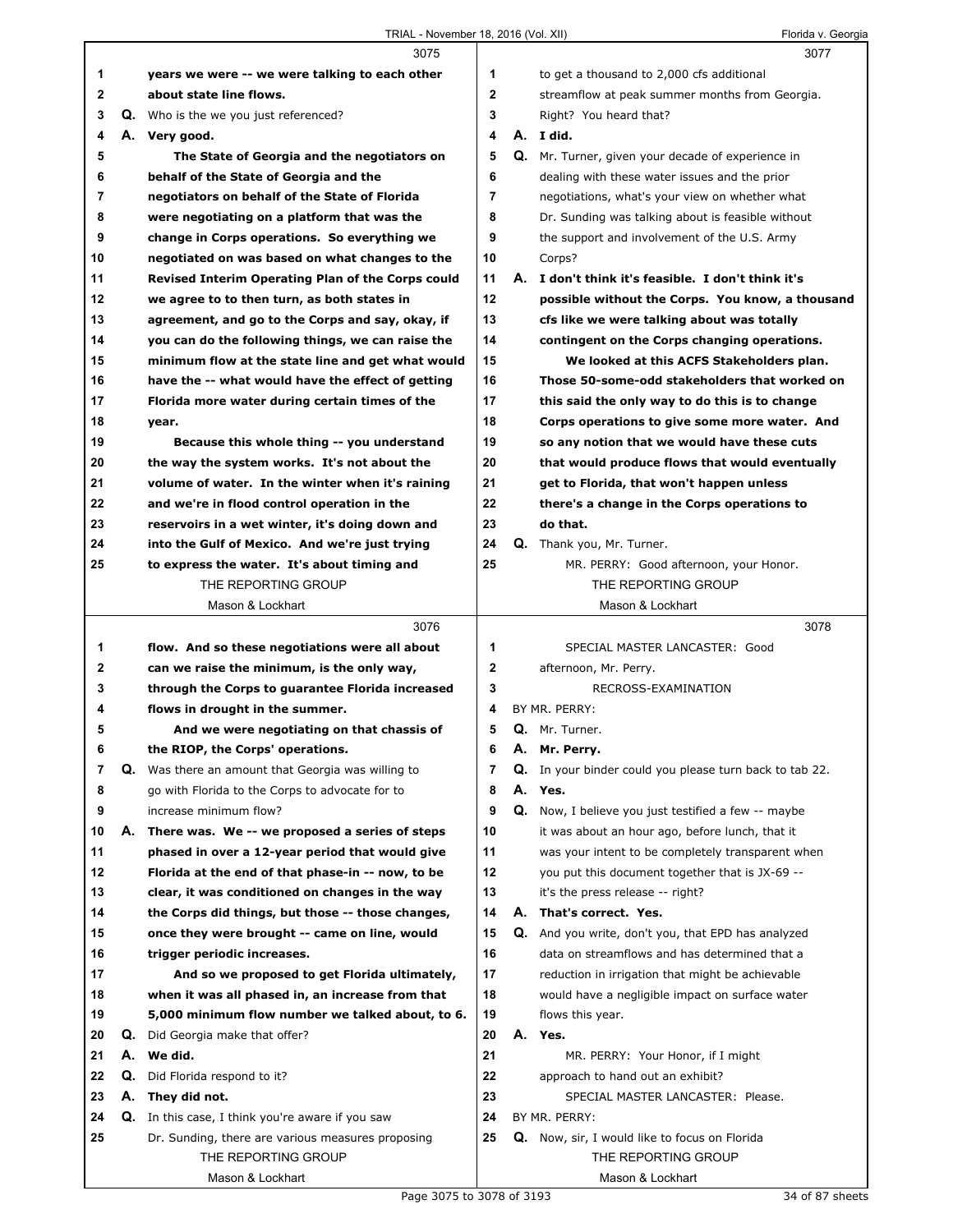|    |    | 3079                                                       |                | 3081                                                        |
|----|----|------------------------------------------------------------|----------------|-------------------------------------------------------------|
| 1  |    | Exhibit 904 for a little bit here, if I                    | 1              | <b>Q.</b> For whom does that person work?                   |
| 2  |    | could. And let's just start with the To: and               | $\mathbf{2}$   | A. Works for Wei.                                           |
| 3  |    | From: lines, please.                                       | 3              | Q. Okay. So they would have been doing modeling             |
| 4  |    | Nap Caldwell, who sent this exhibit, is                    | 4              | work. Right?                                                |
| 5  |    | Napoleon Caldwell; is that right?                          | 5              | A. Right. Dr. Kennedy did work and our hydrological         |
| 6  |    | A. That's right.                                           | 6              | unit did work. So how they worked together, they            |
| 7  |    | Q. And Napoleon Caldwell wrote a memo that we              | 7              | would have been involved with it. Exactly who               |
| 8  |    | discussed in this case, Florida Exhibit 85, I              | 8              | did what I wouldn't be able to tell you.                    |
| 9  |    | believe it was. But I think you remember it was            | 9              | Q. Did you see here in this paragraph that their            |
| 10 |    | called the fodder document?                                | 10             | work could only justify a conclusion that you               |
| 11 |    | A. I remember us talking about that in my                  | 11             | would not have streamflow benefits from                     |
| 12 |    | deposition.                                                | 12             | suspending irrigation in Spring Creek?                      |
| 13 |    | <b>Q.</b> And Mr. Caldwell's advice was to be forthright.  | 13             | A. I see that this note says that. It's the first           |
| 14 |    | Do you remember that?                                      | 14             | time I have seen this. But I see that it says               |
| 15 |    | A. He talked about being forthright in that internal       | 15             | that.                                                       |
| 16 |    | document, yes.                                             | 16             | Q. And, of course, Spring Creek is only a sub-basin         |
| 17 |    | Q. Okay. And Linda McGregor in the To: line is also        | 17             | in the Lower Flint; isn't it?                               |
| 18 |    | employed by EPD; is that right?                            | 18             | A. Right. It's a tributary.                                 |
| 19 |    | A. She was. At the time she was the water branch           | 19             | <b>Q.</b> But your carefully-drafted press release is much  |
| 20 |    | chief. She's since moved in her career to                  | 20             | broader than that; isn't it?                                |
| 21 |    | another -- she's not with the State anymore.               | 21             | A. Yes.                                                     |
| 22 |    | <b>Q.</b> And then Mr. Chambers and Dr. Gail Cowie were at | 22             | Q. And if you read the sentence after what I just           |
| 23 |    | EPD when you were director; is that right?                 | 23             | referred to, it says, we cannot make a similar              |
| 24 |    | A. That's correct.                                         | 24             | assertion elsewhere in the Flint because we do              |
| 25 |    | <b>Q.</b> I would like, if you could, to please focus on   | 25             | not have the data, and the data we do have do not           |
|    |    | THE REPORTING GROUP                                        |                | THE REPORTING GROUP                                         |
|    |    | Mason & Lockhart                                           |                | Mason & Lockhart                                            |
|    |    |                                                            |                |                                                             |
|    |    | 3080                                                       |                | 3082                                                        |
| 1  |    | the third paragraph of this letter. And in                 | 1              | support this conclusion.                                    |
| 2  |    | particular I'm interested in the sentence that             | $\overline{2}$ | Do you see that, sir?                                       |
| 3  |    | contains the text, we cannot conclude that there           | 3              | A. I see that this e-mail says that.                        |
| 4  |    | is little or no flow benefit to suspending                 | 4              | Q. And, yet, you did make that assertion; didn't            |
| 5  |    | irrigation elsewhere within the Lower Flint. So            | 5              | you?                                                        |
| 6  |    | Chambers is wondering (as Jud is likely to)                | 6              | A. I did. Because the consensus of my staff when I          |
| 7  |    | whether our narrative is now on thinner ice.               | 7              | asked, if we do this, can you tell me if we have            |
| 8  |    | Do you see that, sir?                                      | 8              | any confidence, because of everything you're                |
| 9  | А. | I have seen it.                                            | 9              | telling me, that we go spend \$10 million, go get           |
| 10 |    | Q. All right. Could you read to yourself the whole         | 10             | the legislature to appropriate this, and we're              |
| 11 |    | third paragraph of this e-mail, please.                    | 11             | going to go out to the river and we're going to             |
| 12 |    | A. Okay. I have read it.                                   | 12             | see -- can you tell me we're going to see an inch           |
| 13 |    | Q. Now, I would like to focus on the sentence in the       | 13             | difference in any of these tributaries?                     |
| 14 |    | middle of that paragraph that begins with the              | 14             | And the consensus of my staff -- I certainly                |
| 15 |    | word also. It's about five or six lines down.              | 15             | never saw this -- was, no, director, we cannot.             |
| 16 |    | A. I see that.                                             | 16             | <b>Q.</b> What's Kevin Chambers's job?                      |
| 17 |    | <b>Q.</b> Now, the name Wei appears there. Is that Wei     | 17             | A. He is the press guy, the guy that kind of -- so          |
| 18 |    | Zeng?                                                      | 18             | he was involved, I think, in putting together the           |
| 19 |    | A. Yes.                                                    | 19             | press release.                                              |
| 20 |    | <b>Q.</b> He was the head modeler; is that right?          | 20             | <b>Q.</b> And Nap Caldwell had specific responsibility over |
| 21 |    | A. Right.                                                  | 21             | Ag permitting; is that correct?                             |
| 22 |    | <b>Q.</b> And Menghong?                                    | 22             | A. He did.                                                  |
| 23 |    | A. Menghong.                                               | 23             | <b>Q.</b> And Dr. Gail Cowie also had responsibility for    |
| 24 |    | <b>Q.</b> I'm sorry. I made some pronunciation errors.     | 24             | the ACF Basin; is that right?                               |
| 25 |    | A. I'm not sure I did that right either.                   | 25             | A. She was the assistant branch chief and had               |
|    |    | THE REPORTING GROUP                                        |                | THE REPORTING GROUP                                         |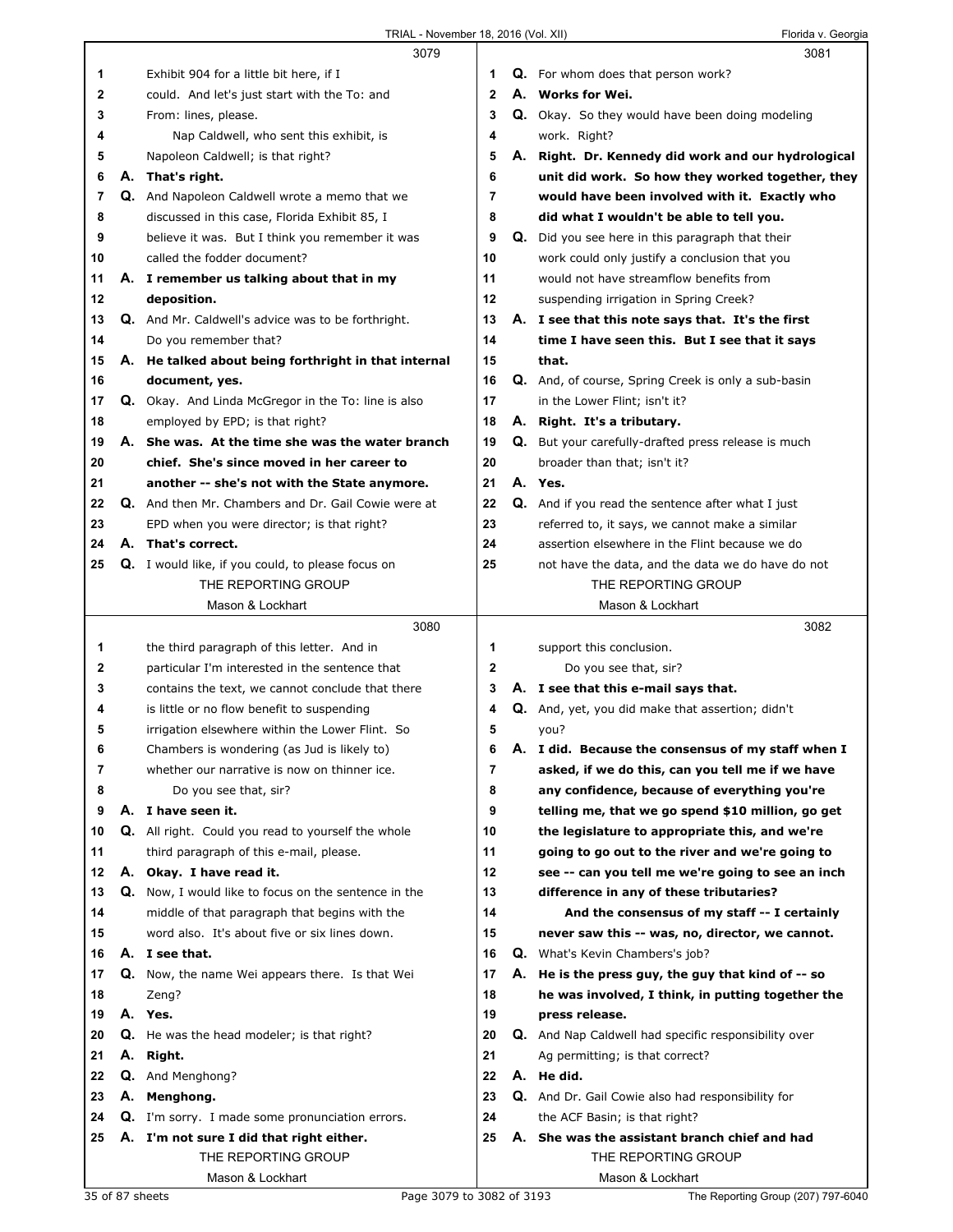|    |    | 3083                                                                                      |                         |    | 3085                                                                                                        |
|----|----|-------------------------------------------------------------------------------------------|-------------------------|----|-------------------------------------------------------------------------------------------------------------|
| 1  |    | specific responsibilities over sort of policy,                                            | 1                       |    | yourself, sir.                                                                                              |
| 2  |    | planning, in particular in the basin.                                                     | $\mathbf{2}$            |    | A. I see that.                                                                                              |
| 3  |    | Q. Do you recall any of those individuals, including                                      | 3                       |    | Q. All right, sir. Do you see the text in the                                                               |
| 4  |    | Nap Caldwell, advising you to be forthright?                                              | 4                       |    | middle of the first sentence that reads, ACFS                                                               |
| 5  | А. | No. Because the memo you're talking about I have                                          | 5                       |    | considered undertaking the effort to improve the                                                            |
| 6  |    | only come to learn after the fact. Nobody that I                                          | 6                       |    | UIF dataset.                                                                                                |
| 7  |    | recall said be forthright. That's -- that's what                                          | $\overline{7}$          |    | A. I see that.                                                                                              |
| 8  |    | we try to do every day; so I don't think that was                                         | 8                       |    | Q. And you know, don't you, that Dr. Georgakakos was                                                        |
| 9  |    | advice given to me.                                                                       | 9                       |    | receiving his funding in part from ACFS. Right?                                                             |
| 10 |    | You have talked about that line from that                                                 | 10                      |    | A. I would assume so.                                                                                       |
| 11 |    | memo. And I hadn't seen that memo before we                                               | 11                      |    | Q. And then later it says, just after what I read,                                                          |
| 12 |    | prepared for this. But I think we were                                                    | 12                      |    | however, given the time and monetary commitment                                                             |
| 13 |    | forthright in that press release.                                                         | 13                      |    | to support this effort, and the time needed to                                                              |
| 14 |    | Q. All right, sir. Could you turn to tab 1 in your                                        | 14                      |    | coordinate with the three states, ACFS decided to                                                           |
| 15 |    | binder, please. Now, you recall, don't you,                                               | 15                      |    | proceed without improving that dataset; didn't                                                              |
| 16 |    | that this is the unimpaired flow assessment by                                            | 16                      |    | they?                                                                                                       |
| 17 |    | Dr. Georgakakos and the Georgia Water Resources                                           | 17                      |    | A. They must have had to determine what was most                                                            |
| 18 |    | Institute?                                                                                | 18                      |    | important, so they went forward with that --                                                                |
| 19 |    | A. I recall that, yes.                                                                    | 19                      |    | doing that work.                                                                                            |
| 20 |    | Q. And Mr. Primis asked you about the Sustainable                                         | 20                      |    | Q. All right. But you know, don't you, that                                                                 |
| 21 |    | Water Management Plan. Do you remember that?                                              | 21                      |    | Dr. Zeng had the UIF assessment report from                                                                 |
| 22 |    | A. I do.                                                                                  | 22                      |    | Dr. Georgakakos on his desk as of 2013?                                                                     |
| 23 |    | Q. Okay. Now, you know, don't you, that the                                               | 23                      |    | A. I don't know that. I didn't know that.                                                                   |
| 24 |    | Sustainable Water Management Plan had a certain                                           | 24                      |    | Q. All right. And nobody advised you of                                                                     |
| 25 |    | amount of budget. Right?                                                                  | 25                      |    | Dr. Georgakakos's proposal that funding be                                                                  |
|    |    | THE REPORTING GROUP                                                                       |                         |    | THE REPORTING GROUP                                                                                         |
|    |    | Mason & Lockhart                                                                          |                         |    | Mason & Lockhart                                                                                            |
|    |    |                                                                                           |                         |    |                                                                                                             |
|    |    |                                                                                           |                         |    | 3086                                                                                                        |
| 1  |    | 3084<br>A. What's that now?                                                               | 1                       |    |                                                                                                             |
| 2  |    |                                                                                           | 2                       |    | made available to improve and fix the dataset?                                                              |
| 3  |    | Q. The Sustainable Water Management Plan from ACF                                         | 3                       |    | A. I -- no. I don't recall a proposal specifically<br>for more money to fix the dataset.                    |
| 4  |    | Stakeholders only had a certain amount of                                                 | 4                       |    |                                                                                                             |
| 5  |    | budgetary funds available. Right?<br>A. I don't know anyplace that doesn't have a limited | 5                       |    | <b>Q.</b> Now, Mr. Primis supplied you with two different<br>submissions to the U.S. Army Corps; didn't he? |
| O  |    |                                                                                           | 6                       | Α. | Yes.                                                                                                        |
| 7  |    | budget, so -- but I wouldn't know anything about<br>their budgetary --                    | $\overline{\mathbf{r}}$ | Q. | And one of them was at Joint Exhibit 86.                                                                    |
| 8  |    | Q. All right. Mr. Primis handed you GX-1325. Can                                          | 8                       |    | A. Yes.                                                                                                     |
| 9  |    | you sort through your materials and see if you                                            | 9                       | Q. | Now, I'm still talking about the UIF dataset                                                                |
| 10 |    | have that, sir.                                                                           | 10                      |    | that included Georgia's consumptive use                                                                     |
| 11 |    | A. Oh, yes. I have got it.                                                                | 11                      |    | estimates; but I would like you to turn to                                                                  |
| 12 | Q. | Now, if I could, sir, I would like to refer you                                           | 12                      |    | page 1. It's actually the third page, but it's                                                              |
| 13 |    | to page 15 of Exhibit GX-1325.                                                            | 13                      |    | labeled 1 of JX-86.                                                                                         |
| 14 |    | A. Okay.                                                                                  | 14                      |    | A. Yes.                                                                                                     |
| 15 |    | Q. Now, there do you see that subtitle Review of                                          | 15                      |    | Q. And do you see your affidavit there?                                                                     |
| 16 |    | Unimpaired Dataflow Sets?                                                                 | 16                      |    | A. I do.                                                                                                    |
| 17 |    | A. I see that.                                                                            | 17                      |    | Q. Now, this is a January 2013 submission; isn't it?                                                        |
| 18 |    | Q. And you recall, don't you, your testimony earlier                                      | 18                      |    | A. Yes.                                                                                                     |
| 19 |    | that the unimpaired flow datasets include                                                 | 19                      |    | <b>Q.</b> And you rely in this submission upon work done by                                                 |
| 20 |    | Georgia's own estimates of their consumptive use.                                         | 20                      |    | Dr. Zeng; don't you?                                                                                        |
| 21 |    | Right?                                                                                    | 21                      |    | A. Yes.                                                                                                     |
| 22 |    | A. Right.                                                                                 | 22                      |    | <b>Q.</b> And Dr. Zeng would have known at this time that                                                   |
| 23 |    | Q. All right. Now, if you go down to the second                                           | 23                      |    | the UIF dataset and Georgia's consumptive use had                                                           |
| 24 |    | paragraph on page 15 of GX-1325 that begins with                                          | 24                      |    | been criticized by Dr. Georgakakos. Right?                                                                  |
| 25 |    | after reviewing, could you read that paragraph to                                         | 25                      |    | A. Oh, I'm sure Wei knew about the criticism and had                                                        |
|    |    | THE REPORTING GROUP                                                                       |                         |    | THE REPORTING GROUP                                                                                         |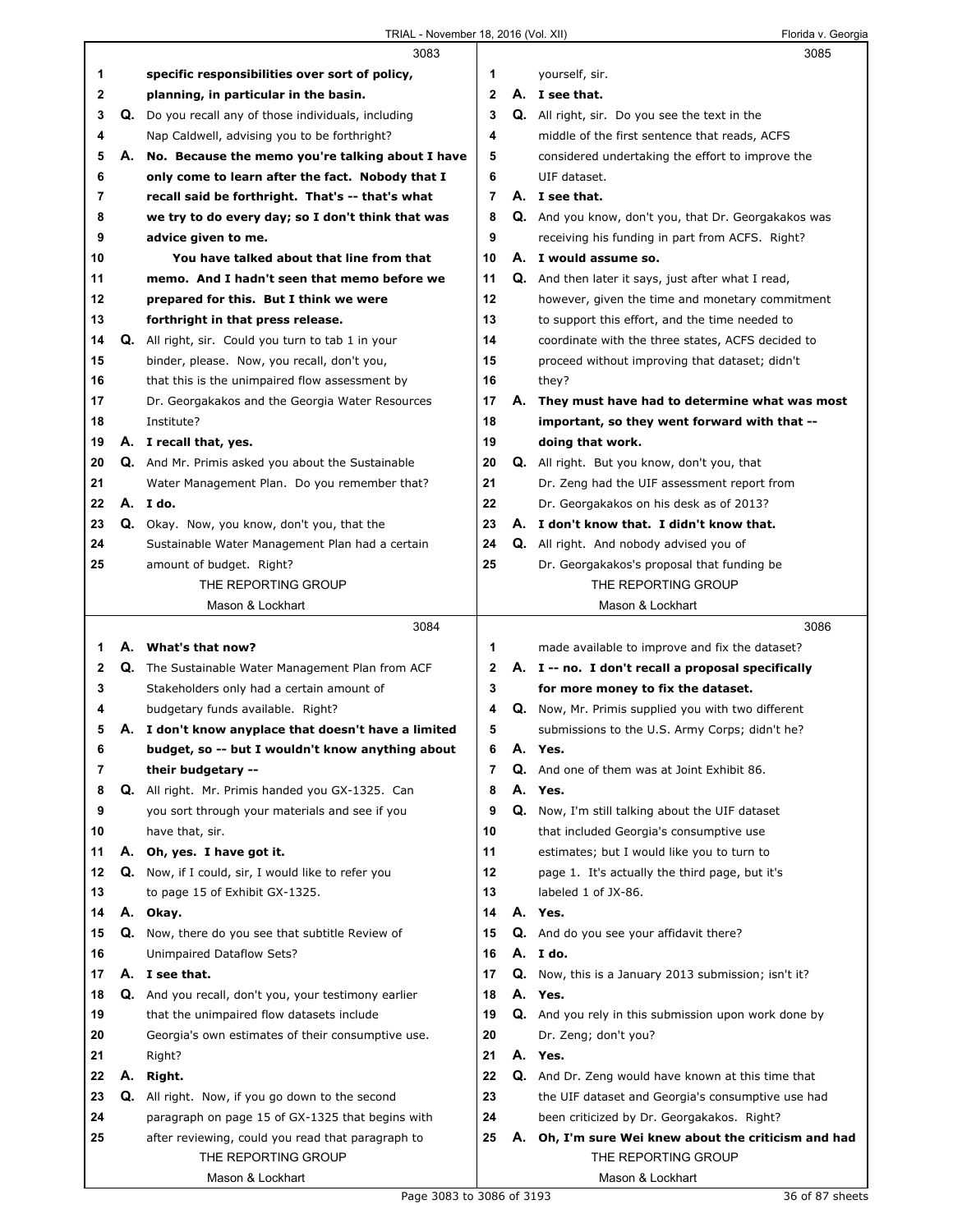| <b>Q.</b> All right. I believe you referred to this as<br>1<br>firm opinions about whether it was valid.<br>1<br>Q. But wouldn't you, as the director of Georgia EPD<br>2<br>2<br>your moratorium document in 2012. Is that right?<br>3<br>3<br>A. I think I first said suspension. And we have<br>signing an affidavit, want to get to the bottom<br>4<br>of this issue before you sent this material to<br>called it moratorium for short a number of times,<br>4<br>the U. S. Government?<br>5<br>5<br>yes.<br>6<br>6<br>А.<br>Look, I think that what I did in this affidavit<br><b>Q.</b> All right. That's fair. Let's go to the third<br>7<br>7<br>was rely on somebody I had a lot -- and still<br>paragraph from the bottom of the page, please.<br>8<br>8<br>do -- a lot of confidence in, Dr. Zeng.<br>A. Yes.<br>9<br>And I know that you -- I know generally, as I<br>9<br>Q. If you could read that paragraph to yourself, I<br>10<br>mentioned before in my earlier testimony, that<br>10<br>would appreciate it.<br>11<br>11<br>the UIF issue was a very technically-detailed<br>A. Okay.<br>12<br>12<br>thing that Dr. Zeng had a firm opinion on. And<br><b>Q.</b> That's true, isn't it, that your suspension did<br>13<br>13<br>his advice I did, indeed, rely upon and still<br>not apply to applications that had already been<br>14<br>would.<br>14<br>received as of 2012. Right?<br>15<br><b>Q.</b> And that's true also with respect to Joint<br>15<br>A. That's right.<br>16<br>16<br>Exhibit 126, which Mr. Primis gave you, which is<br>Q. And a great number of applications were received<br>17<br>17<br>a -- another letter from Georgia EPD to the Army<br>in 2011 and 2012. Right?<br>18<br>18<br>Corps; isn't it?<br>A. I don't know the number. I have since looked at<br>19<br>19<br>A. Yes.<br>some -- some numbers; and there were several<br>20<br>20<br><b>Q.</b> And by the time of this second letter that<br>applications. Great number I don't -- I don't<br>21<br>21<br>Mr. Primis gave you to the Army Corps, there<br>know what you qualify it as.<br>22<br>22<br>Q. It's true, isn't it, that in the Lower Flint<br>still hadn't been work to correct the systematic<br>23<br>23<br>and random errors in the UIF dataset in Georgia's<br>Basin, the Environmental Protection Division |      |
|----------------------------------------------------------------------------------------------------------------------------------------------------------------------------------------------------------------------------------------------------------------------------------------------------------------------------------------------------------------------------------------------------------------------------------------------------------------------------------------------------------------------------------------------------------------------------------------------------------------------------------------------------------------------------------------------------------------------------------------------------------------------------------------------------------------------------------------------------------------------------------------------------------------------------------------------------------------------------------------------------------------------------------------------------------------------------------------------------------------------------------------------------------------------------------------------------------------------------------------------------------------------------------------------------------------------------------------------------------------------------------------------------------------------------------------------------------------------------------------------------------------------------------------------------------------------------------------------------------------------------------------------------------------------------------------------------------------------------------------------------------------------------------------------------------------------------------------------------------------------------------------------------------------------------------------------------------------------------------------------------------------------------------------------------------------------------------------------------------------------------------------------------------------------------------------------------------------------------------------------------------------------------------------------------------------------------------------|------|
|                                                                                                                                                                                                                                                                                                                                                                                                                                                                                                                                                                                                                                                                                                                                                                                                                                                                                                                                                                                                                                                                                                                                                                                                                                                                                                                                                                                                                                                                                                                                                                                                                                                                                                                                                                                                                                                                                                                                                                                                                                                                                                                                                                                                                                                                                                                                        |      |
|                                                                                                                                                                                                                                                                                                                                                                                                                                                                                                                                                                                                                                                                                                                                                                                                                                                                                                                                                                                                                                                                                                                                                                                                                                                                                                                                                                                                                                                                                                                                                                                                                                                                                                                                                                                                                                                                                                                                                                                                                                                                                                                                                                                                                                                                                                                                        |      |
|                                                                                                                                                                                                                                                                                                                                                                                                                                                                                                                                                                                                                                                                                                                                                                                                                                                                                                                                                                                                                                                                                                                                                                                                                                                                                                                                                                                                                                                                                                                                                                                                                                                                                                                                                                                                                                                                                                                                                                                                                                                                                                                                                                                                                                                                                                                                        |      |
|                                                                                                                                                                                                                                                                                                                                                                                                                                                                                                                                                                                                                                                                                                                                                                                                                                                                                                                                                                                                                                                                                                                                                                                                                                                                                                                                                                                                                                                                                                                                                                                                                                                                                                                                                                                                                                                                                                                                                                                                                                                                                                                                                                                                                                                                                                                                        |      |
|                                                                                                                                                                                                                                                                                                                                                                                                                                                                                                                                                                                                                                                                                                                                                                                                                                                                                                                                                                                                                                                                                                                                                                                                                                                                                                                                                                                                                                                                                                                                                                                                                                                                                                                                                                                                                                                                                                                                                                                                                                                                                                                                                                                                                                                                                                                                        |      |
|                                                                                                                                                                                                                                                                                                                                                                                                                                                                                                                                                                                                                                                                                                                                                                                                                                                                                                                                                                                                                                                                                                                                                                                                                                                                                                                                                                                                                                                                                                                                                                                                                                                                                                                                                                                                                                                                                                                                                                                                                                                                                                                                                                                                                                                                                                                                        |      |
|                                                                                                                                                                                                                                                                                                                                                                                                                                                                                                                                                                                                                                                                                                                                                                                                                                                                                                                                                                                                                                                                                                                                                                                                                                                                                                                                                                                                                                                                                                                                                                                                                                                                                                                                                                                                                                                                                                                                                                                                                                                                                                                                                                                                                                                                                                                                        |      |
|                                                                                                                                                                                                                                                                                                                                                                                                                                                                                                                                                                                                                                                                                                                                                                                                                                                                                                                                                                                                                                                                                                                                                                                                                                                                                                                                                                                                                                                                                                                                                                                                                                                                                                                                                                                                                                                                                                                                                                                                                                                                                                                                                                                                                                                                                                                                        |      |
|                                                                                                                                                                                                                                                                                                                                                                                                                                                                                                                                                                                                                                                                                                                                                                                                                                                                                                                                                                                                                                                                                                                                                                                                                                                                                                                                                                                                                                                                                                                                                                                                                                                                                                                                                                                                                                                                                                                                                                                                                                                                                                                                                                                                                                                                                                                                        |      |
|                                                                                                                                                                                                                                                                                                                                                                                                                                                                                                                                                                                                                                                                                                                                                                                                                                                                                                                                                                                                                                                                                                                                                                                                                                                                                                                                                                                                                                                                                                                                                                                                                                                                                                                                                                                                                                                                                                                                                                                                                                                                                                                                                                                                                                                                                                                                        |      |
|                                                                                                                                                                                                                                                                                                                                                                                                                                                                                                                                                                                                                                                                                                                                                                                                                                                                                                                                                                                                                                                                                                                                                                                                                                                                                                                                                                                                                                                                                                                                                                                                                                                                                                                                                                                                                                                                                                                                                                                                                                                                                                                                                                                                                                                                                                                                        |      |
|                                                                                                                                                                                                                                                                                                                                                                                                                                                                                                                                                                                                                                                                                                                                                                                                                                                                                                                                                                                                                                                                                                                                                                                                                                                                                                                                                                                                                                                                                                                                                                                                                                                                                                                                                                                                                                                                                                                                                                                                                                                                                                                                                                                                                                                                                                                                        |      |
|                                                                                                                                                                                                                                                                                                                                                                                                                                                                                                                                                                                                                                                                                                                                                                                                                                                                                                                                                                                                                                                                                                                                                                                                                                                                                                                                                                                                                                                                                                                                                                                                                                                                                                                                                                                                                                                                                                                                                                                                                                                                                                                                                                                                                                                                                                                                        |      |
|                                                                                                                                                                                                                                                                                                                                                                                                                                                                                                                                                                                                                                                                                                                                                                                                                                                                                                                                                                                                                                                                                                                                                                                                                                                                                                                                                                                                                                                                                                                                                                                                                                                                                                                                                                                                                                                                                                                                                                                                                                                                                                                                                                                                                                                                                                                                        |      |
|                                                                                                                                                                                                                                                                                                                                                                                                                                                                                                                                                                                                                                                                                                                                                                                                                                                                                                                                                                                                                                                                                                                                                                                                                                                                                                                                                                                                                                                                                                                                                                                                                                                                                                                                                                                                                                                                                                                                                                                                                                                                                                                                                                                                                                                                                                                                        |      |
|                                                                                                                                                                                                                                                                                                                                                                                                                                                                                                                                                                                                                                                                                                                                                                                                                                                                                                                                                                                                                                                                                                                                                                                                                                                                                                                                                                                                                                                                                                                                                                                                                                                                                                                                                                                                                                                                                                                                                                                                                                                                                                                                                                                                                                                                                                                                        |      |
|                                                                                                                                                                                                                                                                                                                                                                                                                                                                                                                                                                                                                                                                                                                                                                                                                                                                                                                                                                                                                                                                                                                                                                                                                                                                                                                                                                                                                                                                                                                                                                                                                                                                                                                                                                                                                                                                                                                                                                                                                                                                                                                                                                                                                                                                                                                                        |      |
|                                                                                                                                                                                                                                                                                                                                                                                                                                                                                                                                                                                                                                                                                                                                                                                                                                                                                                                                                                                                                                                                                                                                                                                                                                                                                                                                                                                                                                                                                                                                                                                                                                                                                                                                                                                                                                                                                                                                                                                                                                                                                                                                                                                                                                                                                                                                        |      |
|                                                                                                                                                                                                                                                                                                                                                                                                                                                                                                                                                                                                                                                                                                                                                                                                                                                                                                                                                                                                                                                                                                                                                                                                                                                                                                                                                                                                                                                                                                                                                                                                                                                                                                                                                                                                                                                                                                                                                                                                                                                                                                                                                                                                                                                                                                                                        |      |
|                                                                                                                                                                                                                                                                                                                                                                                                                                                                                                                                                                                                                                                                                                                                                                                                                                                                                                                                                                                                                                                                                                                                                                                                                                                                                                                                                                                                                                                                                                                                                                                                                                                                                                                                                                                                                                                                                                                                                                                                                                                                                                                                                                                                                                                                                                                                        |      |
|                                                                                                                                                                                                                                                                                                                                                                                                                                                                                                                                                                                                                                                                                                                                                                                                                                                                                                                                                                                                                                                                                                                                                                                                                                                                                                                                                                                                                                                                                                                                                                                                                                                                                                                                                                                                                                                                                                                                                                                                                                                                                                                                                                                                                                                                                                                                        |      |
|                                                                                                                                                                                                                                                                                                                                                                                                                                                                                                                                                                                                                                                                                                                                                                                                                                                                                                                                                                                                                                                                                                                                                                                                                                                                                                                                                                                                                                                                                                                                                                                                                                                                                                                                                                                                                                                                                                                                                                                                                                                                                                                                                                                                                                                                                                                                        |      |
|                                                                                                                                                                                                                                                                                                                                                                                                                                                                                                                                                                                                                                                                                                                                                                                                                                                                                                                                                                                                                                                                                                                                                                                                                                                                                                                                                                                                                                                                                                                                                                                                                                                                                                                                                                                                                                                                                                                                                                                                                                                                                                                                                                                                                                                                                                                                        |      |
|                                                                                                                                                                                                                                                                                                                                                                                                                                                                                                                                                                                                                                                                                                                                                                                                                                                                                                                                                                                                                                                                                                                                                                                                                                                                                                                                                                                                                                                                                                                                                                                                                                                                                                                                                                                                                                                                                                                                                                                                                                                                                                                                                                                                                                                                                                                                        |      |
| 24<br>24<br>consumptive use information. Right?<br>granted permits totalling 70,000 new acres since                                                                                                                                                                                                                                                                                                                                                                                                                                                                                                                                                                                                                                                                                                                                                                                                                                                                                                                                                                                                                                                                                                                                                                                                                                                                                                                                                                                                                                                                                                                                                                                                                                                                                                                                                                                                                                                                                                                                                                                                                                                                                                                                                                                                                                    |      |
| 25<br>25<br>There had not been work to correct that. Whether<br>А.<br>the date of your suspension or moratorium.                                                                                                                                                                                                                                                                                                                                                                                                                                                                                                                                                                                                                                                                                                                                                                                                                                                                                                                                                                                                                                                                                                                                                                                                                                                                                                                                                                                                                                                                                                                                                                                                                                                                                                                                                                                                                                                                                                                                                                                                                                                                                                                                                                                                                       |      |
| THE REPORTING GROUP<br>THE REPORTING GROUP                                                                                                                                                                                                                                                                                                                                                                                                                                                                                                                                                                                                                                                                                                                                                                                                                                                                                                                                                                                                                                                                                                                                                                                                                                                                                                                                                                                                                                                                                                                                                                                                                                                                                                                                                                                                                                                                                                                                                                                                                                                                                                                                                                                                                                                                                             |      |
| Mason & Lockhart<br>Mason & Lockhart                                                                                                                                                                                                                                                                                                                                                                                                                                                                                                                                                                                                                                                                                                                                                                                                                                                                                                                                                                                                                                                                                                                                                                                                                                                                                                                                                                                                                                                                                                                                                                                                                                                                                                                                                                                                                                                                                                                                                                                                                                                                                                                                                                                                                                                                                                   |      |
| 3088                                                                                                                                                                                                                                                                                                                                                                                                                                                                                                                                                                                                                                                                                                                                                                                                                                                                                                                                                                                                                                                                                                                                                                                                                                                                                                                                                                                                                                                                                                                                                                                                                                                                                                                                                                                                                                                                                                                                                                                                                                                                                                                                                                                                                                                                                                                                   | 3090 |
| it needed to be done for purposes of this<br>1<br>Right?<br>1                                                                                                                                                                                                                                                                                                                                                                                                                                                                                                                                                                                                                                                                                                                                                                                                                                                                                                                                                                                                                                                                                                                                                                                                                                                                                                                                                                                                                                                                                                                                                                                                                                                                                                                                                                                                                                                                                                                                                                                                                                                                                                                                                                                                                                                                          |      |
| 2<br>I don't know the number of acres. But when we<br>submission is a wholly different issue.<br>2<br>А.                                                                                                                                                                                                                                                                                                                                                                                                                                                                                                                                                                                                                                                                                                                                                                                                                                                                                                                                                                                                                                                                                                                                                                                                                                                                                                                                                                                                                                                                                                                                                                                                                                                                                                                                                                                                                                                                                                                                                                                                                                                                                                                                                                                                                               |      |
| 3<br><b>Q.</b> All right, sir. You remember earlier when I was<br>3<br>did this, and my testimony throughout this has                                                                                                                                                                                                                                                                                                                                                                                                                                                                                                                                                                                                                                                                                                                                                                                                                                                                                                                                                                                                                                                                                                                                                                                                                                                                                                                                                                                                                                                                                                                                                                                                                                                                                                                                                                                                                                                                                                                                                                                                                                                                                                                                                                                                                  |      |
| 4<br>4<br>first up we talked about the agricultural<br>been that the suspension applied prospectively on                                                                                                                                                                                                                                                                                                                                                                                                                                                                                                                                                                                                                                                                                                                                                                                                                                                                                                                                                                                                                                                                                                                                                                                                                                                                                                                                                                                                                                                                                                                                                                                                                                                                                                                                                                                                                                                                                                                                                                                                                                                                                                                                                                                                                               |      |
| 5<br>5<br>withdrawal section of FX-534, the UIF report, on<br>applications received after that date.                                                                                                                                                                                                                                                                                                                                                                                                                                                                                                                                                                                                                                                                                                                                                                                                                                                                                                                                                                                                                                                                                                                                                                                                                                                                                                                                                                                                                                                                                                                                                                                                                                                                                                                                                                                                                                                                                                                                                                                                                                                                                                                                                                                                                                   |      |
| 6<br>6<br>Q.                                                                                                                                                                                                                                                                                                                                                                                                                                                                                                                                                                                                                                                                                                                                                                                                                                                                                                                                                                                                                                                                                                                                                                                                                                                                                                                                                                                                                                                                                                                                                                                                                                                                                                                                                                                                                                                                                                                                                                                                                                                                                                                                                                                                                                                                                                                           |      |
| 7<br>7<br>A. I remember that.<br>received before that date that are still pending.                                                                                                                                                                                                                                                                                                                                                                                                                                                                                                                                                                                                                                                                                                                                                                                                                                                                                                                                                                                                                                                                                                                                                                                                                                                                                                                                                                                                                                                                                                                                                                                                                                                                                                                                                                                                                                                                                                                                                                                                                                                                                                                                                                                                                                                     |      |
| 8<br>8<br>Q.<br>All right. And I'm not taking your testimony to<br>Right?                                                                                                                                                                                                                                                                                                                                                                                                                                                                                                                                                                                                                                                                                                                                                                                                                                                                                                                                                                                                                                                                                                                                                                                                                                                                                                                                                                                                                                                                                                                                                                                                                                                                                                                                                                                                                                                                                                                                                                                                                                                                                                                                                                                                                                                              |      |
| 9<br>9<br>mean that you don't have concerns about<br>A. I don't know how many are still pending. I would                                                                                                                                                                                                                                                                                                                                                                                                                                                                                                                                                                                                                                                                                                                                                                                                                                                                                                                                                                                                                                                                                                                                                                                                                                                                                                                                                                                                                                                                                                                                                                                                                                                                                                                                                                                                                                                                                                                                                                                                                                                                                                                                                                                                                               |      |
| 10<br>10<br>think that number is coming down because most of<br>inaccuracies in Georgia's estimate of                                                                                                                                                                                                                                                                                                                                                                                                                                                                                                                                                                                                                                                                                                                                                                                                                                                                                                                                                                                                                                                                                                                                                                                                                                                                                                                                                                                                                                                                                                                                                                                                                                                                                                                                                                                                                                                                                                                                                                                                                                                                                                                                                                                                                                  |      |
| 11<br>11<br>agricultural water use. Those things do<br>them have been processed. I don't know that I --                                                                                                                                                                                                                                                                                                                                                                                                                                                                                                                                                                                                                                                                                                                                                                                                                                                                                                                                                                                                                                                                                                                                                                                                                                                                                                                                                                                                                                                                                                                                                                                                                                                                                                                                                                                                                                                                                                                                                                                                                                                                                                                                                                                                                                |      |
| $12 \,$<br>12<br>genuinely concern you; don't they?<br>I don't know about most.                                                                                                                                                                                                                                                                                                                                                                                                                                                                                                                                                                                                                                                                                                                                                                                                                                                                                                                                                                                                                                                                                                                                                                                                                                                                                                                                                                                                                                                                                                                                                                                                                                                                                                                                                                                                                                                                                                                                                                                                                                                                                                                                                                                                                                                        |      |
| 13<br>13<br>A. I -- we have always wanted to do the best to<br>$Q.$ Are you --                                                                                                                                                                                                                                                                                                                                                                                                                                                                                                                                                                                                                                                                                                                                                                                                                                                                                                                                                                                                                                                                                                                                                                                                                                                                                                                                                                                                                                                                                                                                                                                                                                                                                                                                                                                                                                                                                                                                                                                                                                                                                                                                                                                                                                                         |      |
| 14<br>14<br>improve our datasets. That is a story on the<br>A. At this point I would think most have been.                                                                                                                                                                                                                                                                                                                                                                                                                                                                                                                                                                                                                                                                                                                                                                                                                                                                                                                                                                                                                                                                                                                                                                                                                                                                                                                                                                                                                                                                                                                                                                                                                                                                                                                                                                                                                                                                                                                                                                                                                                                                                                                                                                                                                             |      |
| 15<br>Q.<br>15<br>agricultural side of Georgia's management from<br>Okay. I'm sorry for interrupting you, sir.                                                                                                                                                                                                                                                                                                                                                                                                                                                                                                                                                                                                                                                                                                                                                                                                                                                                                                                                                                                                                                                                                                                                                                                                                                                                                                                                                                                                                                                                                                                                                                                                                                                                                                                                                                                                                                                                                                                                                                                                                                                                                                                                                                                                                         |      |
| 16<br>16<br>the metering database that we put in place all<br>Are you aware of statements by Georgia in                                                                                                                                                                                                                                                                                                                                                                                                                                                                                                                                                                                                                                                                                                                                                                                                                                                                                                                                                                                                                                                                                                                                                                                                                                                                                                                                                                                                                                                                                                                                                                                                                                                                                                                                                                                                                                                                                                                                                                                                                                                                                                                                                                                                                                |      |
| 17<br>17<br>this case that it reviews whether or not to lift<br>the way through the studies that we're doing                                                                                                                                                                                                                                                                                                                                                                                                                                                                                                                                                                                                                                                                                                                                                                                                                                                                                                                                                                                                                                                                                                                                                                                                                                                                                                                                                                                                                                                                                                                                                                                                                                                                                                                                                                                                                                                                                                                                                                                                                                                                                                                                                                                                                           |      |
| 18<br>18<br>today. So, no; accurate data is very, very<br>the suspension or moratorium every year in                                                                                                                                                                                                                                                                                                                                                                                                                                                                                                                                                                                                                                                                                                                                                                                                                                                                                                                                                                                                                                                                                                                                                                                                                                                                                                                                                                                                                                                                                                                                                                                                                                                                                                                                                                                                                                                                                                                                                                                                                                                                                                                                                                                                                                   |      |
|                                                                                                                                                                                                                                                                                                                                                                                                                                                                                                                                                                                                                                                                                                                                                                                                                                                                                                                                                                                                                                                                                                                                                                                                                                                                                                                                                                                                                                                                                                                                                                                                                                                                                                                                                                                                                                                                                                                                                                                                                                                                                                                                                                                                                                                                                                                                        |      |
| 19<br>19<br>important.<br>November?                                                                                                                                                                                                                                                                                                                                                                                                                                                                                                                                                                                                                                                                                                                                                                                                                                                                                                                                                                                                                                                                                                                                                                                                                                                                                                                                                                                                                                                                                                                                                                                                                                                                                                                                                                                                                                                                                                                                                                                                                                                                                                                                                                                                                                                                                                    |      |
| 20<br>20<br>Q. Are you considering now funding Dr. Georgakakos's<br>A. I know that when we first did this -- and I think                                                                                                                                                                                                                                                                                                                                                                                                                                                                                                                                                                                                                                                                                                                                                                                                                                                                                                                                                                                                                                                                                                                                                                                                                                                                                                                                                                                                                                                                                                                                                                                                                                                                                                                                                                                                                                                                                                                                                                                                                                                                                                                                                                                                               |      |
| 21<br>21<br>study proposal here?<br>it's probably in this document -- yes, that is                                                                                                                                                                                                                                                                                                                                                                                                                                                                                                                                                                                                                                                                                                                                                                                                                                                                                                                                                                                                                                                                                                                                                                                                                                                                                                                                                                                                                                                                                                                                                                                                                                                                                                                                                                                                                                                                                                                                                                                                                                                                                                                                                                                                                                                     |      |
| Not that I'm aware of.<br>22<br>22<br>А.<br>what we said we would do is review it every year.                                                                                                                                                                                                                                                                                                                                                                                                                                                                                                                                                                                                                                                                                                                                                                                                                                                                                                                                                                                                                                                                                                                                                                                                                                                                                                                                                                                                                                                                                                                                                                                                                                                                                                                                                                                                                                                                                                                                                                                                                                                                                                                                                                                                                                          |      |
| Q. Let's turn to Joint Exhibit 73, which Mr. Primis<br>23<br>23<br>I also know that we have been asked about it a                                                                                                                                                                                                                                                                                                                                                                                                                                                                                                                                                                                                                                                                                                                                                                                                                                                                                                                                                                                                                                                                                                                                                                                                                                                                                                                                                                                                                                                                                                                                                                                                                                                                                                                                                                                                                                                                                                                                                                                                                                                                                                                                                                                                                      |      |
| 24<br>24<br>also handed you.<br>number of times. And as we have wrestled with                                                                                                                                                                                                                                                                                                                                                                                                                                                                                                                                                                                                                                                                                                                                                                                                                                                                                                                                                                                                                                                                                                                                                                                                                                                                                                                                                                                                                                                                                                                                                                                                                                                                                                                                                                                                                                                                                                                                                                                                                                                                                                                                                                                                                                                          |      |
| 25<br>25<br>A. Got it.<br>this, we have really been clear that we're not                                                                                                                                                                                                                                                                                                                                                                                                                                                                                                                                                                                                                                                                                                                                                                                                                                                                                                                                                                                                                                                                                                                                                                                                                                                                                                                                                                                                                                                                                                                                                                                                                                                                                                                                                                                                                                                                                                                                                                                                                                                                                                                                                                                                                                                               |      |
| THE REPORTING GROUP<br>THE REPORTING GROUP                                                                                                                                                                                                                                                                                                                                                                                                                                                                                                                                                                                                                                                                                                                                                                                                                                                                                                                                                                                                                                                                                                                                                                                                                                                                                                                                                                                                                                                                                                                                                                                                                                                                                                                                                                                                                                                                                                                                                                                                                                                                                                                                                                                                                                                                                             |      |
| pages 9 through 10; don't you?<br>And there are quite a number of applications                                                                                                                                                                                                                                                                                                                                                                                                                                                                                                                                                                                                                                                                                                                                                                                                                                                                                                                                                                                                                                                                                                                                                                                                                                                                                                                                                                                                                                                                                                                                                                                                                                                                                                                                                                                                                                                                                                                                                                                                                                                                                                                                                                                                                                                         |      |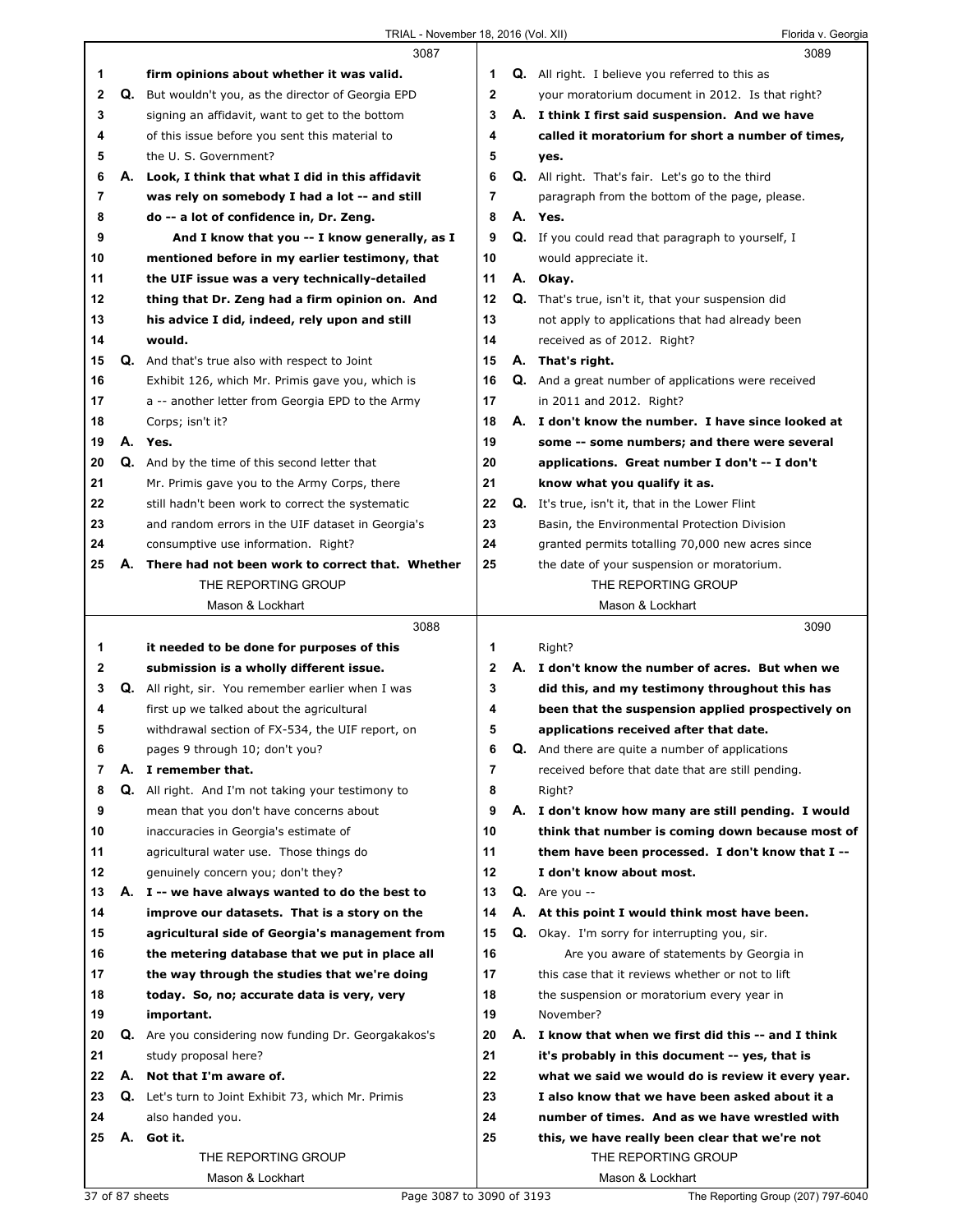|              | 3091                                                                                            |                | 3093                                                        |
|--------------|-------------------------------------------------------------------------------------------------|----------------|-------------------------------------------------------------|
| 1            | lifting it until we know if there's anyplace that                                               | 1              | more than a thousand cfs every week in the                  |
| $\mathbf{2}$ | it could be.                                                                                    | $\mathbf{2}$   | summer; wouldn't it?                                        |
| 3            | Q. Now, sir, let's go back to the ACF Stakeholders                                              | 3              | A. I have no -- no idea about that. I have not done         |
| 4            | process one more time. And I asked you earlier                                                  | 4              | that math.                                                  |
| 5            | today about Ms. Katherine Zitsch who works with                                                 | 5              | Q. All right, sir. Thank you.                               |
| 6            | the Atlanta Regional Commission of Atlanta --                                                   | 6              | MR. PRIMIS: No further questions, your                      |
| 7            | Metro Atlanta Governments. Do you remember that?                                                | $\overline{7}$ | Honor.                                                      |
| 8            | A. Yes.                                                                                         | 8              | SPECIAL MASTER LANCASTER: Mr. Director --                   |
| 9            | Q. All right. Now, you're aware, aren't you, that                                               | 9              | I'll call you Mr. and Director.                             |
| 10           | the ACF Stakeholders process is a consensus                                                     | 10             | THE WITNESS: Fair enough.                                   |
| 11           | process. Right?                                                                                 | 11             | SPECIAL MASTER LANCASTER: I'm not sure                      |
| 12           | A. I am aware that that is the way they govern                                                  | 12             | whether you were here or not when I explained               |
| 13           | themselves.                                                                                     | 13             | that I have to speak into this microphone,                  |
| 14           | <b>Q.</b> So if Ms. Zitsch opposed a particular                                                 | 14             | and so I won't be looking at you.                           |
| 15           | recommendation, there would be no consensus;                                                    | 15             | THE WITNESS: No problem.                                    |
| 16           | would there?                                                                                    | 16             | SPECIAL MASTER LANCASTER: I'm not                           |
| 17           | A. I see what you're asking.                                                                    | 17             | trying to be rude.                                          |
| 18           | I think the way it works is they would have                                                     | 18             | You just were asked some questions about                    |
| 19           | to compromise with each other. They were very                                                   | 19             | the ACF Sustainable Water Management Plan.                  |
| 20           | proud that the only way to go forward was                                                       | 20             | Can you tell me whether you approve or                      |
| 21           | consensus. So you might -- there was a lot of                                                   | 21             | disapprove of that plan?                                    |
| 22           | opposition, I suspect, in the room. But, yes,                                                   | 22             | THE WITNESS: Yes, your Honor. We --                         |
| 23           | they wouldn't make a formal recommendation                                                      | 23             | there are some things in that plan that we                  |
| 24           | without everybody's vote.                                                                       | 24             | have been talking about for a long time that                |
| 25           | <b>Q.</b> And that is the -- the formal recommendation is                                       | 25             | we think are real commonsense changes to the                |
|              | THE REPORTING GROUP                                                                             |                | THE REPORTING GROUP                                         |
|              | Mason & Lockhart                                                                                |                | Mason & Lockhart                                            |
|              |                                                                                                 |                |                                                             |
|              | 3092                                                                                            |                | 3094                                                        |
| 1            | what actually gets published. Right?                                                            | 1              | way the Corps operates. I cannot say that I                 |
| $\mathbf{2}$ | A. That is correct.                                                                             | 2              | have ever seen any scientific data to support               |
| 3            | Q. And you know that there are records of some of                                               | 3              | the 9,000 pulse flows. But if you're going                  |
| 4            | those deliberations and Ms. Zitsch's opinion on                                                 | 4              | to compromise and if you're going to do that,               |
| 5            | whether or not to disseminate certain information                                               | 5              | you have got to change -- there are some                    |
| 6            | from that process. Don't you?                                                                   | 6              | commonsense things to do with the Corps                     |
| 7            | A. I haven't reviewed any records of which you                                                  | 7              | operation to make for more storage. And so                  |
| 8            | speak.                                                                                          | 8              | as a whole, there are some things in that                   |
| 9            | <b>Q.</b> All right. But you're also aware that the                                             | 9              | plan that make some sense.                                  |
| 10           | consensus that was reached even with Ms. Zitsch                                                 | 10             | The reason -- there is a missing piece                      |
| 11           | on board was that the Apalachicola River and                                                    | 11             | of the plan, having negotiated these issues                 |
| 12           | Apalachicola Bay should receive more water.                                                     | 12             | for 10 years; and that's -- and I think in                  |
| 13           | Right?                                                                                          | 13             | the plan they're clear on this. There's not                 |
| 14           | A. I think -- and this is what was made very clear                                              | 14             | a drought trigger. There is not a what do we                |
| 15           | to me when they reported out after the period of                                                | 15             | do when we reach a drought worse than                       |
| 16           |                                                                                                 | 16             | history?                                                    |
| 17           | confidentiality and told me what this was --<br>they, as a compromise matter, proposed a number | 17             | And when I saw that, when I first got                       |
| 18           |                                                                                                 | 18             |                                                             |
| 19           | of changes; and one of the changes was pulse<br>flow, two weeks in May, two weeks in July, they | 19             | the plan, I said, well, that's the part to<br>negotiate.    |
| 20           | provided more water to Florida.                                                                 | 20             | So the plan has got some really good                        |
| 21           |                                                                                                 | 21             |                                                             |
| 22           | <b>Q.</b> Approximately 9,000 cfs at least during those<br>periods. Right?                      | 22             | things in it, but I think it's incomplete.                  |
| 23           |                                                                                                 | 23             | And I think they think it's incomplete                      |
| 24           | A. For two weeks in May and two weeks in July.                                                  | 24             | because they said that we still needed to do                |
|              | Q. And if you were to parcel that same amount of                                                | 25             | a drought trigger.                                          |
| 25           | water out across the 2012 summer, that would be<br>THE REPORTING GROUP                          |                | SPECIAL MASTER LANCASTER: Apart from<br>THE REPORTING GROUP |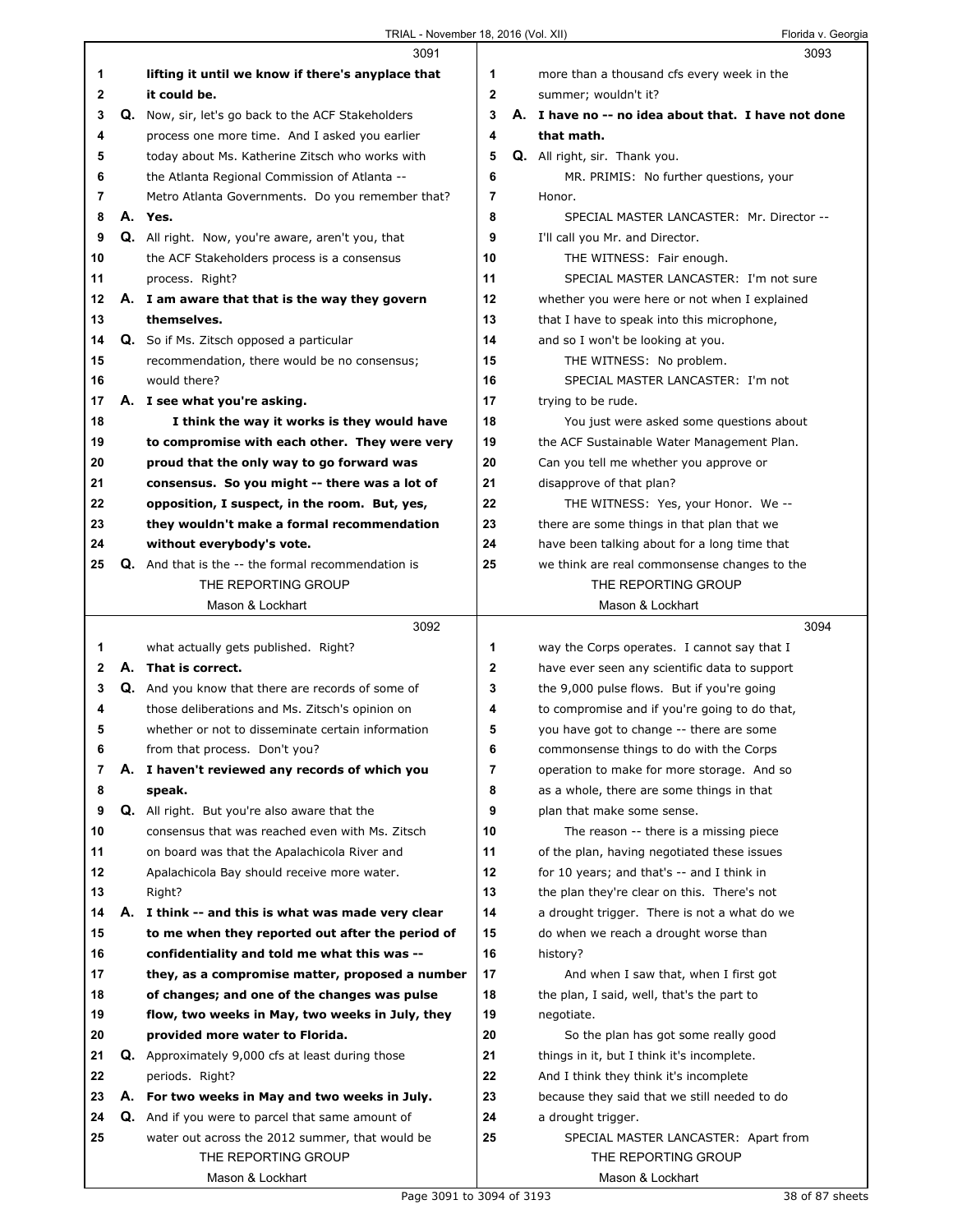|    | 3095                                          |                | 3097                                          |
|----|-----------------------------------------------|----------------|-----------------------------------------------|
| 1  | the last comment, is there anything else that | 1              | that limit not apply to the agricultural      |
| 2  | you think needs to be put into the plan?      | $\mathbf 2$    | part?                                         |
| 3  | THE WITNESS: That was the big thing I         | 3              | THE WITNESS: Two reasons, your Honor.         |
| 4  | recall, your Honor.                           | 4              | The agricultural limit wouldn't apply to      |
| 5  | SPECIAL MASTER LANCASTER: Your answer         | 5              | agriculture because the outdoor watering --   |
| 6  | is, no, there is nothing else?                | 6              | although the name outdoor watering is         |
| 7  | THE WITNESS: Nothing else that I can          | 7              | confusing, it applies to the outdoor watering |
| 8  | think of right now; yes, sir.                 | 8              | of lawns, not agricultural watering. So       |
| 9  | SPECIAL MASTER LANCASTER: Are you             | 9              | the -- so that's one reason.                  |
| 10 | familiar with the Compact?                    | 10             | The other reason is it's just a drought       |
| 11 | THE WITNESS: I am familiar with the           | 11             | level 1 in the southwest part of the state.   |
| 12 | Compact that we had in Georgia and Alabama    | 12             | So it applies -- like in Albany, for          |
| 13 | and Florida.                                  | 13             | instance, where there would be some M & I     |
| 14 | SPECIAL MASTER LANCASTER: Tri-state           | 14             | watering, those restrictions aren't up yet    |
| 15 | Compact, Alabama, Florida, Georgia?           | 15             | because it's drought level 1 down there right |
| 16 | THE WITNESS: Yes, sir.                        | 16             | now.                                          |
| 17 | SPECIAL MASTER LANCASTER: Do you think        | 17             | SPECIAL MASTER LANCASTER: In your             |
| 18 | that was a good thing?                        | 18             | opinion, should there be more restrictions on |
| 19 | THE WITNESS: Oh, sure. I think that           | 19             | the agricultural use of water?                |
| 20 | we -- that meeting together and working on    | 20             | THE WITNESS: Your Honor, my -- I don't        |
| 21 | trying to decide how to share the basin was a | 21             | think that we have needed more restrictions   |
| 22 | good thing.                                   | 22             | on the existing permittees. My view has been  |
| 23 | SPECIAL MASTER LANCASTER: So you -- if        | 23             | we need to look at the acreage under          |
| 24 | I understand you, what you're saying is it    | 24             | irrigation.                                   |
| 25 | would be a good thing if the three states got | 25             | I think we're using water very                |
|    | THE REPORTING GROUP                           |                | THE REPORTING GROUP                           |
|    | Mason & Lockhart                              |                | Mason & Lockhart                              |
|    |                                               |                |                                               |
|    | 3096                                          |                | 3098                                          |
| 1  | together again and tried to agree?            | 1              | efficiently. And so what can we do to shift   |
| 2  | THE WITNESS: Your Honor, I think              | 2              | some existing users and take some acreage     |
| 3  | that's -- we have always welcomed that        | 3              | out. But I don't think we need further        |
| 4  | discussion and would continue to do so; yes,  | 4              | restrictions because I don't think we have a  |
| 5  | sir.                                          | 5              | wasteful use of Ag irrigation water going on  |
| 6  | SPECIAL MASTER LANCASTER: Your answer         | 6              | in the state as a whole.                      |
| 7  | is yes?                                       | $\overline{7}$ | SPECIAL MASTER LANCASTER: Have you done       |
| 8  | THE WITNESS: Yes.                             | 8              | any analysis or modeling to justify that      |
| 9  | SPECIAL MASTER LANCASTER: Thank you.          | 9              | conclusion?                                   |
| 10 | Now, you testified about some limits --       | 10             | THE WITNESS: I think we have done a           |
| 11 | some limits on days and limits of hours of    | 11             | fair bit of work to look at the adoption      |
| 12 | watering. Was that just Atlanta?              | 12             | rates of that efficiency. We have -- and      |
| 13 | THE WITNESS: No, sir. The change that         | 13             | you're going to hear, your Honor, from some   |
| 14 | we did in the Stewardship Act that prohibited | 14             | people that can speak to this even more than  |
| 15 | outdoor watering between 10 a.m. and 4:00 is  | 15             | me, Mark Masters in particular. But we have   |
| 16 | statewide. The drought levels that we're      | 16             | absolutely done the kind of estimating work   |
| 17 | moving into that reduce you to two days a     | 17             | through the water planning process to see the |
| 18 | week that we're in now are the 52 counties in | 18             | sum of that agricultural water use and -- and |
| 19 | the northern half of the state, really.       | 19             | what impacts those are having.                |
| 20 | SPECIAL MASTER LANCASTER: And most of         | 20             | So I think we have done -- there's            |
| 21 | the agriculture is in the southern part of    | 21             | always more work to do; but I think -- we     |
| 22 | the state?                                    | 22             | think we have got a pretty efficient system.  |
| 23 | THE WITNESS: Yes, sir. That southwest         | 23             | It's a lot of water use, but it's efficient   |
| 24 | corner in particular.                         | 24             | and put to good use and not wasteful.         |
| 25 | SPECIAL MASTER LANCASTER: And why did         | 25             | SPECIAL MASTER LANCASTER: And can you         |
|    | THE REPORTING GROUP                           |                | THE REPORTING GROUP                           |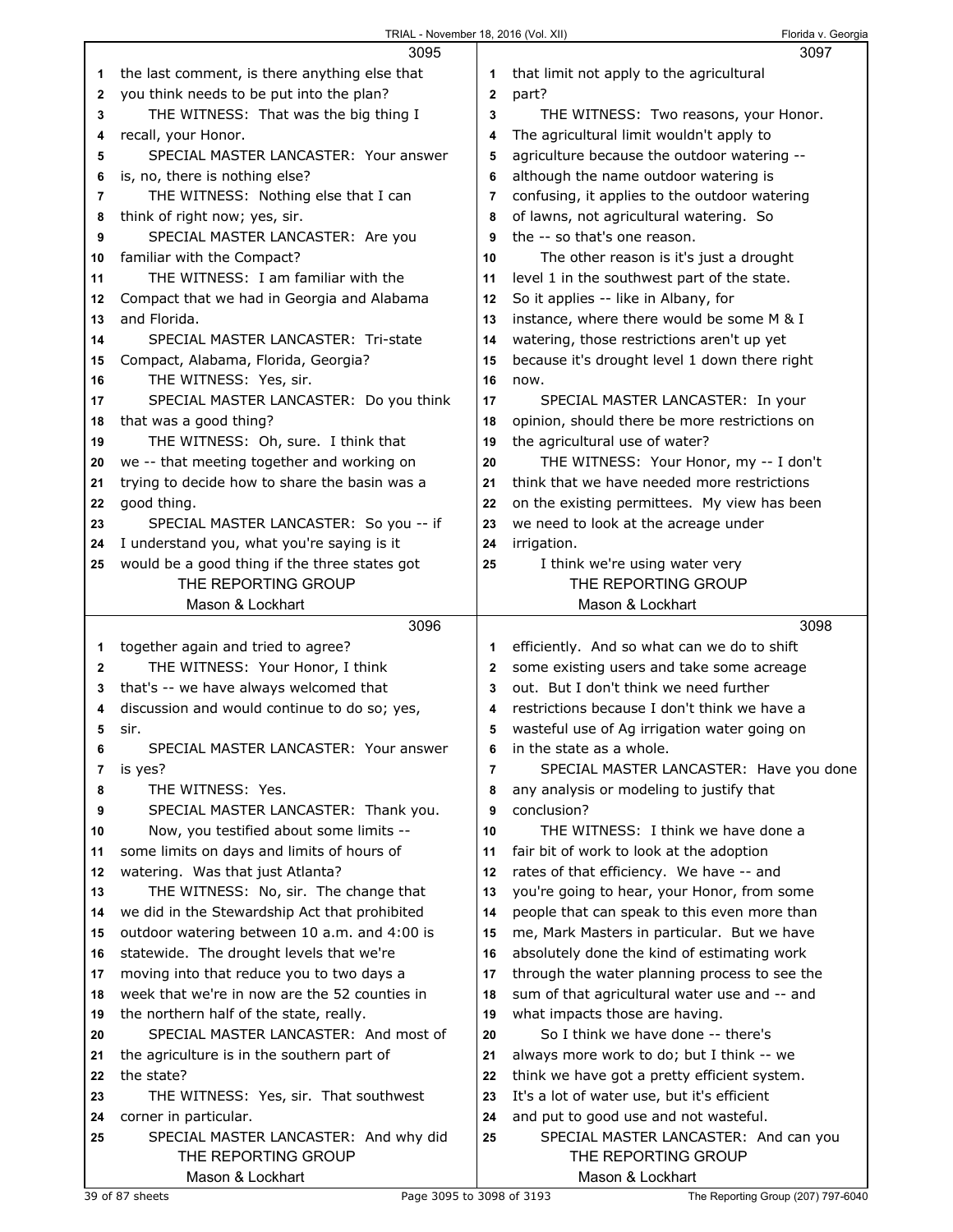|    | 3099                                                 |    | 3101                                                        |
|----|------------------------------------------------------|----|-------------------------------------------------------------|
| 1  | refer me to the results of that work?                | 1  | SPECIAL MASTER LANCASTER: If you were                       |
| 2  | THE WITNESS: I cannot refer you to -- I              | 2  | to disengage the Upper and Lower Flint, how                 |
| 3  | know we had some testimony that will -- I            | 3  | would you effect that instruction?                          |
| 4  | think Mark Master's testimony is probably the        | 4  | THE WITNESS: Your Honor, I heard you                        |
| 5  | best place to see our work in this area. And         | 5  | ask this question yesterday; and I want to                  |
| 6  | he will be forthcoming to visit.                     | 6  | try to make sure I understand your question.                |
| 7  | SPECIAL MASTER LANCASTER: Now, you                   | 7  | Do you mean if you looked at the basin just                 |
| 8  | testified in your both cross and direct on           | 8  | as the upper portion and then just as the                   |
| 9  | the Corps involvement. Are you familiar with         | 9  | lower portion?                                              |
| 10 | the Corps' Draft Environmental Impact                | 10 | SPECIAL MASTER LANCASTER: Yes, sir.                         |
| 11 | Statement updated to 2016 that was originally        | 11 | THE WITNESS: I think the upper portion                      |
| 12 | done in October 2015?                                | 12 | of the Flint in particular is a very                        |
| 13 | THE WITNESS: I am familiar with the                  | 13 | different river than the Lower Flint.                       |
| 14 | draft, yes, sir.                                     | 14 | SPECIAL MASTER LANCASTER: That's my                         |
| 15 | SPECIAL MASTER LANCASTER: And that has               | 15 | point.                                                      |
| 16 | a 2016 drought contingency plan; does it not?        | 16 | THE WITNESS: And whatever issues there                      |
| 17 | THE WITNESS: The draft EIS in the Water              | 17 | may be in the Upper Flint -- and there are                  |
| 18 | Control Manual does have a drought procedure         | 18 | allegations that there are issues with                      |
| 19 | in it.                                               | 19 | interbasin transfers -- legacy interbasin                   |
| 20 | SPECIAL MASTER LANCASTER: And it also                | 20 | transfers and municipal -- and M & I pumping                |
| 21 | has the 2016 environmental impact structure          | 21 | off of the river -- that would be one set of                |
| 22 | statement; does it not?                              | 22 | issues.                                                     |
| 23 | THE WITNESS: I'm aware of the -- your                | 23 | It is true that the Lower Flint has a                       |
| 24 | Honor, I don't know about the '16 date. I            | 24 | very different set of management challenges.                |
| 25 | know that there's a biological opinion where         | 25 | And, thus, it -- it does make sense that                    |
|    | THE REPORTING GROUP                                  |    | THE REPORTING GROUP                                         |
|    | Mason & Lockhart                                     |    | Mason & Lockhart                                            |
|    |                                                      |    |                                                             |
|    |                                                      |    |                                                             |
|    | 3100                                                 |    | 3102                                                        |
| 1. | Fish and Wildlife is studying what the Corps         | 1  | whatever -- whatever one would look at from                 |
| 2  | is proposing and has issued a 2016 biological        | 2  | a management -- whatever I looked at from a                 |
| 3  | opinion on that. And we are waiting on the           | 3  | management standpoint very much broke at that               |
| 4  | final EIS, which is due, we think, within a          | 4  | upper limit. So we treated them almost as                   |
| 5  | month.                                               | 5  | two different rivers.                                       |
| 6  | SPECIAL MASTER LANCASTER: This one I'm               | 6  | SPECIAL MASTER LANCASTER: And if I had                      |
| 7  | looking at is February 1958 revised 2016.            | 7  | the authority and you had the responsibility                |
| 8  | THE WITNESS: The -- I'm aware of the                 | 8  | to disengage the two sections, how would you                |
| 9  | draft EIS that came out in late 2015 and that        | 9  | go about it?                                                |
| 10 | we filed comments on in February of 2016, and        | 10 | And if your answer is I don't know,                         |
| 11 | that the final EIS, not the draft, is due out        | 11 | that's fine, too.                                           |
| 12 | the end of this year.                                | 12 | THE WITNESS: Your Honor, I think that                       |
| 13 | SPECIAL MASTER LANCASTER: You're not                 | 13 | what I can say is along the lines of just                   |
| 14 | familiar with the updated 2016 version of the        | 14 | what we have been looking at is that we would               |
| 15 | October 2015 version?                                | 15 | look at those acreages in the Lower Flint;                  |
| 16 | THE WITNESS: What I'm aware of is                    | 16 | but that -- that assumes -- and, again, we                  |
| 17 | that -- that the Corps has been updating that        | 17 | sort of capped that acreage. That's my                      |
| 18 | draft and sharing some of what they plan to          | 18 | position; it's basically capped. And we                     |
| 19 | do with their coordinating -- under their            | 19 | think that the management tools for there are               |
| 20 | coordinating responsibilities, so with U.S.          | 20 | related to acreage as opposed to restrictions               |
| 21 | Fish and Wildlife. I wasn't aware that we            | 21 | on actual individual permittees.                            |
| 22 | had an updated draft of the EIS out in 2016.         | 22 | SPECIAL MASTER LANCASTER: If you could                      |
| 23 | SPECIAL MASTER LANCASTER: Then I won't               | 23 | disengage the upper and lower, what would be                |
| 24 | ask you any questions about it.                      | 24 | the effect in your opinion?                                 |
| 25 | THE WITNESS: Okay. Thank you.<br>THE REPORTING GROUP | 25 | THE WITNESS: Well, your Honor, as it<br>THE REPORTING GROUP |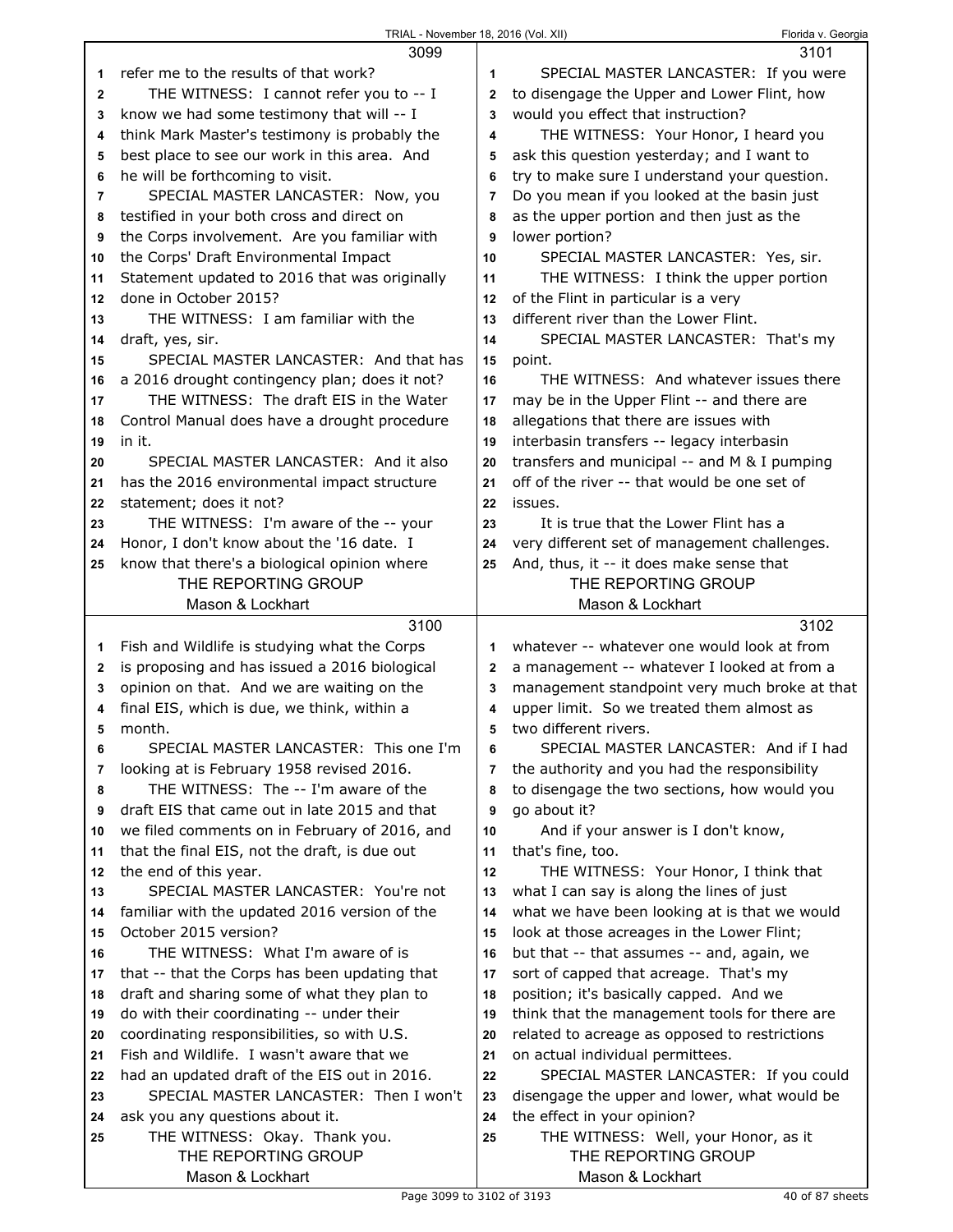|              | 3103                                                          |                | 3105                                                                        |
|--------------|---------------------------------------------------------------|----------------|-----------------------------------------------------------------------------|
| 1            | relates to flows into Florida, I'm not sure                   | 1              | approach the witness?                                                       |
| $\mathbf{2}$ | there would be an impact that would be                        | $\mathbf{2}$   | DIRECT EXAMINATION                                                          |
| 3            | certain. If we disengage the Flint and the                    | 3              | BY MS. DeSANTIS:                                                            |
| 4            | Upper Flint and the Lower Flint, there might                  | 4              | Q. Dr. Couch, I have placed in front of you your                            |
| 5            | be -- if some restriction was placed, there                   | 5              | written direct examination testimony in this                                |
| 6            | may be some flow differences that enter the                   | 6              | case. Do you adopt that testimony as your sworn                             |
| 7            | lake -- Lake Seminole.                                        | $\overline{7}$ | testimony for this matter?                                                  |
|              |                                                               | 8              | A. Yes.                                                                     |
| 8            | But without a change in the Corps                             |                |                                                                             |
| 9            | operation, that's not going to produce a flow                 | 9              | MS. DeSANTIS: Georgia will tender the                                       |
| 10           | that -- there's not a translation of that                     | 10             | witness.                                                                    |
| 11           | flow benefit downstream.                                      | 11             | SPECIAL MASTER LANCASTER: Thank you.                                        |
| 12           | SPECIAL MASTER LANCASTER: So do I                             | 12             | Mr. Perry?                                                                  |
| 13           | correctly understand your testimony to be                     | 13             | MR. PERRY: I'm afraid, your Honor, I                                        |
| 14           | that the Corps is the key to the end result                   | 14             | can't pass the baton as Georgia has. But I                                  |
| 15           | of this case?                                                 | 15             | would like to introduce George Chipev, who                                  |
| 16           | THE WITNESS: Yes, sir.                                        | 16             | has been helping me.                                                        |
| 17           | SPECIAL MASTER LANCASTER: Mr. Primis?                         | 17             | MR. CHIPEV: Good afternoon, your Honor.                                     |
| 18           | Mr. Perry?                                                    | 18             | SPECIAL MASTER LANCASTER: Good                                              |
| 19           | MR. PERRY: Nothing further, your Honor.                       | 19             | afternoon.                                                                  |
| 20           | MR. PRIMIS: Nothing further.                                  | 20             | MR. PERRY: And I have a fleet of other                                      |
| 21           | SPECIAL MASTER LANCASTER: Thank you.                          | 21             | people that at the opportune time, maybe in                                 |
| 22           | THE WITNESS: Thank you, sir.                                  | 22             | the next week, that I would like to introduce                               |
| 23           | MR. PRIMIS: Your Honor, we're going to                        | 23             | as well.                                                                    |
| 24           | just take a moment to switch teams.                           | 24             | If -- may I approach to pass out the                                        |
| 25           | I want to thank Chris Maner, who                              | 25             |                                                                             |
|              | THE REPORTING GROUP                                           |                | binders, your Honor?<br>THE REPORTING GROUP                                 |
|              | Mason & Lockhart                                              |                | Mason & Lockhart                                                            |
|              |                                                               |                |                                                                             |
|              |                                                               |                |                                                                             |
|              | 3104                                                          |                | 3106                                                                        |
| 1            | assisted me with Mr. Turner. And I will be                    | 1              | SPECIAL MASTER LANCASTER: Please.                                           |
| 2            | passing the baton to Ms. DeSantis.                            | $\mathbf{2}$   | CROSS-EXAMINATION                                                           |
| 3            | MS. DeSANTIS: Good afternoon, your                            | 3              | BY MR. PERRY:                                                               |
| 4            | Honor.                                                        | 4              | Q. Good afternoon. Would it be better for me to                             |
| 5            | SPECIAL MASTER LANCASTER: Good                                | 5              | call you Dr. Couch or Director Couch?                                       |
| 6            | afternoon.                                                    | 6              | A. Doctor, I think, would be a little easier to say.                        |
| 7            | MS. DeSANTIS: Your Honor, Georgia is                          | 7              | Q. Okay. I would appreciate it very much if we                              |
| 8            | calling Dr. Carol Couch as its next witness.                  | 8              | could start today by talking about the period                               |
| 9            | And I would like to introduce briefly                         | 9              | before the 2006 plan was actually put into place.                           |
| 10           | for the court Emily Merki who will be                         | 10             | So that's 2004, 2005, 2006, if that's okay with                             |
| 11           | assisting me with Dr. Couch today.                            | 11             | you.                                                                        |
| 12           | THE CLERK: Please raise your right                            | 12             | And I would invite your attention, first, to                                |
| 13           | hand.                                                         | 13             | the document which is FX-901 at tab 1, please.                              |
| 14           | Do you solemnly swear that the testimony                      | 14             | Now, have you seen this document previously?                                |
| 15           |                                                               | 15             | A. I don't have a specific recollection.                                    |
| 16           | you shall give in the cause now in hearing                    | 16             |                                                                             |
| 17           | shall be the truth, the whole truth, and                      | 17             | Q. All right. And you know Rob McDowell; don't you?<br>A. I do.             |
| 18           | nothing but the truth, so help you God?<br>THE WITNESS: I do. | 18             |                                                                             |
| 19           | THE CLERK: Please be seated.                                  | 19             | Q. All right. Do you see under introduction a<br>reference to Rob McDowell? |
|              |                                                               |                |                                                                             |
| 20           | Pull yourself right up to the microphone                      | 20             | A. I see a reference, yes.                                                  |
| 21           | and please state your name and spell your                     | 21             | Q. And do you see a note there to the Stakeholder                           |
| 22           | last name.                                                    | 22             | Advisory Committee and the Technical Advisory                               |
| 23           | THE WITNESS: Carol Couch, C A R O L,                          | 23             | Committee?                                                                  |
| 24           | last name is spelled COUCH.                                   | 24             | A. I'm sorry. Would you say that again?                                     |
| 25           | MS. DeSANTIS: Your Honor, may I                               | 25             | <b>Q.</b> Sure. And we can -- I don't want to make it hard                  |
|              | THE REPORTING GROUP<br>Mason & Lockhart                       |                | THE REPORTING GROUP<br>Mason & Lockhart                                     |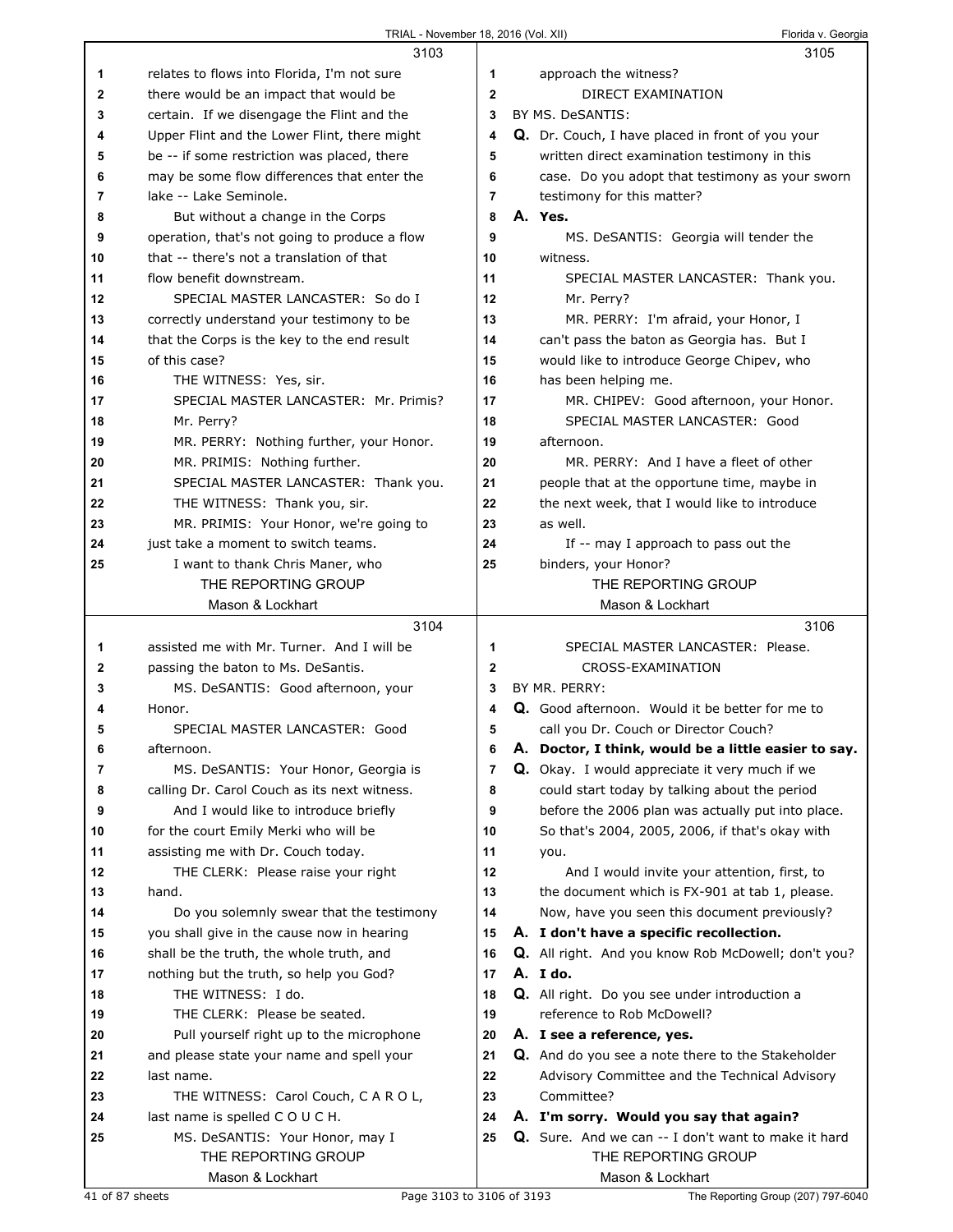|                |    | 3107                                                      |                |    | 3109                                                        |
|----------------|----|-----------------------------------------------------------|----------------|----|-------------------------------------------------------------|
| 1              |    | for you. We can walk through the document as              | 1              |    | and then there is a discussion of the Northwest             |
| 2              |    | slowly as I need to to make sure that I'm not             | $\mathbf{2}$   |    | Florida Management District in Florida. Do you              |
| 3              |    | being confusing.                                          | 3              |    | see that, doctor?                                           |
| 4              |    | So if you look at introduction, it says the               | 4              |    | A. I see the paragraph heading with that -- those           |
| 5              |    | Stakeholder Advisory Committee and Technical              | 5              |    | phrases, yes.                                               |
| 6              |    | Advisory Committee, under introduction?                   | 6              |    | <b>Q.</b> Are you familiar with the permitting system in    |
| $\overline{7}$ |    | A. I see.                                                 | $\overline{7}$ |    | the Northwest Florida Water Management District?            |
| 8              |    | Q. Okay. Can you explain to the Court what those          | 8              |    | A. I might have been at some point in time. I don't         |
| 9              |    | two committees were and what they did in the 2006         | 9              |    | have a lingering familiarity with it.                       |
| 10             |    | plan process.                                             | 10             |    | <b>Q.</b> Are you aware that in that part of Florida,       |
| 11             |    | A. Yes. In order to progress the development of the       | 11             |    | farmers have specific limits on how much                    |
| 12             |    | Lower Flint River Basin Conservation Plan, we             | 12             |    | irrigation water they can apply per acre?                   |
| 13             |    | established two committees to help advise on              | 13             |    | A. I don't have awareness of that.                          |
| 14             |    | options and a range of policies that might be             | 14             |    | Q. And are you aware that farmers in that part of           |
| 15             |    | included in such a plan. The Stakeholder                  | 15             |    | Florida, which is part of the ACF Basin, in                 |
| 16             |    | Advisory Committee was focused -- was a diverse           | 16             |    | general are also required to report the amount of           |
| 17             |    | group of individuals that came from different             | 17             |    | water they draw from the ground or from surface             |
| 18             |    | sectors of interest. Economic and environmental,          | 18             |    | water?                                                      |
| 19             |    | agricultural, municipal as well as industrial             | 19             |    | A. I'm not aware of that.                                   |
| 20             |    | concerns were represented. Their basic function           | 20             |    | Are you speaking in terms of 10 years ago or                |
| 21             |    | was to receive information, to help advise on             | 21             |    | now or what context?                                        |
| 22             |    | alternative policies that might be crafted.               | 22             |    | Q. Now.                                                     |
| 23             |    | The Technical Advisory Committee, in                      | 23             |    | A. I don't know the current framework. And whether          |
| 24             |    | contrast, also had individuals that had some              | 24             |    | or not I understood that to be the case 10 years            |
| 25             |    | familiarity with that area of the state, but              | 25             |    | ago, again, I don't have a lingering familiarity            |
|                |    | THE REPORTING GROUP                                       |                |    | THE REPORTING GROUP                                         |
|                |    | Mason & Lockhart                                          |                |    | Mason & Lockhart                                            |
|                |    |                                                           |                |    |                                                             |
|                |    | 3108                                                      |                |    | 3110                                                        |
| 1              |    | whose particular focus, however, was in helping           | 1              |    | with it.                                                    |
| $\mathbf{2}$   |    | to assemble and translate basic underlying                | 2              |    | <b>Q.</b> Well, it's true, isn't it, that Georgia has never |
| 3              |    | hydrologic and environmental information so that          | 3              |    | had in the ACF Basin a requirement that farmers             |
| 4              |    | the Stakeholder Advisory Committee could be               | 4              |    | only irrigate a particular limited amount per               |
| 5              |    | informed.                                                 | 5              |    | acre. Right?                                                |
| 6              | Q. | And you followed pretty closely the work of Rob           | 6              | Α. | That is not the nature of how our agricultural              |
| 7              |    | McDowell in focusing the debate of those two              | 7              |    | permit is constructed.                                      |
| 8              |    | groups. Right?                                            | 8              |    | <b>Q.</b> And, in fact, for groundwater permits -- pardon   |
| 9              |    | A. Well, I followed closely Rob's work in the sense       | 9              |    | me, for grandfathered permits, there are                    |
| 10             |    | that I was periodically briefed. I wouldn't               | 10             |    | virtually no limitations on what farmers can do.            |
| 11             |    | characterize him as focusing debate of the group,         | 11             |    | Right?                                                      |
| 12             |    | however.                                                  | 12             |    | A. A grandfathered permit would reflect the                 |
| 13             | Q. | All right. So what I want to ask you about in             | 13             |    | groundwater rules and regulations as of, I                  |
| 14             |    | this document is whether Rob McDowell briefed you         | 14             |    | believe, about 1991.                                        |
| 15             |    | on some of the information here, if I could.              | 15             |    | Q. Were there any limits in 1991 on how much water a        |
| 16             |    | Now --                                                    | 16             |    | grandfathered permittee could pump out of the               |
| 17             | А. | Pardon me.                                                | 17             |    | ground?                                                     |
| 18             |    | <b>Q.</b> If I interrupt you, please let me know. I don't | 18             |    | A. There was a -- there was a -- not an upper limit,        |
| 19             |    | mean to.                                                  | 19             |    | no.                                                         |
| 20             |    | So let's turn to the second page. And I                   | 20             |    | Q. Okay. Now, if I could invite your attention,             |
| 21             |    | would like to in particular focus on paragraph 7          | 21             |    | please, to tab 2, which is Florida Exhibit 46. I            |
| 22             |    | which reads, what is being done with continued            | 22             |    | take it, Dr. Couch, that you're familiar with               |
| 23             |    | permitting in adjoining states. Do you see that?          | 23             |    | this exhibit?                                               |
| 24             |    | A. Yes, I see the title. Yes.                             | 24             |    | A. I have not -- I don't have a familiarity with it,        |
| 25             |    | Q. Okay. And then there is a discussion of Alabama,       | 25             |    | no.                                                         |
|                |    | THE REPORTING GROUP                                       |                |    | THE REPORTING GROUP                                         |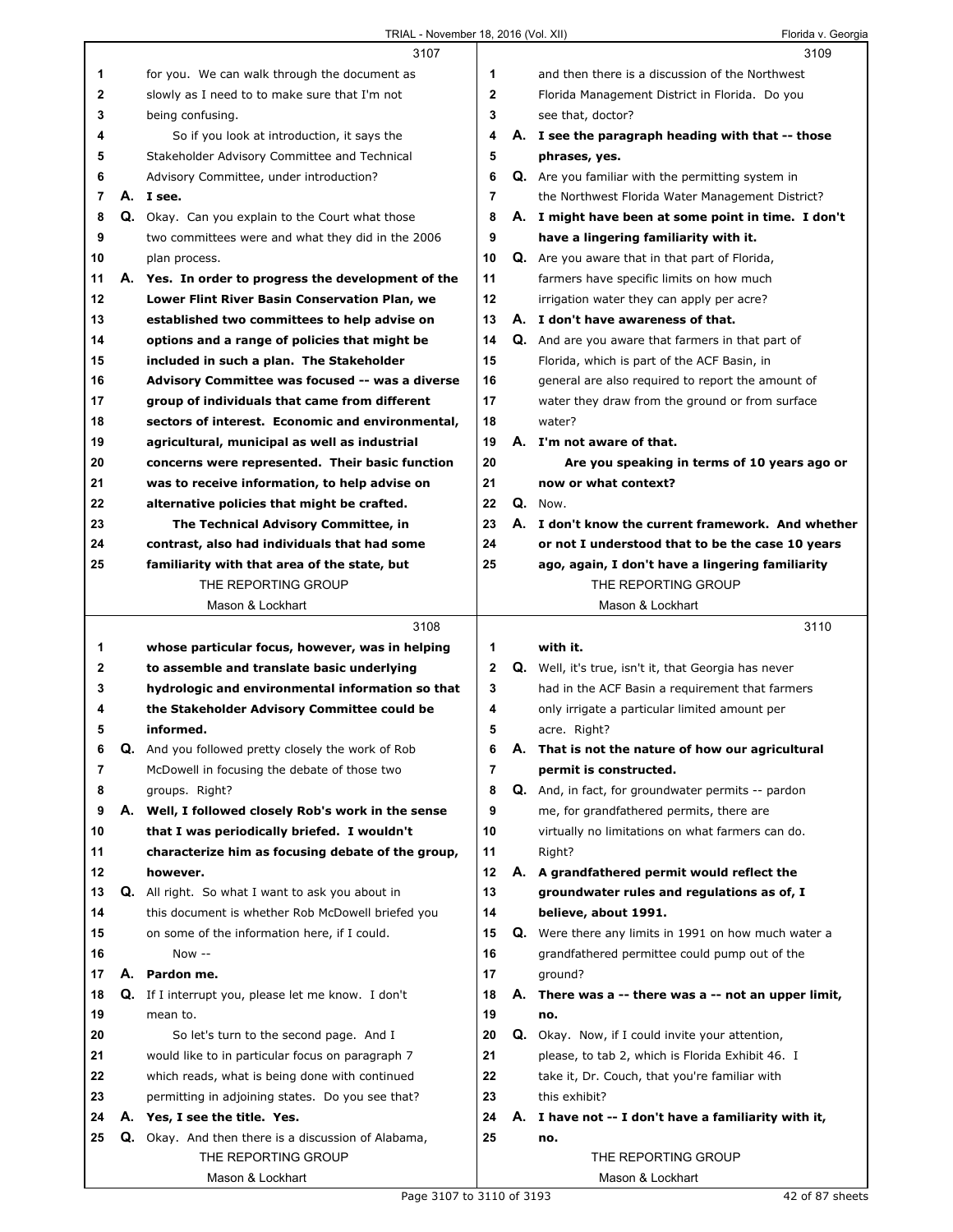|              |    | 3111                                                        |              |    | 3113                                                                                                |
|--------------|----|-------------------------------------------------------------|--------------|----|-----------------------------------------------------------------------------------------------------|
| 1            |    | Q. You were with EPD as the director in 2006.               | 1            |    | specifically was poised to be considered in final                                                   |
| $\mathbf{2}$ |    | Right?                                                      | $\mathbf{2}$ |    | draft is something that's reflected in this                                                         |
| 3            |    | A. That is correct.                                         | 3            |    | letter.                                                                                             |
| 4            |    | <b>Q.</b> And did you have occasion during that time period | 4            |    | Q. You don't recall what the United States Fish and                                                 |
| 5            |    | to speak with U.S. Fish and Wildlife about the              | 5            |    | Wildlife Service's view was on the 2006 plan?                                                       |
| 6            |    | draft 2006 plan?                                            | 6            |    | A. Well, I recall that I received a letter directly                                                 |
| 7            |    | A. I don't recall that I had a specific meeting with        | 7            |    | from the field supervisor in regard to the plan.                                                    |
| 8            |    | the Fish and Wildlife regarding the plan, no.               | 8            |    | <b>Q.</b> Okay. We can talk about that, but let's first                                             |
| 9            |    | <b>Q.</b> And were you aware that U.S. Fish and Wildlife    | 9            |    | talk about --                                                                                       |
| 10           |    | actually commented on the draft 2006 plan?                  | 10           |    | A. Which would be a better basis for, I think, your                                                 |
| 11           |    | A. In a written communication from the field                | 11           |    | question than this particular letter.                                                               |
| 12           |    | supervisor of Georgia, this not being the letter            | 12           |    | <b>Q.</b> Well, if I had that letter, I would be glad to                                            |
| 13           |    | because it wasn't addressed to me, I became aware           | 13           |    | talk about it. But this is the letter that we                                                       |
| 14           |    | of those concerns. Yes.                                     | 14           |    | have been talking about through trial. It was                                                       |
| 15           |    | <b>Q.</b> And if I could invite your attention to page 4 of | 15           |    | produced by the State of Georgia to us. And it                                                      |
| 16           |    | this document, please. And I would like, if I               | 16           |    | made a number of recommendations that I would                                                       |
| 17           |    | might, to focus on the second recommendation on             | 17           |    | like to focus on now, if I could.                                                                   |
| 18           |    | that page. And it's the second recommendation on            | 18           |    | And so I would invite your attention to                                                             |
| 19           |    | that page from U.S. Fish and Wildlife. Could you            | 19           |    | summary comments, please.                                                                           |
| 20           |    | read that text to yourself, please, No. 2.                  | 20           |    | A. Yes. That's page 7?                                                                              |
| 21           |    | A. I see that.                                              | 21           |    | Q. That is. And I would invite you to read that                                                     |
| 22           | Q. | Do you recall your staff advising you that U.S.             | 22           |    | paragraph onto the next page, please.                                                               |
| 23           |    | Fish and Wildlife's position was that current               | 23           |    | A. Okay.                                                                                            |
| 24           |    | permits must be modified to eliminate                       | 24           |    | Q. Thank you for doing that. If I could invite your                                                 |
| 25           |    | overallocation of water in the Flint River Basin?           | 25           |    | attention to the third line, I'll have a question                                                   |
|              |    | THE REPORTING GROUP                                         |              |    | THE REPORTING GROUP                                                                                 |
|              |    | Mason & Lockhart                                            |              |    | Mason & Lockhart                                                                                    |
|              |    | 3112                                                        |              |    | 3114                                                                                                |
| 1            |    | A. I don't recall that. Also, the context of this           | 1            |    | about your understanding at the time. The text                                                      |
| $\mathbf{2}$ |    | seems interesting from the point of view of the             | $\mathbf 2$  |    | reads, current level of agricultural water                                                          |
|              |    |                                                             |              |    |                                                                                                     |
| 3            |    | presumption of overallocation along with the                | 3            |    | withdrawals made the drought significantly                                                          |
| 4            |    | presumption of a take of mussels in the context             | 4            |    | deeper.                                                                                             |
| 5            |    | of how to sustain.                                          | 5            |    | Do you see that in the text?                                                                        |
| 6            | Q. | You never read this letter before?                          | 6            | А. | I do.                                                                                               |
| 7            | А. | No.                                                         | 7            |    | Q. Was it your view that the current level of                                                       |
| 8            |    | Q. I would invite you to read it; but in the                | 8            |    | drought withdrawals between 1998 and 2002 made                                                      |
| 9            |    | interest of time, let's go to the summary                   | 9            |    | those droughts significantly worse?                                                                 |
| 10           |    | comments, if we might, which are at page 7 near             | 10           |    | A. No.                                                                                              |
| 11           |    | the end.                                                    | 11           |    |                                                                                                     |
| 12           |    | And before I invite you to read that, it's                  | 12           |    | Q. So you disagreed with the statements of U.S. Fish<br>and Wildlife?                               |
| 13           |    | true, isn't it, that under your time as the                 | 13           |    | A. I have no basis to understand why they're making                                                 |
| 14           |    | director of EPD, you did not accept the                     | 14           |    | this particular claim.                                                                              |
| 15           |    | recommendation we just looked at?                           | 15           |    | Q. Okay. Did you know Director Reheis?                                                              |
| 16           |    | A. I'm sorry. This recommendation was not presented         | 16           |    | A. I did.                                                                                           |
| 17           |    | to me. I mean, reading it out of a letter, that             | 17           |    | Q. Were you here for his testimony?                                                                 |
| 18           |    | was not the basis of something being presented              | 18           | А. | No.                                                                                                 |
| 19           |    | such that I could make a decision on it or not.             | 19           |    |                                                                                                     |
| 20           |    | Q. So your staff would have summarized this for you         | 20           | А. | Q. Have you read his deposition?<br>No.                                                             |
| 21           |    | in some other context; is that what your                    | 21           | Q. | Have you watched or read the testimony of                                                           |
| 22           |    | testimony is?                                               | 22           |    | Mr. Napoleon Caldwell?                                                                              |
| 23           | А. | More likely this would have been one of probably            | 23           |    | A. No.                                                                                              |
| 24           |    | a large variety of public input and input from              | 24           |    |                                                                                                     |
| 25           |    | others agencies that we received. So how this               | 25           |    | Q. Can you turn to the next page, the last section<br>of this particular paragraph. And there are a |
|              |    | THE REPORTING GROUP                                         |              |    | THE REPORTING GROUP                                                                                 |
|              |    | Mason & Lockhart                                            |              |    | Mason & Lockhart                                                                                    |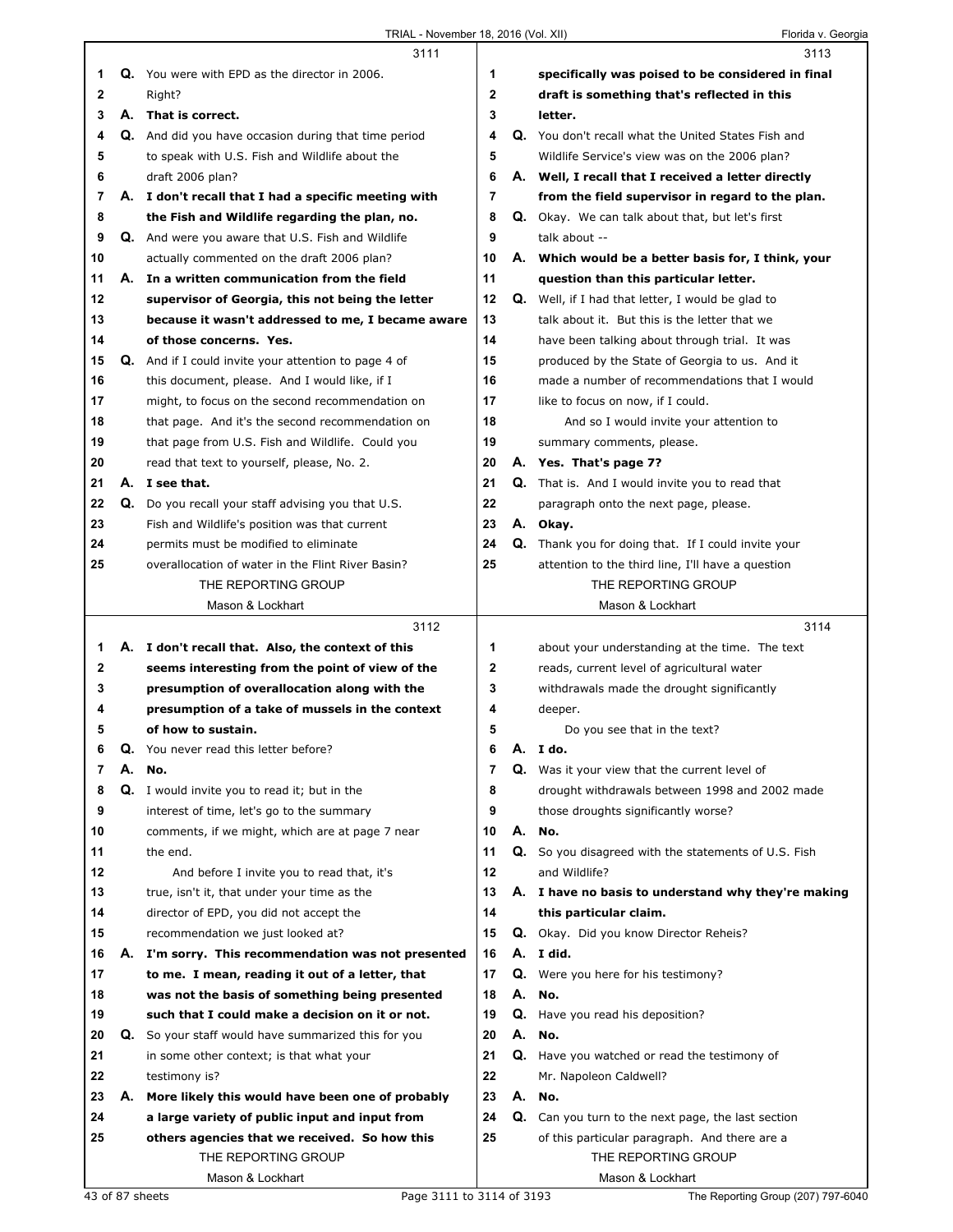|              |    | 3115                                                                                                  |             | 3117                                                                                                   |
|--------------|----|-------------------------------------------------------------------------------------------------------|-------------|--------------------------------------------------------------------------------------------------------|
| 1            |    | couple sentences, but I just ask you to indicate                                                      | 1           | Q. Are you aware of any entity ever proposing to the                                                   |
| 2            |    | whether you agree or disagree with the statements                                                     | $\mathbf 2$ | Governor's office that Flint River Drought                                                             |
| 3            |    | of the United States Fish and Wildlife on those                                                       | 3           | Protection Act funding be expanded and assured                                                         |
| 4            |    | topics?                                                                                               | 4           | beyond its current limits during the time you                                                          |
| 5            |    | A. Again, I would -- I see what Ms. Tucker is                                                         | 5           | were director?                                                                                         |
| 6            |    | writing here. I don't believe I have ever seen                                                        | 6           | A. No. That question was not posed.                                                                    |
| 7            |    | the basis or scientific understanding that would                                                      | 7           | And I would like to clarify that it wasn't a                                                           |
| 8            |    | inform their particular views of the nature of                                                        | 8           | matter of -- it wouldn't -- had it been, it was                                                        |
| 9            |    | overallocation, much less its connection in the                                                       | 9           | not a matter of a budgetary process but, rather,                                                       |
| 10           |    | period that we're talking about to mortality of                                                       | 10          | legislative action.                                                                                    |
| 11           |    | mussels.                                                                                              | 11          | Q. Were you aware of any legislative proposal to                                                       |
| 12           | Q. | Now, could I ask you to turn in your prefiled                                                         | 12          | expand the funding for the Flint River Drought                                                         |
| 13           |    | direct testimony to paragraph 18, please. And in                                                      | 13          | Protection Act beyond its current level when you                                                       |
| 14           |    | particular I'm focused on the last line of that                                                       | 14          | were director?                                                                                         |
| 15           |    | paragraph when you get there.                                                                         | 15          | A. No.                                                                                                 |
| 16           |    | Doctor, if you could let me know when you get                                                         | 16          | <b>Q.</b> Now, I would invite your attention to item 10 on                                             |
| 17           |    | there, I would appreciate it.                                                                         | 17          | that same page, please. And there there is a                                                           |
| 18           |    | A. This would be on page 7 of the document, just to                                                   | 18          | reference to pump capacity. Do you see that?                                                           |
| 19           |    | be clear?                                                                                             | 19          | A. I do.                                                                                               |
| 20           |    | <b>Q.</b> I think that's right, doctor.                                                               | 20          | Q. Are you aware of any alternatives to limiting the                                                   |
| 21           |    | Okay. Now there, is it fair to say that your                                                          | 21          | amount of water that could be pumped in the Lower                                                      |
| 22           |    | primary goal at what is stated with respect to                                                        | 22          | Flint Basin being proposed to the legislature or                                                       |
| 23           |    | the 2006 plan, JX-21, to achieve a plan that all                                                      | 23          | anybody else?                                                                                          |
| 24           |    | Stakeholder Advisory Committee members could                                                          | 24          | A. There was no action that I'm aware of with the                                                      |
| 25           |    | support?                                                                                              | 25          | legislature to change the underlying content or                                                        |
|              |    | THE REPORTING GROUP                                                                                   |             | THE REPORTING GROUP                                                                                    |
|              |    | Mason & Lockhart                                                                                      |             | Mason & Lockhart                                                                                       |
|              |    |                                                                                                       |             |                                                                                                        |
|              |    | 3116                                                                                                  |             | 3118                                                                                                   |
| 1            |    |                                                                                                       | 1           |                                                                                                        |
| $\mathbf{2}$ |    | A. Yes. Consistent with Georgia regulation and law.                                                   | $\mathbf 2$ | requirements regarding agricultural permits.                                                           |
| 3            |    | Q. Now, let's see what the recommendations were of<br>the stakeholders, if we could. And I would ask  | 3           | Q. Now, after the 2006 plan was put in place, there                                                    |
| 4            |    | you to turn to tab 4 in your binder, and in                                                           | 4           | was a terrible drought in 2007; wasn't there?                                                          |
| 5            |    |                                                                                                       | 5           | A. There was a -- 2007 was a drought year, yes.                                                        |
| 6            |    | particular pages 55 and 56.<br>A. I'm there.                                                          |             | Q. Is it your testimony that it wasn't a significant<br>drought?                                       |
| 7            | Q. |                                                                                                       | 6<br>7      |                                                                                                        |
| 8            |    | Do you see page 55, item 2.9, Stakeholder<br>Recommendations?                                         | 8           | A. Well, significant would have to have some context<br>around it. It was a year of drought and a year |
| 9            |    | A. I do.                                                                                              | 9           | of concern, as management actions that we took                                                         |
| 10           |    |                                                                                                       | 10          | would indicate.                                                                                        |
| 11           |    | Q. Now, if you can turn to page 56 with me, I would<br>like you to focus on item 4. If you could read | 11          | <b>Q.</b> Now, could I ask you to turn to tab 6; and could                                             |
| 12           |    | it to yourself, I would appreciate it.                                                                | 12          | I invite your attention to FX-47. Do you see                                                           |
| 13           |    | A. I have read it.                                                                                    | 13          | that?                                                                                                  |
| 14           |    |                                                                                                       | 14          | A. I do.                                                                                               |
| 15           |    | Q. Do you recall the stakeholders making this<br>particular recommendation?                           | 15          |                                                                                                        |
| 16           |    | A. Not specifically. But I'll -- I see it written                                                     | 16          | Q. Do you remember this letter?<br>A. I do.                                                            |
| 17           |    | here.                                                                                                 | 17          | Q. All right. And do you see in the first line the                                                     |
| 18           |    | Q. Were you involved in the budgetary process for                                                     | 18          | U.S. Fish and Wildlife statement that it has                                                           |
| 19           |    | the Department of Natural Resources for EPD?                                                          | 19          | concerns regarding the lack of implementation                                                          |
| 20           |    | A. Yes.                                                                                               | 20          | regarding the 2006 plan?                                                                               |
| 21           | Q. | Did you make recommendations up the chain as to                                                       | 21          | A. I'm sorry. Could you draw my attention to                                                           |
| 22           |    | the budgets for the Flint River Drought                                                               | 22          | specifically where those phrases are?                                                                  |
| 23           |    | Protection Act?                                                                                       | 23          |                                                                                                        |
| 24           |    |                                                                                                       | 24          | Q. Sure. I'm very happy to. Thanks for asking.                                                         |
| 25           |    | A. No. That was not a part of the budget framework<br>that we worked within.                          | 25          | The first line of the letter, Dear Dr. Couch.<br>The Fish and Wildlife Service has concerns.           |
|              |    | THE REPORTING GROUP                                                                                   |             | THE REPORTING GROUP                                                                                    |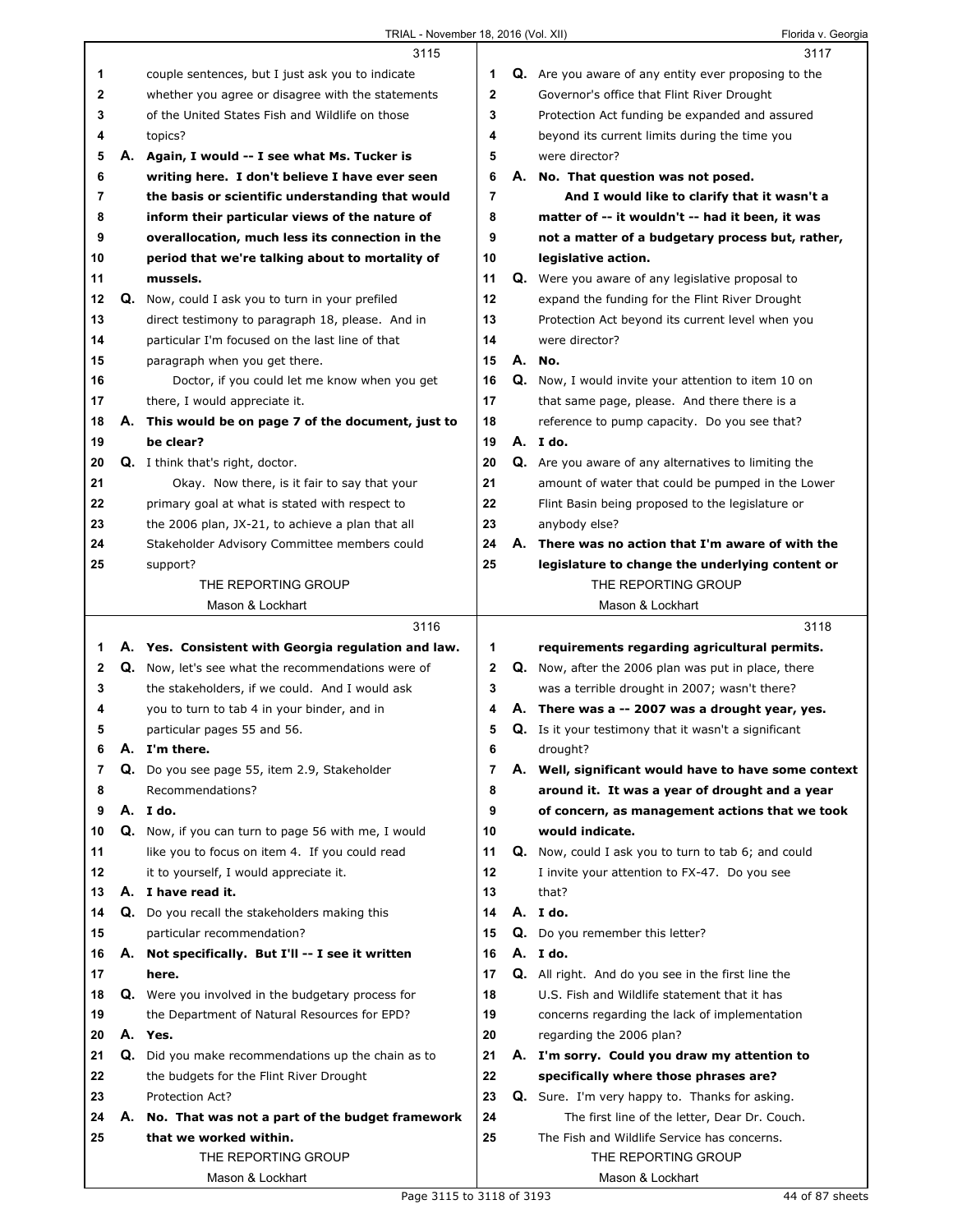|                |    | 3119                                                    |                |    | 3121                                                                 |
|----------------|----|---------------------------------------------------------|----------------|----|----------------------------------------------------------------------|
| 1              |    | A. Oh, got it. I see that written, yes.                 | 1              |    | answer?                                                              |
| $\mathbf{2}$   |    | Q. Okay. And could you turn with me to the last         | 2              |    | A. Well, you would have to give me a minute to read                  |
| 3              |    | paragraph of the letter. And I would like to            | 3              |    | this. As these are minutes, at best it's a                           |
| 4              |    | focus your attention, if I might, to the sentence       | 4              |    | paraphrase of something I might have said that                       |
| 5              |    | beginning more fundamentally, however, which is         | 5              |    | day.                                                                 |
| 6              |    | about six lines down in the last paragraph.             | 6              |    | Q. As always, I would invite you to take as much                     |
| 7              |    | A. Yes. I see it.                                       | $\overline{7}$ |    | time as you like to read any document we're                          |
| 8              |    | Q. What, if any, action did you take in response to     | 8              |    |                                                                      |
|                |    |                                                         |                |    | looking at. So please do.                                            |
| 9              |    | this letter?                                            | 9              |    | A. I have read the paragraph.                                        |
| 10             |    | A. Very difficult to take a specific action in          | 10             |    | Q. Do you have any further recollection of the                       |
| 11             |    | response to this letter in that a number of             | 11             |    | question that I asked?                                               |
| 12             |    | concerns are raised without any data, evidence,         | 12             |    | A. Could you restate the question, please.                           |
| 13             |    | or other scientific information that would              | 13             |    | Q. Do you now remember this particular meeting and                   |
| 14             |    | support a way to frame specific beliefs that have       | 14             |    | addressing the consumptive use budget concept                        |
| 15             |    | been raised in this letter.                             | 15             |    | with the committee?                                                  |
| 16             |    | Q. You're not aware of U.S. Fish and Wildlife work      | 16             |    | A. What reading this refreshes my recollection about                 |
| 17             |    | with the IHA model?                                     | 17             |    | is the nature of the consumptive use budget and                      |
| 18             |    | A. Yes, I am.                                           | 18             |    | policy context in which we were having                               |
| 19             |    | Q. Could you turn, please, to tab 7.                    | 19             |    | discussions both within this committee and                           |
| 20             |    | A. I'm there.                                           | 20             |    | otherwise.                                                           |
| 21             |    | Q. All right. Napoleon Caldwell worked for you,         | 21             |    | Q. And do you see the reference in that line to a                    |
| 22             |    | didn't he, when you were director?                      | 22             |    | set of limitations Florida has in place?                             |
| 23             |    | A. Napoleon Caldwell was a member of the staff of       | 23             |    | A. Yes. There's reference to local sources first.                    |
| 24             |    | EPD, yes.                                               | 24             |    | Q. And you worked with Mr. Napoleon Caldwell during                  |
| 25             |    | <b>Q.</b> And he was actually in your director's office | 25             |    | your time as director on a consumptive use budget                    |
|                |    | THE REPORTING GROUP                                     |                |    | THE REPORTING GROUP                                                  |
|                |    |                                                         |                |    | Mason & Lockhart                                                     |
|                |    | Mason & Lockhart                                        |                |    |                                                                      |
|                |    |                                                         |                |    |                                                                      |
|                |    | 3120                                                    |                |    | 3122                                                                 |
| 1              |    | staff; is that correct?                                 | 1              |    | framework for the State of Georgia; didn't you?                      |
| $\mathbf{2}$   |    | A. That's correct.                                      | $\mathbf{2}$   |    | A. I would characterize that to say we worked within                 |
| 3              | Q. | Now, here we're looking at Florida Exhibit 65 at        | 3              |    | a broader policy team around the notion of                           |
| 4              |    | tab 7. And the first line refers to a state             | 4              |    | consumptive use budgeting and how that would be                      |
| 5              |    | advisory committee. Can you explain what that           | 5              |    | incorporated into our quidance framework for                         |
| 6              |    | is, please.                                             | 6              |    | original planning.                                                   |
| $\overline{7}$ |    | A. I can only surmise from the membership and           | 7              | Q. | Who was on that team?                                                |
| 8              |    | context of this that this would be the state            | 8              |    | A. There were probably four or five individuals.                     |
| 9              |    | advisory committee formed under the statewide           | 9              |    | Certainly Nap Caldwell would have been one of                        |
| 10             |    | water planning process.                                 | 10             |    | them. Alice Miller-Kise would have been another                      |
| 11             | Q. | Now, just to cut to the chase, can you take a           | 11             |    | one, Gail Cowie, an individual whose name escapes                    |
| 12             |    | look at the third page where your name appears,         | 12             |    | me at the moment, Linda McGregor.                                    |
| 13             |    | please. It's about two-thirds of the way down.          | 13             |    | One of the individuals I'm having a hard time                        |
| 14             | А. | I do.                                                   | 14             |    | recollecting at this point in time.                                  |
| 15             | Q. | Do you recall addressing a state advisory               | 15             |    |                                                                      |
| 16             |    | committee group regarding consumptive use budget        | 16             |    | Q. Can you remind me if Linda McGregor was a branch<br>chief on EPD? |
| 17             |    | concepts?                                               | 17             |    |                                                                      |
| 18             |    |                                                         | 18             |    | A. She became branch chief at some point during my                   |
|                |    | A. Not specifically, but if these minutes are           | 19             |    | tenure, yes.                                                         |
| 19             |    | accurate, then it would indicate that I did.            |                |    | Q. And Dr. Gail Cowie was a contractor working with                  |
| 20             |    | Q. And do you see the sentence there which reads,       | 20             |    | you at that time?                                                    |
| 21             |    | Dr. Carol Couch then addressed the group                | 21             |    | A. I think initially Gail worked in a contract                       |
| 22             |    | regarding a consumptive use budget?                     | 22             |    | context; and at some point -- I'm not remembering                    |
| 23             |    | A. I see the sentence, yes.                             | 23             |    | exactly when -- she became employed -- actually                      |
| 24             |    | Q. You don't remember -- you don't have any             | 24             |    | employed by EPD.                                                     |
| 25             |    | recollection of this, I take it, from your last         | 25             |    | Q. Now, if I can invite your attention to the prior                  |
|                |    | THE REPORTING GROUP<br>Mason & Lockhart                 |                |    | THE REPORTING GROUP<br>Mason & Lockhart                              |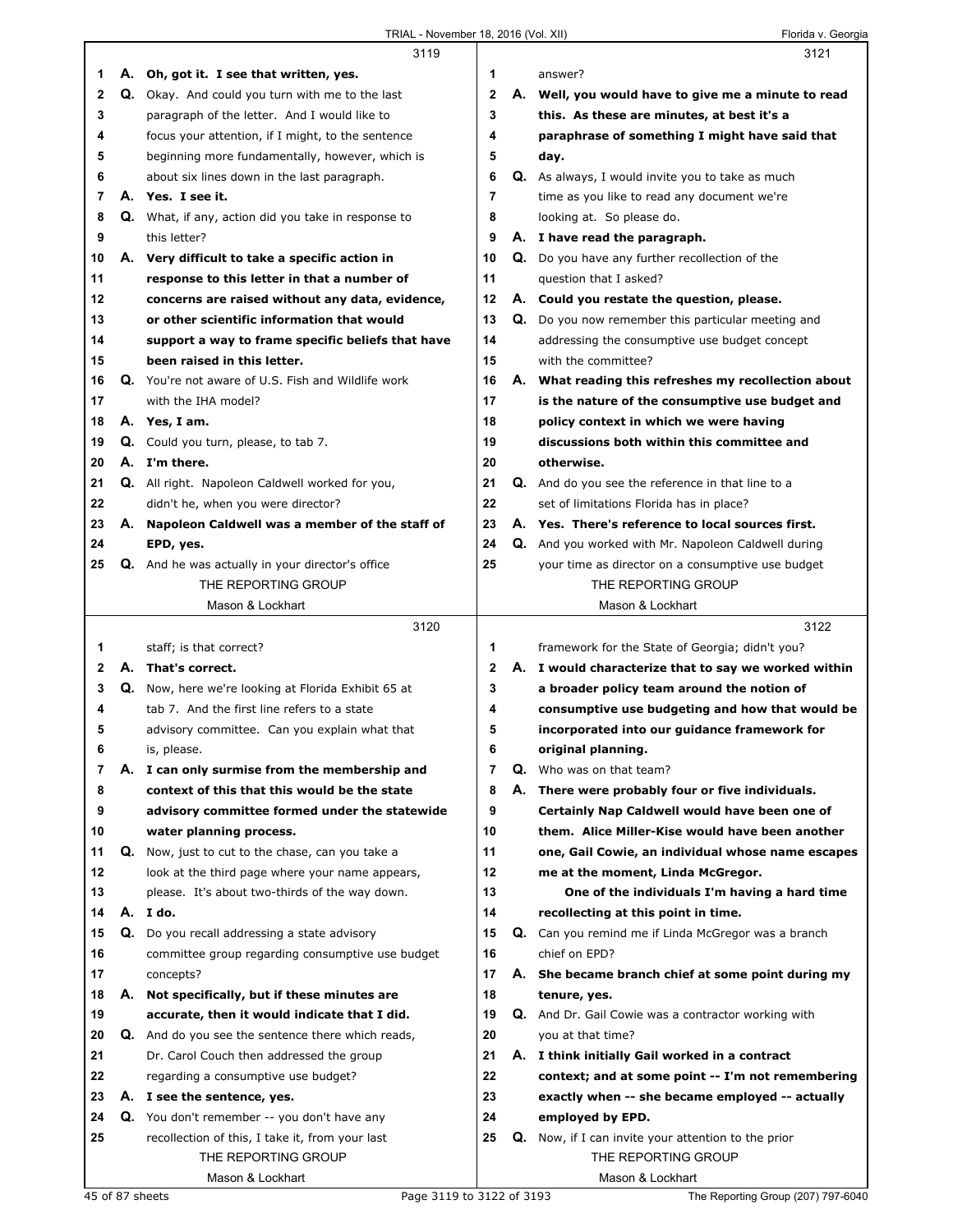## TRIAL - November 18, 2016 (Vol. XII) Florida v. Georgia

|    |    | 3123                                                 |              |    | 3125                                                        |
|----|----|------------------------------------------------------|--------------|----|-------------------------------------------------------------|
| 1  |    | page at the top; and there is a paragraph there      | 1            |    | A. And what GA number should I be referring to?             |
|    |    |                                                      | $\mathbf{2}$ |    | Q. I will now tell you.                                     |
| 2  |    | that talks about the proposed policy framework       | 3            |    | GA 126756.                                                  |
| 3  |    | known as the consumptive use budget. Really, the     |              |    |                                                             |
| 4  |    | first full paragraph on that page. Can you read      | 4            |    | A. 756.                                                     |
| 5  |    | that to yourself, please.                            | 5            | Q. | Do you remember this presentation, Dr. Couch?               |
| 6  |    | A. Which numbered page are you referring to?         | 6            | А. | Not specifically. But it does appear to be the              |
| 7  |    | Q. It's on page 2.                                   | 7            |    | nature of a presentation that would have been               |
| 8  |    | A. Page 2. Proposed policy framework, okay.          | 8            |    | prepared for the Water Council. And since I                 |
| 9  |    | Yes.                                                 | 9            |    | chaired that council, I --                                  |
| 10 | Q. | Does that accurately summarize the concept of a      | 10           |    | <b>Q.</b> Would this have been presented by Mr. Napoleon    |
| 11 |    | consumptive use budget?                              | 11           |    | Caldwell to the best of your recollection?                  |
| 12 |    | A. I think it does characterize two important -- two | 12           |    | A. I don't have a specific recollection of the              |
| 13 |    | important elements specifically in this              | 13           |    | agenda of June 7, 2006, and whether he or another           |
| 14 |    | paragraph. One is that a -- the nature of the        | 14           |    | staff person presented this.                                |
| 15 |    | consumptive use budget would be crafted to the       | 15           |    | <b>Q.</b> Could I ask you to turn with me to the page       |
| 16 |    | specific nature of the conditions within the         | 16           |    | that's numbered GA 126761 in Florida Exhibit 65.            |
| 17 |    | watershed and that it provided a tool to             | 17           |    | A. I'm there.                                               |
| 18 |    | understand and put in context present and future     | 18           |    | Q. Do you see the bullets there ending with, in all         |
| 19 |    | uses.                                                | 19           |    | caps, consumptive use matters, exclamation point,           |
| 20 |    | Q. So, for example, in a metropolitan context a      | 20           |    | exclamation point?                                          |
| 21 |    | consumptive use budget would evaluate the amount     | 21           |    | A. Yes.                                                     |
| 22 |    | of water use in that particular municipal area.      | 22           |    | Q. All right. Now, the next slide, which is                 |
| 23 |    | Is that fair?                                        | 23           |    | GA 126762 has a photograph. Do you see that?                |
| 24 |    | A. On a watershed-specific basis, yes.               | 24           |    | A. Yes. It's hard to make out what that is, but             |
| 25 |    | Q. And in the Lower Flint, a consumptive use budget  | 25           |    | there is something that appears to be a                     |
|    |    | THE REPORTING GROUP                                  |              |    | THE REPORTING GROUP                                         |
|    |    | Mason & Lockhart                                     |              |    | Mason & Lockhart                                            |
|    |    |                                                      |              |    |                                                             |
|    |    |                                                      |              |    |                                                             |
|    |    | 3124                                                 |              |    | 3126                                                        |
| 1  |    | would analyze and address the amount of              | 1            |    | photograph.                                                 |
| 2  |    | agricultural water use. Right?                       | $\mathbf{2}$ |    | Q. Can you tell whether that is or is not irrigation        |
| 3  | А. | Regardless of watershed, the budget would take in    | 3            |    | equipment?                                                  |
| 4  |    | consideration municipal, industrial, as well as      | 4            |    | A. Looks like I'm seeing the arm of a center-pivot,         |
| 5  |    | agricultural uses of water which understandably      | 5            |    | but the remainder of it is hard to say.                     |
| 6  |    | vary depending on where you are in the state.        | 6            | Q. | Okay. Rather than going through this                        |
| 7  | Q. | And the idea would be, wouldn't it, that there       | 7            |    | painstakingly, I invite your attention actually             |
| 8  |    | would be some limits placed on the amount of         | 8            |    | to the next tab, which is an article titled                 |
| 9  |    | consumption by all users within the watershed.       | 9            |    | Ensuring Sustainable Water Use Supplies Into the            |
| 10 |    | Right?                                               | 10           |    | Future, Perspectives on Managing Consumptive Use,           |
| 11 | А. | No.                                                  | 11           |    | Florida Exhibit 109. Do you see that?                       |
| 12 |    | Q. All right. Well, let's turn then to page          | 12           |    | A. Under tab 8, yes.                                        |
| 13 |    | GA 12657 of Florida Exhibit 65, please. It's a       | 13           |    | <b>Q.</b> Tab 8. And do you see the name Nap Caldwell       |
| 14 |    | PowerPoint presentation from that meeting.           | 14           |    | there?                                                      |
| 15 |    | I'm sorry. It's in the same tab, tab 7.              | 15           |    | A. I do.                                                    |
| 16 |    | A. Okay.                                             | 16           |    | <b>Q.</b> And he worked for you during this period of time; |
| 17 |    | Q. And let me explain, because I confused you; and   | 17           |    | did he not?                                                 |
| 18 |    | I'm sorry. When I say GA, it's the bottom number     | 18           | А. | The date of this is 2007, so yes.                           |
| 19 |    | on the right-hand side of the page.                  | 19           | Q. | Have you ever seen this article before?                     |
| 20 |    | A. I see those numbers.                              | 20           |    | A. I don't have a recollection, but I probably did          |
| 21 |    | Q. Okay. Now, I'm attempting to invite your          | 21           |    | at the time.                                                |
| 22 |    | attention to a document called A Draft Policy        | 22           |    | Q. Now, I would like, if I could, to refer you to           |
| 23 |    | Recommendation on Water Quantity Management in       | 23           |    | page 2.                                                     |
| 24 |    | Georgia presented to the Water Council on June 7,    | 24           |    | MR. PERRY: And, Mr. Walton, if you                          |
| 25 |    | 2006. Do you see that?                               | 25           |    | could blow up the title at the bottom of the                |
|    |    | THE REPORTING GROUP                                  |              |    | THE REPORTING GROUP                                         |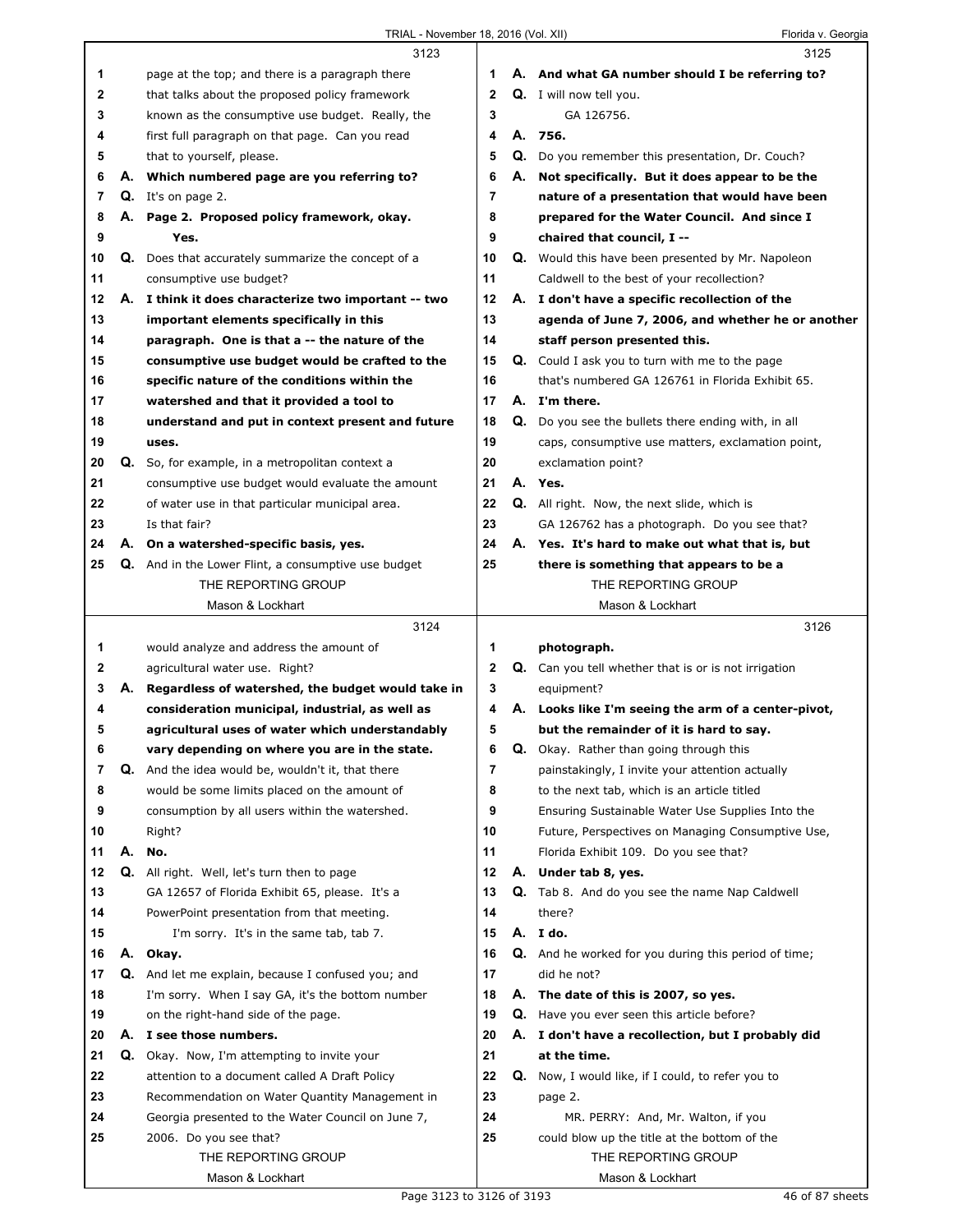|              |    | 3127                                                 |    |    | 3129                                              |
|--------------|----|------------------------------------------------------|----|----|---------------------------------------------------|
| 1            |    | first column for just a moment.                      | 1  |    | budgeting, which includes the consumptive         |
| $\mathbf{2}$ |    | And, now, go to the first paragraph,                 | 2  |    | elements.                                         |
| 3            |    | please, on the next column.                          | 3  |    | Q. So as a policy matter, your testimony is that  |
| 4            |    | BY MR. PERRY:                                        | 4  |    | you're -- at least your opinion at the time was   |
| 5            |    | Q. So, Dr. Couch, could you read to yourself that    | 5  |    | that it was possible to impose a consumptive use  |
| 6            |    | first paragraph on the second column on page 2 of    | 6  |    | budget regime in the ACF Basin?                   |
| 7            |    | this article.                                        | 7  |    | A. No. That was not the intent of consumptive use |
| 8            | А. | Okay.                                                | 8  |    | budgeting. The consumptive use budgets were       |
| 9            |    | <b>Q.</b> Now, I would like you, please, to -- about | 9  |    | provided as a framework and a guideline to        |
| 10           |    | two-thirds of the way down that paragraph focus      | 10 |    | understand that each region of the state          |
| 11           |    | on the sentence that begins with for surface         | 11 |    | developed its understanding of current and future |
| 12           |    | water, for surface water the approach would limit    | 12 |    | budgets for water use wherein the element of      |
| 13           |    | the amount of water that can be consumed.            | 13 |    | water use was current consumption and how would   |
| 14           |    | Do you see that?                                     | 14 |    | that consumption need to be managed in            |
| 15           |    | A. I see it.                                         | 15 |    | relationships to all the other elements of water  |
| 16           |    | Q. And it goes on to say, to quantities that would   | 16 |    | use taken together such that the appropriate      |
| 17           |    | not significantly alter the character of a set of    | 17 |    | policies for a particular area would be done.     |
| 18           |    | adopted flow regimes.                                | 18 |    | $Q.$ What $-$                                     |
| 19           |    | Do you see that?                                     | 19 |    | A. So this was a guideline. It was a flexible     |
| 20           |    | A. Ido.                                              | 20 |    | guideline. It was an approach that we used that   |
| 21           |    | Q. Okay. Is that a fair summary of the idea of a     | 21 |    | was then integrated within modeling to help -- to |
| 22           |    | consumptive use budget in the State of Georgia at    | 22 |    | help each region understand its consumptive use   |
| 23           |    | the time you were a director?                        | 23 |    | and to develop in the context of its own          |
| 24           |    | A. First of all, this wasn't an ongoing policy       | 24 |    | deliberations an understanding of its current and |
| 25           |    | discussion; so I couldn't characterize that there    | 25 |    | future water uses, and one of many water          |
|              |    | THE REPORTING GROUP                                  |    |    | THE REPORTING GROUP                               |
|              |    | Mason & Lockhart                                     |    |    | Mason & Lockhart                                  |
|              |    |                                                      |    |    |                                                   |
|              |    | 3128                                                 |    |    | 3130                                              |
| 1            |    | was a settled policy in the state when this paper    | 1  |    | management tools that would need to be -- come to |
| $\mathbf{2}$ |    | was being presented at a conference, No. 1.          | 2  |    | bear to what degree and how much emphasis would   |
| 3            |    | No. 2, I would say that the ongoing policy           | 3  |    | be placed on consumptive use.                     |
| 4            |    | context around consumptive use budgets and           | 4  |    | Every element of water planning or water          |
| 5            |    | ultimately what was settled into state policy in     | 5  |    | resource has an inherent cost. In some areas of   |
| 6            |    | our state water plan would have been different       | 6  |    | the state consumptive use might be the higher     |
| 7            |    | than what you see here.                              | 7  |    | priority in the immediate 5-to-10-year period;    |
| 8            | Q. | So you think Mr. Caldwell wasn't fairly              | 8  |    | and in other areas of the state it might not be   |
| 9            |    | summarizing what you had in mind for consumptive     | 9  |    | completely relevant at this point in time.        |
| 10           |    | use budgets?                                         | 10 | Q. | So your view at the time was consumptive use      |
| 11           | А. | Well, my role was to chair a policy council. I       | 11 |    | budgeting was a helpful tool, but it would be up  |
| 12           |    | might have had a personal opinion; but this          | 12 |    | to the specific region to determine how to use    |
| 13           |    | wasn't reflecting -- there is nothing about this     | 13 |    | it?                                               |
| 14           |    | that should be taken as being my personal view.      | 14 | А. | Each region would need to come up with a          |
| 15           | Q. | Was your personal --                                 | 15 |    | recommendation of the tool of water management    |
| 16           | А. | The important point I would like to make about       | 16 |    | approaches, including consumptive use. So it      |
| 17           |    | this is this is an active policy discussion, and     | 17 |    | wasn't left up to the region. Ultimately, the     |
| 18           |    | it's incomplete.                                     | 18 |    | director of EPD would need to approve the         |
| 19           | Q. | Now, your personal opinion was for or against        | 19 |    | specific plans.                                   |
| 20           |    | consumptive use budgets in this period of time?      | 20 |    | Q. And was it your opinion at the time that a     |
| 21           | А. | A personal opinion that I think resonates            | 21 |    | structure similar to what you're describing       |
| 22           |    | throughout some of the minutes that you have just    | 22 |    | should be put in place?                           |
| 23           |    | reflected and maybe other documents is that          | 23 | А. | What I am overviewing for you today I believe you |
| 24           |    | modern water resource management needs to            | 24 |    | will see as the policy framework adopted by our   |
| 25           |    | incorporate a complete understanding of water        | 25 |    | General Assembly when it approved the state water |
|              |    | THE REPORTING GROUP<br>Mason & Lockhart              |    |    | THE REPORTING GROUP<br>Mason & Lockhart           |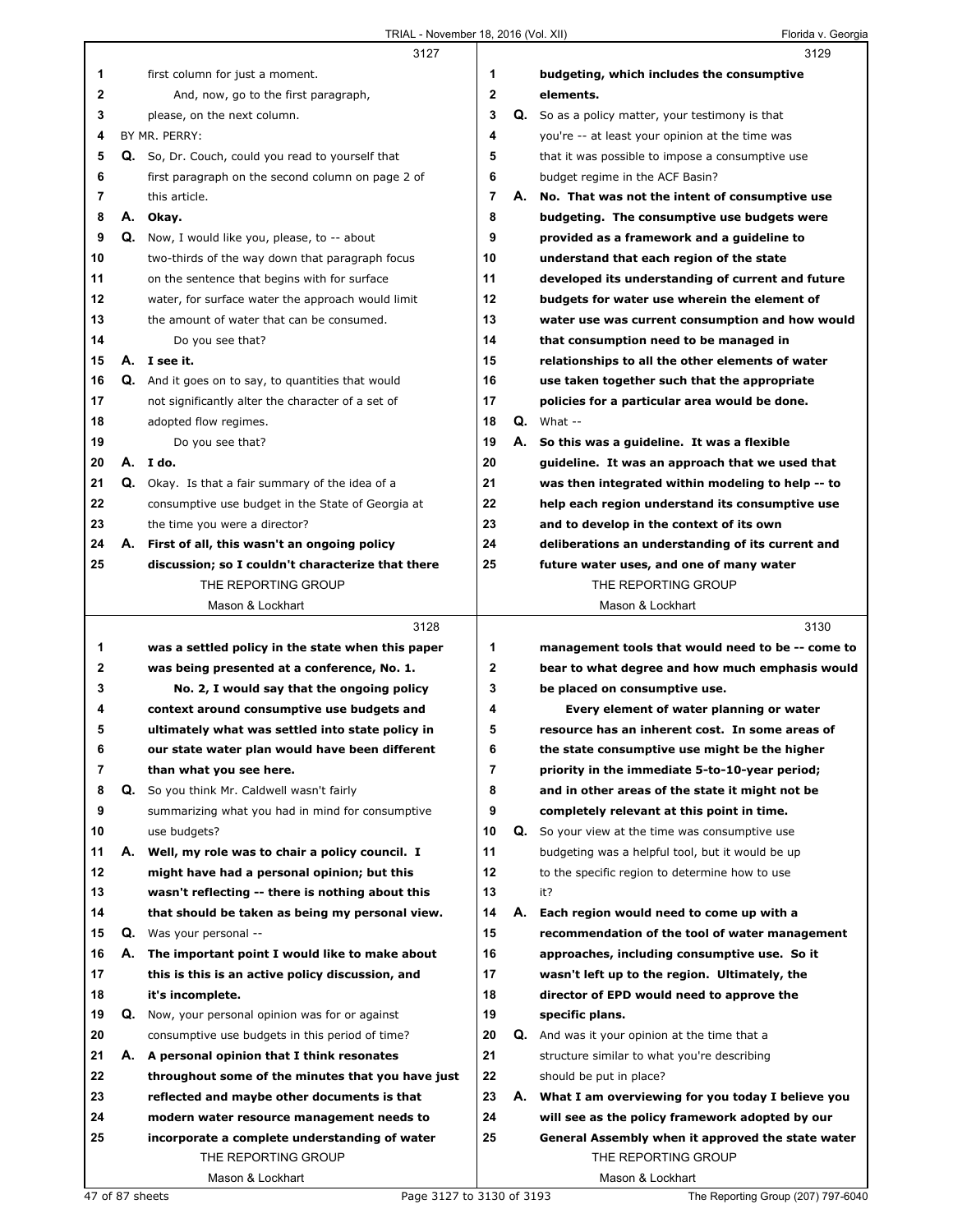|              |    | 3131                                                                                                  |                |    | 3133                                                                                       |
|--------------|----|-------------------------------------------------------------------------------------------------------|----------------|----|--------------------------------------------------------------------------------------------|
| 1            |    | plan in 2008 setting forth the process of                                                             | 1              |    | switches installed to prevent irrigation leaks?                                            |
| $\mathbf{2}$ |    | developing the regional plans that I'm referring                                                      | $\mathbf{2}$   | А. | Uh-huh.                                                                                    |
| 3            |    | to.                                                                                                   | 3              |    | Q. Now, yesterday Mr. Primis showed a photograph or                                        |
| 4            |    | <b>Q.</b> And you weren't here to see Nap Caldwell's                                                  | 4              |    | two; and I'll do the same now.                                                             |
| 5            |    | deposition designations, his testimony by video                                                       | 5              |    | I'm interested in particular in capacity use                                               |
| 6            |    | on that question. Right?                                                                              | 6              |    | areas and end-gun shutoff switches. And I would                                            |
| 7            |    | A. I was not.                                                                                         | $\overline{7}$ |    | ask you to turn to tab 15 with me, please.                                                 |
| 8            |    | <b>Q.</b> And is it your understanding that the                                                       | 8              |    | MR. PERRY: Actually, can we advance to                                                     |
| 9            |    | sustainability limits in the regional water plans                                                     | 9              |    | the next picture at tab 15, please, which I                                                |
| 10           |    | are, indeed, what occurred as a result of the                                                         | 10             |    | believe is the next picture, please.                                                       |
| 11           |    | consumptive use budgeting discussion?                                                                 | 11             |    | I'm looking at Florida Exhibit 115,                                                        |
| 12           | А. | Since I left the position in 2009, I have no                                                          | 12             |    | please.                                                                                    |
| 13           |    | knowledge of what finally were the content --                                                         | 13             |    | There it is.                                                                               |
| 14           |    | approved content of the original plans.                                                               | 14             |    | BY MR. PERRY:                                                                              |
| 15           |    | Q. Let me see, if I might, if you agree with                                                          | 15             |    | Q. Now, Dr. Couch, I'm not sure if you know much                                           |
| 16           |    | something from Director Reheis's testimony. And                                                       | 16             |    | about irrigation equipment. I'm just drawing on                                            |
| 17           |    | if you could turn to tab 10, please. And I would                                                      | 17             |    | the statement in your testimony; so if you don't                                           |
| 18           |    |                                                                                                       | 18             |    | know the answer, please tell me.                                                           |
| 19           |    | like to invite your attention in the prefiled                                                         | 19             |    |                                                                                            |
| 20           |    | direct testimony of former Director Reheis to<br>paragraph 51. And I would ask, Dr. Couch, if you     | 20             |    | This is a photograph taken on July 15, 2016,<br>in the Spring Creek sub-basin, which is, I |
|              |    |                                                                                                       |                |    |                                                                                            |
| 21           |    | could read that, please.                                                                              | 21<br>22       |    | believe, a capacity use area. Is that right?                                               |
| 22           |    | A. I have read it.                                                                                    |                | А. | Portions of Spring Creek would be in a capacity                                            |
| 23           |    | Q. And you're familiar with the Flint River Drought                                                   | 23<br>24       |    | use area, yes. The specific location of this                                               |
| 24           |    | Protection Act; aren't you?                                                                           |                |    | photograph I would have no way of knowing.                                                 |
| 25           |    | A. Iam.<br>THE REPORTING GROUP                                                                        | 25             |    | Q. It's near Colquitt.<br>THE REPORTING GROUP                                              |
|              |    | Mason & Lockhart                                                                                      |                |    | Mason & Lockhart                                                                           |
|              |    |                                                                                                       |                |    |                                                                                            |
|              |    |                                                                                                       |                |    |                                                                                            |
|              |    | 3132                                                                                                  |                |    | 3134                                                                                       |
| 1            |    | Q. Now, do you see the reference there to a reverse                                                   | 1              |    | Do you see --                                                                              |
| $\mathbf{2}$ |    | irrigation auction at the end of the first                                                            | 2              |    | A. You're on -- this is FX-115?                                                            |
| 3            |    | sentence to that paragraph?                                                                           | 3              |    | $Q_i$ . It is.                                                                             |
| 4            |    | A.Ido.                                                                                                | 4              |    | A. I don't have 115 in my book. I'm sorry.                                                 |
| 5            |    | Q. Okay. Is it your view, as Director Reheis                                                          | 5              |    | Yes, here it is. It's out of order. Found                                                  |
| 6            |    | testifies here, that the Flint River Drought                                                          | 6              |    | it.                                                                                        |
| 7            |    | Protection Act, quote, made it much less likely                                                       | $\overline{7}$ | Q. | Yes. Thank you. It took me a minute to get the                                             |
| 8            |    | that farmers would irrigate when they should not?                                                     | 8              |    | picture up on the screen. That's probably why it                                           |
| 9            |    | A. I don't have any experience to -- to judge                                                         | 9              |    | took you a second to find it.                                                              |
| 10           |    | whether I would agree with that statement or not.                                                     | 10             |    | So tell me; are you able to identify whether                                               |
| 11<br>12     |    | Q. All right. Well, let's go back to your testimony                                                   | 11<br>12       |    | or not there's an end-gun shutoff on this piece                                            |
| 13           |    | then; and I would ask you to focus on paragraph 23.<br>A. I'm there.                                  | 13             |    | of equipment in this capacity use area?                                                    |
| 14           |    |                                                                                                       | 14             |    | A. I am not. I am not able to identify whether                                             |
| 15           |    | Q. And do you see the reference in paragraph 23 to<br>backlogged permits in the 2006 plan. It's about | 15             |    | there is one present, and I'm not able to                                                  |
| 16           |    |                                                                                                       | 16             |    | identify this occurring in a capacity use area.                                            |
| 17           |    | 8 lines down, 10 lines down or something.<br>A. There are several references to backlogged --         | 17             |    | Q. So it's not fair to ask you a question like that                                        |
| 18           |    | several sentences with references to backlogged                                                       | 18             | А. | because that's not your area of expertise?<br>No.                                          |
| 19           |    | permits. Is there a particular one?                                                                   | 19             |    | Q. Okay.                                                                                   |
| 20           |    | <b>Q.</b> Well, there it says, under the 2006 plan the                                                | 20             |    | MR. PERRY: Your Honor, it's about 2:30.                                                    |
| 21           |    | backlogged permits issued in capacity use areas                                                       | 21             |    | And I would be pleased to take a break, if                                                 |
| 22           |    |                                                                                                       | 22             |    | it's okay with the Court.                                                                  |
| 23           |    | were required -- do you see where I'm reading?<br>About 10 lines down.                                | 23             |    | SPECIAL MASTER LANCASTER: How much                                                         |
| 24           |    | A. I do.                                                                                              | 24             |    | longer do you think you'll be?                                                             |
| 25           |    | Q. And do you see it says, to have end-gun shutoff                                                    | 25             |    | MR. PERRY: Not much longer if we take a                                                    |
|              |    | THE REPORTING GROUP                                                                                   |                |    | THE REPORTING GROUP                                                                        |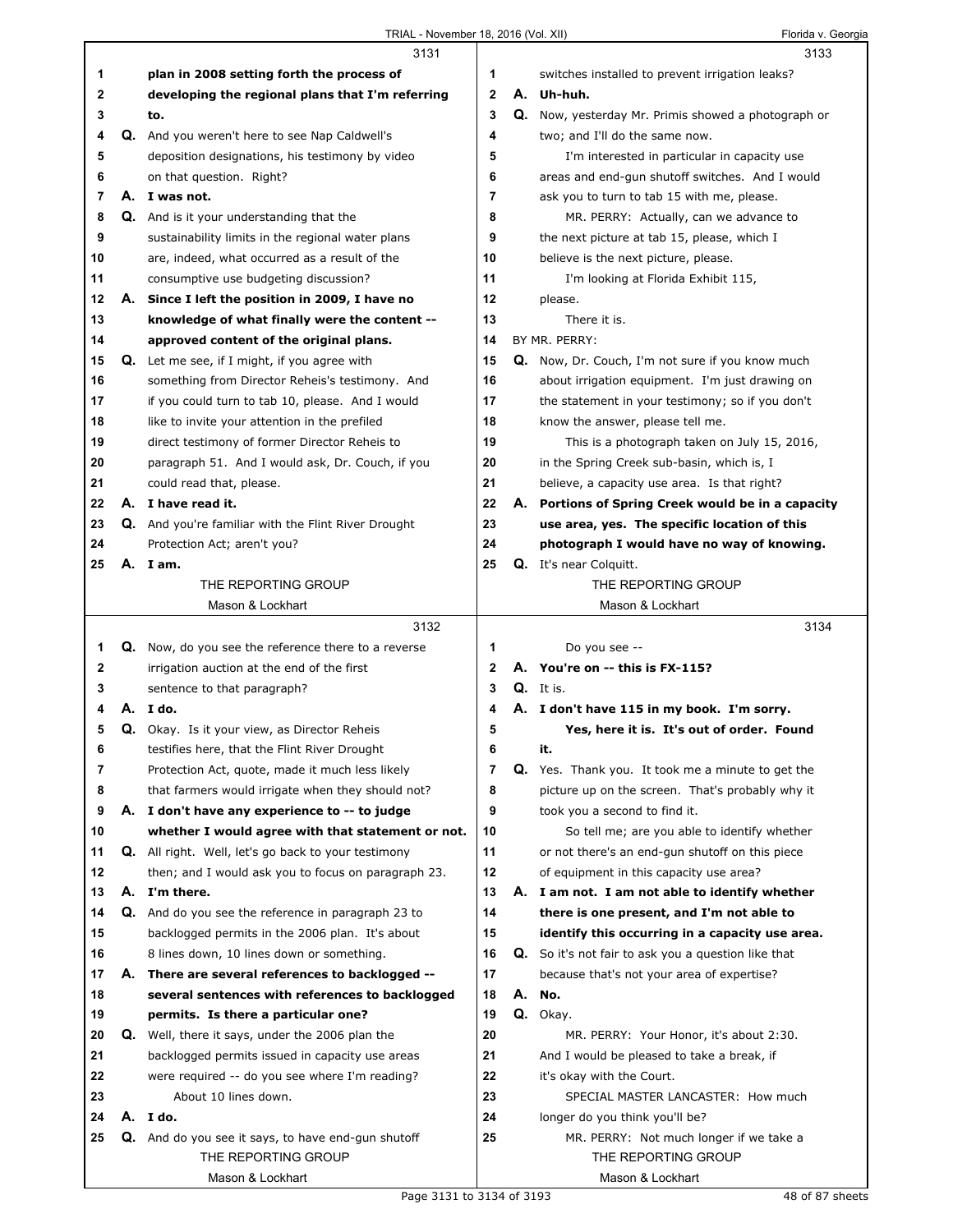|    |    | 3135                                                  |              |    | 3137                                                       |
|----|----|-------------------------------------------------------|--------------|----|------------------------------------------------------------|
| 1  |    | break.                                                | 1            |    | Flint Conservation Plan?                                   |
| 2  |    | SPECIAL MASTER LANCASTER: We'll take a                | $\mathbf{2}$ |    | A. Yes.                                                    |
| 3  |    | break.                                                | 3            |    | <b>Q.</b> Which is JX-21. And I specifically would like to |
| 4  |    | (Time Noted: 2:28 p.m.)                               | 4            |    | ask you about that plan. What was the purpose of           |
| 5  |    | (Recess Called)                                       | 5            |    | the Flint Conservation Plan?                               |
| 6  |    | (Time Noted: 2:40 p.m.)                               | 6            | А. | The purpose of the Flint Conservation Plan was to          |
| 7  |    | SPECIAL MASTER LANCASTER: Mr. Perry?                  | 7            |    | bring into policy and implementation the results           |
| 8  |    | MR. PERRY: No further questions, your                 | 8            |    | of about six or seven years of scientific                  |
| 9  |    | Honor.                                                | 9            |    | investigation. It started under my predecessor,            |
| 10 |    | MS. DeSANTIS: Good afternoon, your                    | 10           |    | Harold Reheis, the so-called Sound Science Study.          |
| 11 |    | Honor, again.                                         | 11           |    | That study characterized a number of unknown               |
| 12 |    | REDIRECT EXAMINATION                                  | 12           |    | attributes of water use throughout -- through              |
| 13 |    | BY MS. DeSANTIS:                                      | 13           |    | that region, including better characterization of          |
| 14 |    | Q. Good afternoon, Dr. Couch.                         | 14           |    | the very nature of how streams and aquifers were           |
| 15 |    | A. Good afternoon.                                    | 15           |    | connected. We had no scientific models that were           |
| 16 | Q. | Dr. Couch, I would like for us to begin with just     | 16           |    | valid, so we developed them. We also developed             |
| 17 |    | some brief background about you to assist the         | 17           |    | new databases regarding the extent of irrigated            |
| 18 |    | Court in placing you in context with some other       | 18           |    | acreage as well as water use.                              |
| 19 |    | EPD directors that have already testified in          | 19           |    | All of this information and data then                      |
| 20 |    | court.                                                | 20           |    | supported the development of the Flint River               |
| 21 |    | When did you begin your tenure as director of         | 21           |    | <b>Conservation Plan which was oriented toward</b>         |
| 22 |    | the Environmental Protection Division?                | 22           |    | putting in place region-specific and appropriate           |
| 23 |    | A. In October of 2003.                                | 23           |    | conservation measures.                                     |
| 24 |    | <b>Q.</b> And how long did you work in that position? | 24           |    | <b>Q.</b> All right. So the results of the Sound Science   |
| 25 |    | A. Six years.                                         | 25           |    | Study were then incorporated in the plan?                  |
|    |    | THE REPORTING GROUP                                   |              |    | THE REPORTING GROUP                                        |
|    |    | Mason & Lockhart                                      |              |    | Mason & Lockhart                                           |
|    |    | 3136                                                  |              |    | 3138                                                       |
| 1  |    | Q. And who was your predecessor?                      | 1            |    | A. Absolutely. They were foundational to the plan.         |
| 2  |    | A. Harold Reheis.                                     | 2            |    | Q. And after the Flint plan was authorized, did you        |
| 3  |    | <b>Q.</b> And who was your immediate successor?       | 3            |    | make the decision as director of EPD to authorize          |
| 4  |    | A. Allen Barnes.                                      | 4            |    | new permits in the basin?                                  |
| 5  |    | Q. And then Mr. Turner, from whom the Court heard     | 5            |    | A. Yes. In relation to the findings of the plan            |
| 6  |    | today, did he succeed Mr. Barnes?                     | 6            |    | what we did is develop a series of areas that              |
| 7  | А. | Correct.                                              | 7            |    | were located in that region which were specially           |
| 8  |    | Q. All right. So, doctor, you have not worked for     | 8            |    | crafted around an understanding of where there             |
| 9  |    | the State of Georgia since 2009; is that right?       | 9            |    | was little or no risk to streamflow from                   |
| 10 |    | A. That's correct.                                    | 10           |    | agricultural irrigation, other areas where we              |
| 11 |    | <b>Q.</b> And where are you currently employed?       | 11           |    | needed to put caution in place, and other areas            |
| 12 |    | A. I'm employed at the Phinizy Center in Augusta,     | 12           |    | that we had to essentially cap.                            |
| 13 |    | Georgia.                                              | 13           |    | But in all areas we put in new restrictions                |
| 14 |    | <b>Q.</b> And what does the Phinizy Center do?        | 14           |    | or measures for conservation.                              |
| 15 | А. | We have a three-part mission. We do                   | 15           |    | Q. To assist your testimony on this, Dr. Couch, I          |
| 16 |    | environmental education for kindergarten through      | 16           |    | would like to ask Mr. Smith to please put up               |
| 17 |    | 12 and adult learning including ornithology,          | 17           |    | page 25 of JX-21. And we'll distribute copies              |
| 18 |    | birding, and so forth. We also operate a nature       | 18           |    | just so we can see a map showing these various             |
| 19 |    | park, and we also operate the Phinizy Center for      | 19           |    | areas that you're discussing.                              |
| 20 |    | Water Sciences focusing on research in the            | 20           |    | So using this map which has been put up on                 |
| 21 |    | Savannah River Basin.                                 | 21           |    | the screen --                                              |
| 22 |    | Q. Doctor, how long have you lived in the State of    | 22           |    | MS. DeSANTIS: Which is on page 25 of JX-21,                |
| 23 |    | Georgia?                                              | 23           |    | tab 4 in the binder, your Honor.                           |
| 24 |    | A. Off and on for about 24 years.                     | 24           |    | BY MS. DeSANTIS:                                           |
| 25 |    | Q. So Mr. Perry was questioning you today about the   | 25           |    | Q. So looking at the map on page 25, Dr. Couch, can        |
|    |    | THE REPORTING GROUP                                   |              |    | THE REPORTING GROUP                                        |
|    |    | Mason & Lockhart                                      |              |    | Mason & Lockhart                                           |
|    |    |                                                       |              |    |                                                            |

Г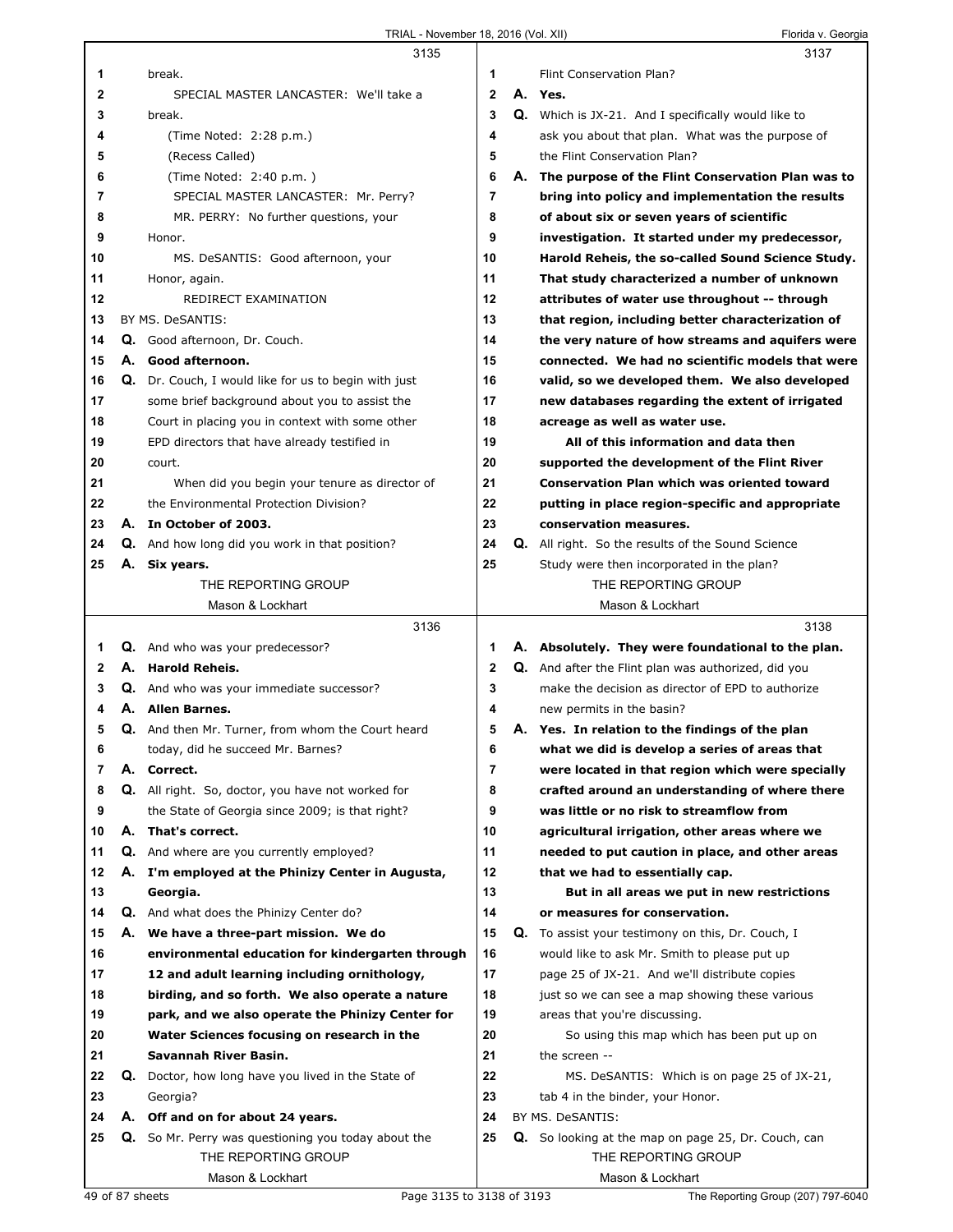Г

ı

|                |    | 3139                                                        |                |    | 3141                                                  |
|----------------|----|-------------------------------------------------------------|----------------|----|-------------------------------------------------------|
| 1              |    | you explain to us the framework under which new             | 1              |    | <b>Q.</b> All right. Doctor, to assist your testimony |
| 2              |    | permits were issued under the Flint Conservation            | $\mathbf{2}$   |    | about these two particular Acts/Plans we would        |
| 3              |    | Plan?                                                       | 3              |    | like, with the Court's permission, to publish a       |
| 4              |    | A. Yes. Anything shown in the lighter green color           | 4              |    | demonstrative and to distribute copies.               |
| 5              |    | would be watersheds in the Lower Flint Basin that           | 5              |    | Doctor, the demonstrative that we have put up         |
| 6              |    | were determined not to be in contact with                   | 6              |    | on the screen and that we are distributing to the     |
| $\overline{7}$ |    | Floridan Aquifer such that there would be an                | $\overline{7}$ |    | Court shows both the Drought Management Plan          |
| 8              |    | interaction between groundwater use and                     | 8              |    | 2003, and the Flint River Drought Protection Act.     |
| 9              |    | streamflow rise. Those in red were identified as            | 9              |    | Can you please describe these plans and any           |
| 10             |    | having -- having some connection, but the amount            | 10             |    | differences between them.                             |
| 11             |    | of use, if managed through conservation measures,           | 11             |    | A. Well, as I have already mentioned, the Drought     |
| 12             |    | would be -- would be at a level that would be               | 12             |    | Management Plan is focused on conservation            |
| 13             |    | acceptable given the analyses that we had done.             | 13             |    | measures applied for municipal and industrial         |
| 14             |    | Those that are in the pinkish or reddish color              | 14             |    | water use, potentially applicable statewide. The      |
| 15             |    | were prescribed as capacity use areas, wherein we           | 15             |    | Flint River Drought Protection Act is focused on      |
| 16             |    | would stay in place essentially a moratorium on             | 16             |    | agricultural water use and would be -- would be       |
| 17             |    | the issuance of new permits and require                     | 17             |    | applied within the Lower Flint region.                |
| 18             |    | conservation measures in all areas.                         | 18             |    | Both have a series of very prescribed                 |
| 19             |    | <b>Q.</b> All right. And during your tenure, Dr. Couch,     | 19             |    | processes that the director needs to engage in        |
| 20             |    | were all new permits that were issued pursuant to           | 20             |    | before making a decision about declaring drought      |
| 21             |    | the requirements of the plan?                               | 21             |    | or triggering management or conservation actions      |
| 22             |    | A. That's correct. They were.                               | 22             |    | under each of these. And one includes, really, a      |
| 23             |    | <b>Q.</b> Did you accept any new applications or permits in | 23             |    | series of progressive and stringent conservation      |
| 24             |    | capacity use areas?                                         | 24             |    | measures under the Drought Management Plan. I         |
| 25             | А. | No.                                                         | 25             |    | think the Court has already heard regarding           |
|                |    | THE REPORTING GROUP                                         |                |    | THE REPORTING GROUP                                   |
|                |    | Mason & Lockhart                                            |                |    | Mason & Lockhart                                      |
|                |    |                                                             |                |    |                                                       |
|                |    | 3140                                                        |                |    | 3142                                                  |
| 1              |    | <b>Q.</b> Did you issue any backlogged permits in capacity  | 1              |    | levels 1 through 4 in the context by other -- by      |
| $\mathbf{2}$   |    | use areas?                                                  | $\mathbf{2}$   |    | other witnesses and my successor, Mr. Turner.         |
| 3              |    | A. Yes.                                                     | 3              |    | The criteria that are used and considered in          |
| 4              |    | <b>Q.</b> And were there conservation requirements for the  | 4              |    | each are somewhat similar, but also somewhat          |
| 5              |    | backlogged permits that were issued?                        | 5              |    | different in terms of how they -- the sum total       |
| 6              | А. | Yes, there were.                                            | 6              |    | of information, evidence, and input is distilled      |
| 7              |    | Q. Did all newly-issued permits in the conservation         | 7              |    | to make a decision regarding the declaration of       |
| 8              |    | areas that you have identified on this map have             | 8              |    | drought.                                              |
| 9              |    | conservation requirements?                                  | 9              |    | But I'll say that each include a series of            |
| 10             | А. | They did.                                                   | 10             |    | prescribed criteria that help summarize existing      |
| 11             | Q. | Doctor, I would like to turn now to talk about              | 11             |    | understanding from the meteorological conditions,     |
| 12             |    | drought management during your tenure. During               | 12             |    | but also consultations with state climatologists,     |
| 13             |    | your tenure, was it within the authority of the             | 13             |    | other federal agencies, and just real-world           |
| 14             |    | director of EPD to manage drought?                          | 14             |    | considerations that come to bear when none of         |
| 15             |    | A. Yes.                                                     | 15             |    | these things take in consideration the very           |
| 16             |    | Q. And under what authority did you have the                | 16             |    | nature about which weather can change                 |
| 17             |    | prerogative to manage drought?                              | 17             |    | dramatically in a short period time.                  |
| 18             | А. | There were two authorities. One under the                   | 18             | Q. | During your tenure as director of EPD, did you        |
| 19             |    | Drought Management Plan in the State of Georgia             | 19             |    | have occasion to declare a drought under the          |
| 20             |    | that was focused on managing municipal and                  | 20             |    | Drought Management Plan, which is shown on the        |
| 21             |    | industrial water uses under drought conditions;             | 21             |    | left side of this demonstrative?                      |
| 22             |    | and the second under the Flint River Conservation           | 22             |    | A. I did.                                             |
| 23             |    | Act, which is the Act that would be related to              | 23             |    | Q. And what years did you declare a drought under     |
| 24             |    | managing drought and conservation measures in the           | 24             |    | this plan?                                            |
| 25             |    | Lower Flint.                                                | 25             |    | A. I think the first time I did that was in 2006.     |
|                |    | THE REPORTING GROUP                                         |                |    | THE REPORTING GROUP                                   |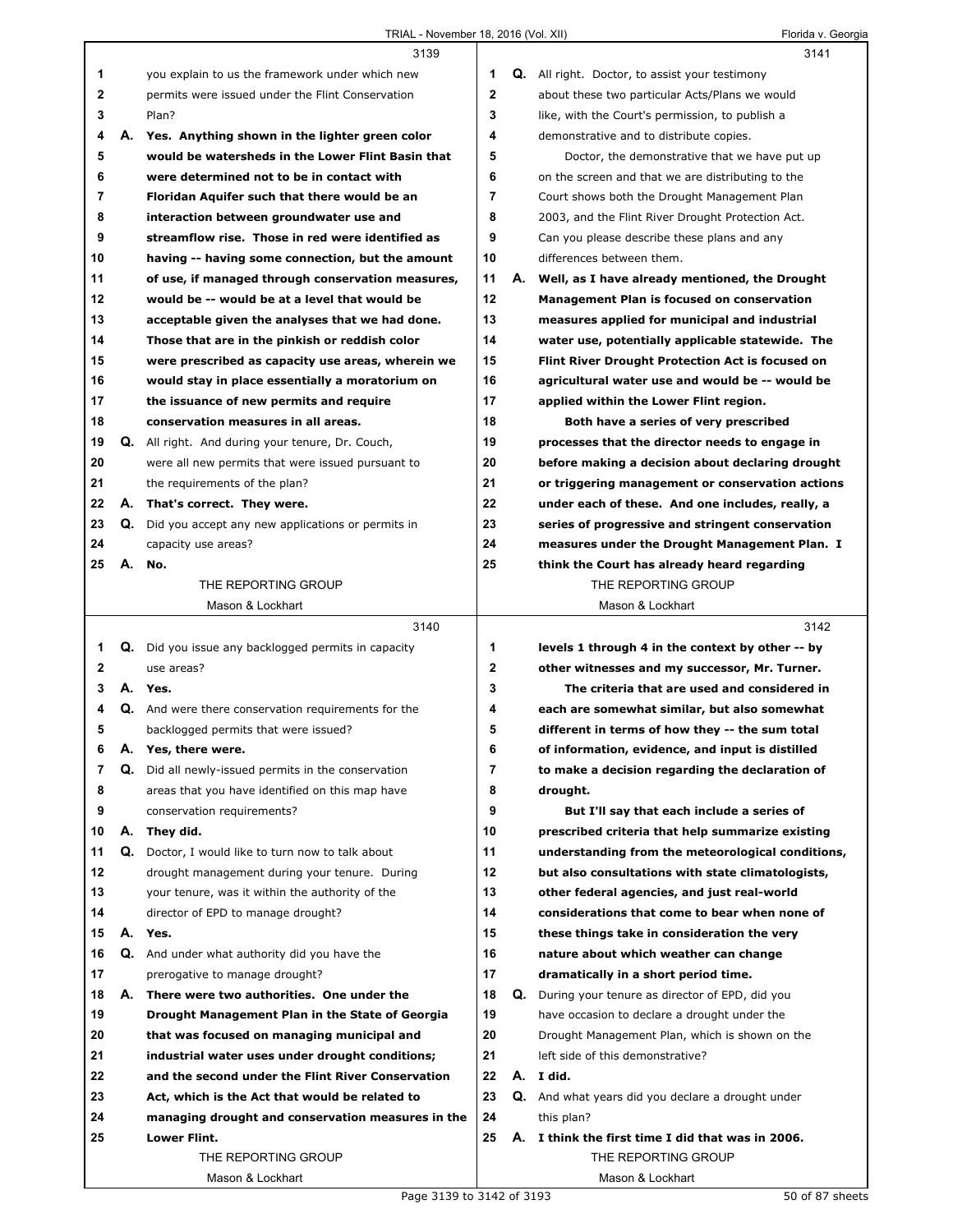|              |    | 3143                                                      |                |    | 3145                                                 |
|--------------|----|-----------------------------------------------------------|----------------|----|------------------------------------------------------|
| 1            |    | And then we increased the level of drought in             | 1              |    | course, is fully within Georgia.                     |
| $\mathbf{2}$ |    | 2007.                                                     | $\mathbf{2}$   |    | Q. Dr. Couch, during the years of 2003 to 2009 while |
| 3            |    | Q. Do you recall the levels of drought that you           | 3              |    | you served as director of Georgia's EPD, how         |
| 4            |    | declared in each of those two years?                      | 4              |    | would you characterize Georgia's conservation and    |
| 5            |    | A. I believe we were at level 2, and then we went to      | 5              |    | stewardship efforts with respect to water use?       |
| 6            |    | level 4. Only in portions of the state, however.          | 6              |    | A. Well, I -- I guess the way I would summarize it   |
| 7            |    | Q. Now, let's turn to the Flint River Drought             | $\overline{7}$ |    | is that from 2003 through 2009 the ball was          |
| 8            |    | Protection Act, which is shown on the right side          | 8              |    | passed to me. And we continued with the              |
| 9            |    | of this demonstrative. During your tenure, did            | 9              |    | development of scientifically-informed               |
| 10           |    | you ever declare a drought under the Flint River          | 10             |    | conservation measures, implementing them within      |
| 11           |    | Drought Protection Act?                                   | 11             |    | the plan of the Flint River Basin, but also using    |
| 12           |    | A. No, I didn't. The sum total of all the criteria        | 12             |    | that information within our statewide water          |
| 13           |    | and information and input and other                       | 13             |    | planning process. The development of -- and          |
| 14           |    | considerations were such that the declaration was         | 14             |    | institution of these conservation measures, I        |
| 15           |    | required to be made by March the 1st. It was not          | 15             |    | think if you look at the Eastern Seaboard context    |
| 16           |    | one that I thought would be effectively                   | 16             |    | of reasonable use water law, is among the best       |
| 17           |    | implemented.                                              | 17             |    | that are out there.                                  |
| 18           |    | Q. Now, if you had decided during your tenure that        | 18             |    | We have a unique situation, I think, in the          |
| 19           |    | drought needed to be declared under the Flint             | 19             |    | context of our conservation measures there. Our      |
| 20           |    | River Drought Protection Act, would the funding           | 20             |    | state water plan, which was developed and put in     |
| 21           |    | necessary to implement the declaration have been          | 21             |    | the -- approved in 2009 which resulted in the        |
| 22           |    | available to you?                                         | 22             |    | culmination of regional plans that were developed    |
| 23           |    | A. I believe that to be the case. And when it had         | 23             |    | wall to wall in the State of Georgia after my        |
| 24           |    | been declared under my predecessor, it was made           | 24             |    | tenure, again, reflecting continued intent of        |
| 25           |    | available.                                                | 25             |    | developing and progressing well-informed water       |
|              |    | THE REPORTING GROUP                                       |                |    | THE REPORTING GROUP                                  |
|              |    | Mason & Lockhart                                          |                |    | Mason & Lockhart                                     |
|              |    | 3144                                                      |                |    | 3146                                                 |
| 1            |    | <b>Q.</b> Dr. Couch, I now want to turn to correspondence | 1              |    | management practices has been used as a model in     |
| $\mathbf{2}$ |    | with the U.S. Fish and Wildlife Service. And              | $\mathbf{2}$   |    | other states, particularly in our neighboring        |
| 3            |    |                                                           |                |    |                                                      |
| 4            |    | Mr. Perry has brought up some of this                     | 3              |    | states of South Carolina and Alabama as they're      |
|              |    | correspondence with EPD in the course of his              | 4              |    | considering how to structure water planning in       |
| 5            |    | examination of you.                                       | 5              |    | their own states.                                    |
| 6            |    | In the course of correspondence that you had              | 6              |    | Q. Doctor, specifically what do you mean when you    |
| 7            |    | with U.S. Fish and Wildlife Service during your           | $\overline{7}$ |    | say wall-to-wall efforts?                            |
| 8            |    | tenure, did you ever have any scientific evidence         | 8              | А. | All areas of the State of Georgia are now covered    |
| 9            |    | that Georgia's management of water resources was          | 9              |    | with regional plans that incorporate a variety of    |
| 10           |    | having impact on any endangered or other species          | 10             |    | ways that water users and the general public in      |
| 11           |    | in the basin?                                             | 11             |    | each of those regions now think about their          |
| 12           | А. | No.                                                       | 12             |    | current and future uses of water and ways to make    |
| 13           | Q. | Did USFWS -- U.S. Fish and Wildlife Service -- in         | 13             |    | choices in implementation of conservation            |
| 14           |    | particular ever provide you with any scientific           | 14             |    | measures and other practical things that need to     |
| 15           |    | evidence that Georgia's management of water               | 15             |    | be in place to address future economic as well as    |
| 16           |    | resources was having an impact on any endangered          | 16             |    | environmental uses of water. So it's wall to         |
| 17           |    | or other species in the basin?                            | 17             |    | wall in that sense.                                  |
| 18           | А. | Well, I would just note in my prior testimony             | 18             |    | One thing I would say, while the Court would         |
| 19           |    | with Mr. Perry that the belief of the Fish and            | 19             |    | be very well aware of the north and south            |
| 20           |    | Wildlife Service is expressed in a direct letter          | 20             |    | trending nature of the ACF Basin, all rivers in      |
| 21           |    | to me. But that belief was never paired with any          | 21             |    | Georgia are trending generally in a north and        |
| 22           |    | solid scientific evidence, studies, or research           | 22             |    | south direction. So there is no river basin in       |
| 23           |    | indicating a linkage between our levels of water          | 23             |    | Georgia where somebody isn't living downstream of    |
| 24           |    | use and the concerns regarding mussel mortality           | 24             |    | somebody else. So the nature of transparency,        |
| 25           |    | in particular in the Spring Creek Basin which, of         | 25             |    | equitable use, common understanding in a database    |
|              |    | THE REPORTING GROUP                                       |                |    | THE REPORTING GROUP                                  |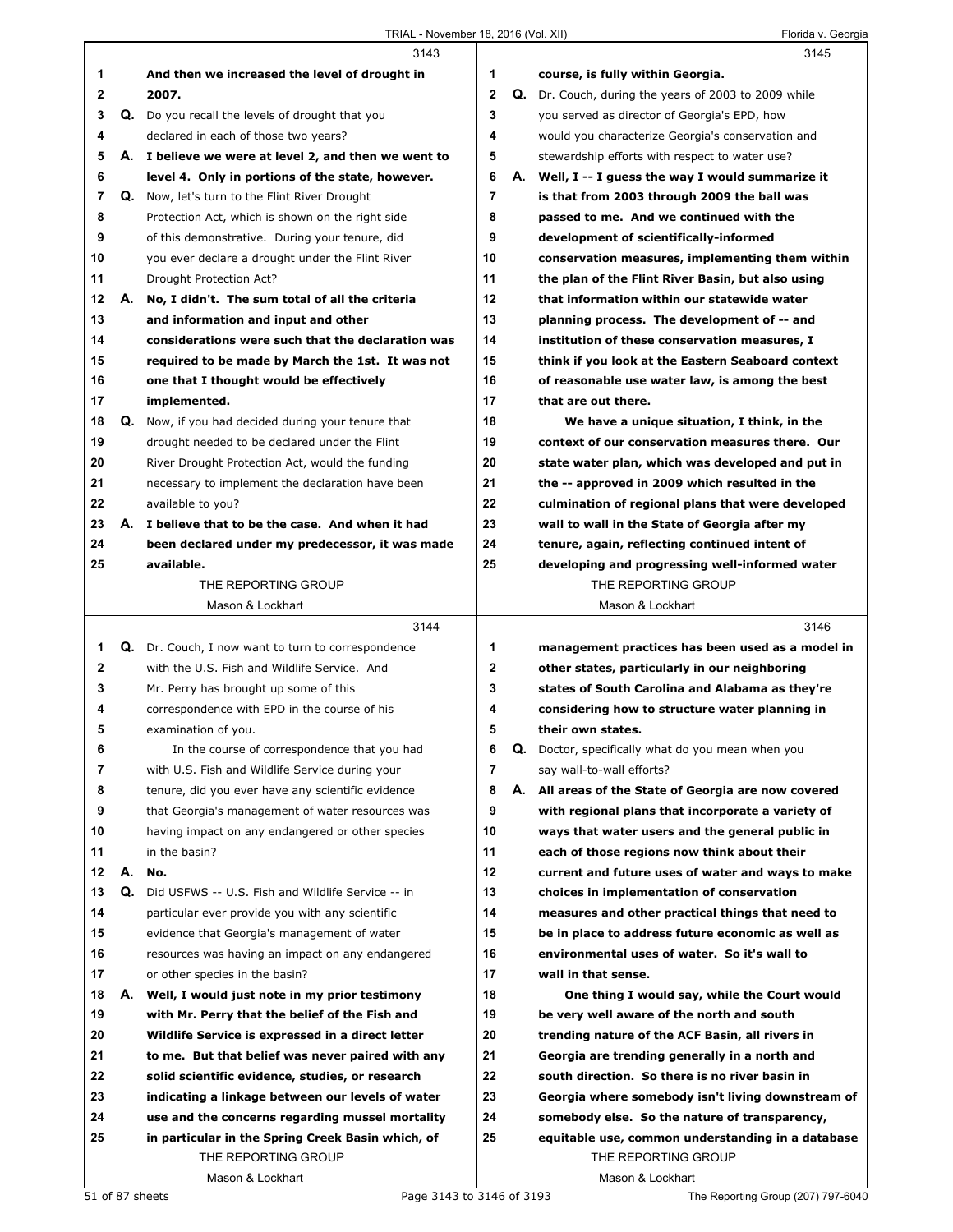## TRIAL - November 18, 2016 (Vol. XII) Florida v. Georgia

|    |    | 3147                                                 |                |    | 3149                                                        |
|----|----|------------------------------------------------------|----------------|----|-------------------------------------------------------------|
| 1  |    | is inherent in how we have approached the state      | 1              |    | A. Yes, I was.                                              |
| 2  |    | plan and I believe was bedded down in processes      | $\mathbf{2}$   |    | Q. All right. Can you turn, please, at tab 4, Joint         |
| 3  |    | that developed original plans.                       | 3              |    | Exhibit 21 --                                               |
| 4  |    | Q. Looking specifically at the ACF Basin, in the     | 4              |    | A. Uh-huh.                                                  |
| 5  |    | course of your tenure as EPD director, were you      | 5              |    | Q. -- to page 22, which is the technical findings           |
| 6  |    | in dialogue with representatives of the State of     | 6              |    | summary.                                                    |
| 7  |    | Florida about water conservation in the basin?       | $\overline{7}$ |    | A. 22?                                                      |
| 8  |    | A. I was.                                            | 8              |    | Q. 22.                                                      |
| 9  |    | Q. Did you have conversations with representatives   | 9              |    | A. I'm on page 22.                                          |
| 10 |    | of the State of Florida regarding Georgia's water    | 10             |    | <b>Q.</b> All right. Item 4 there, can you read that to     |
| 11 |    | use and any effects on the ecology in the            | 11             |    | yourself, please.                                           |
| 12 |    | Apalachicola Bay or floodplain?                      | 12             |    | A. I see that.                                              |
| 13 |    | A. Yes.                                              | 13             |    | <b>Q.</b> And you would agree with me that even as of 2006, |
| 14 |    | Q. Did you ever ask any representative of the State  | 14             |    | Spring Creek had a -- exceeded its safe yield in            |
| 15 |    | of Florida to identify a level of flow that would    | 15             |    | terms of farm use withdrawals?                              |
| 16 |    | be necessary to protect the ecology of the           | 16             |    |                                                             |
|    |    |                                                      |                |    | A. I think one -- one thing that you need to bear in        |
| 17 |    | Apalachicola Bay or floodplain?                      | 17             |    | mind in terms of this, this is a summary of a               |
| 18 |    | A. Repeatedly and in repeated contexts, yes.         | 18             |    | technical finding. The technical finding of                 |
| 19 |    | <b>Q.</b> Okay. And what were you told?              | 19             |    | Spring Creek is that that guidance that we were             |
| 20 |    | A. I never received an answer.                       | 20             |    | using from the Fish and Wildlife that we had                |
| 21 |    | MS. DeSANTIS: I have no further                      | 21             |    | evaluated in this document were found not to be             |
| 22 |    | questions.                                           | 22             |    | useful in terms of understanding the relationship           |
| 23 |    | RECROSS-EXAMINATION                                  | 23             |    | in Spring Creek. In fact, the statistical                   |
| 24 |    | BY MR. PERRY:                                        | 24             |    | studies of stream discharge and biological                  |
| 25 |    | Q. I'll be very brief, Dr. Couch.                    | 25             |    | studies indicate that there is an exceeded safe             |
|    |    | THE REPORTING GROUP                                  |                |    | THE REPORTING GROUP                                         |
|    |    | Mason & Lockhart                                     |                |    | Mason & Lockhart                                            |
|    |    |                                                      |                |    |                                                             |
|    |    | 3148                                                 |                |    | 3150                                                        |
| 1  |    | I may not have heard you correctly, but --           | 1              |    | yield in terms of farm use withdrawals. That                |
| 2  |    | I'm sorry. Can you hear me?                          | $\mathbf 2$    |    | statement is made, but you have to take a look at           |
| 3  |    | A. I can hear you. Thank you.                        | 3              |    | how the statistical indicators, the IHA                     |
| 4  |    | Q. I need to speak close to the microphone.          | 4              |    | statistics that I referred to earlier, are of use           |
| 5  |    | So I may not have heard you correctly, but I         | 5              |    | or not of use in Spring Creek.                              |
| 6  |    | thought maybe you said something like you never      | 6              | Q. | I'm --                                                      |
| 7  |    | had any scientific evidence that farming             | 7              |    | A. So --                                                    |
| 8  |    | activities in Spring Creek affected aguatic          | 8              |    | Q. I'm sorry. I interrupted you. I apologize.               |
| 9  |    | species there. Did you actually say that?            | 9              |    | A. Well, I'm just making the point here that the            |
| 10 | А. | That's not what I said.                              | 10             |    | Spring Creek Basin, while we attempted to apply             |
| 11 |    | <b>Q.</b> Okay. You agree that farming activities in | 11             |    | guidance provided by the Fish and Wildlife                  |
| 12 |    | Spring Creek have, indeed, had impacts on aquatic    | 12             |    | Service in the application of these three                   |
| 13 |    | species in that area. Right?                         | 13             |    | statistics, they demonstrated that in Spring                |
| 14 | А. | No.                                                  | 14             |    | Creek we were finding that these -- the                     |
| 15 |    | Q. Okay. Can you turn to the 2006 plan at tab 4.     | 15             |    | relationship inherent between the presumed                  |
| 16 | А. | The distinction -- I think it's an important         | 16             |    | ecological benefit and the statistical summaries            |
| 17 |    | distinction if you ask the question in that          | 17             |    | were not very strong or were not evident.                   |
| 18 |    | manner. We were looking at the interconnection       | 18             |    | <b>Q.</b> Are you familiar with Dr. Golladay and Mr. Hicks? |
| 19 |    | of water use that could be translated through        | 19             |    | A. Iam.                                                     |
| 20 |    | irrigation and streamflow. And at the point in       | 20             |    | <b>Q.</b> And they were both on your Technical Advisory     |
| 21 |    | time that I was being questioned about my            | 21             |    | Committee here in 2006?                                     |
| 22 |    | understanding, that evidence had not emerged in      | 22             |    | A. They were members of the Technical Advisory              |
| 23 |    | any kind of a scientific manner.                     | 23             |    | Committee.                                                  |
| 24 |    | Q. Okay. So you were director in 2006; were you      | 24             |    | <b>Q.</b> Have you read their work --                       |
| 25 |    | not?                                                 | 25             |    | A. I have not.                                              |
|    |    | THE REPORTING GROUP                                  |                |    | THE REPORTING GROUP                                         |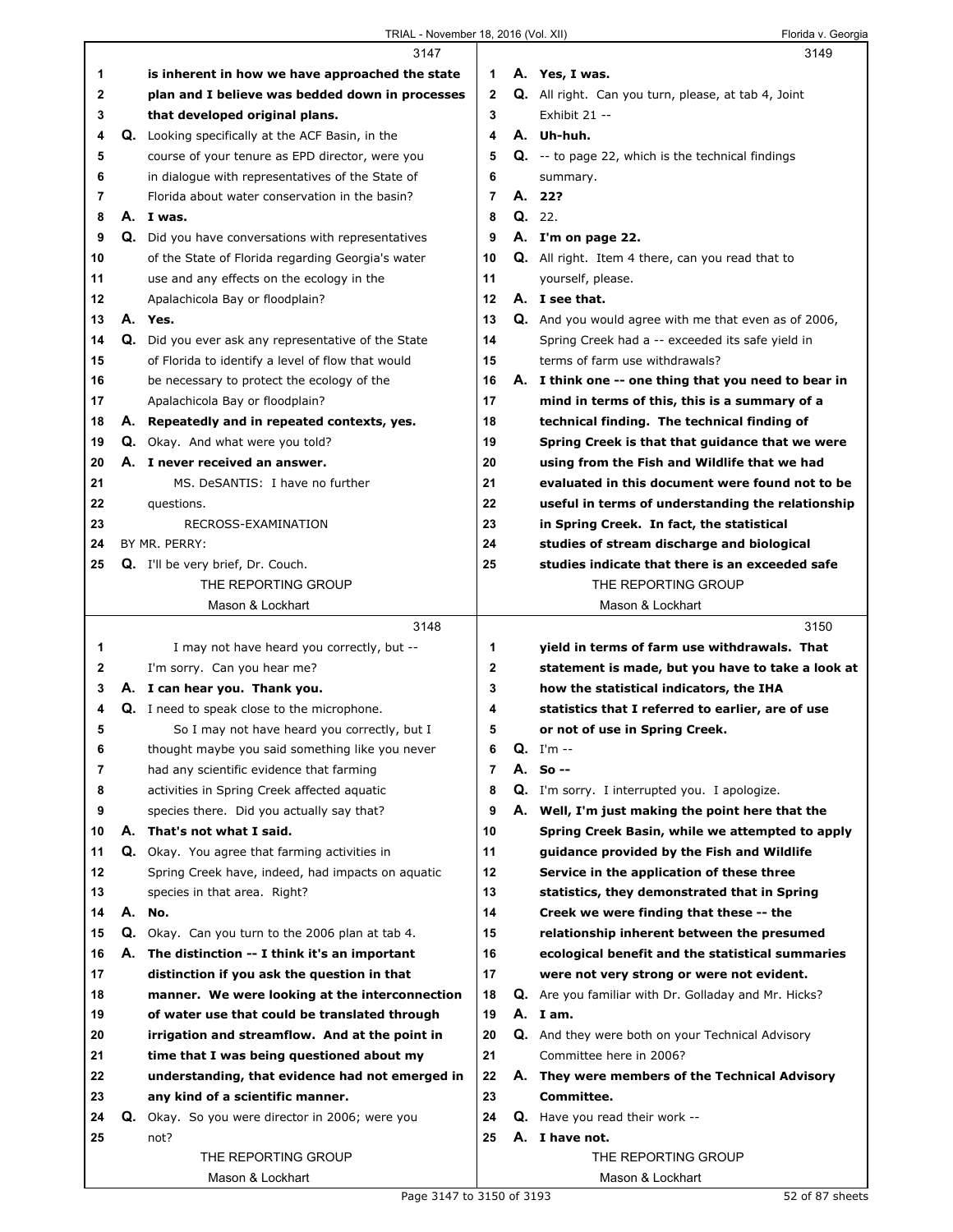|        | 3151                                                                     |                | 3153                                                                             |
|--------|--------------------------------------------------------------------------|----------------|----------------------------------------------------------------------------------|
| 1      | <b>Q.</b> -- since 2006?                                                 | 1              | see if I can get this correct now -- that in                                     |
| 2      | Okay. All right. Now, Ms. DeSantis showed                                | $\mathbf{2}$   | the Atlanta area there were certain                                              |
| 3      | you a particular demonstrative, Georgia Drought                          | 3              | restrictions put on the number of hours and                                      |
| 4      | Management. And it had a number of criteria for                          | 4              | the number of days that lawns could be                                           |
| 5      | drought prediction and declaration. Do you                               | 5              | irrigated. Do you recall that?                                                   |
| 6      | remember that?                                                           | 6              | THE WITNESS: I do.                                                               |
| 7      | A. Yes. I believe it's this one that I have in my                        | 7              | SPECIAL MASTER LANCASTER: And would                                              |
| 8      | hand.                                                                    | 8              | that, in your opinion, reduce the water                                          |
| 9      | <b>Q.</b> This is just a small point I might make here.                  | 9              | consumption level if there were those                                            |
| 10     | Listed at the bottom of this is real-world                               | 10             | restrictions in place?                                                           |
| 11     | considerations. Do you see that?                                         | 11             | THE WITNESS: Yes, it would.                                                      |
| 12     | A. Uh-huh.                                                               | 12             | SPECIAL MASTER LANCASTER: How would                                              |
| 13     | <b>Q.</b> I'm not sure what those are. But then two or                   | 13             | those restrictions be enforced?                                                  |
| 14     | three bullets up it says soil moisture.                                  | 14             | THE WITNESS: The restrictions --                                                 |
| 15     | A. I see that.                                                           | 15             | SPECIAL MASTER LANCASTER: Number of                                              |
| 16     | Q. Do you remember considering soil moisture as part                     | 16             | days and the number of hours.                                                    |
| 17     | of the process of evaluating drought under the                           | 17             | THE WITNESS: The enforcement of                                                  |
| 18     | Flint River Drought Protection Act?                                      | 18             | restrictions fall to the utilities, of which                                     |
| 19     | A. There is a statistical indicator of soil moisture                     | 19             | there are a number within the region. There                                      |
| 20     | included within so-called criteria metrics.                              | 20             | are mechanisms through the -- both the                                           |
| 21     | Q. Have you seen lately those criteria matrices that                     | 21             | education, but also the identification of --                                     |
| 22     | were provided to you by staff at EPD?                                    | 22             | of individuals that may not be following                                         |
| 23     | A. I have looked at them, yes.                                           | 23             | those restrictions. Local ordinances are in                                      |
| 24     | Q. Have you seen the criteria for 2008 where a                           | 24             | place that have monetary penalties and fees                                      |
| 25     | drought declaration was recommended?                                     | 25             | that can be assessed.                                                            |
|        | THE REPORTING GROUP                                                      |                | THE REPORTING GROUP                                                              |
|        | Mason & Lockhart                                                         |                | Mason & Lockhart                                                                 |
|        |                                                                          |                |                                                                                  |
|        | 3152                                                                     |                | 3154                                                                             |
|        |                                                                          | 1              | SPECIAL MASTER LANCASTER: I understand                                           |
| 1<br>2 | A. I don't recall a drought declaration being                            | $\mathbf{2}$   |                                                                                  |
| 3      | recommended, but --                                                      | 3              | that there are penalties. But suppose I'm in                                     |
| 4      | Q. Not in January of 2008?<br>A. No.                                     | 4              | Atlanta, and I'm running my water 24-seven.                                      |
| 5      | Q. You don't recall?                                                     | 5              | How do you know that?                                                            |
| 6      | A. No.                                                                   | 6              | THE WITNESS: Well, if you're in a<br>homeowner situation, that water is metered. |
| 7      |                                                                          | $\overline{7}$ | And so you're -- if you're above a certain                                       |
| 8      | Q. Okay.                                                                 | 8              | benchmark of use for a house of your size or                                     |
| 9      | MR. PERRY: Thank you, your Honor.<br>MS. DeSANTIS: No further questions, | 9              | an average use, your statistics are known.                                       |
| 10     | your Honor.                                                              | 10             | And they can be used as a way of identifying                                     |
| 11     | SPECIAL MASTER LANCASTER: Dr. Director,                                  | 11             | those that might be on the abnormal water use                                    |
| 12     | you were here, I think, when Director Turner                             | 12             | or abnormal rate of water use.                                                   |
| 13     | testified?                                                               | 13             | SPECIAL MASTER LANCASTER: And I                                                  |
| 14     | THE WITNESS: For part of his time, yes,                                  | 14             | appreciate that Mr. Turner was director long                                     |
| 15     | sir.                                                                     | 15             | after you had gone; but are you aware of any                                     |
| 16     | SPECIAL MASTER LANCASTER: Well, then                                     | 16             | apportionment that was done in the Atlanta                                       |
| 17     | you -- did you hear me apologize for not                                 | 17             | area?                                                                            |
| 18     | looking at the witness?                                                  | 18             | THE WITNESS: I can't speak to the time                                           |
| 19     | THE WITNESS: I did.                                                      | 19             | after my tenure, of course; but I can say                                        |
| 20     | SPECIAL MASTER LANCASTER: So you will                                    | 20             | that during my tenure we did have enforcement                                    |
| 21     | understand?                                                              | 21             | take place at such time that I declared a                                        |
| 22     | THE WITNESS: Yes.                                                        | 22             | level 4 drought within the state.                                                |
| 23     | SPECIAL MASTER LANCASTER: Now, Director                                  | 23             | SPECIAL MASTER LANCASTER: You had                                                |
| 24     | Turner testified -- well, excuse me.                                     | 24             | enforcement processes, but not for the Turner                                    |
| 25     | Mr. Director Turner testified that -- let me                             | 25             | restrictions?                                                                    |
|        | THE REPORTING GROUP                                                      |                | THE REPORTING GROUP                                                              |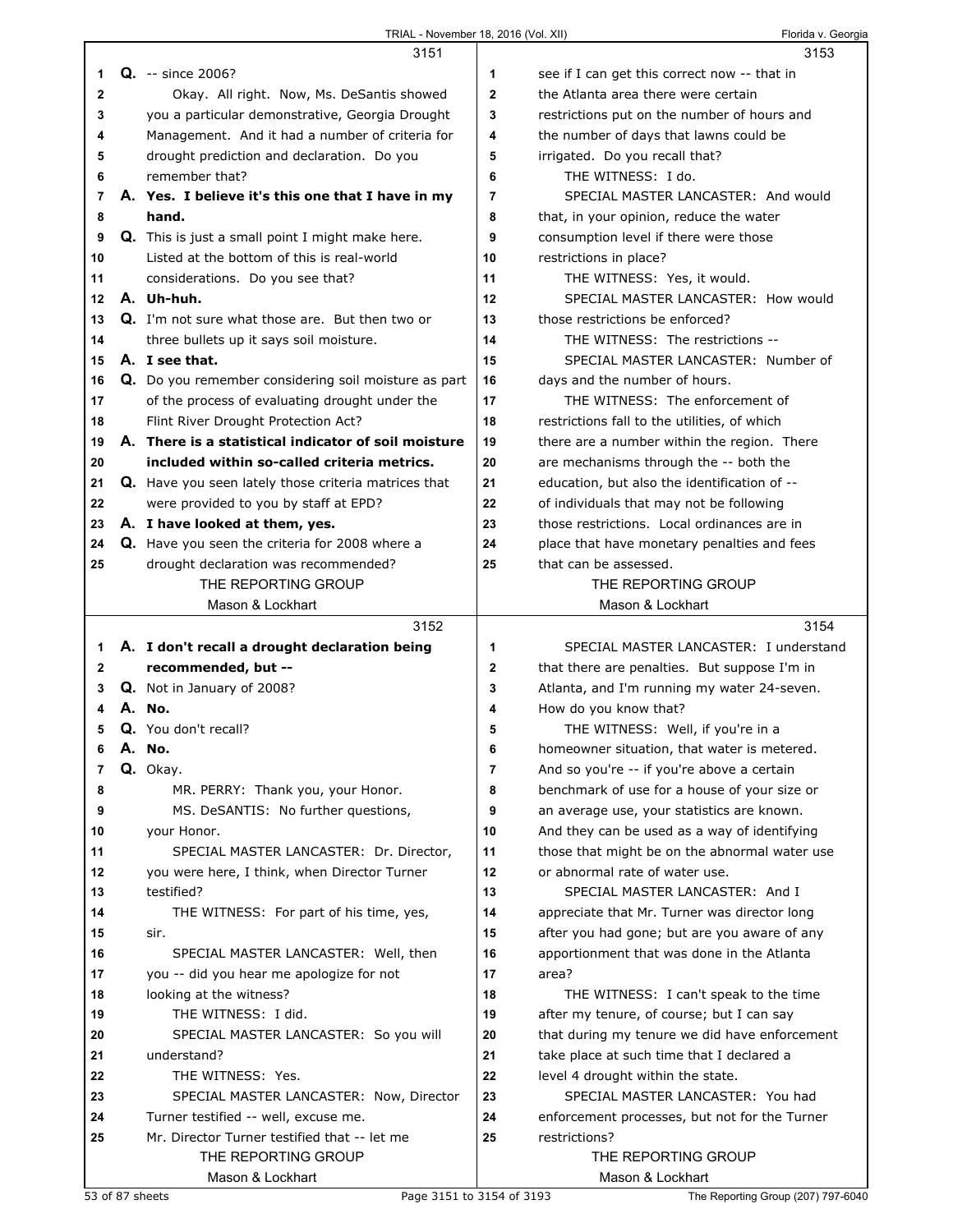|             | 3155                                                                                     |                         | 3157                                                                             |
|-------------|------------------------------------------------------------------------------------------|-------------------------|----------------------------------------------------------------------------------|
| 1           | THE WITNESS: This was during my tenure,                                                  | 1                       | I can see where you could craft                                                  |
| $\mathbf 2$ | sir, we declared a level 4 drought requiring                                             | $\overline{2}$          | region-specific water management; but                                            |
| 3           | the elimination of all outdoor water use.                                                | 3                       | ultimately, whatever is flowing from the                                         |
| 4           | And in that context, there was a high degree                                             | 4                       | upper part of the basin into the lower basin                                     |
| 5           | of enforcement brought to bear by the                                                    | 5                       | needs to be considered in its entirety,                                          |
| 6           | utilities that were the -- within the                                                    | 6                       | particularly if we're thinking about                                             |
| 7           | geographic area.                                                                         | $\overline{7}$          | ultimately the Flint's contribution to the                                       |
| 8           | SPECIAL MASTER LANCASTER: This will                                                      | 8                       | lower ACF flows.                                                                 |
| 9           | simply indicate how I think as a layman. But                                             | 9                       | So I can see a disengagement in terms of                                         |
| 10          | if I'm not allowed to irrigate, whether it's                                             | 10                      | how each region is treated. And by the way,                                      |
| 11          | municipal, industrial, or residential,                                                   | 11                      | that's inherent in the nature of how we                                          |
| 12          | there's going to be less water wasted; isn't                                             | 12                      | designed our regional water plans to make                                        |
| 13          | there?                                                                                   | 13                      | the -- if you will, the menu of choices we                                       |
| 14          | THE WITNESS: Without consideration of                                                    | 14                      | would make, because each of them are                                             |
| 15          | the manner in which water is applied and                                                 | 15                      | associated with a cost, correct in the                                           |
| 16          | whether it's efficient in and of itself in                                               | 16                      | context of the predictive or known benefit                                       |
| 17          | the first instance, yes, that could be the                                               | 17                      | that would be received, both economic and                                        |
| 18          | case. But we were also looking at the                                                    | 18                      | environmental.                                                                   |
| 19          | efficiency and development of proper outdoor                                             | 19                      | So if the disengagement was in terms of                                          |
| 20          | watering use so that whatever was used was                                               | 20                      | recognizing the need to craft two different                                      |
| 21          | being done in an efficient manner.                                                       | 21                      | solutions for water management, the ultimate                                     |
| 22          | SPECIAL MASTER LANCASTER: I understand                                                   | 22                      | effect of those needs to be taken together                                       |
| 23          | that. My question is a layman's question,                                                | 23                      | because one does support the other.                                              |
| 24          | pure and simple. If I'm not irrigating, I'm                                              | 24                      | SPECIAL MASTER LANCASTER: So what                                                |
| 25          | not using water. Correct?                                                                | 25                      | you're saying is that if the Supreme Court                                       |
|             | THE REPORTING GROUP                                                                      |                         | THE REPORTING GROUP                                                              |
|             | Mason & Lockhart                                                                         |                         | Mason & Lockhart                                                                 |
|             |                                                                                          |                         |                                                                                  |
|             |                                                                                          |                         |                                                                                  |
| 1           | 3156<br>THE WITNESS: That would be correct.                                              | 1                       | 3158                                                                             |
| 2           |                                                                                          | $\overline{2}$          | were to order disengagement, it should be                                        |
| 3           | SPECIAL MASTER LANCASTER: Now, if the                                                    | 3                       | specific insofar as it identified what it                                        |
| 4           | Supreme Court were to somehow order the                                                  | $\overline{\mathbf{4}}$ | meant by disengagement and also specifically                                     |
| 5           | north -- the Upper and Lower Flint be                                                    | 5                       | planned for each area?                                                           |
| 6           | disengaged, what would the effect of that be?<br>THE WITNESS: I'm not certain as to what | 6                       | THE WITNESS: Well, I could see a<br>specific plan for each area; but my point is |
| 7           | you mean by disengaged, but let me offer                                                 | 7                       | that the lower -- the support flows that come                                    |
| 8           | this.                                                                                    | 8                       | out or might be conserved in the upper basin                                     |
| 9           | SPECIAL MASTER LANCASTER: Sure.                                                          | 9                       | or consumed in the upper basin have bearing                                      |
| 10          | THE WITNESS: The Flint River has little                                                  | 10                      | on the nature and extent of management that                                      |
| 11          | or no storage on it. There -- it's true that                                             | 11                      | might happen in the lower basin.                                                 |
| 12          | the upper river has certain -- there are                                                 | 12                      | If the overall intent is to identify or                                          |
| 13          | different characteristics both in an                                                     | 13                      | target a flow at the mouth of the basin into                                     |
| 14          | environmental setting as well as in economic                                             | 14                      | Woodruff, the two have to be designed                                            |
| 15          | use.                                                                                     | 15                      | together. They function together. It would                                       |
| 16          | But the disengagement of the river, I                                                    | 16                      | be a little bit like, oh, I don't know,                                          |
| 17          | believe conceptually your meaning to be --                                               | 17                      | saying, well, I'm -- I have got a problem                                        |
| 18          | correct me if I'm wrong -- is that we would                                              | 18                      | going on with me physically; and I'm going to                                    |
| 19          | have two different ways of thinking about the                                            | 19                      | do some different treatment for my liver than                                    |
| 20          | management of that river.                                                                | 20                      | I'm going to do for my heart. The two work                                       |
| 21          | SPECIAL MASTER LANCASTER: Right.                                                         | 21                      | together.                                                                        |
| 22          | THE WITNESS: I don't see how                                                             | 22                      | The upper part of the basin and the                                              |
| 23          | practically you can do that because the upper                                            | 23                      | lower part of the basin are inseparable in                                       |
| 24          | river and lower river is one continuous                                                  | 24                      | terms of how they function hydrologically.                                       |
| 25          | system.                                                                                  | 25                      | But from a management point of view, what                                        |
|             | THE REPORTING GROUP                                                                      |                         | THE REPORTING GROUP                                                              |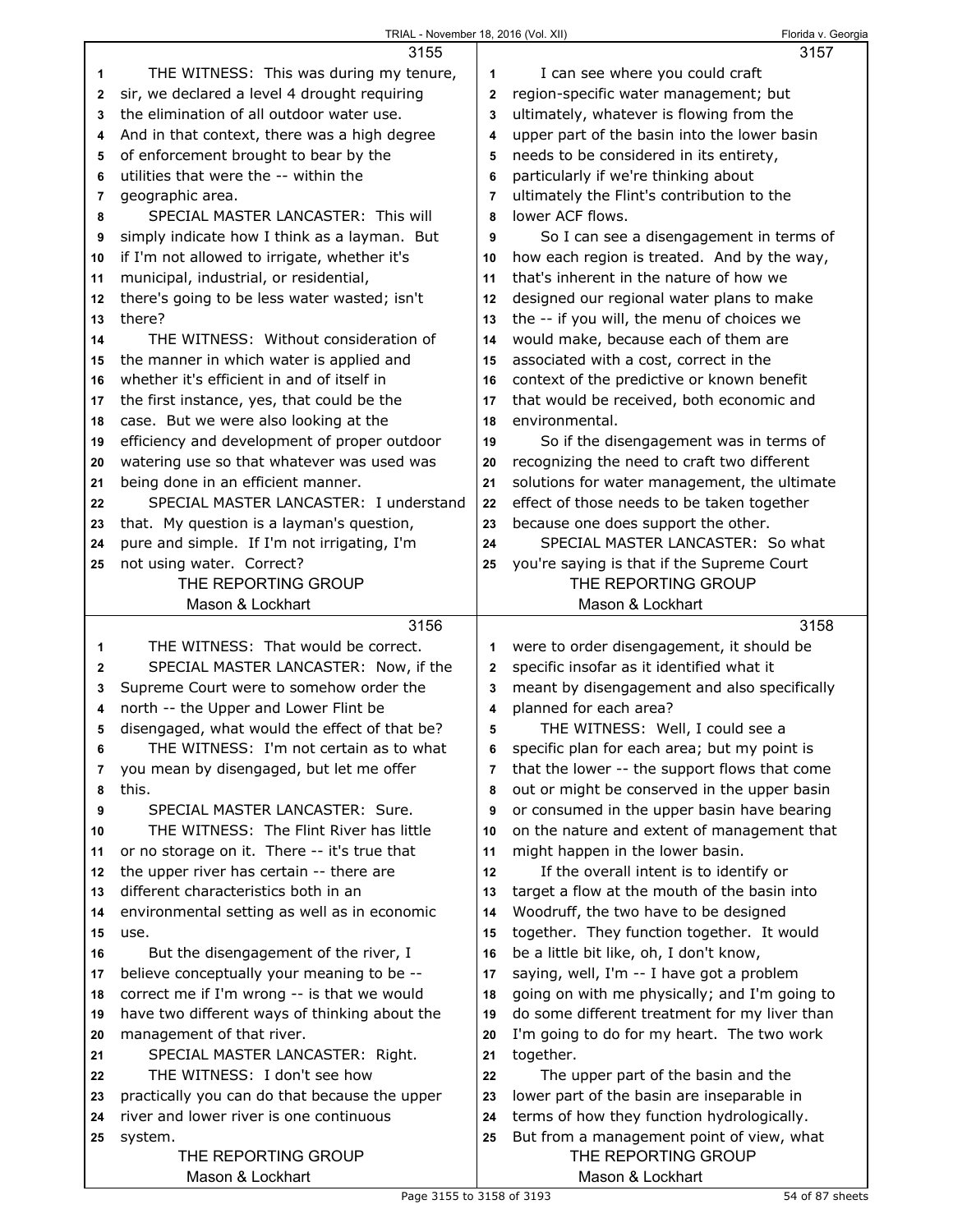|          | 3159                                                                             |              | 3161                                                                                 |
|----------|----------------------------------------------------------------------------------|--------------|--------------------------------------------------------------------------------------|
| 1        | we -- what might be instituted in each area                                      | 1            | <b>CERTIFICATE</b>                                                                   |
| 2        | would need to be evaluated in the context of                                     | $\mathbf{2}$ | I, Claudette G. Mason, a Notary Public                                               |
| 3        | the whole basin.                                                                 | 3            | in and for the State of Maine, hereby certify                                        |
| 4        | SPECIAL MASTER LANCASTER: And if they                                            | 4<br>5       | that the foregoing pages are a correct<br>transcript of my stenographic notes of the |
| 5        | were managed differently, could that affect                                      | 6            | Proceedings.                                                                         |
| 6        | a -- ultimately the low water level?                                             | 7            | I further certify that I am a                                                        |
| 7        | THE WITNESS: If there were a low flow                                            | 8            | disinterested person in the event or outcome                                         |
| 8        | level that was desired to be attained, yes,                                      | 9            | of the above-named cause of action.                                                  |
| 9        | the two -- the way each parts of the basin                                       | 10           | IN WITNESS WHEREOF, I subscribe my hand                                              |
| 10       | were functioning with respect to delivery or                                     | 11           | this 10th day of December, 2016.                                                     |
| 11       | supporting that low flow would need to be                                        | 12           |                                                                                      |
| 12       | considered.                                                                      | 13           |                                                                                      |
| 13       | SPECIAL MASTER LANCASTER: Counsel?                                               | 14           |                                                                                      |
| 14       | MR. PERRY: Nothing further, your Honor.                                          | 15           | /s/ Claudette G. Mason<br>Claudette G. Mason, RMR, CRR                               |
| 15       | MS. DeSANTIS: Nothing further, your                                              | 16           | Court Reporter                                                                       |
| 16       | Honor.                                                                           |              |                                                                                      |
| 17       | SPECIAL MASTER LANCASTER: Thank you                                              | 17           | My Commission Expires                                                                |
| 18       | very much.                                                                       |              | June 9, 2019.                                                                        |
| 19       | THE WITNESS: Thank you.                                                          | 18           |                                                                                      |
| 20       | MR. PRIMIS: Your Honor, as I mentioned                                           | 19           |                                                                                      |
| 21       | this morning, our plan is to resume Monday                                       | 20<br>21     |                                                                                      |
| 22       | morning with Dr. Wei Zeng.                                                       | 22           |                                                                                      |
| 23       | SPECIAL MASTER LANCASTER: So you're                                              | 23           |                                                                                      |
| 24       | suggesting we recess?                                                            | 24           |                                                                                      |
| 25       | MR. PRIMIS: I would join Mr. Perry,                                              | 25           |                                                                                      |
|          | THE REPORTING GROUP                                                              |              | THE REPORTING GROUP                                                                  |
|          | Mason & Lockhart                                                                 |              |                                                                                      |
|          |                                                                                  |              | Mason & Lockhart                                                                     |
|          | 3160                                                                             |              |                                                                                      |
| 1        | hopefully, in jointly suggesting a recess on                                     |              |                                                                                      |
| 2        | Friday afternoon.                                                                |              |                                                                                      |
| 3        | MR. PERRY: I concur.                                                             |              |                                                                                      |
| 4        | SPECIAL MASTER LANCASTER: Thank you.                                             |              |                                                                                      |
| 5        | Let me just say for the record that the                                          |              |                                                                                      |
| 6        | weather, when I went home yesterday, was in                                      |              |                                                                                      |
| 7        | the high 50's. It's predicted to go as high                                      |              |                                                                                      |
| 8        | as 60 today. From my lay opinion, this is                                        |              |                                                                                      |
| 9        | something of a trend. I simply can't comment                                     |              |                                                                                      |
| 10       | on whether it is significantly --                                                |              |                                                                                      |
| 11<br>12 | MR. PRIMIS: Statistically significant?                                           |              |                                                                                      |
| 13       | SPECIAL MASTER LANCASTER: Yes, exactly.<br>MR. PRIMIS: We'll meet and confer and |              |                                                                                      |
| 14       | let you know on Monday.                                                          |              |                                                                                      |
| 15       | SPECIAL MASTER LANCASTER: Thank you.                                             |              |                                                                                      |
| 16       | MR. PERRY: Thank you, your Honor.                                                |              |                                                                                      |
| 17       | (Time Noted: 3:15 p.m.)                                                          |              |                                                                                      |
| 18       | (Proceeding adjourned to Monday,                                                 |              |                                                                                      |
| 19       | November 21, 2016, at 9:00 a.m.)                                                 |              |                                                                                      |
| 20       | (End of day)                                                                     |              |                                                                                      |
| 21       |                                                                                  |              |                                                                                      |
| 22       |                                                                                  |              |                                                                                      |
| 23       |                                                                                  |              |                                                                                      |
| 24       |                                                                                  |              |                                                                                      |
| 25       |                                                                                  |              |                                                                                      |
|          | THE REPORTING GROUP<br>Mason & Lockhart                                          |              |                                                                                      |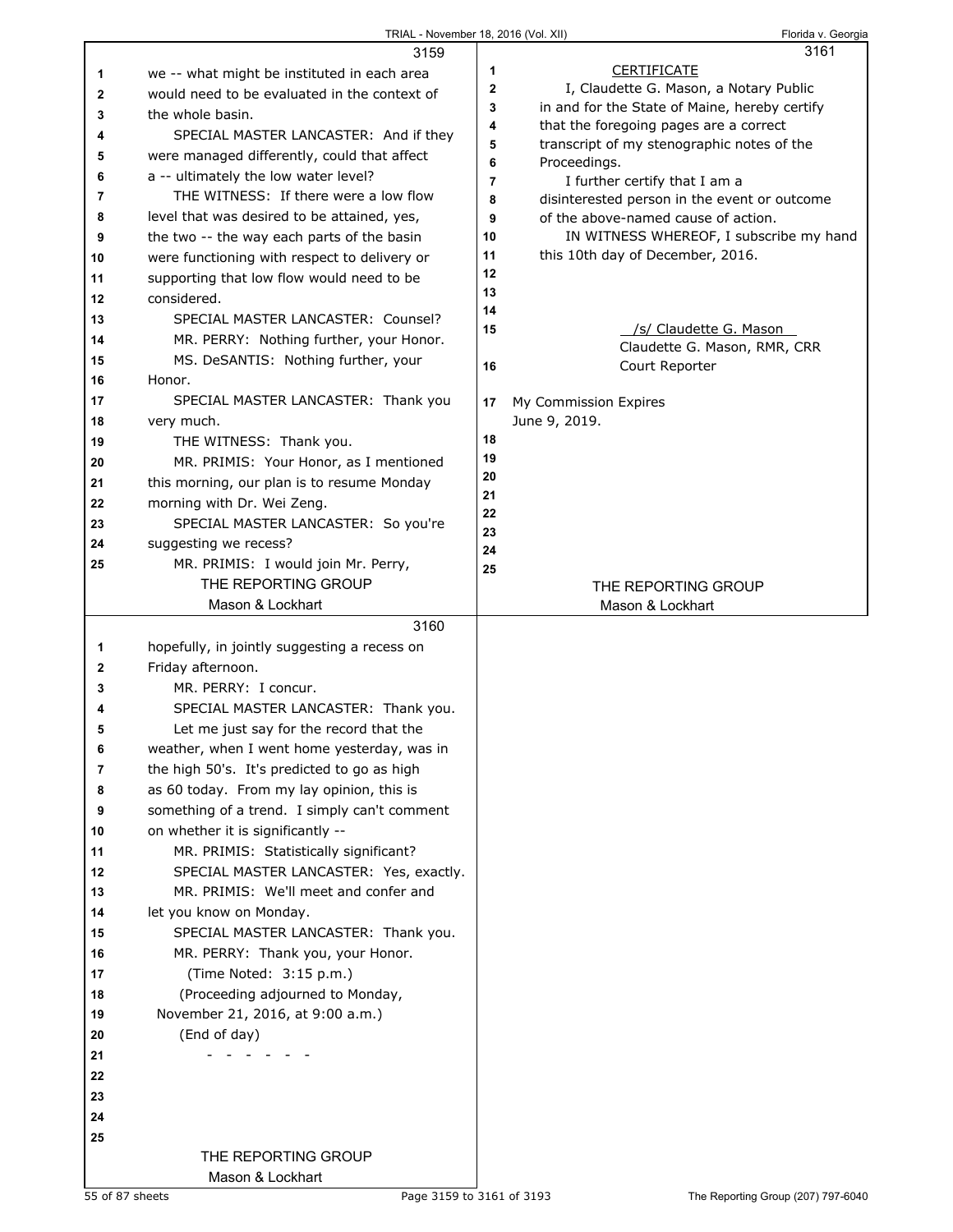| \$                                     | <b>11:50</b> [1] - 3065:1                | 3033:2, 3052:19,                        | 3054:24, 3056:1,                     | 2040 [2] - 3045:19,                                   |
|----------------------------------------|------------------------------------------|-----------------------------------------|--------------------------------------|-------------------------------------------------------|
|                                        | 11th $[2] - 3043:8$ ,                    | 3053:3, 3053:4,                         | 3089:17                              | 3048:7                                                |
| $$10$ [1] - 3082:9                     | 3072:18                                  | 3073:9, 3110:21,                        | 2012 [36] - 2955:6,                  | 2045 [2] - 3045:19,                                   |
| \$700 $[2] - 3000:20$ ,                | <b>12</b> [4] - 3008:3,                  | 3111:20, 3123:7,                        | 2976:7, 2977:7,                      | 3050:3                                                |
| 3002:14                                | 3043:24, 3045:16,                        | 3123:8, 3126:23,                        | 2977:10, 2977:14,                    | $21$ [6] - 2974:8,                                    |
|                                        | 3136:17                                  | 3127:6, 3128:3,                         | 2977:16, 2998:6,                     | 2992:16, 3004:6,                                      |
|                                        | 12-year [1] - 3076:11                    | 3143:5                                  | 2998:8, 2999:14,                     | 3005:8, 3149:3,                                       |
| $'06$ [2] - 3064:6,                    | $125$ [2] - 2982:24,                     | $2,000$ [1] - 3077:1                    | 2999:24, 3000:19,                    | 3160:19                                               |
| 3070:8                                 | 2983:3                                   | 2,500 [1] - 2983:23                     | 3003:16, 3007:12,                    | $213$ [3] - 2969:17,                                  |
| $'07$ [2] - 3026:17,                   | $126$ [1] - 3087:16                      | $2.4$ [1] - 2955:13                     | 3008:3, 3009:10,                     | 2969:22, 2970:8                                       |
| 3037:12                                | 12657 [1] - 3124:13                      | $2.9$ [1] - 3116:7                      | 3030:3, 3030:4,                      | $22$ [7] - 3009:21,                                   |
| $'07 -'08$ [1] - 3037:4                | <b>126756</b> [1] - 3125:3               | 20 [4] - 2986:16,                       | 3034:23, 3043:6,<br>3053:6, 3053:14, | 3071:6, 3078:7,                                       |
| $'08$ [2] - 3026:17,                   | 126761 [1] - 3125:16                     | 2986:20, 2988:19,                       | 3054:20, 3055:1,                     | 3149:5, 3149:7,                                       |
| 3037:13                                | 126762 [1] - 3125:23                     | 3053:9<br>200 [2] - 2986:20             | 3056:2, 3056:7,                      | 3149:8, 3149:9<br>$23$ [3] - 3007:14,                 |
| $'09$ [1] - 3047:25                    | 127 [1] - 2985:1                         | $2000$ [6] - 2993:13,                   | 3057:24, 3059:13,                    | 3132:12, 3132:14                                      |
| $'16$ [1] - 3099:24                    | 12:44 [1] - 3065:3                       | 3043:14, 3045:14,                       | 3061:11, 3061:15,                    | 232 [1] - 2996:16                                     |
|                                        | $13$ [3] - 2955:4,<br>3030:4, 3043:24    | 3045:16, 3046:16,                       | 3074:16, 3074:20,                    | $24$ [2] - 3008:10,                                   |
|                                        | 130 [1] - 3068:21                        | 3047:2                                  | 3074:24, 3089:2,                     | 3136:24                                               |
| <b>/s</b> [1] - 3161:15                | <b>135</b> [2] - 3047:6,                 | 2001 [3] - 2969:7,                      | 3089:14, 3089:17,                    | 24-seven [1] - 3154:3                                 |
|                                        | 3047:8                                   | 3003:12, 3003:20                        | 3092:25                              | $25$ [3] - 3138:17,                                   |
| 1                                      | $14$ [2] - 2991:12,                      | 2002 [4] - 2969:8.                      | $2013$ [16] - 2957:7,                | 3138:22, 3138:25                                      |
|                                        | 3018:24                                  | 3003:13, 3003:21,                       | 3015:20, 3016:7,                     | 280 [1] - 2987:13                                     |
| 1 $[26] - 2950:9,$                     | 142 [1] - 2943:1                         | 3114:8                                  | 3043:25, 3044:2,                     | 291 [1] - 3014:5                                      |
| 2951:14, 2982:8,                       | $148$ [1] - 3047:2                       | <b>2003</b> [4] - 3135:23,              | 3044:4, 3044:22,                     | 2947 [1] - 2944:3                                     |
| 2984:15, 2998:10,                      | $15$ [6] - 3053:9,                       | 3141:8, 3145:2,                         | 3045:4, 3045:9,                      | 2948 [1] - 2944:3                                     |
| 3009:20, 3019:5,                       | 3084:13, 3084:24,                        | 3145:7                                  | 3046:17, 3047:23,                    | 2950 [1] - 2944:20                                    |
| 3027:7, 3029:4,                        | 3133:7, 3133:9,                          | $2004$ [1] - 3106:10                    | 3047:24, 3049:5,                     | 2957 [1] - 2944:15                                    |
| 3029:17, 3029:20,<br>3034:23, 3034:25, | 3133:19                                  | $2005$ [1] - 3106:10                    | 3061:25, 3085:22,<br>3086:17         | 296 [1] - 3014:11                                     |
| 3052:13, 3052:14,                      | $153$ [2] - 3013:2,                      | 2006 [23] - 2992:13,                    | 2014 [12] - 2968:1,                  | 2966 [1] - 2944:11                                    |
| 3052:18, 3054:9,                       | 3013:5                                   | 3015:11, 3070:8,                        | 2968:2, 2970:13,                     | 2969 [1] - 2944:10                                    |
| 3073:8, 3083:14,                       | 154 [6] - 2966:9,                        | 3106:9, 3106:10,                        | 2973:5, 2974:8,                      | 2977 [1] - 2944:16                                    |
| 3086:12, 3086:13,                      | 2966:17, 2972:20,                        | 3107:9, 3111:1,<br>3111:6, 3111:10,     | 2974:16, 2976:3,                     | 2983 [1] - 2944:22                                    |
| 3097:11, 3097:15,                      | 2973:11, 2974:13,                        | 3113:5, 3115:23,                        | 2976:7, 3017:8,                      | 2991 [1] - 2944:17                                    |
| 3106:13, 3128:2,                       | 2980:15                                  | 3118:2, 3118:20,                        | 3020:15, 3036:17,                    | 2996 [1] - 2944:20                                    |
| 3142:1                                 | <b>16</b> [1] - 2977:6                   | 3124:25, 3125:13,                       | 3062:25                              | 2998 [1] - 2944:21                                    |
| 10 [19] - 2955:15,                     | $18$ [5] - 2943:13,<br>2996:13, 3013:10, | 3132:15, 3132:20,                       | 2015 [15] - 3012:23,                 | $2:28$ [1] - 3135:4<br>$2:30$ [1] - 3134:20           |
| 2972:15, 2978:1,                       | 3013:19, 3115:13                         | 3142:25, 3148:15,                       | 3019:15, 3019:18,                    |                                                       |
| 2978:3, 2986:12,                       | 19 [2] - 2998:2,                         | 3148:24, 3149:13,                       | 3019:24, 3030:7,                     | $2:40$ [1] - 3135:6<br><b>2B</b> [2] - 2978:3, 2978:6 |
| 2986:14, 3016:11,                      | 2998:14                                  | 3150:21, 3151:1                         | 3047:15, 3048:1,                     |                                                       |
| 3051:3, 3074:23,                       | 1946 [1] - 3070:15                       | <b>2007</b> [4] - 3118:3,               | 3048:14, 3048:17,                    | 3                                                     |
| 3074:25, 3088:6,<br>3094:12, 3096:15,  | 1954 [2] - 2977:23,                      | 3118:4, 3126:18,                        | 3049:1, 3049:4,                      |                                                       |
| 3109:20, 3109:24,                      | 3016:16                                  | 3143:2                                  | 3074:13, 3099:12,<br>3100:9, 3100:15 | 3 [10] - 2969:22,                                     |
| 3117:16, 3131:17,                      | <b>1958</b> [1] - 3100:7                 | 2007-2008 [1] -                         | 2016 [18] - 2943:13,                 | 2969:25, 3005:16,                                     |
| 3132:16, 3132:23                       | 1990 [1] - 3070:5                        | 3051:17                                 | 3019:15, 3021:4,                     | 3007:15, 3007:16,                                     |
| 100 $[1] - 2971:23$                    | 1991 [2] - 3110:14,                      | $2008$ [3] - 3131:1,                    | 3021:9, 3021:13,                     | 3019:4, 3026:9,                                       |
| $105$ [2] - 2969:18,                   | 3110:15                                  | 3151:24, 3152:3                         | 3035:1, 3074:14,                     | 3046:21, 3052:22,<br>3052:25                          |
| 2969:25                                | 1992 [1] - 2987:5                        | 2009 [6] - 2990:21,<br>3131:12, 3136:9, | 3099:11, 3099:16,                    | $30$ [4] - 2984:11,                                   |
| <b>108</b> [1] - 3049:15               | 1998 [1] - 3114:8                        | 3145:2, 3145:7,                         | 3099:21, 3100:2,                     | 2984:13, 3011:3,                                      |
| 109 [1] - 3126:11                      | <b>1a</b> $[1]$ - 2957:25                | 3145:21                                 | 3100:7, 3100:10,                     | 3059:13                                               |
| 10:20 [2] - 3010:24,                   | 1b [1] - 2958:24                         | 2010 [1] - 3050:22                      | 3100:14, 3100:22,                    | $30(b)(6_{[3]} - 2993:15,$                            |
| 3011:5                                 | <b>1st</b> [1] - $3143:15$               | 2011 [16] - 2976:19,                    | 3133:19, 3160:19,                    | 2994:2, 2994:10                                       |
| <b>10:33</b> [1] - 3011:7              |                                          | 2977:23, 2980:25,                       | 3161:11                              | 30-plus [1] - 3045:18                                 |
| 10th $[1]$ - 3161:11                   | 2                                        | 2990:21, 2991:5,                        | 2017 [7] - 2982:14,                  | 300 $[2] - 3000:20,$                                  |
| <b>11</b> [1] - 3016:24                | 2 [21] - 2982:3, 2982:5,                 | 2991:9, 2993:8,                         | 3025:25, 3027:5,                     | 3002:13                                               |
| <b>115</b> $[2] - 3133:11$             | 2982:6, 3009:16,                         | 2995:23, 3043:9,                        | 3028:3, 3028:17,                     | $3005$ [1] - 2944:18                                  |
| 3134:4                                 | 3019:5, 3026:5,                          | 3053:20, 3054:6,                        | 3028:20, 3028:24                     | 3007 [1] - 2944:14                                    |
| 116 [1] - 3007:22                      | THE<br>3026:21, 3032:2                   | REPORTING                               | GROUP 1-3161:17                      | 3008 [1] - 2944:15                                    |
|                                        |                                          | $Mason \& T. ockhart$                   |                                      |                                                       |

Mason & Lockhart 
1920 - 1920 - 1920 1921 1922 1932 1943 56 of 87 sheets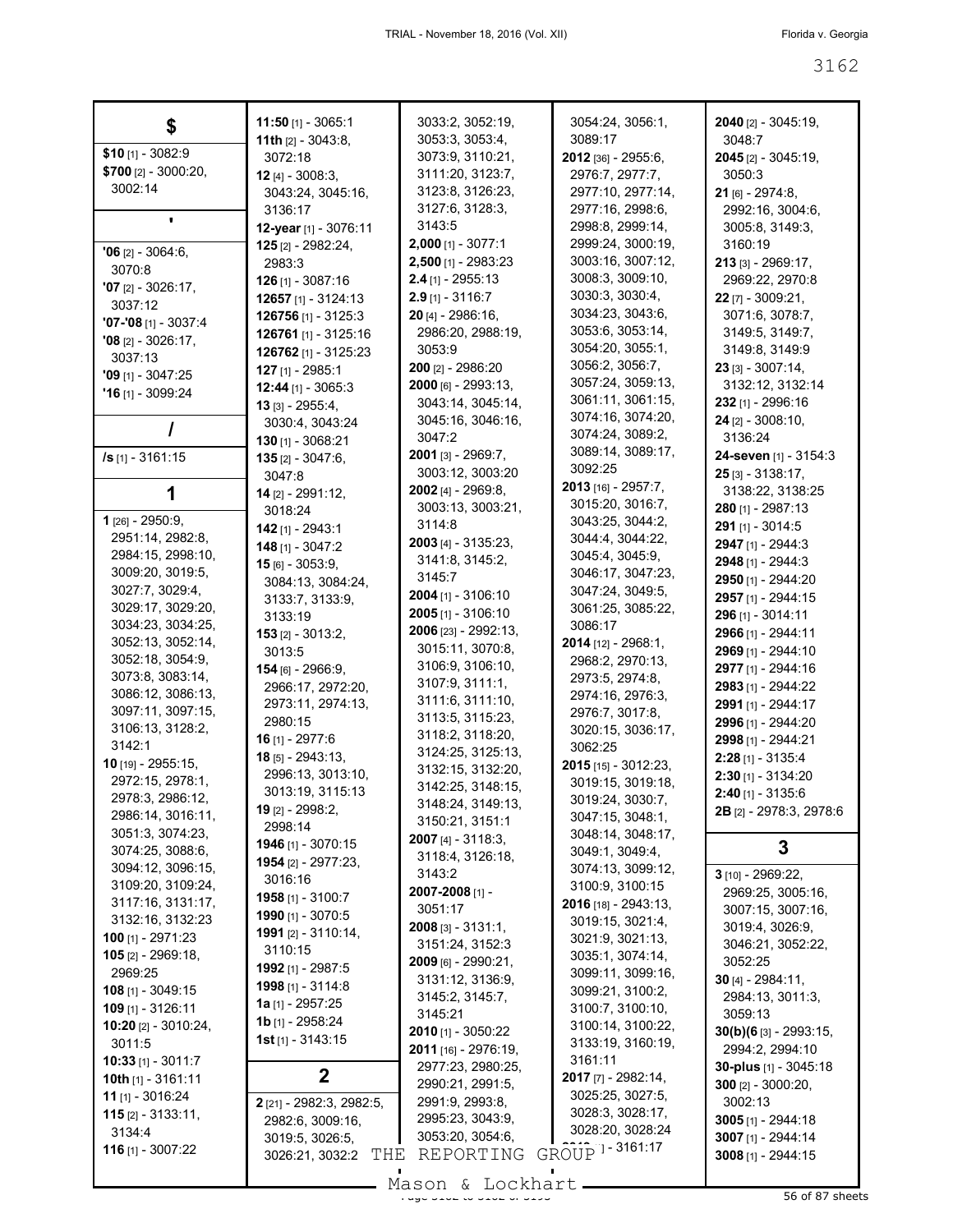| 3009 [1] - 2944:8    | 3148:15, 3149:2,           | 671506 [1] - 3024:16   | 2988:19                            | 3031:12, 3033:15,                    |
|----------------------|----------------------------|------------------------|------------------------------------|--------------------------------------|
| 3012 [1] - 2944:22   | 3149:10, 3154:22,          | 69 [1] - 3009:21       | A91-049-0390 [1] -                 | 3077:15, 3085:4,                     |
| $3015$ [1] - 2944:13 | 3155:2                     |                        | 2989:17                            | 3085:9, 3085:14                      |
| 3016 [1] - 2944:14   | 4-mile [2] - 2978:18,      | $\overline{7}$         | A91-47 [1] - 2987:13               | achievable [1] -                     |
| 3017 [1] - 2944:13   | 2979:9                     | 7 [11] - 2976:24,      | abbreviation [1] -                 | 3078:17                              |
| 3018 [1] - 2944:21   | 40 [5] - 2989:17,          | 3070:8, 3108:21,       | 2952:15                            | achieve [1] - 3115:23                |
| 3020 [1] - 2944:17   | 3011:3, 3024:8,            | 3112:10, 3113:20,      | ABID [1] - 2943:18                 | achieved [1] - 3019:25               |
| 3029 [2] - 2944:3,   | 3071:7, 3071:8             | 3115:18, 3119:19,      | ability [1] - 3041:4               | acknowledgments [3]                  |
| 2944:20              | 420 [1] - 2987:18          | 3120:4, 3124:15,       | able [9] - 2996:4,                 | - 2951:16, 2952:9,                   |
| 3031 [1] - 2944:24   | 45745 [1] - 3004:24        | 3124:24, 3125:13       | 3007:5, 3020:9,                    | 3030:22                              |
| 3045 [1] - 2944:9    | 45746 [1] - 3004:11        | 7,000 [1] - 2954:19    | 3045:22, 3048:23,                  | acquiring [1] -                      |
| 3048 [1] - 2944:10   | 46 [1] - 3110:21           | 70 [1] - 2956:10       | 3081:8, 3134:10,                   | 2981:11                              |
| 3059 [1] - 2944:9    | 478438 [1] - 2963:15       | 70,000 [1] - 3089:24   | 3134:13, 3134:14                   | acre [4] - 2987:23,                  |
| 3078 [2] - 2944:3,   | 49h [3] - 3015:24,         | 700 [1] - 2987:14      | abnormal [2] -                     | 3000:20, 3109:12,                    |
| 2944:8               | 3016:11, 3016:24           | $705$ [1] - 3045:11    | 3154:11, 3154:12                   | 3110:5                               |
| 3079 $[2] - 2944:18$ | 4:00 [1] - 3096:15         | 708 [1] - 2983:20      | above-entitled [1] -               | acreage [12] -                       |
| 2944:23              |                            | 73 [1] - 3088:23       | 2943:10                            | 2986:17, 2986:19,                    |
| 3084 [1] - 2944:24   | 5                          | 756 [1] - 3125:4       | above-named [1] -                  | 2988:10, 3002:13,                    |
| 3086 [1] - 2944:9    | $5$ [9] - 2966:11,         | 77 [3] - 2991:14,      | 3161:9                             | 3003:6, 3003:10,                     |
| 3087 [1] - 2944:10   | 2966:12, 2970:18,          | 2991:19, 2991:24       | abrogation [1] -                   | 3061:7, 3097:23,                     |
| 3088 [2] - 2944:9,   | 2970:19, 2970:24,          |                        | 2958:16                            | 3098:2, 3102:17,                     |
| 2944:20              | 2972:21, 2980:14,          | 8                      | absolutely [6] -                   | 3102:20, 3137:18                     |
| 31 [1] - 3015:2      | 3017:22, 3071:5            |                        | 2950:4, 2981:10,                   | acreages [1] - 3102:15               |
| 3105 [1] - 2944:4    | $5,000$ [1] - 3076:19      | $8$ [4] - 3070:9,      | 2996:20, 3061:4,                   | acres [20] - 2979:5,                 |
| 3106 [2] - 2944:4,   | 5-to-10-year [1] -         | 3126:12, 3126:13,      | 3098:16, 3138:1                    | 2983:10, 2983:24,                    |
| 2944:23              | 3130:7                     | 3132:16                | abstract [1] - 3015:22             | 2984:9, 2985:2,                      |
| 3110 [1] - 2944:12   | 50 $[1] - 3007:14$         | $80$ [9] - 2970:21,    | abundance [1] -                    | 2985:7, 2986:25,                     |
| 3115 $[1] - 2944:8$  | 50's $[1]$ - 3160:7        | 2971:6, 2971:8,        | 3009:16                            | 2987:13, 2987:18,                    |
| 3118 [1] - 2944:12   | 50-some-odd [1] -          | 2971:9, 2971:13,       | accept [2] - 3112:14,              | 2988:19, 2988:20,                    |
| 3120 [1] - 2944:16   | 3077:16                    | 2971:25, 2972:4,       | 3139:23                            | 2989:3, 2989:10,                     |
| 3126 [1] - 2944:19   | 51 $[2] - 3008:10,$        | 2972:11, 2972:16       | acceptable [1] -                   | 2989:17, 2989:18,                    |
| 3133 [1] - 2944:19   | 3131:20                    | 84 [1] - 2969:25       | 3139:13                            | 2989:25, 3061:6,                     |
| $3135$ [1] - 2944:4  | 52 [3] - 3026:22,          | 84-85 [1] - 3049:14    | accommodate [1] -                  | 3089:24, 3090:2                      |
| $3137$ [1] - 2944:8  | 3026:24, 3096:18           | $85$ [1] - 3079:8      | 3070:19                            | Act $[73] - 2960:6,$                 |
| 3147 [1] - 2944:4    | $534$ [5] - 2950:10,       | 86 [1] - 3086:7        | accomplish [1] -                   | 2960:11, 2968:1,                     |
| 3149 [1] - 2944:8    | 2950:22, 2951:1,           | 879 [2] - 3012:7,      | 3065:14                            | 2968:7, 2968:18,                     |
| $32$ [1] - 3071:10   | 2951:14, 2954:25           | 3013:6                 | according [1] -                    | 2968:20, 2969:4,                     |
| $34$ [4] - 3017:11,  | 536 $[2] - 2998:14,$       | $8:55$ [1] - 2943:14   | 2958:13                            | 2969:7, 2970:11,                     |
| 3017:18, 3072:20,    | 3002:4                     |                        | accurate [5] - 2950:3,             | 2981:24, 2991:5,                     |
| 3072:22              | $537$ [1] - 2943:12        | 9                      | 3041:11, 3043:22,                  | 2993:8, 2993:13,<br>2993:20, 2994:6, |
| $36$ [4] - 3018:12,  | $54$ [3] - 2957:2,         |                        | 3088:18, 3120:19                   | 2994:11, 2994:20,                    |
| 3018:14, 3018:20,    | 2957:3, 2963:15            | $9$ [6] - 2955:1,      | accurately [1] -                   | 2995:2, 2995:17,                     |
| 3018:22              | 55 [2] - 3116:5, 3116:7    | 2983:19, 3007:24,      | 3123:10                            | 2998:6, 2999:16,                     |
| 369 [1] - 2989:18    | 56 $[4] - 2977:1$          | 3067:16, 3088:6,       | $ACF$ [29] - 2951:23,              | 2999:22, 3001:4,                     |
| 37 [4] - 2982:25,    | 2978:3, 3116:5,            | 3161:17                | 2952:18, 2952:25,                  | 3001:10, 3002:24,                    |
| 3018:19, 3018:23,    | 3116:10                    | $9,000$ [2] - 3092:21, | 2959:19, 2994:8,                   | 3006:24, 3007:13,                    |
| 3018:25              | 56-page [1] - 2983:23      | 3094:3                 | 2996:7, 2996:23,                   | 3009:20, 3010:5,                     |
| 38 [1] - 3020:14     | 599 [2] - 3018:24,         | 90's $[1] - 2971:23$   | 2997:4, 2997:10,                   | 3027:14, 3028:25,                    |
| 384 [1] - 2988:20    | 3019:22                    | $90,000$ [1] - 2983:9  | 3023:22, 3024:5,                   | 3029:3, 3036:14,                     |
| $3:15$ [1] - 3160:17 |                            | $904$ [1] - 3079:1     | 3024:6, 3025:5,                    | 3036:19, 3039:20,                    |
|                      | 6                          | 93 $[1] - 2970:3$      | 3031:12, 3031:15,                  | 3050:21, 3051:13,                    |
| 4                    |                            | $9:00$ [1] - 3160:19   | 3032:19, 3033:22,                  | 3051:20, 3051:25,                    |
|                      | $6$ [5] - 2969:16,         |                        | 3034:6, 3082:24,                   | 3053:20, 3053:25,                    |
| 4 [19] - 2957:1,     | 2977:7, 3017:22,           | A                      | 3084:2, 3091:3,                    | 3056:7, 3056:16,                     |
| 2969:21, 2970:19,    | 3076:19, 3118:11           | a.m [7] - 2943:14,     | 3091:10, 3093:19,                  | 3056:20, 3056:22,                    |
| 3009:1, 3017:22,     | 60 [2] - 2972:1, 3160:8    | 3011:5, 3011:7,        | 3109:15, 3110:3,                   | 3057:18, 3061:9,                     |
| 3019:4, 3051:3,      | 65 $[3] - 3120:3$          | 3051:3, 3065:1,        | 3129:6, 3146:20,<br>3147:4, 3157:8 | 3061:11, 3061:14,                    |
| 3111:15, 3116:4,     | 3124:13, 3125:16           | 3096:15, 3160:19       | ACFS $[9] - 3030.5$                | 3063:7, 3063:11,                     |
| 3116:11, 3138:23,    | 67 $[3] - 3020:14,$<br>THE | REPORTING              | GROUP 19, 3031:5,                  | 3063:12, 3063:13,                    |
| 3142:1, 3143:6,      | 3020:18, 3021:1            |                        |                                    |                                      |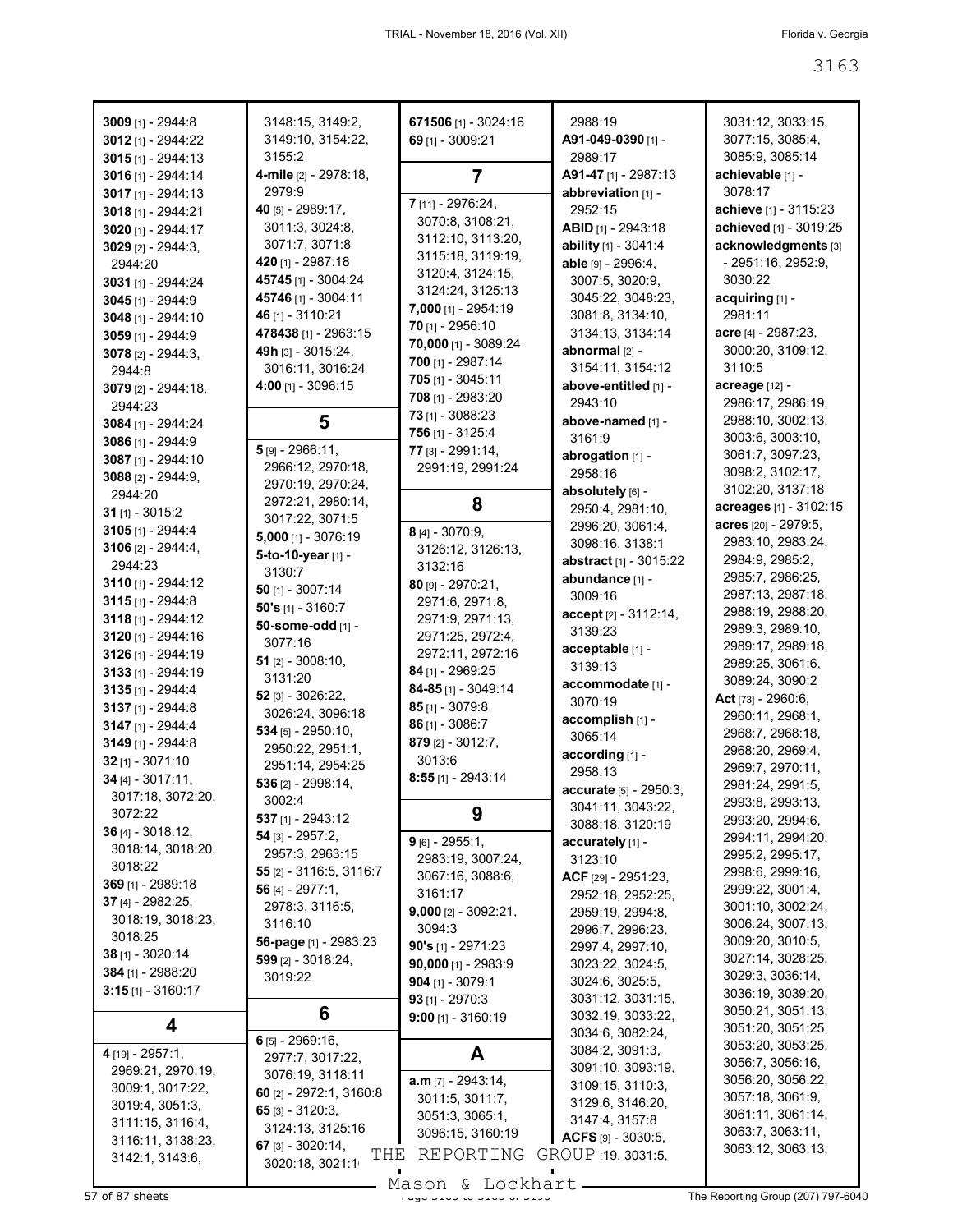| 3063:16, 3063:23,<br>3065:9, 3065:11,       | adopters [1] - 2971:21<br>adoption $[5]$ - | 2974:10, 3005:18,<br>3025:19, 3078:10,     | alternative [1] -<br>3107:22         | <b>apart</b> $[2] - 3067:16$ ,<br>3094:25 |
|---------------------------------------------|--------------------------------------------|--------------------------------------------|--------------------------------------|-------------------------------------------|
| 3070:17, 3073:18,                           | 2971:18, 2971:22,                          | 3109:20, 3109:25                           | alternatives [1] -                   | apologize [3] -                           |
| 3096:14, 3116:23,                           | 3064:4, 3098:11                            | agree [13] - 2980:2,                       | 3117:20                              | 2980:13, 3150:8,                          |
| 3117:3, 3117:13,                            | adult [1] - 3136:17                        | 2987:16, 2988:20,                          | amend [1] - 3061:23                  | 3152:17                                   |
| 3131:24, 3132:7,                            |                                            | 2989:21, 2994:4,                           |                                      |                                           |
| 3140:23, 3141:8,                            | advance [3] - 2996:11,<br>3004:25, 3133:8  | 3042:6, 3075:12,                           | amending $[2]$ -<br>3063:12, 3065:11 | apparent [1] - 2984:8<br>appealed [1] -   |
| 3141:15, 3143:8,                            | adverse [1] - 2958:6                       | 3096:1, 3115:2,                            | amendments [13] -                    | 3072:18                                   |
| 3143:11, 3143:20,                           |                                            | 3131:15, 3132:10,                          | 2967:25, 2968:3,                     |                                           |
| 3151:18                                     | advice [3] - 3079:13,<br>3083:9, 3087:13   | 3148:11, 3149:13                           | 3036:16, 3061:9,                     | appear [3] - 2986:17,                     |
| act [1] - 2993:20                           | advise [2] - 3107:13,                      | agreement [5] -                            | 3061:20, 3062:1,                     | 3030:11, 3125:6<br>APPEARANCES [1] -      |
| Action [2] - 3012:23,                       | 3107:21                                    | 2962:20, 3019:13,                          | 3062:3, 3063:10,                     | 2943:16                                   |
| 3064:14                                     | advised [2] - 3015:5,                      | 3019:15, 3019:16,                          | 3063:20, 3063:21,                    | Appendix [1] -                            |
| action [11] - 2963:6,                       | 3085:24                                    | 3075:13                                    | 3063:25, 3065:8,                     | 3018:24                                   |
| 2963:8, 2973:12,                            | advisers [1] - 3015:14                     | agricultural [37] -                        | 3065:14                              | apples [1] - 3020:12                      |
| 3052:17, 3059:18,                           | advising [2] - 3083:4,                     | 2946:10, 2954:24,                          | amount [19] - 2954:1,                | applicable [2] -                          |
| 3060:1, 3117:10,                            | 3111:22                                    | 2955:14, 2955:22,                          | 2988:14, 3041:5,                     | 3039:25, 3141:14                          |
| 3117:24, 3119:8,                            | Advisory [10] -                            | 2959:22, 2959:25,                          | 3041:12, 3045:11,                    | application [2] -                         |
| 3119:10, 3161:9                             | 3106:22, 3107:5,                           | 2960:16, 2960:19,                          | 3045:22, 3050:2,                     | 3059:20, 3150:12                          |
| actions [5] - 2978:7,                       | 3107:6, 3107:16,                           | 2961:6, 2961:15,                           | 3076:7, 3083:25,                     | applications [12] -                       |
| 3028:5, 3034:15,                            | 3107:23, 3108:4,                           | 2961:18, 2962:1,                           | 3084:3, 3092:24,                     | 2959:16, 3058:7,                          |
| 3118:9, 3141:21                             | 3115:24, 3150:20,                          | 2965:17, 2966:6,                           | 3109:16, 3110:4,                     | 3059:10, 3059:21,                         |
| active [1] - 3128:17                        | 3150:22                                    | 2983:7, 3027:4,                            | 3117:21, 3123:21,                    | 3059:25, 3060:18,                         |
| activities [5] - 3021:4,                    | advisory [4] -                             | 3035:14, 3035:16,                          | 3124:1, 3124:8,                      | 3089:13, 3089:16,                         |
| 3021:9, 3021:13,                            | 2992:12, 3120:5,                           | 3036:9, 3036:10,                           | 3127:13, 3139:10                     | 3089:20, 3090:5,                          |
| 3148:8, 3148:11                             | 3120:9, 3120:15                            | 3058:8, 3088:4,                            | <b>amounts</b> [1] - 2986:17         | 3090:6, 3139:23                           |
| activity [1] - 3022:5                       | advocacy [1] -                             | 3088:11, 3088:15,                          | analyses [1] - 3139:13               | applied [5] - 3060:4,                     |
| Acts/Plans [1] -                            | 2961:10                                    | 3097:1, 3097:4,                            | analysis [2] - 3044:19,              | 3090:4, 3141:13,                          |
| 3141:2                                      | advocate [2] -                             | 3097:8, 3097:19,                           | 3098:8                               | 3141:17, 3155:15                          |
| actual [8] - 2956:11,                       | 2961:22, 3076:8                            | 3098:18, 3107:19,                          | analyze [2] - 3038:24,               | applies [3] - 2972:5,                     |
| 2987:13, 3009:19,                           | affect [1] - 3159:5                        | 3110:6, 3114:2,                            | 3124:1                               | 3097:7, 3097:12                           |
| 3009:23, 3041:19,                           | affected [2] - 3053:6,                     | 3118:1, 3124:2,                            | analyzed [1] - 3078:15               | apply [5] - 3089:13,                      |
| 3047:25, 3049:23,                           | 3148:8                                     | 3124:5, 3138:10,                           | analyzing [1] -                      | 3097:1, 3097:4,                           |
| 3102:21                                     | <b>affidavit</b> $[6] - 3045:7$ ,          | 3141:16                                    | 3044:18                              | 3109:12, 3150:10                          |
| addition [2] - 2949:1,                      | 3046:9, 3046:22,                           | agriculture [4] -<br>3035:19, 3053:7,      | animal [1] - 3012:19                 | apportionment [1] -                       |
| 3065:10                                     | 3086:15, 3087:3,                           | 3096:21, 3097:5                            | announced [1] -                      | 3154:16                                   |
| additional [3] -                            | 3087:6                                     | <b>Alabama</b> [7] - 3026:4,               | 3059:8                               | appreciate [10] -                         |
| 2988:10, 3065:9,<br>3077:1                  | affiliated [2] -                           | 3037:22, 3069:4,                           | announcing [2] -                     | 2967:16, 2988:24,                         |
|                                             | 2956:19, 3014:7                            | 3095:12, 3095:15,                          | 3058:15, 3059:17                     | 2992:22, 3011:14,                         |
| address [6] - 2968:24,<br>3051:10, 3057:24, | <b>afraid</b> $[1] - 3105:13$              | 3108:25, 3146:3                            | <b>answer</b> [11] - 2962:2,         | 3012:3, 3089:10,                          |
| 3061:12, 3124:1,                            | afternoon [13] -                           | <b>Albany</b> [2] - 2946:9,                | 2966:4, 3007:8,                      | 3106:7, 3115:17,                          |
| 3146:15                                     | 3065:5, 3065:6,                            | 3097:12                                    | 3020:8, 3032:11,                     | 3116:12, 3154:14                          |
| addressed [5] -                             | 3077:25, 3078:2,                           | Alice [1] - 3122:10                        | 3095:5, 3096:6,<br>3102:10, 3121:1,  | appreciation [1] -<br>3046:1              |
| 2953:13, 2964:3,                            | 3104:3, 3104:6,                            | allegations [1] -                          | 3133:18, 3147:20                     | apprise [2] - 2956:1,                     |
| 2964:4, 3111:13,                            | 3105:17, 3105:19,<br>3106:4, 3135:10,      | 3101:18                                    | anticipate [1] -                     | 2956:14                                   |
| 3120:21                                     | 3135:14, 3135:15,                          | <b>Allen</b> [2] - 2990:11,                | 3021:12                              | apprised $[2]$ -                          |
| addresses [2] -                             | 3160:2                                     | 2991:16                                    | anyplace [2] - 3084:5,               | 2996:18, 2997:3                           |
| 2970:21, 2991:8                             | Ag [3] - 2959:18,                          | allen $[1]$ - 3136:4                       | 3091:1                               | approach [10] -                           |
| addressing [2] -                            | 3082:21, 3098:5                            | alleviate [1] - 3072:9                     | <b>anyway</b> [2] - 3042:4,          | 2965:21, 3031:22,                         |
| 3120:15, 3121:14                            | agencies [4] -                             | alleviating [1] -                          | 3057:2                               | 3044:24, 3048:18,                         |
| adjoining [1] -                             | 3012:13, 3012:21,                          | 2999:23                                    | Apalachicola [10] -                  | 3059:5, 3078:22,                          |
| 3108:23                                     | 3112:25, 3142:13                           | <b>allow</b> $[2]$ - 2959:3,               | 2950:12, 2978:14,                    | 3105:1, 3105:24,                          |
| adjourned [1] -                             | agency [5] - 2958:11,                      | 3040:14                                    | 3019:6, 3019:23,                     | 3127:12, 3129:20                          |
| 3160:18                                     | 3012:10, 3012:16,                          | allowed [3] - 2958:17,                     | 3022:15, 3073:24,                    | approached [1] -                          |
| adopt [2] - 2948:4,                         | 3012:19                                    | 3002:25, 3155:10                           | 3092:11, 3092:12,                    | 3147:1                                    |
| 3105:6                                      | agenda [1] - 3125:13                       | almost [1] - 3102:4<br>alter [1] - 3127:17 | 3147:12, 3147:17                     | approaches [1] -                          |
| adopted [4] - 3061:2,                       | aggressively [1] -                         | alternate [2] -                            | Apalachicola-                        | 3130:16                                   |
| 3062:2, 3127:18,<br>3130:24                 | 2964:13                                    | REPORTING                                  | Chattahoochee-                       | appropriate [5] -                         |
|                                             | THE<br>ago [7] - 2969:23,                  |                                            | GROUP [1] - 2950:12                  | 2996:1, 3010:24,                          |
|                                             |                                            | $Mason$ & Lockhart                         |                                      |                                           |

Mason & Lockhart <u>entitled and stated and stated</u> 38 of 87 sheets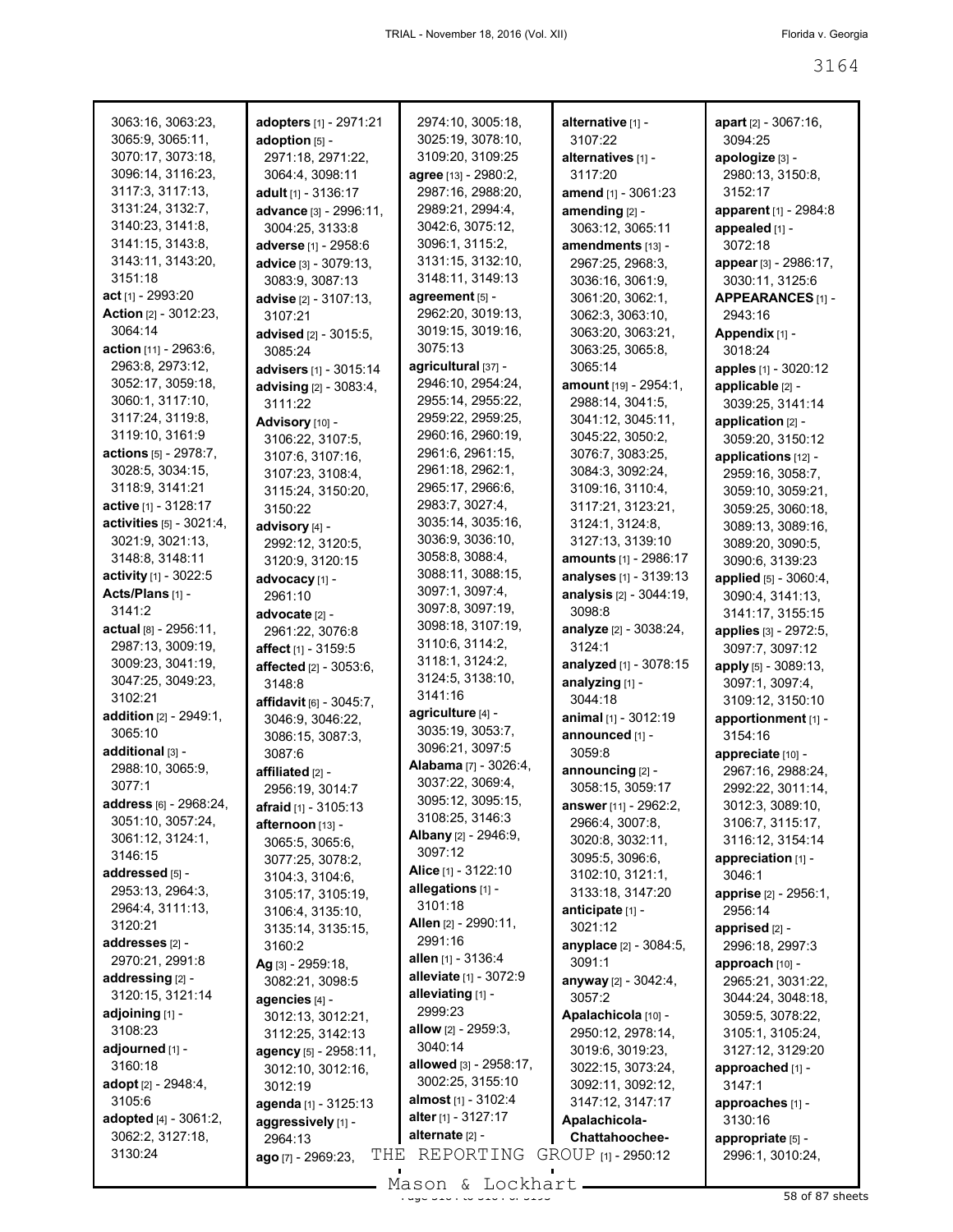| 3082:10, 3129:16,       | 3132:21, 3133:6,               | 2956:10, 2987:2,               | 3063:3, 3064:9,               | 2960:24, 2961:3,              |
|-------------------------|--------------------------------|--------------------------------|-------------------------------|-------------------------------|
| 3137:22                 | 3138:6, 3138:10,               | 3000:6, 3002:8,                | 3066:4, 3066:12               | 2961:12, 2964:18,             |
| appropriated [1] -      | 3138:11, 3138:13,              | 3023:21, 3157:15               | augmenting [2] -              | 2965:15, 3006:20,             |
| 3010:4                  | 3138:19, 3139:15,              | assume [1] - 3085:10           | 2980:20, 3062:8               | 3038:14                       |
| appropriates [1] -      | 3139:18, 3139:24,              | assumes [1] - 3102:16          | <b>August</b> [2] - 2983:5,   | balanced [5] -                |
| 3057:13                 | 3140:2, 3140:8,                | assured [1] - 3117:3           | 3048:1                        | 2957:13, 2965:4,              |
| appropriators [1] -     | 3146:8                         | <b>Atlanta</b> [21] - 2956:19, | Augusta [1] - 3136:12         | 2965:11, 2966:1,              |
| 3057:21                 | arguing [1] - 3073:3           | 2982:4, 2997:9,                | authorities [2] -             | 2997:24                       |
| approval [1] - 3041:8   | argument [4] -                 | 2997:14, 3024:3,               | 2959:3, 3140:18               | <b>balances</b> [1] - 3000:1  |
| approve [2] - 3093:20,  | 3072:16, 3072:19,              | 3026:2, 3035:9,                | authority [10] -              | <b>balancing</b> [1] - 3039:1 |
| 3130:18                 | 3073:1, 3073:8                 | 3038:5, 3040:23,               | 2963:8, 2971:5,               | ball [1] - 3145:7             |
| approved [3] -          | arise [1] - 2955:21            | 3041:9, 3047:23,               | 2989:9, 2995:15,              | ban [2] - 3026:17,            |
| 3130:25, 3131:14,       | arm [3] - 2985:12,             | 3049:4, 3050:11,               | 3042:11, 3043:11,             | 3052:25                       |
| 3145:21                 | 3036:3, 3126:4                 | 3051:11, 3091:6,               | 3043:16, 3102:7,              | <b>band</b> $[1]$ - 2979:8    |
| April [1] - 2973:6      | Army [15] - 2952:19,           | 3091:7, 3096:12,               | 3140:13, 3140:16              | <b>bands</b> [1] - 2979:7     |
| aquatic [4] - 3013:23,  | 2952:25, 3034:5,               | 3153:2, 3154:3,                | <b>authorize</b> [1] - 3138:3 | Bankruptcy [1] -              |
| 3014:8, 3148:8,         | 3038:8, 3042:25,               | 3154:16                        | authorized [4] -              | 2943:12                       |
| 3148:12                 | 3045:10, 3046:8,               | <b>Atlantic [1] - 2962:8</b>   | 3038:15, 3039:13,             | <b>Baptism</b> [1] - 3037:12  |
| Aquifer [8] - 2962:14,  | 3047:15, 3069:4,               | attachment [1] -               | 3070:13, 3138:2               | <b>Barnes</b> [9] - 2990:11,  |
| 2962:15, 2975:4,        | 3069:16, 3070:11,              | 3015:24                        | authorizing [2] -             | 2990:14, 2991:17,             |
| 2979:15, 3055:11,       | 3077:9, 3086:5,                | attachments [1] -              | 3039:11, 3070:14              | 2993:4, 3053:18,              |
| 3060:9, 3060:22,        | 3087:17, 3087:21               | 3046:13                        | <b>authors</b> [2] - 3015:10, | 3053:24, 3054:12,             |
| 3139:7                  | arrangement [1] -              | attained [1] - 3159:8          | 3031:11                       | 3136:4, 3136:6                |
| aquifer [15] - 2962:17, | 3012:13                        | attempt [1] - 2968:16          | available [5] - 2965:2,       | <b>based</b> [14] - 2945:22,  |
| 2962:24, 2963:1,        | arrived [2] - 3006:13,         | attempted [1] -                | 3084:4, 3086:1,               | 2946:12, 2967:23,             |
| 2963:2, 2981:6,         | 3056:7                         | 3150:10                        | 3143:22, 3143:25              | 2969:10, 3013:22,             |
| 2981:8, 3027:17,        | <b>article</b> [3] - 3126:8,   | attempting [2] -               | average [1] - 3154:9          | 3014:20, 3033:16,             |
| 3028:1, 3028:16,        | 3126:19, 3127:7                | 2999:25, 3124:21               | aware [41] - 2950:20,         | 3042:10, 3043:15,             |
| 3055:19, 3055:21,       | aside [1] - 3014:24            | attended [2] - 3016:7,         | 2952:5, 2954:13,              | 3052:21, 3052:23,             |
| 3055:25, 3056:24,       | aspect [1] - 3038:9            | 3017:8                         | 2967:12, 2971:6,              | 3054:16, 3072:10,             |
| 3066:15, 3067:4         | aspects [1] - 3074:6           | attention [27] -               | 2972:10, 2972:13,             | 3075:10                       |
| aquifers [18] - 2975:2, | ASR $[6] - 3028:17$ ,          | 2969:21, 2969:24,              | 2972:14, 2972:19,             | <b>baseflow</b> [1] - 2985:19 |
| 2975:5, 2975:16,        | 3066:10, 3066:13,              | 2970:18, 2983:19,              | 2980:23, 2981:1,              | baseline [1] - 2972:16        |
| 2975:21, 2978:24,       | 3066:15, 3067:1,               | 2988:16, 2991:11,              | 2984:13, 2992:11,             | <b>basic</b> $[3] - 3062:3$ , |
| 2980:19, 3028:3,        | 3067:4                         | 2998:2, 3000:5,                | 2992:15, 2993:5,              | 3107:20, 3108:2               |
| 3028:13, 3055:15,       | assemble [1] - 3108:2          | 3004:5, 3004:9,                | 2995:13, 3008:15,             | <b>Basin</b> [26] - 2950:13,  |
| 3065:17, 3065:22,       | Assembly [1] -                 | 3006:10, 3008:25,              | 3025:13, 3070:23,             | 2952:18, 2966:21,             |
| 3065:24, 3066:19,       | 3130:25                        | 3012:6, 3013:2,                | 3076:24, 3088:22,             | 2973:3, 2983:10,              |
| 3066:21, 3067:2,        | assertion [4] - 3063:5,        | 3106:12, 3110:20,              | 3090:16, 3091:9,              | 2992:14, 3005:12,             |
| 3067:8, 3067:15,        | 3068:4, 3081:24,               | 3111:15, 3113:18,              | 3091:12, 3092:9,              | 3010:9, 3010:14,              |
| 3137:14                 | 3082:4                         | 3113:25, 3117:16,              | 3099:23, 3100:8,              | 3033:23, 3058:9,              |
| area [26] - 2982:4,     | assessed [1] -                 | 3118:12, 3118:21,              | 3100:16, 3100:21,             | 3082:24, 3089:23,             |
| 3000:13, 3000:22,       | 3153:25                        | 3119:4, 3122:25,               | 3109:10, 3109:14,             | 3107:12, 3109:15,             |
| 3036:6, 3040:23,        | assessment [3] -               | 3124:22, 3126:7,               | 3109:19, 3111:9,              | 3110:3, 3111:25,              |
| 3048:4, 3051:11,        | 2953:3, 3083:16,               | 3131:18                        | 3111:13, 3117:1,              | 3117:22, 3129:6,              |
| 3060:5, 3060:6,         | 3085:21                        | attributes [1] -               | 3117:11, 3117:20,             | 3136:21, 3139:5,              |
| 3060:16, 3099:5,        | Assessment [1] -               | 3137:12                        | 3117:24, 3119:16,             | 3144:25, 3145:11,             |
| 3107:25, 3123:22,       | 2950:11                        | auction [11] - 2968:7,         | 3146:19, 3154:15              | 3146:20, 3147:4,              |
| 3129:17, 3133:21,       | assessments [1] -              | 2968:10, 2969:5,               | awareness [1] -               | 3150:10                       |
| 3133:23, 3134:12,       | 3056:10                        | 2980:4, 2999:11,               | 3109:13                       | <b>basin</b> [37] - 2953:21,  |
| 3134:15, 3134:17,       | assigned [1] - 2989:4          | 3001:11, 3003:5,               |                               | 2972:11, 2978:8,              |
| 3148:13, 3153:2,        | assist [3] - 3135:17,          | 3003:15, 3003:18,              | В                             | 2992:5, 2993:24,              |
| 3154:17, 3155:7,        | 3138:15, 3141:1                | 3003:20, 3132:2                | background [1] -              | 3003:22, 3027:10,             |
| 3158:4, 3158:6,         | <b>assistant</b> [2] - 3046:7, | <b>auctions</b> [1] - 3003:12  | 3135:17                       | 3029:3, 3034:16,              |
| 3159:1                  | 3082:25                        | Audience [1] -                 | backlogged [6] -              | 3036:4, 3037:11,              |
| areas $[23] - 2978:18,$ | <b>assisted</b> [2] - 3069:2,  | 3033:19                        | 3132:15, 3132:17,             | 3058:3, 3061:7,               |
| 2978:20, 2981:9,        | 3104:1                         | <b>augment</b> [3] - 3066:8,   | 3132:18, 3132:21,             | 3062:15, 3064:4,              |
| 2984:19, 3035:3,        | assisting [1] -                | 3066:22, 3066:23               | 3140:1, 3140:5                | 3064:5, 3072:12,              |
| 3035:21, 3064:6,        | 3104:11                        | augmentation [6] -             | 22                            | 3081:16, 3083:2,              |
| 3130:5, 3130:8,         | THE<br>associated [6] -        | REPORTING                      | GROUP<br>:e [8] - 2957:19,    | 3095:21, 3101:7,              |
|                         |                                |                                |                               |                               |

 $\frac{165611 \times 100011}{1000011}$  and  $\frac{1000111 \times 1000111 \times 100011}{1000111}$  comparison and the Reporting Group (207) 797-6040 - Mason & Lockhart -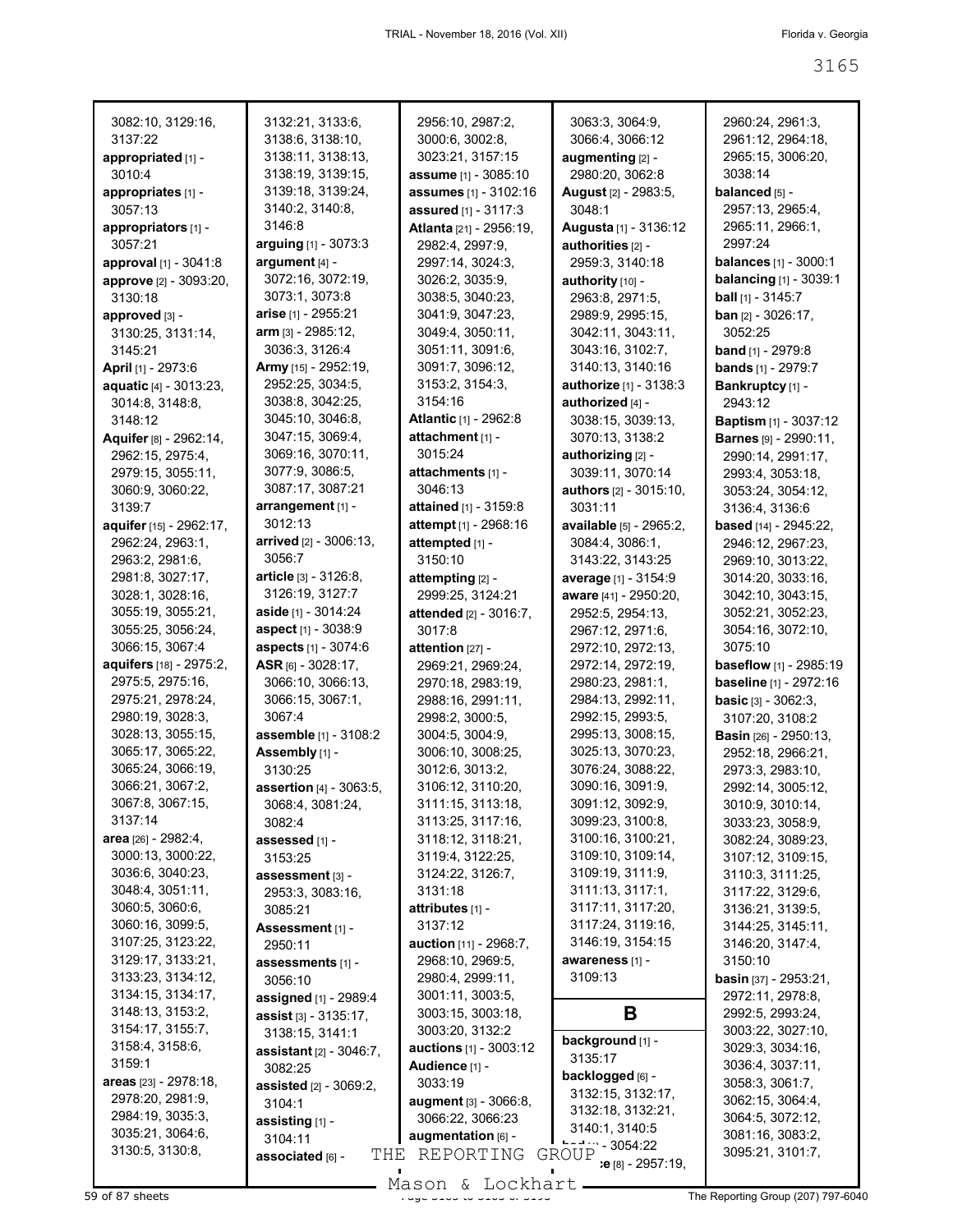| 3133:20, 3138:4,<br>3144:11, 3144:17,<br>3146:22, 3147:7,<br>3157:4, 3158:8,<br>3158:9, 3158:11,<br>3158:13, 3158:22,<br>3158:23, 3159:3,<br>3159:9<br><b>basis</b> [7] - 2954:2,<br>2954:19, 3112:18,<br>3113:10, 3114:13,<br>3115:7, 3123:24<br><b>baton</b> $[2] - 3104:2$<br>3105:14<br><b>bay</b> [2] $-3073:17$<br><b>Bay</b> [4] - 3073:24, | 3068:5, 3068:14,<br>3068:18, 3068:22,<br>3081:11<br><b>BENJAMIN [1] -</b><br>2943:18<br>best [13] - 2946:17,<br>2965:13, 2969:9,<br>2972:14, 2995:8,<br>3032:11, 3032:13,<br>3058:25, 3088:13,<br>3099:5, 3121:3,<br>3125:11, 3145:16<br><b>better</b> [7] - 2965:24,<br>2990:6, 2996:6,<br>3056:14, 3106:4,<br>3113:10, 3137:13 | 3079:1, 3098:11,<br>3158:16<br>blessed [1] - 2996:25<br><b>blow</b> $[5] - 3063.8$ ,<br>3063:11, 3063:14,<br>3063:22, 3126:25<br><b>blowup</b> [2] - 3007:17,<br>3007:18<br><b>board</b> $[1]$ - 3092:11<br><b>Board</b> [1] - 3012:17<br><b>book</b> $[2] - 2957:1$ ,<br>3134:4<br><b>books</b> $[1]$ - 3029:1<br><b>borders</b> [1] - 2960:23<br><b>bottom</b> [16] - 2955:3,<br>2963:14, 2972:24, | 3121:14, 3121:17,<br>3121:25, 3123:3,<br>3123:11, 3123:15,<br>3123:21, 3123:25,<br>3124:3, 3127:22,<br>3129:6<br>budgetary [4] -<br>3084:4, 3084:7,<br>3116:18, 3117:9<br>budgeting [5] -<br>3122:4, 3129:1,<br>3129:8, 3130:11,<br>3131:11<br><b>budgets</b> [6] - 3116:22,<br>3128:4, 3128:10,<br>3128:20, 3129:8, | 3099:2<br>cap [1] - 3138:12<br>capacities [1] - 3035:8<br>capacity [17] -<br>2984:19, 2994:2,<br>3020:22, 3025:8,<br>3025:9, 3064:6,<br>3070:23, 3117:18,<br>3132:21, 3133:5,<br>3133:21, 3133:22,<br>3134:12, 3134:15,<br>3139:15, 3139:24,<br>3140:1<br>capita [4] - 3038:20,<br>3047:1, 3049:21,<br>3049:24 |
|----------------------------------------------------------------------------------------------------------------------------------------------------------------------------------------------------------------------------------------------------------------------------------------------------------------------------------------------------|----------------------------------------------------------------------------------------------------------------------------------------------------------------------------------------------------------------------------------------------------------------------------------------------------------------------------------|------------------------------------------------------------------------------------------------------------------------------------------------------------------------------------------------------------------------------------------------------------------------------------------------------------------------------------------------------------------------------------------------------|----------------------------------------------------------------------------------------------------------------------------------------------------------------------------------------------------------------------------------------------------------------------------------------------------------------------|----------------------------------------------------------------------------------------------------------------------------------------------------------------------------------------------------------------------------------------------------------------------------------------------------------------|
| 3092:12, 3147:12,<br>3147:17<br><b>bear</b> $[4] - 3130:2$ ,<br>3142:14, 3149:16,<br>3155:5                                                                                                                                                                                                                                                        | between [17] -<br>2964:19, 3000:2,<br>3000:20, 3025:15,<br>3046:16, 3049:13,<br>3051:3, 3064:8,                                                                                                                                                                                                                                  | 2973:11, 2992:18,<br>3010:3, 3013:9,<br>3013:18, 3016:11,<br>3016:14, 3030:16,<br>3087:3, 3089:7,                                                                                                                                                                                                                                                                                                    | 3129:12<br><b>bullet</b> [7] - 2974:17,<br>2977:21, 2980:5,<br>2980:6, 3022:1,<br>3022:19, 3022:20                                                                                                                                                                                                                   | Capp [2] - 3020:18,<br>3020:20<br>capped [3] - 3061:6,<br>3102:17, 3102:18<br>caps $[1] - 3125:19$                                                                                                                                                                                                             |
| <b>bearing</b> [1] - 3158:9<br>became [8] - 2968:21,<br>3037:1, 3037:19,<br>3056:13, 3056:18,<br>3111:13, 3122:17,                                                                                                                                                                                                                                 | 3069:3, 3069:21,<br>3074:11, 3096:15,<br>3114:8, 3139:8,<br>3141:10, 3144:23,<br>3150:15                                                                                                                                                                                                                                         | 3124:18, 3126:25,<br>3151:10<br>box $[4] - 2955:3$<br>3030:4, 3030:12,<br>3030:16                                                                                                                                                                                                                                                                                                                    | <b>bullets</b> [2] - 3125:18,<br>3151:14<br><b>bumped</b> [1] - 2982:10<br><b>bunch</b> $[1]$ - 3028:10<br>businesses [1] -                                                                                                                                                                                          | captured [1] - 2989:7<br>career [1] - 3079:20<br>careful [2] - 2975:24,<br>3067:12<br>carefully [1] - 3081:19                                                                                                                                                                                                  |
| 3122:23<br><b>become</b> [2] - 3034:21,<br>3070:23<br><b>bedded</b> [1] - 3147:2<br>bedrock [1] - 2995:10                                                                                                                                                                                                                                          | beyond [6] - 2976:7,<br>3021:19, 3045:24,<br>3060:5, 3117:4,<br>3117:13<br>big [13] - 2949:10,                                                                                                                                                                                                                                   | bracketed [1] -<br>2963:21<br><b>branch</b> [6] - $3020:23$ ,<br>3020:24, 3079:19,<br>3082:25, 3122:15,                                                                                                                                                                                                                                                                                              | 2958:11<br><b>buying</b> [2] - 2981:12,<br>2981.18<br>BY [24] - 2947:20,<br>2948:10, 2949:14,                                                                                                                                                                                                                        | carefully-drafted [1] -<br>3081:19<br>Carol [5] - 2944:4,<br>2945:20, 3104:8,<br>3104:23, 3120:21                                                                                                                                                                                                              |
| <b>begin</b> $[5] - 2945:12$<br>2947:23, 3024:20,<br>3135:16, 3135:21<br>beginning [3] -<br>2953:8, 3029:14,                                                                                                                                                                                                                                       | 2974:5, 3011:25,<br>3035:6, 3037:3,<br>3039:13, 3044:6,<br>3049:11, 3050:20,<br>3050:24, 3058:6,                                                                                                                                                                                                                                 | 3122:17<br>break [11] - 2946:6,<br>2946:14, 2946:25,<br>3010:24, 3011:4,<br>3064:20, 3064:22,                                                                                                                                                                                                                                                                                                        | 3004:17, 3011:20,<br>3012:5, 3029:8,<br>3029:19, 3030:15,<br>3031:23, 3045:1,<br>3048:20, 3053:13,                                                                                                                                                                                                                   | Carolina [5] - 2962:21,<br>2963:4, 2963:10,<br>2963:22, 3146:3<br>carries [1] - 2967:17                                                                                                                                                                                                                        |
| 3119:5<br>begins [3] - 3080:14,<br>3084:24, 3127:11<br>behalf [2] - 3075:6,                                                                                                                                                                                                                                                                        | 3064:11, 3095:3<br>bigger [2] - 2984:18,<br>3061:21<br>biggest [2] - 3049:20,                                                                                                                                                                                                                                                    | 3065:7, 3134:21,<br>3135:1, 3135:3<br><b>breaking</b> [1] - 3053:10<br>brief [3] - 3063:9,                                                                                                                                                                                                                                                                                                           | 3059:6, 3065:4,<br>3078:4, 3078:24,<br>3105:3, 3106:3,<br>3127:4, 3133:14,                                                                                                                                                                                                                                           | case [19] - 2945:12,<br>2948:4, 2974:2,<br>2985:22, 2988:13,<br>2992:17, 3032:6,<br>3035:2, 3035:5,                                                                                                                                                                                                            |
| 3075:7<br>belief [3] - 2957:25,<br>3144:19, 3144:21<br><b>beliefs</b> [1] - 3119:14<br><b>below</b> $[3] - 3040.8$ ,                                                                                                                                                                                                                               | 3051:14<br><b>Bill</b> $[2] - 2969:17$ ,<br>2969:22<br><b>binder</b> [10] - 2948:21,<br>2949:8, 2950:9,                                                                                                                                                                                                                          | 3135:17, 3147:25<br><b>briefed</b> $[5] - 3006:12$ ,<br>3006:25, 3023:3,<br>3108:10, 3108:14                                                                                                                                                                                                                                                                                                         | 3135:13, 3138:24,<br>3147:24<br>C                                                                                                                                                                                                                                                                                    | 3039:6, 3073:14,<br>3076:24, 3079:8,<br>3090:17, 3103:15,<br>3105:6, 3109:24,<br>3143:23, 3155:18                                                                                                                                                                                                              |
| 3040:14, 3049:11<br>benchmark [1] -<br>3154:8<br>beneficial [2] -                                                                                                                                                                                                                                                                                  | 2951:15, 2976:24,<br>3012:1, 3078:7,<br>3083:15, 3116:4,<br>3138:23                                                                                                                                                                                                                                                              | <b>briefing</b> [2] - 2957:5,<br>3017:6<br><b>briefly</b> $[2] - 3066:13$ ,<br>3104:9<br><b>bring</b> $[1]$ - 3137:7                                                                                                                                                                                                                                                                                 | $C1$ [1] - 2963:17<br>$C1b$ [1] - 2964:10<br>Caldwell [15] - 2964:1,<br>3005:9, 3079:4,                                                                                                                                                                                                                              | cases [7] - 2986:10,<br>3043:7, 3070:16,<br>3070:25, 3072:3,<br>3072:4, 3073:11                                                                                                                                                                                                                                |
| 3061:3, 3061:4<br>benefit [12] - 2979:5,<br>2980:3, 3000:17,<br>3001:7, 3001:8,<br>3001:10, 3028:10,<br>3056:17, 3080:4,<br>3103:11, 3150:16,<br>3157:16<br><b>benefits</b> [10] - 3000:6,<br>3002:7, 3006:15,<br>3022:20, 3045:20,                                                                                                                | <b>binders</b> [2] - 2949:2,<br>3105:25<br>biological [3] -<br>3099:25, 3100:2,<br>3149:24<br><b>birding</b> $[1]$ - 3136:18<br><b>bit</b> $[12] - 2957:10$ ,<br>2964:7, 2983:3,<br>2984:15, 2986:5,<br>3012:12, 3018:15,<br>3035:20, 3067:7<br>THE                                                                              | broad [1] - 3026:19<br>broader [2] - 3081:20,<br>3122:3<br><b>broke</b> $[1] - 3102:3$<br><b>brought</b> $[3] - 3076:15$ ,<br>3144:3, 3155:5<br><b>bucket</b> $[1] - 3035:13$<br><b>buckets</b> [1] - 3035:6<br>budget [16] - 3083:25,<br>3084:6.3116:24.<br>REPORTING                                                                                                                               | 3079:5, 3079:7,<br>3082:20, 3083:4,<br>3114:22, 3119:21,<br>3119:23, 3121:24,<br>3122:9, 3125:11,<br>3126:13, 3128:8<br>Caldwell's [2] -<br>3079:13, 3131:4<br>Camilla [1] - 2992:4<br>cannot $[6] - 3007.9$ ,<br>222.3081:23<br>GROUP<br>15, 3094.1,                                                                | catch $[1] - 3072:21$<br>category [1] - 3068:21<br>causation [1] -<br>2979:23<br>caused [2] - 3049:19,<br>3050:10<br>causes [1] - 3022:24<br>caution [1] - 3138:11<br>ceasing [1] - 2985:6<br>center [3] - 2963:5,<br>2972:2, 3126:4                                                                           |

 $\frac{200011}{x}$  and  $\frac{200111}{x}$  of 37 sheets - Mason & Lockhart -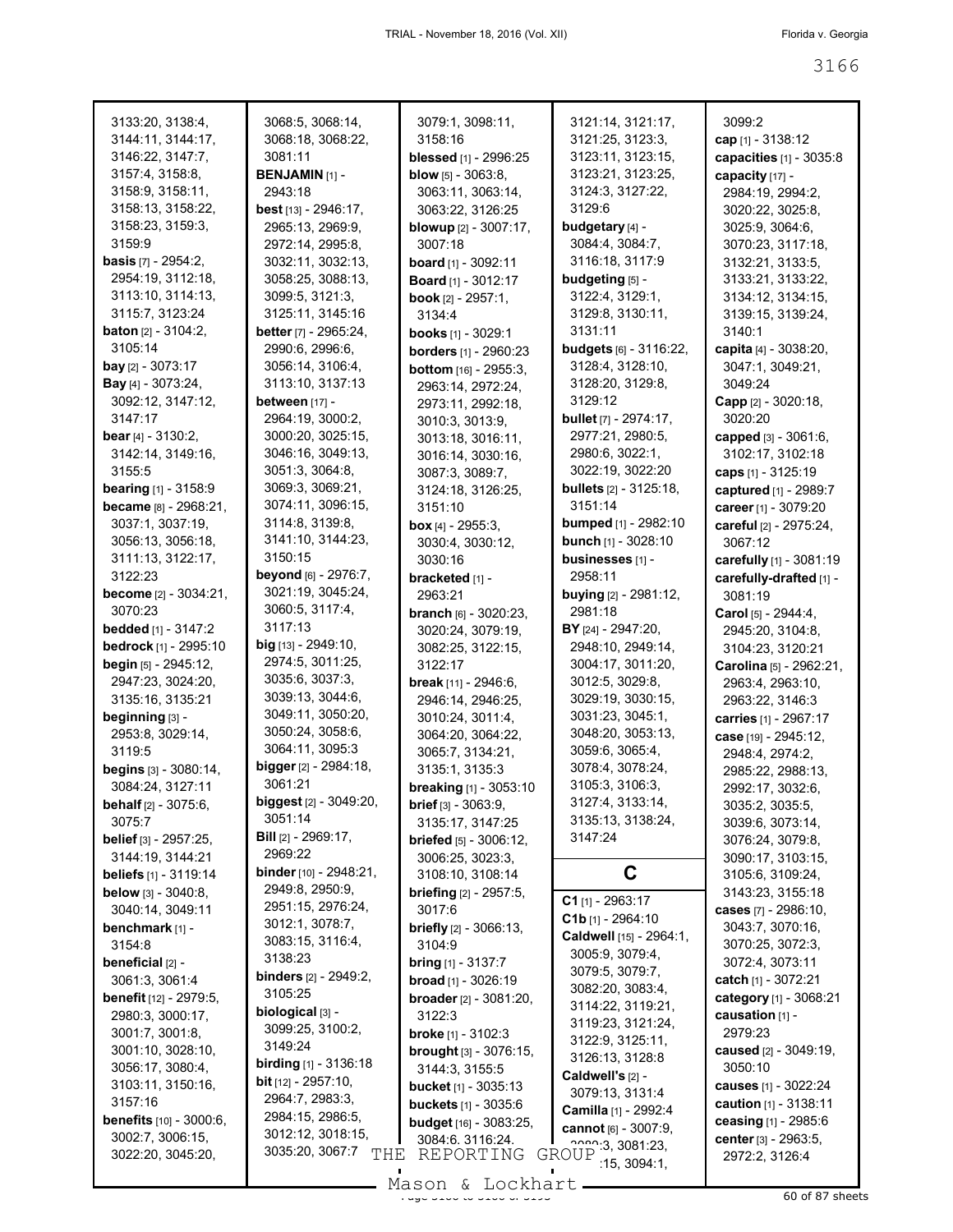| Center [4] - 2946:8,     | changed [1] - 2968:6          | 3063:16, 3063:18               | 3095:1, 3160:9        | 2988:25, 2989:1                                         |
|--------------------------|-------------------------------|--------------------------------|-----------------------|---------------------------------------------------------|
| 3136:12, 3136:14,        | changes [23] -                | clarified [1] - 2995:6         | commented [1] -       | component [1] -                                         |
| 3136:19                  | 2969:14, 2970:8,              | clarify $[2] - 2968:16$ ,      | 3111:10               | 3041:14                                                 |
| center-pivot [2] -       | 2970:13, 2971:12,             | 3117:7                         | commenting [1] -      | composed [2] -                                          |
| 2972:2, 3126:4           | 2971:15, 2971:19,             | clarity [1] - 2957:12          | 3035:11               | 3045:5, 3045:8                                          |
| centered [1] - 3026:3    | 2973:5, 3034:15,              | Claudette [5] -                | comments [3] -        | compromise [3] -                                        |
| certain [18] - 2961:22,  | 3035:11, 3036:6,              | 2943:14, 2945:7,               | 3100:10, 3112:10,     | 3091:19, 3092:17,                                       |
| 2975:4, 2978:18,         | 3036:19, 3037:7,              | 3161:2, 3161:15,               | 3113:19               | 3094:4                                                  |
| 2978:20, 3001:16,        | 3045:20, 3047:5,              | 3161:15                        | Commission [5] -      | concede [1] - 2985:23                                   |
| 3006:8, 3015:5,          | 3050:18, 3051:18,             | clear [16] - 3006:23,          | 2956:20, 2997:9,      | concept [3] - 2978:25,                                  |
| 3017:16, 3059:20,        | 3071:22, 3075:10,             | 3034:10, 3034:12,              | 2997:14, 3091:6,      | 3121:14, 3123:10                                        |
| 3075:17, 3083:24,        | 3076:13, 3076:14,             | 3042:8, 3049:18,               | 3161:17               | concepts [1] -                                          |
| 3084:3, 3092:5,          | 3092:18, 3093:25              | 3055:4, 3062:6,                | Commissioner [1] -    | 3120:17                                                 |
| 3103:3, 3153:2,          | changing [2] -                | 3062:16, 3063:25,              | 3012:18               | conceptually [1] -                                      |
| 3154:7, 3156:6,          | 3065:15, 3077:14              | 3065:21, 3066:14,              | commitment [2] -      | 3156:17                                                 |
| 3156:12                  | chapter [1] - 3071:12         | 3076:13, 3090:25,              | 2994:7, 3085:12       | concern [3] - 3023:10,                                  |
| certainly [12] -         | character <sub>[1]</sub> -    | 3092:14, 3094:13,              | Committee [10] -      | 3088:12, 3118:9                                         |
| 2960:22, 2996:25,        | 3127:17                       | 3115:19                        | 3106:22, 3106:23,     | concerned [2] -                                         |
| 2997:5, 3008:1,          | characteristics [1] -         | clearly [2] - 3014:3,          | 3107:5, 3107:6,       | 2953:16, 2960:19                                        |
| 3010:18, 3016:25,        | 3156:13                       | 3036:10                        | 3107:16, 3107:23,     | concerning [2] -                                        |
| 3025:8, 3032:24,         | characterization [1] -        | <b>CLERK</b> [4] - 2947:6,     | 3108:4, 3115:24,      | 3027:11, 3027:20                                        |
| 3071:23, 3072:8,         | 3137:13                       | 2947:13, 3104:12,              | 3150:21, 3150:23      | <b>concerns</b> [12] -                                  |
| 3082:14, 3122:9          | characterize [5] -            | 3104:19                        | committee [7] -       | 2953:13, 2960:6,                                        |
| <b>CERTIFICATE</b> [1] - | 3108:11, 3122:2,              | climate [2] - 2992:25,         | 2992:12, 3025:7,      | 2997:13, 3000:18,                                       |
| 3161:1                   | 3123:12, 3127:25,             | 2993:6                         | 3120:5, 3120:9,       | 3039:17, 3088:9,                                        |
| certify [2] - 3161:3,    | 3145:4                        | climatologist <sub>[1]</sub> - | 3120:16, 3121:15,     | 3107:20, 3111:14,                                       |
| 3161:7                   | characterized [1] -           | 2982:12                        | 3121:19               | 3118:19, 3118:25,                                       |
| cfs $[8] - 2954:19$ ,    | 3137:11                       | climatologists [1] -           | committees [2] -      | 3119:12, 3144:24                                        |
| 3007:22, 3007:24,        | charge [1] - 2965:3           | 3142:12                        | 3107:9, 3107:13       | conclude [1] - 3080:3                                   |
| 3068:21, 3077:1,         | chart [1] - 2978:17           | clips [5] - 2948:14,           | commodity [4] -       | conclusion [3] -                                        |
| 3077:13, 3092:21,        | chase [1] - 3120:11           | 2948:15, 2948:18,              | 3000:19, 3001:4,      | 3081:10, 3082:1,                                        |
| 3093:1                   | chassis [1] - 3076:5          | 2948:19, 2948:22               | 3001:13, 3007:5       | 3098:9                                                  |
| chain [2] - 2958:2,      | Chattahoochee [3] -           | clock $[1] - 3003.8$           | <b>common</b> [2] -   | Conclusions [1] -                                       |
| 3116:21                  | 2950:12, 3019:6,              | close [5] - 2975:11,           | 3068:11, 3146:25      | 3009:6                                                  |
| chair [4] - 2946:1,      | 3036:2                        | 3006:10, 3067:16,              | commonsense [2] -     | conclusions [1] -                                       |
| 3025:4, 3025:7,          | check [3] - 2990:2,           | 3074:25, 3148:4                | 3093:25, 3094:6       | 3017:22                                                 |
| 3128:11                  | 3042:21                       | closely [3] - 3069:13,         | communication [1] -   | concur [1] - 3160:3                                     |
| chaired [1] - 3125:9     | chief [12] - 2945:25,         | 3108:6, 3108:9                 | 3111:11               | concurrence [1] -                                       |
| challenge [2] -          | 2957:6, 2957:19,              | closer [1] - 3011:10           | Compact [6] - 2994:8, | 3059:23                                                 |
| 2973:14, 3058:23         | 2958:10, 2959:7,              | <b>coast</b> [1] - 2962:12     | 2994:12, 3070:6,      | $\mathop{\mathrm{condition}}$ $\mathop{\mathrm{[6]}}$ - |
| challenged [1] -         | 3020:23, 3037:20,             | coastal [1] - 2962:7           | 3095:10, 3095:12,     | 2981:20, 3007:9,                                        |
| 2969:1                   | 3044:8, 3079:20,              | coded [1] - 3013:13            | 3095:15               | 3027:10, 3027:22,                                       |
| challenges [2] -         | 3082:25, 3122:16,             | collection [1] -               | companies [1] -       | 3054:22, 3058:22                                        |
| 3035:16, 3101:24         | 3122:17                       | 3035:24                        | 3040:21               | conditioned [1] -                                       |
| chambers [1] -           | Chipev [1] - 3105:15          | color $[3] - 3013:13$ ,        | comparison [2] -      | 3076:13                                                 |
| 3079:22                  | <b>CHIPEV</b> [2] - 2943:19,  | 3139:4, 3139:14                | 2977:23, 2984:2       | conditions [15] -                                       |
| Chambers [1] - 3080:6    | 3105:17                       | Colquitt [1] - 3133:25         | complaining [1] -     | 2999:2, 2999:8,                                         |
| Chambers's [1] -         | choices [2] - 3146:13,        | column [5] - 2986:24,          | 3073:16               | 3026:7, 3026:19,                                        |
| 3082:16                  | 3157:13                       | 3127:1, 3127:3,                | complaint $[2]$ -     | 3029:2, 3052:10,                                        |
| chance [1] - 2965:24     | chose [1] - 2991:3            | 3127:6                         | 2973:24, 3072:6       | 3054:11, 3056:12,                                       |
| Change [1] - 3015:7      | Chris [1] - 3103:25           | combination [2] -              | complaints [1] -      | 3057:20, 3058:20,                                       |
| change [17] - 2968:19,   | <b>CHRISTOPHER [1] -</b>      | 2979:23, 3050:1                | 2990:2                | 3073:22, 3123:16,                                       |
| 2970:1, 2970:4,          | 2943:21                       | coming [6] - 2946:19,          | complete [1] -        | 3140:21, 3142:11                                        |
| 2995:15, 3050:25,        | <b>Circuit</b> $[1] - 3043.8$ | 2963:3, 2997:4,                | 3128:25               | conduct [2] - 2949:3,                                   |
| 3051:14, 3054:11,        | Circuit's [1] - 3072:18       | 3050:5, 3063:3,                | completely [2] -      | 3033:15                                                 |
| 3070:18, 3074:4,         | claim $[2] - 3072:14$ ,       | 3090:10                        | 3078:11, 3130:9       | conducted [2] -                                         |
| 3075:9, 3077:17,         | 3114:14                       | commencing [1] -               | complex [4] -         | 3003:12, 3003:15                                        |
| 3077:22, 3094:5,         | claimed [1] - 3072:9          | 2943:13                        | 2968:25, 3067:5,      | cone [2] - 2962:25,                                     |
| 3096:13, 3103:8,         | claims $[1] - 3073:13$        | <b>comment</b> [5] - 2960:8.   | 3067:6, 3067:20       | 2963:5                                                  |
| 3117:25, 3142:16         | THE<br>clarification [2] -    | REPORTING GROUP iance [2] -    |                       | confer $[1] - 3160:13$                                  |
|                          |                               |                                |                       |                                                         |

Mason & Lockhart **Page 3167 September 3167 of 3167 September 3167 of 316**<br>61 of 87 sheets **Page 3167 of 3167 of 3167 of 3167 September 3167 of 316** The Reporting Group (207) 797-6040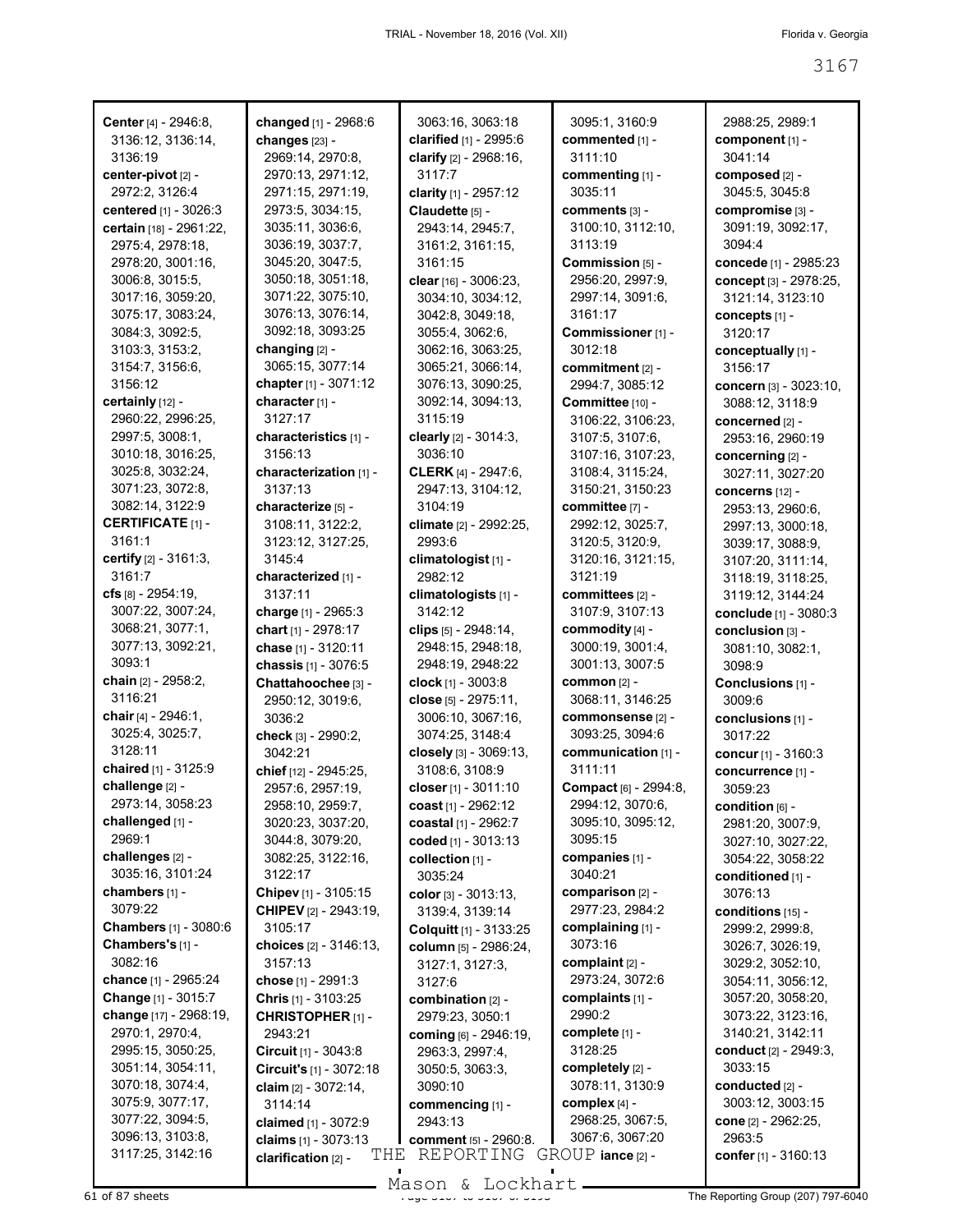| conference [4] -          | 3137:6, 3137:21,     | <b>contact</b> [2] - 2951:9,  | coordinated [1] -      | 2950:7, 2952:17,          |
|---------------------------|----------------------|-------------------------------|------------------------|---------------------------|
| 3008:13, 3015:19,         | 3139:2, 3140:22      | 3139:6                        | 3044:10                | 2970:5, 2972:2,           |
| 3016:7, 3128:2            | conserved [1] -      | contained [1] -               | coordinates [1] -      | 2978:16, 2978:20,         |
| confidence [3] -          | 3158:8               | 3046:13                       | 3004:19                | 2985:9, 2989:4,           |
| 3057:10, 3082:8,          | consider [2] -       | containing [1] -              | coordinating [2] -     | 2990:12, 2990:13,         |
| 3087:8                    | 3039:21, 3059:18     | 3046:8                        | 3100:19, 3100:20       | 2991:6, 2993:17,          |
| confident [1] - 3029:2    | consideration [5] -  | contains [3] - 2956:4,        | coordination [1] -     | 2998:20, 2998:21,         |
| confidential [2] -        | 3001:5, 3059:9,      | 3021:1, 3080:3                | 3044:7                 | 3004:4, 3006:5,           |
| 3029:23, 3029:25          | 3124:4, 3142:15,     | content [4] - 3030:19,        |                        | 3010:10, 3015:12,         |
|                           | 3155:14              |                               | copied [2] - 3023:5,   | 3016:20, 3021:10,         |
| confidentiality [1] -     |                      | 3117:25, 3131:13,             | 3023:15                | 3033:2, 3038:5,           |
| 3092:16                   | considerations [4] - | 3131:14                       | copies [2] - 3138:17,  |                           |
| confining [1] -           | 2995:19, 3142:14,    | context [23] - 2952:2,        | 3141:4                 | 3046:19, 3047:15,         |
| 2975:21                   | 3143:14, 3151:11     | 3004:6, 3020:6,               | copy [2] - 2948:2,     | 3052:5, 3052:6,           |
| confirm [3] - 2975:17,    | considered [6] -     | 3027:25, 3109:21,             | 3030:18                | 3053:15, 3074:16,         |
| 2976:1, 2984:8            | 2988:12, 3085:5,     | 3112:1, 3112:4,               | corner [1] - 3096:24   | 3078:14, 3079:24,         |
| confirmed [2] -           | 3113:1, 3142:3,      | 3112:21, 3118:7,              | Corps [81] - 2952:19,  | 3082:21, 3087:22,         |
| 2988:4, 3056:12           | 3157:5, 3159:12      | 3120:8, 3121:18,              | 2952:25, 2985:14,      | 3087:25, 3092:2,          |
| confronted [3] -          | considering [5] -    | 3122:22, 3123:18,             | 2990:16, 3020:4,       | 3111:3, 3120:1,           |
| 3036:11, 3054:25,         | 2977:10, 2977:12,    | 3123:20, 3128:4,              | 3032:12, 3032:16,      | 3120:2, 3136:7,           |
| 3055:2                    | 3088:20, 3146:4,     | 3129:23, 3135:18,             | 3034:5, 3034:15,       | 3136:10, 3139:22,         |
| confused [1] -            | 3151:16              | 3142:1, 3145:15,              | 3035:7, 3035:10,       | 3153:1, 3155:25,          |
| 3124:17                   | $constent$ [1] -     | 3145:19, 3155:4,              | 3035:25, 3037:6,       | 3156:1, 3156:18,          |
| confusing [2] -           | 3116:1               | 3157:16, 3159:2               | 3037:8, 3037:9,        | 3157:15, 3161:4           |
|                           | consistently [1] -   | contexts [1] - 3147:18        | 3038:8, 3038:13,       | corrected [1] -           |
| 3097:7, 3107:3            | 3007:8               | contingency [1] -             |                        | 2969:13                   |
| confusion [2] -           |                      |                               | 3038:17, 3039:1,       | correcting [2] -          |
| 2968:23, 2969:12          | consolidated [1] -   | 3099:16                       | 3039:18, 3039:23,      | 3043.9, 3043.15           |
| Congress <sub>[2]</sub> - | 3073:11              | contingent [1] -              | 3039:24, 3040:1,       |                           |
| 2943:12, 3070:14          | constructed [2] -    | 3077:14                       | 3040:5, 3040:8,        | correctly [5] - 2958:7,   |
| connected [1] -           | 3046:5, 3110:7       | continue [4] -                | 3041:2, 3041:3,        | 2989:8, 3103:13,          |
| 3137:15                   | consultation [2] -   | 2973:10, 3019:16,             | 3041:9, 3041:10,       | 3148:1, 3148:5            |
| connection [4] -          | 3037:10, 3052:8      | 3024:21, 3096:4               | 3041:21, 3041:24,      | correspondence [3] -      |
| 2992:13, 3037:24,         | consultations [1] -  | continued [3] -               | 3042:6, 3042:25,       | 3144:1, 3144:4,           |
| 3115:9, 3139:10           | 3142:12              | 3108:22, 3145:8,              | 3043:8, 3043:10,       | 3144:6                    |
| consensus [7] -           | consumed [2] -       | 3145:24                       | 3043:12, 3043:16,      | corridor [2] - 2978:18,   |
| 3056:21, 3082:6,          | 3127:13, 3158:9      | continues [1] - 2992:6        | 3043:17, 3043:19,      | 2979.9                    |
| 3082:14, 3091:10,         | consumption [7] -    | continuous [1] -              | 3044:19, 3045:10,      | $cost_{[6]} - 2971:16,$   |
| 3091:15, 3091:21,         | 2952:24, 2954:23,    | 3156:24                       | 3047:10, 3047:15,      | 3000:19, 3068:5,          |
| 3092:10                   | 3071:24, 3124:9,     | contract [1] - 3122:21        | 3048:6, 3048:9,        | 3068:10, 3130:5,          |
| consent [1] - 3041:6      | 3129:13, 3129:14,    | contractor $[1]$ -            | 3048:11, 3049:1,       | 3157:15                   |
| consequences [3] -        | 3153:9               | 3122:19                       | 3069:4, 3069:17,       | $cost\text{-}share$ [1] - |
| 2968:14, 3073:23,         | consumptive [34] -   | contrast [1] - 3107:24        | 3069:22, 3070:11,      | 2971:16                   |
| 3074:2                    | 3032:13, 3032:15,    | contribution [1] -            | 3070:18, 3071:21,      | costs $[1] - 3006:15$     |
|                           | 3041:19, 3049:23,    |                               | 3072:4, 3072:6,        | Couch [23] - 2944:4,      |
| conservation [28] -       |                      | 3157:7                        | 3072:10, 3074:1,       | 2945:20, 3104:8,          |
| 2981:17, 2981:20,         | 3084:20, 3086:10,    | contributions [1] -           | 3074:7, 3074:18,       | 3104:11, 3104:23,         |
| 2992:13, 3036:3,          | 3086:23, 3087:24,    | 2978:8                        | 3074:21, 3075:9,       | 3105:4, 3106:5,           |
| 3042:17, 3045:20,         | 3120:16, 3120:22,    | control [2] - 3039:14,        | 3075:11, 3075:13,      | 3110:22, 3118:24,         |
| 3047:12, 3049:21,         | 3121:14, 3121:17,    | 3075:22                       | 3076:3, 3076:8,        | 3120:21, 3125:5,          |
| 3050:4, 3050:10,          | 3121:25, 3122:4,     | Control [2] - 3048:9,         | 3076:14, 3077:10,      | 3127:5, 3131:20,          |
| 3050:19, 3137:23,         | 3123:3, 3123:11,     | 3099:18                       |                        |                           |
| 3138:14, 3139:11,         | 3123:15, 3123:21,    | <b>controls</b> [2] - 3041:3, | 3077:12, 3077:14,      | 3133:15, 3135:14,         |
| 3139:18, 3140:4,          | 3123:25, 3125:19,    | 3041:4                        | 3077:18, 3077:22,      | 3135:16, 3138:15,         |
| 3140:7, 3140:9,           | 3127:22, 3128:4,     | convenience [1] -             | 3086:5, 3087:18,       | 3138:25, 3139:19,         |
| 3140:24, 3141:12,         | 3128:9, 3128:20,     | 2948:21                       | 3087:21, 3094:1,       | 3144:1, 3145:2,           |
| 3141:21, 3141:23,         | 3129:1, 3129:5,      | conversations [2] -           | 3094:6, 3099:9,        | 3147:25                   |
| 3145:4, 3145:10,          | 3129:7, 3129:8,      | 2997:17, 3147:9               | 3100:1, 3100:17,       | council [2] - 3125:9,     |
| 3145:14, 3145:19,         | 3129:22, 3130:3,     | cooking [1] - 3040:24         | 3103:8, 3103:14        | 3128:11                   |
| 3146:13, 3147:7           | 3130:6, 3130:10,     | cooperative [1] -             | Corps' [4] - 3041:6,   | Council [3] - 2992:7,     |
| Conservation [8] -        | 3130:16, 3131:11     | 2959:5                        | 3074:4, 3076:6,        | 3124:24, 3125:8           |
| 3046:23, 3107:12,         | Consumptive [1] -    | coordinate [1] -              | 3099:10                | counsel [10] - 2945:3,    |
| 3137:1, 3137:5,           | 3126:10<br>THE       | REPORTING                     | GROUP t[47] - 2949:25, | 2986:9, 3037:2,           |
|                           |                      |                               |                        |                           |

Mason & Lockhart 
1988 - 1988 - 1988 - 1988 - 1988 - 1988 - 1988 - 1988 - 1988 - 1988 - 1988 - 1988 - 1988 - 1<br>
Prints and the state of the state of the state of the state of the state of the state of the state of the sta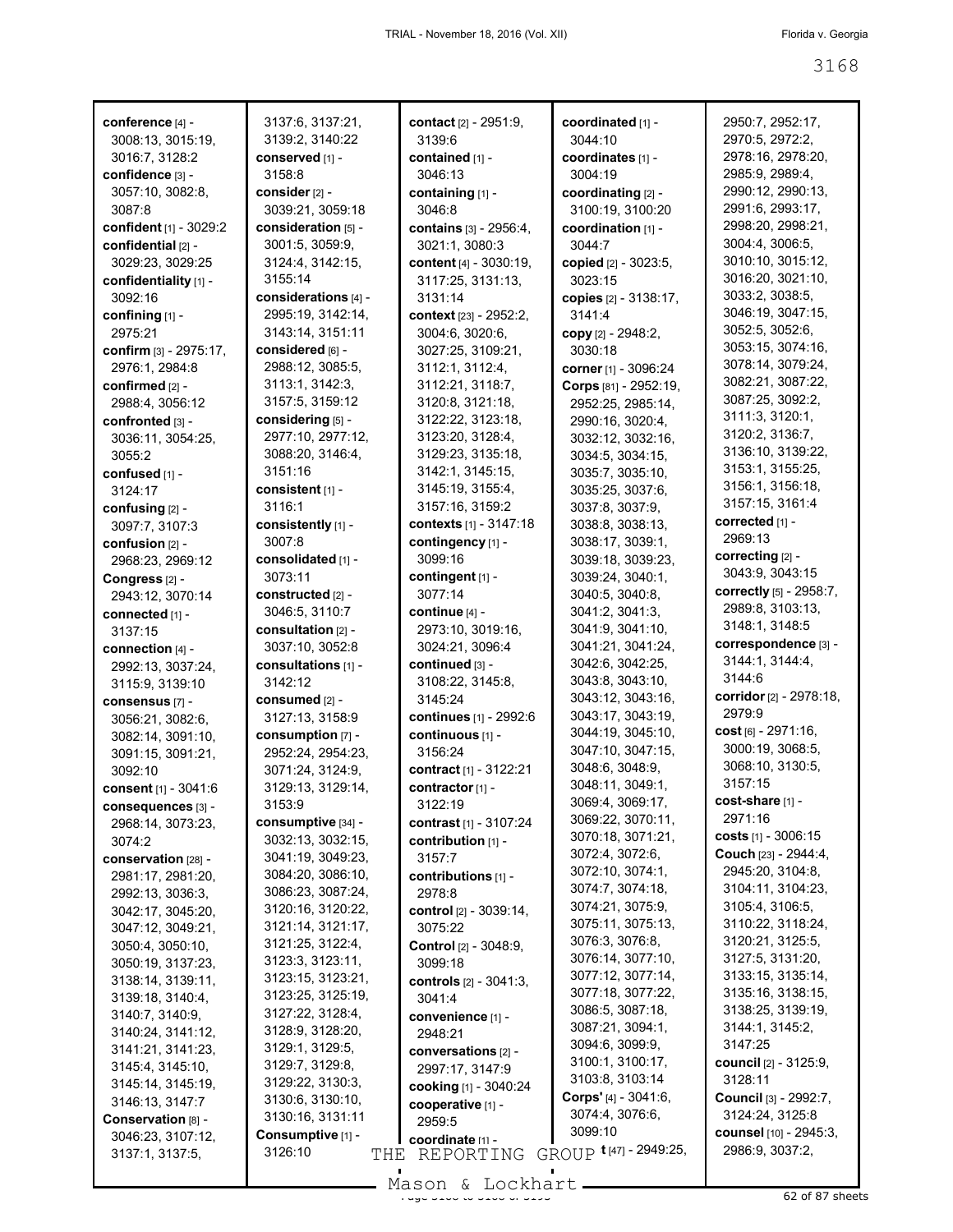| 3037:15, 3037:18,                         | 3024:12, 3044:8,                       | 2989:8                               | 3090:7, 3099:24,                             | 3143:19, 3143:24,                    |
|-------------------------------------------|----------------------------------------|--------------------------------------|----------------------------------------------|--------------------------------------|
| 3069:8, 3069:11,                          | 3079:22, 3082:23,                      | <b>CRR</b> <sub>[2]</sub> - 2943:14, | 3126:18                                      | 3154:21, 3155:2                      |
| 3069:12, 3069:13,                         | 3122:11, 3122:19                       | 3161:15                              | <b>dated</b> [2] - 2977:6,                   | declaring [3] - 3058:4,              |
| 3159:13                                   | Cowie's [1] - 2996:24                  | culmination [1] -                    | 2977:18                                      | 3058:22, 3141:20                     |
| counties [4] -                            | craft $[2] - 3157:1$ ,                 | 3145:22                              | days [8] - 2945:15,                          | decline [1] - 3050:11                |
| 3026:22, 3026:23,                         | 3157:20                                | current [12] - 3025:21,              | 2969:23, 3026:6,                             | declines [1] - 3022:25               |
| 3049:12, 3096:18                          | crafted $[3] - 3107:22$ ,              | 3044:12, 3109:23,                    | 3052:20, 3096:11,                            | dedicated [1] - 3040:3               |
| country [1] - 3055:16                     | 3123:15, 3138:8                        | 3111:23, 3114:2,                     | 3096:17, 3153:4,                             | deep [1] - 3055:20                   |
| County [1] - 2992:5                       | Craig [1] - 2945:9                     | 3114:7, 3117:4,                      | 3153:16                                      | deeper [6] - 2975:2,                 |
| couple [11] - 2953:10,                    | CRAIG [1] - 2943:20                    | 3117:13, 3129:11,                    | Deal [4] - 3025:13,                          | 2975:5, 2980:19,                     |
| 2967:15, 2969:23,                         | created [3] - 2957:5,                  | 3129:13, 3129:24,                    | 3025:16, 3037:18,                            | 3068:11, 3068:12,                    |
| 2992:3, 3001:18,                          | 2983:15, 3024:12                       | 3146:12                              | 3070:22                                      | 3114:4                               |
| 3001:20, 3006:13,                         | Creek [32] - 3000:9,                   | cut $[1] - 3120:11$                  | deal $[9] - 2962:15$ ,                       | Defendants [1] -                     |
| 3025:19, 3054:15,                         | 3000:12, 3000:21,                      | cuts [1] - 3077:19                   | 2998:12, 3010:9,                             | 2943.7                               |
| 3069:9, 3115:1                            | 3004:10, 3005:16,                      |                                      | 3010:13, 3010:16,                            | deficiencies [1] -                   |
| course [12] - 3018:3,                     | 3006:18, 3007:6,                       | D                                    | 3010:19, 3038:23,                            | 3057:18                              |
| 3038:18, 3047:6,                          | 3009:9, 3009:15,                       | daily [8] - 2953:17,                 | 3041:17, 3044:18                             | defined [1] - 2946:18                |
| 3047:20, 3056:8,                          | 3009:24, 3013:1,                       | 2953:24, 2953:25,                    | dealing [3] - 3072:1,                        | definitely [1] - 2993:1              |
| 3056:11, 3081:16,                         | 3014:13, 3014:16,                      | 2954:1, 2954:4,                      | 3073:14, 3077:6                              | degree [2] - 3130:2,                 |
| 3144:4, 3144:6,                           | 3014:17, 3062:9,                       | 2954:19, 3020:10                     | dealt [3] - 3036:13,                         | 3155:4                               |
| 3145:1, 3147:5,<br>3154:19                | 3062:13, 3064:17,<br>3081:12, 3081:16, | dam $[3] - 3022:16$ ,                | 3037:3, 3051:25                              | delete [1] - 3022:25                 |
| <b>COURT [1] - 2943:1</b>                 |                                        | 3040:13, 3040:15                     | Dear [1] - 3118:24<br>death $[4] - 3063:8$ , | deliberations [2] -                  |
| court [5] - 2947:25,                      | 3133:20, 3133:22,<br>3144:25, 3148:8,  | dams $[2] - 3040:6,$                 |                                              | 3092:4, 3129:24                      |
| 3043:7, 3067:22,                          | 3148:12, 3149:14,                      | 3040:9                               | 3063:11, 3063:14,<br>3063:22                 | delivered [1] - 3017:7               |
| 3104:10, 3135:20                          | 3149:19, 3149:23,                      | darker [1] - $3060:19$               | debate $[2] - 3108:7$ ,                      | delivery [1] - 3159:10               |
| Court [33] - 2943:12,                     | 3150:5, 3150:10,                       | darker-shaded [1] -                  | 3108:11                                      | delta [1] - 3049:13                  |
| 2973:23, 2974:3,                          | 3150:14                                | 3060:19                              | decade [2] - 3045:23,                        | demand [1] - 3049:19                 |
| 2994:17, 2996:22,                         | creeks [3] - 2975:12,                  | data [21] - 2952:25,                 | 3077:5                                       | demands [1] - 2956:5                 |
| 3031:18, 3034:20,                         | 2986:2, 3014:3                         | 2953:14, 3027:16,                    | December [2] -                               | demonstrated [1] -                   |
| 3038:10, 3043:18,                         | criteria [7] - 3142:3,                 | 3028:10, 3032:14,                    | 3048:17, 3161:11                             | 3150:13                              |
| 3045:3, 3045:25,                          | 3142:10, 3143:12,                      | 3035:24, 3038:18,                    | decide [2] - 3056:19,                        | demonstrates [2] -                   |
| 3048:22, 3049:7,                          | 3151:4, 3151:20,                       | 3038:25, 3044:12,                    | 3095:21                                      | 2953:4, 3073:12                      |
| 3052:7, 3059:7,                           | 3151:21, 3151:24                       | 3044:14, 3044:18,                    | decided [4] - 2993:6,                        | demonstrative [7] -                  |
| 3060:14, 3070:1,                          | critical [5] - 2954:17,                | 3047:10, 3048:12,                    | 3056:20, 3085:14,                            | 2986:10, 2988:24,<br>3141:4, 3141:5, |
| 3071:10, 3072:16,                         | 2958:2, 2984:19,                       | 3054:10, 3078:16,                    | 3143:18                                      | 3142:21, 3143:9,                     |
| 3072:19, 3072:21,                         | 3005:22, 3064:5                        | 3081:25, 3088:18,                    | deciding [1] - 3056:5                        | 3151:3                               |
| 3073:20, 3074:3,                          | <b>Critical</b> $[2] - 3004:23$        | 3094:2, 3119:12,                     | decision [12] -                              | denied [1] - 3043:14                 |
| 3107:8, 3134:22,                          | 3005:11                                | 3137:19                              | 2957:15, 2969:11,                            | Dennis [1] - 3017:4                  |
| 3135:18, 3136:5,                          | criticism [1] - 3086:25                | database [9] -                       | 3004:3, 3006:14,                             | Department [1] -                     |
| 3141:7, 3141:25,                          | criticized [1] -                       | 2987:23, 2988:1,                     | 3026:8, 3041:7,                              | 3116:19                              |
| 3146:18, 3156:3,                          | 3086:24                                | 2988:3, 2988:9,                      | 3054:17, 3072:18,                            | depiction [1] -                      |
| 3157:25, 3161:16                          | crop $[2] - 2956:5,$                   | 2989:3, 2989:5,<br>3088:16, 3146:25  | 3112:19, 3138:3,                             | 3060:16                              |
| <b>Court's</b> $[3] - 2948:20,$           | 2956:11                                | databases [3] -                      | 3141:20, 3142:7                              | depletion [1] -                      |
| 3028:9, 3141:3                            | crops [2] - 2975:12,                   | 2984:3, 2989:12,                     | decisions [1] - 2961:9                       | 3056:24                              |
| courtroom [2] -                           | 3001:16                                | 3137:17                              | declaration [8] -                            | deposition [9] -                     |
| 2963:25, 3017:3                           | Cross [1] - 2944:2                     | <b>Dataflow</b> [1] - 3084:16        | 2968:9, 3054:23,                             | 2948:19, 2963:25,                    |
| courts [2] - 3070:12,                     | <b>CROSS</b> [2] - 2948:9,             | dataset [10] - 3032:1,               | 3142:7, 3143:14,                             | 2994:15, 3000:25,                    |
| 3071:15                                   | 3106:2                                 | 3032:12, 3033:12,                    | 3143:21, 3151:5,                             | 3017:15, 3018:8,                     |
| cover [5] - 2948:17,                      | cross $[5]$ - 2989:8,                  | 3085:6, 3085:15,                     | 3151:25, 3152:1                              | 3079:12, 3114:19,                    |
| 3030:14, 3030:17,                         | 2989:13, 3030:25,                      | 3086:1, 3086:3,                      | declare [14] - 2993:7,                       | 3131:5                               |
| 3045:6, 3046:7                            | 3061:10, 3099:8                        | 3086:9, 3086:23,                     | 2999:17, 3052:13,                            | depressing [1] -                     |
| covered $[1] - 3146.8$                    | cross-examination [1]                  | 3087:23                              | 3053:19, 3053:24,                            | 2963:2                               |
| Cowie [20] - 2967:3,<br>2967:15, 2969:23, | - 3030:25                              | datasets [3] - 3032:17,              | 3054:17, 3056:6,                             | depression [2] -                     |
| 2977:4, 2979:13,                          | <b>CROSS-</b>                          | 3084:19, 3088:14                     | 3057:3, 3058:2,                              | 2962:25, 2963:5                      |
| 2983:2, 2990:10,                          | <b>EXAMINATION [2] -</b>               | date [12] - 2996:21,                 | 3058:16, 3061:10,                            | derived [1] - 3024:14                |
| 3005:10, 3009:4,                          | 2948:9, 3106:2                         | 2997:7, 3029:4,                      | 3142:19, 3142:23,<br>3143:10                 | DeSantis [15] -                      |
| 3015:23, 3016:6,                          | cross-walk [1] -                       | 3030:1, 3059:10,                     | declared [6] -                               | 2943:21, 3104:2,                     |
| 3021:1, 3022:11,                          | 2989:13                                | REPORTING                            | GROUP 12, 3143:4,                            | 3104:3, 3104:7,                      |
|                                           | THE<br>cross-walked [1] -              |                                      |                                              | 3104:25, 3105:3,                     |
|                                           |                                        |                                      |                                              |                                      |

Mason & Lockhart **Page 3169 of 87 sheets**<br>
Sand 87 sheets and 3193 to 3169 of 3193 The Reporting Group (207) 797-6040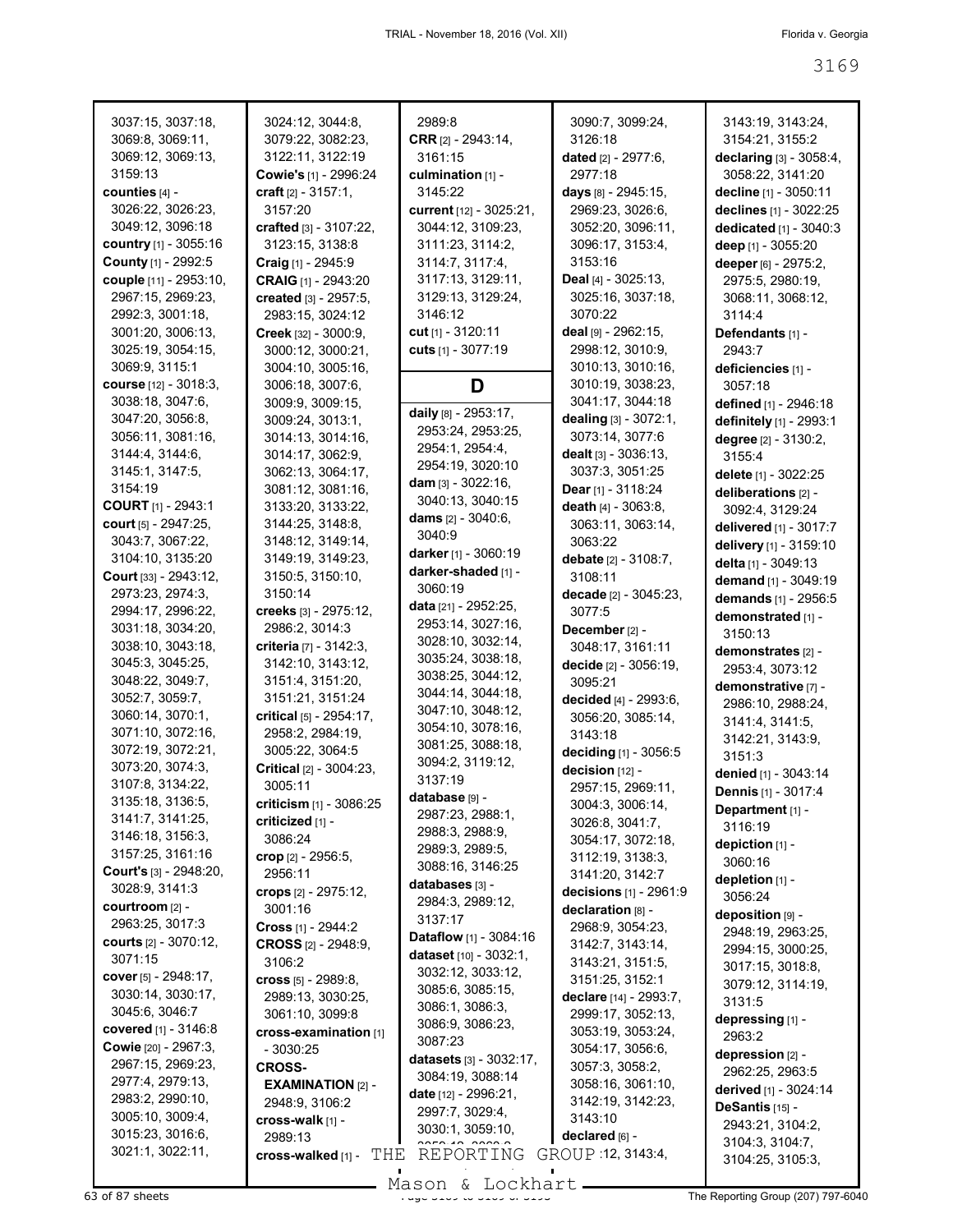| 3105:9, 3135:10,                    | developments [1] -                         | 2963:9, 2964:20,              | 3032:4, 3068:7,                 | 2956:1, 2956:15,                       |
|-------------------------------------|--------------------------------------------|-------------------------------|---------------------------------|----------------------------------------|
| 3135:13, 3138:22,                   | 3043:6                                     | 2970:21, 2979:1,              | 3096:4, 3108:25,                | 2956:23, 2957:10,                      |
| 3138:24, 3147:21,                   | dialogue [1] - 3147:6                      | 2990:18, 2990:19,             | 3109:1, 3127:25,                | 2957:17, 2966:23,                      |
| 3151:2, 3152:9,                     | difference [3] -                           | 2990:20, 2991:3,              | 3128:17, 3131:11                | 2977:3, 2977:11,                       |
| 3159:15                             | 2988:21, 2989:20,                          | 2992:24, 2995:13,             | discussions [3] -               | 2977:13, 2977:18,                      |
| describe [9] - 2951:7,              | 3082:13                                    | 2996:19, 2997:24,             | 3037:21, 3069:18,               | 2978:1, 2996:15,                       |
| 3005:3, 3006:20,                    |                                            | 2998:23, 3002:25,             | 3121:19                         | 2998:15, 3001:1,                       |
| 3036:19, 3044:4,                    | differences [2] -                          | 3012:11, 3012:17,             |                                 | 3002:10, 3005:8,                       |
|                                     | 3103:6, 3141:10                            | 3029:1, 3034:18,              | disengage [4] -                 | 3005:15, 3008:5,                       |
| 3052:7, 3060:13,<br>3074:18, 3141:9 | different [33] - 2961:3,                   | 3034:21, 3034:24,             | 3101:2, 3102:8,                 |                                        |
|                                     | 2962:6, 2969:8,                            |                               | 3102:23, 3103:3                 | 3009:2, 3009:3,                        |
| described [4] -                     | 2972:7, 2979:7,                            | 3037:1, 3050:8,               | disengaged [2] -                | 3018:16, 3018:20,                      |
| 2965:22, 3016:8,                    | 2979:8, 2994:11,                           | 3051:22, 3052:24,             | 3156:5, 3156:7                  | 3024:11, 3024:12,                      |
| 3063:9, 3063:19                     | 3012:21, 3018:4,                           | 3061:2, 3063:2,               | disengagement [5] -             | 3024:17, 3029:13,                      |
| describes [1] - 2983:3              | 3019:10, 3037:8,                           | 3064:13, 3079:23,             | 3156:16, 3157:9,                | 3030:2, 3030:3,                        |
| describing [2] -                    | 3045:13, 3047:1,                           | 3082:15, 3087:2,              | 3157:19, 3158:1,                | 3030:8, 3030:14,                       |
| 3015:18, 3130:21                    | 3048:25, 3052:21,                          | 3093:8, 3111:1,               | 3158:3                          | 3030:21, 3031:2,                       |
| descriptions [1] -                  | 3056:22, 3067:17,                          | 3112:14, 3117:5,              | disinterested [1] -             | 3031:14, 3044:20,                      |
| 2971:3                              | 3070:10, 3070:11,                          | 3117:14, 3119:22,             | 3161:8                          | 3046:9, 3046:11,                       |
| designated [1] -                    | 3073:6, 3073:9,                            | 3121:25, 3127:23,             | dispute [2] - 2976:20,          | 3046:14, 3048:15,                      |
| 3014:19                             | 3086:4, 3088:2,                            | 3130:18, 3135:21,             | 3022:12                         | 3059:4, 3059:8,                        |
| designations [6] -                  | 3101:13, 3101:24,                          | 3138:3, 3140:14,              | disputes [1] - 3074:10          | 3060:11, 3068:16,                      |
| 2948:20, 2964:1,                    | 3102:5, 3107:17,                           | 3141:19, 3142:18,             | disseminate [1] -               | 3078:12, 3079:10,                      |
| 2994:16, 3017:15,                   | 3128:6, 3142:5,                            | 3145:3, 3147:5,               | 3092:5                          | 3079:16, 3089:2,                       |
| 3018:10, 3131:5                     | 3156:13, 3156:19,                          | 3148:24, 3154:14              | disseminated [1] -              | 3090:21, 3106:13,                      |
| designed [3] -                      | 3157:20, 3158:19                           | director's [2] -              | 2956:23                         | 3106:14, 3107:1,                       |
| 3052:14, 3157:12,                   | differently [2] -                          | 2969:11, 3119:25              | distilled [1] - 3142:6          | 3108:14, 3111:16,                      |
| 3158:14                             | 2981:14, 3159:5                            | directors [7] -               | distinction [2] -               | 3115:18, 3121:7,                       |
| desired [2] - 3056:23,              | difficult [1] - 3119:10                    | 2945:18, 2963:7,              | 3148:16, 3148:17                | 3124:22, 3149:21                       |
| 3159:8                              | dime $[1] - 3054:12$                       | 2968:18, 2969:1,              | distribute [3] - 3012:2,        | documentation [2] -                    |
| desk [1] - 3085:22                  | Direct [1] - 2944:2                        | 3054:9, 3063:17,              | 3138:17, 3141:4                 | 3054:2, 3054:14                        |
|                                     |                                            |                               |                                 |                                        |
|                                     |                                            | 3135:19                       |                                 | documents [4] -                        |
| detail [6] - 2970:17,               | <b>DIRECT</b> $[2] - 2947:19$ ,<br>3105:2  | disagree [2] -                | distributing [1] -              | 2949:10, 3029:22,                      |
| 3009:5, 3035:20,                    |                                            | 2961:11, 3115:2               | 3141:6                          | 3046:3, 3128:23                        |
| 3046:4, 3050:7,                     | direct [14] - 2948:3,                      | disagreed [1] -               | district [1] - 3044:17          | done [31] - 2945:20,                   |
| 3050:15                             | 2959:12, 2982:20,                          | 3114:11                       | District [9] - 2946:3,          | 2954:11, 2954:12,                      |
| detailed [1] - 3087:11              | 2991:8, 3019:11,                           | disagrees [1] - 2961:8        | 3044:11, 3047:19,               | 2954:14, 2958:13,                      |
| determination [3] -                 | 3066:11, 3071:2,                           | disapprove [1] -              | 3047:25, 3048:2,                | 2958:14, 2981:2,                       |
| 2999:10, 3028:5,                    | 3071:5, 3073:2,                            | 3093:21                       | 3050:7, 3050:17,                | 2981:4, 2986:11,                       |
| 3054:8                              | 3099:8, 3105:5,                            |                               | 3109:2, 3109:7                  | 2986:16, 2989:1,                       |
| determine [4] -                     | 3115:13, 3131:19,                          | discharge [1] -               | <b>District's</b> [1] - 3047:11 | 2989:13, 2999:5,                       |
| 2962:23, 3041:22,                   | 3144:20                                    | 3149:24                       | diverse [1] - 3107:16           | 3003:17, 3003:19,                      |
| 3085:17, 3130:12                    | directed [1] - 3070:18                     | Disclaimer [1] -              | Division [18] -                 | 3044:7, 3050:16,                       |
| determined [2] -                    | direction [1] - 3146:22                    | 3031:7                        | 2945:19, 2952:20,               | 3063:3, 3086:19,                       |
| 3078:16, 3139:6                     | directly [2] - 2951:12,                    | disclaimer [1] -              | 2952:23, 2957:13,               | 3088:1, 3093:3,                        |
| devastating [2] -                   | 3113:6                                     | 3031:9                        | 2958:1, 2958:6,                 | 3098:7, 3098:10,                       |
| 3073:22, 3074:2                     | Director [19] -                            | discretion [2] -              | 2959:11, 2961:14,               |                                        |
| develop [2] - 3129:23,              | 2949:15, 2993:4,                           | 2968:17, 2969:2               | 2961:20, 2966:20,               | 3098:16, 3098:20,                      |
| 3138:6                              | 2993:18, 2994:4,                           | discretionary [1] -           | 2987:17, 3006:5,                | 3099:12, 3108:22,<br>3129:17, 3139:13, |
| developed [10] -                    | 2994:22, 3053:18,                          | 2968:21                       | 3012:10, 3012:15,               |                                        |
| 2950:15, 2952:18,                   | 3053:24, 3054:12,                          | discuss $[2] - 3025:2,$       | 3012:24, 3034:22,               | 3154:16, 3155:21                       |
| 3033:8, 3070:6,                     | 3067:9, 3093:9,                            | 3035:19                       | 3089:23, 3135:22                | doubt $[1]$ - 3028:21                  |
| 3129:11, 3137:16,                   | 3106:5, 3114:15,                           | discussed [7] -               | division [1] - 3012:14          | down [57] - 2953:3.                    |
| 3145:20, 3145:22,                   | 3131:16, 3131:19,                          | 2968:20, 2983:2,              | <b>DNR</b> $[2] - 3012:14$ ,    | 2953:20, 2956:3,                       |
| 3147:3                              | 3132:5, 3152:11,                           | 2997:20, 3032:2,              | 3012:18                         | 2964:7, 2965:11,                       |
| developing [2] -                    | 3152:12, 3152:23,                          | 3032:25, 3068:6,              | doctor $[10] - 3106:6$ ,        | 2970:3, 2974:12,                       |
| 3131:2, 3145:25                     | 3152:25                                    | 3079:8                        | 3109:3, 3115:16,                | 2974:17, 2975:9,                       |
| development [7] -                   | director [56] -                            | discussing [2] -              | 3115:20, 3136:8,                | 2975:12, 2975:14,<br>2975:18, 2975:21, |
| 2958:2, 3033:4,                     | 2949:17, 2949:24,                          | 3068:1, 3138:19               | 3136:22, 3140:11,               |                                        |
| 3107:11, 3137:20,                   | 2950:6, 2951:6,                            | discussion [12] -             | 3141:1, 3141:5,                 | 2975:24, 2975:25,                      |
| 3145:9, 3145:13,<br>3155:19         | 2952:3, 2952:24,<br>2957:12, 2959:2<br>THE | 2966:18, 2999:1,<br>REPORTING | 3146:6<br>$GROUP$ ient $[56]$ - | 2980:1, 2980:3,<br>2980:6, 2985:8,     |

 $\frac{200011}{x}$   $\frac{200111}{x}$  of 37 sheets Mason & Lockhart.

 $\blacksquare$ 

 $\blacksquare$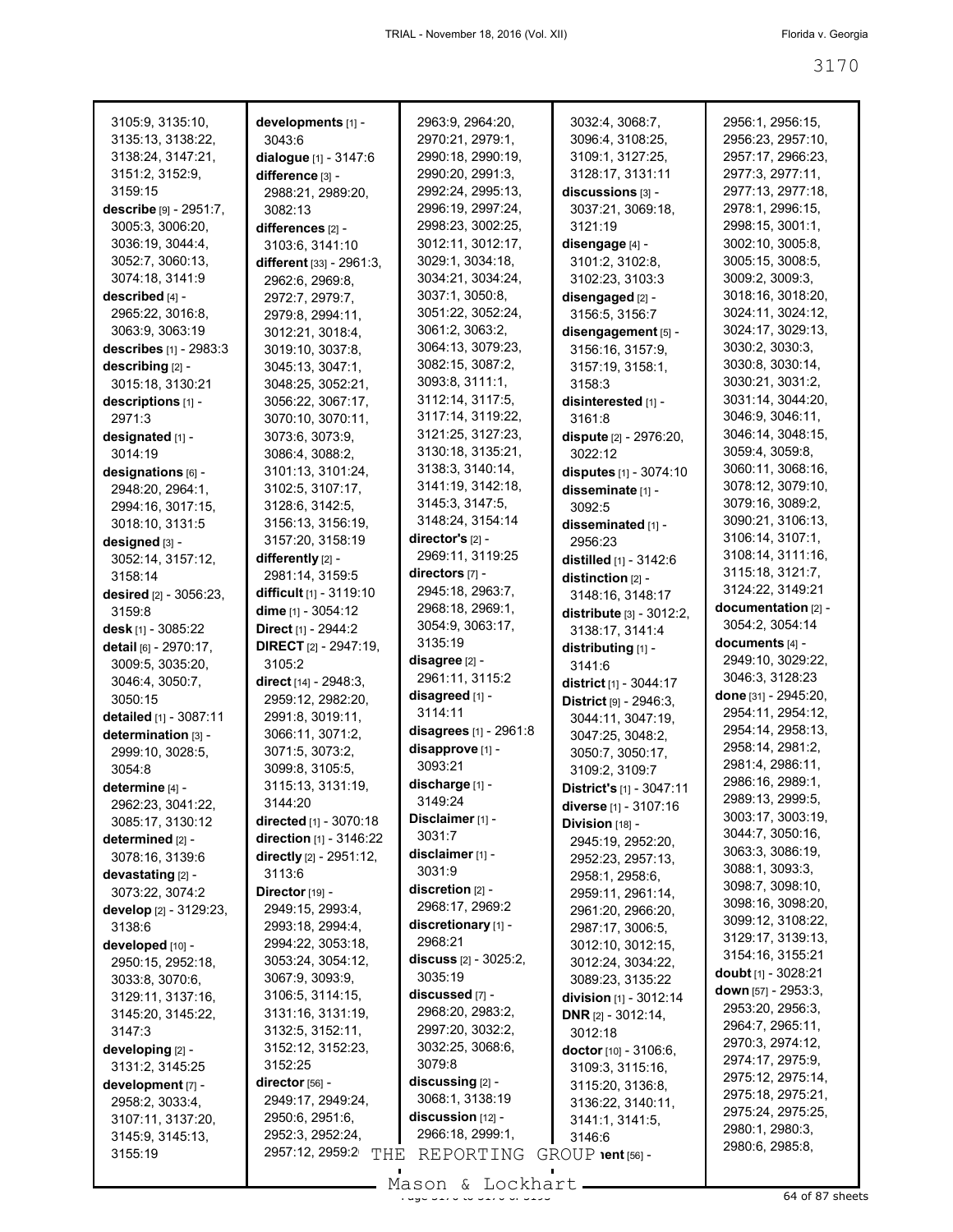| 2988:17, 2989:15,                                                                                              | 3145:2, 3147:25,                                                                                         | 2996:10, 2999:2,                                                                                                        | 3100:11                                                                                                    | 3102:24, 3156:5,                                                                                  |
|----------------------------------------------------------------------------------------------------------------|----------------------------------------------------------------------------------------------------------|-------------------------------------------------------------------------------------------------------------------------|------------------------------------------------------------------------------------------------------------|---------------------------------------------------------------------------------------------------|
| 2992:5, 2992:8,                                                                                                | 3150:18, 3152:11,                                                                                        | 2999:8, 2999:15,                                                                                                        | <b>DUNLAP</b> [1] - 2943:23                                                                                | 3157:22                                                                                           |
| 2992:18, 3004:15,                                                                                              | 3159:22                                                                                                  | 2999:17, 2999:18,                                                                                                       | during [32] - 2955:21,                                                                                     | effective [4] - 2999:16,                                                                          |
| 3004:18, 3018:1,                                                                                               | Draft [2] - 3099:10,                                                                                     | 3006:23, 3016:15,                                                                                                       | 2977:18, 2979:22,                                                                                          | 2999:23, 3051:16,                                                                                 |
| 3022:1, 3027:7,                                                                                                | 3124:22                                                                                                  | 3016:16, 3021:11,                                                                                                       | 2991:9, 2992:24,                                                                                           | 3063:13                                                                                           |
| 3031:6, 3037:17,                                                                                               | draft [17] - 2967:5,                                                                                     | 3021:23, 3025:21,                                                                                                       | 2994:12, 3001:17,                                                                                          | effectively [1] -                                                                                 |
| 3047:6, 3047:7,                                                                                                | 2967:7, 2999:9,                                                                                          | 3025:25, 3026:2,                                                                                                        | 3001:20, 3037:16,                                                                                          | 3143:16                                                                                           |
| 3048:4, 3049:4,                                                                                                | 2999:12, 3031:4,                                                                                         | 3026:5, 3026:9,                                                                                                         | 3051:9, 3051:16,                                                                                           | effects $[3] - 3061:3$ ,                                                                          |
| 3049:6, 3049:13,                                                                                               | 3042:19, 3048:10,                                                                                        | 3026:21, 3027:5,                                                                                                        | 3052:25, 3066:8,                                                                                           | 3061:4, 3147:11                                                                                   |
| 3049:19, 3065:16,                                                                                              | 3099:14, 3099:17,                                                                                        | 3027:6, 3027:21,                                                                                                        | 3071:24, 3072:3,                                                                                           | efficiencies [1] -                                                                                |
| 3065:19, 3066:1,                                                                                               | 3100:9, 3100:11,                                                                                         | 3035:14, 3035:16,                                                                                                       | 3075:17, 3092:21,                                                                                          | 3062:5                                                                                            |
| 3067:10, 3067:19,                                                                                              | 3100:18, 3100:22,                                                                                        | 3037:3, 3037:11,                                                                                                        | 3111:4, 3117:4,                                                                                            | efficiency [13] -                                                                                 |
| 3068:13, 3068:18,                                                                                              | 3111:6, 3111:10,                                                                                         | 3042:13, 3051:2,                                                                                                        | 3121:24, 3122:17,                                                                                          | 2970:22, 2970:25,                                                                                 |
| 3075:23, 3080:15,<br>3084:23, 3090:10,<br>3097:15, 3119:6,<br>3120:13, 3127:10,<br>3132:16, 3132:23,<br>3147:2 | 3113:2<br>drafted [1] - 3081:19<br>dramatically [1] -<br>3142:17<br>draw $[2] - 3109:17$ ,<br>3118:21    | 3051:4, 3051:8,<br>3051:11, 3051:15,<br>3051:17, 3051:22,<br>3052:3, 3052:12,<br>3052:13, 3052:18,<br>3052:19, 3052:22, | 3126:16, 3139:19,<br>3140:12, 3142:18,<br>3143:9, 3143:18,<br>3144:7, 3145:2,<br>3154:20, 3155:1           | 2971:9, 2971:10,<br>2971:16, 2971:17,<br>2972:8, 2972:17,<br>3051:23, 3064:2,<br>3098:12, 3155:19 |
| downstream [4] -<br>3040:6, 3040:10,<br>3103:11, 3146:23                                                       | drawing [2] - 2992:8,<br>3133:16<br>drew [2] - 2979:2,                                                   | 3052:24, 3053:2,<br>3053:4, 3053:6,<br>3053:15, 3053:19,                                                                | Е<br>e-mail [9] - 2991:15,<br>2991:16, 2992:19,                                                            | efficient [5] - 2972:7,<br>3098:22, 3098:23,<br>3155:16, 3155:21<br>efficiently [1] - 3098:1      |
| Dr $[82] - 2945:23$ ,                                                                                          | 2979:7                                                                                                   | 3053:25, 3054:17,                                                                                                       | 3020:18, 3020:25,                                                                                          | <b>effort</b> [8] - 2985:2,                                                                       |
| 2946:19, 2946:21,                                                                                              | drift $[1]$ - 3066:19                                                                                    | 3054:18, 3054:23,                                                                                                       | 3022:9, 3023:6,                                                                                            | 2993:24, 2995:8,                                                                                  |
| 2947:1, 2951:4,                                                                                                | driven [1] - 2979:24                                                                                     | 3055:4, 3056:6,                                                                                                         | 3080:11, 3082:3                                                                                            | 3044:7, 3048:11,                                                                                  |
| 2951:9, 2951:10,                                                                                               | driver [1] - 3049:20                                                                                     | 3056:15, 3057:4,                                                                                                        | <b>e-mails</b> $[1]$ - 3005:9                                                                              | 3062:22, 3085:5,                                                                                  |
| 2951:11, 2951:19,<br>2951:22, 2952:6,<br>2954:7, 2955:25,<br>2956:14, 2967:3,<br>2967:15, 2969:23,             | dropped [1] - 3049:24<br>Drought [41] -<br>2966:21, 2967:25,<br>2968:7, 2981:24,                         | 3057:24, 3058:2,<br>3058:5, 3058:16,<br>3061:10, 3062:8,<br>3062:23, 3066:22,<br>3069:14, 3069:17,                      | <b>e.g</b> [1] - 3000:9<br>early [4] - 2946:15,<br>2946:16, 2980:25,<br>2998:8                             | 3085:13<br>efforts $[4] - 3050:4$ ,<br>3074:10, 3145:5,<br>3146:7                                 |
| 2974:23, 2975:8,                                                                                               | 2991:4, 2993:8,                                                                                          | 3076:4, 3094:14,                                                                                                        | ears $[1] - 3011.9$                                                                                        | <b>EIS</b> $[5]$ - 3099:17,                                                                       |
| 2977:4, 2979:13,                                                                                               | 2993:12, 2993:19,                                                                                        | 3094:15, 3094:24,                                                                                                       | easement [1] - 3041:6                                                                                      | 3100:4, 3100:9,                                                                                   |
| 2980:24, 2983:2,                                                                                               | 2994:6, 2994:20,                                                                                         | 3096:16, 3097:10,                                                                                                       | easements [3] -                                                                                            | 3100:11, 3100:22                                                                                  |
| 2990:10, 2991:20,                                                                                              | 2995:17, 2998:6,                                                                                         | 3097:15, 3099:16,                                                                                                       | 2981:11, 2981:18,                                                                                          | either [4] - 2978:22,                                                                             |
| 2996:2, 2996:8,<br>2997:15, 2997:17,<br>3002:1, 3002:2,<br>3003:22, 3005:10,                                   | 2999:22, 3002:24,<br>3007:12, 3009:20,<br>3010:5, 3027:14,<br>3028:25, 3036:14,<br>3053:20, 3056:6,      | 3099:18, 3114:3,<br>3114:8, 3118:3,<br>3118:4, 3118:6,<br>3118:8, 3140:12,                                              | 3028:19<br>easier $[1] - 3106.6$<br>easily [1] - 2975:20<br>Eastern [1] - 3145:15                          | 2995:14, 3041:18,<br>3080:25<br>element [2] - 3129:12,<br>3130:4<br>elements [4] -                |
| 3009:4, 3015:23,                                                                                               | 3061:8, 3065:8,                                                                                          | 3140:14, 3140:17,                                                                                                       | ecological [4] -                                                                                           | 3050:22, 3123:13,                                                                                 |
| 3016:6, 3020:8,                                                                                                | 3116:22, 3117:2,                                                                                         | 3140:21, 3140:24,                                                                                                       | 3000:17, 3039:20,                                                                                          | 3129:2, 3129:15                                                                                   |
| 3021:1, 3022:11,                                                                                               | 3117:12, 3131:23,                                                                                        | 3141:20, 3142:8,                                                                                                        | 3073:15, 3150:16                                                                                           | eliminate [1] -                                                                                   |
| 3024:12, 3029:16,                                                                                              | 3132:6, 3140:19,                                                                                         | 3142:19, 3142:23,                                                                                                       | ecology [3] - 3073:23,                                                                                     | 3111:24                                                                                           |
| 3067:23, 3068:22,                                                                                              | 3141:7, 3141:8,                                                                                          | 3143:1, 3143:3,                                                                                                         | 3147:11, 3147:16                                                                                           | elimination [1] -                                                                                 |
| 3076:25, 3077:8,                                                                                               | 3141:11, 3141:15,                                                                                        | 3143:10, 3143:19,                                                                                                       | economic [12] -                                                                                            | 3155:3                                                                                            |
| 3079:22, 3081:5,                                                                                               | 3141:24, 3142:20,                                                                                        | 3151:5, 3151:17,                                                                                                        | 2957:14, 2958:2,                                                                                           | elsewhere [2] -                                                                                   |
| 3082:23, 3083:17,                                                                                              | 3143:7, 3143:11,                                                                                         | 3151:25, 3152:1,                                                                                                        | 2959:12, 2964:19,                                                                                          | 3080:5, 3081:24                                                                                   |
| 3085:8, 3085:21,                                                                                               | 3143:20, 3151:3,                                                                                         | 3154:22, 3155:2                                                                                                         | 2997:24, 3000:2,                                                                                           | embedded [2] -                                                                                    |
| 3085:22, 3085:25,                                                                                              | 3151:18                                                                                                  | droughts [6] -                                                                                                          | 3006:14, 3006:21,                                                                                          | 3073:7, 3073:8                                                                                    |
| 3086:20, 3086:22,                                                                                              | $\frac{drought}{d}$ [118] -                                                                              | 3010:19, 3036:13,                                                                                                       | 3107:18, 3146:15,                                                                                          | emerged [1] - 3148:22                                                                             |
| 3086:24, 3087:8,                                                                                               | 2968:10, 2968:13,                                                                                        | 3036:23, 3066:8,                                                                                                        | 3156:14, 3157:17                                                                                           | <b>EMILY</b> $[1]$ - 2943:22                                                                      |
| 3087:12, 3088:20,<br>3104:8, 3104:11,<br>3105:4, 3106:5,<br>3110:22, 3118:24,<br>3120:21, 3122:19,             | 2968:15, 2974:5,<br>2977:15, 2979:22,<br>2982:3, 2982:5,<br>2982:6, 2982:8,                              | 3072:11, 3114:9<br><b>dry</b> [7] - $3052:10$ ,<br>3054:23, 3055:5,<br>3055:6, 3055:7,<br>3056:3, 3058:21               | <b>economy</b> [2] - 2958:7,<br>2959:17<br>edited [2] - 2967:5,<br>2967:8                                  | <b>Emily</b> [1] - 3104:10<br>emphasis [1] - 3130:2<br>employable [1] -<br>3061:17                |
| 3125:5, 3127:5,<br>3131:20, 3133:15,<br>3135:14, 3135:16,<br>3138:15, 3138:25,                                 | 2982:15, 2993:7,<br>2993:22, 2993:25,<br>2994:19, 2995:3,<br>2995:11, 2995:16,<br>2995:20, 2995:2<br>THE | drying $[1]$ - 3052:16<br>due [8] - 2969:9,<br>2977:21, 2985:14,<br>0.00040.0040.40<br>REPORTING                        | education $[2]$ -<br>3136:16, 3153:21<br>effect $[8] - 3054:14$ ,<br>3056:23, 3066:5,<br>GROUP 16, 3101:3, | employed [5] -<br>3079:18, 3122:23,<br>3122:24, 3136:11,<br>3136:12                               |
| 3139:19, 3144:1,                                                                                               |                                                                                                          |                                                                                                                         |                                                                                                            | encapsulates [1] -                                                                                |

Mason & Lockhart **Page 3171 to 3171 to 3171 to 3171 to 3171 to 3171 to 3171 to 3171 to 3171 to 3171 to 3171 to 3171 of 3171 to 3171 to 3171 to 3171 to 3171 to 3171 to 3171 to 3171 to 3171 to 3171 to 3171 to 3171 to 3171 to**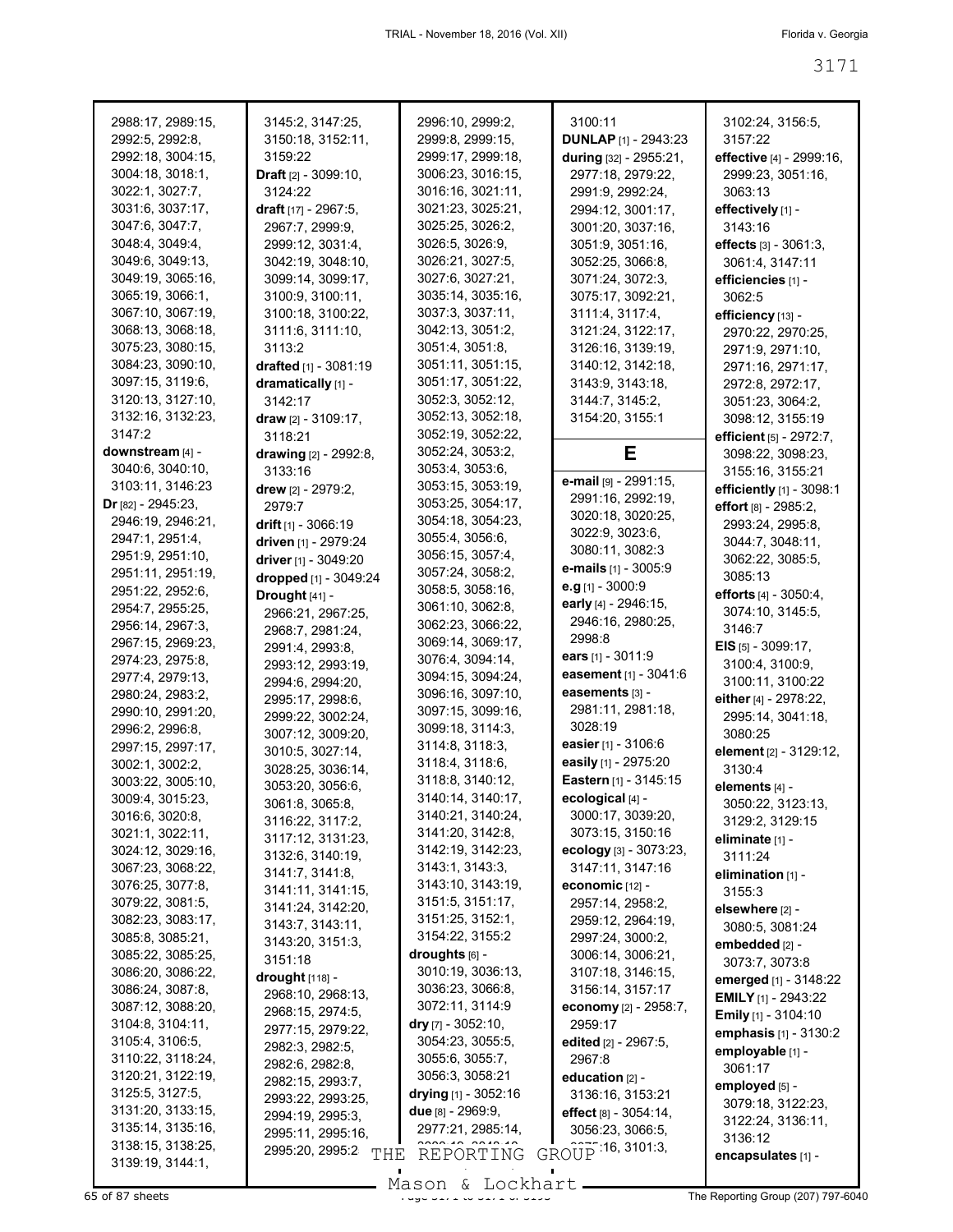| 3073:5                       | 2957:14, 2958:9,             | escapes [1] - 3122:11      | 3105:5, 3144:5                 | 3058:23                                    |
|------------------------------|------------------------------|----------------------------|--------------------------------|--------------------------------------------|
| encourage [1] -              | 2958:10, 2958:18,            | ESQ [10] - 2943:17,        | example [3] - 2960:10,         | existing [5] - 3006:22,                    |
| 3052:15                      | 2959:7, 2960:25,             | 2943:17, 2943:18,          | 3073:3, 3123:20                | 3062:19, 3097:22,                          |
| encroachment [1] -           | 2961:4, 2964:19,             | 2943:18, 2943:19,          | exceed [2] - 2954:19,          | 3098:2, 3142:10                            |
| 2962:16                      | 2964:22, 2965:22,            | 2943:20, 2943:21,          | 2986:18                        | expand [1] - 3117:12                       |
| End $[1] - 3160:20$          | 2997:25, 2999:24,            | 2943:21, 2943:22,          | <b>exceeded</b> [5] - 3019:3,  | expanded [1] - 3117:3                      |
| end [17] - 2948:20,          | 3000:2, 3006:15,             | 2943:23                    | 3019:4, 3019:5,                | expect [1] - 2989:23                       |
| 2953:23, 2956:9,             | 3099:21, 3107:18,            | essence [1] - 3045:21      | 3149:14, 3149:25               | expected [2] - 2999:2,                     |
| 2966:16, 2976:6,             | 3108:3, 3136:16,             | essentially [3] -          | excerpt [4] - 3018:20,         | 2999:9                                     |
| 3007:17, 3017:24,            | 3146:16, 3156:14,            | 3061:5, 3138:12,           | 3018:23, 3019:2,               | expended [1] -                             |
| 3037:17, 3056:14,            | 3157:18                      | 3139:16                    | 3019:21                        | 3059:22                                    |
| 3076:12, 3100:12,            | Environmental [13] -         | established [1] -          | excessive [1] -                | expenditure [1] -                          |
| 3103:14, 3112:11,            | 2945:18, 2952:19,            | 3107:13                    | 2989:25                        | 2969:3                                     |
| 3132:2, 3132:25,             | 2952:23, 2957:13,            | estimate [2] - 3047:1,     | exclamation [2] -              | expensive [3] -                            |
| 3133:6, 3134:11              | 2958:1, 2958:5,              | 3088:10                    | 3125:19, 3125:20               | 3057:5, 3068:12,                           |
| end-gun [3] - 3132:25,       | 2959:11, 2966:20,            | estimated [1] -            | <b>excuse</b> [2] - 2977:7,    | 3068:13                                    |
| 3133:6, 3134:11              | 2987:17, 3034:21,            | 2952:24                    | 3152:24                        | experience [3] -                           |
| Endangered [5] -             | 3089:23, 3099:10,            | estimates [5] -            | executive [8] - 3025:7,        | 2977:15, 3077:5,                           |
| 2960:5, 2960:11,             | 3135:22                      | 2945:22, 2946:13,          | 3032:24, 3033:1,               | 3132:9                                     |
| 3039:19, 3070:16,            | EPA $[2] - 3018:16$ ,        | 2954:4, 3084:20,           | 3037:2, 3037:15,               | experiencing [1] -                         |
| 3073:18                      | 3019:22                      | 3086:11                    | 3069:8, 3069:11,               | 3071:16                                    |
| endangered [7] -             | EPD [47] - 2958:5,           | estimating [1] -           | 3070:23                        | expert [2] - 2946:7,                       |
| 2978:7, 3000:13,             | 2958:9, 2959:20,             | 3098:16                    | <b>Executive</b> [1] - 2952:8  | 3017:4                                     |
| 3004:21, 3005:25,            | 2961:21, 2971:7,             | estimation [3] -           | exercise [2] - 2991:4,         | expertise [1] -                            |
| 3006:17, 3144:10,            | 2990:17, 2990:19,            | 2955:22, 3003:9,           | 3032:8                         | 3134:17                                    |
| 3144:16                      | 2990:20, 2998:19,            | 3049:20                    | <b>Exhibit</b> [54] - 2950:10, | experts [5] - 2988:12,                     |
| ended [1] - 3045:15          | 2999:10, 3002:18,            | evaluate [2] - 2963:18,    | 2950:22, 2951:1,               | 2989:6, 2992:12,                           |
| ending [2] - 3054:19,        | 3008:14, 3008:17,            | 3123:21                    | 2951:14, 2954:25,              | 3015:11, 3052:9                            |
| 3125:18                      | 3012:10, 3012:11,            | evaluated $[4] - 2984:6$ , | 2957:1, 2957:2,                | <b>Expires</b> [1] - 3161:17               |
| enforce [2] - 2958:17,       | 3012:14, 3012:15,            | 3065:10, 3149:21,          | 2957:3, 2963:15,               | explain [9] - 3038:10,                     |
| 2959:4                       | 3026:18, 3027:8,             | 3159:2                     | 2966:9, 2966:17,               | 3039:7, 3053:25,                           |
| enforced [1] - 3153:13       | 3035:4, 3037:1,              | evaluating [3] -           | 2969:18, 2969:25,              | 3055:9, 3059:11,                           |
| enforcement [5] -            | 3041:3, 3044:5,              | 2974:15, 2984:7,           | 2972:20, 2973:11,              | 3107:8, 3120:5,                            |
| 2985:2, 3153:17,             | 3051:9, 3051:21,             | 3151:17                    | 2974:13, 2977:1,               | 3124:17, 3139:1                            |
| 3154:20, 3154:24,            | 3052:8, 3061:2,              | event $[2] - 3027:4$ ,     | 2978:3, 2980:15,               | explained [3] -                            |
| 3155:5                       | 3078:15, 3079:18,            | 3161:8                     | 2983:20, 2991:14,              | 3058:25, 3061:12,                          |
| enforcing [1] -              | 3079:23, 3087:2,             | eventually [1] -           | 2991:19, 2991:24,              | 3093:12                                    |
| 2960:10                      | 3087:17, 3111:1,             | 3077:20                    | 2992:16, 2996:16,              | explaining [1] -                           |
| engage [2] - 3036:21,        | 3112:14, 3116:19,            | ever-increasing [1] -      | 2998:14, 3002:4,               | 2996:10                                    |
| 3141:19                      | 3119:24, 3122:16,            | 3010:19                    | 3007:14, 3008:10,              | explicit $[1]$ - 2969:13                   |
| engaged [3] -                | 3122:24, 3130:18,            | evidence [7] -             | 3009:21, 3012:7,               | explore [3] - 2970:15,                     |
| 3047:20, 3048:9,             | 3135:19, 3138:3,             | 3119:12, 3142:6,           | 3013:6, 3015:24,               | 2988:8, 3029:3                             |
| 3054:10                      | 3140:14, 3142:18,            | 3144:8, 3144:15,           | 3016:11, 3016:24,              | express [1] - 3075:25                      |
| Engineers [3] -              | 3144:4, 3145:3,              | 3144:22, 3148:7,           | 3017:18, 3018:24,              | expressed [2] -                            |
| 3035:7, 3043:16,             | 3147:5, 3151:22              | 3148:22                    | 3019:22, 3020:14,              | 3031:10, 3144:20                           |
| 3070:11                      | <b>EPD's</b> $[1]$ - 2958:16 | evidences [1] - 2965:7     | 3020:18, 3021:16,              | expressing [1] -                           |
| Engineers' [2] -             | equipment [4] -              | evident [1] - 3150:17      | 3079:1, 3079:8,                | 2974:15                                    |
| 3038:13, 3043:10             | 2971:16, 3126:3,             | exact [1] - 2948:17        | 3084:13, 3086:7,               |                                            |
| ensure [1] - 2993:20         | 3133:16, 3134:12             | exactly [7] - 2950:19,     | 3087:16, 3088:23,              | extended [2] - 3060:5,                     |
| <b>Ensuring</b> [1] - 3126:9 | equitable [1] -              | 2961:7, 2995:7,            | 3110:21, 3120:3,               | 3060:6                                     |
| enter $[1] - 3103.6$         | 3146:25                      | 2999:21, 3081:7,           | 3124:13, 3125:16,              | extends [1] - 3055:14                      |
| entire [1] - 2996:10         | era [4] - 2994:12,           | 3122:23, 3160:12           | 3126:11, 3133:11,              | extent [4] - 2951:10,                      |
| entirety $[1] - 3157:5$      | 3007:25, 3067:9,             | <b>EXAMINATION [8] -</b>   | 3149:3                         | 3039:17, 3137:17,<br>3158:10               |
| entitled [1] - 2943:10       | 3070:8                       | 2947:19, 2948:9,           | <b>exhibit</b> $[6] - 2950:11$ |                                            |
| entity [2] - 2950:17,        | error $[3] - 2955:21$ ,      | 3029:7, 3078:3,            | 3011:25, 3014:24,              | external [7] - 2959:21,                    |
| 3117:1                       | 2956:10, 2988:2              | 3105:2, 3106:2,            | 3078:22, 3079:4,               | 2959:24, 2960:2,                           |
| environment $[3]$ -          | errors $[7] - 2953.5$ ,      | 3135:12, 3147:23           | 3110:23                        | 2960:9, 2960:15,                           |
| 2965:3, 2965:13,             | 2953:20, 2954:9,             | examination $[6]$ -        | exhibits [1] - 2966:14         | 2965:17, 2966:5                            |
| 2966:1                       | 2954:18, 2988:3,             | 2949:4, 2949:12,           | <b>EXHIBITS</b> $[1] - 2944:6$ | extreme [1] - 3021:21<br>eyes [1] - 2992:8 |
| environmental [21] -         | 3080:24, 3087:2<br>THE       | REPORTING                  | GROUP d [2] - 3036:14,         |                                            |
|                              |                              |                            |                                |                                            |
|                              |                              |                            |                                |                                            |

 $\frac{200011}{x}$   $\frac{20001122}{x}$  of 37 sheets Mason & Lockhart.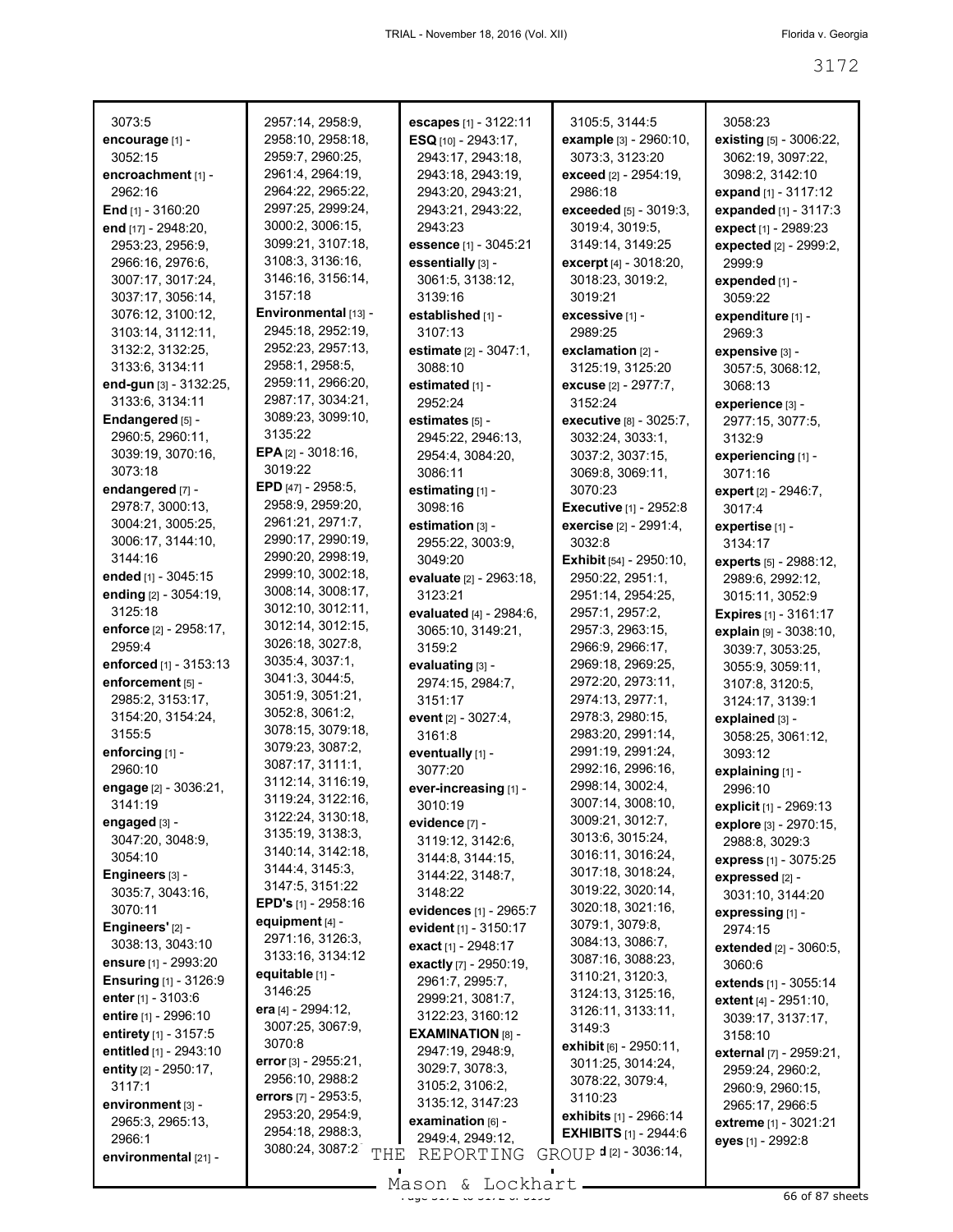| F                                               | 2959:3, 3036:2,                                     | 2957:25                              | 2993:7, 2993:12,                       | 3018:24, 3019:21,                               |
|-------------------------------------------------|-----------------------------------------------------|--------------------------------------|----------------------------------------|-------------------------------------------------|
|                                                 | 3039:19, 3070:11,                                   | first $[61] - 2945:19$ ,             | 2993:19, 2994:6,                       | 3019:25, 3020:7,                                |
| facilitator [1] - 3023:8                        | 3071:15, 3073:11,                                   | 2951:21, 2953:3,                     | 2994:19, 2995:17,                      | 3020:14, 3020:18,                               |
| facility [1] - 3041:3                           | 3142:13                                             | 2953:15, 2955:18,                    | 2998:5, 2999:22,                       | 3021:16, 3022:2,                                |
| fact [11] - 2973:10,                            | federalism [1] -                                    | 2959:17, 2967:2,                     | 3000:15, 3002:23,                      | 3022:8, 3055:14,                                |
| 2983:13, 2995:23,                               | 2959:6                                              | 2967:14, 2967:20,                    | 3005:12, 3007:12,                      | 3057:3, 3063:5,                                 |
| 3000:18, 3006:3,                                | federally [2] -                                     | 2968:6, 2973:11,                     | 3009:19, 3010:4,                       | 3069:3, 3071:14,                                |
| 3057:25, 3065:24,                               | 3014:21, 3038:15                                    | 2977:20, 2978:25,                    | 3010:9, 3010:14,                       | 3071:21, 3072:3,                                |
| 3072:10, 3083:6,                                | federally-authorized                                | 2985:18, 2987:12,                    | 3015:8, 3027:14,                       | 3072:15, 3073:2,                                |
| 3110:8, 3149:23                                 | $[1] - 3038:15$                                     | 2991:15, 2998:11,                    | 3028:25, 3036:14,                      | 3073:3, 3073:13,                                |
| <b>fair</b> $[12] - 2958:18$ ,                  | federally-listed [1] -                              | 2999:1, 2999:3,                      | 3053:19, 3056:6,                       | 3073:25, 3075:7,                                |
| 2959:2, 2960:2,                                 | 3014:21                                             | 3000:5, 3001:20,                     | 3058:9, 3061:8,                        | 3075:17, 3076:3,                                |
| 2960:3, 2968:22,                                | feed [1] - 2978:14                                  | 3003:5, 3004:23,                     | 3065:8, 3080:5,                        | 3076:8, 3076:12,                                |
| 3089:6, 3093:10,                                | fees $[1] - 3153:24$                                | 3005:14, 3006:19,                    | 3081:17, 3081:24,                      | 3076:17, 3076:22,                               |
| 3098:11, 3115:21,                               | felt [1] - 3048:5                                   | 3007:21, 3012:9,                     | 3089:22, 3101:2,                       | 3077:21, 3078:25,                               |
| 3123:23, 3127:21,<br>3134:16                    | few [8] - 2947:23,                                  | 3022:18, 3022:20,                    | 3101:12, 3101:13,                      | 3079:8, 3092:20,                                |
| fairly [6] - 2995:11,                           | 2951:25, 2968:3,                                    | 3025:20, 3033:25,<br>3035:6, 3037:3, | 3101:17, 3101:23,                      | 3095:13, 3095:15,                               |
| 3001:19, 3027:22,                               | 2983:18, 2987:8,                                    |                                      | 3102:15, 3103:3,                       | 3103:1, 3109:2,<br>3109:7, 3109:10,             |
| 3065:21, 3069:13,                               | 3033:25, 3055:15,                                   | 3040:1, 3041:10,                     | 3103:4, 3107:12,                       | 3109:15, 3110:21,                               |
| 3128:8                                          | 3078:9                                              | 3043:5, 3046:6,<br>3048:11, 3056:8,  | 3111:25, 3116:22,<br>3117:2, 3117:12,  | 3120:3, 3121:22,                                |
| fairness [1] - 2967:10                          | fewer [1] - 2949:13                                 | 3058:6, 3081:13,                     | 3117:22, 3123:25,                      | 3124:13, 3125:16,                               |
| <b>faith</b> $[2] - 2993:20$ ,                  | field [5] - 2987:22,                                | 3085:4, 3088:4,                      | 3131:23, 3132:6,                       | 3126:11, 3133:11,                               |
| 2993:24                                         | 2989:3, 3067:1,                                     | 3089:3, 3090:20,                     | 3137:1, 3137:5,                        | 3147:7, 3147:10,                                |
| fall [2] - 3026:22,                             | 3111:11, 3113:7                                     | 3094:17, 3106:12,                    | 3137:6, 3137:20,                       | 3147:15                                         |
| 3153:18                                         | fields [1] - 2972:5                                 | 3113:8, 3118:17,                     | 3138:2, 3139:2,                        | Florida's [3] - 2975:8,                         |
| <b>familiar</b> $[12] - 3008:12$ ,              | figure [7] - 3006:21,                               | 3118:24, 3120:4,                     | 3139:5, 3140:22,                       | 2989:6, 3017:4                                  |
| 3020:2, 3020:4,                                 | 3007:15, 3009:16,                                   | 3121:23, 3123:4,                     | 3140:25, 3141:8,                       | Floridan $[17]$ -                               |
| 3095:10, 3095:11,                               | 3013:10, 3013:19,<br>3023:16, 3026:19               | 3127:1, 3127:2,                      | 3141:15, 3141:17,                      | 2962:13, 2962:15,                               |
| 3099:9, 3099:13,                                | figured [4] - 2945:13,                              | 3127:6, 3127:24,                     | 3143:7, 3143:10,                       | 2975:4, 2975:19,                                |
| 3100:14, 3109:6,                                | 2964:25, 2965:7,                                    | 3132:2, 3142:25,                     | 3143:19, 3145:11,                      | 2975:23, 2978:22,                               |
| 3110:22, 3131:23,                               | 3031:19                                             | 3155:17                              | 3151:18, 3156:4,                       | 2979:15, 3055:11,                               |
| 3150:18                                         | figuring [1] - 3035:15                              | Fish [27] - 2960:10,                 | 3156:10                                | 3055:12, 3055:13,                               |
| familiarity [4] -                               | file [1] - 2973:24                                  | 3006:1, 3006:9,                      | Flint's [1] - 3157:7                   | 3060:7, 3060:9,                                 |
| 3107:25, 3109:9,                                | filed $[5]$ - 3043:8,                               | 3018:16, 3019:22,                    | flood $[2] - 3039:14$ ,                | 3060:22, 3066:6,                                |
| 3109:25, 3110:24                                | 3059:10, 3060:1,                                    | 3037:10, 3062:11,                    | 3075:22                                | 3066:17, 3067:1,                                |
| families [1] - 2946:22                          | 3070:10, 3100:10                                    | 3069:17, 3100:1,                     | floodplain [2] -                       | 3139:7                                          |
| far $[4] - 2984:10$ ,                           | fill $[2] - 3055:22$ ,                              | 3100:21, 3111:5,                     | 3147:12, 3147:17                       | Flow [2] - 2950:11,                             |
| 3018:16, 3019:11,                               | 3055:24                                             | 3111:8, 3111:9,<br>3111:19, 3111:23, | <b>FLORIDA</b> [1] - 2943:3            | 3018:17                                         |
| 3024:23                                         | final [7] - 3028:5,                                 | 3113:4, 3114:11,                     | Florida [92] - 2943:17,                | <b>flow</b> [33] - $2954:1$<br>2954:18, 2975:6, |
| <b>farm</b> $[3] - 3058:7$ ,<br>3149:15, 3150:1 | 3031:15, 3052:23,                                   | 3115:3, 3118:18,                     | 2945:10, 2945:22,<br>2950:10, 2950:22, | 2978:12, 3000:6,                                |
| farmers [7] - 2981:13,                          | 3074:9, 3100:4,                                     | 3118:25, 3119:16,                    | 2951:1, 2951:14,                       | 3002:7, 3009:8,                                 |
| 3001:12, 3109:11,                               | 3100:11, 3113:1                                     | 3144:2, 3144:7,                      | 2954:25, 2957:2,                       | 3020:3, 3022:7,                                 |
| 3109:14, 3110:3,                                | <b>finalized</b> $[1] - 2967.6$                     | 3144:13, 3144:19,                    | 2957:3, 2960:1,                        | 3022:13, 3032:1,                                |
| 3110:10, 3132:8                                 | <b>finally</b> $[1]$ - 3131:13<br>financial $[2]$ - | 3149:20, 3150:11                     | 2963:14, 2972:10,                      | 3032:17, 3033:12,                               |
| <b>farming</b> $[2] - 3148.7$ ,                 | 3008:22, 3058:24                                    | <b>five</b> [3] - 3005:10,           | 2973:23, 2977:1,                       | 3040:10, 3066:24,                               |
| 3148:11                                         | findings $[3] - 2956:1$ ,                           | 3080:15, 3122:8                      | 2978:2, 2978:11,                       | 3071:23, 3073:22,                               |
| <b>fast</b> $[1] - 3066:20$                     | 3138:5, 3149:5                                      | <b>fix</b> $[2] - 3086:1$ , 3086:3   | 2978:13, 2981:7,                       | 3075:15, 3076:1,                                |
| faucet $[1] - 3040.19$                          | fine $[4] - 2949.18$ ,                              | fleet $[1]$ - 3105:20                | 2983:5, 2983:11,                       | 3076:9, 3076:19,                                |
| fault [2] - 2991:2,                             | 3012:4, 3064:23,                                    | <b>flexible</b> $[1] - 3129:19$      | 2983:20, 2985:9,                       | 3080:4, 3083:16,                                |
| 3008:24                                         | 3102:11                                             | <b>Flint</b> $[83] - 2950:12$        | 2985:10, 2985:13,                      | 3084:19, 3092:19,                               |
| feasible [4] - 2994:19,                         | <b>finger</b> [1] - 2999:20                         | 2961:5, 2966:21,                     | 2990:16, 2991:14,                      | 3103:6, 3103:9,                                 |
| 2995:5, 3077:8,                                 | <b>finish</b> $[2] - 2946:15$                       | 2967:25, 2968:7,                     | 2991:19, 2991:23,<br>2993:21, 2994:7,  | 3103:11, 3127:18,<br>3147:15, 3158:13,          |
| 3077:11                                         | fire $[1] - 3037:12$                                | 2973:3, 2975:5,<br>2976:10, 2976:13, | 2996:16, 2998:14,                      | 3159:7, 3159:11                                 |
| feasibly [1] - 2996:11                          | <b>firing</b> $[1] - 3012:17$                       | 2978:19, 2981:24,                    | 3002:3, 3007:14,                       | flowing [3] - 2985:8,                           |
| February [4] - 2973:6,                          | <b>firm</b> $[2] - 3087:1$ ,                        | 2982:9, 2983:10,                     | 3008:10, 3012:7,                       | 2985:10, 3157:3                                 |
| 3026:13, 3100:7,<br>3100:10                     | 3087:12                                             | 2985:12, 2991:4,                     | 3013:5, 3015:24,                       | flows [37] - 2952:12,                           |
| federal [9] - 2958:17,                          | firmly [1] - 2957:25                                | REPORTING                            | GROUP 11, 3016:24,                     | 2952:16, 2973:2,                                |
|                                                 | THE<br>firmly-held [1] -                            |                                      |                                        |                                                 |

Mason & Lockhart **Page 3173 of 87 sheets** Page 3173 to 3173 to 3173 to 3173 to 3173 to 3173 to 3173 to 3173 to 3173 to 3173 to 3173 to 3173 to 3173 to 3173 to 3173 to 3173 to 3173 to 3173 to 3173 to 3173 to 3173 to 3173 to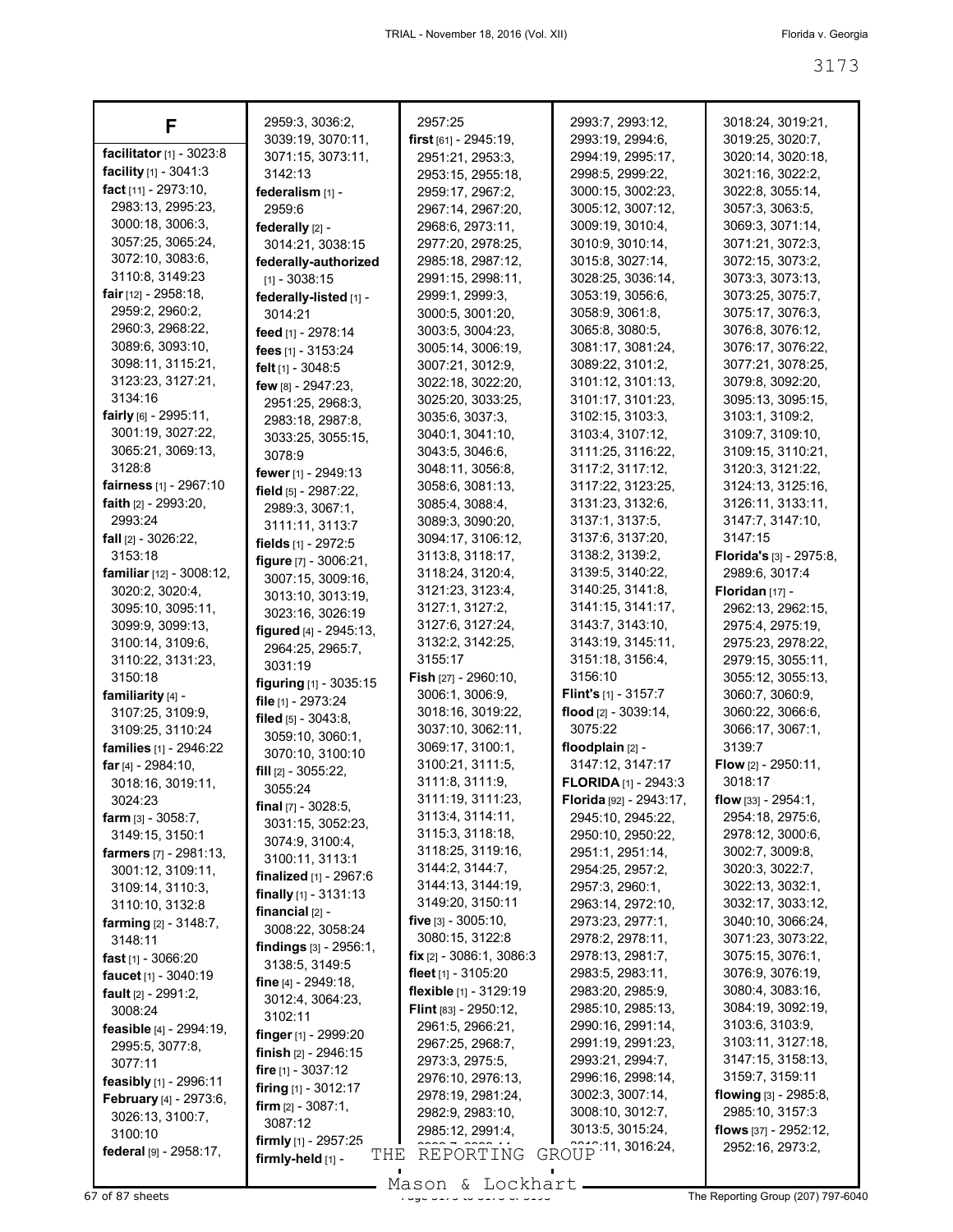| 2977:21, 2977:23,                                  | 3057:25                                   | 3145:1                                   | G                                    | <b>GEORGIA</b> [1] - 2943:6                  |
|----------------------------------------------------|-------------------------------------------|------------------------------------------|--------------------------------------|----------------------------------------------|
| 2978:7, 2978:8,                                    | foregoing [1] - 3161:4                    | function [4] - 2982:2,                   | GA [10] - 2963:15,                   | Georgia [92] -                               |
| 2978:11, 2993:21,                                  | foremost [1] - 2958:13                    | 3107:20, 3158:15,                        | 3004:11, 3004:24,                    | 2943:20, 2945:10,                            |
| 3007:22, 3007:25,                                  | <b>form</b> $[2] - 2964:8$ ,              | 3158:24                                  | 3024:16, 3124:13,                    | 2945:11, 2945:17,                            |
| 3008:6, 3010:13,                                   | 2981:23                                   | functional [1] - 3004:2                  | 3124:18, 3125:1,                     | 2945:25, 2946:2,                             |
| 3010:17, 3019:3,<br>3019:20, 3020:1,               | formal [2] - 3091:23,                     | functioning [1] -                        | 3125:3, 3125:16,                     | 2947:4, 2950:15,                             |
| 3020:7, 3021:21,                                   | 3091:25                                   | 3159:10                                  | 3125:23                              | 2950:18, 2952:19,                            |
| 3022:7, 3022:14,                                   | formalized [1] -                          | fundamentally [1] -<br>3119:5            | Gage [1] - 3019:6                    | 2958:3, 2959:8,<br>2960:6, 2960:11,          |
| 3039:20, 3048:25,                                  | 3048:13                                   |                                          | Gail [11] - 2967:3,                  | 2961:2, 2962:7,                              |
| 3064:11, 3066:8,                                   | formed [2] - 2984:6,<br>3120:9            | funded [1] - 2951:23                     | 2979:3, 2996:23,                     | 2962:8, 2965:4,                              |
| 3074:5, 3075:2,                                    |                                           | funding [9] - 3057:4,<br>3057:7, 3057:9, | 3021:1, 3044:8,                      | 2965:25, 2966:20,                            |
| 3076:4, 3077:20,                                   | former [6] - 2945:18,<br>2949:19, 2993:4, | 3085:9, 3085:25,                         | 3079:22, 3082:23,                    | 2971:17, 2972:15,                            |
| 3078:19, 3094:3,                                   | 2994:4, 2994:22,                          | 3088:20, 3117:3,                         | 3122:11, 3122:19,                    | 2973:18, 2982:11,                            |
| 3103:1, 3157:8,                                    | 3131:19                                   | 3117:12, 3143:20                         | 3122:21                              | 2983:6, 2983:14,                             |
| 3158:7                                             | formerly [1] - 2990:14                    | funds $[4] - 3010:3$ ,                   | gallons [4] - 3047:1,                | 2986:3, 2988:11,                             |
| focus [28] - 2955:12,                              | formulating [1] -                         | 3057:13, 3057:15,                        | 3049:14, 3049:15,                    | 2990:15, 2992:5,                             |
| 2959:15, 2959:18,                                  | 3042:24                                   | 3084:4                                   | 3049:21                              | 2996:9, 2998:19,                             |
| 2966:25, 2967:20,                                  | forth $[2] - 3131:1$ ,                    | future [6] - 3063:21,                    | game [1] - 2945:14                   | 3008:14, 3012:14,                            |
| 2969:24, 2978:2,                                   | 3136:18                                   | 3123:18, 3129:11,                        | gate [1] - 3036:11                   | 3015:19, 3019:14,                            |
| 2984:24, 2985:2,                                   | forthcoming [1] -                         | 3129:25, 3146:12,                        | gears [2] - 3053:5,                  | 3019:24, 3025:24,                            |
| 2994:17, 2997:23,                                  | 3099:6                                    | 3146:15                                  | 3068:23                              | 3026:3, 3026:23,                             |
| 3007:15, 3024:13,                                  | forthright [5] -                          | <b>Future</b> [1] - 3126:10              | general [5] - 2960:8,                | 3026:24, 3037:20,                            |
| 3035:22, 3036:25,                                  | 3079:13, 3079:15,                         | FX-109 [1] - 2944:19                     | 2970:10, 3030:18,                    | 3037:21, 3039:10,                            |
| 3056:18, 3071:9,                                   | 3083:4, 3083:7,                           | FX-115 [2] - 2944:19,                    | 3109:16, 3146:10                     | 3041:23, 3041:25,                            |
| 3078:25, 3079:25,                                  | 3083:13                                   | 3134:2                                   | General [1] - 3130:25                | 3042:5, 3042:12,                             |
| 3080:13, 3108:1,                                   | forward [2] - 3085:18,                    | FX-232 [1] - 2944:20                     | generally [9] -                      | 3043:22, 3043:23,                            |
| 3108:21, 3111:17,                                  | 3091:20                                   | <b>FX-46</b> [1] - 2944:12               | 2976:15, 2984:7,                     | 3045:9, 3047:4,                              |
| 3113:17, 3116:11,                                  | forwarding [1] -                          | FX-47 [2] - 2944:12,                     | 2993:11, 2997:19,                    | 3049:7, 3051:1,                              |
| 3119:4, 3127:10,                                   | 2991:24                                   | 3118:12                                  | 3014:4, 3023:16,                     | 3055:20, 3055:23,                            |
| 3132:12                                            | foundational [1] -                        | FX-49b [2] - 2944:13,                    | 3039:13, 3087:9,                     | 3055:25, 3069:4,                             |
| focused [8] - 2973:7,<br>2973:8, 3035:3,           | 3138:1                                    | 3017:18                                  | 3146:21                              | 3069:9, 3075:5,<br>3075:6, 3076:7,           |
| 3107:16, 3115:14,                                  | four [4] - 2949:23,                       | FX-49g [2] - 2944:13,                    | gentleman [1] -<br>2951:3            | 3076:20, 3077:2,                             |
| 3140:20, 3141:12,                                  | 2989:2, 3034:25,                          | 3015:6                                   | gentlemen [1] -                      | 3083:17, 3087:2,                             |
| 3141:15                                            | 3122:8                                    | <b>FX-49h</b> $[2] - 2944:14$            | 3015:10                              | 3087:17, 3090:16,                            |
| focusing [8] - 2970:6,                             | four-and-a-half [2] -                     | 3016:3                                   | genuinely [1] -                      | 3095:12, 3095:15,                            |
| 2972:23, 2998:5,                                   | 2989:2, 3034:25                           | FX-50 [1] - 2944:14                      | 3088:12                              | 3104:7, 3105:9,                              |
| 3012:25, 3023:13,                                  | fourth [3] - 3000:3,                      | <b>FX-51</b> [1] - 2944:15               | geographic [2] -                     | 3105:14, 3110:2,                             |
| 3108:7, 3108:11,                                   | 3002:6, 3024:17<br>frame [2] - 3037:4,    | FX-534 [6] - 2944:20,                    | 3060:4, 3155:7                       | 3111:12, 3113:15,                            |
| 3136:20                                            | 3119:14                                   | 3029:15, 3030:9,<br>3030:17, 3032:2,     | geographical [1] -                   | 3116:1, 3122:1,                              |
| fodder $[1]$ - 3079:10                             | framework [9] -                           | 3088:5                                   | 3060:15                              | 3124:24, 3127:22,                            |
| folks $[3]$ - 2975:11,                             | 3109:23, 3116:24,                         | FX-536 [1] - 2944:21                     | geography [1] -                      | 3136:9, 3136:13,                             |
| 2979:25                                            | 3122:1, 3122:5,                           | FX-54 [1] - 2944:15                      | 3052:24                              | 3136:23, 3140:19,                            |
| follow $[6]$ - 2955:19,                            | 3123:2, 3123:8,                           | <b>FX-56</b> [1] - 2944:16               | geologist <sub>[3]</sub> -           | 3145:1, 3145:23,                             |
| 2964:8, 2974:12,                                   | 3129:9, 3130:24,                          | FX-599 [2] - 2944:21,                    | 2980:24, 2995:24,                    | 3146:8, 3146:21,                             |
| 2974:17, 2986:21,                                  | 3139:1                                    | 3018:22                                  | 3001:23                              | 3146:23, 3151:3                              |
| 3036:5                                             | <b>frankly</b> $[1]$ - 3024:10            | <b>FX-65</b> [1] - 2944:16               | Georgakakos [12] -                   | <b>Georgia's [25] -</b><br>2952:22, 2959:12, |
| followed [3] - 3022:6,                             | FRDPA [1] - 3063:8                        | <b>FX-67</b> [1] - 2944:17               | 2950:24, 2951:4,                     | 2959:17, 2983:7,                             |
| 3108:6, 3108:9<br><b>following</b> $[4] - 2956:4,$ | freezing [1] - 2973:19                    | FX-708 [1] - 2944:22                     | 2951:9, 2951:22,                     | 2988:12, 2992:12,                            |
| 3013:18, 3075:14,                                  | frequently [2] -                          | <b>FX-77</b> [1] - 2944:17               | 2952:6, 2954:7,                      | 3015:11, 3034:21,                            |
| 3153:22                                            | 2954:19, 3001:20                          | FX-85 $[1]$ - 2944:18                    | 2996:8, 3029:16,<br>3083:17, 3085:8, | 3042:24, 3044:21,                            |
| footprint [1] - 3026:20                            | <b>Friday</b> [1] - $3160:2$              | FX-879 [1] - 2944:22                     | 3085:22, 3086:24                     | 3047:14, 3048:15,                            |
| force $[8] - 2983:15$ ,                            | front $[4] - 2984:2$ ,                    | <b>FX-901</b> [2] - 2944:23,             | Georgakakos's [4] -                  | 3049:3, 3071:24,                             |
| 2984:5, 2985:2,                                    | 3035:21, 3035:23,                         | 3106:13                                  | 2997:15, 2997:17,                    | 3084:20, 3086:10,                            |
| 2986:6, 2990:3,                                    | 3105:4                                    | <b>FX-904</b> [1] - 2944:23              | 3085:25, 3088:20                     | 3086:23, 3087:23,                            |
| 2990:8, 2990:11,                                   | <b>fruit</b> $[1] - 3050:23$              | <b>FX-97</b> [2] - 2944:18,              | George [1] - 3105:15                 | 3088:10, 3088:15,                            |
| 3003:7                                             | <b>full</b> $[2] - 3066:18$ ,<br>3123:4   | 3005:6                                   | GEORGE $[1]$ -                       | 3144:9, 3144:15,                             |
| forecasted [1] -                                   | THE<br>fully [2] - 3048:13,               | REPORTING                                | GROUP 19                             | 3145:3, 3145:4,                              |
|                                                    |                                           | $Mason$ & Lockhart                       |                                      | 3147:10                                      |

Mason & Lockhart (2008) 88 of 87 sheets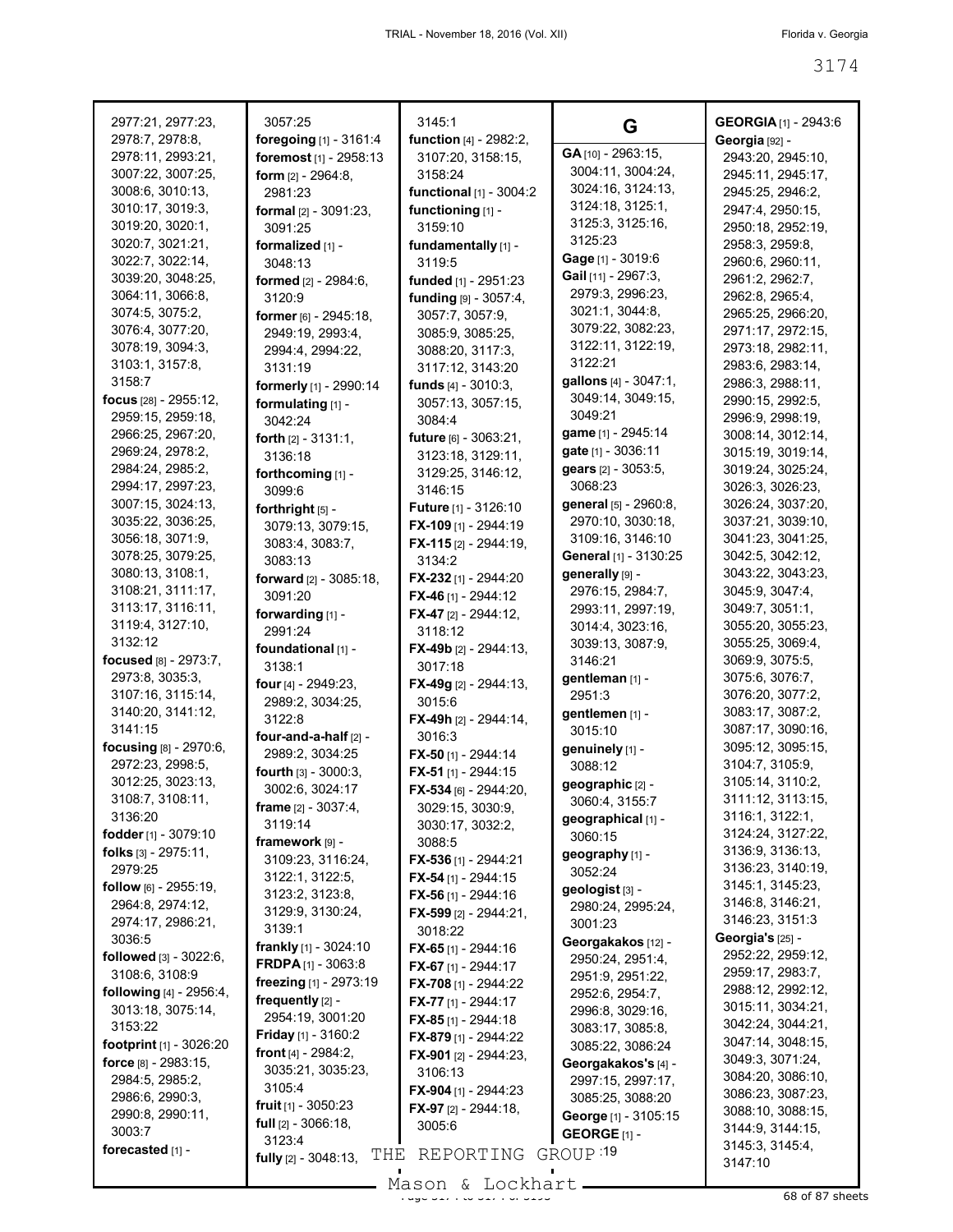| Georgia-related [1] -                      | greeted [1] - 3053:15                                | 2948:23, 3060:20,             | 3142:10                             | 3135:9, 3135:11,             |
|--------------------------------------------|------------------------------------------------------|-------------------------------|-------------------------------------|------------------------------|
| 2961:2                                     | ground [4] - 2948:17,                                | 3078:22, 3104:13,             | helped [1] - 3062:8                 | 3138:23, 3152:8,             |
| getter [1] - 2977:21                       | 3074:13, 3109:17,                                    | 3124:19, 3151:8,              | helpful [1] - 3130:11               | 3152:10, 3159:14,            |
| given [10] - 2962:4,                       | 3110:17                                              | 3161:10                       | helping [2] - 3105:16,              | 3159:16, 3159:20,            |
| 2972:7, 3001:13,                           | groundwater [19] -                                   | handed [6] - 2948:2,          | 3108:1                              | 3160:16                      |
| 3007:9, 3027:9,                            | 2962:9, 2963:19,                                     | 2949:9, 2950:10,              | hereby [1] - 3161:3                 | hopefully [1] - 3160:1       |
| 3047:3, 3077:5,                            | 2978:22, 2979:16,                                    | 3012:22, 3084:8,              | Hicks [7] - 2992:9,                 | horizon [2] - 3038:22,       |
| 3083:9, 3085:12,                           | 2980:20, 3027:11,                                    | 3088:24                       | 2992:11, 2992:19,                   | 3045:19                      |
| 3139:13                                    | 3027:22, 3028:2,                                     | handing [1] - 3048:21         | 3017:7, 3017:18,                    | hour $[1]$ - 3078:10         |
| glad [1] - 3113:12                         | 3060:4, 3060:6,                                      | handle [1] - 2990:6           | 3017:21, 3150:18                    | hours [6] - 2949:12,         |
| global [6] - 3013:14,                      | 3060:8, 3060:18,                                     | happy [2] - 3019:16,          | high [11] - 2976:15,                | 2949:13, 3025:19,            |
| 3013:21, 3014:7,                           | 3062:12, 3064:8,                                     | 3118:23                       | 2976:18, 3001:17,                   | 3096:11, 3153:3,             |
| 3014:10, 3014:20                           | 3064:16, 3066:11,                                    | <b>hard</b> $[4] - 3106:25$ , | 3013:14, 3013:23,                   | 3153:16                      |
| goal [1] - 3115:22                         | 3110:8, 3110:13,                                     | 3122:13, 3125:24,             | 3014:7, 3014:19,                    | house [4] - 2987:25,         |
| God [2] - 2947:11,                         | 3139:8                                               | 3126:5                        | 3069:24, 3155:4,                    | 3059:20, 3059:25,            |
| 3104:17                                    | <b>Group</b> [2] - 3024:6,                           | hardest [1] - 2965:1          | 3160:7                              | 3154:8                       |
| Golladay [1] - 3150:18                     | 3029:23                                              | harm [5] - 2999:24,           | <b>High</b> $[2] - 3013:6$ ,        | human [1] - 2988:2           |
| govern [1] - 3091:12                       | group [7] - 2974:16,                                 | 3071:15, 3072:9,              | 3013:10                             | hydrologic [2] -             |
| government [1] -                           | 3034:8, 3073:15,                                     | 3073:15, 3074:1               | high-level [1] -                    | 3058:22, 3108:3              |
| 2958:17                                    | 3107:17, 3108:11,                                    | Harold [4] - 2995:8,          | 2976:15                             | Hydrologic [1] -             |
| Government [1] -                           | 3120:16, 3120:21                                     | 3003:20, 3136:2,              | high-priority [1] -                 | 3015:7                       |
| 3087:5                                     | grouping [2] - 2961:1,                               | 3137:10                       | 3013:23                             | hydrological [2] -           |
| Governments [4] -                          | 2971:3                                               | <b>hats</b> $[1] - 2992:3$    | higher [3] - 2972:17,               | 2998:19, 3081:5              |
| 2956:20, 2997:9,                           | groups [2] - 2961:23,                                | head [3] - 2950:5,            | 3047:2, 3130:6                      | hydrologically [1] -         |
| 2997:15, 3091:7                            | 3108:8                                               | 2998:18, 3080:20              | highest [4] - 2986:17,              | 3158:24                      |
| Governor [15] -                            | growing [3] - 3003:8,                                | headed $[2] - 2963:4$ ,       | 3013:14, 3014:10,                   | hydrologist <sub>[2]</sub> - |
| 2983:14, 2984:6,                           | 3008:7, 3021:11                                      | 2990:11                       | 3014:19                             | 2945:25, 3044:8              |
| 3025:13, 3025:16,                          | grown [2] - 3065:22,                                 | header [1] - 3031:1           | himself [1] - 2983:15               | hydrology [3] -              |
| 3037:2, 3037:14,                           | 3067:8                                               | heading [1] - 3109:4          | hiring [1] - 3012:16                | 2949:22, 2950:2,             |
| 3037:16, 3037:18,                          | growth [1] - 3044:13                                 | health [2] - 2959:12,         | historically [1] -                  | 2950:5                       |
| 3045:6, 3068:24,                           | guarantee [1] - 3076:3                               | 3027:16                       | 3001:17                             | hydropower [1] -             |
| 3069:2, 3069:8,                            | guess [2] - 3030:3,                                  | healthy [1] - 3027:22         | history [4] - 2969:6,               | 3039:15                      |
| 3069:9, 3070:22                            | 3145:6                                               | hear [6] - 2975:7,            | 2994:10, 3009:9,                    |                              |
| Governor's [5] -                           | guidance [3] - 3122:5,                               | 3050:14, 3098:13,             | 3094:16                             |                              |
| 2957:6, 2957:19,                           | 3149:19, 3150:11                                     | 3148:2, 3148:3,               | holiday [2] - 2946:6,               | i.e [1] - 2964:14            |
| 2990:8, 3046:6,                            | guideline [3] - 3129:9,                              | 3152:17                       | 2946:25                             | ice [1] - 3080:7             |
| 3117:2                                     | 3129:19, 3129:20                                     | heard [12] - 2945:24,         | home [2] - 2946:22,                 | Ichaway [2] - 3007:2,        |
| GPS [1] - 3004:19                          | Guidelines [1] -                                     | 2982:14, 3025:3,              | 3160:6                              | 3008:7                       |
| grandfathered [6] -                        | 3018:17                                              | 3044:9, 3066:13,              | homeowner [1] -                     | Ichawaynochaway              |
| 2987:6, 2987:8,                            | Gulf [1] - 3075:24<br>gun [3] - 3132:25,             | 3070:4, 3077:3,               | 3154:6                              | $[13] - 3000:9,$             |
| 2987:10, 3110:9,                           |                                                      | 3101:4, 3136:5,               | Honor [48] - 2945:4,                | 3000:12, 3000:21,            |
| 3110:12, 3110:16<br>grant $[3] - 3042:9$ , | 3133:6, 3134:11<br>guy [2] - 3082:17                 | 3141:25, 3148:1,<br>3148:5    | 2945.9, 2947:3,                     | 3004:10, 3005:16,            |
| 3043:19, 3043:21                           |                                                      | hearing [2] - 2947:9,         | 2948:6, 2948:13,<br>2949:1, 2949:8, | 3006:17, 3007:6,             |
| granted [2] - 2973:23,                     | <b>GWRI</b> [1] - 2954:7<br>$GX-1325$ [6] - 3031:21, | 3104:15                       | 3010:23, 3011:19,                   | 3009:9, 3009:15,             |
| 3089:24                                    | 3031:24, 3032:19,                                    | HEARING [1] -                 | 3011:24, 3029:6,                    | 3009:24, 3012:25,            |
| graph $[2] - 3009:14$ ,                    | 3084:8, 3084:13,                                     | 2943:10                       | 3030:13, 3044:24,                   | 3013:25, 3014:1              |
| 3019:21                                    | 3084:24                                              | hearsay [1] - 3071:18         | 3048:18, 3053:8,                    | idea [8] - 2976:18,          |
| graphical [1] -                            | gX-1325[1] - 2944:24                                 | <b>heart</b> $[1] - 3158:20$  | 3064:19, 3064:24,                   | 2978:21, 2979:3,             |
| 3060:15                                    |                                                      | heavily [1] - 3036:15         | 3077:25, 3078:21,                   | 2980:2, 3065:16,             |
| <b>grasp</b> $[1] - 3028:15$               | H                                                    | heavy [1] - 2949:9            | 3093:7, 3093:22,                    | 3093:3, 3124:7,              |
| great [7] - 3011:17,                       |                                                      | held [2] - 2943:11,           | 3095:4, 3096:2,                     | 3127:21                      |
| 3038:23, 3041:17,                          | <b>habitat</b> $[2] - 3005:21$ ,                     | 2957:25                       | 3097:3, 3097:20,                    | ideas [1] - 2975:9           |
| 3046:4, 3055:12,                           | 3014:20                                              | help [14] - 2947:11,          | 3098:13, 3099:24,                   | identification [1] -         |
| 3089:16, 3089:20                           | half [7] - 2976:9,                                   | 2961:25, 3006:24,             | 3101:4, 3102:12,                    | 3153:21                      |
| greater $[3] - 2970:22$ ,                  | 2989:2, 3027:1,                                      | 3008:20, 3020:9,              | 3102:25, 3103:19,                   | identified [10] -            |
| 2971:6, 2972:11                            | 3027:2, 3030:9,                                      | 3035:25, 3036:22,             | 3103:23, 3104:4,                    | 3016:9, 3016:10,             |
| greatest [2] - 2985:3,                     | 3034:25, 3096:19                                     | 3062:22, 3104:17,             | 3104:7, 3104:25,                    | 3019:20, 3020:1,             |
| 2985:25                                    | <b>halt</b> $[1] - 3000:20$                          | 3107:13, 3107:21,             | 3105:13, 3105:17,                   | 3060:10, 3061:13,            |
|                                            | hand $[8] - 2947:7$ ,<br>THE                         | REPORTING                     | GROUP 25, 3134:20,                  | 3063:24, 3139:9,             |
| green [1] - 3139:4                         |                                                      |                               |                                     |                              |

Mason & Lockhart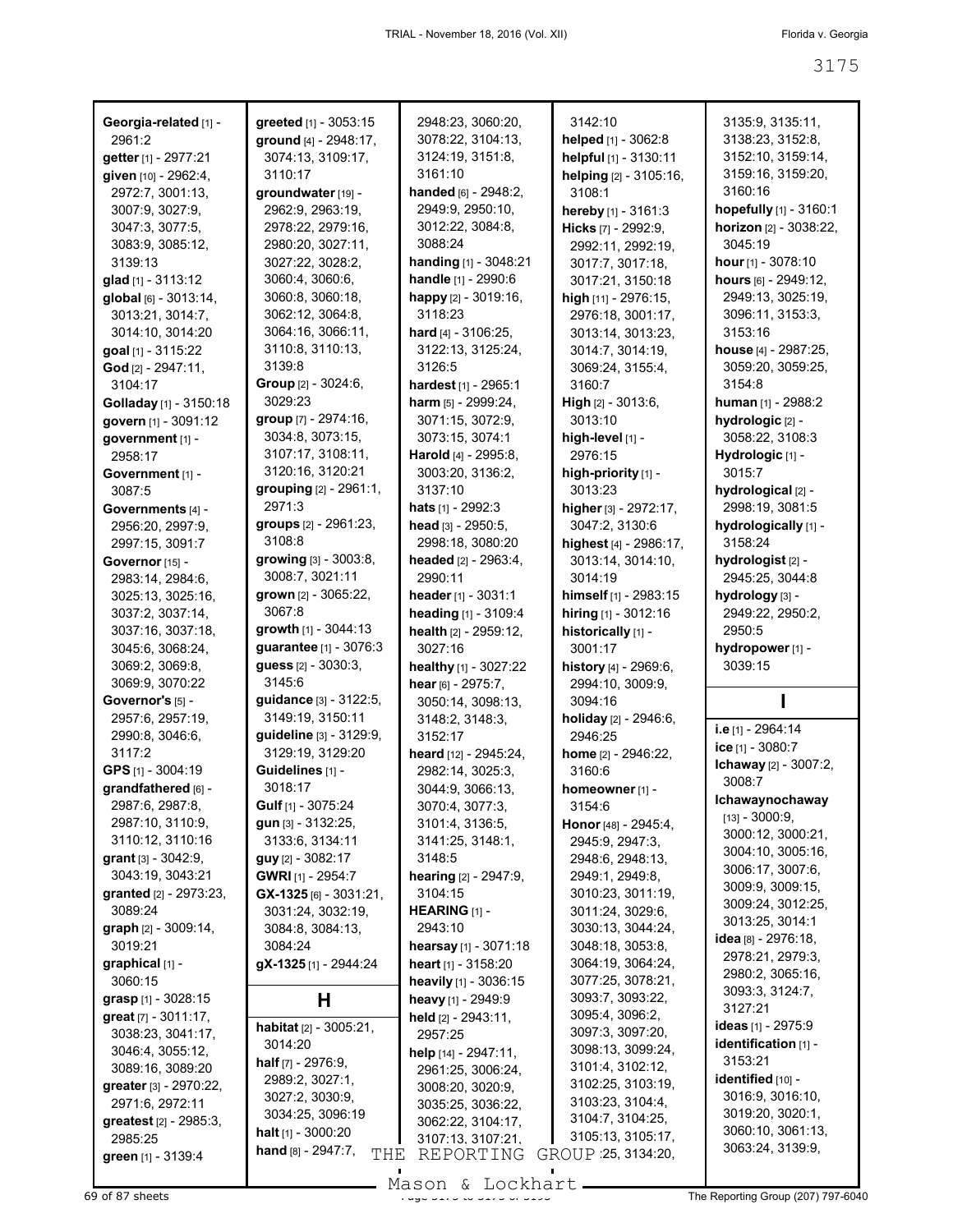| 3140:8, 3158:2<br>identifies [1] -    | 3129:5<br>improper [1] - 3042:10           | 3148:12<br><b>INDEX</b> $[1]$ - 2944:1 | 3157:11<br>initial [4] - 2960:17,             | 2965:17, 2966:6,<br>3079:15           |
|---------------------------------------|--------------------------------------------|----------------------------------------|-----------------------------------------------|---------------------------------------|
| 2978:17                               | improperly [1] -                           | indicate [6] - 2964:9,                 | 2969:7, 2984:13,                              | International [2] -                   |
| identify [10] - 2955:25,              | 3072:13                                    | 3115:1, 3118:10,                       | 2985:1                                        | 2964:14, 2965:10                      |
| 3000:1, 3045:2,                       | improve [4] - 2982:2,                      | 3120:19, 3149:25,                      | initiate [1] - 3037:10                        | interrupt [1] - 3108:18               |
| 3048:22, 3059:7,                      | 3085:5, 3086:1,                            | 3155:9                                 | inject [1] - 3066:18                          | interrupted [2] -                     |
| 3134:10, 3134:13,                     | 3088:14                                    | indicated [1] -                        | input [5] - 2988:3,                           | 3008:24, 3150:8                       |
| 3134:15, 3147:15,                     | improvement [1] -                          | 2990:10                                | 3112:24, 3142:6,                              | interrupting [2] -                    |
| 3158:12                               | 3010:22                                    | indicates [5] -                        | 3143:13                                       | 2980:11, 3090:15                      |
| identifying [2] -                     | improvements [3] -                         | 2954:16, 2954:17,                      | inputs [1] - 2993:1                           | introduce [3] - 3104:9,               |
| 2974:15, 3154:10                      | 2954:16, 3010:16,                          | 2957:24, 2978:6,                       | inseparable [1] -                             | 3105:15, 3105:22                      |
| IHA [2] - 3119:17,                    | 3063:14                                    | 3048:15                                | 3158:23                                       | introduction [3] -                    |
| 3150:3                                | improving [1] -                            | indicating [2] -                       | insofar [1] - 3158:2                          | 3106:18, 3107:4,                      |
| <b>illegally</b> [1] - 2987:19        | 3085:15                                    | 2951:22, 3144:23                       | installed [1] - 3133:1                        | 3107:6                                |
| illustrates [1] -                     | $IN$ [1] - 3161:10                         | indication $[5]$ -                     | <b>instance</b> [4] - 2965:8,                 | intrusion [1] - 2962:24               |
| 2964:21                               | in-house [3] -                             | 2955:18, 2991:20,                      | 3006:8, 3097:13,                              | investigation [1] -                   |
| imagine [1] - 2959:25                 | 2987:25, 3059:20,                          | 3005:16, 3008:2,                       | 3155:17                                       | 3137:9                                |
| immediate [2] -                       | 3059:25                                    | 3010:2                                 | instead [1] - 2946:22                         | invite [30] - 2958:24,                |
| 3130:7, 3136:3                        | inaccuracies [1] -                         | indications [3] -                      | Institute [3] - 2950:16.                      | 2969:20, 2970:17,                     |
| <b>impact</b> [22] - 2971:4,          | 3088:10                                    | 2974:18, 3013:13,                      | 2996:9, 3083:18                               | 2983:19, 2988:16,                     |
| 2975:5, 2975:22,                      | incentivizing [1] -                        | 3054:18                                | <b>instituted</b> [1] - 3159:1                | 2991:11, 2998:2,                      |
| 2979:20, 2985:3,                      | 2981:19                                    | indicator [1] - 3151:19                | institution $[1]$ -                           | 3000:4, 3004:5,                       |
| 2985:7, 2985:25,                      | inch [1] - 3082:12                         | <b>Indicators</b> [1] - 3015:7         | 3145:14                                       | 3004:9, 3008:25,                      |
| 3003:23, 3006:16,                     | include [3] - 3073:2,                      | <b>indicators</b> $[1] - 3150:3$       | instruction $[1]$ -                           | 3012:6, 3013:1,                       |
| 3009:14, 3038:24,                     | 3084:19, 3142:9                            | individual [3] -                       | 3101:3                                        | 3013:17, 3024:19,                     |
| 3039:3, 3041:19,<br>3041:20, 3050:20, | included [3] -                             | 3024:2, 3102:21,<br>3122:11            | integrated [1] -                              | 3106:12, 3110:20,<br>3111:15, 3112:8, |
| 3055:19, 3064:3,                      | 3086:10, 3107:15,<br>3151:20               | individuals [6] -                      | 3129:21                                       | 3112:12, 3113:18,                     |
| 3078:18, 3099:21,                     | includes [3] -                             | 3083:3, 3107:17,                       | intended [2] -                                | 3113:21, 3113:24,                     |
| 3103:2, 3144:10,                      | 3073:17, 3129:1,                           | 3107:24, 3122:8,                       | 2981:25, 3003:3                               | 3117:16, 3118:12,                     |
| 3144:16                               | 3141:22                                    | 3122:13, 3153:22                       | intent $[5] - 2950:1$ ,                       | 3121:6, 3122:25,                      |
| <b>Impact</b> [1] - 3099:10           | including $[6]$ -                          | industrial [11] -                      | 3078:11, 3129:7,<br>3145:24, 3158:12          | 3124:21, 3126:7,                      |
| $impactful$ [1] -                     | 2966:19, 2967:17,                          | 2946:4, 2962:18,                       | interacting [1] -                             | 3131:18                               |
| 2985:19                               | 3083:3, 3130:16,                           | 2963:1, 3037:24,                       | 3060:22                                       | $invocation$ [1] -                    |
| impacts [9] - 2958:6,                 | 3136:17, 3137:13                           | 3040:18, 3040:20,                      | interaction [1] -                             | 2994:11                               |
| 2958:14, 2979:17,                     | incomplete [3] -                           | 3107:19, 3124:4,                       | 3139:8                                        | <b>invoke</b> [1] - 3006:23           |
| 2979:21, 2980:7,                      | 3094:21, 3094:22,                          | 3140:21, 3141:13,                      | interactive [1] -                             | invoked [2] - 2969:8,                 |
| 3023:11, 3044:14,                     | 3128:18                                    | 3155:11                                | 3064:7                                        | 3007:13                               |
| 3098:19, 3148:12                      | $incorporate$ [2] -                        | industry [1] - 2964:14                 | interbasin [2] -                              | invoking [1] - 3001:9                 |
| impetus [1] - 3021:17                 | 3128:25, 3146:9                            | influence [1] -                        | 3101:19                                       | involuntarily [1] -                   |
| implement [3] -                       | incorporated [2] -                         | 3033:22                                | interconnection [1] -                         | 3002:25                               |
| 2963:18, 2999:11,                     | 3122:5, 3137:25                            | <b>inform</b> $[1] - 3115.8$           | 3148:18                                       | involuntary [3] -                     |
| 3143:21                               | incorrect [2] -                            | information $[17]$ -                   | interest [3] - 2974:4,                        | 3002:20, 3003:7,                      |
| implementation [3] -                  | 2990:25, 2991:1                            | 2952:5, 2984:5,                        | 3107:18, 3112:9                               | 3003:18                               |
| 3118:19, 3137:7,                      | increase [3] - 3022:7,                     | 3041:11, 3043:22,                      | interested [4] -                              | <b>involve</b> [1] - 3028:12          |
| 3146:13                               | 3076:9, 3076:18                            | 3044:16, 3048:6,                       | 2946:9, 3022:18,                              | involved [24] -                       |
| implemented [2] -                     | increased [3] -                            | 3056:10, 3087:24,                      | 3080:2, 3133:5                                | 2968:17, 2979:12,                     |
| 3063:17, 3143:17                      | 3020:7, 3076:3,                            | 3092:5, 3107:21,                       | interesting [2] -                             | 3034:14, 3034:15,                     |
| implementing [1] -<br>3145:10         | 3143:1                                     | 3108:3, 3108:15,<br>3119:13, 3137:19,  | 2988:7, 3112:2                                | 3035:9, 3035:23,                      |
| $important$ [15] -                    | increases [1] -<br>3076:16                 | 3142:6, 3143:13,                       | interests [3] - 2961:2,                       | 3036:15, 3037:6,<br>3037:13, 3039:6,  |
| 2953:25, 2965:25,                     |                                            | 3145:12                                | 2964:20, 3039:16                              | 3042:23, 3043:1,                      |
| 2975:15, 3014:21,                     | increasing [1] -<br>3010:19                | informed $[4]$ -                       | interfacing [1] -                             | 3043:4, 3043:5,                       |
| 3038:8, 3041:14,                      |                                            | 3006:16, 3108:5,                       | 3035:7                                        | 3044:5, 3069:15,                      |
| 3055:10, 3064:7,                      | indeed [14] - 2959:10,<br>2979:16, 2984:9, | 3145:9, 3145:25                        | <b>Interim</b> $[2] - 3018:17$ ,              | 3070:7, 3071:20,                      |
| 3068:15, 3085:18,                     | 2991:3, 2994:18,                           | infrastructure [3] -                   | 3075:11                                       | 3074:15, 3074:19,                     |
| 3088:19, 3123:12,                     | 2998:18, 2999:8,                           | 2972:9, 3052:1,                        | internal [12] - 2959:21,<br>2960:16, 2960:18, | 3074:22, 3081:7,                      |
| 3123:13, 3128:16,                     | 3000:6, 3002:7,                            | 3052:2                                 | 2960:22, 2961:2,                              | 3082:18, 3116:18                      |
| 3148:16                               | 3041:22, 3054:3,                           | inherent [4] - 3130:5,                 | 2961:5, 2961:15,                              | involvement [4] -                     |
| impose [2] - 2959:11,                 | THE<br>3087:13, 3131:1                     | REPORTING                              | GROUP 18, 2962:1,                             | 3043:3, 3069:7,                       |
|                                       |                                            | $T \approx 1.6 \approx$                |                                               |                                       |

Mason & Lockhart 2008 1994 1995 87 sheets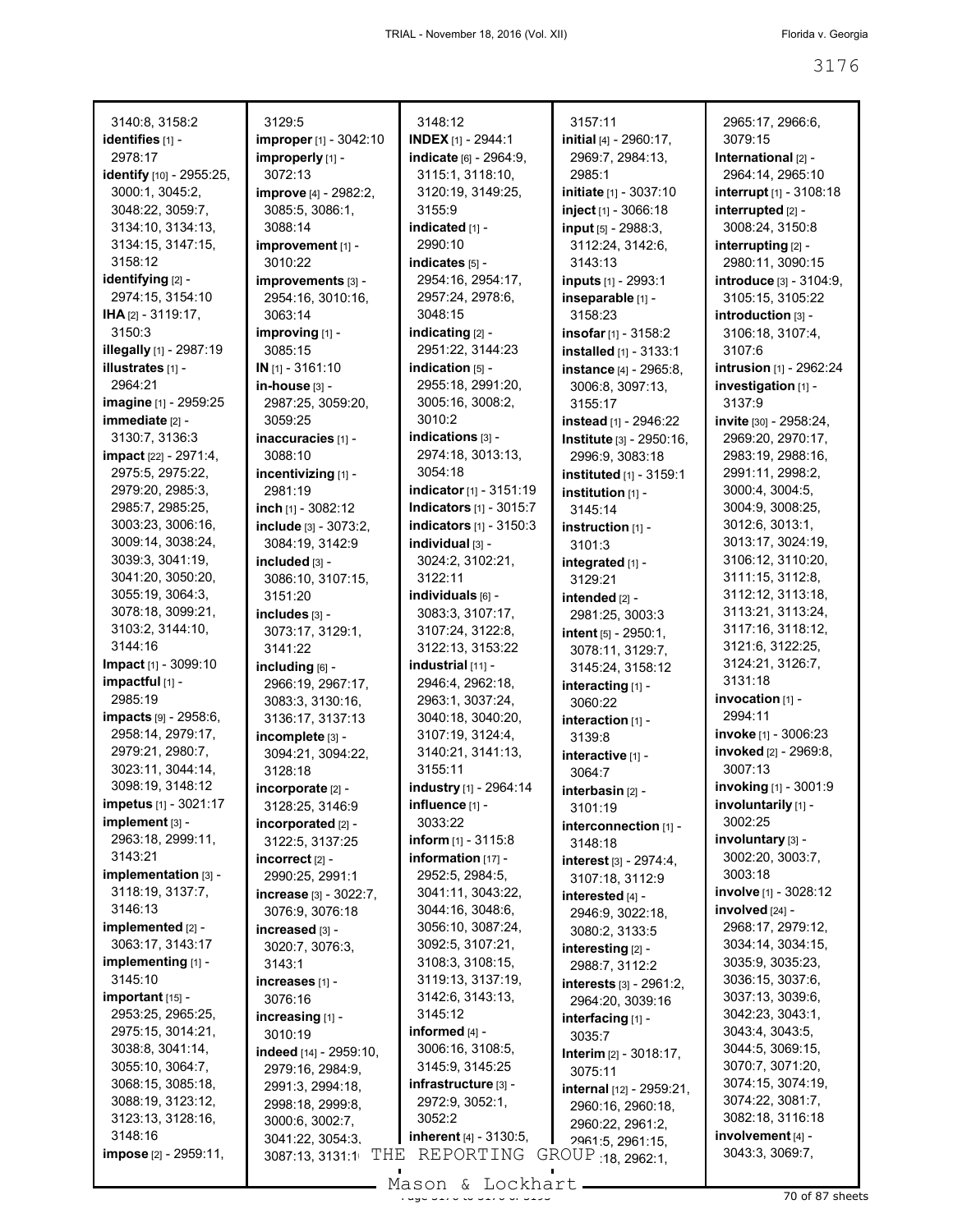| 3077:9, 3099:9                | 3070:20, 3071:20,              | $JX-105$ [1] - 2944:10      | known [5] - 3057:17,        | 3160:15                               |
|-------------------------------|--------------------------------|-----------------------------|-----------------------------|---------------------------------------|
| irregular [1] - 2972:5        | 3073:19, 3077:6,               | $JX-126$ [3] - 2944:10,     | 3086:22, 3123:3,            | $land_{[3]} - 2981:19,$               |
| irregular-shaped [1] -        | 3094:11, 3101:16,              | 3048:21, 3048:22            | 3154:9, 3157:16             | 3028:19, 3028:23                      |
| 2972:5                        | 3101:18, 3101:22               | $JX-154$ [2] - 2944:11,     | <b>Knox</b> [1] - 2982:12   | language [6] -                        |
| <b>irrigate</b> [5] - 2989:9, | item [6] - 2980:6,             | 2970:7                      |                             | 2968:20, 2968:25,                     |
| 3067:2, 3110:4,               | 2980:19, 3116:7,               | $JX-21$ [5] - 2944:8,       | L                           | 2973:20, 2995:2,                      |
| 3132:8, 3155:10               | 3116:11, 3117:16,              | 3115:23, 3137:3,            |                             | 3015:17, 3063:6                       |
| irrigated $[9] - 2983.9$      | 3149:10                        | 3138:17, 3138:22            | labeled [2] - 3017:22,      | <b>Lanier</b> $[2] - 3041:1$ ,        |
| 2983:24, 2987:14,             | <b>items</b> [4] - 2973:9,     | $JX-69$ [2] - 2944:8,       | 3086:13                     | 3070:13                               |
| 2987:19, 2987:22,             | 2976:19, 2981:5,               | 3078:12                     | <b>lack</b> [1] - $3118:19$ | large [5] - 2950:9,                   |
| 2988:20, 2989:18,             | 3068:6                         | JX-73 [3] - 2944:9,         | laid [1] - 3067:25          | 3033:22, 3058:8,                      |
| 3137:17, 3153:5               | itself [4] - 3034:12,          | 3059:4, 3059:7              | Lake [6] - 2978:14,         | 3061:15, 3112:24                      |
| irrigating [2] -              | 3040:2, 3041:3,                | $JX-86$ [5] - 2944:9,       | 2986:1, 3022:13,            | largely [2] - 2961:1,                 |
| 2981:21, 3155:24              | 3155:16                        | 3044:25, 3045:2,            | 3041:1, 3070:13,            | 3060:9                                |
| irrigation [36] -             | IV [3] - 2952:8, 2980:6        | 3046:2, 3086:13             | 3103.7                      | larger [2] - 3007:18,                 |
| 2970:22, 2970:25,             |                                |                             | lake $[9] - 3039:10$ ,      | 3013:12                               |
|                               |                                |                             | 3039:12, 3040:2,            |                                       |
| 2977:22, 2978:17,             | J                              | Κ                           | 3040:3, 3041:5,             | $last$ [23] - 2945:11,                |
| 2979:17, 2979:20,             | <b>James</b> [2] - 3020:18,    | <b>KAREN</b> [1] - 2943:21  | 3041:18, 3045:12,           | 2946:5, 2946:18,                      |
| 2979:24, 2980:7,              | 3020:20                        | Katherine [4] -             | 3049:11, 3103:7             | 2947:16, 2956:3,                      |
| 2981:12, 2985:7,              | <b>JAMIE</b> [1] - 2943:17     | 2956:17, 2956:18,           | lakes [1] - 3040:13         | 2966:4, 2967:14,                      |
| 2985:18, 3000:7,              | January [12] - 2998:8,         | 2997:8, 3091:5              | LANCASTER [79] -            | 2974:24, 2981:22,                     |
| 3000:21, 3002:8,              | 2998:10, 3034:23,              |                             | 2943:11, 2945:2,            | 2984:10, 2992:20,                     |
| 3002:19, 3007:22,             | 3044:2, 3044:4,                | <b>Katie</b> [2] - 2946:1,  |                             | 3005:20, 3017:17,                     |
| 3007:25, 3022:21,             |                                | 3050:5                      | 2945:6, 2945:16,            | 3043:1, 3074:23,                      |
| 3027:4, 3028:20,              | 3044:22, 3053:14,              | keep [2] - 2974:7,          | 2947:2, 2948:7,             | 3095:1, 3104:22,                      |
| 3028:23, 3057:2,              | 3054:3, 3054:6,                | 3040:16                     | 2948:25, 2949:6,            | 3104:24, 3114:24,                     |
| 3062:5, 3064:2,               | 3054:7, 3086:17,               | Kennedy [5] -               | 3010:25, 3011:4,            | 3115:14, 3119:2,                      |
| 3078:17, 3080:5,              | 3152:3                         | 2980:24, 2996:2,            | 3011:8, 3011:13,            | 3119:6, 3120:25                       |
| 3081:12, 3097:24,             | <b>job</b> [6] - 2959:9,       | 3002:1, 3002:2,             | 3011:17, 3012:4,            | late [4] - 2971:21,                   |
| 3098:5, 3109:12,              | 3029:2, 3035:25,               | 3081:5                      | 3048:19, 3053:11,           | 2973:5, 2977:16,                      |
| 3126:2, 3132:2,               | 3038:14, 3043:6,               | <b>kept</b> [1] - 3029:23   | 3064:25, 3078:1,            | 3100:9                                |
| 3133:1, 3133:16,              | 3082:16                        | Kevin [1] - 3082:16         | 3078:23, 3093:8,            | lately [1] - 3151:21                  |
| 3138:10, 3148:20              | join [1] - 3159:25             | key [10] - 3035:3,          | 3093:11, 3093:16,           | latest [1] - 3038:20                  |
| irrigators [3] -              | <b>Joint</b> $[13] - 2966.8$ , | 3036:8, 3046:3,             | 3094:25, 3095:5,            | latter [1] - 2987:11                  |
| 2971:11, 2971:25,             | 2966:17, 2969:17,              | 3046:10, 3050:9,            | 3095:9, 3095:14,            | latter-issued [1] -                   |
| 3066:25                       | 2969:25, 2972:20,              | 3051:24, 3057:15,           | 3095:17, 3095:23,           | 2987:11                               |
| <b>issuance</b> [1] - 3139:17 | 2973:11, 2974:13,              | 3064:15, 3069:21,           | 3096:6, 3096:9,             | law [7] - 2958:13,                    |
| issue [17] - 2960:24,         | 2980:15, 3009:21,              | 3103:14                     | 3096:20, 3096:25,           |                                       |
| 2975:14, 2976:3.              | 3086:7, 3087:15,               | kicks [1] - 3052:17         | 3097:17, 3098:7,            | 2958:18, 2971:22,<br>3006:4, 3043:21, |
| 2979:23, 2980:25,             | 3088:23, 3149:2                | kind [14] - 2979:1,         | 3098:25.3099:7.             |                                       |
| 2983:2, 2990:4,               | joint [2] - 2966:14,           | 2981:15, 2988:6,            | 3099:15, 3099:20,           | 3116:1, 3145:16                       |
|                               | 2992:16                        | 3006:11, 3007:4,            | 3100:6, 3100:13,            | LAWLESS $[1]$ -                       |
| 2993:16, 2999:16,             | jointly [1] - 3160:1           | 3017:25, 3027:2,            | 3100:23, 3101:1,            | 2943:18                               |
| 3001:3, 3049:10,              | <b>JOSHUA</b> [1] - 2943:23    | 3037:19, 3064:11,           | 3101:10, 3101:14,           | lawns $[3] - 3051:3$ ,                |
| 3072:2, 3072:8,               | Jud [2] - 2945:19,             | 3064:12, 3069:25,           | 3102:6, 3102:22,            | 3097:8, 3153:4                        |
| 3087:4, 3087:11,              | 3080:6                         |                             | 3103:12, 3103:17,           | <b>lawsuits</b> [2] - 3070:10,        |
| 3088:2, 3140:1                |                                | 3082:17, 3098:16,           | 3103:21, 3104:5,            | 3071:21                               |
| issued [9] - 2984:11,         | <b>judge</b> [1] - 3132:9      | 3148:23                     | 3105:11, 3105:18,           | lawyer [2] - 2990:14,                 |
| 2984:14, 2987:11,             | Judge [1] - 3073:10            | kindergarten [1] -          | 3106:1, 3134:23,            | 2990:18                               |
| 3100:2, 3132:21,              | judgment [1] - 2969:9          | 3136:16                     | 3135:2, 3135:7,             | lawyers [1] - 3069:10                 |
| 3139:2, 3139:20,              | Judson [3] - 2944:3.           | kinds [1] - 2979:11         | 3152:11, 3152:16,           | lay [2] - 3069:25,                    |
| 3140:5, 3140:7                | 2947:5, 2947:17                | <b>King</b> $[1]$ - 2990:24 |                             | 3160:8                                |
| issues [26] - 2957:14,        | July [6] - 3008:3,             | Kirkpatrick [3] -           | 3152:20, 3152:23,           | laying [1] - 3022:10                  |
| 2958:11, 2967:13,             | 3009:10, 3059:13,              | 2946:1, 3050:6,             | 3153:7, 3153:12,            | layman [1] - 3155:9                   |
| 2993:24, 2997:25,             | 3092:19, 3092:23,              | 3050:14                     | 3153:15, 3154:1,            | layman's [1] - 3155:23                |
| 3000:2, 3035:2,               | 3133:19                        | <b>Kise</b> [1] - 3122:10   | 3154:13, 3154:23,           | lead $[2] - 2968:10,$                 |
| 3035:8, 3035:14,              | <b>June</b> $[4] - 3034:25$ ,  | knowing $[2]$ -             | 3155:8, 3155:22,            | 3073:22                               |
| 3035:24, 3036:4,              | 3124:24, 3125:13,              | 2970:11, 3133:24            | 3156:2, 3156:9,             | leadership [1] -                      |
| 3036:8, 3036:25,              | 3161:17                        | knowledge [3] -             | 3156:21, 3157:24,           | 3025:9                                |
| 3039:20, 3069:21,             | justify [2] - 3081:10,         | 2979:4, 3067:7,             | 3159:4, 3159:13,            |                                       |
| 3070:7, 3070:17,              | 3098:8<br>THE                  | REPORTING                   | 3159:17, 3159:23,           | leading $[1] - 3056:1$                |
|                               |                                |                             | GROUP 4, 3160:12,           | leaks $[1] - 3133:1$                  |

Mason & Lockhart **Page 3177 of 87 sheets** Page 3177 to 3177 to 3178 The Reporting Group (207) 797-6040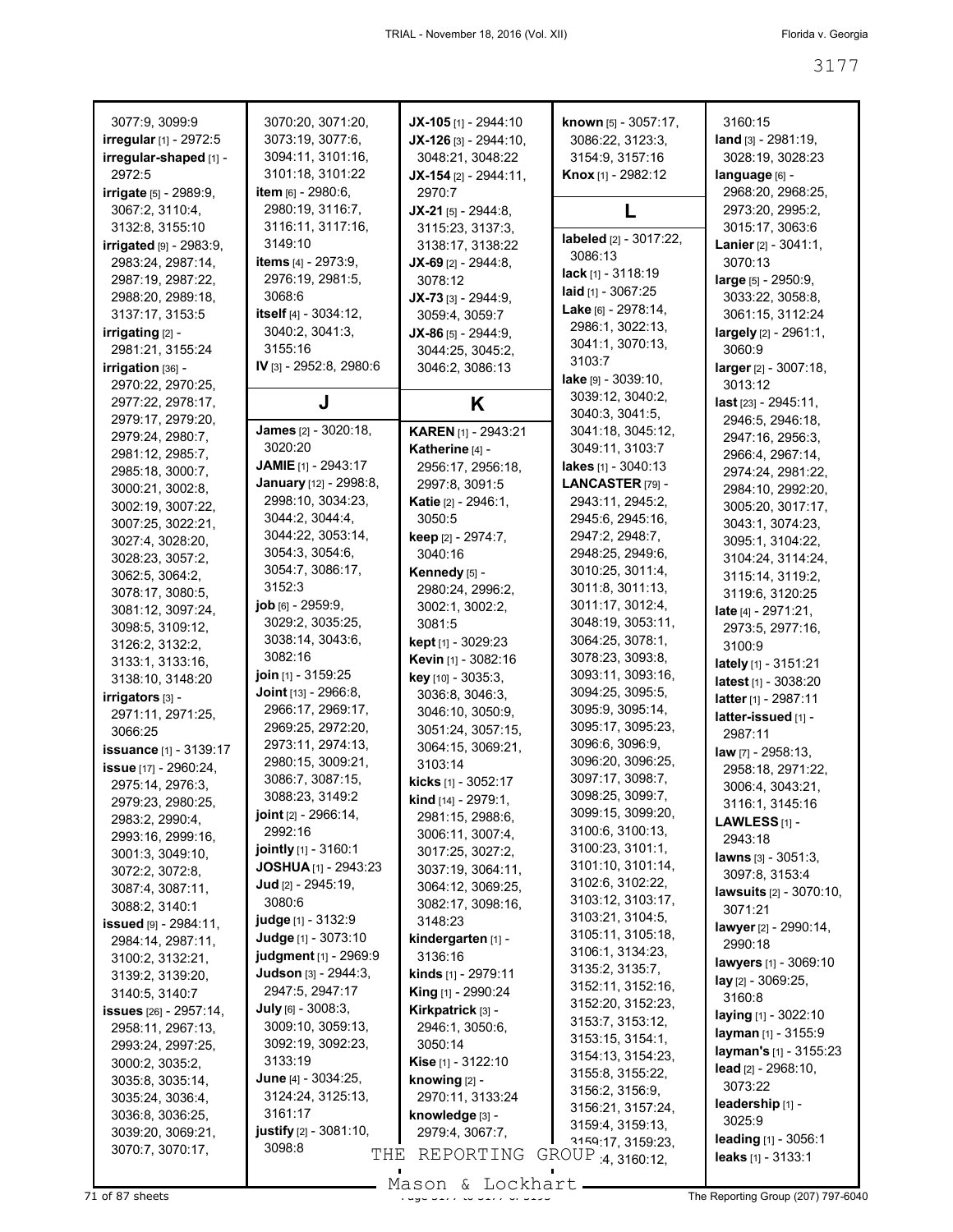| <b>learn</b> $[1] - 3083:6$                     | 3027:7, 3052:13,                          | 2988:17, 3033:25,                                       | 3097:23, 3098:11,                      | 3101:9, 3102:23,                      |
|-------------------------------------------------|-------------------------------------------|---------------------------------------------------------|----------------------------------------|---------------------------------------|
| learned [1] - 3037:17                           | 3052:14, 3052:18,                         | 3079:3, 3080:15,                                        | 3102:1, 3102:15,                       | 3156:24, 3157:4,                      |
| learning [2] - 3067:14,                         | 3052:19, 3052:22,                         | 3102:13, 3119:6,                                        | 3107:4, 3120:12,                       | 3157:8, 3158:7,                       |
| 3136:17                                         | 3052:23, 3052:25,                         | 3132:16, 3132:23                                        | 3145:15, 3150:2                        | 3158:11, 3158:23                      |
| least [5] - 2949:11,                            | 3053:3, 3053:4,                           | lingering [2] - 3109:9,                                 | looked [21] - 2992:16,                 | lunch [2] - 3064:21,                  |
| 2981:23, 2999:9,                                | 3056:4, 3069:24,                          | 3109:25                                                 | 2994:2, 2994:11,                       | 3078:10                               |
| 3092:21, 3129:4                                 | 3097:11, 3097:15,                         | <b>link</b> [1] - 2958:2                                | 3007:11, 3027:8,                       |                                       |
| leave [1] - 2973:23                             | 3114:2, 3114:7,                           | linkage [1] - 3144:23                                   | 3030:24, 3047:24,                      | M                                     |
| led [1] - 2963:12                               | 3117:13, 3139:12,                         | linked [1] - 2972:6                                     | 3054:16, 3061:20,                      | Magnuson [1] -                        |
| left [5] - 3060:20,                             | 3143:1, 3143:5,<br>3143:6, 3147:15,       | list [6] - 2981:6,                                      | 3061:23, 3063:2,                       | 3073:10                               |
| 3130:17, 3131:12,                               | 3153:9, 3154:22,                          | 2983:22, 2983:23,                                       | 3065:18, 3066:3,<br>3066:7, 3077:15,   | $mail$ [9] - 2991:15,                 |
| 3142:21                                         | 3155:2, 3159:6,                           | 2986:16, 2989:15,<br>3006:11                            | 3089:18, 3101:7,                       | 2991:16, 2992:19,                     |
| left-hand [1] - 3060:20<br>legacy [1] - 3101:19 | 3159:8                                    | <b>listed</b> $[9] - 3005:23$ ,                         | 3102:2, 3112:15,                       | 3020:18, 3020:25,                     |
| legal [6] - 2964:24,                            | levels $[7] - 3027:11$ ,                  | 3005:25, 3006:1,                                        | 3151:23                                | 3022:9, 3023:6,                       |
| 2985:22, 2985:23,                               | 3052:4, 3052:12,                          | 3006:4, 3006:9,                                         | looking [30] - 2975:10,                | 3080:11, 3082:3                       |
| 3070:20, 3071:19,                               | 3096:16, 3142:1,                          | 3006:17, 3014:21,                                       | 2976:6, 2977:15,                       | mails $[1] - 3005:9$                  |
| 3073:1                                          | 3143:3, 3144:23                           | 3015:10, 3151:10                                        | 2982:1, 2984:18,                       | main [2] - 2974:1,                    |
| legend [1] - 3013:12                            | <b>lift</b> $[1]$ - 3090:17               | <b>listing</b> [1] - 3006:7                             | 3000:23, 3005:2,                       | 3073:21                               |
| legislation [3] -                               | lifting [1] - 3091:1                      | litigation [12] -                                       | 3036:21, 3054:1,                       | Maine [3] - 2943:13,                  |
| 2970:9, 3039:11,                                | light [1] - 2958:20                       | 2960:1, 2960:7,                                         | 3054:10, 3054:13,                      | 2943:15, 3161:3                       |
| 3070:14                                         | lighter [3] - 3060:17,                    | 2990:15, 3037:6,                                        | 3060:14, 3065:13,                      | maintained [1] -<br>2985:14           |
| legislative [6] -                               | 3139:4                                    | 3069:3, 3069:7,                                         | 3065:16, 3066:2,                       | major [3] - 2971:12,                  |
| 2973:6, 3021:4,                                 | lighter-shaded [1] -                      | 3069:15, 3069:21,                                       | 3066:10, 3068:19,<br>3068:20, 3093:14, | 2975:12, 3000:15                      |
| 3021:8, 3021:12,                                | 3060:17                                   | 3070:1, 3070:5,                                         | 3100:7, 3102:14,                       | makings [1] - 3036:5                  |
| 3117:10, 3117:11                                | likely [7] - 2946:23,<br>2982:15, 2987:5, | 3070:12, 3073:9                                         | 3120:3, 3121:8,                        | manage [11] - 2966:1,                 |
| legislature [9] -                               | 3002:18, 3080:6,                          | litigations [1] - 3073:6<br><b>live</b> $[1] - 3071:13$ | 3133:11, 3138:25,                      | 2993:24, 3032:14,                     |
| 2968:24, 2969:13,                               | 3112:23, 3132:7                           | <b>lived</b> [1] - 3136:22                              | 3147:4, 3148:18,                       | 3035:15, 3036:21,                     |
| 2992:4, 2995:9,<br>3007:3, 3057:13,             | likewise [1] - 3016:22                    | <b>liver</b> $[1] - 3158:19$                            | 3152:18, 3155:18                       | 3036:22, 3062:8,                      |
| 3082:10, 3117:22,                               | $\lim$ it $[5] - 3097:1$ ,                | living [1] - 3146:23                                    | <b>looks</b> $[3] - 2953:15$ ,         | 3062:22, 3063:3,                      |
| 3117:25                                         | 3097:4, 3102:4,                           | $local [2] - 3121:23,$                                  | 3014:14, 3126:4                        | 3140:14, 3140:17                      |
| legitimate [1] -                                | 3110:18, 3127:12                          | 3153:23                                                 | $loss$ [1] - 3051:25                   | managed [6] - 2958:7,                 |
| 3002:18                                         | $limitations [2] -$                       | <b>Local</b> $[1]$ - 2956:20                            | <b>lost</b> $[1] - 3005:1$             | 3036:12, 3062:7,                      |
| length [1] - 3009:4                             | 3110:10, 3121:22                          | located [1] - 3138:7                                    | low [13] - 2973:2,                     | 3129:14, 3139:11,<br>3159:5           |
| less [10] - 2975:5,                             | <b>limited</b> $[2] - 3084:5$ ,           | <b>location</b> [2] - 3004:20,                          | 2977:21, 3008:6,                       |                                       |
| 2987:10, 3042:14,                               | 3110:4                                    | 3133:23                                                 | 3010:13, 3010:17,                      | management [28] -<br>2961:8, 2972:14, |
| 3048:7, 3050:2,                                 | $\lim$ imiting [1] - 3117:20              | long-term [6] -                                         | 3021:21, 3022:7,                       | 3010:8, 3010:13,                      |
| 3063:13, 3066:6,                                | $\lim$ its [9] - 3074:14,                 | 2971:4, 2973:2,                                         | 3056:25, 3068:5,<br>3073:22, 3159:6,   | 3035:14, 3038:9,                      |
| 3115:9, 3132:7,                                 | 3096:10, 3096:11,                         | 2979:17, 2980:3,                                        | 3159:7, 3159:11                        | 3051:12, 3052:3,                      |
| 3155:12                                         | 3109:11, 3110:15,                         | 2980:7, 3064:3                                          | Lower [23] - 2966:21,                  | 3065:10, 3088:15,                     |
| lesser [1] - 3039:16                            | 3117:4, 3124:8,<br>3131:9                 | Long-Term [1] -                                         | 2975:4, 2976:10,                       | 3101:24, 3102:2,                      |
| Lettenmaier [1] -<br>3017:4                     | Linda [4] - 2991:20,                      | 3015:7                                                  | 2978:19, 2982:8,                       | 3102:3, 3102:19,                      |
| letter [22] - 3045:6,                           | 3079:17, 3122:12,                         | longer-term [1] -<br>3061:21                            | 2992:7, 3005:12,                       | 3118:9, 3128:24,                      |
| 3046:7, 3046:21,                                | 3122:15                                   | look [37] - 2951:13,                                    | 3058:9, 3080:5,                        | 3130:1, 3130:15,                      |
| 3059:23, 3080:1,                                | <b>line</b> $[24] - 2967:21$ ,            | 2965:1, 2974:2,                                         | 3081:17, 3089:22,                      | 3140:12, 3141:21,                     |
| 3087:17, 3087:20,                               | 2969:25, 2970:3,                          | 2974:14, 2976:22,                                       | 3101:2, 3101:13,                       | 3144:9, 3144:15,                      |
| 3111:12, 3112:6,                                | 2978:8, 2978:11,                          | 2985:17, 2990:9,                                        | 3101:23, 3102:15,                      | 3146:1, 3156:20,                      |
| 3112:17, 3113:3,                                | 2978:13, 2988:5,                          | 2995:19, 2999:3,                                        | 3103:4, 3107:12,                       | 3157:2, 3157:21,<br>3158:10, 3158:25  |
| 3113:6, 3113:11,                                | 2991:19, 3020:5,                          | 3000:3, 3004:22,                                        | 3117:21, 3123:25,                      | Management [14] -                     |
| 3113:12, 3113:13,                               | 3020:6, 3020:17,                          | 3015:17, 3019:20,                                       | 3139:5, 3140:25,<br>3141:17, 3156:4    | 3032:20, 3083:21,                     |
| 3118:15, 3118:24,                               | 3021:1, 3026:23,                          | 3021:15, 3026:18,                                       | lower [21] - 2975:15,                  | 3083:24, 3084:2,                      |
| 3119:3, 3119:9,                                 | 3075:2, 3075:15,                          | 3027:13, 3027:24,                                       | 2977:21, 2978:23,                      | 3093:19, 3109:2,                      |
| 3119:11, 3119:15,                               | 3076:15, 3079:17,                         | 3028:11, 3029:2,                                        | 3028:3, 3028:12,                       | 3109:7, 3124:23,                      |
| 3144:20                                         | 3083:10, 3113:25,<br>3115:14, 3118:17,    | 3030:1, 3039:1,                                         | 3028:16, 3065:17,                      | 3140:19, 3141:7,                      |
| level [34] - 2976:15,                           | 3118:24, 3120:4,                          | 3039:2, 3040:9,                                         | 3065:24, 3066:19,                      | 3141:12, 3141:24,                     |
| 2982:5, 2982:6,<br>2982:8, 3026:5,              | 3121:21                                   | 3043:12, 3043:14,<br>3064:13, 3066:10,                  | 3067:2, 3067:4,                        | 3142:20, 3151:4                       |
| 3026:9, 3026:21,                                | lines [10] - 2974:18<br>THE               | REPORTING                                               | GROUP 8, 3067:15,                      | manages [1] - 3039:18                 |
|                                                 |                                           |                                                         |                                        | managing [3] -                        |

 $\frac{200017}{31000}$  3178 to 3178 of 3193  $\frac{200017}{3100}$  318  $\frac{200017}{3100}$  37 sheets Mason & Lockhart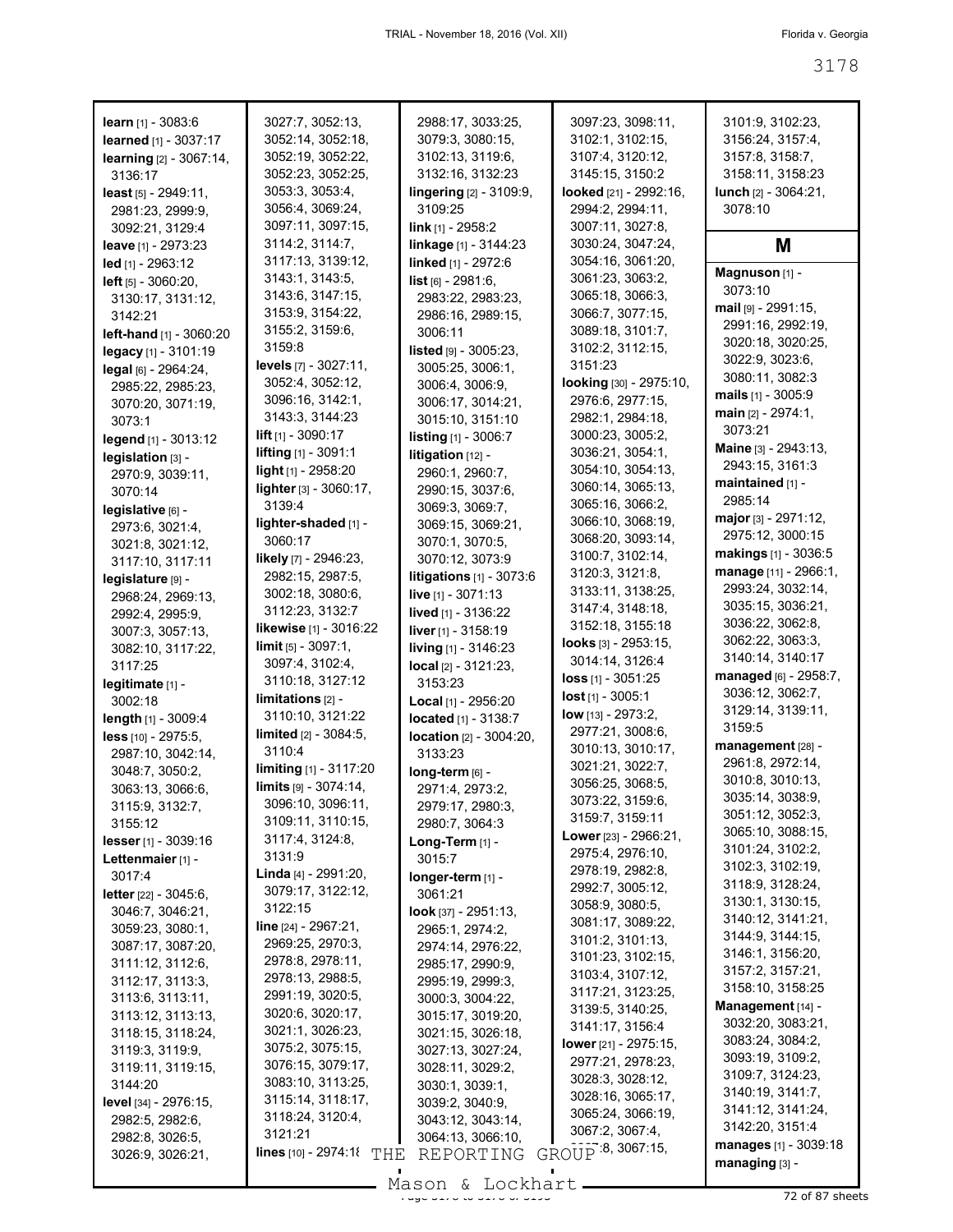| 2960:6, 3140:20,                    | 3103:12, 3103:17,                   | 2988:10, 2995:18,                   | memorized [1] -                          | 2950:21, 2957:10,                   |
|-------------------------------------|-------------------------------------|-------------------------------------|------------------------------------------|-------------------------------------|
| 3140:24                             | 3103:21, 3104:5,                    | 2999:12, 3000:23,                   | 2966:14                                  | 2960:3, 2960:9,                     |
| Managing [1] -                      | 3105:11, 3105:18,                   | 3006:2, 3008:19,                    | Menghong [2] -                           | 2961:2, 2961:3,                     |
| 3126:10                             | 3106:1, 3134:23,                    | 3023:5, 3026:15,                    | 3080:22, 3080:23                         | 2966:16, 2967:1,                    |
| mandated [2] -                      | 3135:2, 3135:7,                     | 3027:12, 3028:8,                    | mention [2] - 3009:24,                   | 2969:21, 2969:25,                   |
| 2962:9, 2962:14                     | 3152:11, 3152:16,                   | 3038:11, 3054:21,                   | 3022:2                                   | 2970:18, 2972:21,                   |
| mandatory [2] -                     | 3152:20, 3152:23,                   | 3055:3, 3055:5,                     | mentioned [17] -                         | 2973:7, 2974:13,                    |
| 2968:21, 2968:25                    | 3153:7, 3153:12,                    | 3057:11, 3058:18,                   | 2997:8, 3030:12,                         | 2976:8, 2977:16,                    |
| Maner [1] - 3103:25                 | 3153:15, 3154:1,                    | 3062:21, 3088:9,                    | 3030:16, 3038:7,                         | 2978:2, 2982:1,                     |
| MANER [1] - 2943:21                 | 3154:13, 3154:23,                   | 3101:7, 3108:19,                    | 3039:4, 3039:15,                         | 2986:7, 2986:21,                    |
| maneuvers [1] -                     | 3155:8, 3155:22,                    | 3112:17, 3146:6,                    | 3041:11, 3043:13,                        | 2991:7, 2991:25,                    |
| 3067:3                              | 3156:2, 3156:9,                     | 3156:7                              | 3045:5, 3050:4,                          | 3000:19, 3004:22,                   |
| manner [4] - 3148:18,               | 3156:21, 3157:24,                   | meaning $[3]$ -                     | 3051:14, 3052:4,                         | 3007:15, 3008:9,                    |
| 3148:23, 3155:15,                   | 3159:4, 3159:13,                    | 2964:10, 3007:18,                   | 3067:7, 3069:2,                          | 3011:24, 3012:2,                    |
| 3155:21                             | 3159:17, 3159:23,                   | 3156:17                             | 3087:10, 3141:11,                        | 3024:2, 3028:23,                    |
| <b>Manual</b> $[2] - 3048:10$       | 3160:4, 3160:12,                    | means [1] - 3005:25                 | 3159:20                                  | 3031:19, 3036:20,                   |
| 3099:18                             | 3160:15                             | meant [5] - 2959:2,                 | mentions [1] -                           | 3036:22, 3054:18,                   |
| $map$ [10] - 3005:1,                | Master's [1] - 3099:4               | 2960:21, 2962:3,                    | 3019:12                                  | 3066:25, 3067:15,                   |
| 3013:12, 3014:1,                    | <b>Masters</b> [4] - 2946:7,        | 2986:20, 3158:3                     | menu $[1] - 3157:13$                     | 3078:17, 3078:21,                   |
| 3014:5, 3014:11,                    | 2946:18, 2992:20,                   | measurement [1] -                   | Merki [1] - 3104:10                      | 3091:21, 3103:4,                    |
| 3060:13, 3138:18,                   | 3098:15                             | 2954:3                              | <b>MERKI</b> [1] - 2943:22               | 3107:14, 3107:22,                   |
| 3138:20, 3138:25,                   | material [3] - 2949:3,              | measures [18] -                     | message [1] - 2974:1                     | 3109:8, 3111:17,                    |
| 3140:8                              | 2963:21, 3087:4                     | 2970:20, 2974:14,                   | messages [1] -                           | 3112:10, 3119:4,                    |
| March [4] - 3009:20,                | materials [1] - 3084:9              | 3047:3, 3047:12,                    | 3021:17                                  | 3121:4, 3128:12,                    |
| 3029:4, 3054:9,                     | math [2] - 2984:22,                 | 3050:10, 3050:12,                   | met [4] - 3001:19,                       | 3130:6, 3130:8,<br>3131:15, 3151:9, |
| 3143:15                             | 3093:4                              | 3076:25, 3137:23,                   | 3001:23, 3024:7,                         | 3154:11, 3158:8,                    |
| <b>Mark</b> $[5] - 2946$ :7,        | matrices [1] - 3151:21              | 3138:14, 3139:11,                   | 3025:18                                  | 3158:11, 3159:1                     |
| 2946:17, 2992:20,                   | matter [14] - 2943:10,              | 3139:18, 3140:24,                   | meteorological [1] -                     | migratory [1] -                     |
| 3098:15, 3099:4                     | 2960:17, 2966:18,                   | 3141:13, 3141:24,                   | 3142:11                                  | 3014:21                             |
| mark [3] - 3016:15,                 | 2981:1, 2989:7,                     | 3145:10, 3145:14,                   | metered [1] - 3154:6                     | miles $[1] - 3067:16$               |
| 3022:25, 3023:14                    | 3005:17, 3022:5,                    | 3145:19, 3146:14                    | metering [1] - 3088:16                   | Miller $[1] - 3122:10$              |
| marked [3] - 2963:14,               | 3043:20, 3051:4,                    | meat $[1] - 3046:10$                | <b>metric</b> $[2] - 3020:3$ ,           | Miller-Kise [1] -                   |
| 2996:15, 3031:21                    | 3092:17, 3105:7,<br>3117:8, 3117:9, | mechanism [2] -<br>2995:16, 2995:18 | 3020:9                                   | 3122:10                             |
| Mason [4] - 2943:14,                | 3129:3                              | mechanisms [1] -                    | metrics [1] - 3151:20                    | million $[3] - 3049:14$ ,           |
| 3161:2, 3161:15,                    | matters [2] - 3069:12,              | 3153:20                             | metro [12] - 2982:4,                     | 3049:15, 3082:9                     |
| 3161:15                             | 3125:19                             | meet [3] - 3025:10,                 | 3012:13, 3026:2,                         | mind [4] - 2973:25,                 |
| <b>MASTER [79] -</b>                | mature [1] - 3050:13                | 3040:10, 3160:13                    | 3035:9, 3036:6,                          | 2999:3, 3128:9,                     |
| 2943:11, 2945:2,                    | maximum [1] -                       | meeting [12] - 2957:6,              | 3038:4, 3040:23,                         | 3149:17                             |
| 2945:6, 2945:16,                    | 3068:20                             | 2967:3, 2967:10,                    | 3041:9, 3048:4,                          | <b>minimum</b> [15] -               |
| 2947:2, 2948:7,<br>2948:25, 2949:6, | Mayer [1] - 2946:7                  | 2973:4, 2973:25,                    | 3049:3, 3050:11,                         | 3007:22, 3007:25,                   |
| 3010:25, 3011:4,                    | $MCARTAN$ $[1]$ -                   | 3017:8, 3023:17,                    | 3051:11                                  | 3009:8, 3019:3,                     |
| 3011:8, 3011:13,                    | 2943:21                             | 3025:15, 3095:20,                   | Metro [6] - 3044:11,<br>3047:19, 3048:2, | 3019:4, 3019:20,                    |
| 3011:17, 3012:4,                    | McClatchey [7] -                    | 3111:7, 3121:13,                    | 3050:6, 3050:17,                         | 3020:3, 3020:5,                     |
| 3048:19, 3053:11,                   | 3023:19, 3023:21,                   | 3124:14                             | 3091:7                                   | 3020:6, 3020:10,                    |
| 3064:25, 3078:1,                    | 3024:4, 3024:14,                    | Meeting [1] - 2966:22               | metropolitan [1] -                       | 3049:14, 3075:15,                   |
| 3078:23, 3093:8,                    | 3025:2, 3025:14,                    | meetings [1] - 3022:6               | 3123:20                                  | 3076:2, 3076:9,                     |
| 3093:11, 3093:16,                   | 3025:16                             | member [1] - 3119:23                | Metropolitan [1] -                       | 3076:19                             |
| 3094:25, 3095:5,                    | McClatchey's [1] -                  | members [2] -                       | 2946:2                                   | $minimums$ [1] -                    |
| 3095:9, 3095:14,                    | 3024:21                             | 3115:24, 3150:22                    | Mexico [1] - 3075:24                     | 3019:5                              |
| 3095:17, 3095:23,                   | McDowell [4] -                      | membership [2] -                    | mgd [1] - 3045:11                        | <b>minute</b> [7] - 2959:15,        |
| 3096:6, 3096:9,                     | 3106:16, 3106:19,                   | 3030:20, 3120:7                     | microphone [6] -                         | 2984:24, 2989:12,                   |
| 3096:20, 3096:25,                   | 3108:7, 3108:14                     | memo [7] - 3045:7,                  | 2947:14, 2947:24,                        | 3013:1, 3014:25,                    |
| 3097:17, 3098:7,                    | McGregor [4] -                      | 3046:15, 3059:15,                   | 3011:11, 3093:13,                        | 3121:2, 3134:7                      |
| 3098:25, 3099:7,                    | 2991:20, 3079:17,                   | 3079:7, 3083:5,                     | 3104:20, 3148:4                          | <b>minutes</b> [6] - 2983:18,       |
| 3099:15, 3099:20,                   | 3122:12, 3122:15                    | 3083:11                             | mid-2012 [1] - 3043:25                   | 3011:3, 3053:9,                     |
| 3100:6, 3100:13,                    | $MDL$ [1] - 3073:11                 | memoranda [1] -                     | middle [5] - 2950:25,                    | 3120:18, 3121:3,                    |
| 3100:23, 3101:1,                    | mean [29] - 2954:13,                | 2994:3                              | 2974:19, 2999:15,                        | 3128:22                             |
| 3101:10, 3101:14,                   | 2961:25, 2985:6,                    | memorandum [1] -                    | 3080:14, 3085:4                          | misdirected [1] -                   |
| 3102:6, 3102:22,                    | 2985:16, 2985:2<br>THE              | REPORTING                           | GROUP [58] - 2948:24,                    | 2959:10                             |

73 of 87 sheets **Page 3179 of 3193 City of 3179 of 3179 The Reporting Group (207) 797-6040** Mason & Lockhart

 $\blacksquare$ 

 $\blacksquare$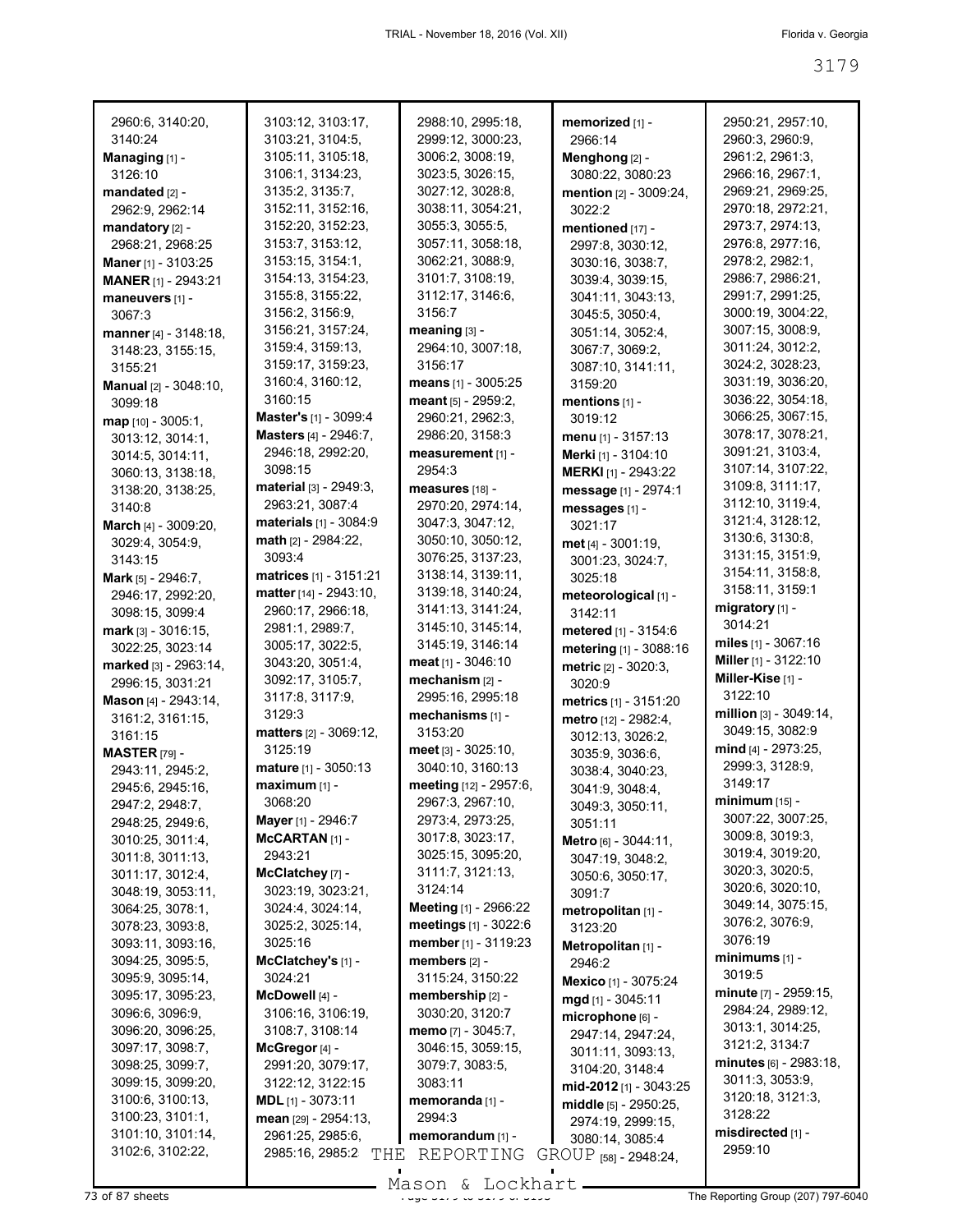| missed $[1]$ - 3037:25       | $months$ [9] - 2983:13,  | 3045:1, 3048:18,        | 3104:24, 3120:12,      | needed [14] - 2965:8,     |
|------------------------------|--------------------------|-------------------------|------------------------|---------------------------|
| missing [1] - 3094:10        | 2984:10, 2996:11,        | 3048:20, 3053:8,        | 3122:11, 3126:13       | 2973:1, 3042:19,          |
| mission [1] - 3136:15        | 3001:20, 3006:13,        | 3053:12, 3053:13,       | named [2] - 2982:12,   | 3048:5, 3048:7,           |
| mistake [1] - 2991:2         | 3044:1, 3063:4,          | 3059:5, 3059:6,         | 3161:9                 | 3049:10, 3050:2,          |
| mister [1] - 2949:17         | 3068:20, 3077:2          | 3064:19, 3064:23,       | Nap [6] - 3005:9,      | 3066:18, 3085:13,         |
| Mitchell [1] - 2992:5        | moratorium [9] -         | 3065:4, 3071:17,        | 3082:20, 3083:4,       | 3088:1, 3094:23,          |
| mitigation [3] -             | 3058:10, 3059:3,         | 3077:25, 3078:4,        | 3122:9, 3126:13,       | 3097:21, 3138:11,         |
| 2979:17, 2979:20,            | 3059:11, 3060:24,        | 3078:21, 3078:24,       | 3131:4                 | 3143:19                   |
| 2980:7                       | 3089:2, 3089:4,          | 3093:6, 3103:19,        | nap [1] - 3079:4       | needs [18] - 2958:12,     |
| model [7] - 3032:16,         | 3089:25, 3090:18,        | 3103:20, 3103:23,       | napkin [2] - 2979:2,   | 2958:14, 3040:3,          |
|                              | 3139:16                  | 3105:13, 3105:17,       | 2979:11                | 3040:8, 3040:11,          |
| 3032:18, 3033:11,            | morning [16] - 2945:2,   | 3105:20, 3106:3,        |                        | 3040:23, 3041:10,         |
| 3041:21, 3044:14,            |                          | 3126:24, 3127:4,        | Napoleon [8] - 2964:1, | 3041:21, 3048:3,          |
| 3119:17, 3146:1              | 2945:4, 2945:5,          |                         | 3079:5, 3079:7,        |                           |
| modeler [1] - 3080:20        | 2945:6, 2945:8,          | 3133:8, 3133:14,        | 3114:22, 3119:21,      | 3048:24, 3064:16,         |
| modelers [1] - 3033:8        | 2947:21, 2947:22,        | 3134:20, 3134:25,       | 3119:23, 3121:24,      | 3095:2, 3128:24,          |
| modeling [10] -              | 2948:6, 2948:7,          | 3135:8, 3147:24,        | 3125:10                | 3141:19, 3157:5,          |
| 2949:22, 2950:2,             | 2948:11, 2948:12,        | 3152:8, 3159:14,        | narrative [1] - 3080:7 | 3157:22                   |
| 2950:5, 2952:4,              | 2949:15, 3011:21,        | 3159:20, 3159:25,       | Natural [1] - 3116:19  | negligible [1] -          |
| 2998:18, 2998:19,            | 3029:6, 3159:21,         | 3160:3, 3160:11,        | natural [1] - 3053:10  | 3078:18                   |
| 3032:8, 3081:3,              | 3159:22                  | 3160:13, 3160:16        | nature [13] - 3110:6,  | negotiate [1] -           |
| 3098:8, 3129:21              | mortality $[2]$ -        | MS [12] - 3104:3,       | 3115:8, 3121:17,       | 3094:19                   |
| models [2] - 2953:22,        | 3115:10, 3144:24         | 3104:7, 3104:25,        | 3123:14, 3123:16,      | negotiated [3] -          |
| 3137:15                      | most [8] - 2971:11,      | 3105:3, 3105:9,         | 3125:7, 3136:18,       | 2963:11, 3075:10,         |
| moderate [1] -               | 2985:19, 3046:14,        | 3135:10, 3135:13,       | 3137:14, 3142:16,      | 3094:11                   |
| 3014:19                      | 3085:17, 3090:10,        | 3138:22, 3138:24,       | 3146:20, 3146:24,      | negotiating [2] -         |
|                              | 3090:12, 3090:14,        | 3147:21, 3152:9,        | 3157:11, 3158:10       | 3075:8, 3076:5            |
| modern [1] - 3128:24         | 3096:20                  | 3159:15                 | navigation [1] -       | negotiation [3] -         |
| modest [9] - 2967:21,        | mouth $[1] - 3158:13$    | multi [3] - 2974:5,     | 3039:15                | 2962:21, 2963:11,         |
| 2970:7, 2970:16,             | $move$ [8] - 2975:9,     | 2979:22, 3005:8         |                        | 2963:22                   |
| 2971:1, 2971:2,              | 2975:25, 2976:1,         | multi-page [1] -        | near [4] - 2962:8,     |                           |
| 2972:23, 3010:11,            | 2979:4, 2979:25,         | 3005:8                  | 2987:14, 3112:10,      | negotiations [10] -       |
| 3062:22                      |                          | multi-year $[2]$ -      | 3133:25                | 2946:12, 3019:12,         |
| modification [1] -           | 2980:3, 3066:25,         | 2974:5, 2979:22         | nearly [1] - 2987:18   | 3019:14, 3019:18,         |
| 2987:25                      | 3067:21                  |                         | necessarily [2] -      | 3069:16, 3074:15,         |
| Modifications [3] -          | moved $[3] - 3026:4,$    | multiple [4] - 2981:8,  | 2988:12, 3031:11       | 3074:19, 3074:23,         |
| 2998:15, 2998:25,            | 3028:2, 3079:20          | 3038:14, 3039:2,        | necessary [3] -        | 3076:1, 3077:7            |
| 3001:1                       | mover [1] - 3050:20      | 3070:9                  | 3035:24, 3143:21,      | negotiator [1] -          |
| modified [1] - 3111:24       | moves [1] - 3033:22      | municipal [12] -        | 3147:16                | 3037:20                   |
| moisture [3] -               | moving [11] - 2975:3,    | 2946:4, 2962:18,        | need [45] - 2964:24,   | negotiators [2] -         |
| 3151:14, 3151:16,            | 2975:10, 2975:14,        | 2963:1, 3037:24,        | 2974:6, 2976:1,        | 3075:5, 3075:7            |
| 3151:19                      | 3010:21, 3065:16,        | 3040:18, 3101:20,       | 2985:23, 2988:3,       | neighboring [1] -         |
| moment $[8] - 2955:13$ ,     | 3066:4, 3067:4,          | 3107:19, 3123:22,       | 2990:5, 3000:24,       | 3146:2                    |
| 2994:18, 2997:23,            | 3068:9, 3068:13,         | 3124:4, 3140:20,        | 3003:10, 3010:15,      | net [1] - 3041:20         |
| 3018:13, 3072:21,            | 3068:18, 3096:17         | 3141:13, 3155:11        | 3010:21, 3026:13,      | never [12] - 2954:12,     |
| 3103:24, 3122:12,            | <b>MR</b> [73] - 2945:4, | mussel $[4] - 3007:1$ , | 3027:13, 3027:24,      | 2956:23, 3001:1,          |
| 3127:1                       | 2945:5, 2945:9,          | 3009:16, 3064:14,       | 3028:11, 3038:18,      | 3014:15, 3019:24,         |
|                              | 2945:17, 2947:3,         | 3144:24                 | 3038:22, 3038:24,      | 3025:3, 3082:15,          |
| moments $[1]$ -<br>3005:18   | 2947:20, 2948:6,         | mussels [5] - 3000:13,  | 3038:25, 3040:2,       | 3110:2, 3112:6,           |
|                              | 2948:10, 2948:13,        | 3004:21, 3062:18,       | 3040:7, 3041:11,       | 3144:21, 3147:20,         |
| <b>Monday</b> [4] - 2945:23, | 2949:1, 2949:7,          | 3112:4, 3115:11         | 3041:13, 3043:20,      | 3148:6                    |
| 3159:21, 3160:14,            | 2949:8, 2949:14,         | $must$ [2] - 3085:17,   | 3043:21, 3062:10,      | new [18] - 2970:20,       |
| 3160:18                      | 3004:14, 3004:17,        | 3111:24                 | 3062:14, 3062:16,      | 2972:12, 3043:22,         |
| monetary $[2]$ -             | 3010:23, 3011:3,         | mutual $[1]$ - 2946:13  | 3063:1, 3063:2,        | 3047:24, 3048:24,         |
| 3085:12, 3153:24             | 3011:12, 3011:16,        |                         |                        |                           |
| money $[4] - 3003:24$ ,      |                          |                         | 3064:13, 3067:12,      | 3051:18, 3058:7,          |
| 3007:3, 3007:4,              | 3011:18, 3011:20,        | N                       | 3097:23, 3098:3,       | 3059:9, 3059:18,          |
| 3086:3                       | 3011:24, 3012:5,         | name [15] - 2945:24,    | 3107:2, 3129:14,       | 3060:24, 3089:24,         |
| monitoring $[2]$ -           | 3029:6, 3029:8,          | 2947:15, 2947:16,       | 3130:1, 3130:14,       | 3137:17, 3138:4,          |
| 3052:9, 3069:3               | 3029:17, 3029:18,        | 2950:24, 2992:9,        | 3130:18, 3146:14,      | 3138:13, 3139:1,          |
| <b>month</b> $[1]$ - 3100:5  | 3029:19, 3030:13,        | 3002:1, 3020:17,        | 3148:4, 3149:16,       | 3139:17, 3139:20,         |
| monthly $[2] - 3020:3$ ,     | 3030:15, 3031:22,        | $3080.17$ $3007.6$      | 3157:20, 3159:2,       | 3139:23                   |
| 3020:10                      | 3031:23, 3044:2<br>THE   | REPORTING               | GROUP :11              | <b>newly</b> [1] - 3140:7 |
|                              |                          |                         |                        |                           |

 $\frac{1}{20}$ <br>Page 3200 to 3200 of 3200 Mason & Lockhart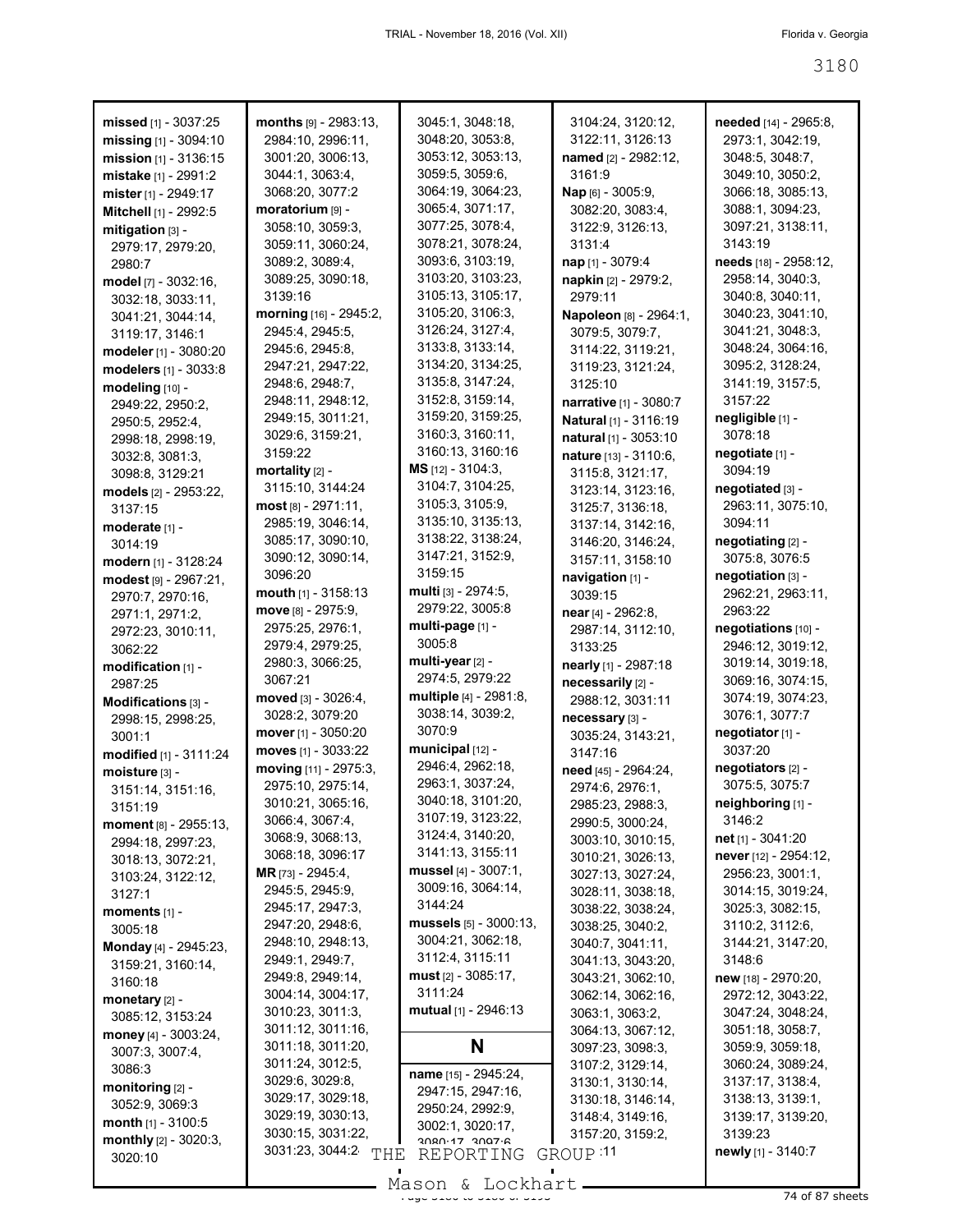| newly-issued [1] -                              | 3104:17, 3128:13,                   | <b>obvious</b> [2] - 2972:4,               | 3067:16, 3068:8,                       | 3091:22                                  |
|-------------------------------------------------|-------------------------------------|--------------------------------------------|----------------------------------------|------------------------------------------|
| 3140:7                                          | 3159:14, 3159:15                    | 3039:5                                     | 3070:19, 3073:5,                       | option [3] - 2978:3,                     |
| news [1] - 2975:22                              | notice [1] - 2983:14                | obviously [3] -                            | 3073:12, 3086:7,                       | 2978:6, 2979:8                           |
| next [29] - 2945:14,                            | notices [1] - 2984:11               | 2970:12, 3037:5,                           | 3091:4, 3092:18,                       | <b>options</b> [9] - 2965:2,             |
| 2952:9, 2952:14,                                | notified [1] - 2983:5               | 3071:10                                    | 3097:9, 3100:6,                        | 2974:20, 2974:22,                        |
| 2955:15, 2963:18,                               | noting [1] - 3046:25                | occasion [5] - 2951:8,                     | 3101:21, 3102:1,                       | 3036:20, 3067:3,                         |
| 2967:18, 2973:7,                                | notion [2] - 3077:19,               | 2997:10, 3025:10,                          | 3112:23, 3122:9,<br>3122:11, 3122:13,  | 3067:25, 3068:15,                        |
| 2973:16, 2980:5,                                | 3122:3                              | 3111:4, 3142:19                            | 3123:14, 3129:25,                      | 3107:14                                  |
| 2981:6, 2981:11,<br>2992:20, 3016:23,           | November [11] -                     | occasions [1] -<br>3043:2                  | 3132:19, 3134:14,                      | oranges [1] - 3020:12                    |
| 3021:7, 3021:25,                                | 2943:13, 2955:4,                    |                                            | 3140:18, 3141:22,                      | order [7] - 2994:7,<br>3041:21, 3044:13, |
| 3022:23, 3024:22,                               | 2974:8, 2974:16,                    | occurred [3] - 2983:4,<br>2996:23, 3131:10 | 3143:16, 3146:18,                      | 3107:11, 3134:5,                         |
| 3024:24, 3050:5,                                | 2977:6, 2977:7,<br>3017:8, 3023:18, | occurring [2] -                            | 3149:16, 3151:7,                       | 3156:3, 3158:1                           |
| 3061:24, 3104:8,                                | 3030:4, 3090:19,                    | 3047:19, 3134:15                           | 3156:24, 3157:23                       | ordinances [1] -                         |
| 3105:22, 3113:22,                               | 3160:19                             | October [4] - 3030:3,                      | one-and-a-half [1] -                   | 3153:23                                  |
| 3114:24, 3125:22,                               | Number [1] - 2944:7                 | 3099:12, 3100:15,                          | 2976:9                                 | organization [1] -                       |
| 3126:8, 3127:3,                                 | number [35] - 2955:8,               | 3135:23                                    | one-day [5] - 3009:8,                  | 3031:13                                  |
| 3133:9, 3133:10                                 | 2974:19, 2974:22,                   | OF $[4] - 2943:1$ ,                        | 3019:3, 3019:4,                        | oriented [1] - 3137:21                   |
| nice [2] - 3063:19,                             | 2981:5, 2983:11,                    | 2943:3, 2943:6,                            | 3019:5, 3020:3                         | original [4] - 3039:11,                  |
| 3063:25                                         | 2987:2, 3013:22,                    | 2943:9                                     | ones [1] - 3015:16                     | 3122:6, 3131:14,                         |
| <b>NOAA</b> [3] - 2992:25,                      | 3047:5, 3048:4,                     | offer [2] - 3076:20,                       | ongoing [2] - 3127:24,                 | 3147:3                                   |
| 2993:6, 2993:10                                 | 3052:8, 3062:14,                    | 3156:7                                     | 3128:3                                 | Original [1] - 2943:1                    |
| nobody [4] - 2971:7,                            | 3062:15, 3068:18,                   | offered [2] - 3019:24,                     | open [1] - 3057:8                      | originally [2] -                         |
| 3062:18, 3083:6,                                | 3068:19, 3076:19,                   | 3020:5                                     | operate [3] - 3040:9,                  | 3042:15, 3099:11                         |
| 3085:24                                         | 3089:4, 3089:16,                    | office $[3] - 3069:10$ ,                   | 3136:18, 3136:19                       | ornithology [1] -                        |
| nonability [1] -                                | 3089:18, 3089:20,                   | 3117:2, 3119:25                            | operates [4] - 3040:1,                 | 3136:17                                  |
| 3057:18                                         | 3090:2, 3090:6,                     | officially [1] - 2974:3                    | 3040:5, 3072:11,                       | otherwise [2] -                          |
| noncompliance [3] -                             | 3090:10, 3090:24,                   | often [4] - 2961:8,                        | 3094:1                                 | 3007:7, 3121:20                          |
| 2983:6, 2983:9,                                 | 3092:17, 3113:16,                   | 2961:11, 2965:1,                           | operating [2] - 3036:1,                | ought [1] - 2976:22                      |
| 2988:6                                          | 3119:11, 3124:18,                   | 2971:21                                    | 3074:8                                 | outcome [1] - 3161:8                     |
| none $[1] - 3142:14$                            | 3125:1, 3137:11,                    | old [3] - 2961:14,                         | Operating [1] -                        | outdated [1] - 3051:17                   |
| normal [5] - 3047:20,                           | 3151:4, 3153:3,                     | 2988:2, 3011:9                             | 3075:11                                | outdoor [18] - 3026:5,                   |
| 3055:11, 3055:17,                               | 3153:4, 3153:15,                    | older [1] - 2972:6                         | operation [8] -                        | 3026:9, 3026:14,                         |
| 3056:8, 3056:11                                 | 3153:16, 3153:19                    | once [4] - 2964:25,                        | 2985:14, 3020:4,                       | 3026:15, 3026:17,                        |
| <b>North</b> $[2] - 2946:2$ ,                   | numbered [3] -                      | 2965:7, 3051:13,                           | 3037:11, 3040:14,                      | 3050:25, 3051:2,                         |
| 3050:6                                          | 2989:17, 3123:6,                    | 3076:15                                    | 3074:5, 3075:22,                       | 3051:10, 3051:19,                        |
| north $[4] - 3055:23$ ,                         | 3125:16                             | one [76] - 2957:21,                        | 3094:7, 3103:9                         | 3052:19, 3052:25,                        |
| 3146:19, 3146:21,                               | numbers [10] -<br>2984:21, 2987:5,  | 2960:1, 2964:5,                            | operational [2] -<br>3037:7, 3072:7    | 3096:15, 3097:5,                         |
| 3156:4                                          | 3001:14, 3004:19,                   | 2964:10, 2970:20,                          |                                        | 3097:6, 3097:7,                          |
| <b>northeast</b> [1] - 3026:4<br>northern [3] - | 3042:17, 3042:22,                   | 2971:4, 2973:13,                           | operations [10] -<br>3034:16, 3035:11, | 3155:3, 3155:19                          |
| 3026:25, 3027:2,                                | 3049:25, 3064:11,                   | 2976:9, 2976:18,                           | 3069:17, 3070:19,                      | outline [6] - 2964:8,                    |
| 3096:19                                         | 3089:19, 3124:20                    | 2979:9, 2981:22,<br>2981:23, 2988:5,       | 3071:22, 3075:9,                       | 3021:3, 3021:7,<br>3022:6, 3022:10,      |
| northwest [1] - 3026:3                          | numerous [1] -                      | 2989:16, 2990:1,                           | 3076:6, 3077:14,                       | 3047:11                                  |
| Northwest [2] -                                 | 3031:18                             | 2991:23, 2992:11,                          | 3077:18, 3077:22                       | outset [1] - 2997:20                     |
| 3109:1, 3109:7                                  |                                     | 2993:1, 2998:11,                           | opinion $[15]$ -                       | outside [1] - 3069:13                    |
| Notary [2] - 2943:15,                           | O                                   | 3000:18, 3001:4,                           | 3030:19, 3074:25,                      | overall [2] - 3016:12,                   |
| 3161:2                                          |                                     | 3001:6, 3003:2,                            | 3087:12, 3092:4,                       | 3158:12                                  |
| $note$ [5] - 2954:15,                           | objection [1] -                     | 3004:24, 3009:8,                           | 3097:18, 3099:25,                      | overallocation [3] -                     |
| 3022:23, 3081:13,                               | 3071:17                             | 3011:25, 3012:1,                           | 3100:3, 3102:24,                       | 3111:25, 3112:3,                         |
| 3106:21, 3144:18                                | obligation [1] -                    | 3019:3, 3019:4,                            | 3128:12, 3128:19,                      | 3115:9                                   |
| noted $[1] - 3010.6$                            | 3039:21                             | 3019:5, 3020:3,                            | 3128:21, 3129:4,                       | overarching [1] -                        |
| Noted [7] - 3011:5,                             | obligations [1] -                   | 3021:19, 3022:15,                          | 3130:20, 3153:8,                       | 2953:8                                   |
| 3011:7, 3065:1,                                 | 2961:13                             | 3030:24, 3038:15,                          | 3160:8                                 | overlap [1] - 2951:10                    |
| 3065:3, 3135:4,                                 | observations [1] -<br>3009:8        | 3039:14, 3046:14,                          | opinions [1] - 3087:1                  | oversaw [1] - 2949:23                    |
| 3135:6, 3160:17                                 | observe [1] - 3019:16               | 3049:11, 3050:24,                          | opportune [1] -                        | overseeing [1] -                         |
| notes $[1] - 3161:5$                            | observed [2] -                      | 3051:14, 3051:22,                          | 3105:21                                | 2950:1                                   |
| nothing [9] - 2947:11,                          | 3021:21, 3021:22                    | 3051:23, 3055:6,                           | opposed [2] -                          | overspeak [1] -                          |
| 3095:6, 3095:7,                                 | obtain [1] - 3074:1                 | 3056:24, 3062:3,                           | 3091:14, 3102:20                       | 3057:12                                  |
| 3103:19, 3103:20,                               | $\operatorname{{\bf THE}}$          | REPORTING                                  | GROUP ition [1] -                      | overstate [1] -                          |

Mason & Lockhart.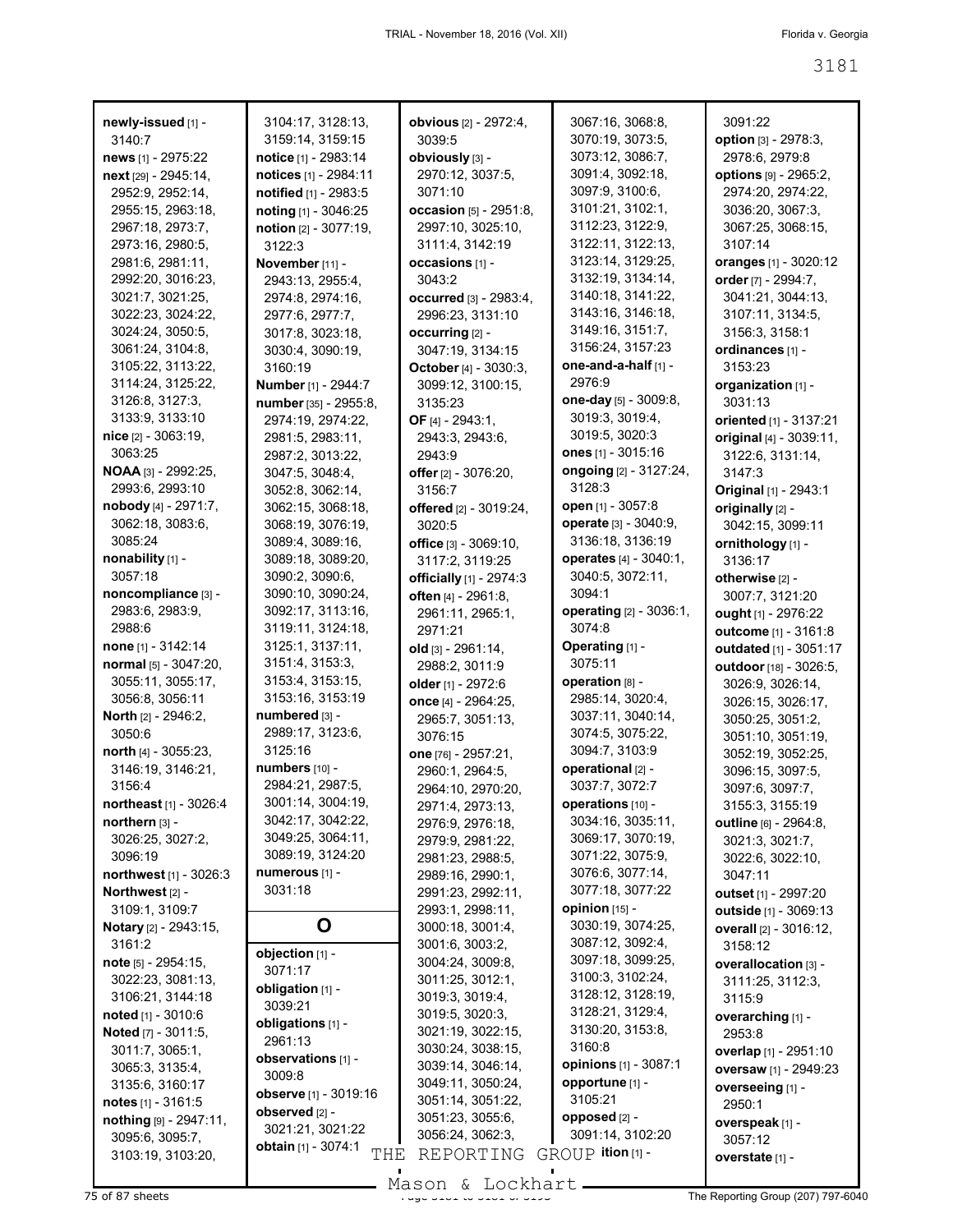| 3023:11               | 3116:10, 3117:17,                     | parcel [1] - 3092:24                  | 3004:10, 3044:11,             | 3054:22, 3055:7,                     |
|-----------------------|---------------------------------------|---------------------------------------|-------------------------------|--------------------------------------|
| overviewing [1] -     | 3120:12, 3123:1,                      | parcels [3] - 2984:18,                | 3050:18, 3068:8,              | 3076:11, 3092:15,                    |
| 3130:23               | 3123:4, 3123:6,                       | 3003:21                               | 3069:14, 3074:6,              | 3106:8, 3111:4,                      |
| overwhelming [3] -    | 3123:7, 3123:8,                       | pardon [2] - 3108:17,                 | 3146:2, 3157:6                | 3115:10, 3126:16,                    |
| 2973:17, 2973:21,     | 3124:12, 3124:19,                     | 3110:8                                | <b>parties</b> [2] - 2948:18, | 3128:20, 3130:7,                     |
| 2974:7                | 3125:15, 3126:23,                     | parenthetical [2] -                   | 3070:24                       | 3142:17                              |
| own [5] - 2960:23,    | 3127:6, 3138:17,                      | 3000:8, 3002:16                       | parts [2] - 3032:24,          | periodic [1] - 3076:16               |
| 3012:16, 3084:20,     | 3138:22, 3138:25,                     | park [1] - 3136:19                    | 3159:9                        | periodically [1] -                   |
| 3129:23, 3146:5       | 3149:5, 3149:9                        | part [30] - 2951:23,                  | pass [5] - 2985:15,           | 3108:10                              |
|                       | Page [1] - 2944:7                     | 2962:20. 2965:1.                      | 3051:21, 3062:24,             | <b>periods</b> [2] - 3021:23,        |
| P                     | pages [9] - 2955:2,                   | 2972:10, 2977:22,                     | 3105:14, 3105:24              | 3092:22                              |
| $p.m$ [5] - 3051:3,   | 3002:17, 3004:11,                     | 2996:7, 3002:17,                      | passage [2] - 2993:19,        | permanent [2] -                      |
| 3065:3, 3135:4,       | 3004:23, 3005:10,                     | 3019:11, 3024:6,                      | 3036:16                       | 3028:19, 3061:6                      |
| 3135:6, 3160:17       | 3016:9, 3088:6,                       | 3027:7, 3038:13,                      | passed [7] - 2968:1,          | permission $[2]$ -                   |
| package [2] - 3021:4, | 3116:5, 3161:4                        | 3039:21, 3048:1,                      | 2973:5, 3050:21,              | 2949.5, 3141:3                       |
| 3034:5                | painstakingly [1] -                   | 3060:20, 3061:15,                     | 3051:13, 3054:23,             | permit [14] - 2981:12,               |
| page [109] - 2950:21, | 3126:7                                | 3085:9, 3094:18,                      | 3070:14, 3145:8               | 2986:18, 2987:2,                     |
| 2950:25, 2951:13,     | paired [1] - 3144:21                  | 3096:21, 3097:2,                      | passes [1] - 3055:20          | 2987:4, 2987:12,                     |
| 2952:7, 2952:9,       | Palmer [1] - 3016:15                  | 3097:11, 3109:10,                     | passing [1] - 3104:2          | 2987:19, 2987:24,                    |
| 2952:11, 2955:1,      | Pamela [1] - 2982:12                  | 3109:14, 3109:15,                     | passionately [1] -            | 2988:5, 2988:9,                      |
| 2955:8, 2955:15,      | Panday [3] - 2946:19,                 | 3116:24, 3136:15,                     | 2961:11                       | 2989:4, 2989:16,                     |
| 2963:14, 2964:7,      | 2946:21, 2947:1                       | 3151:16, 3152:14,                     | past [2] - 2965:16,           | 3062:19, 3110:7,                     |
| 2967:15, 2967:18,     | Paper [2] - 2964:14,                  | 3157:4, 3158:22,                      | 3019:12                       | 3110:12                              |
| 2969:16, 2969:22,     | 2965:10                               | 3158:23                               | pause [1] - 3055:9            | permits [28] - 2958:11,              |
| 2969:25, 2970:19,     | paper [4] - 2957:5,                   | participate [2] -                     | pays [1] - 3006:10            | 2983:7, 2983:23,                     |
| 2970:24, 2972:24,     | 2996:10, 3023:3,                      | 3001:12, 3008:20                      | peak [1] - 3077:2             | 2987:6, 2987:8,                      |
| 2973:11, 2973:16,     | 3128:1                                | participating [1] -                   | penalties [2] -               | 2987:10, 2987:11,                    |
| 2974:12, 2974:19,     | paragraph [51] -                      | 2973:13                               | 3153:24, 3154:2               | 2988:9, 2989:9,                      |
| 2977:20, 2978:1,      | 2951:18, 2951:21,                     | participation [1] -                   | pending [2] - 3090:7,         | 3041:4, 3059:19,                     |
| 2978:3, 2980:5,       | 2952:14, 2953:8,                      | 2996:24                               | 3090:9                        | 3060:24, 3089:24,                    |
| 2980:16, 2982:25,     | 2953:12, 2954:15,                     | particular [53] -                     | people [10] - 2946:20,        | 3110:8, 3110:9,                      |
| 2991:15, 2991:16,     | 2956:3, 2967:14,                      | 2952:2, 2954:23,                      | 2949:19, 2965:25,             | 3111:24, 3118:1,                     |
| 2991:23, 2992:8,      | 2982:24, 2983:3,                      | 2955:14, 2955:25,                     | 2979:4, 3066:5,               | 3132:15, 3132:19,                    |
| 2992:19, 3002:3,      | 2985:1, 2992:21,                      | 2962:13, 2963:17,                     | 3068:9, 3068:13,              | 3132:21, 3138:4,<br>3139:2, 3139:17, |
| 3004:10, 3004:20,     | 2999:1, 2999:4,                       | 2967:1, 2970:19,                      | 3068:18, 3098:14,             | 3139:20, 3139:23,                    |
| 3004:24, 3005:8,      | 2999:7, 3000:4,                       | 2973:4, 2974:19,                      | 3105:21                       | 3140:1, 3140:5,                      |
| 3005:11, 3005:15,     | 3002:6, 3010:2,<br>3033:4, 3033:18,   | 2976:2, 2976:18,<br>2993:16, 2996:18, | per [6] - 3038:20,            | 3140:7                               |
| 3007:16, 3009:1,      | 3034:1, 3071:10,                      | 3007:1, 3013:18,                      | 3047:1, 3049:21,              | permitted $[5]$ -                    |
| 3012:1, 3013:2,       |                                       |                                       | 3049:24, 3109:12,             | 2986:19, 2986:25,                    |
| 3013:5, 3013:18,      | 3072:20, 3072:22,<br>3080:1, 3080:11, | 3017:2, 3017:14,<br>3018:19, 3022:6,  | 3110:4                        | 2987:13, 2988:1,                     |
| 3016:11, 3016:23,     | 3080:14, 3081:9,                      | 3024:12, 3030:1,                      | percent [10] - 2956:10,       | 2988:19                              |
| 3016:24, 3017:11,     | 3084:24, 3084:25,                     | 3032:16, 3051:19,                     | 2970:22, 2971:6,              | permittee [1] -                      |
| 3018:24, 3020:1,      | 3089:7, 3089:9,                       | 3068:8, 3071:9,                       | 2971:8, 2971:9,               | 3110:16                              |
| 3021:7, 3021:15,      | 3108:21, 3109:4,                      | 3080:2, 3083:2,                       | 2971:23, 2972:4,              | permittees [3] -                     |
| 3021:19, 3022:18,     | 3113:22, 3114:25,                     | 3091:14, 3096:24,                     | 2972:11, 2972:16,<br>2984:15  | 3068:19, 3097:22,                    |
| 3024:17, 3024:22,     | 3115:13, 3115:15,                     | 3098:15, 3101:12,                     | Perdue [6] - 3037:3,          | 3102:21                              |
| 3024:24, 3030:17,     | 3119:3, 3119:6,                       | 3108:1, 3108:21,                      | 3037:14, 3068:25,             | permitting [3] -                     |
| 3030:21, 3031:1,      | 3121:9, 3123:1,                       | 3110:4, 3113:11,                      | 3069:3, 3069:8,               | 3082:21, 3108:23,                    |
| 3031:2, 3031:6,       | 3123:4, 3123:14,                      | 3114:14, 3114:25,                     | 3070:22                       | 3109:6                               |
| 3032:21, 3033:2,      | 3127:2, 3127:6,                       | 3115:8, 3115:14,                      | perform [1] - 2968:13         | PERRY [41] - 2943:17,                |
| 3033:19, 3046:2,      | 3127:10, 3131:20,                     | 3116:5, 3116:15,                      | performing [1] -              | 2945:5, 2948:6,                      |
| 3046:6, 3046:21,      | 3132:3, 3132:12,                      | 3121:13, 3123:22,                     | 2968:15                       | 2948:10, 2948:13,                    |
| 3060:11, 3071:5,      | 3132:14                               | 3129:17, 3132:19,                     | perhaps [3] - 2979:13,        | 2949:1, 2949:8,                      |
| 3084:13, 3084:24,     | paragraphs [6] -                      | 3133:5, 3141:2,                       | 2994:3, 3003:16               | 2949:14, 3004:14,                    |
| 3086:12, 3089:7,      | 2953:2, 2953:7,                       | 3144:14, 3144:25,                     | period [20] - 2969:6,         | 3004:17, 3010:23,                    |
| 3108:20, 3111:15,     | 2967:1, 3071:6,                       | 3151:3                                | 3001:17, 3021:12,             | 3011:3, 3011:12,                     |
| 3111:18, 3111:19,     | 3071:8                                | particularly [12] -                   | 3025:5, 3034:18,              | 3011:16, 3011:18,                    |
| 3112:10, 3113:20,     | paraphrase [1] -                      | 2954:17, 2959:19,                     | 3037:16, 3037:19,             | 3011:20, 3011:24,                    |
| 3113:22, 3114:24,     | 3121:4<br>THE                         | REPORTING                             | GROUP 5, 3053:1,              | 3012:5, 3029:18,                     |
| 3115:18, 3116:7,      |                                       |                                       |                               |                                      |

 $\mathcal{L}_{\mathcal{A}}$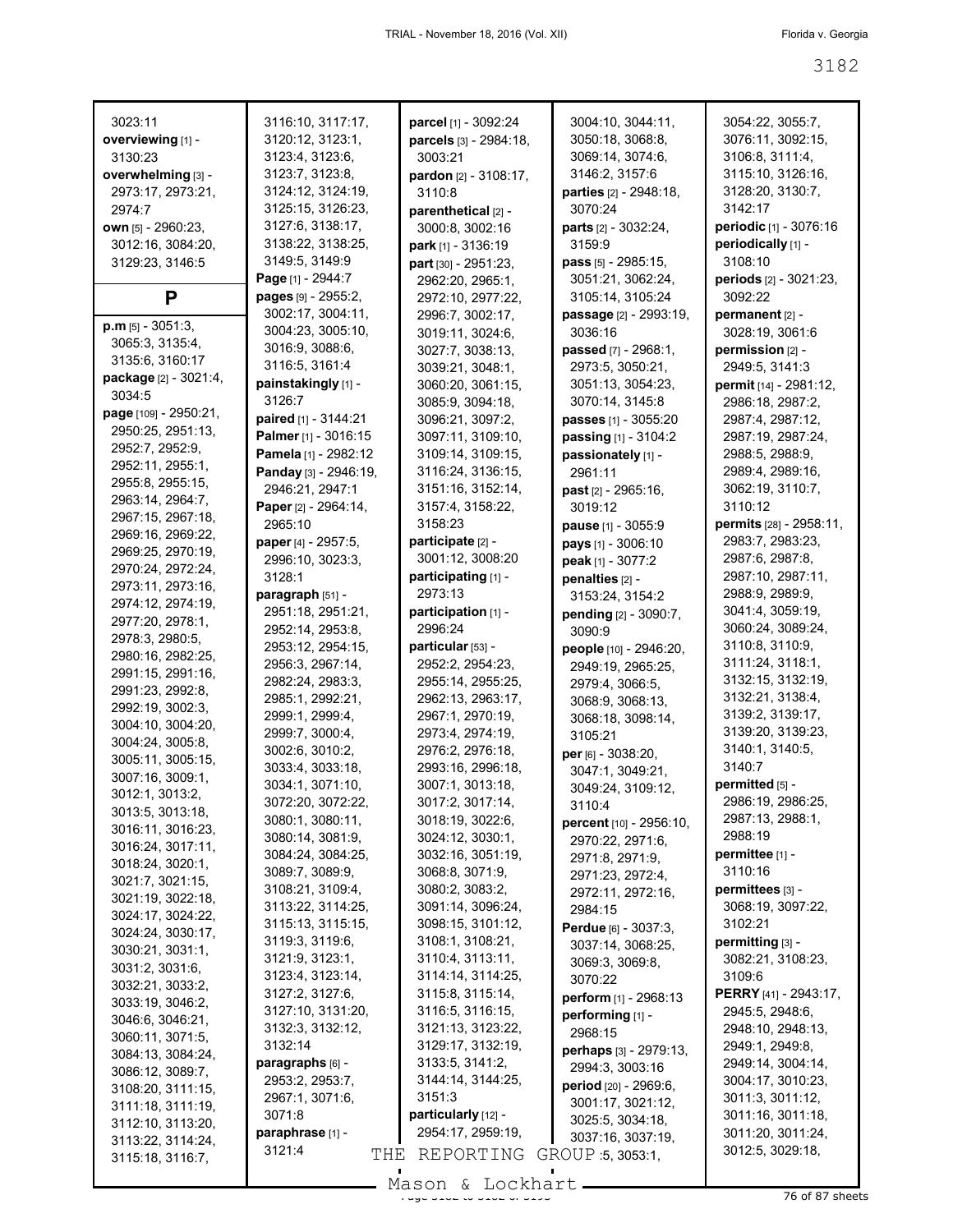| 3064:23, 3071:17,             | 3007:21, 3007:24,                     | 3159:21                                | policies [3] - 3107:14, | 3007:22                      |
|-------------------------------|---------------------------------------|----------------------------------------|-------------------------|------------------------------|
| 3077:25, 3078:4,              | 3133:9, 3133:10,                      | <b>Plan</b> $[21] - 2976:11$ ,         | 3107:22, 3129:17        | precede [1] - 2987:5         |
| 3078:21, 3078:24,             | 3134:8                                | 2976:14, 3012:23,                      | Policy [2] - 2946:8,    | preceding [1] -              |
| 3103:19, 3105:13,             | pictures [1] - 2972:3                 | 3032:20, 3064:14,                      | 3124:22                 | 3020:25                      |
| 3105:20, 3106:3,              | piece [6] - 2967:24,                  | 3075:11, 3083:21,                      | policy [15] - 3051:1,   | predecessor [3] -            |
| 3126:24, 3127:4,              | 3051:24, 3064:9,                      | 3083:24, 3084:2,                       | 3083:1, 3121:18,        | 3136:1, 3137:9,              |
| 3133:8, 3133:14,              | 3064:10, 3094:10,                     | 3093:19, 3107:12,                      | 3122:3, 3123:2,         | 3143:24                      |
| 3134:20, 3134:25,             | 3134:11                               | 3137:1, 3137:5,                        | 3123:8, 3127:24,        | predecessors [1] -           |
| 3135:8, 3147:24,              | pieces [2] - 2968:3,                  | 3137:6, 3137:21,                       | 3128:1, 3128:3,         | 2995:14                      |
| 3152:8, 3159:14,              | 3003:3                                | 3139:3, 3140:19,                       | 3128:5, 3128:11,        | predict [2] - 2994:19,       |
| 3160:3, 3160:16               | pilot [2] - 3062:9,                   | 3141:7, 3141:12,                       | 3128:17, 3129:3,        | 2995:11                      |
| Perry [21] - 2945:13,         | 3062:11                               | 3141:24, 3142:20                       | 3130:24, 3137:7         | predicted [2] -              |
| 2948:8, 3011:2,               | pinkish [1] - 3139:14                 | planned [2] - 3027:3,                  | population [8] -        | 2996:11, 3160:7              |
| 3011:8, 3029:14,              | pivot [2] - 2972:2,                   | 3158:4                                 | 3038:20, 3041:12,       | predicting [1] -             |
| 3030:8, 3036:12,              | 3126:4                                | planning [16] -                        | 3044:13, 3045:21,       | 2995:25                      |
| 3051:7, 3054:5,               | <b>place</b> $[21] - 2954:8$          | 2976:22, 2989:5,                       | 3046:17, 3047:5,        | prediction [5] -             |
| 3061:22, 3068:17,             | 2971:16, 2995:10,                     | 3038:22, 3044:10,                      | 3047:24, 3049:25        | 2968:14, 2968:15,            |
| 3074:9, 3078:2,               | 3028:17, 3028:20,                     | 3044:17, 3045:18,                      | portion [8] - 3022:4,   | 2993:10, 2995:3,             |
| 3078:6, 3103:18,              | 3047:4, 3060:24,                      | 3047:18, 3047:20,                      | 3026:3, 3026:4,         | 3151:5                       |
| 3105:12, 3135:7,              | 3063:1, 3088:16,                      | 3048:1, 3083:2,                        | 3036:23, 3058:8,        | predictions [1] -            |
| 3136:25, 3144:3,              | 3099:5, 3106:9,                       | 3098:17, 3120:10,                      | 3101:8, 3101:9,         | 2969:10                      |
| 3144:19, 3159:25              | 3118:2, 3121:22,                      | 3122:6, 3130:4,                        | 3101:11                 | predictive [1] -             |
| persist [2] - 3026:7,         | 3130:22, 3137:22,                     | 3145:13, 3146:4                        | portions [3] - 3017:16, | 3157:16                      |
| 3054:19                       | 3138:11, 3139:16,                     | Planning [2] - 2946:3,                 | 3133:22, 3143:6         | predictor [2] -              |
| person [5] - 3023:25,         | 3146:15, 3153:10,                     | 3044:11                                | Portland [1] - 2943:13  | 2992:25, 2993:6              |
| 3034:11, 3081:1,              | 3153:24, 3154:21                      | plans [10] - 2976:19,                  | posed [1] - 3117:6      | prefiled [5] - 2982:20,      |
| 3125:14, 3161:8               | placed [4] - 3103:5,                  | 3130:19, 3131:2,                       | position [7] - 2956:22, | 2991:8, 3019:11,             |
| personal [5] -                | 3105:4, 3124:8,                       | 3131:9, 3131:14,                       | 2985:22, 2985:23,       | 3115:12, 3131:18             |
| 3128:12, 3128:14,             | 3130:3                                | 3141:9, 3145:22,                       | 3102:18, 3111:23,       | preliminary [1] -            |
| 3128:15, 3128:19,             | places [2] - 3028:14,                 | 3146:9, 3147:3,                        | 3131:12, 3135:24        | 2979:10                      |
| 3128:21                       | 3062:14                               | 3157:12                                | positions [3] -         | preparation [1] -            |
| personally [2] -              | placing [1] - 3135:18                 | platform [1] - 3075:8                  | 2961:22, 3070:24,       | 2981:1                       |
| 3042:23, 3043:1               | Plaintiff [1] - 2943:4                | play [1] - 2961:9                      | 3071:23                 | prepared [10] -              |
| perspective [2] -             | plan [56] - 2945:14,                  | played [8] - 2948:14,                  | possibility [2] -       | 2957:18, 2967:2,             |
| 3050:9, 3050:16               | 2946:6, 2946:24,                      | 2948:15, 2948:22,                      | 2988:15, 3028:22        | 2977:3, 2986:9,              |
| Perspectives [1] -            | 2992:13, 3015:12,                     | 2963:25, 2994:13,                      | possible [4] -          | 2993:2, 3008:5,              |
| 3126:10                       | 3015:14, 3025:12,                     | 2994:16, 3017:15,                      | 2946:13, 2950:3,        | 3017:7, 3025:24,             |
| Peter [1] - 2946:6            | 3030:5, 3033:5,                       | 3074:19                                | 3077:12, 3129:5         | 3083:12, 3125:8              |
| petitioned [1] - 3006:9       | 3034:7, 3034:12,                      | pleased [1] - 3134:21                  | potential [6] -         | preparing [1] -              |
| <b>Ph.D</b> [1] - 2944:4      | 3047:21, 3064:6,                      | <b>plot</b> $[1]$ - 3003:21            | 2955:21, 2962:16,       | 2946:20                      |
| <b>phase</b> $[3] - 3073.8$ , | 3064:7, 3074:8,                       | point [33] - 2956:4,                   | 2983:6, 3006:16,        | prerogative [1] -            |
| 3073:9, 3076:12               | 3077:15, 3093:21,                     | 2964:5, 2965:12,                       | 3022:20, 3036:19        | 3140:17                      |
| phase-in $[1]$ - 3076:12      | 3093:23, 3094:9,                      | 2971:8, 2988:7,                        | potentially [3] -       | prescribed [3] -             |
| phased [2] - 3076:11,         | 3094:11, 3094:13,                     | 2991:7, 2997:22,                       | 3063:22, 3066:22,       | 3139:15, 3141:18,            |
| 3076:18                       | 3094:18, 3094:20,                     | 2999:14, 3037:5,                       | 3141:14                 | 3142:10                      |
| <b>PHILIP</b> [1] - 2943:17   | 3095:2, 3099:16,                      | 3046:3, 3046:25,                       | PowerPoint [5] -        | <b>Present</b> [1] - 2943:23 |
| Phinizy [3] - 3136:12,        | 3100:18, 3106:9,                      | 3047:2, 3053:10,                       | 3016:2, 3016:10,        | present [6] - 2957:18,       |
| 3136:14, 3136:19              | 3107:10, 3107:15,                     | 3057:17, 3064:20,                      | 3016:23, 3017:10,       | 2979:4, 3008:20,             |
| photograph [5] -              | 3111:6, 3111:8,                       | 3070:3, 3070:9,                        | 3124:14                 | 3023:11, 3123:18,            |
| 3125:23, 3126:1,              | 3111:10, 3113:5,                      | 3090:14, 3101:15,                      | practical [1] - 3146:14 | 3134:14                      |
| 3133:3, 3133:19,              | 3113:7, 3115:23,                      | 3109:8, 3112:2,                        | practically [1] -       | presentation [5] -           |
| 3133:24                       | 3118:2, 3118:20,                      | 3122:14, 3122:17,<br>3122:22, 3125:19, | 3156:23                 | 3016:10, 3017:23,            |
| phrase [3] - 2970:8,          | 3128:6, 3131:1,                       | 3125:20, 3128:16,                      | practice [2] - 2972:14, | 3124:14, 3125:5,             |
| 2973:17, 3010:6               | 3132:15, 3132:20,<br>3137:4, 3137:25, | 3130:9, 3148:20,                       | 3037:15                 | 3125:7                       |
| phrases [2] - 3109:5,         | 3138:1, 3138:2,                       | 3150:9, 3151:9,                        | practices [1] - 3146:1  | presented [10] -             |
| 3118:22                       | 3138:5, 3139:21,                      | 3158:6, 3158:25                        | pre [2] - 3007:22,      | 3016:8, 3017:19,             |
| physically [1] -              | 3142:24, 3145:11,                     | pointed [1] - 3051:7                   | 3062:19                 | 3017:25, 3023:3,             |
| 3158:18                       | 3145:20, 3147:2,                      | points [1] - 2974:18                   | pre-existing [1] -      | 3112:16, 3112:18,            |
| picked [1] - 3051:24          | 3148:15, 3158:6                       |                                        | 3062:19                 | 3124:24, 3125:10,            |
| picture [6] - 3007:18,        | THE                                   | REPORTING                              | GROUP igation [1] -     | 3125:14, 3128:2              |

Mason & Lockhart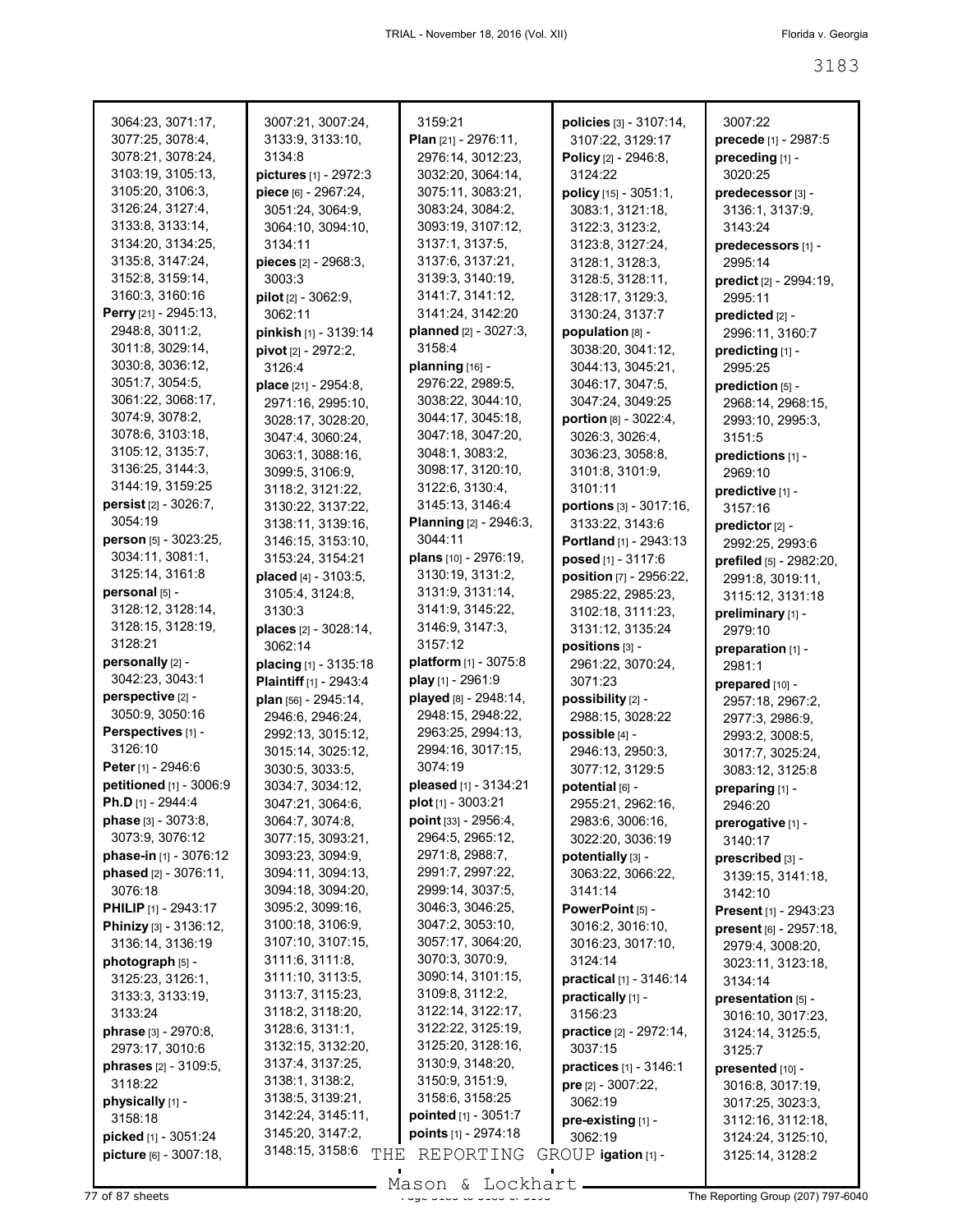3066:21

3184

| presenting [1] -                          | principles [1] -                          |
|-------------------------------------------|-------------------------------------------|
| 3017:21                                   | 2959:16                                   |
| press [11] - 2999:9,                      | prioritization [1] -                      |
| 3009:19, 3009:23,                         | 2984:20                                   |
| 3058:1, 3058:14,                          | prioritized [1] -                         |
| 3058:18, 3078:13,<br>3081:19, 3082:17,    | 2984:25                                   |
| 3082:19, 3083:13                          | prioritizing [1] -<br>2984:17             |
| presumed [1] -                            | Priority [2] - 3013:6,                    |
| 3150:15                                   | 3013:10                                   |
| presumption [2] -                         | priority [4] - 2976:18,                   |
| 3112:3, 3112:4                            | 2986:6, 3013:23,                          |
| pretty [10] - 2971:9,                     | 3130:7                                    |
| 2988:21, 2989:20,                         | <b>private</b> [1] - 3037:14              |
| 3042:14, 3044:6,                          | problem [2] - 3093:15,                    |
| 3054:10, 3055:4,                          | 3158:17                                   |
| 3065:23, 3098:22,<br>3108:6               | problematic [1] -                         |
| <b>prevent</b> [1] - 3133:1               | 3004:1                                    |
| previous [3] -                            | procedure [1] -<br>3099:18                |
| 3021:22, 3051:15,                         | procedures [2] -                          |
| 3064:6                                    | 3040:22, 3074:7                           |
| previously [2] -                          | proceed [1] - 3085:15                     |
| 2990:18, 3106:14                          | proceeding [2] -                          |
| prices [4] - 3000:20,                     | 2948:16, 2966:19                          |
| 3001:4, 3001:13,                          | Proceeding [1] -                          |
| 3007:5                                    | 3160:18                                   |
| pricing [1] - 3050:19                     | PROCEEDINGS [2] -                         |
| primary [1] - 3115:22                     | 2943:9, 2945:1                            |
| PRIMIS [33] - 2943:20,<br>2945:4, 2945:9, | Proceedings [1] -                         |
| 2945:17, 2947:3,                          | 3161:6                                    |
| 2947:20, 2949:7,                          | <b>process</b> [28] -<br>2968:25, 2975:2, |
| 3029:6, 3029:8,                           | 2996:8, 2996:23,                          |
| 3029:17, 3029:19,                         | 2997:11, 2998:6,                          |
| 3030:13, 3030:15,                         | 3001:5, 3025:5,                           |
| 3031:22, 3031:23,                         | 3042:1, 3042:2,                           |
| 3044:24, 3045:1,                          | 3042:21, 3044:4,                          |
| 3048:18, 3048:20,                         | 3047:19, 3048:2,                          |
| 3053:8, 3053:12,                          | 3059:22, 3059:23,                         |
| 3053:13, 3059:5,                          | 3091:4, 3091:10,                          |
| 3059:6, 3064:19,<br>3065:4, 3093:6,       | 3091:11, 3092:6,                          |
| 3103:20, 3103:23,                         | 3098:17, 3107:10,                         |
| 3159:20, 3159:25,                         | 3116:18, 3117:9,<br>3120:10, 3131:1,      |
| 3160:11, 3160:13                          | 3145:13, 3151:17                          |
| Primis [10] - 2945:9,                     | processed [1] -                           |
| 2982:21, 3083:20,                         | 3090:11                                   |
| 3084:8, 3086:4,                           | processes [3] -                           |
| 3087:16, 3087:21,                         | 3141:19, 3147:2,                          |
| 3088:23, 3103:17,                         | 3154:24                                   |
| 3133:3                                    | processing [1] -                          |
| principal [5] - 3001:6,                   | 3040:21                                   |
| 3035:21, 3036:7,<br>3060:3, 3071:19       | <b>produce</b> [6] - 3050:23,             |
| principally [4] -                         | 3056:17, 3064:11,<br>3071:22, 3077:20,    |
| 2960:5, 2979:24,                          | 3103:9                                    |
| 2997:3, 3035:23                           | produced [1] -                            |
| principally-driven [1]                    | 3113:15                                   |
| - 2979:24                                 | т<br><b>product</b> $[2] - 2997$          |
|                                           |                                           |

Τ

|     | 3031:15                               | 2993:8, 2993:               |
|-----|---------------------------------------|-----------------------------|
|     | productivity [2] -                    | 2993:20, 2994               |
|     | 3028:16, 3067:17                      | 2994:20, 2995               |
|     | <b>program</b> [1] - 2971:20          | 2998:6, 2999:2              |
|     | <b>programs</b> [1] - 2959:4          | 3002:24, 3007               |
|     | progress <sub>[2]</sub> -             | 3009:20, 3010               |
|     | 2974:24, 3107:11                      | 3027:14, 3028               |
|     |                                       | 3034:22, 3036               |
|     | progressing [2] -<br>3069:16, 3145:25 | 3053:20, 3056               |
|     |                                       | 3061:9, 3065:8              |
|     | progressive [2] -                     | 3089:23, 3116               |
| ١,  | 3052:11, 3141:23                      | 3117:3, 3117:               |
|     | prohibited [1] -                      | 3131:24, 3132               |
|     | 3096:14                               | 3135:22, 3141               |
|     | project [3] - 2954:7,                 | 3141:15, 3143               |
| 5,  | 3039:8, 3062:11                       | 3143:11, 3143               |
|     | projected [3] -                       |                             |
|     | 3040:10, 3045:18,                     | 3151:18                     |
|     | 3050:1                                | protection [6] -            |
|     | projecting [1] -                      | 2958:9, 2958:               |
|     | 3068:22                               | 2960:25, 2964               |
|     | projection [1] -                      | 2965:22, 2995               |
|     | 3044:13                               | protective [3] -            |
| 5   | projections [7] -                     | 2964:25, 2965               |
|     | 3038:21, 3042:5,                      | 2965:13                     |
|     | 3045:21, 3047:22,                     | protocol $[1]$ - 29         |
|     | 3048:24, 3048:25,                     | proud [2] - 2971            |
|     | 3054:4                                | 3091:20                     |
|     | <b>promise</b> [1] - 3065:18          | <b>provide</b> [8] - 294    |
|     | pronunciation [1] -                   | 2973:2, 2979:               |
|     | 3080:24                               | 2989:9, 3038:2              |
|     | <b>proper</b> [1] - 3155:19           | 3042:18, 3070               |
|     | properties [2] -                      | 3144:14                     |
|     | 3028:13, 3059:24                      | provided [9] - 29           |
|     | proposal [4] -                        | 3048:2, 3056:9              |
|     | 3085:25, 3086:2,                      | 3071:11, 3092               |
|     | 3088:21, 3117:11                      | 3123:17, 3129               |
|     | proposed [7] -                        | 3150:11, 3151               |
|     | 3063:11, 3076:10,                     | providers' [1] - 3          |
|     | 3076:17, 3092:17,                     | providing [1] -             |
|     | 3117:22, 3123:2,                      | 3044:18                     |
|     | 3123:8                                | provision [1] -             |
|     | proposing [3] -                       | 3002:24                     |
|     | 3076:25, 3100:2,                      | proximity [1] -             |
|     | 3117:1                                | 2975:11                     |
|     | prospectively [1] -                   | <b>public</b> [6] - 2956    |
|     | 3090:4                                | 2958:12, 2999               |
|     | <b>protect</b> [7] - 2959:21,         | 3052:16, 3112               |
|     | 2964:13, 2965:16,                     | 3146:10                     |
|     | 2966:1, 2966:5,                       | <b>Public</b> [2] - 2943    |
|     | 3004:20, 3147:16                      | 3161:2                      |
|     |                                       | publications <sup>[2]</sup> |
|     | $protected$ [2] -<br>2993:22, 3062:17 | 2972:15, 2972               |
|     |                                       | <b>publicly</b> [1] - 30(   |
| '3. | Protection [47] -                     | <b>publish</b> [1] - 314    |
|     | 2945:19, 2952:20,                     | published [4] -             |
|     | 2952:23, 2957:13,                     | 3030:6, 3032:2              |
|     | 2958:1, 2958:6,                       | 3034:7, 3092:1              |
|     | 2959:11, 2966:20,                     | Pull [2] - 2947:14          |
|     | 2966:21, 2968:1,                      | 3104:20                     |
|     | 2968:7, 2981:24,                      |                             |
| THE | REPORTING GROUP - 3066:9,             |                             |

2993:8, 2993:12, 2993:20, 2994:6, 2994:20, 2995:17, 2998:6, 2999:22, 3002:24, 3007:12, 3009:20, 3010:5, 3027:14, 3028:25, 3034:22, 3036:14, 3053:20, 3056:7, 3061:9, 3065:8, 3089:23, 3116:23, 3117:3, 3117:13, 3131:24, 3132:7, 3135:22, 3141:8, 3141:15, 3143:8, 3143:11, 3143:20, 3151:18 **protection** [6] - 2958:9, 2958:10, 2960:25, 2964:22, 2965:22, 2995:16 **protective** [3] - 2964:25, 2965:2, 2965:13 **protocol** [1] - 2995:25 **proud** [2] - 2971:18, 3091:20 **provide** [8] - 2948:19, 2973:2, 2979:16, 2989:9, 3038:25, 3042:18, 3070:13, 3144:14 **provided** [9] - 2967:7, 3048:2, 3056:9, 3071:11, 3092:20, 3123:17, 3129:9, 3150:11, 3151:22 **providers'** [1] - 3052:1 **providing** [1] - 3044:18 **provision** [1] - 3002:24 **proximity** [1] - 2975:11 **public** [6] - 2956:16, 2958:12, 2999:13, 3052:16, 3112:24, 3146:10 **Public** [2] - 2943:15, 3161:2 **publications** [2] - 2972:15, 2972:19 **publicly** [1] - 3001:3 **publish** [1] - 3141:3 **published** [4] - 3030:6, 3032:23, 3034:7, 3092:1 **Pull** [2] - 2947:14, 3104:20

**pulse** [2] - 3092:18, 3094:3 **pump** [2] - 3110:16, 3117:18 **pumped** [1] - 3117:21 **pumping** [1] - 3101:20 **pure** [1] - 3155:24 **purpose** [3] - 3039:13, 3137:4, 3137:6 **purposes** [4] - 3038:15, 3039:2, 3039:8, 3088:1 **pursuant** [1] - 3139:20 **pushing** [1] - 2964:13 **put** [32] - 2945:10, 2954:8, 2971:2, 2981:19, 2995:9, 3001:3, 3004:6, 3011:25, 3023:7, 3025:12, 3027:8, 3031:20, 3041:17, 3047:4, 3066:23, 3067:15, 3067:19, 3078:12, 3088:16, 3095:2, 3098:24, 3106:9, 3118:2, 3123:18, 3130:22, 3138:11, 3138:13, 3138:16, 3138:20, 3141:5, 3145:20, 3153:3 **puts** [1] - 3062:17 **putting** [6] - 2999:20, 3014:24, 3027:16, 3067:13, 3082:18, 3137:22 **Q**

**qualify** [1] - 3089:21 **quality** [2] - 2953:13, 3039:17 **qualms** [1] - 2967:9 **quantities** [1] - 3127:16 **Quantity** [1] - 3124:23 **questioned** [1] - 3148:21 **questioning** [1] - 3136:25 **questions** [16] - 2953:10, 2960:14, 3001:18, 3002:18, 3015:4, 3025:20, 3031:19, 3031:25, 3038:1, 3072:24, 3093:6, 3093:18, 3100:24, 3135:8, 3147:22, 3152:9

 $\frac{2}{3}$  of 87 sheets Mason & Lockhart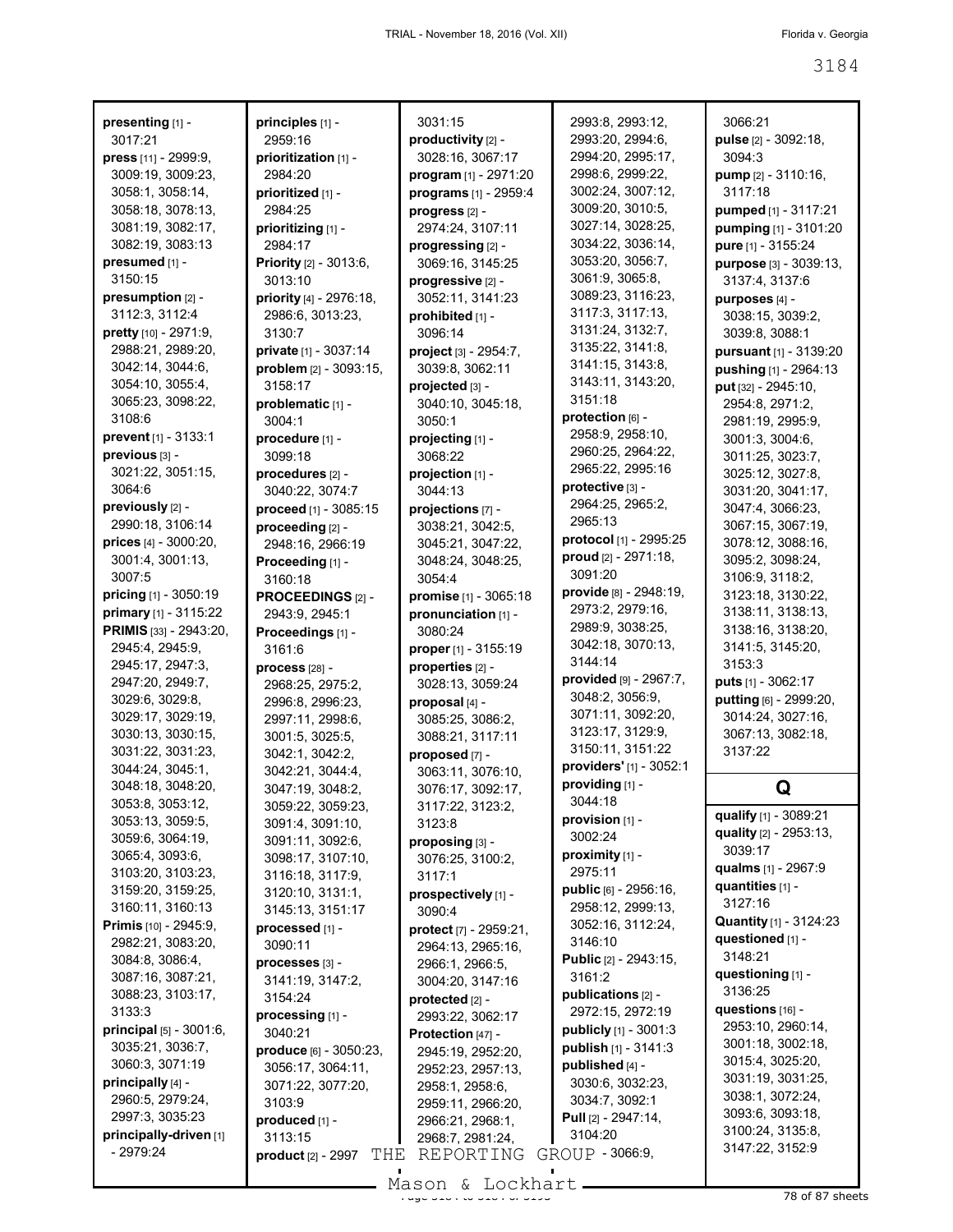| quickly [4] - 3018:1,            | 3085:11, 3089:9,                      | reasons [6] - 2957:21,          | recorded [1] - 2971:1       | 3120:4                  |
|----------------------------------|---------------------------------------|---------------------------------|-----------------------------|-------------------------|
| 3027:21, 3029:13,                | 3111:20, 3112:6,                      | 2969:8, 3047:18,                | records [2] - 3092:3,       | reflect [5] - 2964:18,  |
| 3055:21                          | 3112:8, 3112:12,                      | 3056:22, 3061:11,               | 3092:7                      | 3030:19, 3031:5,        |
| quite [4] - 2966:14,             | 3113:21, 3114:19,                     | 3097:3                          | recounting [1] -            | 3031:11, 3110:12        |
| 3018:15, 3059:1,                 | 3114:21, 3116:11,                     | receive [4] - 3003:6,           | 3047:9                      | reflected [2] - 3113:2, |
| 3090:6                           | 3116:13, 3121:2,                      | 3057:14, 3092:12,               | recovery [4] - 2981:6,      | 3128:23                 |
| quo [1] - 2971:12                | 3121:7, 3121:9,                       | 3107:21                         | 2981:8, 3005:22,            | reflecting [2] -        |
| quote [2] - 3073:21,             | 3123:4, 3127:5,                       | received [8] - 3089:14,         | 3066:15                     | 3128:13, 3145:24        |
| 3132:7                           | 3131:21, 3131:22,                     | 3089:16, 3090:5,                | recreational [1] -          | refreshes [1] -         |
| quoted [1] - 3010:7              | 3149:10, 3150:24                      | 3090:7, 3112:25,                | 3039:16                     | 3121:16                 |
| QURESHI <sub>[1]</sub> -         | reading [4] - 3042:11,                | 3113:6, 3147:20,                | RECROSS $[2]$ -             | regard [1] - 3113:7     |
| 2943:18                          | 3112:17, 3121:16,                     | 3157:17                         | 3078:3, 3147:23             | regarded [2] - 2971:2,  |
|                                  | 3132:22                               | <b>receiving</b> $[1]$ - 3085:9 | <b>Recross</b> [1] - 2944:2 | 2993:19                 |
| R                                | reads [8] - 3000:6,                   | recent [1] - 3021:22            | <b>RECROSS-</b>             | regarding [11] -        |
|                                  | 3021:21, 3022:19,                     | recess $[2] - 3159.24$ ,        | <b>EXAMINATION [2] -</b>    | 3111:8, 3118:1,         |
| rain [3] - 2975:20,              | 3022:23, 3085:4,                      | 3160:1                          | 3078:3, 3147:23             | 3118:19, 3118:20,       |
| 3055:22, 3055:24                 | 3108:22, 3114:2,                      | Recess [3] - 3011:6,            | red [2] - 2962:11,          | 3120:16, 3120:22,       |
| rainfall [1] - 2979:24           | 3120:20                               | 3065:2, 3135:5                  | 3139:9                      | 3137:17, 3141:25,       |
| raining [2] - 3062:25,           | real [8] - 2970:13,                   | recharge [3] -                  | redacted [1] - 3004:19      | 3142:7, 3144:24,        |
| 3075:21                          | 2971:4, 3045:19,                      | 2975:19, 3055:7,                | reddish [1] - 3139:14       | 3147:10                 |
| rains [1] - 3055:17              | 3046:10, 3050:19,                     | 3056:4                          | REDIRECT <sub>[2]</sub> -   | regardless [1] -        |
| raise [4] - 2947:6,              | 3093:25, 3142:13,                     | recharges [3] -                 | 3029:7, 3135:12             | 3124:3                  |
| 3075:14, 3076:2,                 | 3151:10                               | 2975:20, 3055:15,               | Redirect [1] - 2944:2       | regime [2] - 3074:7,    |
| 3104:12                          | real-world [2] -                      | 3055:21                         | reduce [2] - 3096:17,       | 3129:6                  |
| raised [2] - 3119:12,            | 3142:13, 3151:10                      | recognize [3] -                 | 3153:8                      | regimes [1] - 3127:18   |
| 3119:15                          | reality [1] - 3003:4                  | 2953:12, 2957:3,                | reduced [3] - 3042:16,      | region [24] - 2975:13,  |
| <b>RALPH</b> [1] - 2943:11       | really [44] - 2951:8,                 | 2985:22                         | 3049:8, 3049:19             | 3024:5, 3035:16,        |
| random [3] - 2953:4,             | 2957:22, 2960:7,                      | recognizing [1] -               | reduction [2] -             | 3040:7, 3040:11,        |
| 2954:9, 3087:23                  | 2975:17, 2975:20,                     | 3157:20                         | 3049:16, 3078:17            | 3044:10, 3049:4,        |
| range [3] - 3002:14,             | 2975:25, 2977:13,                     | recollecting [1] -              | reductions [5] -            | 3049:22, 3050:3,        |
| 3049:9, 3107:14                  | 2979:1, 2990:3,                       | 3122:14                         | 2962:9, 2962:14,            | 3050:11, 3060:4,        |
| rarity [1] - 3013:22             | 2990:8, 2994:14,                      | recollection [8] -              | 2963:19, 2964:6,            | 3060:17, 3129:10,       |
| rate $[4] - 2971:18$ ,           | 2995:8, 3010:16,                      | 3071:14, 3106:15,               | 2965.9                      | 3129:22, 3130:12,       |
| 2971:23, 3069:9,                 | 3012:15, 3012:20,                     | 3120:25, 3121:10,               | refer [6] - 3012:1,         | 3130:14, 3130:17,       |
| 3154:12                          | 3025:12, 3027:20,                     | 3121:16, 3125:11,               | 3018:18, 3084:12,           | 3137:13, 3137:22,       |
| <b>rates</b> [2] - 3041:19,      | 3028:15, 3035:5,                      | 3125:12, 3126:20                | 3099:1, 3099:2,             | 3138:7, 3141:17,        |
| 3098:12                          | 3036:13, 3040:12,                     | recommend [1] -                 | 3126:22                     | 3153:19, 3157:2,        |
| rather [3] - 2973:19,            | 3044:1, 3049:24,                      | 2954:7                          | reference [11] -            | 3157:10                 |
| 3117:9, 3126:6                   | 3050:23, 3052:14,                     | Recommendation [1]              | 2951:18, 2973:12,           | region-specific [2] -   |
| raw [3] - 2984:21,               | 3054:15, 3055:3,                      | - 3124:23                       | 3002:13, 3015:18,           | 3137:22, 3157:2         |
| 3038:18, 3044:16                 | 3055:12, 3055:18,                     | recommendation [9] -            | 3106:19, 3106:20,           | regional [5] - 3131:2,  |
| reach [2] - 3005:21,             | 3056:11, 3057:14,                     | 3091:15, 3091:23,               | 3117:18, 3121:21,           | 3131:9, 3145:22,        |
| 3094:15                          | 3057:21, 3061:6,                      | 3091:25, 3111:17,               | 3121:23, 3132:1,            | 3146:9, 3157:12         |
| reached [2] - 2972:18,           | 3062:21, 3065:19,                     | 3111:18, 3112:15,               | 3132:14                     | Regional [7] -          |
| 3092:10                          | 3065:22, 3065:25,                     | 3112:16, 3116:15,               | Referenced [1] -            | 2956:19, 2976:10,       |
| Reaches [2] -                    | 3071:6, 3073:12,                      | 3130:15                         | 2944:7                      | 2976:14, 2992:7,        |
| 3004:24, 3005:11                 | 3090:25, 3094:20,                     | recommendations [6]             | referenced [2] -            | 2997:9, 2997:14,        |
| <b>reaction</b> $[2] - 3068:4$ , | 3096:19, 3123:3,                      | $-3034:6, 3034:9,$              | 3072:2, 3075:3              | 3091:6                  |
| 3068:7                           | 3141:22                               | 3034:13, 3113:16,               | references [2] -            | regions [4] - 3060:3,   |
| read [41] - 2953:2.              | reason [9] - 2988:24,                 | 3116:2, 3116:21                 | 3132:17, 3132:18            | 3060:10, 3064:7,        |
| 2953:9, 2953:15,                 | 3004:18, 3043:11,                     | <b>Recommendations</b>          | referred [5] - 2970:8,      | 3146:11                 |
| 2954:16, 2958:24,                | 3045:17, 3048:8,                      | $[1] - 3116.8$                  | 3004:25, 3081:23,           | regulated [1] -         |
| 2964:7, 2967:16,                 | 3058:21, 3094:10,                     | recommended [2] -               | 3089:1, 3150:4              | 2981:15                 |
| 2967:22, 2992:18,                | 3097:9, 3097:10                       | 3151:25, 3152:2                 | referring $[8]$ -           | regulation $[2]$ -      |
| 2992:21, 3013:17,                | reasonable [1] -<br>3145:16           | recommending [1] -              | 2958:21, 2977:11,           | 2961:4, 3116:1          |
| 3024:19, 3032:23,                |                                       | 2954:10                         | 2977:13, 2995:3,            | regulations $[2]$ -     |
| 3032:24, 3033:7,                 | reasonably [1] -<br>2989:23           | record [6] - 3009:9,            | 2995:7, 3123:6,             | 3051:21, 3110:13        |
| 3033:25, 3072:22,                |                                       | 3016:16, 3017:2,                | 3125:1, 3131:2              | regulator [1] - 2959:7  |
| 3080:10, 3080:12,                | reasonably-staffed<br>$[1] - 2989:23$ | 3059:12, 3069:12,               | refers [4] - 2980:6,        | regulatory [8] -        |
| 3081:22, 3084:25,                | THE                                   | REPORTING                       | GROUP 20, 3021:3,           | 2958:10, 2963:6,        |
|                                  |                                       |                                 |                             |                         |

79 of 87 sheets **Page 3185 of 3185 of 3185 of 3185 of 3185 of 3185 of 3185 of 3193 Page 3185 of 3185 of 3185 of 3185 of 3185 of 3185 of 3185 of 3185 of 3185 of 3185 of 3185 of 3185 of 3185 of 3185 of 3185 of 3185 of 3185 o** Mason & Lockhart.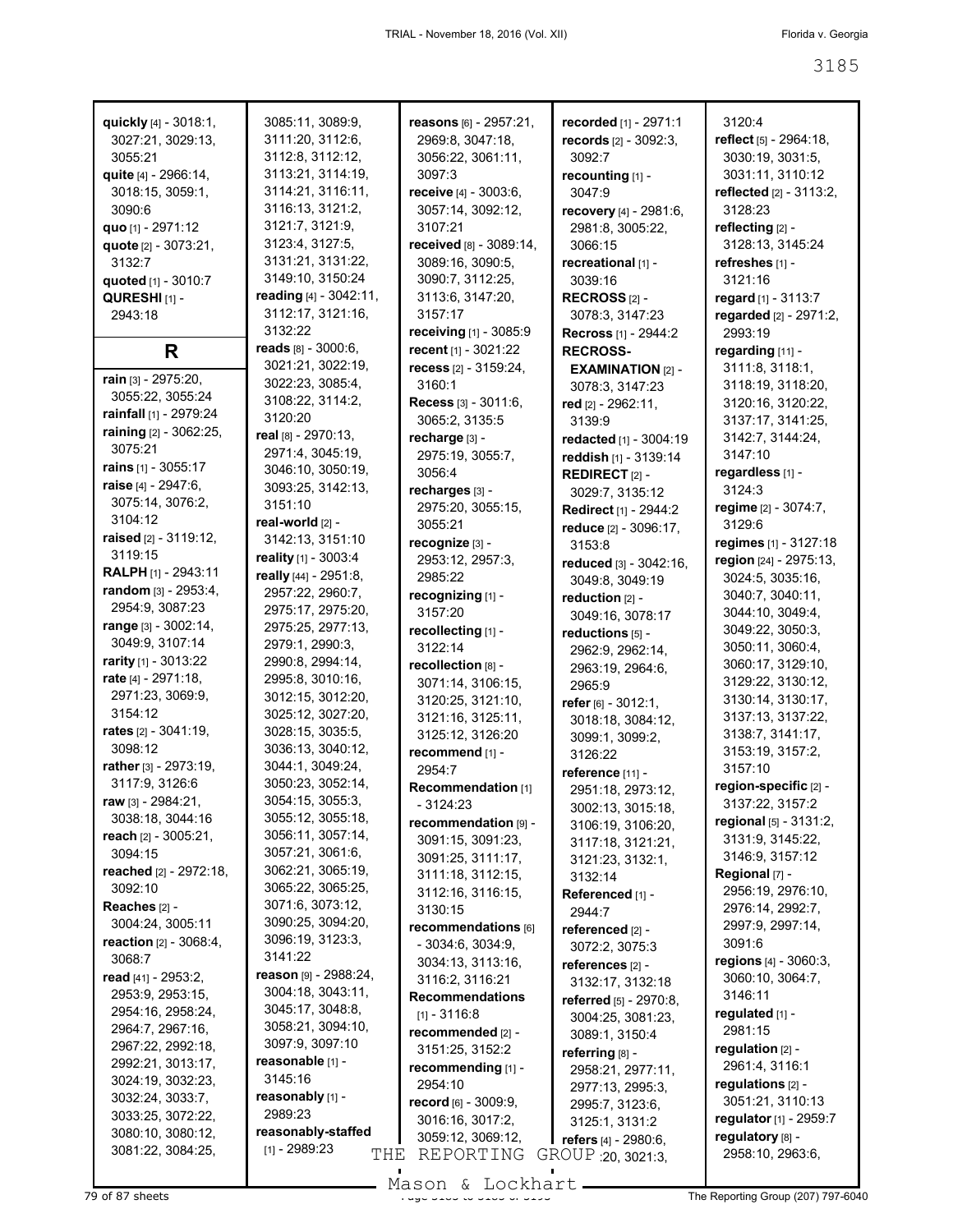| 2963:8, 2964:23,                       | 3088:7, 3091:7,                                  | 3044:3, 3044:21,                            | response [3] -               | 3047:14, 3100:7                       |
|----------------------------------------|--------------------------------------------------|---------------------------------------------|------------------------------|---------------------------------------|
| 2971:20, 2989:24,                      | 3118:15, 3120:24,                                | 3045:4, 3045:8,                             | 3058:16, 3119:8,             | Richard [3] - 2992:2,                 |
| 3052:17, 3059:18                       | 3121:13, 3125:5,                                 | 3045:9, 3045:14,                            | 3119:11                      | 2992:3, 2992:19                       |
| Reheis [10] - 2993:18,                 | 3151:6, 3151:16                                  | 3046:1, 3046:8,                             | responsibilities [5] -       | right-hand $[1]$ -                    |
| 2994:4, 2994:22,                       | remembering [1] -                                | 3046:10, 3046:18,                           | 2958:16, 2959:8,             | 3124:19                               |
| 3003:22, 3067:9,                       | 3122:22                                          | 3047:15, 3047:23,                           | 2961:24, 3083:1,             | rights [1] - 2981:13                  |
| 3114:15, 3131:19,                      | remembrance [1] -                                | 3048:13, 3048:16,                           | 3100:20                      | rigorous [2] - 3042:2,                |
| 3132:5, 3136:2,                        | 3024:4                                           | 3049:1, 3049:4,                             | responsibility [5] -         | 3042:21                               |
| 3137:10                                | remind [2] - 3034:20,                            | 3049:5, 3049:8,                             | 2952:3, 2961:20,             | <b>RIOP</b> [1] - 3076:6              |
| Reheis's $[2]$ -                       | 3122:15                                          | 3049:9, 3049:18                             | 3082:20, 3082:23,            | riparian [1] - 2981:15                |
| 2994:23, 3131:16                       | reminding [1] -                                  | requested [1] - 3049:3                      | 3102:7                       | rise [1] - 3139:9                     |
| rejected [2] - 3042:10,                | 3011:18                                          | requests [1] - 3035:10                      | responsible [1] -            | risk [1] - 3138:9                     |
| 3042:12                                | removal [3] - 2981:12,                           | require [3] - 2958:12,                      | 3071:16                      | river [19] - 2953:21,                 |
| relate [1] - 2953:16                   | 2981:23, 3028:23                                 | 2970:21, 3139:17                            | ResSim [3] - 2953:21,        | 2954:18, 2975:6,                      |
| related [8] - 2961:2,                  | removals [1] -                                   | required [6] - 2971:7,                      | 3032:18, 3033:8              | 3040:8, 3041:18,                      |
| 3035:6, 3035:13,                       | 3022:21                                          | 2971:25, 3029:4,                            | rest $[2] - 3021:13$ ,       | 3045:12, 3049:11,                     |
| 3039:20, 3063:16,                      | renew [1] - 3043:23                              | 3109:16, 3132:22,                           | 3054:19                      | 3062:17, 3073:17,                     |
| 3070:20, 3102:20,                      | repeat [2] - 2958:19,                            | 3143:15                                     | restate [1] - 3121:12        | 3073:19, 3082:11,                     |
| 3140:23                                | 3018:5                                           | requirement [4] -                           | restrict [1] - 3027:3        | 3101:13, 3101:21,                     |
| relates [6] - 3035:2,                  | <b>repeated</b> $[2] - 3031:1$ ,                 | 2956:11, 2971:10,                           | restricted [1] -             | 3146:22, 3156:12,                     |
| 3035:5, 3038:4,                        | 3147:18                                          | 2972:8, 3110:3                              | 3052:20                      | 3156:16, 3156:20,                     |
| 3039:7, 3051:11,                       | repeatedly [1] -                                 | requirements [6] -                          | restriction [2] -            | 3156:24                               |
| 3103:1                                 | 3147:18                                          | 2964:24, 2970:25,                           | 3026:16, 3103:5              | River [53] - 2950:12,                 |
| relating [1] - 3070:16                 | rephrase [2] -                                   | 3118:1, 3139:21,                            | restrictions [15] -          | 2952:18, 2967:25,                     |
| relation [1] - 3138:5                  | 2958:20, 2985:21                                 | 3140:4, 3140:9                              | 2987:9, 2987:10,             | 2968:7, 2973:3,                       |
| relationship [2] -                     | replay [1] - 2994:15                             | requires [2] - 2972:11,                     | 3097:14, 3097:18,            | 2978:15, 2981:24,                     |
| 3149:22, 3150:15                       | report [6] - 3015:6,                             | 3041:6                                      | 3097:21, 3098:4,             | 2991:4, 2992:14,                      |
| relationships [1] -                    | 3029:16, 3031:10,                                | requiring $[1] - 3155:2$                    | 3102:20, 3138:13,            | 2993:7, 2993:12,                      |
| 3129:15                                | 3085:21, 3088:5,                                 | research [2] -                              | 3153:3, 3153:10,             | 2993:19, 2994:6,                      |
| relative [1] - 2972:8                  | 3109:16                                          | 3136:20, 3144:22<br>reservoir [1] - 2954:18 | 3153:13, 3153:14,            | 2994:19, 2995:17,                     |
| release [14] - 2954:18,                | reported [1] - 3092:15                           |                                             | 3153:18, 3153:23,<br>3154:25 | 2998:5, 2999:22,                      |
| 2999:10, 3009:19,<br>3009:24, 3030:18, | <b>REPORTER [1] -</b>                            | reservoirs [3] -<br>3036:2, 3055:23,        | restricts [1] - 3026:5       | 3002:23, 3007:12,<br>3009:19, 3010:4, |
| 3040:6, 3058:1,                        | 2945:8                                           | 3075:23                                     | result [4] - 2968:19,        | 3010:9, 3010:14,                      |
| 3058:15, 3058:18,                      | Reporter [1] - 3161:16                           | residential [2] -                           | 2974:1, 3103:14,             | 3015:8, 3019:6,                       |
| 3072:4, 3078:13,                       | reporter [1] - 2947:25                           | 3040:19, 3155:11                            | 3131:10                      | 3019:23, 3027:14,                     |
| 3081:19, 3082:19,                      | reporting [1] - 2990:6                           | resolve [1] - 3074:10                       | resulted [1] - 3145:21       | 3028:25, 3036:14,                     |
| 3083:13                                | reports [1] - 3012:17<br>represent [2] - 2972:9, | resonates [1] -                             | resulting [1] - 3073:22      | 3053:19, 3056:6,                      |
| relevant [3] - 2954:5,                 | 2990:19                                          | 3128:21                                     | results [9] - 2953:17,       | 3061:8, 3065:8,                       |
| 3043:11, 3130:9                        | representation [2] -                             | resource [11] -                             | 2953:21, 2956:4,             | 3073:24, 3092:11,                     |
| relied $[2] - 3047:21$ ,               | 3013:4, 3019:2                                   | 2975:18, 2990:4,                            | 2979:10, 2993:5,             | 3107:12, 3111:25,                     |
| 3047:22                                | representative [1] -                             | 2990:7, 3000:16,                            | 3046:11, 3099:1,             | 3116:22, 3117:2,                      |
| relies [2] - 3032:17,                  | 3147:14                                          | 3007:10, 3012:13,                           | 3137:7, 3137:24              | 3117:12, 3131:23,                     |
| 3033:12                                | representatives [2] -                            | 3038:25, 3055:12,                           | resume [1] - 3159:21         | 3132:6, 3136:21,                      |
| rely [4] - 2992:24,                    | 3147:6, 3147:9                                   | 3056:9, 3128:24,                            | return [4] - 3041:15,        | 3137:20, 3140:22,                     |
| 3086:19, 3087:7,                       | represented [1] -                                | 3130:5                                      | 3041:16, 3041:19,            | 3141:8, 3141:15,                      |
| 3087:13                                | 3107:20                                          | Resources [10] -                            | 3048:25                      | 3143:7, 3143:10,                      |
| <b>remainder</b> [1] - 3126:5          | representing [3] -                               | 2950:16, 2961:14,                           | reverse [1] - 3132:1         | 3143:20, 3145:11,                     |
| <b>remedies</b> [1] - 3072:3           | 2990:15, 2990:24,                                | 2961:19, 2996:9,                            | Review [1] - 3084:15         | 3151:18, 3156:10                      |
| remedy [3] - 2954:8,                   | 2997:14                                          | 3006:4, 3012:9,                             | review [5] - 2976:15,        | riverkeeper [1] -                     |
| 3073:25, 3074:4                        | represents [1] -                                 | 3012:15, 3012:24,                           | 2997:5, 3042:1,              | 2961:5                                |
| remember [24] -                        | 3005:21                                          | 3083:17, 3116:19                            | 3042:2, 3090:22              | rivers [3] - 2985:8,                  |
| 2982:21, 3006:25,                      | request [35] - 3038:7,                           | resources [6] -                             | reviewed [3] -               | 3102:5, 3146:20                       |
| 3007:2, 3008:4,                        | 3038:12, 3039:3,                                 | 3008:12, 3015:19,                           | 3014:15, 3018:3,             | <b>RMR</b> $[2] - 2943:14$ ,          |
| 3017:23, 3018:2,                       | 3040:12, 3041:22,                                | 3059:22, 3066:7,                            | 3092:7                       | 3161:15                               |
| 3023:6, 3023:12,                       | 3042:10, 3042:12,                                | 3144:9, 3144:16                             | reviewing [1] -              | roadmap [1] - 3069:25                 |
| 3023:13, 3023:16,                      | 3042:16, 3042:24,                                | respect $[5] - 3026:2,$                     | 3084:25                      | $\text{Rob}[4] - 3106:16,$            |
| 3025:14, 3079:9,                       | 3043:13, 3043:15,                                | 3087:15, 3115:22,                           | reviews [1] - 3090:17        | 3106:19, 3108:6,                      |
| 3079:11, 3079:14,                      | 3043:20, 3043:21                                 | 3145:5, 3159:10                             | <b>Revised</b> [1] - 3075:11 | 3108:14                               |
| 3083:21, 3088:3,                       | THE<br>3043:23, 3044:2                           | REPORTING                                   | GROUP d [3] - 2995:24,       | <b>Rob's</b> $[1] - 3108.9$           |

 $\frac{200011}{x}$  and  $\frac{200111}{x}$  become 3186 of 87 sheets Mason & Lockhart.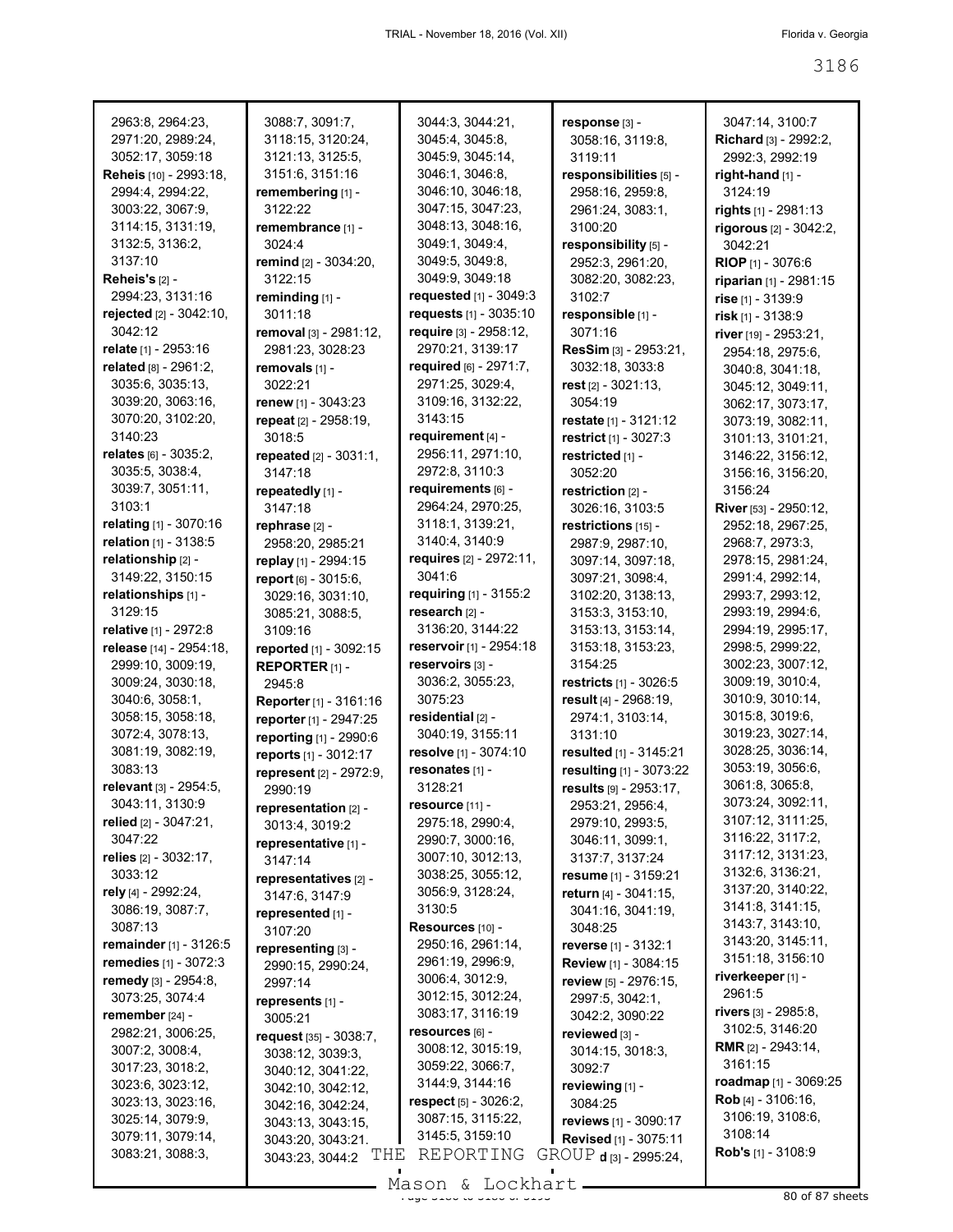| role [12] - 2959:5,        | scientifically [2] -                   | 2974:20, 2974:23, | 3109:4, 3111:21,              | sentences $[4]$ -            |
|----------------------------|----------------------------------------|-------------------|-------------------------------|------------------------------|
| 2959:20, 2961:9,           | 3028:15, 3145:9                        | 2977:20, 2977:24, | 3114:5, 3115:5,               | 2953:20, 3022:19,            |
| 2994:13, 3034:5.           | scientifically-                        | 2978:3, 2978:9,   | 3116:2, 3116:7,               | 3115:1, 3132:18              |
| 3037:23, 3038:2,           | informed [1] -                         | 2978:10, 2979:11, | 3116:16, 3117:18,             | separate [3] - 3006:6,       |
| 3038:9, 3057:12,           | 3145:9                                 | 2980:5, 2980:9,   | 3118:12, 3118:17,             | 3065:24, 3070:16             |
| 3074:18, 3074:21,          | Screen [6] - 3007:20,                  | 2980:21, 2984:1,  | 3119:1, 3119:7,               | separately [1] -             |
| 3128:11                    | 3017:2, 3063:8,                        | 2985:4, 2986:24,  | 3120:20, 3120:23,             | 3035:19                      |
| <b>Roman</b> [3] - 2952:8, | 3134:8, 3138:21,                       | 2987:14, 2987:15, | 3121:21, 3124:20,             | series [10] - 2948:13,       |
| 2964:10, 2980:6            | 3141:6                                 | 2989:16, 2989:19, | 3124:25, 3125:18,             | 2953:4, 2967:1,              |
| room $[1]$ - 3091:22       | Seaboard [1] -                         | 2991:15, 2991:17, | 3125:23, 3126:11,             | 2970:20, 3052:11,            |
| roughly [2] - 2990:20,     | 3145:15                                | 2991:21, 2991:24, | 3126:13, 3127:14,             | 3076:10, 3138:6,             |
| 3046:18                    | season [3] - 2977:17,                  | 2992:8, 2996:21,  | 3127:15, 3127:19,             | 3141:18, 3141:23,            |
| row $[1] - 3001:16$        | 3003:8, 3008:8                         | 2998:16, 2998:17, | 3128:7, 3130:24,              | 3142:9                       |
| <b>Royal</b> [2] - 2992:2, | <b>seated</b> [2] - 2947:13,           | 2999:7, 3000:9,   | 3131:4, 3131:15,              | seriously [3] - 2959:9,      |
| 2992:20                    | 3104:19                                | 3000:11, 3001:15, | 3132:1, 3132:14,              | 2985:17, 3058:19             |
| rude $[1]$ - 3093:17       | second [27] - 2950:21,                 | 3002:6, 3002:9,   | 3132:22, 3132:25,             | serve [2] - 2992:6,          |
| rule [7] - 3036:4,         | 2950:25, 2956:3,                       | 3002:10, 3002:13, | 3134:1, 3138:18,              | 3034:24                      |
| 3051:15, 3051:16,          | 2967:21, 2974:12,                      | 3002:20, 3002:22, | 3149:12, 3151:11,             | served [1] - 3145:3          |
| 3051:22, 3051:24,          | 2980:6, 2980:15,                       | 3004:1, 3005:15,  | 3151:15, 3153:1,              | serves [1] - 2992:6          |
| 3052:11, 3074:13           | 2980:19, 2986:24,                      | 3005:18, 3005:20, | 3156:22, 3157:1,              | Service [7] - 3006:1,        |
| ruled [1] - 3043:9         | 2991:16, 3002:3,                       | 3005:24, 3007:7,  | 3157:9, 3158:5                | 3118:25, 3144:2,             |
| rules $[4] - 3051:12$ ,    | 3005:15, 3007:24,                      | 3007:10, 3007:11, | seeing [10] - 2962:23,        | 3144:7, 3144:13,             |
| 3052:3, 3052:21,           | 3021:15, 3033:4,                       | 3007:18, 3007:20, | 2968:17, 2971:22,             | 3144:20, 3150:12             |
| 3110:13                    | 3033:18, 3046:9,                       | 3007:21, 3007:23, | 2971:24, 2979:21,             | Service's [1] - 3113:5       |
| running [1] - 3154:3       | 3060:11, 3062:5,                       | 3007:24, 3008:1,  | 3008:6, 3042:17,              | Session [3] - 2973:6,        |
|                            | 3084:23, 3087:20,                      | 3008:3, 3009:6,   | 3048:12, 3049:22,             | 3061:24, 3061:25             |
| S                          | 3108:20, 3111:17,                      | 3009:12, 3009:13, | 3126:4                        | set [11] - 2973:25,          |
|                            | 3111:18, 3127:6,                       | 3009:14, 3009:17, | seem [2] - 2949:9,            | 3029:9, 3032:8,              |
| safe [4] - 3067:10,        | 3134:9, 3140:22                        | 3009:23, 3010:2,  | 2973:21                       | 3034:8, 3035:20,             |
| 3067:18, 3149:14,          | secondly [1] - 3040:5                  | 3013:4, 3013:7,   | select [1] - 3073:1           | 3052:21, 3070:16,            |
| 3149:25                    | Secretary [1] - 3046:8                 | 3013:11, 3013:15, | Seminole [7] -                | 3101:21, 3101:24,            |
| <b>salt</b> $[1]$ - 2963:2 | section [10] - 2954:23,                | 3013:21, 3014:1,  | 2978:12, 2978:14,             | 3121:22, 3127:17             |
| saltwater [2] -            | 2955:13, 2957:25,                      | 3014:10, 3015:6,  | 2986:1, 2986:4,               | sets [1] - 3052:24           |
| 2962:16, 2962:24           | 2969:21, 2970:18,                      | 3015:9, 3015:20,  | 3022:13, 3064:12,             | Sets [1] - 3084:16           |
| sand $[2] - 2975:21$ ,     | 3031:6, 3033:21,                       | 3015:25, 3016:14, | 3103.7                        | setting [3] - 2986:6,        |
| 3066:20                    | 3046:22, 3088:5,                       | 3016:17, 3019:7,  | <b>Senate</b> [2] - 2969:17,  | 3131:1, 3156:14              |
| sandy [1] - 3055:20        | 3114:24                                | 3020:17, 3020:25, | 2969:22                       | settled [2] - 3128:1,        |
| sat $[1] - 3018:1$         | sections [1] - 3102:8                  | 3021:5, 3021:16,  | <b>sense</b> $[6] - 3053:10,$ |                              |
| Savannah [2] -             | sector [3] - 2959:18,                  | 3021:20, 3021:23, | 3068:11, 3094:9,              | 3128:5                       |
| 2963:6, 3136:21            | 3036:9, 3036:10                        | 3022:2, 3022:3,   | 3101:25, 3108:9,              | settlement [7] -             |
| <b>saved</b> [1] - 2985:12 | <b>sectors</b> [2] - 2959:17,          | 3022:21, 3023:1,  | 3146:17                       | 2963:11, 3019:12,            |
| savings [1] - 2985:15      | 3107:18                                | 3023:2, 3025:25,  | sensitive [2] -               | 3019:14, 3019:18,            |
| saw [6] - 2967:5,          | see [201] - 2946:22,                   | 3028:13, 3029:11, | 3000:12, 3004:20              | 3019:25, 3037:21,            |
| 3038:21, 3054:12,          |                                        | 3030:22, 3031:7,  | <b>sent</b> [2] - 3079:4,     | 3069:19                      |
| 3076:24, 3082:15,          | 2950:13, 2950:24,<br>2951:16, 2951:18, | 3032:13, 3033:4,  | 3087:4                        | seven [1] - 3137:8           |
| 3094:17                    |                                        | 3033:9, 3033:23,  | <b>sentence [27] -</b>        | several [12] - 2945:15,      |
| <b>SB</b> [1] - 2970:8     | 2951:21, 2951:24,<br>2952:11, 2952:20, | 3046:5, 3047:10,  | 2951:21, 2953:3,              | 2945:24, 2960:14,            |
| <b>scale</b> [1] - 2953:18 |                                        | 3054:2, 3056:4,   | 2953:19, 2953:23,             | 2975:21, 2992:16,            |
| scatter [1] - 3003:21      | 2952:21, 2953:5,<br>2953:6, 2953:19,   | 3068:1, 3080:8,   | 2953:24, 2955:19,             | 3004:11, 3036:4,             |
| Science [2] - 3137:10,     | 2953:22, 2953:23,                      | 3080:16, 3081:9,  | 2955:24, 2956:3,              | 3039:9, 3059:20,             |
| 3137:24                    | 2954:6, 2954:20,                       | 3081:13, 3081:14, | 2956:9, 2958:25,              | 3089:19, 3132:17,            |
| science [3] - 2965:14,     | 2954:21, 2955:16,                      | 3082:2, 3082:3,   | 2959:2, 2965:6,               | 3132:18                      |
| 2969:10, 2985:18           | 2955:17, 2955:23,                      | 3082:12, 3084:9,  | 2967:17, 3000:5,              | <b>severe</b> [4] - 2968:10, |
| Sciences [1] - 3136:20     |                                        | 3084:15, 3084:17, | 3005:20, 3005:24,             | 2999:2, 2999:8,              |
|                            |                                        |                   |                               | 2999:15                      |
|                            | 2955:24, 2956:7,                       | 3085:2, 3085:3,   |                               |                              |
| scientific [10] -          | 2956:12, 2963:17,                      | 3085:7, 3086:15,  | 3022:23, 3033:7,              | severity [2] - 3010:20,      |
| 3094:2, 3115:7,            | 2963:21, 2964:11,                      | 3091:17, 3098:17, | 3080:2, 3080:13,              | 3016:15                      |
| 3119:13, 3137:8,           | 2967:7, 2969:2,                        | 3099:5, 3106:18,  | 3081:22, 3085:4,              | shaded [2] - 3060:17,        |
| 3137:15, 3144:8,           | 2970:1, 2970:23,                       | 3106:20, 3106:21, | 3119:4, 3120:20,              | 3060:19                      |
| 3144:14, 3144:22,          | 2971:9, 2973:14,                       | 2107-7 2100-22    | 3120:23, 3127:11,             | shall [7] - 2947:9,          |
| 3148:7, 3148:23            | 2973:15, 2973:1<br>THE                 | REPORTING         | GROUP <sup>3</sup>            | 2947:10, 2949:15,            |

Mason & Lockhart **Page 3187 of 87 sheets** Page 3187 to 3187 to 3187 to 3187 of 3193 Sheets Page 3187-6040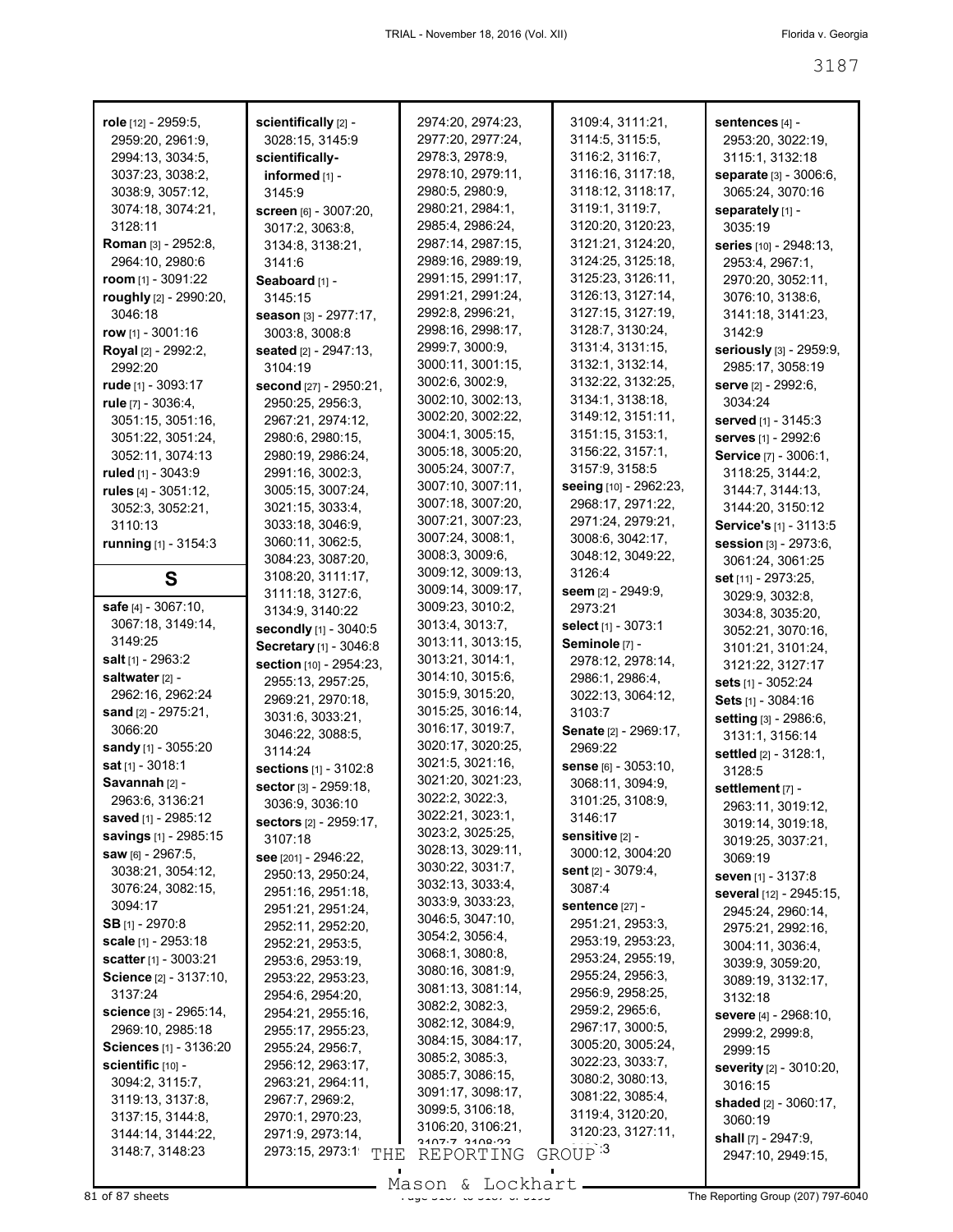| 3062:4, 3063:15,                             | signs [1] - 3051:7                     | 2986:20, 2995:6,                       | 3096:20, 3096:25,                      | 3113:1, 3116:16,                     |
|----------------------------------------------|----------------------------------------|----------------------------------------|----------------------------------------|--------------------------------------|
| 3104:15, 3104:16                             | similar $[6]$ - 2965:15,               | 3005:1, 3008:23,<br>3021:19, 3080:24,  | 3097:17, 3098:7,<br>3098:25, 3099:7,   | 3118:22, 3120:18,                    |
| shaped [1] - 2972:5                          | 3068:1, 3074:22,                       |                                        |                                        | 3123:13, 3125:6,                     |
| share $[2] - 2971:16$ ,                      | 3081:23, 3130:21,                      | 3090:15, 3106:24,                      | 3099:15, 3099:20,                      | 3137:3, 3146:6,<br>3147:4, 3158:3    |
| 3095:21                                      | 3142:4                                 | 3112:16, 3118:21,<br>3124:15, 3124:18, | 3100:6, 3100:13,<br>3100:23, 3101:1,   | spell [2] - 2947:15,                 |
| shared [2] - 2983:11,<br>2997:6              | simple [2] - 3067:5,<br>3155:24        | 3134:4, 3148:2,                        | 3101:10, 3101:14,                      | 3104:21                              |
|                                              |                                        | 3150:8                                 | 3102:6, 3102:22,                       | spelled [1] - 3104:24                |
| sharing [1] - 3100:18<br>shelf [1] - 3028:11 | simply [3] - 2974:2,<br>3155:9, 3160:9 | sort [22] - 2961:1,                    | 3103:12, 3103:17,                      | spend [3] - 2957:9,                  |
|                                              |                                        | 2965:24, 2979:5,                       | 3103:21, 3104:5,                       | 3007:4, 3082:9                       |
| shift $[3] - 3053.5$ ,<br>3068:23, 3098:1    | simulation $[1]$ -<br>2953:22          | 2993:2, 2997:3,                        | 3105:11, 3105:18,                      | spent [2] - 3003:23,                 |
| shifting [1] - 2979:14                       | single [1] - 3031:2                    | 3017:23, 3026:22,                      | 3106:1, 3134:23,                       | 3017:14                              |
| short [5] - 2965:6,                          | sister [3] - 3012:10,                  | 3026:25, 3027:9,                       | 3135:2, 3135:7,                        | spoken [1] - 3011:9                  |
| 2999:25, 3065:15,                            | 3012:19, 3069:18                       | 3035:15, 3037:16,                      | 3152:11, 3152:16,                      | sponsored [2] -                      |
| 3089:4, 3142:17                              | sitting [1] - 3028:11                  | 3041:25, 3046:6,                       | 3152:20, 3152:23,                      | 3008:13, 3008:17                     |
| shortcomings [1] -                           | situation [5] - 2983:4,                | 3046:11, 3056:9,                       | 3153:7, 3153:12,                       | sponsorship [1] -                    |
| 3061:13                                      | 3055:2, 3058:24,                       | 3060:20, 3066:4,                       | 3153:15, 3154:1,                       | 3008:19                              |
| shorter [1] - 2979:8                         | 3145:18, 3154:6                        | 3073:5, 3073:18,                       | 3154:13, 3154:23,                      | Spring [22] - 3007:6,                |
| shot [1] - 3017:2                            | $\textsf{six}$ [5] - 3044:1,           | 3083:1, 3084:9,                        | 3155:8, 3155:22,                       | 3009:15, 3013:1,                     |
| show [4] - 2953:17,                          | 3080:15, 3119:6,                       | 3102:17                                | 3156:2, 3156:9,                        | 3014:13, 3014:16,                    |
| 2956:4, 3031:14,                             | 3135:25, 3137:8                        | <b>sorts</b> $[1] - 3023:12$           | 3156:21, 3157:24,                      | 3014:17, 3062:9,                     |
| 3059:4                                       | size [1] - 3154:8                      | sought [3] - 2968:24,                  | 3159:4, 3159:13,                       | 3062:13, 3064:17,                    |
| showed [6] - 3008:4,                         | sizeable [1] - 2988:21                 | 3057:14, 3072:3                        | 3159:17, 3159:23,                      | 3081:12, 3081:16,                    |
| 3030:8, 3064:7,                              | sky [1] - 2972:4                       | <b>Sound</b> [2] - 3137:10,            | 3160:4, 3160:12,                       | 3133:20, 3133:22,                    |
| 3068:17, 3133:3,                             | slide [5] - 3016:14,                   | 3137:24                                | 3160:15                                | 3144:25, 3148:8,                     |
| 3151:2                                       | 3016:23, 3017:17,                      | <b>source</b> [3] - 2975:24,           | special [4] - 2983:15,                 | 3148:12, 3149:14,                    |
| showers [1] - 3040:24                        | 3018:19, 3125:22                       | 3065:25, 3066:16                       | 2984:5, 3037:15,                       | 3149:19, 3149:23,                    |
| showing [2] - 2963:3,                        | slightly [4] - 2962:6,                 | Sources [1] - 2955:16                  | 3037:18                                | 3150:5, 3150:10,                     |
| 3138:18                                      | 3018:4, 3039:12,                       | <b>sources</b> [4] - 2955:21,          | specially [1] - 3138:7                 | 3150:13                              |
| <b>shown</b> $[9] - 2987:23$ ,               | 3042:20                                | 2979:16, 2979:25,                      | Species [5] - 2960:6,                  | spring [3] - 3008:7,                 |
| 3016:8, 3016:19,                             | slowly [2] - 2947:25,                  | 3121:23                                | 2960:11, 3039:20,                      | 3027:19, 3055:18                     |
| 3016:22, 3029:14,                            | 3107:2                                 | south [3] - 3055:25,                   | 3070:17, 3073:18                       | staff [21] - 2957:6,                 |
| 3057:21, 3139:4,                             | small [2] - 2988:14,                   | 3146:19, 3146:22                       | species [20] - 2978:7,                 | 2957:20, 2993:2,                     |
| 3142:20, 3143:8                              | 3151:9                                 | South [5] - 2962:21,                   | 3000:17, 3005:23,                      | 2996:5, 2996:19,                     |
| <b>shows</b> [2] - 3027:18,                  | smaller [2] - 3027:1,                  | 2963:4, 2963:10,                       | 3005:25, 3006:3,                       | 2996:24, 3006:12,                    |
| 3141:7                                       | 3068:21                                | 2963:22, 3146:3                        | 3006:8, 3006:17,                       | 3007:8, 3015:5,                      |
| shut [1] - 2965:10                           | Smith [1] - 3138:16                    | southern [1] - 3096:21                 | 3007:1, 3013:23,                       | 3016:6, 3044:6,                      |
| shutoff [3] - 3132:25.                       | so-called [2] -                        | southwest [4] -                        | 3014:8, 3014:22,                       | 3056:9, 3056:21,                     |
| 3133:6, 3134:11                              | 3137:10, 3151:20                       | 3027:7, 3036:23,                       | 3064:14, 3072:1,                       | 3082:6, 3082:14,                     |
| side $[7] - 3038:24,$                        | soft [1] - 3011:9                      | 3096:23, 3097:11                       | 3073:15, 3073:23,                      | 3111:22, 3112:20,                    |
| 3049:24, 3066:4,                             | soft-spoken [1] -                      | space [1] - 3038:2                     | 3144:10, 3144:17,                      | 3119:23, 3120:1,                     |
| 3088:15, 3124:19,                            | 3011:9                                 | Spalding [1] - 2990:24                 | 3148:9, 3148:13                        | 3125:14, 3151:22                     |
| 3142:21, 3143:8                              | $\text{solid}$ [3] - 3151:14,          | speaking [1] -                         | specific $[26]$ -                      | staffed [1] - 2989:23                |
| significance [6] -                           | 3151:16, 3151:19                       | 3109:20                                | 2959:16, 2961:9,                       | stage [3] - 2963:18,                 |
| 3013:14, 3013:15,                            | soils $[1]$ - 3055:20                  | SPECIAL [79] -                         | 2974:14, 2991:7,                       | 2982:3, 3035:20                      |
| 3013:21, 3014:8,                             | solemnly [2] - 2947:8,                 | 2943:11, 2945:2,                       | 2997:16, 3016:13,<br>3016:14, 3017:24, | stages [4] - 2985:1,                 |
| 3014:10, 3014:20                             | 3104:14                                | 2945:6, 2945:16,                       | 3025:16, 3082:20,                      | 3059:25, 3073:6,                     |
| $significant$ [9] -                          | solid [1] - 3144:22                    | 2947:2, 2948:7,                        | 3083:1, 3106:15,                       | 3073:9                               |
| 2989:20, 3049:16,                            | <b>solutions</b> $[2] - 2973:2$        | 2948:25, 2949:6,                       | 3109:11, 3111:7,                       | stakeholder [2] -                    |
| 3055:19, 3068:5,                             | 3157:21                                | 3010:25, 3011:4,                       | 3119:10, 3119:14,                      | 2961:8, 2961:23                      |
| 3071:25, 3072:5,                             | someone [2] -                          | 3011:8, 3011:13,                       | 3123:16, 3123:24,                      | Stakeholder [9] -                    |
| 3118:5, 3118:7,                              | 2989:24, 3020:8                        | 3011:17, 3012:4,                       | 3125:12, 3130:12,                      | 2966:22, 3025:5,                     |
| 3160:11                                      | sometimes [3] -                        | 3048:19, 3053:11,                      | 3130:19, 3133:23,                      | 3029:23, 3106:21,                    |
| significantly [9] -                          | 2949:19, 2949:21,                      | 3064:25, 3078:1,<br>3078:23, 3093:8,   | 3137:22, 3157:2,                       | 3107:5, 3107:15,<br>3108:4, 3115:24, |
| 2956:5, 3046:18,                             | 3073:7                                 | 3093:11, 3093:16,                      | 3158:2, 3158:6                         | 3116:7                               |
| 3048:5, 3049:24,                             | somewhat $[2]$ -                       | 3094:25, 3095:5,                       | specifically [16] -                    | Stakeholder's [1] -                  |
| 3050:2, 3114:3,                              | 3142:4                                 | 3095:9, 3095:14,                       | 2960:21, 2962:3,                       | 2996:8                               |
| 3114:9, 3127:17,                             | <b>soon</b> $[1]$ - 3048:10            | 3095:17, 3095:23,                      | 2975:7, 3018:2,                        | Stakeholders [14] -                  |
| 3160:10                                      | sorry [18] - 2955:2<br>THE             | REPORTING                              | GROUP 24, 3086.2,                      | 2951:23, 2996:23,                    |
| <b>signing</b> [1] - 3087:3                  | 2966:13, 2980:1                        |                                        |                                        |                                      |
|                                              |                                        | Mason & Lockhart                       |                                        |                                      |

Mason & Lockhart 
82 of 87 sheets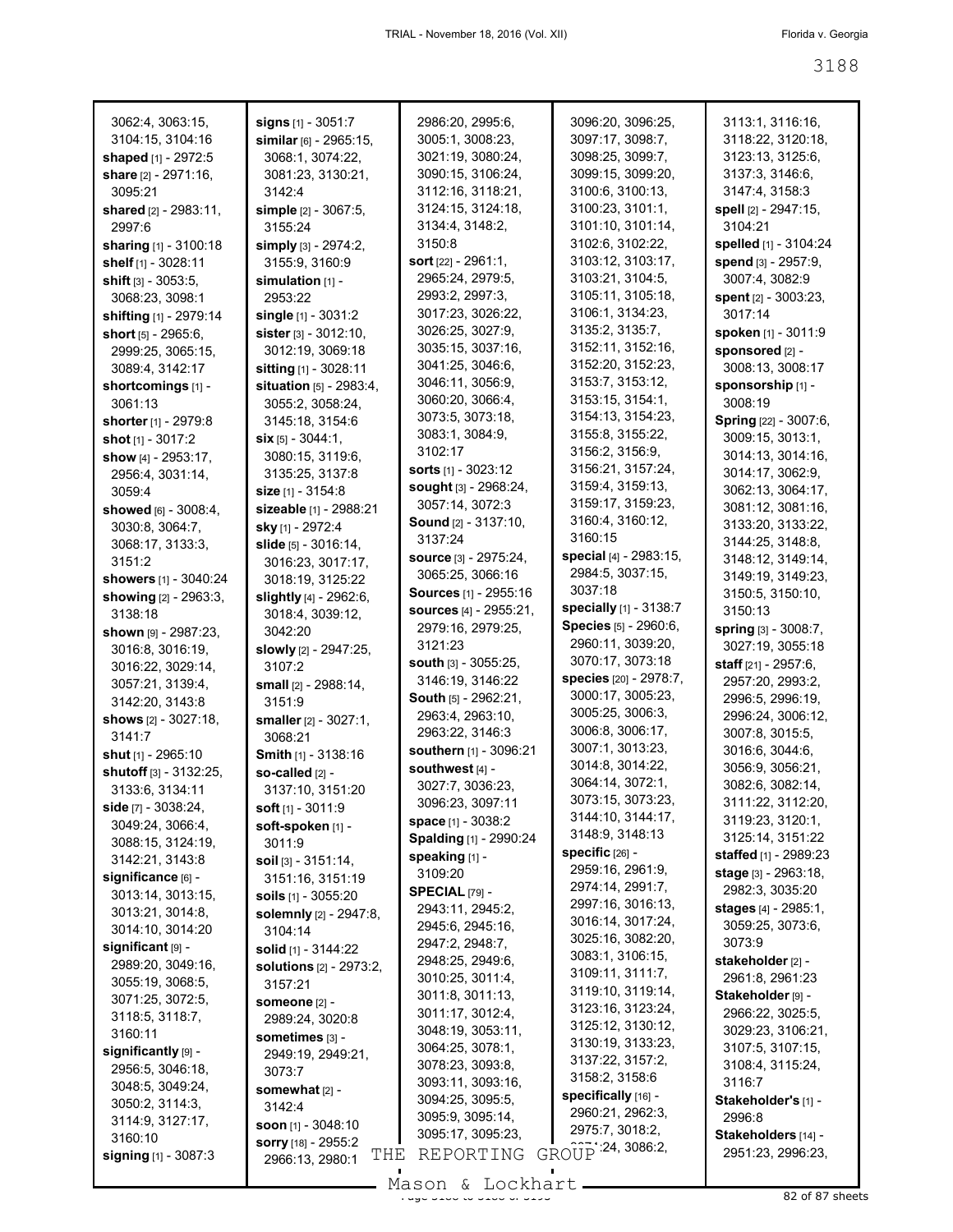| 2997:5, 2997:11,                     | 2943:6                               | 3150:13, 3154:9                          | 3005:11                              | 3086:17, 3086:19,                        |
|--------------------------------------|--------------------------------------|------------------------------------------|--------------------------------------|------------------------------------------|
| 3023:22, 3024:6,                     | State [52] - 2943:15,                | status [3] - 2957:23,                    | streamflow [13] -                    | 3088:2                                   |
| 3031:12, 3031:15,                    | 2943:17, 2943:20,                    | 2971:12, 2993:2                          | 2975:23, 2980:20,                    | submissions [1] -                        |
| 3032:19, 3034:6,<br>3077:15, 3084:3, | 2945:10, 2945:25,<br>2946:9, 2947:4, | statute [8] - 2968:11,                   | 2986:1, 2986:2,<br>3022:20, 3022:24, | 3086:5                                   |
| 3091:3, 3091:10                      | 2958:3, 2959:4,                      | 3003:3, 3006:22,<br>3036:16, 3061:16,    | 3068:17, 3077:2,                     | submits [2] - 2952:24,<br>3044:21        |
| stakeholders [7] -                   | 2959:8, 2961:12,                     | 3061:23, 3063:15,                        | 3081:11, 3138:9,                     | submitted [2] -                          |
| 2960:24, 2974:16,                    | 2962:8, 2965:4,                      | 3065:15                                  | 3139:9, 3148:20                      | 3042:5, 3044:3                           |
| 2997:1, 3017:8,                      | 2973:18, 2981:7,                     | statutes [1] - 3039:19                   | streamflows [7] -                    | subscribe [1] -                          |
| 3077:16, 3116:3,                     | 2983:5, 2983:6,                      | statutory [4] -                          | 2980:8, 2985:3,                      | 3161:10                                  |
| 3116:14                              | 2983:14, 2985:17,                    | 2961:13, 2965:3,                         | 3027:10, 3027:25,                    | subsection [2] -                         |
| stand [1] - 2947:5                   | 2990:24, 3012:23,                    | 3036:5, 3050:18                          | 3056:23, 3056:25,                    | 2955:15, 3022:1                          |
| standpoint [4] -                     | 3025:24, 3038:10,                    | stay [2] - 2946:21,                      | 3078:16                              | subtitle [1] - 3084:15                   |
| 2989:1, 3032:10,                     | 3041:7, 3041:24,                     | 3139:16                                  | streams [7] - 2979:22,               | succeed [1] - 3136:6                     |
| 3061:6, 3102:3                       | 3044:21, 3047:14,                    | stayed [3] - 3037:13,                    | 2985:19, 3022:7,                     | successfully [1] -                       |
| start $[10] - 2946:25$ ,             | 3049:2, 3050:22,                     | 3045:17, 3046:18                         | 3022:12, 3022:14,                    | 2995:12                                  |
| 2964:23, 2967:18,                    | 3053:2, 3055:14,                     | stems [1] - 2975:12                      | 3066:8, 3137:14                      | SUCCeSSOI <sup>*</sup> [3] -             |
| 2975:1, 2976:2,                      | 3060:2, 3062:7,                      | stenographic [1] -                       | Street [1] - 2943:12                 | 2995:15, 3136:3,                         |
| 2985:20, 3026:10,                    | 3062:16, 3064:16,                    | 3161:5                                   | stretch [1] - 3007:1                 | 3142:2                                   |
| 3026:14, 3079:2,                     | 3072:15, 3075:5,                     | step [3] - 2970:7,                       | stretches [4] - 2986:2,              | sufficient [2] - 3003:6,                 |
| 3106:8                               | 3075:6, 3075:7,                      | 2971:1, 3034:17                          | 3060:7, 3062:15,                     | 3040:10                                  |
| started [10] - 2976:6,               | 3079:21, 3113:15,                    | steps [11] - 2953:24,                    | 3064:15                              | suggest [3] - 2961:3,                    |
| 2998:8, 3025:19,                     | 3122:1, 3127:22,                     | 2953:25, 2967:21,                        | strike [3] - 2960:25,                | 2972:16, 2973:17                         |
| 3029:12, 3050:23,                    | 3136:9, 3136:22,                     | 2970:7, 2970:16,                         | 2961:12, 2965:15                     | suggested [3] -                          |
| 3062:25, 3065:16,                    | 3140:19, 3145:23,                    | 2972:23, 2973:18,                        | stringent [1] - 3141:23              | 3034:15, 3035:11,                        |
| 3066:2, 3070:4,                      | 3146:8, 3147:6,                      | 3010:12, 3061:12,                        | strong [1] - 3150:17                 | 3057:3                                   |
| 3137:9                               | 3147:10, 3147:14,                    | 3062:1, 3076:10                          | strongly [1] - 3026:11               | suggesting [4] -                         |
| <b>starting</b> [2] - 2965:12,       | 3161:3                               | stewardship [1] -                        | struck [2] - 2964:19,                | 2966:4, 2995:24,                         |
| 3071:5                               | statement [9] -                      | 3145:5                                   | 3000:2                               | 3159:24, 3160:1                          |
| <b>starts</b> [2] - 3033:8,          | 2970:6, 2970:10,                     | Stewardship [5] -                        | structure [4] -                      | suggestion [2] -                         |
| 3033:21                              | 3002:7, 3005:21,                     | 3050:21, 3051:13,                        | 3023:17, 3099:21,                    | 2976:21, 3058:13                         |
| state [54] - 2947:15,                | 3099:22, 3118:18,                    | 3051:20, 3051:25,                        | 3130:21, 3146:4                      | suggestions [2] -                        |
| 2958:18, 2960:22,                    | 3132:10, 3133:17,                    | 3096:14                                  | structured [1] -                     | 2996:3, 3024:21                          |
| 2961:4, 2964:22,                     | 3150:2                               | sticks [1] - 3050:24                     | 3046:2                               | suite [1] - 2965:2                       |
| 2978:8, 2978:11,                     | Statement [1] -<br>3099:11           | still [22] - 2949:19,                    | studied [2] - 2976:4,                | $sum_{[3]} - 3098:18,$                   |
| 2978:13, 2980:23,                    |                                      | 2970:6, 2980:16,                         | 2980:24                              | 3142:5, 3143:12                          |
| 2990:19, 2995:24,                    | statements [6] -<br>2960:4, 3024:13, | 2982:1, 2982:8,                          | studies [4] - 3088:17,               | summaries [1] -                          |
| 3001:23, 3006:4,                     | 3024:20, 3090:16,                    | 2987:21, 3010:12,                        | 3144:22, 3149:24,                    | 3150:16                                  |
| 3020:5, 3020:6,                      | 3114:11, 3115:2                      | 3010:15, 3020:23,                        | 3149:25                              | summarize [5] -                          |
| 3026:4, 3026:7,                      | states [12] - 2997:2,                | 3027:12, 3027:23,                        | study [12] - 2951:22,                | 3065:11, 3071:14,                        |
| 3026:25, 3027:1,<br>3027:2, 3027:8,  | 3037:5, 3069:18,                     | 3028:7, 3043:21,                         | 2951:25, 2952:6,                     | 3123:10, 3142:10,                        |
| 3027:25, 3035:17,                    | 3070:10, 3074:11,                    | 3060:24, 3066:10,                        | 2953:8, 2962:23,                     | 3145:6                                   |
| 3036:24, 3036:25,                    | 3075:12, 3085:14,                    | 3086:9, 3087:7,                          | 2974:25, 2975:16,                    | summarized [2] -                         |
| 3037:7, 3050:17,                     | 3095:25, 3108:23,                    | 3087:13, 3087:22,                        | 2996:19, 3033:15,                    | 3071:2, 3112:20                          |
| 3053:4, 3070:5,                      | 3146:2, 3146:3,                      | 3090:7, 3090:9,<br>3094:23               | 3067:20, 3088:21,                    | summarizes [1] -                         |
| 3075:2, 3075:15,                     | 3146:5                               |                                          | 3137:11                              | 2967:15                                  |
| 3095:14, 3096:19,                    | <b>STATES</b> [1] - 2943:1           | storage [9] - 2981:6,<br>2981:8, 3040:3, | <b>Study</b> [2] - 3137:10,          | summarizing [1] -                        |
| 3096:22, 3097:11,                    | States [3] - 3069:22,                | 3040:13, 3066:15,                        | 3137:25                              | 3128:9                                   |
| 3098:6, 3104:21,                     | 3113:4, 3115:3                       | 3074:7, 3094:7,                          | studying [5] - 2976:2,               | <b>Summary</b> [2] - 2952:8,             |
| 3107:25, 3120:4,                     | statewide [4] -                      | 3156:11                                  | 3028:7, 3028:8,<br>3028:9, 3100:1    | 2966:22                                  |
| 3120:8, 3120:15,                     | 3096:16, 3120:9,                     | <b>storing</b> [2] - 3072:7,             | stuff $[1] - 3017:1$                 | <b>summary</b> [9] - 2967:3,             |
| 3124:6, 3128:1,                      | 3141:14, 3145:12                     | 3072:12                                  | sub [3] - 3030:4,                    | 2967:10, 3032:25,                        |
| 3128:5, 3128:6,                      | stating [1] - 2957:24                | storm $[1]$ - 3055:17                    | 3081:16, 3133:20                     | 3033:1, 3112:9,                          |
| 3129:10, 3130:6,                     | statistical [4] -                    | story [1] - 3088:14                      | $sub-basin$ [2] -                    | 3113:19, 3127:21,<br>3149:6, 3149:17     |
| 3130:8, 3130:25,                     | 3149:23, 3150:3,                     | strange [2] - 3012:12,                   | 3081:16, 3133:20                     |                                          |
| 3142:12, 3143:6,                     | 3150:16, 3151:19                     | 3012:18                                  | <b>sub-box</b> $[1]$ - 3030:4        | <b>summer</b> [13] -<br>3020:15, 3028:3, |
| 3145:20, 3147:1,                     | statistically [1] -                  | stream [3] - 3066:22,                    | subject [3] - 2966:18,               | 3028:17, 3028:20,                        |
| 3154:22                              | 3160:11                              | 3066:23, 3149:24                         | 3005:17, 3022:5                      | 3028:24, 3043:9,                         |
| <b>STATE</b> [2] - 2943:3,           | statistics $[3] - 315$<br>THE        | REPORTING                                | $GROUP$ ssion $[3]$ -                | 3055:6, 3055:18,                         |
|                                      |                                      |                                          |                                      |                                          |

 $83$  of 87 sheets  $\frac{1889}{189}$  and  $\frac{189}{189}$  of 3189 of 3189 of 3189 of 3189 The Reporting Group (207) 797-6040 Mason & Lockhart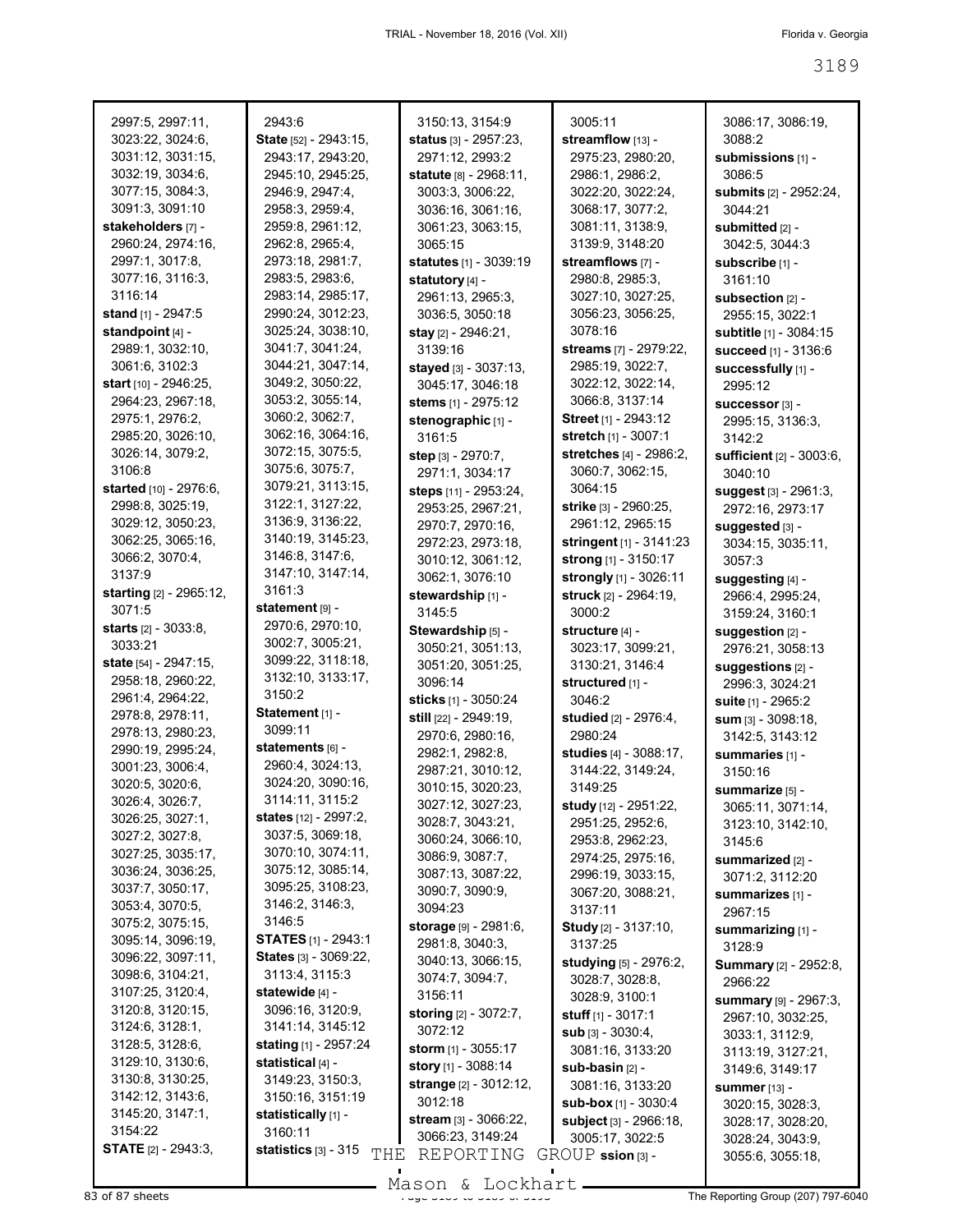| 3072:11, 3076:4,             | 3091:22                                          | 3017:11, 3017:18,                    | 3140:13, 3142:18,                            | 3013:17, 3021:17,                                |
|------------------------------|--------------------------------------------------|--------------------------------------|----------------------------------------------|--------------------------------------------------|
| 3077:2, 3092:25,             | suspend [3] -                                    | 3018:12, 3018:14,                    | 3143:9, 3143:18,                             | 3022:17, 3080:3,                                 |
| 3093:2                       | 3002:19, 3002:25,                                | 3018:19, 3018:20,                    | 3144:8, 3145:24,                             | 3085:3, 3111:20,                                 |
| <b>sums</b> $[1] - 3046:11$  | 3058:7                                           | 3018:22, 3018:23,                    | 3147:5, 3154:19,                             | 3114:1, 3114:5                                   |
| Sunding [4] - 2974:23,       | suspended [3] -                                  | 3018:25, 3020:14,                    | 3154:20, 3155:1                              | Thanksgiving [1] -                               |
| 3068:22, 3076:25,            | 3060:1, 3060:19,                                 | 3024:8, 3029:17,                     | term [9] - 2967:20,                          | 2946:14                                          |
| 3077:8                       | 3060:21                                          | 3029:20, 3078:7,                     | 2971:4, 2973:2,                              | THE [57] - 2943:1,                               |
| Sunding's $[2]$ -            | suspending [4] -                                 | 3083:14, 3106:13,                    | 2979:17, 2980:3,                             | 2945:8, 2947:6,                                  |
| 2975:8, 3067:23              | 3000:7, 3002:8,                                  | 3110:21, 3116:4,                     | 2980:7, 3061:21,                             | 2947:12, 2947:13,                                |
| superimpose [1] -            | 3080:4, 3081:12                                  | 3118:11, 3119:19,                    | 3064:3, 3065:15                              | 2947:17, 3093:10,                                |
| 3014:3                       | suspension [10] -                                | 3120:4, 3124:15,                     | <b>Term</b> $[1]$ - 3015:7                   | 3093:15, 3093:22,                                |
| supervisor [2] -             | 3002:20, 3059:9,                                 | 3126:8, 3126:12,                     | termed [1] - 3022:24                         | 3095:3, 3095:7,                                  |
| 3111:12, 3113:7              | 3060:8, 3060:16,                                 | 3126:13, 3131:17,                    | terminology [2] -                            | 3095:11, 3095:16,                                |
| supplemental [1] -           | 3061:19, 3089:3,                                 | 3133:7, 3133:9,                      | 2960:12, 3022:11                             | 3095:19, 3096:2,                                 |
| 2987:24                      | 3089:12, 3089:25,                                | 3138:23, 3148:15,                    | terms [16] - 2959:23,                        | 3096:8, 3096:13,                                 |
| supplied [1] - 3086:4        | 3090:4, 3090:18                                  | 3149:2                               | 2964:10, 2981:17,                            | 3096:23, 3097:3,                                 |
| Supplies [1] - 3126:9        | sustain [1] - 3112:5                             | table [2] - 3031:20,                 | 2990:5, 3049:23,                             | 3097:20, 3098:10,                                |
| supply [21] - 3035:8,        | sustainability [1] -                             | 3032:8                               | 3051:14, 3065:15,                            | 3099:2, 3099:13,                                 |
| 3035:10, 3038:7,             | 3131:9                                           | tailored [2] - 2961:20,              | 3109:20, 3142:5,                             | 3099:17, 3099:23,                                |
| 3038:12, 3038:16,            | Sustainable [6] -                                | 2961:23                              | 3149:15, 3149:17,                            | 3100:8, 3100:16,                                 |
| 3039:4, 3039:7,              | 3032:20, 3083:20,                                | takers [1] - 3003:17                 | 3149:22, 3150:1,                             | 3100:25, 3101:4,                                 |
| 3039:14, 3039:22,            | 3083:24, 3084:2,                                 | talks [1] - 3123:2                   | 3157:9, 3157:19,                             | 3101:11, 3101:16,                                |
| 3039:24, 3040:4,             | 3093:19, 3126:9                                  | tallies [1] - 2983:23                | 3158:24                                      | 3102:12, 3102:25,                                |
| 3040:17, 3040:24,            | swear [2] - 2947:8,                              | tangent [1] - 2985:11                | terrible [4] - 2982:15,                      | 3103:16, 3103:22,                                |
| 3042:10, 3042:12,            | 3104:14                                          | target [4] - 3003:25,                | 3025:25, 3027:5,                             | 3104:12, 3104:18,                                |
| 3042:24, 3043:13,            | switch [2] - 3063:6,                             | 3010:21, 3057:19,                    | 3118:3                                       | 3104:19, 3104:23,                                |
| 3045:4, 3046:1,              | 3103:24                                          | 3158:13                              | terrific [1] - 2948:1                        | 3152:14, 3152:19,                                |
| 3047:23, 3048:3              | switches [2] - 3133:1,                           | targeted [1] - 3060:10               | test $[3] - 3028:12,$                        | 3152:22, 3153:6,                                 |
| support [10] - 2978:7,       | 3133:6                                           | task $[7] - 2983:15$ ,               | 3067:13, 3067:16                             | 3153:11, 3153:14,                                |
| 3046:12, 3077:9,             | sworn [2] - 2948:4,                              | 2984:5, 2985:2,                      | testified [10] - 2977:9,                     | 3153:17, 3154:5,                                 |
| 3082:1, 3085:13,             | 3105:6                                           | 2986:6, 2990:3,                      | 2995:1, 3024:13,                             | 3154:18, 3155:1,                                 |
| 3094:2, 3115:25,             | sync [1] - 3051:18                               | 2990:8, 2990:10                      | 3078:9, 3096:10,                             | 3155:14, 3156:1,                                 |
| 3119:14, 3157:23,            | system [10] - 2989:24,                           | team [3] - 3044:17,                  | 3099:8, 3135:19,                             | 3156:6, 3156:10,                                 |
| 3158:7                       | 2990:1, 3032:14,                                 | 3122:3, 3122:7                       | 3152:13, 3152:24,                            | 3156:22, 3158:5,                                 |
| supported [1] -              |                                                  | teams [2] - 2946:20,                 | 3152:25                                      | 3159:7, 3159:19                                  |
| 3137:20                      | 3036:1, 3040:1,<br>3044:15, 3075:20,             | 3103:24                              | testifies [1] - 3132:6                       | themselves [1] -                                 |
| supporting [1] -             |                                                  | Tech [2] - 2950:18,                  | testimony [40] -                             | 3091:13                                          |
| 3159:11                      | 3098:22, 3109:6,                                 | 2996:10                              | 2947:8, 2948:3,                              | thereafter $[1]$ -                               |
|                              | 3156:25                                          |                                      | 2948:4, 2975:8,                              | 3003:18                                          |
| <b>suppose</b> [1] - 3154:2  | systematic [3] -                                 | technical [10] -                     | 2982:20, 2994:3,                             | therefore [2] -                                  |
| <b>supposed</b> [1] - 3052:9 | 2953:5, 2954:8,                                  | 2992:12, 3015:14,                    | 2994:21, 2994:23,                            | 2961:21, 3022:25                                 |
| Supreme <sub>[7]</sub> -     | 3087:22                                          | 3032:4, 3032:10,<br>3045:7, 3046:12, | 3017:4, 3019:12,                             | thinking [6] - 2977:17,                          |
| 2973:23, 2974:3,             | systematically [1] -                             |                                      |                                              | 3046:14, 3062:13,                                |
| 3072:16, 3072:19,            | 2965:21                                          | 3046:15, 3149:5,                     | 3067:23, 3070:4,<br>3071:3, 3072:20,         | 3066:16, 3156:19,                                |
| 3074:3, 3156:3,              | systems [4] - 2972:3,                            | 3149:18                              | 3073:2, 3084:18,                             | 3157:6                                           |
| 3157:25                      | 2972:6, 2972:12,                                 | Technical [5] -                      | 3087:10, 3088:8,                             | thinner [1] - 3080:7                             |
| SUPREME <sub>[1]</sub> -     | 2978:18                                          | 3106:22, 3107:5,                     | 3090:3, 3099:3,                              | third [13] - 2951:13,                            |
| 2943:1                       |                                                  | 3107:23, 3150:20,                    | 3099:4, 3103:13,                             | 2951:18, 3010:2,                                 |
| surface [17] - 2975:3,       | Τ                                                | 3150:22                              | 3104:14, 3105:5,                             | 3022:1, 3026:25,                                 |
| 2975:10, 2978:22,            | tab [55] - 2950:9.                               | technically [2] -                    | 3105:6, 3105:7,                              | 3030:21, 3046:10,                                |
| 2979:14, 3028:2,             | 2951:14, 2957:1,                                 | 2976:8, 3087:11                      | 3112:22, 3114:17,                            | 3080:1, 3080:11,                                 |
| 3057:2, 3060:5,              | 2966:11, 2966:12,                                | technically-detailed                 | 3114:21, 3115:13,                            | 3086:12, 3089:6,                                 |
| 3060:18, 3060:21,            | 2969:16, 2972:21,                                | $[1] - 3087:11$                      | 3118:5, 3129:3,                              | 3113:25, 3120:12                                 |
| 3060:23, 3064:8,             | 2976:24, 2980:14,                                | temporary [2] -                      | 3131:5, 3131:16,                             | <b>thirds</b> $[2] - 3120:13$ ,                  |
| 3066:6, 3067:1,              | 2983:19, 2986:12,                                | 2981:23, 3028:23                     | 3131:19, 3132:11,                            | 3127:10                                          |
| 3078:18, 3109:17,            | 2986:14, 2991:12,                                | tend [1] - 2961:21                   |                                              | <b>thousand</b> $[3] - 3077:1$ ,                 |
| 3127:11, 3127:12             | 2996:13, 2998:2,                                 | tender [1] - 3105:9                  | 3133:17, 3138:15,<br>3141:1, 3144:18         | 3077:12, 3093:1                                  |
| <b>surmise</b> [1] - 3120:7  | 2998:14, 3004:6,                                 | tenure [17] - 2951:11,               |                                              |                                                  |
| surrounding [1] -            | 3005:8, 3007:14,                                 | 3001:21, 3051:9,                     | text $[13] - 2951:16$ ,<br>2958:21, 2964:11, | <b>threat</b> [6] - 2959:12,<br>2960:9, 2960:16, |
| 3000:22                      | 3008:10, 3009:21                                 | 3122:18, 3135:21,                    |                                              | 2961:6, 2961:15,                                 |
| suspect [2] - 2986:10,       | $\operatorname{\mathbf{THE}}$<br>3015:2, 3015:25 | REPORTING                            | GROUP 21, 3013:9,                            |                                                  |

Mason & Lockhart 
1998 - 2009 - 2009 10:00 10:00 10:00 10:00 10:00 10:00 10:00 10:00 10:00 10:00 10:00 10:00 1<br>
Property to 3193 84 of 87 sheets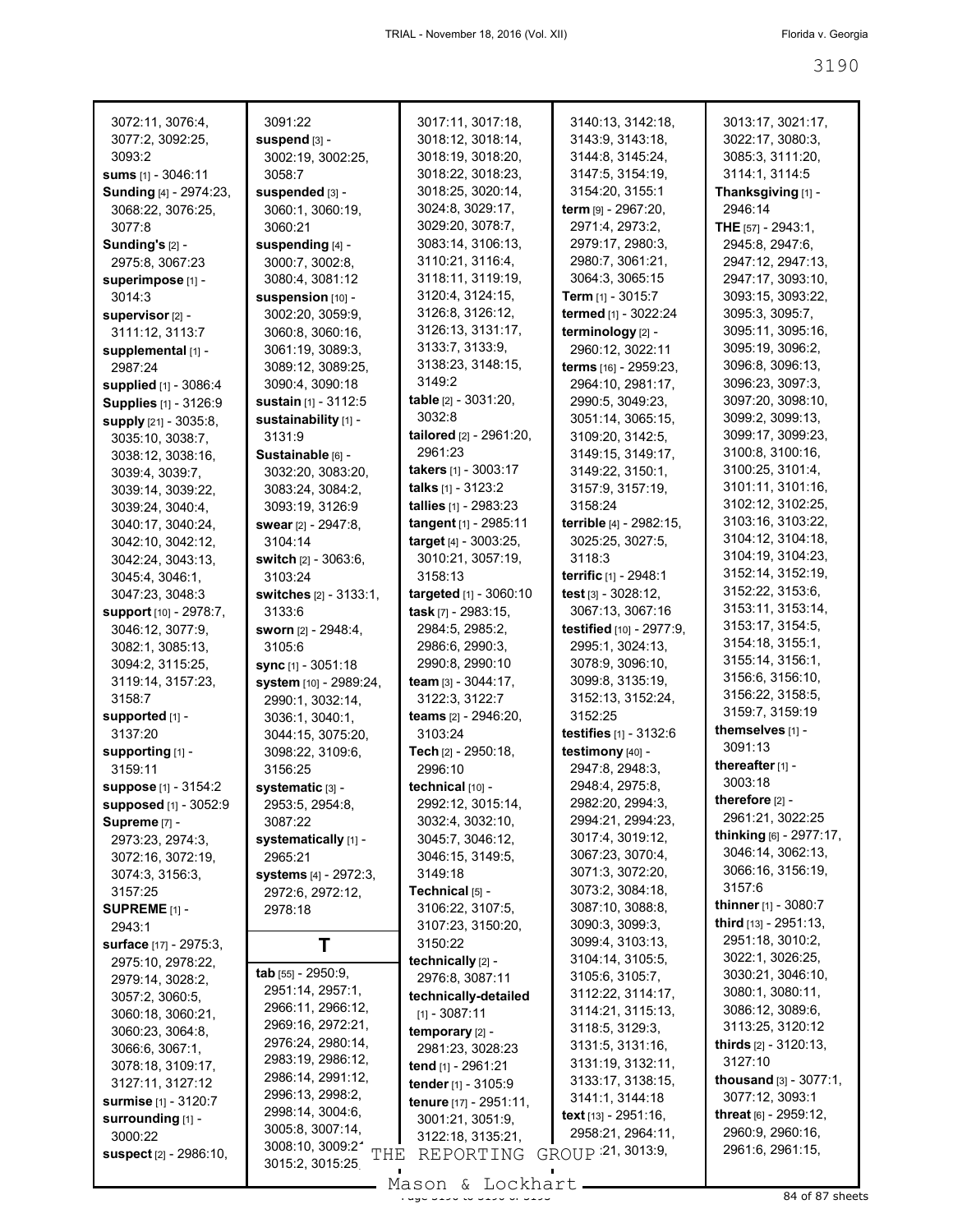| 2961:18                      | 3123:17, 3130:11,                                | trib [1] - 3000:15         | 3030:21, 3031:24,                      | 3050:1, 3051:21,                 |
|------------------------------|--------------------------------------------------|----------------------------|----------------------------------------|----------------------------------|
| threats [7] - 2959:22,       | 3130:15                                          | tributaries [2] -          | 3032:21, 3034:18,                      | 3052:20, 3056:22,                |
| 2959:24, 2960:2,             | tools [4] - 3010:22,                             | 2986:3, 3082:13            | 3037:23, 3040:20,                      | 3060:3, 3063:19,                 |
| 2960:18, 2962:1,             | 3065:10, 3102:19,                                |                            | 3046:21, 3059:3,                       | 3086:4, 3092:19,                 |
|                              |                                                  | tributary [1] - 3081:18    |                                        |                                  |
| 2965:17, 2966:6              | 3130:1                                           | tried [7] - 2964:22,       | 3065:9, 3072:20,                       | 3092:23, 3096:17,                |
| three [11] - 2953:19,        | top [8] - 2952:11,                               | 2965:11, 2965:21,          | 3075:12, 3078:7,                       | 3097:3, 3102:5,                  |
| 2983:13, 2984:10,            | 2970:24, 2977:6,                                 | 2986:10, 3003:25,          | 3083:14, 3086:11,                      | 3102:8, 3107:9,                  |
| 3030:9, 3052:4,              | 3001:8, 3016:23,                                 | 3071:4, 3096:1             | 3088:23, 3108:20,                      | 3107:13, 3108:7,                 |
| 3062:3, 3085:14,             | 3024:22, 3033:19,                                | tries [1] - 2961:12        | 3114:24, 3115:12,                      | 3120:13, 3123:12,                |
| 3095:25, 3136:15,            | 3123:1                                           | trigger [5] - 3056:16,     | 3116:4, 3116:10,                       | 3127:10, 3133:4,                 |
| 3150:12, 3151:14             |                                                  |                            | 3118:11, 3119:2,                       | 3140:18, 3141:2,                 |
|                              | topic [5] - 2962:6,                              | 3056:20, 3076:16,          |                                        |                                  |
| three-part $[1]$ -           | 2964:3, 3018:5,                                  | 3094:14, 3094:24           | 3119:19, 3124:12,                      | 3143:4, 3151:13,                 |
| 3136:15                      | 3025:17, 3074:9                                  | triggering [3] -           | 3125:15, 3131:17,                      | 3156:19, 3157:20,                |
| throughout [5] -             | topics [3] - 2997:23,                            | 2968:18, 3029:3,           | 3133:7, 3140:11,                       | 3158:14, 3158:20,                |
| 2998:22, 3037:19,            | 3023:9, 3115:4                                   | 3141:21                    | 3143:7, 3144:1,                        | 3159:9                           |
| 3090:3, 3128:22,             | total [3] - 3052:25,                             | tropical [1] - 3055:17     | 3148:15, 3149:2                        | two-and-a-half [1] -             |
| 3137:12                      | 3142:5, 3143:12                                  | troubling $[2] - 3054:3$ , | turned [1] - 3003:24                   | 3030:9                           |
| ticking $[1] - 3003.8$       | totalling [1] - 3089:24                          |                            | Turner [61] - 2944:3,                  | two-thirds [2] -                 |
|                              |                                                  | 3054:4                     | 2945:19, 2947:5,                       | 3120:13, 3127:10                 |
| tight [1] - 3066:20          | totally [3] - 2980:2,                            | true [18] - 2962:7,        |                                        |                                  |
| tightly [1] - 3058:25        | 3067:17, 3077:13                                 | 2971:11, 2971:14,          | 2947:17, 2947:21,                      | type [3] - 2964:18,              |
| timing $[1]$ - 3075:25       | touch $[1]$ - 3062:6                             | 2973:1, 2976:8,            | 2948:2, 2948:11,                       | 3003:16, 3072:16                 |
| tips [1] - 2947:23           | toward [2] - 2963:4.                             | 3010:12, 3014:18,          | 2948:15, 2948:16,                      | types [2] - 2960:18,             |
| title [5] - 2949:20,         | 3137:21                                          | 3019:23, 3022:4,           | 2948:22, 2949:16,                      | 3000:1                           |
| 2998:25, 3013:4,             | towards [2] - 2956:9,                            | 3057:7, 3057:8,            | 3011:23, 3029:9,                       | typical [1] - 3054:9             |
|                              |                                                  |                            | 3029:12, 3029:22,                      | typically [1] - 3069:10          |
| 3108:24, 3126:25             | 3010:3                                           | 3087:15, 3089:12,          | 3031:24, 3034:4,                       |                                  |
| titled [12] - 2950:11,       | transcript $[2]$ -                               | 3089:22, 3101:23,          | 3034:17, 3035:18,                      |                                  |
| 2952:8, 2955:16,             | 2994:25, 3161:5                                  | 3110:2, 3112:13,           |                                        | U                                |
| 2966:20, 2998:15,            | TRANSCRIPT <sub>[1]</sub> -                      | 3156:11                    | 3036:25, 3037:23,                      | $U.S$ [19] - 2960:10,            |
| 3004:23, 3005:11,            | 2943:9                                           | trust $[1]$ - 2984:22      | 3039:4, 3042:23,                       |                                  |
| 3012:23, 3013:6,             | transferred [1] -                                | truth [6] - 2947:10,       | 3044:20, 3045:2,                       | 3006:1, 3018:16,                 |
| 3013:10, 3015:6,             | 2978:23                                          | 2947:11, 3104:16,          | 3045:25, 3046:16,                      | 3019:22, 3072:16,                |
| 3126:8                       | transferring [2] -                               | 3104:17                    | 3048:21, 3049:2,                       | 3074:3, 3077:9,                  |
| today [18] - 2945:17,        | 2975:1, 2980:18                                  | try $[5]$ - 2960:25,       | 3050:4, 3057:6,                        | 3086:5, 3100:20,                 |
| 2945:21, 2947:24,            |                                                  |                            | 3057:23, 3058:13,                      | 3111:5, 3111:9,                  |
|                              | transfers [2] -                                  | 2964:8, 3004:3,            | 3059:3, 3060:25,                       | 3111:19, 3111:22,                |
| 2949:4, 2962:5,              | 3101:19, 3101:20                                 | 3083:8, 3101:6             | 3061:8, 3063:5,                        | 3114:11, 3118:18,                |
| 2973:18, 3010:11,            | translate [1] - 3108:2                           | trying [12] - 2954:3,      | 3064:18, 3065:5,                       | 3119:16, 3144:2,                 |
| 3019:11, 3063:1,             | translated [1] -                                 | 2969:4, 2996:5,            |                                        | 3144:7, 3144:13                  |
| 3072:1, 3088:18,             | 3148:19                                          | 3006:21, 3023:6,           | 3067:3, 3067:22,                       | <b>UIF</b> $[11] - 2953:4$ ,     |
| 3091:5, 3104:11,             | translation [1] -                                | 3023:16, 3037:8,           | 3068:23, 3069:20,                      |                                  |
| 3106:8, 3130:23,             | 3103:10                                          | 3037:9, 3073:25,           | 3070:21, 3071:11,                      | 2953:14, 2997:18,                |
| 3136:6, 3136:25,             | transparency [2] -                               | 3075:24, 3093:17,          | 3072:15, 3072:23,                      | 2997:20, 3085:6,                 |
| 3160:8                       |                                                  | 3095:21                    | 3073:25, 3074:9,                       | 3085:21, 3086:9,                 |
| together $[16]$ -            | 3052:15, 3146:24                                 | tucker [1] - 3115:5        | 3077:5, 3077:24,                       | 3086:23, 3087:11,                |
| 2965:20, 2997:1,             | transparent $[4]$ -                              |                            | 3078:5, 3104:1,                        | 3087:23, 3088:5                  |
|                              | 3058:14, 3058:20,                                | Tuesday [2] - 2946:5,      | 3136:5, 3142:2,                        | UIF's [7] - 2952:15,             |
| 3023:7, 3034:10,             | 3059:2, 3078:11                                  | 2946:13                    | 3152:12, 3152:24,                      | 2952:18, 2953:16,                |
| 3034:13, 3034:14,            | traveler [1] - 2972:6                            | turn [61] - 2950:8,        | 3152:25, 3154:14,                      | 3032:1, 3032:5,                  |
| 3078:12, 3081:6,             | treat $[1]$ - 3041:17                            | 2950:21, 2952:7,           |                                        | 3032:9, 3033:14                  |
| 3082:18, 3095:20,            | <b>treated</b> $[2] - 3102:4$ ,                  | 2954:22, 2956:25,          | 3154:24                                |                                  |
| 3096:1, 3129:16,             | 3157:10                                          | 2963:13, 2966:8,           | turning [1] - 3061:8                   | ultimate $[1] - 3157:21$         |
| 3157:22, 3158:15,            | treatment $[1]$ -                                | 2969:16, 2976:23,          | two [55] - 2945:17,                    | ultimately $[12] -$              |
| 3158:21                      |                                                  | 2977:25, 2982:20,          | 2949:12, 2949:13,                      | 2963:7, 3023:18,                 |
| <b>took</b> [9] - $2959:8$ , | 3158:19                                          | 2982:24, 2986:14,          | 2953:2, 2953:7,                        | 3030:5, 3056:19,                 |
| 2963:8, 3004:18,             | trend [1] - 3160:9                               |                            | 2965:19, 2973:22,                      | 3056:20, 3062:24,                |
|                              | trending [2] - 3146:20,                          | 2991:23, 2996:13,          | 2974:10, 2974:25,                      | 3076:17, 3128:5,                 |
| 3043:18, 3058:18,            |                                                  |                            |                                        |                                  |
|                              | 3146:21                                          | 3002:3, 3003:6,            |                                        |                                  |
| 3071:23, 3118:9,             | tri [2] - 3070:5,                                | 3007:14, 3008:9,           | 2988:17, 3004:23,                      | 3130:17, 3157:3,                 |
| 3134:7, 3134:9               | 3095:14                                          | 3009:18, 3015:2,           | 3008:13, 3009:1,                       | 3157:7, 3159:6                   |
| tool [10] - 2976:22,         |                                                  | 3017:11, 3017:17,          | 3012:2, 3012:20,                       | uncertainties [1] -              |
| 2995:9, 2995:10,             | tri-state [2] - 3070:5,                          | 3018:12, 3018:23,          | 3022:19, 3024:7,                       | 2955:20                          |
| 3010:8, 3010:13,             | 3095:14                                          | 3020:13, 3021:6,           | 3026:6, 3030:9,                        | Uncertainty [1] -                |
| 3058:23, 3062:25,            | <b>trial</b> $[2] - 3018:16$ ,<br>THE<br>3113:14 | REPORTING                  | 222.5, 3039.25,<br>GROUP<br>1,3047:18, | 2955:16<br>under [43] - 2961:12, |

 $85$  of 87 sheets  $\frac{339}{100}$  of  $\frac{319}{100}$  of  $\frac{319}{100}$  of  $\frac{319}{100}$  of  $\frac{319}{100}$  of  $\frac{319}{100}$  of  $\frac{319}{100}$  of  $\frac{319}{100}$  of  $\frac{319}{100}$  of  $\frac{319}{100}$  of  $\frac{319}{100}$  of  $\frac{319}{100}$  of Mason & Lockhart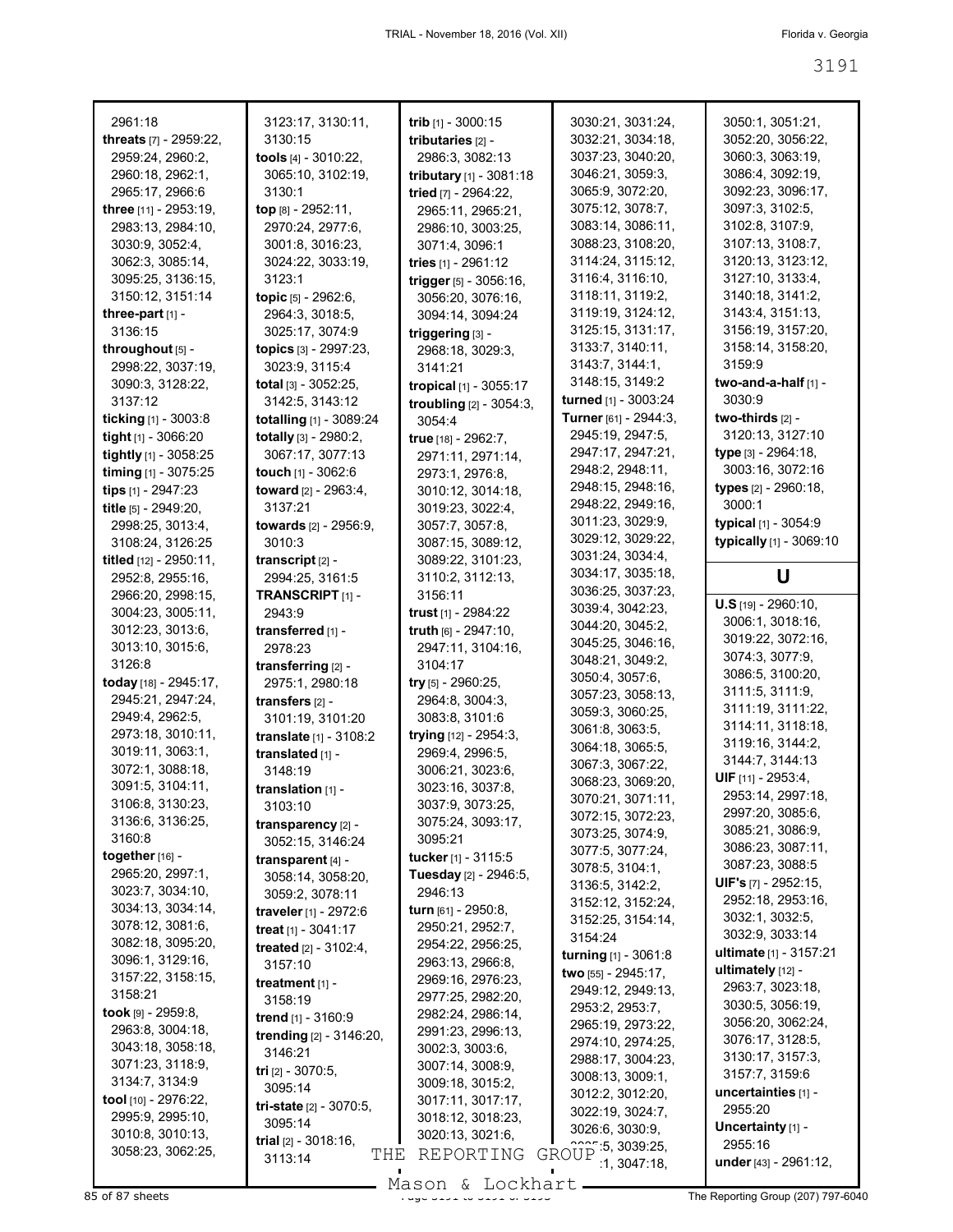| 2963:8, 2963:17,                      | 2983:24, 2984:9                           | 3146:16                                       | vote [1] - 3091:24                    | 3040:23, 3040:25,                      |
|---------------------------------------|-------------------------------------------|-----------------------------------------------|---------------------------------------|----------------------------------------|
| 2968:11, 2980:5,                      | unreasonable [1] -<br>3042:7              | USFWS [1] - 3144:13                           |                                       | 3041:9, 3041:15,                       |
| 2987:19, 2993:7,<br>2994:19, 2995:16, |                                           | <b>USGS</b> $[1]$ - 3017:1                    | W                                     | 3041:17, 3042:10,<br>3042:12, 3042:24, |
| 2998:25, 3006:4,                      | unwise [2] - 2958:15,<br>2959:3           | utilities [2] - 3153:18,<br>3155:6            | waiting [1] - 3100:3                  | 3043:13, 3044:12,                      |
| 3006:22, 3009:6,                      | up [30] - 2947:14,                        | utilization $[1]$ - 3066:6                    | walk $[2] - 2989:13$ ,                | 3045:4, 3045:9,                        |
| 3021:16, 3053:19,                     | 2948:23, 2956:10,                         |                                               | 3107:1                                | 3045:22, 3046:1,                       |
| 3053:25, 3055:14,                     | 2963:3, 2982:10,                          | v                                             | walked [2] - 2989:8,                  | 3047:12, 3047:23,                      |
| 3056:6, 3060:7,                       | 2983:9, 2983:23,                          |                                               | 3015:22                               | 3048:3, 3048:7,                        |
| 3061:11, 3097:23,                     | 3045:15, 3046:11,                         | valid [2] - 3087:1,                           | wall $[6] - 3145:23$ ,                | 3049:3, 3049:8,                        |
| 3100:19, 3106:18,                     | 3046:17, 3051:24,                         | 3137:16                                       | 3146:7, 3146:16,                      | 3049:10, 3050:2,                       |
| 3107:6, 3112:13,                      | 3055:22, 3055:24,                         | value [2] - 2970:14,                          | 3146:17                               | 3050:10, 3050:20,                      |
| 3120:9, 3126:12,                      | 3063:7, 3072:12,                          | 2971:4                                        | wall-to-wall $[1]$ -                  | 3051:2, 3051:3,                        |
| 3132:20, 3137:9,                      | 3072:21, 3088:4,                          | variety [3] - 2955:20,                        | 3146:7                                | 3051:10, 3051:25,                      |
| 3139:1, 3139:2,                       | 3097:14, 3104:20,                         | 3112:24, 3146:9                               | <b>Walton</b> [2] - 3004:14,          | 3052:1, 3055:13,                       |
| 3140:16, 3140:18,                     | 3116:21, 3126:25,                         | various [8] - 2960:23,                        | 3126:24                               | 3055:20, 3057:2,                       |
| 3140:21, 3140:22,                     | 3130:11, 3130:14,                         | 3035:8, 3035:15,                              | wants [1] - 2985:17                   | 3060:5, 3060:18,                       |
| 3141:22, 3141:24,                     | 3130:17, 3134:8,                          | 3036:3, 3047:3,                               | wasted [1] - 3155:12                  | 3060:21, 3060:23,                      |
| 3142:19, 3142:23,                     | 3138:16, 3138:20,                         | 3059:25, 3076:25,                             | wasteful [2] - 3098:5,                | 3062:9, 3062:17,                       |
| 3143:10, 3143:19,                     | 3141:5, 3144:3,                           | 3138:18                                       | 3098:24                               | 3062:20, 3064:8,                       |
| 3143:24, 3151:17                      | 3151:14                                   | <b>vary</b> [3] - 2956:5,                     | watched [1] - 3114:21                 | 3066:16, 3066:17,                      |
| underestimating [1] -                 | <b>update</b> $[6] - 3036:1$ ,            | 3039:12, 3124:6                               | Water [23] - 2946:2,                  | 3067:1, 3072:5,                        |
| 3068:10                               | 3044:1, 3048:3,                           | verse [1] - 3071:12                           | 2946:8, 2950:15,                      | 3072:7, 3072:8,                        |
| underlying [2] -                      | 3048:25, 3049:1,                          | version [3] - 2967:6,                         | 2976:11, 2976:14,                     | 3072:12, 3075:17,                      |
| 3108:2, 3117:25                       | 3049:8                                    | 3100:14, 3100:15                              | 2992:7, 2996:9,                       | 3075:21, 3075:25,                      |
| undermine [1] -                       | updated [10] -                            | vertical [1] - 2986:24                        | 3032:20, 3046:22,<br>3048:9, 3050:6,  | 3077:6, 3077:18,<br>3078:18, 3079:19,  |
| 2953:20                               | 3035:10, 3044:3,                          | <b>viable</b> [2] - 3010:8,<br>3010:13        | 3083:17, 3083:21,                     | 3088:11, 3092:12,                      |
| understandably [1] -                  | 3048:13, 3048:16,                         |                                               | 3083:24, 3084:2,                      | 3092:20, 3092:25,                      |
| 3124:5                                | 3051:22, 3051:23,                         | vice [1] - 2946:1<br>video [7] - 2948:14,     | 3093:19, 3099:17,                     | 3097:19, 3097:25,                      |
| understood [2] -                      | 3052:4, 3099:11,                          | 2948:15, 2948:18,                             | 3109:7, 3124:23,                      | 3098:5, 3098:17,                       |
| 3053:24, 3109:24                      | 3100:14, 3100:22<br>updates [1] - 3049:25 | 2948:19, 2948:21,                             | 3124:24, 3125:8,                      | 3098:18, 3098:23,                      |
| undertaking [1] -<br>3085:5           | updating [3] -                            | 3017:16, 3131:5                               | 3126:9, 3136:20                       | 3109:12, 3109:17,                      |
| unfolded [1] - 3070:1                 | 3047:21, 3048:9,                          | view $[20] - 2958.8$ ,                        | water [179] - 2946:10,                | 3109:18, 3110:15,                      |
| uniform [1] - 3067:15                 | 3100:17                                   | 2958:15, 2959:10,                             | 2956:11, 2959:22,                     | 3111:25, 3114:2,                       |
| unimpaired [7] -                      | Upper [5] - 2976:13,                      | 2959:19, 2959:25,                             | 2959:25, 2960:16,                     | 3117:21, 3120:10,                      |
| 2952:12, 2952:15,                     | 3101:2, 3101:17,                          | 2982:14, 2982:16,                             | 2960:19, 2961:6,                      | 3123:22, 3124:2,                       |
| 3032:1, 3032:17,                      | 3103:4, 3156:4                            | 2994:5, 3049:16,                              | 2961:16, 2961:19,                     | 3124:5, 3127:12,                       |
| 3033:12, 3083:16,                     | upper [12] - 3060:20,                     | 3061:2, 3063:10,                              | 2962:1, 2965:18,                      | 3127:13, 3128:6,                       |
| 3084:19                               | 3101:8, 3101:11,                          | 3077:7, 3097:22,                              | 2966:6, 2975:1,                       | 3128:24, 3128:25,                      |
| Unimpaired [2] -                      | 3102:4, 3102:23,                          | 3112:2, 3113:5,                               | 2975:3, 2975:11,                      | 3129:12, 3129:13,                      |
| 2950:11, 3084:16                      | 3110:18, 3156:12,                         | 3114:7, 3128:14,                              | 2978:22, 2979:15,                     | 3129:15, 3129:25,                      |
| unique [1] - 3145:18                  | 3156:23, 3157:4,                          | 3130:10, 3132:5,                              | 2980:18, 2985:8,                      | 3130:4, 3130:15,                       |
| unit [6] - 2949:23,                   | 3158:8, 3158:9,                           | 3158:25                                       | 2985:12, 2989:5,                      | 3130:25, 3131:9,                       |
| 2950:2, 2950:6,                       | 3158:22                                   | views [6] - 2957:18,                          | 3002:19, 3003:1,                      | 3137:12, 3137:18,                      |
| 2952:4, 2998:19,                      | urgent [1] - 3048:8                       | 3025:2, 3031:5,                               | 3007:7, 3007:11,                      | 3140:21, 3141:14,                      |
| 3081:6                                | <b>USACE</b> $[2] - 3033:9$               | 3031:10, 3031:12,                             | 3008:12, 3015:19,                     | 3141:16, 3144:9,                       |
| <b>UNITED</b> [1] - 2943:1            | 3033:21                                   | 3115:8                                        | 3020:23, 3020:24,<br>3022:14, 3028:2, | 3144:15, 3144:23,<br>3145:5, 3145:12,  |
| <b>United</b> [2] - 3113:4,           | useful [1] - 3149:22                      | violation [1] - 2984:11                       | 3029:11, 3033:22,                     | 3145:16, 3145:20,                      |
| 3115:3                                | <b>users</b> $[10] - 2975:1$ ,            | violations [1] -                              | 3035:8, 3035:10,                      | 3145:25, 3146:4,                       |
| units [1] - 2975:21                   | 2975:4, 2978:21,                          | 2986:18                                       | 3036:25, 3037:17,                     | 3146:10, 3146:12,                      |
| University [1] -                      | 2978:23, 2980:19,                         | virtually [1] - 3110:10                       | 3037:25, 3038:4,                      | 3146:16, 3147:7,                       |
| 2982:11                               | 3028:2, 3065:16,                          | <b>visit</b> $[1]$ - 3099:6                   | 3038:7, 3038:9,                       | 3147:10, 3148:19,                      |
| $unknown$ [1] -                       | 3098:2, 3124:9,                           | volume [2] - 3049:3,<br>3075:21               | 3038:11, 3038:16,                     | 3153:8, 3154:3,                        |
| 3137:11                               | 3146:10                                   |                                               | 3039:4, 3039:7,                       | 3154:6, 3154:11,                       |
| unless [1] - 3077:21                  | uses [10] - 2981:8,                       | <b>VOLUME</b> [1] - 2943:5<br>voluntary [6] - | 3039:14, 3039:17,                     | 3154:12, 3155:3,                       |
| unlike [1] - 3021:22                  | 3032:12, 3040:20,<br>3074:8, 3123:19,     | 3001:11, 3003:5,                              | 3039:22, 3039:24,                     | 3155:12, 3155:15,                      |
| unlimited $[1]$ -                     | 3124:5, 3129:25,                          | 3003:12, 3003:15,                             | 3040:2, 3040:4,                       | 3155:25, 3157:2,                       |
| 2975:18                               | 3140:21, 3146:1                           |                                               | 2040.6, 3040.14,                      | 3157:12, 3157:21,                      |
| unpermitted [3] -                     | THE                                       | REPORTING                                     | GROUP 17, 3040:21,                    | 3159.6                                 |